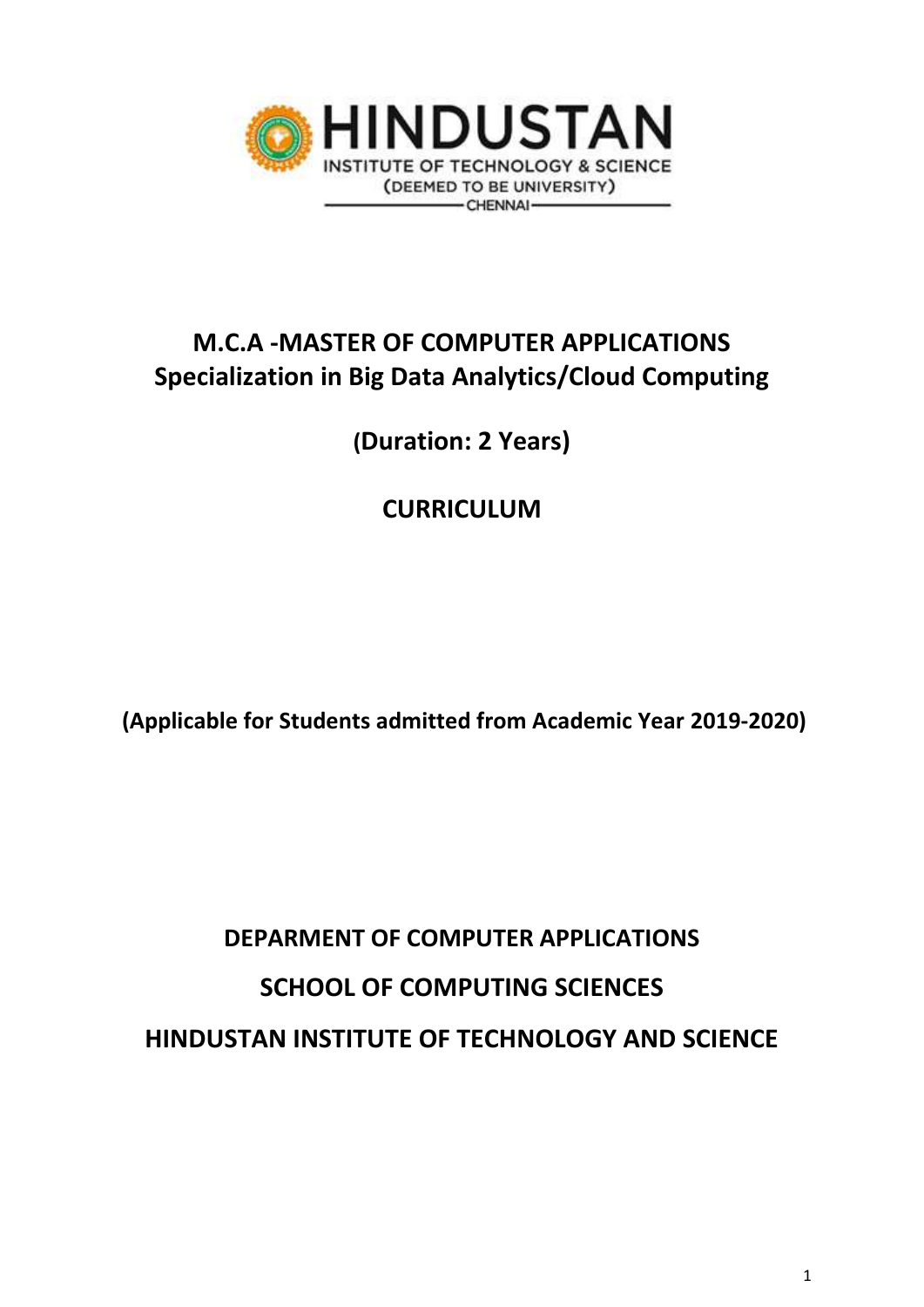## **HINDUSTAN INSTITUTE OF TECHNOLOGY AND SCIENCE**

#### **Motto:**

To Make Every Man a Success and No Man a Failure

#### **Vision:**

To be an International Institute of Excellence, providing a conducive environment for education with a strong emphasis on innovation, quality, research and strategic partnership blended with values and commitment to society.

#### **Mission:**

- To create an ecosystem that promotes learning and world class research.
- To nurture creativity and innovation.
- To instill highest ethical standards and values.
- To pursue activities for the development of the Society.
- To develop national and international collaborations with institutes and industries of eminence.
- To enable graduates to become future leaders and innovators.

#### **Value Statement:**

Integrity, Innovation, Internationalization.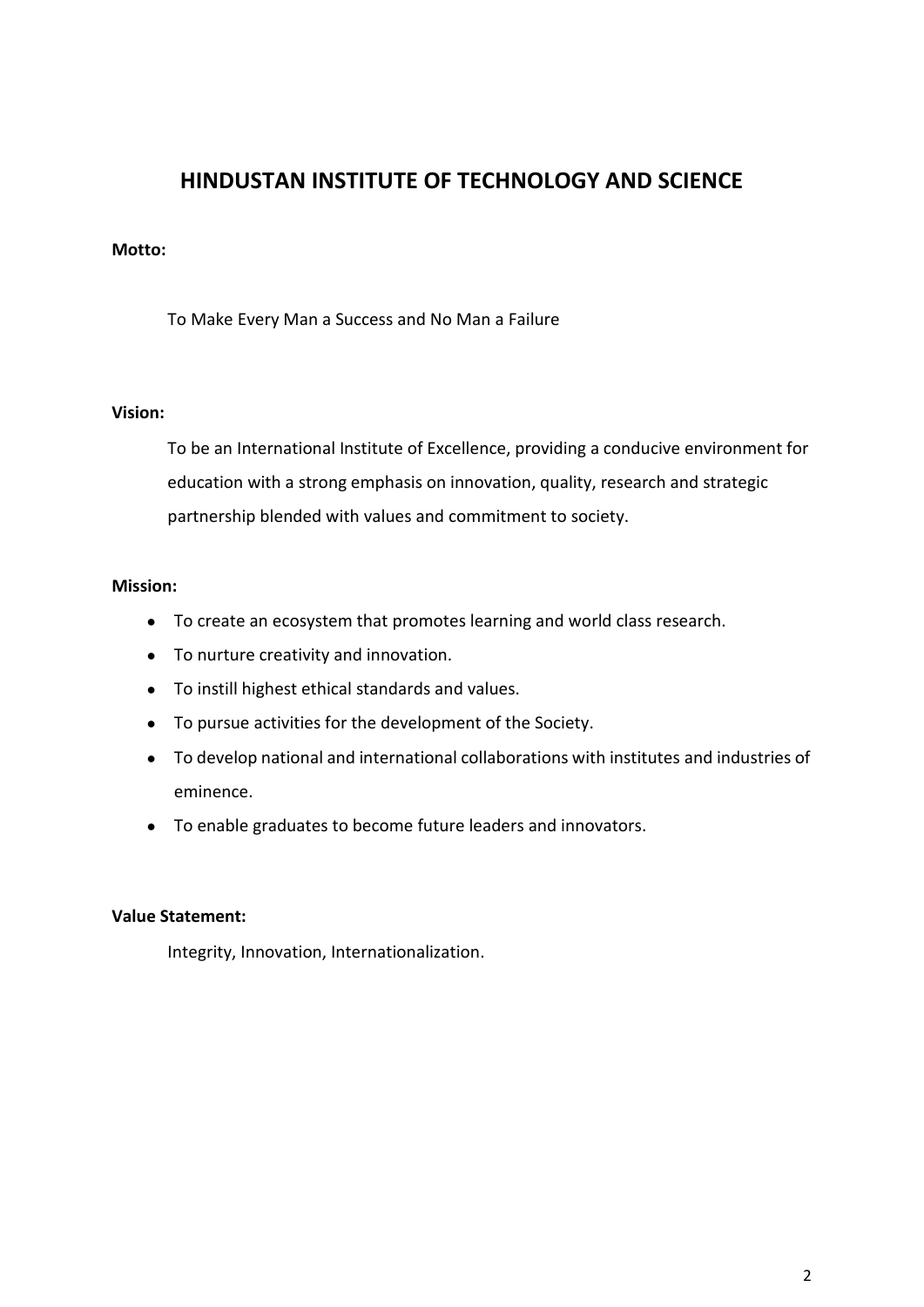# **DEPARTMENT OF COMPUTER APPLICATIONS VISION AND MISSION**

#### **VISION**

*The department of Computer Applications aims to transform aspiring students into software professionals with a high degree of technical skills and to inculcate a research mind set.*

#### **MISSION**

- *To provide strong theoretical foundations complemented with extensive practical training.*
- *To design and deliver curricula to meet the changing needs of industry.*
- *To establish strong collaborations with industry, R&D and academic institutes for training and research.*
- *To promote all-round development of the students through interaction with alumni and industry*

#### **PROGRAMME EDUCATIONAL OBJECTIVES (PEO)**

*The program is expected to enable the students to*

- *PEO 1: To prepare graduates to be successful professionals in industry, government, academia, research, entrepreneurial pursuit and consulting firms.*
- *PEO 2: To prepare graduates to achieve peer-recognition, as an individual and as a team player, through demonstration of good analytical, design, implementation and interpersonal skills.*
- *PEO 3: To prepare graduates to contribute to society as broadly educated, expressive, ethical and responsible citizens with proven expertise.*
- *PEO 4: To prepare graduates to pursue life-long learning to fulfill their goals.*

#### **PROGRAM OUTCOMES (PO'S)**

*At the end of this program, graduates will be able to*

*PO 1 Computational Knowledge: Apply knowledge of computing fundamentals, computing specialization, mathematics, and domain knowledge appropriate*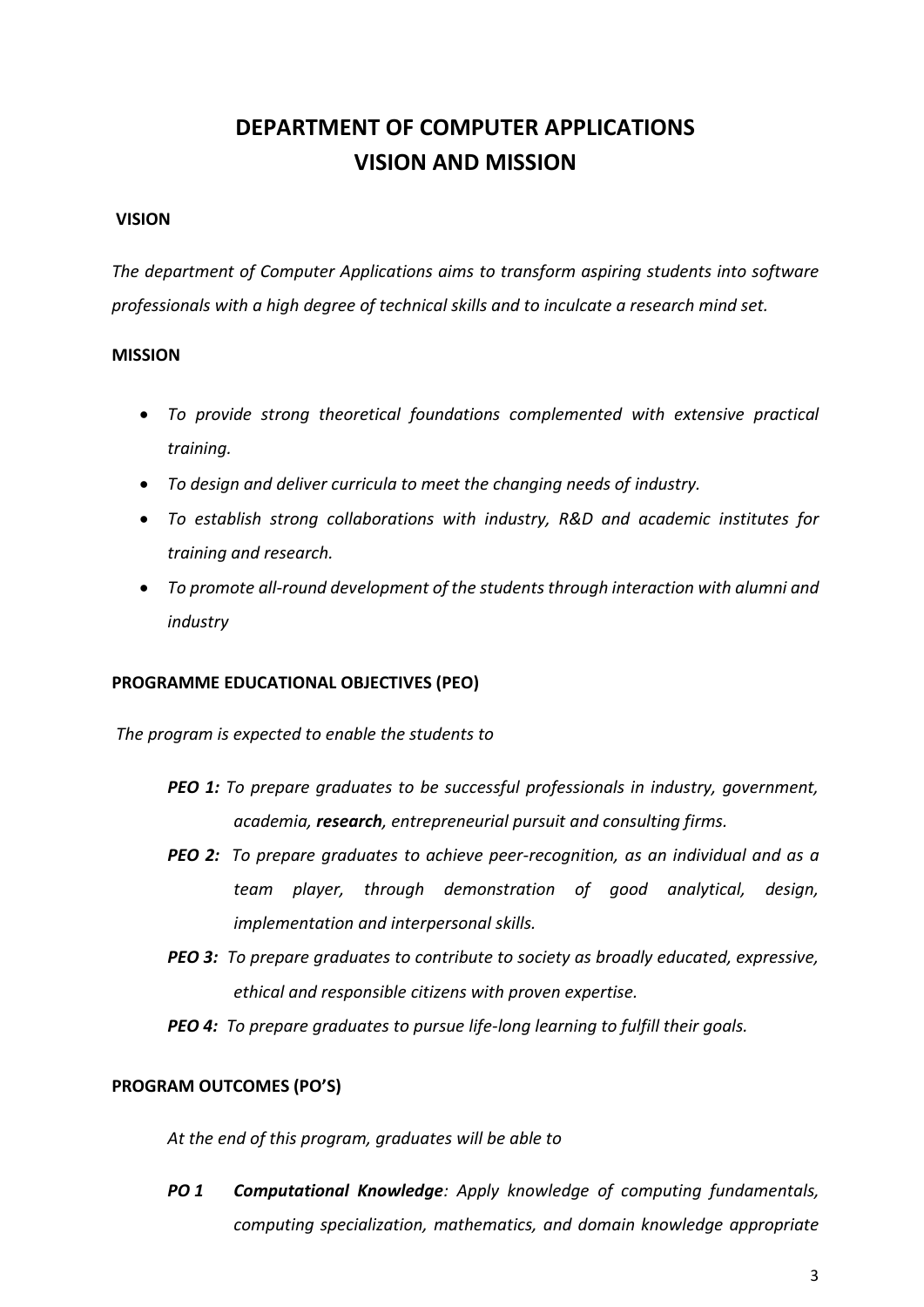*for the computing specialization to the abstraction and conceptualization of computing models from defined problems and requirements.*

- *PO 2 Problem Analysis: Identify, formulate, research literature, and solve complex computing problems reaching substantiated conclusions using fundamental principles of mathematics, computing sciences, and relevant domain disciplines.*
- *PO 3 Design /Development of Solutions: Design and evaluate solutions for complex computing problems, and design and evaluate systems, components, or processes that meet specified needs with appropriate consideration for public health and safety, cultural, societal, and environmental considerations.*
- *PO 4 Conduct Investigations of Complex Computing Problems: Use research-based knowledge and research methods including design of experiments, analysis and interpretation of data, and synthesis of the information to provide valid conclusions.*
- *PO 5 Modern Tool Usage: Create, select, adapt and apply appropriate techniques, resources, and modern computing tools to complex computing activities, with an understanding of the limitations.*
- *PO 6 Professional Ethics: Understand and commit to professional ethics and cyber regulations, responsibilities, and norms of professional computing practice.*
- *PO 7 Life-long Learning: Recognize the need, and have the ability, to engage in independent learning for continual development as a computing professional.*
- *PO 8 Project management and finance: Demonstrate knowledge and understanding of the computing and management principles and apply these to one's own work, as a member and leader in a team, to manage projects and in multidisciplinary environments.*
- *PO 9 Communication Efficacy: Communicate effectively with the computing community, and with society, about complex computing activities by being able to comprehend and write effective reports, design documentation, make effective presentations, and give and understand clear instructions.*
- *PO 10 Societal and Environmental Concern: Understand and assess societal, environmental, health, safety, legal, and cultural issues within local and global contexts, and the consequential responsibilities relevant to professional computing practice.*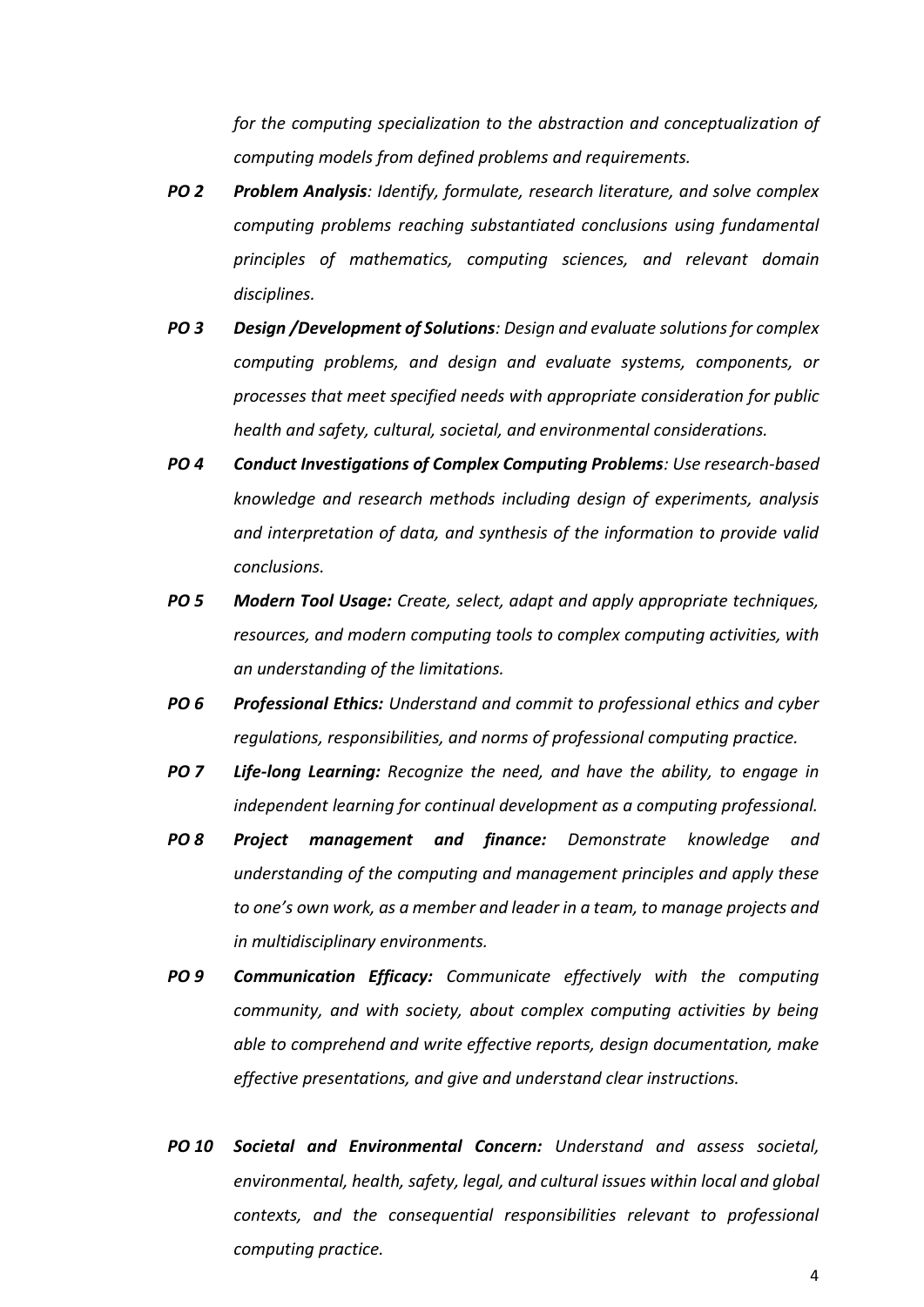- *PO 11 Individual and Team Work: Function effectively as an individual and as a member or leader in diverse teams and in multidisciplinary environments.*
- *PO 12 Innovation and Entrepreneurship: Identify a timely opportunity and using innovation to pursue that opportunity to create value and wealth for the betterment of the individual and society at large.*

#### **PROGRAM SPECIFIC OUTCOMES (PSO)**

#### **M.C.A-Master of Computer Applications**

- *PSO 1: Apply algorithmic principles, computer science theory and practice and mathematical foundations to solve real world problems*
- *PSO 2: Analyze, Design and Develop the problem-solving skills in the discipline of computer applications Design, develop, test and maintain the software applications with latest*
- *PSO 3: computing tools and technology*

#### **M.C.A-Master of Computer Applications (Specialization in Big Data Analytics)**

- *PSO 1: Design suitable data models, appropriate architectures and apply appropriate technology to find solutions for complex problems*
- *PSO 2: Identify the impact of big data for business decisions and strategy and gain skills on large-scale analytics tools to solve some open big data problems*
- *PSO 3: Design and build analytic models to derive intelligence for the specialized aspects of big data including big data application, and big data analytics*

#### **M.C.A-Master of Computer Applications (Specialization in Cloud Computing)**

- *PSO 1: Design computing systems based on Cloud computing and develop tools incorporating the skills acquired in cloud computing domain.*
- *PSO 2: Ability to develop a computing system using technologies and the standards relating to the real-time environments in the cloud market*
- *PSO 3: Design, develop and manage security controls that protect identity, access, data, applications and networks in cloud and hybrid environments*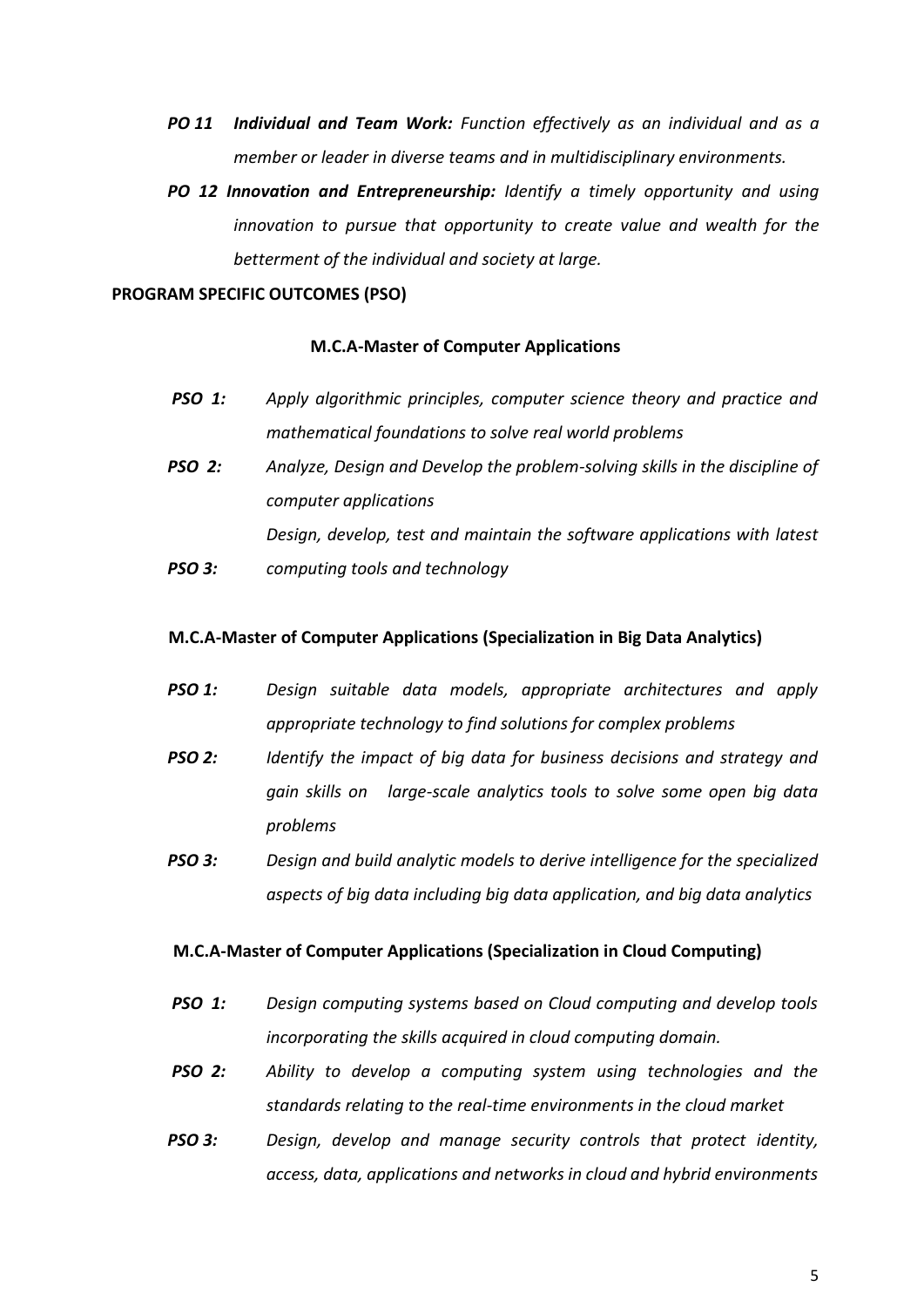|                                                                                              | <b>M.C.A-MASTER OF COMPUTER APPLICATIONS</b><br><b>Curriculum</b> |                              |                                                                   |          |          |                |                |              |            |  |  |  |
|----------------------------------------------------------------------------------------------|-------------------------------------------------------------------|------------------------------|-------------------------------------------------------------------|----------|----------|----------------|----------------|--------------|------------|--|--|--|
| <b>SEMESTER-1</b>                                                                            |                                                                   |                              |                                                                   |          |          |                |                |              |            |  |  |  |
| $\mathsf{S}$<br><b>NO</b>                                                                    | <b>COURSE</b><br><b>CATEGORY</b>                                  | <b>COURSE</b><br><b>CODE</b> | <b>NAME OF THE COURSE</b>                                         | L        | T        | P              | $\mathsf{C}$   | S            | <b>TCH</b> |  |  |  |
| 1                                                                                            | PC                                                                | CAA3701                      | <b>Advanced Data Structures</b><br>and Algorithms using<br>Python | 3        | $\Omega$ | $\overline{2}$ | 4              | $\mathbf{1}$ | 5          |  |  |  |
| $\overline{2}$                                                                               | PC                                                                | MAA3706                      | <b>Statistics for Computer</b><br>Science                         | 4        | $\Omega$ | $\Omega$       | 4              | 1            | 4          |  |  |  |
| 3                                                                                            | PC                                                                | CAA3702                      | <b>Database Technology</b>                                        | 3        | 1        | $\Omega$       | 4              | $\mathbf{1}$ | 4          |  |  |  |
| 4                                                                                            | PC                                                                | CAA3703                      | <b>Object Oriented</b><br>Programming using Java                  | 3        | $\Omega$ | $\overline{2}$ | 4              | $\mathbf{1}$ | 5          |  |  |  |
| 5                                                                                            | PC                                                                | CAA3704                      | <b>Computer Networks</b>                                          | 3        | $\Omega$ | $\Omega$       | 3              | 1            | 3          |  |  |  |
|                                                                                              |                                                                   |                              | <b>PRACTICAL</b>                                                  |          |          |                |                |              |            |  |  |  |
| 6                                                                                            | PC                                                                | CAA3781                      | Software Design Project                                           | $\Omega$ | $\Omega$ | 4              | $\overline{2}$ | $\Omega$     | 4          |  |  |  |
|                                                                                              |                                                                   |                              | <b>Total</b>                                                      | 16       | 1        | 8              | 21             | 5            | 25         |  |  |  |
| L – Lecture; T – Tutorial; P – Practical; S- Self Study; C – Credit; TCH -Total Credit Hours |                                                                   |                              |                                                                   |          |          |                |                |              |            |  |  |  |

|                           |                                  |                              | <b>SEMESTER -II</b>                                                                          |             |              |                |              |              |                |
|---------------------------|----------------------------------|------------------------------|----------------------------------------------------------------------------------------------|-------------|--------------|----------------|--------------|--------------|----------------|
| $\mathsf{S}$<br><b>NO</b> | <b>COURSE</b><br><b>CATEGORY</b> | <b>COURSE</b><br><b>CODE</b> | <b>NAME OF THE COURSE</b>                                                                    | L           | т            | P              | $\mathbf C$  | S            | <b>TCH</b>     |
| $\mathbf{1}$              | PC                               | CAA3705                      | Web Design and<br>Development                                                                | 3           | $\Omega$     | $\overline{2}$ | 4            | 1            | 5              |
| $\overline{2}$            | PC                               | CAA3706                      | Data Warehousing and<br>Data Mining                                                          | 3           | 1            | 0              | 4            | 1            | 4              |
| 3                         | PC                               | CAA3707                      | <b>Machine Learning</b>                                                                      | 3           | $\Omega$     | $\overline{2}$ | 4            | $\mathbf{1}$ | 5              |
| 4                         | PC                               | CAA3708                      | Software Engineering                                                                         | 3           | $\mathbf{1}$ | 0              | 4            | 1            | 4              |
| 5                         | DE                               | $CA*****$                    | Elective-1(Specialization)                                                                   | 3           | $\Omega$     | 0              | 3            | 1            | 3              |
| 6                         | DE                               | $CA*****$                    | Elective-2 (Specialization)                                                                  | 3           | 0            | 0              | 3            | 1            | 3              |
|                           |                                  |                              | <b>PRACTICAL</b>                                                                             |             |              |                |              |              |                |
| $\overline{7}$            | <b>PC</b>                        | CAA3782                      | Development<br>Software<br>Laboratory                                                        | $\mathbf 0$ | $\Omega$     | $\overline{2}$ | $\mathbf{1}$ | $\Omega$     | $\mathcal{P}$  |
| 8                         | <b>PC</b>                        | CAA3783                      | Web Programming<br>Laboratory                                                                | 0           | $\Omega$     | $\overline{2}$ | $\mathbf{1}$ | $\Omega$     | $\overline{2}$ |
|                           |                                  |                              | 18<br>$\mathbf{2}$<br>8<br>24<br><b>Total</b><br>6                                           |             |              |                |              |              | 28             |
|                           |                                  |                              | L - Lecture; T - Tutorial; P - Practical; S- Self Study; C - Credit; TCH -Total Credit Hours |             |              |                |              |              |                |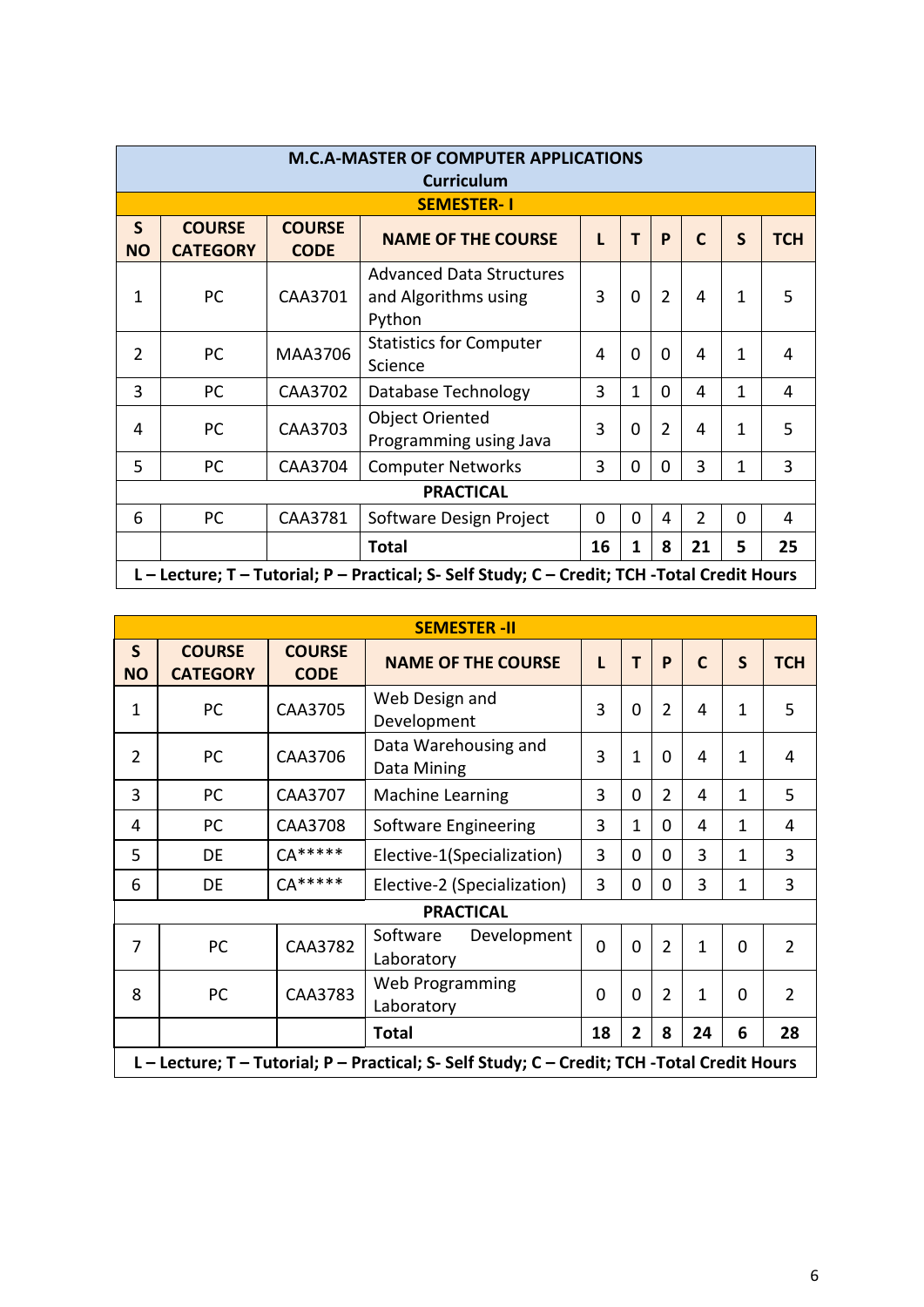|                                                                                              | <b>M.C.A - MASTER OF COMPUTER APPLICATIONS</b> |                              |                                                    |          |          |                |               |              |                |  |  |  |
|----------------------------------------------------------------------------------------------|------------------------------------------------|------------------------------|----------------------------------------------------|----------|----------|----------------|---------------|--------------|----------------|--|--|--|
| <b>SEMESTER - III</b>                                                                        |                                                |                              |                                                    |          |          |                |               |              |                |  |  |  |
| S<br><b>NO</b>                                                                               | <b>COURSE</b><br><b>CATEGORY</b>               | <b>COURSE</b><br><b>CODE</b> | <b>NAME OF THE COURSE</b>                          | L        | т        | P              | $\mathbf C$   | $\mathsf{S}$ | <b>TCH</b>     |  |  |  |
| $\mathbf{1}$                                                                                 | <b>PC</b>                                      | CAA3709                      | Software Testing and<br><b>Quality Assurance</b>   | 3        | $\Omega$ | $\overline{2}$ | 4             | $\mathbf{1}$ | 5              |  |  |  |
| $\overline{2}$                                                                               | <b>PC</b>                                      | CAA3710                      | <b>DevOps</b>                                      | 3        | 0        | $\overline{2}$ | 4             | 1            | 5              |  |  |  |
| 3                                                                                            | <b>PC</b>                                      | CAA3711                      | MOOC (Specialization)                              | 0        | 0        | $\Omega$       | $\mathcal{P}$ | 3            | $\overline{0}$ |  |  |  |
| 4                                                                                            | DE                                             | $CA*****$                    | Elective -3<br>(Specialization)                    | 3        | $\Omega$ | 0              | 3             | 1            | 3              |  |  |  |
| 5                                                                                            | DE                                             | $CA*****$                    | Elective -4<br>(Specialization)                    | 3        | $\Omega$ | $\Omega$       | 3             | 1            | 3              |  |  |  |
| 6                                                                                            | <b>NDE</b>                                     | *******                      | Non-Department Elective                            | 3        | 0        | 0              | 3             | 1            | 3              |  |  |  |
|                                                                                              |                                                |                              | <b>PRACTICAL</b>                                   |          |          |                |               |              |                |  |  |  |
| $\overline{7}$                                                                               | <b>PC</b>                                      | ELA4383                      | <b>Presentation Skills and</b><br>Academic writing | $\Omega$ | $\Omega$ | $\overline{2}$ | 1             | 0            | $\overline{2}$ |  |  |  |
| 8                                                                                            | <b>PC</b>                                      | CAA3784                      | Project Phase-I                                    | $\Omega$ | 0        | 6              | 3             | 0            | 6              |  |  |  |
|                                                                                              |                                                |                              | <b>Total</b>                                       | 15       | 0        | 12             | 23            | 8            | 27             |  |  |  |
| L - Lecture; T - Tutorial; P - Practical; S- Self Study; C - Credit; TCH -Total Credit Hours |                                                |                              |                                                    |          |          |                |               |              |                |  |  |  |

| <b>SEMESTER - IV</b>                                                                         |                                  |                              |                           |   |   |    |              |  |     |  |  |
|----------------------------------------------------------------------------------------------|----------------------------------|------------------------------|---------------------------|---|---|----|--------------|--|-----|--|--|
| S<br><b>NO</b>                                                                               | <b>COURSE</b><br><b>CATEGORY</b> | <b>COURSE</b><br><b>CODE</b> | <b>NAME OF THE COURSE</b> |   |   | P  | $\mathsf{C}$ |  | тсн |  |  |
|                                                                                              |                                  |                              | <b>PRACTICAL</b>          |   |   |    |              |  |     |  |  |
| 1                                                                                            | <sub>PC</sub>                    | CAA3785                      | Project Work - Phase - II | 0 | 0 | 24 | 12           |  | 24  |  |  |
|                                                                                              |                                  |                              | Total                     | 0 | 0 | 24 | 12           |  | 24  |  |  |
| L - Lecture; T - Tutorial; P - Practical; S- Self Study; C - Credit; TCH -Total Credit Hours |                                  |                              |                           |   |   |    |              |  |     |  |  |

**Total Credits: 80**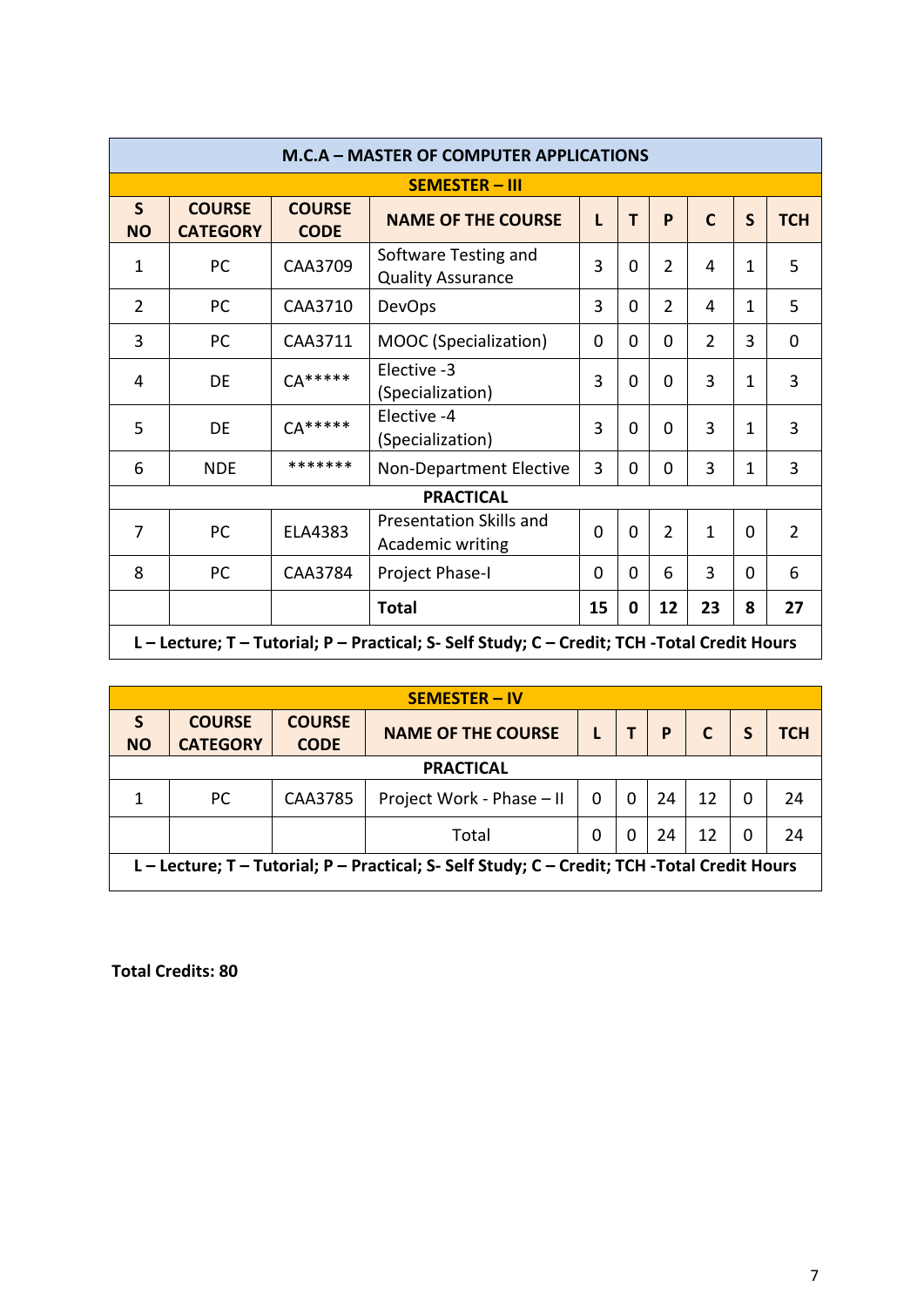## **M.C.A-Master of Computer Applications LIST OF DEPARTMENTAL ELECTIVES WITH GROUPING - SEMESTER WISE**

| <b>SEM</b>          | <b>COURSE</b><br><b>CATEGORY</b> | <b>COURSE</b><br><b>CODE</b> | <b>NAME OF THE COURSE</b>                     | L              | T              | P              | $\mathsf{C}$   | $\mathsf{S}$   | <b>TCH</b>     |
|---------------------|----------------------------------|------------------------------|-----------------------------------------------|----------------|----------------|----------------|----------------|----------------|----------------|
| <b>Elective I</b>   |                                  |                              |                                               |                |                |                |                |                |                |
| $\overline{2}$      | DE                               | CAD3721                      | Software Process and metrics                  | 3              | 0              | 0              | 3              | 0              | 3              |
| $\overline{2}$      | DE                               | CAD3722                      | .Net / ASP Programming                        | $\overline{3}$ | $\mathbf 0$    | 0              | $\overline{3}$ | $\mathbf 0$    | 3              |
| $\overline{2}$      | DE                               | CAB3721                      | <b>Web Analytics</b>                          | 3              | $\mathbf 0$    | $\mathbf 0$    | $\overline{3}$ | $\mathbf 0$    | 3              |
| $\overline{2}$      | DE                               | CAB3722                      | <b>Big Data Analytics</b>                     | 3              | $\mathbf 0$    | $\mathbf 0$    | 3              | $\mathbf 0$    | 3              |
| $\overline{2}$      | DE                               | CAC3721                      | Cloud Architecture                            | 3              | $\mathbf 0$    | $\mathbf 0$    | $\overline{3}$ | $\mathbf 0$    | 3              |
| $\overline{2}$      | DE                               | CAC3722                      | <b>Virtualization Techniques</b>              | 3              | $\overline{0}$ | $\mathbf 0$    | 3              | 0              | 3              |
| <b>Elective II</b>  |                                  |                              |                                               |                |                |                |                |                |                |
| $\overline{2}$      | DE                               | CAD3723                      | <b>Agile Methods</b>                          | 3              | $\mathbf 0$    | $\mathbf 0$    | 3              | $\mathbf 0$    | 3              |
| $\overline{2}$      | <b>DE</b>                        | CAD3724                      | Internet of Things                            | 3              | $\mathbf 0$    | $\mathbf 0$    | 3              | $\mathbf 0$    | 3              |
| $\overline{2}$      | DE                               | CAB3723                      | R Programming                                 | 3              | $\overline{0}$ | $\mathbf 0$    | $\overline{3}$ | $\mathbf 0$    | 3              |
| $\overline{2}$      | DE                               | CAB3724                      | <b>Big Data Framework</b>                     | 3              | $\mathbf 0$    | $\mathbf 0$    | $\overline{3}$ | $\mathbf 0$    | 3              |
| $\overline{2}$      | DE                               | CAC3723                      | <b>Cloud Application Development</b>          | 3              | $\mathbf 0$    | 0              | $\overline{3}$ | $\overline{0}$ | 3              |
| $\overline{2}$      | DE                               | CAC3724                      | <b>Cloud Analytics</b>                        | 3              | $\overline{0}$ | $\overline{0}$ | $\overline{3}$ | $\overline{0}$ | $\overline{3}$ |
| <b>Elective III</b> |                                  |                              |                                               |                |                |                |                |                |                |
| 3                   | DE                               | CAD3725                      | Image processing                              | 3              | $\mathbf 0$    | $\pmb{0}$      | 3              | $\overline{0}$ | 3              |
| 3                   | DE                               | CAD3726                      | <b>Block Chain Technology</b>                 | 3              | $\overline{0}$ | $\mathbf 0$    | $\overline{3}$ | $\mathbf 0$    | 3              |
| 3                   | DE                               | CAB3725                      | Semantic Web                                  | 3              | $\mathbf 0$    | $\mathbf 0$    | $\overline{3}$ | 0              | 3              |
| 3                   | DE                               | CAB3726                      | Data Visualization Techniques and<br>Tools    | 3              | $\Omega$       | $\mathbf 0$    | 3              | 0              | 3              |
| 3                   | DE                               | CAC3725                      | <b>Cloud Security</b>                         | 3              | 0              | 0              | 3              | $\mathbf 0$    | 3              |
| $\overline{3}$      | DE                               | CAC3726                      | Cloud Storage and Security                    | $\overline{3}$ | $\overline{0}$ | $\mathbf 0$    | $\overline{3}$ | $\mathbf 0$    | $\overline{3}$ |
| <b>Elective IV</b>  |                                  |                              |                                               |                |                |                |                |                |                |
| 3                   | DE                               | CAD3727                      | Natural Language Processing                   | 3              | $\mathbf 0$    | $\pmb{0}$      | $\overline{3}$ | $\mathbf 0$    | 3              |
| 3                   | DE                               | CAD3728                      | <b>Distributed Computing</b>                  | 3              | $\overline{0}$ | $\mathbf 0$    | $\overline{3}$ | $\overline{0}$ | 3              |
| 3                   | DE                               | CAD3729                      | Augmented and Virtual Reality                 | 3              | $\overline{0}$ | $\overline{0}$ | $\overline{3}$ | $\overline{0}$ | 3              |
| 3                   | DE                               | CAB3727                      | Data Classification Methods and<br>Evaluation | 3              | $\overline{0}$ | $\mathbf 0$    | 3              | 0              | 3              |
| 3                   | DE                               | <b>CAB3728</b>               | Principles of Deep Learning                   | 3              | $\mathbf 0$    | $\mathbf 0$    | 3              | 0              | 3              |
| 3                   | DE                               | CAC3727                      | Private Cloud Deployment and<br>Management    | 3              | 0              | $\mathbf 0$    | 3              | $\mathbf 0$    | 3              |
| 3                   | DE                               | CAC3728                      | Back up and Disaster Recovery                 | 3              | $\overline{0}$ | $\overline{0}$ | 3              | $\overline{0}$ | 3              |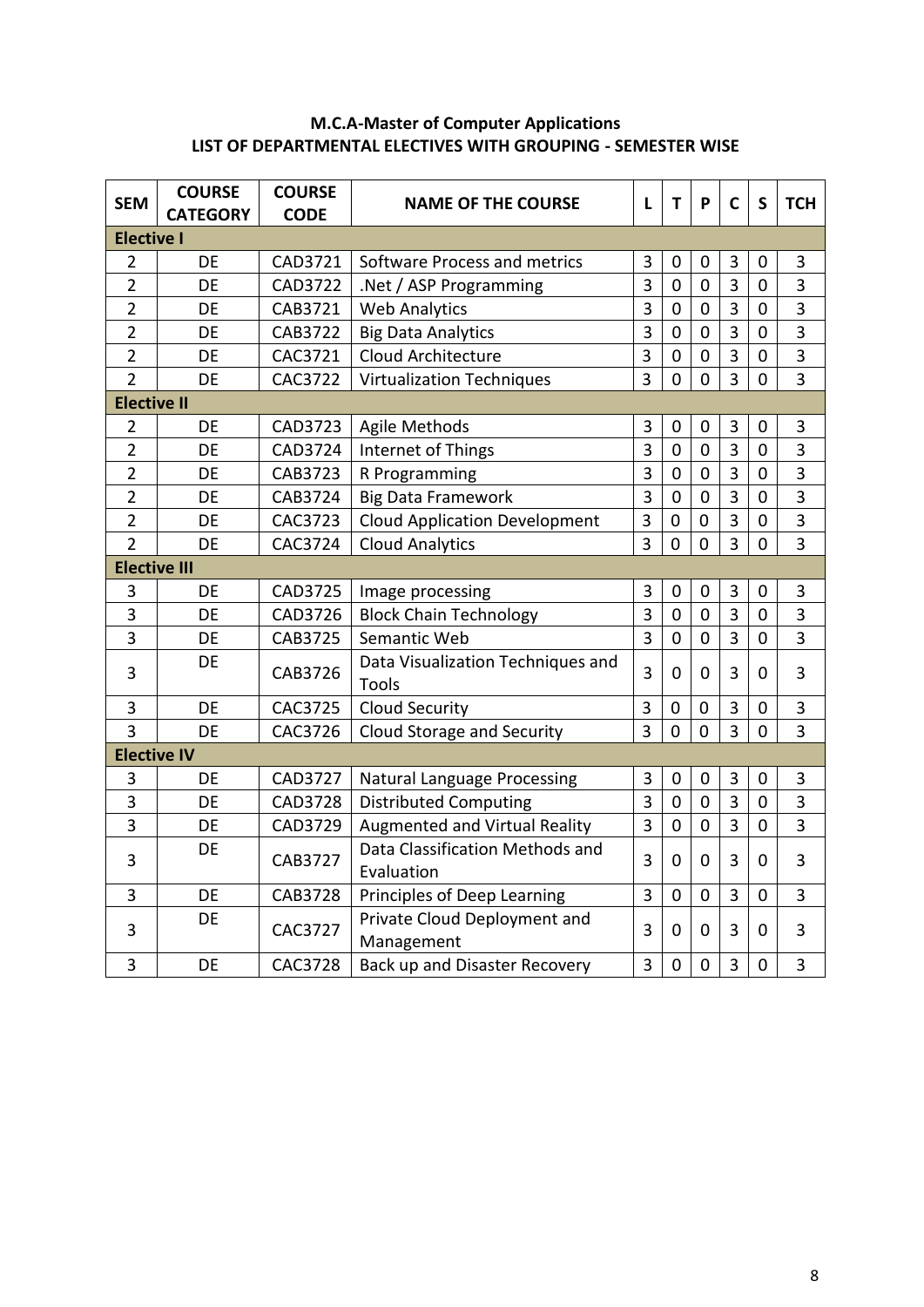## **M.C.A-Master of Computer Applications (Specialization in Big Data Analytics) LIST OF DEPARTMENTAL ELECTIVES WITH GROUPING - SEMESTER WISE**

| <b>SEM</b>          | <b>COURSE</b><br><b>CATEGORY</b> | <b>COURSE</b><br><b>CODE</b> | <b>NAME OF THE COURSE</b>                     | L | т           | P           | $\mathbf C$    | S        | <b>TCH</b> |
|---------------------|----------------------------------|------------------------------|-----------------------------------------------|---|-------------|-------------|----------------|----------|------------|
| <b>Elective I</b>   |                                  |                              |                                               |   |             |             |                |          |            |
| 2                   | DE                               | CAB3721                      | <b>Web Analytics</b>                          | 3 | 0           | 0           | 3              | $\Omega$ | 3          |
| $\overline{2}$      | DE.                              | CAB3722                      | <b>Big Data Analytics</b>                     | 3 | 0           | $\mathbf 0$ | 3              | 0        | 3          |
| <b>Elective II</b>  |                                  |                              |                                               |   |             |             |                |          |            |
| $\overline{2}$      | DE                               | CAB3723                      | R Programming                                 | 3 | 0           | 0           | 3              | $\Omega$ | 3          |
| $\overline{2}$      | DE                               | CAB3724                      | <b>Big Data Framework</b>                     | 3 | 0           | 0           | 3              | 0        | 3          |
| <b>Elective III</b> |                                  |                              |                                               |   |             |             |                |          |            |
| 3                   | DE                               | CAB3725                      | Semantic Web                                  | 3 | $\Omega$    | $\Omega$    | 3              | $\Omega$ | 3          |
| 3                   | DE                               | CAB3726                      | Data Visualization Techniques and<br>Tools    | 3 | 0           | 0           | 3              | 0        | 3          |
| <b>Elective IV</b>  |                                  |                              |                                               |   |             |             |                |          |            |
| 3                   | DE.                              | CAB3727                      | Data Classification Methods and<br>Evaluation | 3 | $\mathbf 0$ | $\Omega$    | $\overline{3}$ | $\Omega$ | 3          |
| 3                   | DE                               | CAB3728                      | Principles of Deep Learning                   | 3 | 0           | $\Omega$    | 3              | 0        | 3          |

### **M.C.A-Master of Computer Applications - (Specialization in Cloud Computing) LIST OF DEPARTMENTAL ELECTIVES WITH GROUPING - SEMESTER WISE**

| <b>SEM</b>          | <b>COURSE</b><br><b>CATEGORY</b> | <b>COURSE</b><br><b>CODE</b> | <b>NAME OF THE COURSE</b>            | L |          | P        | $\mathsf{C}$ | S           | <b>TCH</b> |
|---------------------|----------------------------------|------------------------------|--------------------------------------|---|----------|----------|--------------|-------------|------------|
| <b>Elective I</b>   |                                  |                              |                                      |   |          |          |              |             |            |
| $\overline{2}$      | DE                               | CAC3721                      | Cloud Architecture                   | 3 | 0        | 0        | 3            | 0           | 3          |
| $\mathcal{P}$       | DE                               | CAC3722                      | <b>Virtualization Techniques</b>     | 3 | 0        | 0        | 3            | 0           | 3          |
| Elective II         |                                  |                              |                                      |   |          |          |              |             |            |
| 2                   | DE                               | CAC3723                      | <b>Cloud Application Development</b> | 3 | 0        | 0        | 3            | $\Omega$    | 3          |
| $\overline{2}$      | DE                               | CAC3724                      | <b>Cloud Analytics</b>               | 3 | $\Omega$ | 0        | 3            | $\Omega$    | 3          |
| <b>Elective III</b> |                                  |                              |                                      |   |          |          |              |             |            |
| 3                   | DE                               | CAC3725                      | Cloud Security                       | 3 | 0        | 0        | 3            | 0           | 3          |
| 3                   | DE                               | CAC3726                      | Cloud Storage and Security           | 3 | 0        | 0        | 3            | $\Omega$    | 3          |
| <b>Elective IV</b>  |                                  |                              |                                      |   |          |          |              |             |            |
| 3                   | DE                               | CAC3727                      | Private Cloud Deployment and         | 3 | 0        | $\Omega$ | 3            | $\mathbf 0$ | 3          |
|                     |                                  |                              | Management                           |   |          |          |              |             |            |
| 3                   | DE                               | CAC3728                      | Back up and Disaster Recovery        | 3 | ი        | 0        | 3            | $\Omega$    | 3          |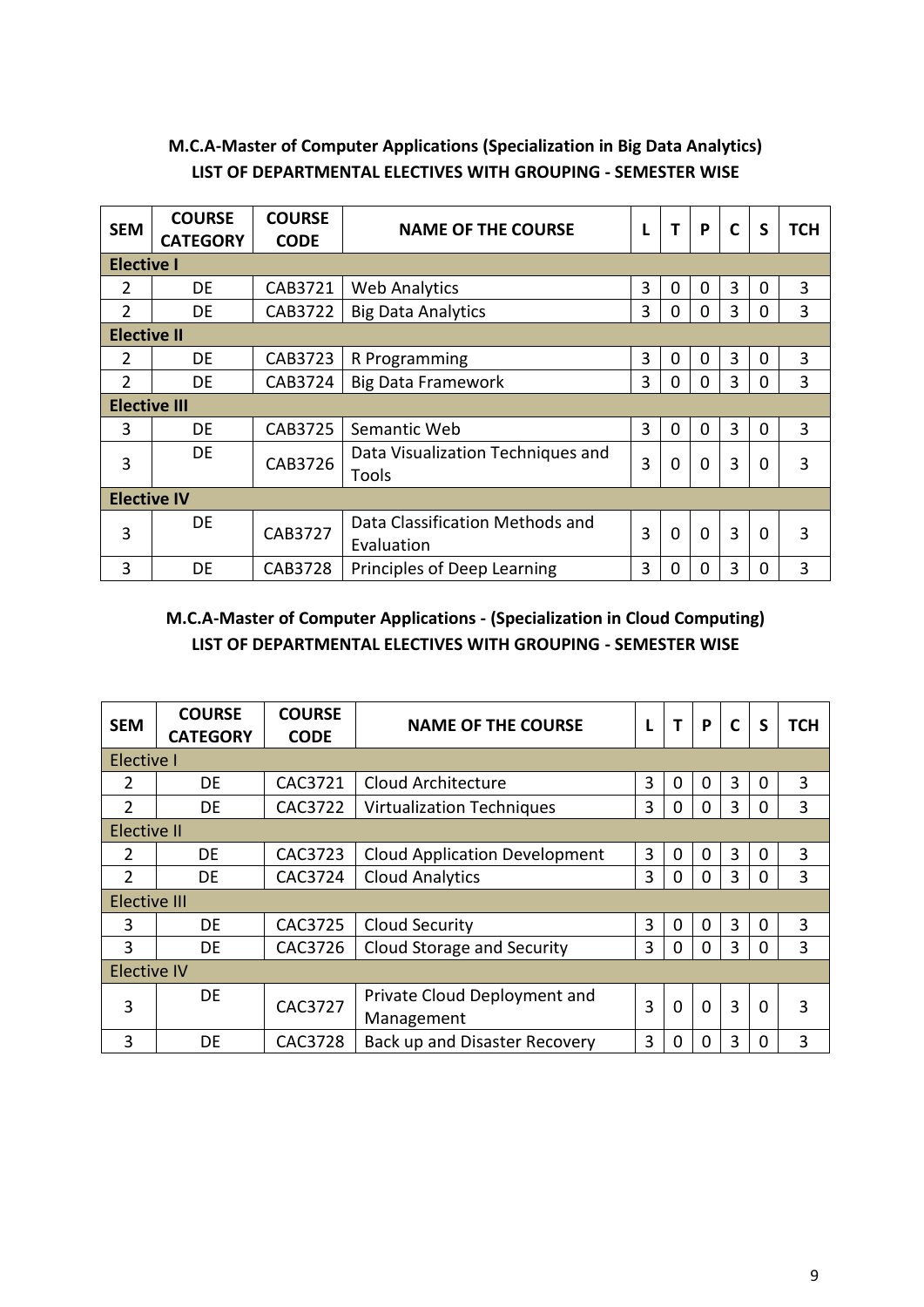|                                                                      | SEMESTER-I                                                |                                                                                                                                   |                                                                                                                                                           |                |                                           |             |                                                                            |                          |                                    |              |              |                                 |                |                 |                |
|----------------------------------------------------------------------|-----------------------------------------------------------|-----------------------------------------------------------------------------------------------------------------------------------|-----------------------------------------------------------------------------------------------------------------------------------------------------------|----------------|-------------------------------------------|-------------|----------------------------------------------------------------------------|--------------------------|------------------------------------|--------------|--------------|---------------------------------|----------------|-----------------|----------------|
| <b>COURSE TITLE</b>                                                  |                                                           |                                                                                                                                   |                                                                                                                                                           |                |                                           |             | <b>ADVANCED DATA STRUCTURES AND</b><br><b>ALGORITHMS USING PYTHON</b>      |                          |                                    |              |              | <b>CREDITS</b>                  |                | 4               |                |
| <b>COURSE CODE</b>                                                   |                                                           |                                                                                                                                   |                                                                                                                                                           | <b>CAA3701</b> |                                           |             | <b>COURSE CATEGORY</b>                                                     |                          |                                    | <b>PC</b>    |              | $L-T-P-S$                       |                | $3 - 0 - 2 - 1$ |                |
| <b>Version</b>                                                       |                                                           | 1.0                                                                                                                               |                                                                                                                                                           |                | <b>Approval Details</b>                   |             |                                                                            |                          | 26 <sup>th</sup> ACM<br>23-03-2019 |              |              | <b>LEARNING</b><br><b>LEVEL</b> |                | <b>BTL-3</b>    |                |
| <b>ASSESSMENT SCHEME</b>                                             |                                                           |                                                                                                                                   |                                                                                                                                                           |                |                                           |             |                                                                            |                          |                                    |              |              |                                 |                |                 |                |
| <b>First</b>                                                         |                                                           |                                                                                                                                   | <b>Second</b>                                                                                                                                             |                |                                           |             | Seminar/                                                                   |                          | <b>Surprise</b>                    |              |              |                                 |                |                 |                |
| <b>Periodical</b>                                                    |                                                           |                                                                                                                                   | <b>Periodical</b>                                                                                                                                         |                |                                           |             | Assignments/                                                               |                          | Test $/$                           |              |              | <b>Attendance</b>               |                | <b>ESE</b>      |                |
| <b>Assessment</b>                                                    |                                                           |                                                                                                                                   | <b>Assessment</b>                                                                                                                                         |                |                                           | Project     |                                                                            |                          | Quiz                               |              |              |                                 |                |                 |                |
| 15%                                                                  |                                                           |                                                                                                                                   | 15%                                                                                                                                                       |                |                                           | 10%         |                                                                            |                          | 5%                                 |              |              | 5%                              |                | 50%             |                |
|                                                                      |                                                           |                                                                                                                                   |                                                                                                                                                           |                |                                           |             | The course covers analysis and design of fundamental data structures and   |                          |                                    |              |              |                                 |                |                 |                |
|                                                                      |                                                           |                                                                                                                                   |                                                                                                                                                           |                |                                           |             | engages learners to use data structures as tools to algorithmically design |                          |                                    |              |              |                                 |                |                 |                |
| <b>Course</b>                                                        |                                                           | efficient computer programs that will cope with the complexity of actual                                                          |                                                                                                                                                           |                |                                           |             |                                                                            |                          |                                    |              |              |                                 |                |                 |                |
| <b>Description</b>                                                   |                                                           |                                                                                                                                   | applications. The course focuses on basic and essential topics in data<br>structures, including array-based lists, linked lists, skip lists, hash tables, |                |                                           |             |                                                                            |                          |                                    |              |              |                                 |                |                 |                |
|                                                                      |                                                           |                                                                                                                                   |                                                                                                                                                           |                |                                           |             |                                                                            |                          |                                    |              |              |                                 |                |                 |                |
|                                                                      |                                                           |                                                                                                                                   |                                                                                                                                                           |                |                                           |             | recursion, binary trees, scapegoat trees, red-black trees, heaps, sorting  |                          |                                    |              |              |                                 |                |                 |                |
|                                                                      |                                                           |                                                                                                                                   |                                                                                                                                                           |                |                                           |             | algorithms, graphs, and binary tree.                                       |                          |                                    |              |              |                                 |                |                 |                |
|                                                                      |                                                           | To understand the basic techniques of algorithm analysis.<br>1.<br>To demonstrate several searching and sorting algorithms.<br>2. |                                                                                                                                                           |                |                                           |             |                                                                            |                          |                                    |              |              |                                 |                |                 |                |
| <b>Course</b>                                                        | To implement linear and non-linear data structures.<br>3. |                                                                                                                                   |                                                                                                                                                           |                |                                           |             |                                                                            |                          |                                    |              |              |                                 |                |                 |                |
| <b>Objective</b>                                                     |                                                           | 4.                                                                                                                                |                                                                                                                                                           |                |                                           |             | To demonstrate various tree and graph traversal algorithms.                |                          |                                    |              |              |                                 |                |                 |                |
|                                                                      |                                                           | 5.                                                                                                                                |                                                                                                                                                           |                |                                           |             | To analyze and choose appropriate data structure to solve problems in      |                          |                                    |              |              |                                 |                |                 |                |
|                                                                      |                                                           |                                                                                                                                   | real world.                                                                                                                                               |                |                                           |             |                                                                            |                          |                                    |              |              |                                 |                |                 |                |
|                                                                      |                                                           |                                                                                                                                   |                                                                                                                                                           |                |                                           |             | Upon completion of this course, the students Should be able to             |                          |                                    |              |              |                                 |                |                 |                |
|                                                                      |                                                           | $\mathbf{1}$ .                                                                                                                    |                                                                                                                                                           |                |                                           |             | Describe the basics of data structure.                                     |                          |                                    |              |              |                                 |                |                 |                |
| <b>Course</b>                                                        |                                                           | 2.                                                                                                                                |                                                                                                                                                           |                |                                           |             | Solve problems using trees.                                                |                          |                                    |              |              |                                 |                |                 |                |
| <b>Outcome</b>                                                       |                                                           | 3.                                                                                                                                |                                                                                                                                                           |                | Implement the sorting.                    |             |                                                                            |                          |                                    |              |              |                                 |                |                 |                |
|                                                                      |                                                           | 4.                                                                                                                                |                                                                                                                                                           |                |                                           |             | Design and develop graphs.                                                 |                          |                                    |              |              |                                 |                |                 |                |
|                                                                      |                                                           | 5.                                                                                                                                |                                                                                                                                                           |                |                                           |             | Implement and develop algorithms.                                          |                          |                                    |              |              |                                 |                |                 |                |
| <b>Prerequisites: Python</b>                                         |                                                           |                                                                                                                                   |                                                                                                                                                           |                |                                           |             |                                                                            |                          |                                    |              |              |                                 |                |                 |                |
| <b>CO, PO AND PSO MAPPING</b>                                        | PO                                                        | PO                                                                                                                                | PO                                                                                                                                                        | PO             | PO                                        | PO          | PO                                                                         | PO                       | PO                                 | PO           | PO           | PO                              | <b>PS</b>      | <b>PS</b>       | <b>PS</b>      |
| CO                                                                   | 1                                                         | 2                                                                                                                                 | 3                                                                                                                                                         | 4              | 5                                         | 6           | $\overline{\mathbf{z}}$                                                    | 8                        | 9                                  | 10           | 11           | 12                              | 01             | <b>O2</b>       | 03             |
| $CO-1$                                                               | 3                                                         | $\overline{2}$                                                                                                                    | $\overline{2}$                                                                                                                                            | $\mathbf{1}$   | $\mathbf{1}$                              | $\mathbf 1$ | $\mathbf{1}$                                                               | $\mathbf{1}$             | $\mathbf 1$                        | $\mathbf 1$  | $\mathbf 1$  | $\mathbf 1$                     | $\mathbf{1}$   | $\mathbf{1}$    | $\overline{2}$ |
| $CO-2$                                                               | 3                                                         | $\mathbf{1}$                                                                                                                      | $\mathbf{1}$                                                                                                                                              | $\mathbf{1}$   | $\mathbf{1}$                              | $\mathbf 1$ |                                                                            | $\overline{\phantom{0}}$ | $\overline{a}$                     | $\mathbf 1$  | $\mathbf 1$  | $\mathbf 1$                     | $\overline{a}$ | $\mathbf{1}$    | $\mathbf{1}$   |
| $CO-3$                                                               | 3                                                         | $\mathbf{1}$                                                                                                                      |                                                                                                                                                           |                |                                           | $\mathbf 1$ | $\overline{2}$                                                             | $\mathbf{1}$             | $\mathbf{1}$                       | $\mathbf{1}$ | $\mathbf{1}$ | $\mathbf 1$                     | $\overline{2}$ | $\mathbf 1$     | $\overline{2}$ |
| $CO-4$                                                               | 3                                                         | $\mathbf{1}$                                                                                                                      | $\overline{2}$                                                                                                                                            | $\mathbf 1$    | $\mathbf{1}$                              | $\mathbf 1$ |                                                                            | $\overline{a}$           | $\overline{a}$                     | $\mathbf{1}$ | $\mathbf 1$  | $\mathbf{1}$                    | $\overline{a}$ | $\overline{a}$  | $\mathbf{1}$   |
| $CO-5$                                                               | 3                                                         | $\mathbf{1}$                                                                                                                      |                                                                                                                                                           |                |                                           | 1           | $\overline{2}$                                                             | 1                        | 1                                  | 1            | 1            | 1                               | 3              | 2               | $\mathbf{1}$   |
|                                                                      |                                                           |                                                                                                                                   |                                                                                                                                                           |                |                                           |             | 1: Weakly related, 2: Moderately related and 3: Strongly related           |                          |                                    |              |              |                                 |                |                 |                |
| <b>MODULE 1:</b>                                                     |                                                           |                                                                                                                                   |                                                                                                                                                           |                |                                           |             | <b>INTRODUCTION TO ALGORITHMS AND DATA STRUCTURE</b>                       |                          |                                    |              |              |                                 | $(9L+3P)$      |                 |                |
| Problem solving concepts, ADT, Stack, Queue, List.                   |                                                           |                                                                                                                                   |                                                                                                                                                           |                |                                           |             |                                                                            |                          |                                    |              |              |                                 |                |                 |                |
| <b>Practical Components:</b>                                         |                                                           |                                                                                                                                   |                                                                                                                                                           |                |                                           |             |                                                                            |                          |                                    |              |              |                                 |                | $CO-1$          |                |
|                                                                      |                                                           |                                                                                                                                   |                                                                                                                                                           |                | Installation of python and its libraries. |             |                                                                            |                          |                                    |              |              |                                 |                | <b>BTL-2</b>    |                |
| Suggested Readings: Measures of algorithm, Space and time complexity |                                                           |                                                                                                                                   |                                                                                                                                                           |                |                                           |             | Basic programs in pythons using functions                                  |                          |                                    |              |              |                                 |                |                 |                |
| <b>MODULE 2: TREES</b>                                               |                                                           |                                                                                                                                   |                                                                                                                                                           |                |                                           |             |                                                                            |                          |                                    |              |              |                                 |                | $(9L+3P)$       |                |
|                                                                      |                                                           |                                                                                                                                   |                                                                                                                                                           |                |                                           |             |                                                                            |                          |                                    |              |              |                                 |                |                 |                |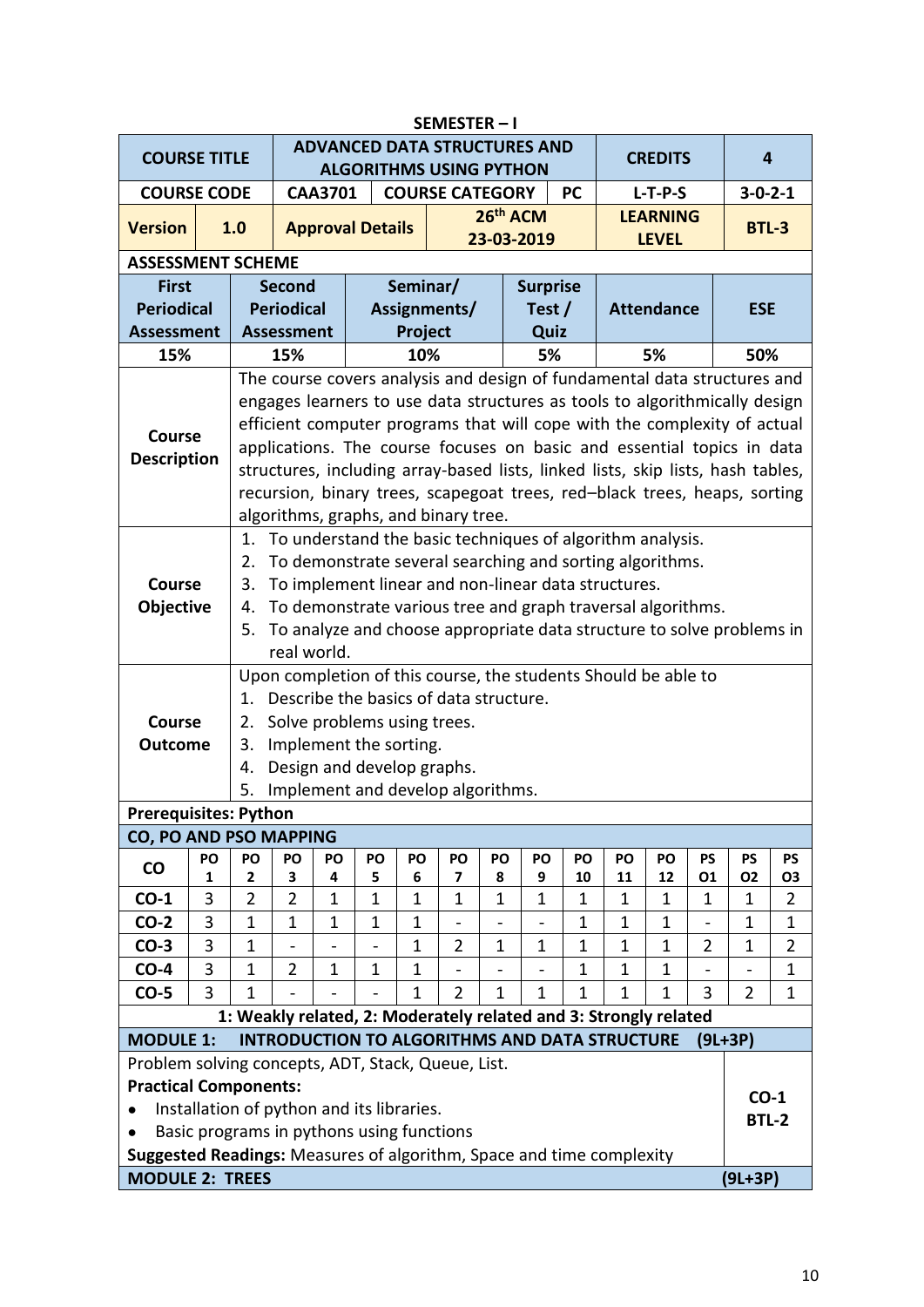| Preliminaries, Binary Trees Binary Search Trees, AVL Trees, Tree Traversals,      |                 |
|-----------------------------------------------------------------------------------|-----------------|
| Hashing, Hash Function, Hash families Separate Chaining, Open addressing.         |                 |
| <b>Practical Components:</b>                                                      | $CO-2$          |
| List and its related operations.                                                  | <b>BTL-2</b>    |
| Simulation of operations on stacks and queues.                                    |                 |
| <b>Suggested Readings:</b>                                                        |                 |
| <b>Red Black trees</b>                                                            |                 |
| <b>MODULE 3: SORTING</b>                                                          | $(9L+3P)$       |
| Preliminaries, Insertion Sort, Shells sort, Heap sort- Merge sort-Quick sort-     |                 |
| <b>External Sorting-Topological Sort.</b>                                         | $CO-3$          |
| <b>Practical Components:</b>                                                      | BTL-3           |
| Explore the types of sorting                                                      |                 |
| <b>Suggested Readings: Recursive Bubble Sort, Radix Sort</b>                      |                 |
| <b>MODULE: GRAPHS</b>                                                             | $(9L+3P)$       |
| Graph connectivity, Random walks on graph, on line paging algorithm,              |                 |
| adversary models.                                                                 |                 |
| <b>Practical Components:</b>                                                      | $CO-4$          |
| Design a graph and its connectivity.                                              | BTL-3           |
| Design a model using on line paging algorithm                                     |                 |
| <b>Suggested Readings:</b> Graph Representations, Depth First and Breadth First   |                 |
| Search                                                                            |                 |
|                                                                                   |                 |
| <b>MODULE 5: ALGORITHM</b>                                                        | $(9L+3P)$       |
| Randomized algorithm, a min-cut algorithm, Random treaps, Markov's chains.        |                 |
| <b>Practical Component:</b>                                                       |                 |
| • Explore the randomized algorithm.                                               | $CO-5$<br>BTL-3 |
| • Implementation of Markovs and its chain rule.                                   |                 |
| <b>Suggested Readings: Randomized Algorithms</b>                                  |                 |
| <b>TEXT BOOKS</b>                                                                 |                 |
| Goodrich Michael T (2016), "Data Structures and Algorithms in Python", Wiley      |                 |
| 1.<br>publication                                                                 |                 |
| Rance D. Neclase (2016), "Data Structures and Algorithms in Python", Wiley        |                 |
| 2.<br>Publication                                                                 |                 |
| <b>REFERENCE BOOKS</b>                                                            |                 |
| E. Horowitz, S. Sahni and Dinesh Mehta (2009), Fundamentals of Data structures in |                 |
| 1.<br>C++, University Press                                                       |                 |
| <b>E BOOKS</b>                                                                    |                 |
| https://doc.lagout.org/Others/Data%20Structures/Advanced%20Data%20Structur<br>1.  |                 |
| es%20%5BBrass%202008-09-08%5D.pdf                                                 |                 |
| <b>MOOC</b><br>https://www.mooc-list.com/tags/advanced-data-structures<br>1.      |                 |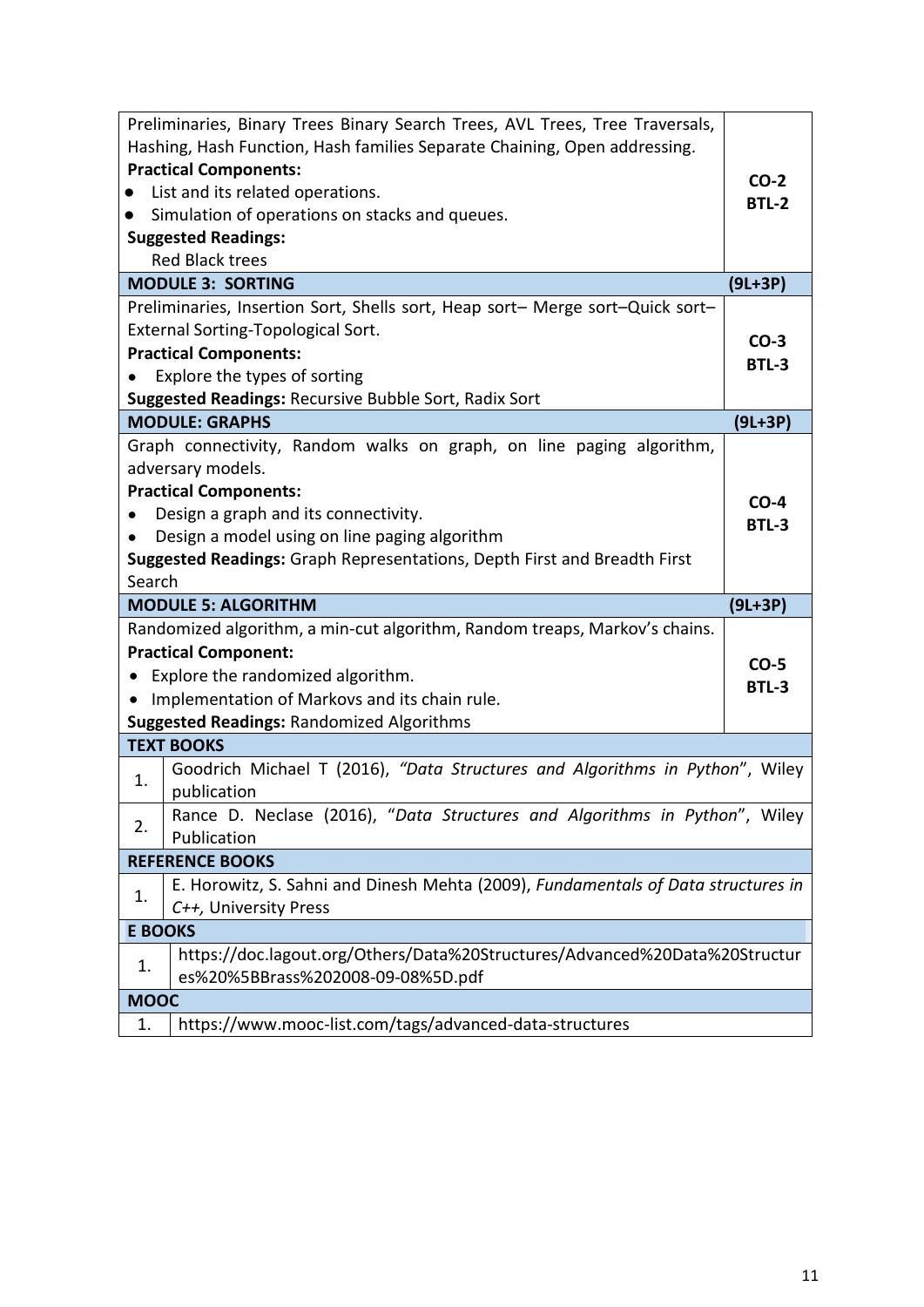|                                                  | <b>COURSE TITLE</b> |                 | <b>STATISTICS FOR COMPUTER SCIENCE</b><br><b>CREDITS</b>                                                                      |                         |                 |                 |                                                                                                                                                                           |                          |                 |                    | $\overline{\mathbf{4}}$ |                   |                |              |                 |
|--------------------------------------------------|---------------------|-----------------|-------------------------------------------------------------------------------------------------------------------------------|-------------------------|-----------------|-----------------|---------------------------------------------------------------------------------------------------------------------------------------------------------------------------|--------------------------|-----------------|--------------------|-------------------------|-------------------|----------------|--------------|-----------------|
|                                                  | <b>COURSE CODE</b>  |                 |                                                                                                                               | <b>MAA3706</b>          |                 |                 | <b>COURSE CATEGORY</b>                                                                                                                                                    |                          |                 | <b>PC</b>          |                         | $L-T-P-S$         |                |              | $4 - 0 - 0 - 1$ |
| <b>Version</b>                                   |                     | 1.0             |                                                                                                                               | <b>Approval Details</b> |                 |                 |                                                                                                                                                                           |                          | 26th ACM        |                    |                         | <b>LEARNING</b>   |                |              | <b>BTL-3</b>    |
|                                                  |                     |                 |                                                                                                                               |                         |                 |                 |                                                                                                                                                                           |                          | 23-03-2019      |                    |                         | <b>LEVEL</b>      |                |              |                 |
| <b>ASSESSMENT SCHEME</b>                         |                     |                 |                                                                                                                               |                         |                 |                 |                                                                                                                                                                           |                          |                 |                    |                         |                   |                |              |                 |
|                                                  | <b>First</b>        |                 | <b>Second</b>                                                                                                                 |                         |                 |                 | Seminar/                                                                                                                                                                  |                          |                 | <b>Surprise</b>    |                         |                   |                |              |                 |
|                                                  | <b>Periodical</b>   |                 | <b>Periodical</b>                                                                                                             |                         |                 |                 | Assignments/                                                                                                                                                              |                          |                 | <b>Test / Quiz</b> |                         | <b>Attendance</b> |                |              | <b>ESE</b>      |
| <b>Assessment</b>                                |                     |                 | <b>Assessment</b>                                                                                                             |                         |                 |                 | Project                                                                                                                                                                   |                          |                 |                    |                         |                   |                |              |                 |
|                                                  | 15%                 |                 | 15%                                                                                                                           |                         |                 |                 | 10%                                                                                                                                                                       |                          |                 | 5%                 |                         | 5%                |                |              | 50%             |
|                                                  | <b>Course</b>       |                 |                                                                                                                               |                         |                 |                 | To make the students learn and apply statistical and probabilistic                                                                                                        |                          |                 |                    |                         |                   |                |              |                 |
| <b>Description</b>                               |                     |                 | approaches.                                                                                                                   |                         |                 |                 |                                                                                                                                                                           |                          |                 |                    |                         |                   |                |              |                 |
|                                                  |                     |                 |                                                                                                                               |                         |                 |                 | 1. To understand the basics of probability                                                                                                                                |                          |                 |                    |                         |                   |                |              |                 |
| Course                                           |                     |                 |                                                                                                                               |                         |                 |                 | 2. To grasp the knowledge about random variables                                                                                                                          |                          |                 |                    |                         |                   |                |              |                 |
| Objective                                        |                     |                 |                                                                                                                               |                         |                 |                 | 3. To understand the theory of sampling and testing                                                                                                                       |                          |                 |                    |                         |                   |                |              |                 |
|                                                  |                     |                 |                                                                                                                               |                         |                 |                 | 4. To understand time series analysis                                                                                                                                     |                          |                 |                    |                         |                   |                |              |                 |
|                                                  |                     |                 |                                                                                                                               |                         |                 |                 | 5. To learn about design of experiments<br>Upon completion of this course, the students should be able to                                                                 |                          |                 |                    |                         |                   |                |              |                 |
|                                                  |                     |                 |                                                                                                                               |                         |                 |                 | 1. Develop statistical models for business analytics.                                                                                                                     |                          |                 |                    |                         |                   |                |              |                 |
|                                                  |                     |                 |                                                                                                                               |                         |                 |                 | 2. Apply forecasting methods to support managerial, financial, and                                                                                                        |                          |                 |                    |                         |                   |                |              |                 |
| Course                                           |                     |                 |                                                                                                                               | operational statistics. |                 |                 |                                                                                                                                                                           |                          |                 |                    |                         |                   |                |              |                 |
| <b>Outcome</b>                                   |                     |                 |                                                                                                                               |                         |                 |                 |                                                                                                                                                                           |                          |                 |                    |                         |                   |                |              |                 |
|                                                  |                     |                 | 3. Perform marketing analytics using statistical models.<br>4. Analyze customer data for customer acquisition, retention, and |                         |                 |                 |                                                                                                                                                                           |                          |                 |                    |                         |                   |                |              |                 |
|                                                  |                     |                 |                                                                                                                               | profitability           |                 |                 |                                                                                                                                                                           |                          |                 |                    |                         |                   |                |              |                 |
|                                                  |                     |                 |                                                                                                                               |                         |                 |                 | 5. Analyze the variance classification                                                                                                                                    |                          |                 |                    |                         |                   |                |              |                 |
| <b>Prerequisites: Probability and Statistics</b> |                     |                 |                                                                                                                               |                         |                 |                 |                                                                                                                                                                           |                          |                 |                    |                         |                   |                |              |                 |
| CO, PO AND PSO MAPPING                           |                     |                 |                                                                                                                               |                         |                 |                 |                                                                                                                                                                           |                          |                 |                    |                         |                   |                |              |                 |
| <b>CO</b>                                        | PO <sub>1</sub>     | PO <sub>2</sub> | PO <sub>3</sub>                                                                                                               | PO <sub>4</sub>         | PO <sub>5</sub> | PO <sub>6</sub> | PO <sub>7</sub>                                                                                                                                                           | PO <sub>8</sub>          | PO <sub>9</sub> | PO                 | PO                      | PO                | <b>PSO</b>     | <b>PSO</b>   | <b>PSO</b>      |
|                                                  |                     |                 |                                                                                                                               |                         |                 |                 |                                                                                                                                                                           |                          |                 | 10                 | 11                      | 12                | 1              | $\mathbf{2}$ | 3               |
| $CO-1$                                           | $\overline{2}$      | $\mathbf{1}$    | $\mathbf 1$                                                                                                                   | $\mathbf 1$             | $\mathbf 1$     | $\mathbf 1$     | $\mathbf{1}$                                                                                                                                                              | $\mathbf 1$              | $\mathbf{1}$    | $\mathbf{1}$       | 1                       | $\mathbf 1$       | 1              |              | $\overline{2}$  |
| $CO-2$                                           | $\overline{2}$      | $\mathbf{1}$    |                                                                                                                               |                         | 1               |                 | $\mathbf{1}$                                                                                                                                                              | $\mathbf 1$              | $\mathbf{1}$    |                    |                         | $\mathbf{1}$      | $\overline{2}$ | $\mathbf 1$  | $\overline{2}$  |
| $CO-3$                                           | 2                   | 1               | 2                                                                                                                             | 1                       | 1               | 2               | 1                                                                                                                                                                         | $\overline{\phantom{0}}$ |                 | 2                  | 1                       | 1                 |                | 2            | $\overline{z}$  |
| $CO-4$                                           | $\overline{2}$      | $\mathbf 1$     |                                                                                                                               |                         | $\mathbf 1$     |                 | 1                                                                                                                                                                         | $\overline{2}$           | $\mathbf{1}$    |                    |                         | $\mathbf{1}$      | 1              | $\mathbf{1}$ | $\overline{2}$  |
| $CO-5$                                           | $\overline{2}$      | 1               | $\overline{2}$                                                                                                                | 1                       | 1               | 2               | 1                                                                                                                                                                         | 1                        | 1               | $\overline{2}$     | 1                       | $\mathbf 1$       | 2              | 1            | $\overline{2}$  |
|                                                  |                     |                 |                                                                                                                               |                         |                 |                 | 1: Weakly related, 2: Moderately related and 3: Strongly related                                                                                                          |                          |                 |                    |                         |                   |                |              |                 |
| <b>MODULE 1: PROBABILITY</b>                     |                     |                 |                                                                                                                               |                         |                 |                 |                                                                                                                                                                           |                          |                 |                    |                         |                   |                | (12L)        |                 |
|                                                  |                     |                 |                                                                                                                               |                         |                 |                 | Introduction to probability -Bayes Theorem-Random variables-discrete random                                                                                               |                          |                 |                    |                         |                   |                |              |                 |
|                                                  |                     |                 |                                                                                                                               |                         |                 |                 | variable (Binomial, Poisson, Geometric), Continues random variable (Uniform,                                                                                              |                          |                 |                    |                         |                   |                |              | $CO-1$          |
|                                                  |                     |                 |                                                                                                                               |                         |                 |                 | Exponential and Normal distribution). Moment generating function.                                                                                                         |                          |                 |                    |                         |                   |                |              | <b>BTL-3</b>    |
| <b>Suggested Readings:</b>                       |                     |                 |                                                                                                                               |                         |                 |                 |                                                                                                                                                                           |                          |                 |                    |                         |                   |                |              |                 |
|                                                  |                     |                 |                                                                                                                               |                         |                 |                 | Basic knowledge on probability, Introduction to probability<br><b>MODULE 2: TWO DIMENSIONAL RANDOM VARIABLES</b>                                                          |                          |                 |                    |                         |                   |                |              |                 |
|                                                  |                     |                 |                                                                                                                               |                         |                 |                 |                                                                                                                                                                           |                          |                 |                    |                         |                   |                |              | (12 L)          |
|                                                  |                     |                 |                                                                                                                               |                         |                 |                 | Joint distribution -Marginal and conditional distribution covariance -correlation<br>and regression (linear and Multiple). Central limit theorem, Chebyshev's inequality. |                          |                 |                    |                         |                   |                |              | $CO-2$          |
|                                                  |                     |                 |                                                                                                                               |                         |                 |                 | Suggested Readings: Basic knowledge on probability Statistics and Random                                                                                                  |                          |                 |                    |                         |                   |                |              | <b>BTL-2</b>    |
| Processes-T. Veerarajan                          |                     |                 |                                                                                                                               |                         |                 |                 |                                                                                                                                                                           |                          |                 |                    |                         |                   |                |              |                 |
|                                                  |                     |                 |                                                                                                                               |                         |                 |                 |                                                                                                                                                                           |                          |                 |                    |                         |                   |                |              |                 |
|                                                  |                     |                 |                                                                                                                               |                         |                 |                 | <b>MODULE 3: THEORY OF SAMPLING AND TEST OF HYPOTHESIS</b>                                                                                                                |                          |                 |                    |                         |                   |                |              | (12 L)          |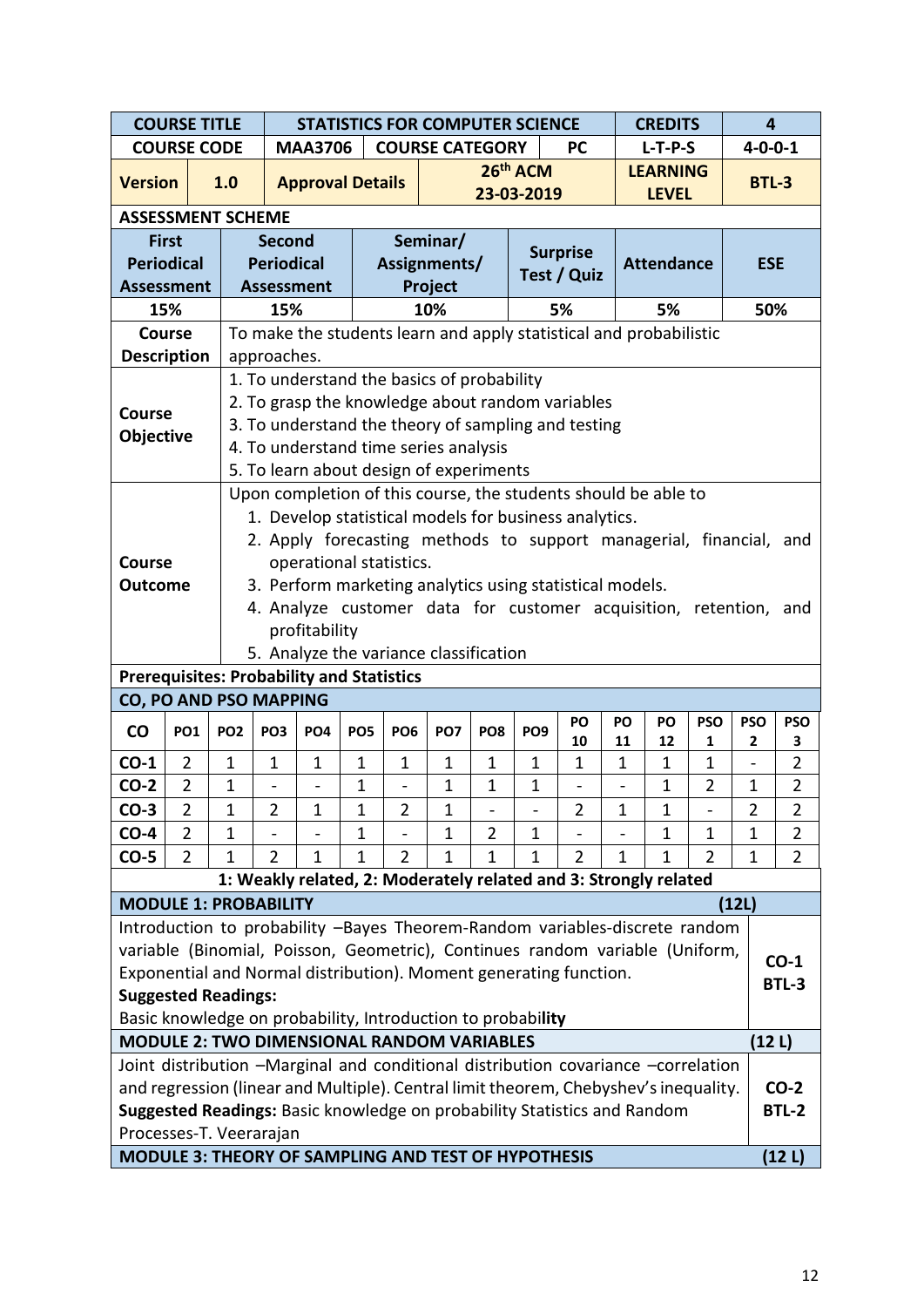| Introduction to hypothesis, large and small samples test -mean and variance (single<br>and double), test, Independent of attributes and contingency table.<br><b>Suggested Readings:</b><br>Basic knowledge of sampling, probability, Statistics and Random Processes-T.<br>Veerarajan                                                                                                                                                                      | $CO-3$<br><b>BTL-3</b> |
|-------------------------------------------------------------------------------------------------------------------------------------------------------------------------------------------------------------------------------------------------------------------------------------------------------------------------------------------------------------------------------------------------------------------------------------------------------------|------------------------|
| <b>MODULE 4: TIME SERIES ANALYSIS</b>                                                                                                                                                                                                                                                                                                                                                                                                                       | (12L)                  |
| Introduction to Stochastic process, Time series as a discrete stochastic process.<br>Stationarity, Main characteristics of stochastic process (mean, auto covariation and<br>auto correlation function). Autoregressive models AR (p), Yull-Worker equation<br>Auto regressive moving average models ARMA. Seasonality in Box-Jenkins model.<br>Suggested Readings: Basic knowledge of Time series analysis, Time series-Maurice<br>George kendall, j.k.Ord | $CO-4$<br>BTL-3        |
| <b>MODULE 5: DESIGN OF EXPERIMENTS</b>                                                                                                                                                                                                                                                                                                                                                                                                                      | (12L)                  |
| Analysis of variance (one way & two ways) classification – completely randomized<br>design - randomized block design - Lattin square design.<br>Suggested Readings: Basic knowledge of design of experiments, Probability,<br>Statistics and Random Processes-T. Veerarajan                                                                                                                                                                                 | $CO-5$<br><b>BTL-3</b> |
| <b>TEXT BOOKS</b>                                                                                                                                                                                                                                                                                                                                                                                                                                           |                        |
| Hossein Pishro-Nik, "Probability, Statistics and Random Processes" Tata McGraw-Hill,<br>1.<br>Education                                                                                                                                                                                                                                                                                                                                                     |                        |
| <b>REFERENCE BOOKS</b>                                                                                                                                                                                                                                                                                                                                                                                                                                      |                        |
| K. S. Trivedi. John(2016), "Probability and statistics with reliability, Queuing and<br>1.<br>computer Science Application", Second edition, Wiley&Son.                                                                                                                                                                                                                                                                                                     |                        |
| Levin Richard and Rubin Davids(2016), "Statistics for Management ", Pearson<br>2.<br>Publications.                                                                                                                                                                                                                                                                                                                                                          |                        |
| <b>E BOOKS</b>                                                                                                                                                                                                                                                                                                                                                                                                                                              |                        |
| http://www.math.harvard.edu/~knill/teaching/math144_1994/probability.pdf<br>1.                                                                                                                                                                                                                                                                                                                                                                              |                        |
| http://www.dartmouth.edu/~chance/teaching aids/books articles/probability book<br>$\overline{2}$<br>/book.pdf                                                                                                                                                                                                                                                                                                                                               |                        |
| <b>MOOC</b>                                                                                                                                                                                                                                                                                                                                                                                                                                                 |                        |
| https://nptel.ac.in/courses/IITMADRAS/Principles_of_Communication1/Pdfs/1_5.pdf<br>1.<br>https://nptel.ac.in/courses/110104024/<br>2.                                                                                                                                                                                                                                                                                                                       |                        |

| <b>COURSE TITLE</b>                                    |     |                                                                            |  | <b>DATABASE TECHNOLOGY</b>          |                        |                                | <b>CREDITS</b>                                                        | 4               |
|--------------------------------------------------------|-----|----------------------------------------------------------------------------|--|-------------------------------------|------------------------|--------------------------------|-----------------------------------------------------------------------|-----------------|
| <b>COURSE CODE</b>                                     |     | <b>CAA3702</b>                                                             |  | <b>COURSE CATEGORY</b>              |                        | <b>PC</b>                      | $L-T-P-S$                                                             | $3 - 1 - 0 - 1$ |
| <b>Version</b>                                         | 1.0 | <b>Approval Details</b>                                                    |  |                                     | 26th ACM<br>23-03-2019 |                                | <b>LEARNING</b><br><b>LEVEL</b>                                       | <b>BTL-3</b>    |
| <b>ASSESSMENT SCHEME</b>                               |     |                                                                            |  |                                     |                        |                                |                                                                       |                 |
| <b>First</b><br><b>Periodical</b><br><b>Assessment</b> |     | <b>Second Periodical</b><br><b>Assessment</b>                              |  | Seminar/<br>Assignments/<br>Project |                        | <b>Surprise</b><br>Test / Quiz | <b>Attendance</b>                                                     | <b>ESE</b>      |
| 15%                                                    |     | 15%                                                                        |  | 10%                                 |                        | 5%                             | 5%                                                                    | 50%             |
| Course                                                 |     | The course focuses on the uses of relational and object-oriented databases |  |                                     |                        |                                | for storing and managing information. Topics covered include computer |                 |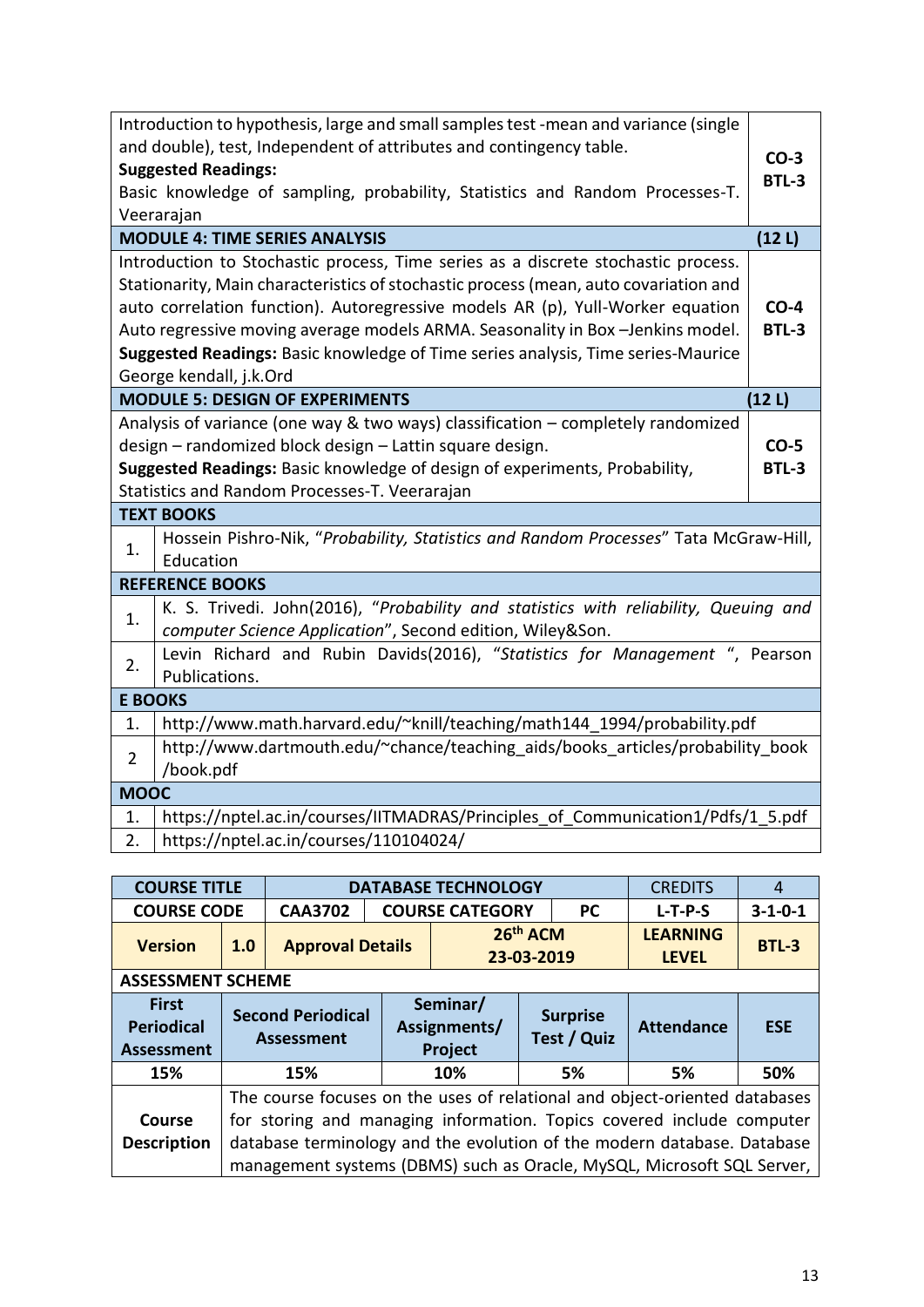| and Microsoft Access are introduced along with query languages. This also<br>includes the creation of simple databases, inputting data, and developing  |                |                            |                                                                     |                          |                |                   |                                                |                |              |                          |                          |                              |                                                                       |                |                |
|---------------------------------------------------------------------------------------------------------------------------------------------------------|----------------|----------------------------|---------------------------------------------------------------------|--------------------------|----------------|-------------------|------------------------------------------------|----------------|--------------|--------------------------|--------------------------|------------------------------|-----------------------------------------------------------------------|----------------|----------------|
|                                                                                                                                                         |                |                            | basic queries.                                                      |                          |                |                   |                                                |                |              |                          |                          |                              |                                                                       |                |                |
|                                                                                                                                                         |                |                            |                                                                     |                          |                |                   |                                                |                |              |                          |                          |                              | 1. To understand Database Base Management System both in terms of use |                |                |
|                                                                                                                                                         |                |                            |                                                                     | and implementation.      |                |                   |                                                |                |              |                          |                          |                              |                                                                       |                |                |
|                                                                                                                                                         |                | 2.                         |                                                                     |                          |                |                   |                                                |                |              |                          |                          |                              | To utilize a wide range of features available in a DBMS package.      |                |                |
| <b>Course</b>                                                                                                                                           |                | 3.                         |                                                                     |                          |                |                   |                                                |                |              |                          |                          |                              | To develop the logical design of the database using data modeling     |                |                |
| Objective                                                                                                                                               |                |                            |                                                                     |                          |                |                   | concepts such as entity-relationship diagrams. |                |              |                          |                          |                              |                                                                       |                |                |
|                                                                                                                                                         |                | 4.                         |                                                                     |                          |                |                   |                                                |                |              |                          |                          |                              | To create a relational database using a relational database package.  |                |                |
|                                                                                                                                                         |                | 5.                         | To provide skills to work with Structured Query Language.           |                          |                |                   |                                                |                |              |                          |                          |                              |                                                                       |                |                |
|                                                                                                                                                         |                |                            | Upon completion of this course, the students should be able to      |                          |                |                   |                                                |                |              |                          |                          |                              |                                                                       |                |                |
|                                                                                                                                                         |                | 1.                         |                                                                     |                          |                |                   | Implement database design techniques.          |                |              |                          |                          |                              |                                                                       |                |                |
| <b>Course</b>                                                                                                                                           |                | Apply normalization.<br>2. |                                                                     |                          |                |                   |                                                |                |              |                          |                          |                              |                                                                       |                |                |
| <b>Outcome</b>                                                                                                                                          |                | 3.                         | Implement object relational database.                               |                          |                |                   |                                                |                |              |                          |                          |                              |                                                                       |                |                |
|                                                                                                                                                         |                | 4.                         | Employ distributed and parallel DBMS.                               |                          |                |                   |                                                |                |              |                          |                          |                              |                                                                       |                |                |
|                                                                                                                                                         |                |                            | Create a design structured and unstructured DB and multimedia<br>5. |                          |                |                   |                                                |                |              |                          |                          |                              |                                                                       |                |                |
| database.                                                                                                                                               |                |                            |                                                                     |                          |                |                   |                                                |                |              |                          |                          |                              |                                                                       |                |                |
| <b>Prerequisites: Database basics</b><br><b>CO, PO AND PSO MAPPING</b>                                                                                  |                |                            |                                                                     |                          |                |                   |                                                |                |              |                          |                          |                              |                                                                       |                |                |
|                                                                                                                                                         | PO             | PO                         | PO                                                                  | PO                       | PO             | PO                | PO                                             | PO             | PO           | PO                       | PO                       | PO                           | <b>PSO</b>                                                            | <b>PSO</b>     | <b>PSO</b>     |
| $\mathsf{co}$                                                                                                                                           | 1              | 2                          | 3                                                                   | 4                        | 5              | 6                 | 7                                              | 8              | 9            | 10                       | 11                       | 12                           | 1                                                                     | 2              | 3              |
| $CO-1$                                                                                                                                                  | $\overline{2}$ | 1                          | 1                                                                   | 3                        | 3              | 1                 | 1                                              | 1              | 1            | 1                        | 1                        | 1                            | 3                                                                     | 2              | 2              |
| $CO-2$                                                                                                                                                  | $\overline{2}$ | $\mathbf{1}$               |                                                                     | $\overline{\phantom{0}}$ | $\mathbf 1$    | $\qquad \qquad -$ | 1                                              | $\overline{a}$ | 1            | $\mathbf 1$              | 1                        | $\overline{\phantom{0}}$     | 1                                                                     | 1              | $\mathbf{1}$   |
| $CO-3$                                                                                                                                                  | $\overline{2}$ | $\mathbf{1}$               | $\overline{2}$                                                      | $\mathbf 1$              | $\blacksquare$ | $\mathbf 1$       | $\overline{\phantom{0}}$                       | 1              | $\mathbf{1}$ | $\overline{\phantom{0}}$ | $\overline{\phantom{0}}$ | $\qquad \qquad \blacksquare$ | 1                                                                     |                |                |
| $CO-4$                                                                                                                                                  | $\overline{2}$ | $\mathbf 1$                |                                                                     | $\mathbf 1$              | $\overline{2}$ | $\mathbf{1}$      | 2                                              | 1              |              | $\overline{2}$           | 1                        | 1                            | 1                                                                     | 2              | $\mathbf{1}$   |
| $CO-5$                                                                                                                                                  | 3              | $\overline{2}$             | $\overline{2}$                                                      | 3                        | 3              | $\mathbf{1}$      | 1                                              |                | $\mathbf{1}$ | 1                        | $\mathbf{1}$             | $\mathbf{1}$                 | 3                                                                     | $\overline{2}$ | $\overline{2}$ |
|                                                                                                                                                         |                |                            | 1: Weakly related, 2: Moderately related and 3: Strongly related    |                          |                |                   |                                                |                |              |                          |                          |                              |                                                                       |                |                |
| MODULE 1: DATABASE INTRODUCTION & DESIGN TECHNIQUES                                                                                                     |                |                            |                                                                     |                          |                |                   |                                                |                |              |                          |                          |                              |                                                                       | $(9L+3T)$      |                |
| Introduction to Database Systems, DBMS Architecture, Introduction to Data                                                                               |                |                            |                                                                     |                          |                |                   |                                                |                |              |                          |                          |                              |                                                                       |                |                |
| Modeling, ER Model, EER Model -Specialization/Generalization, Aggregation,                                                                              |                |                            |                                                                     |                          |                |                   |                                                |                |              |                          |                          |                              |                                                                       |                | $CO-1$         |
| Composition, Relational model algebra operations, ER, EER to Relational Model.<br><b>Suggested Readings:</b>                                            |                |                            |                                                                     |                          |                |                   |                                                |                |              |                          |                          |                              |                                                                       |                | <b>BTL-3</b>   |
| Entity Relationship Model, Relational Algebra                                                                                                           |                |                            |                                                                     |                          |                |                   |                                                |                |              |                          |                          |                              |                                                                       |                |                |
| MODULE 2: ADVANCED DESIGN TECHNIQUE -NORMALIZATION                                                                                                      |                |                            |                                                                     |                          |                |                   |                                                |                |              |                          |                          |                              |                                                                       | $(9L+3T)$      |                |
| Normalization - Informal Guidelines, Functional dependencies, decomposition                                                                             |                |                            |                                                                     |                          |                |                   |                                                |                |              |                          |                          |                              |                                                                       |                |                |
| algorithms, Normal Forms up to 5NF, SQL - Basic & Advanced Operations, Query                                                                            |                |                            |                                                                     |                          |                |                   |                                                |                |              |                          |                          |                              |                                                                       |                |                |
| Processing, Query optimization, Storage and File organization.                                                                                          |                |                            |                                                                     |                          |                |                   |                                                |                |              |                          |                          |                              |                                                                       |                | $CO-2$         |
| <b>Suggested Readings:</b>                                                                                                                              |                |                            |                                                                     |                          |                |                   |                                                |                |              |                          |                          |                              |                                                                       |                | <b>BTL-3</b>   |
| Storage and File Organization.                                                                                                                          |                |                            |                                                                     |                          |                |                   |                                                |                |              |                          |                          |                              |                                                                       |                |                |
| <b>MODULE 3: OBJECT RELATIONAL DBMS</b>                                                                                                                 |                |                            |                                                                     |                          |                |                   |                                                |                |              | $(9L+3T)$                |                          |                              |                                                                       |                |                |
| Introduction to Object Oriented Data Bases - Approaches - Modeling and Design                                                                           |                |                            |                                                                     |                          |                |                   |                                                |                |              |                          |                          |                              |                                                                       |                |                |
| - Persistence - Transaction - Concurrency - Recovery - Database Administration.                                                                         |                |                            |                                                                     |                          |                |                   |                                                |                |              |                          |                          |                              |                                                                       |                |                |
| Overview, Complex Data Types, ODBMS & ORDBMS, Structured Types and<br>Inheritance in SQL, Table Inheritance, Object-Identity and Reference Types in SQL |                |                            |                                                                     |                          |                |                   |                                                |                |              | $CO-3$                   |                          |                              |                                                                       |                |                |
|                                                                                                                                                         |                |                            |                                                                     |                          |                |                   |                                                |                |              |                          |                          |                              |                                                                       |                | <b>BTL-3</b>   |
| <b>Suggested Readings:</b>                                                                                                                              |                |                            |                                                                     |                          |                |                   |                                                |                |              |                          |                          |                              |                                                                       |                |                |
| Object Database management system<br>MODULE 4: DISTRIBUTED DATABASE AND PARALLEL DBMS                                                                   |                |                            |                                                                     |                          |                |                   |                                                |                |              |                          |                          |                              |                                                                       |                |                |
|                                                                                                                                                         |                |                            |                                                                     |                          |                |                   |                                                |                |              |                          |                          |                              |                                                                       | $(9L+3T)$      |                |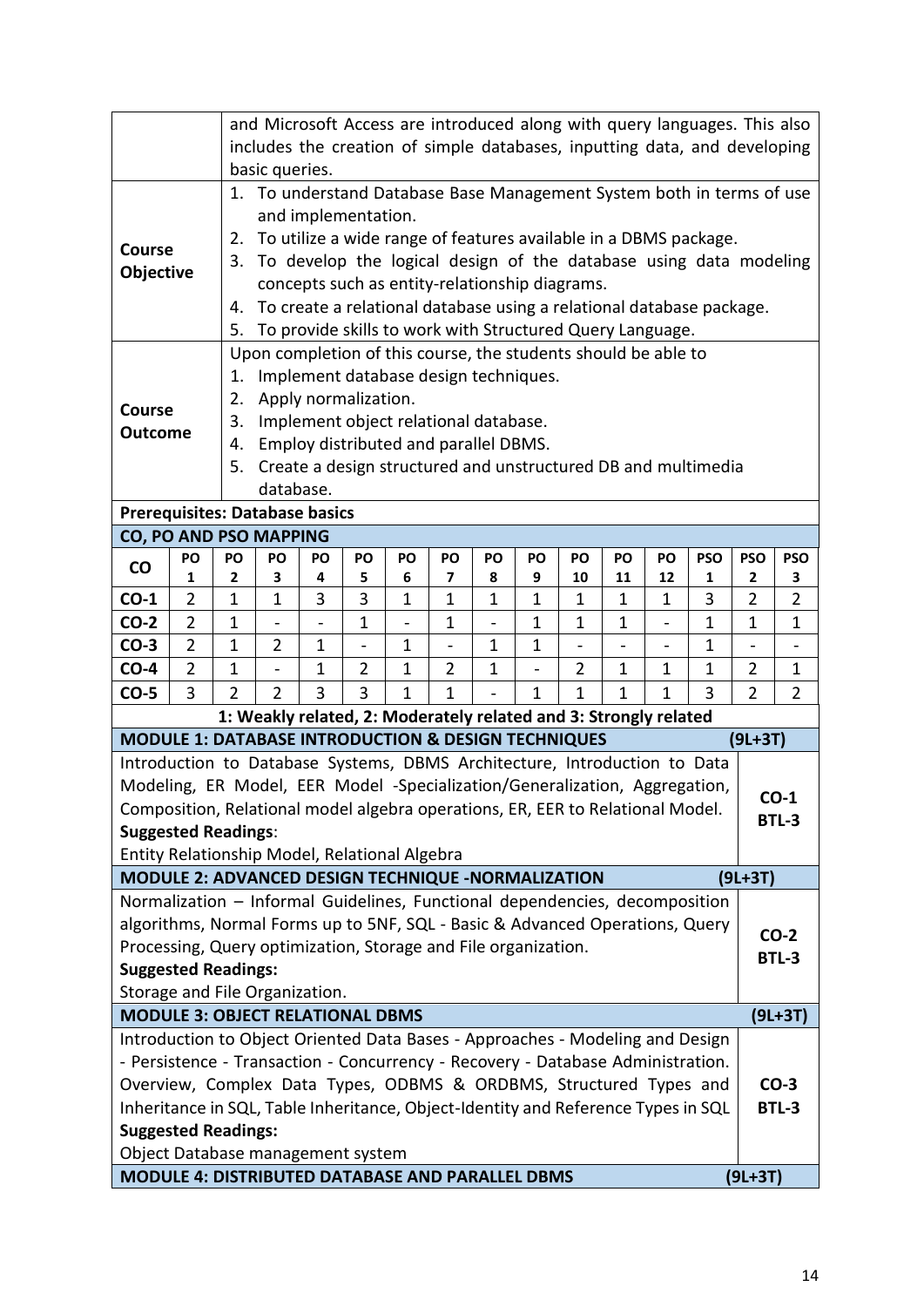| Queries.<br><b>Suggested Readings:</b> | Concepts, advantages, types, functions, architecture, data allocation,<br>fragmentation, replication, transparencies, Date's rules, transaction<br>management, concurrency control, dead lock, recovery2PC, 3PC.Partition<br>techniques, Architecture, Parallel algorithms for sorting, Parallel join, Parallel<br>Difference between Parallel and Distributed Database | $CO-4$<br><b>BTL-3</b> |
|----------------------------------------|-------------------------------------------------------------------------------------------------------------------------------------------------------------------------------------------------------------------------------------------------------------------------------------------------------------------------------------------------------------------------|------------------------|
|                                        | <b>MODULE 5: SEMI STRUCTURED, UNSTRUCTURED DATA BASE</b>                                                                                                                                                                                                                                                                                                                | $(9L+3T)$              |
| <b>Suggested Readings:</b>             | OEM, Overview of XML, DTD, XML schema, XML query languages, XML related<br>technologies, XML and databases, Unstructured database - NOSQL - Overview -<br>Definition - Types of NoSQL DB<br>Query Language for XML                                                                                                                                                      | $CO-5$<br><b>BTL-3</b> |
| <b>TEXT BOOKS</b>                      |                                                                                                                                                                                                                                                                                                                                                                         |                        |
| 1.                                     | Thomas M. Connolly and Carolyn Begg(2015), Database Systems: A Practical<br>Approach to Design, Implementation, and Management, 6th Edition, Pearson<br>India                                                                                                                                                                                                           |                        |
| 2.                                     | Saeed K. Rahimi, Frank S. Haug (2015): Distributed Database Management<br>system, Wiley-IEEE Computer Society Press.                                                                                                                                                                                                                                                    |                        |
| <b>REFERENCE BOOKS</b>                 |                                                                                                                                                                                                                                                                                                                                                                         |                        |
| 1.                                     | Ramez Elmasri & B. Navathe (2014): Fundamentals of database systems, 7th<br>Edition, Addison Wesley.                                                                                                                                                                                                                                                                    |                        |
| <b>E-BOOKS</b>                         |                                                                                                                                                                                                                                                                                                                                                                         |                        |
| 1.                                     | https://theswissbay.ch/pdf/Gentoomen%20Library/Databases/Molina%2CUll<br>man%20-%20Database%20Systems%20The%20Complete%20Book.pdf                                                                                                                                                                                                                                       |                        |
| <b>MOOC</b>                            |                                                                                                                                                                                                                                                                                                                                                                         |                        |
| 1.                                     | https://swayam.gov.in/courses/4598-database-and-content-organisation                                                                                                                                                                                                                                                                                                    |                        |

| <b>COURSE TITLE</b>          | <b>OBJECT ORIENTED PROGRAMMING USING JAVA</b> | <b>CREDITS</b>                                                                                                                                                                                                                                                                                                                                                                                                                                                                      | 4                               |  |                      |                   |                 |  |  |  |  |  |
|------------------------------|-----------------------------------------------|-------------------------------------------------------------------------------------------------------------------------------------------------------------------------------------------------------------------------------------------------------------------------------------------------------------------------------------------------------------------------------------------------------------------------------------------------------------------------------------|---------------------------------|--|----------------------|-------------------|-----------------|--|--|--|--|--|
| <b>COURSE CODE</b>           | <b>CAA3703</b>                                |                                                                                                                                                                                                                                                                                                                                                                                                                                                                                     | <b>COURSE CATEGORY</b>          |  | <b>PC</b>            | $L-T-P-S$         | $3 - 0 - 2 - 1$ |  |  |  |  |  |
| <b>Version</b>               | 1.0                                           |                                                                                                                                                                                                                                                                                                                                                                                                                                                                                     | <b>Approval Details</b>         |  | 26 <sup>th</sup> ACM | <b>LEARNING</b>   | <b>BTL-4</b>    |  |  |  |  |  |
|                              |                                               |                                                                                                                                                                                                                                                                                                                                                                                                                                                                                     |                                 |  | 23-03-2019           | <b>LEVEL</b>      |                 |  |  |  |  |  |
| <b>ASSESSMENT SCHEME</b>     |                                               |                                                                                                                                                                                                                                                                                                                                                                                                                                                                                     |                                 |  |                      |                   |                 |  |  |  |  |  |
| <b>First</b>                 | Second                                        |                                                                                                                                                                                                                                                                                                                                                                                                                                                                                     | Seminar/                        |  | <b>Surprise Test</b> |                   |                 |  |  |  |  |  |
| <b>Periodical</b>            | <b>Periodical</b>                             |                                                                                                                                                                                                                                                                                                                                                                                                                                                                                     | <b>Assignments</b>              |  |                      | <b>Attendance</b> | <b>ESE</b>      |  |  |  |  |  |
| <b>Assessment</b>            | <b>Assessment</b>                             |                                                                                                                                                                                                                                                                                                                                                                                                                                                                                     | / Project                       |  | / Quiz               |                   |                 |  |  |  |  |  |
| 15%                          | 15%                                           |                                                                                                                                                                                                                                                                                                                                                                                                                                                                                     | 10%                             |  | 5%                   | 5%                | 50%             |  |  |  |  |  |
| Course<br><b>Description</b> |                                               | The course deals about object-oriented programming concepts, overview of<br>java features of Java and benefits of OOPS concepts. Object-oriented<br>programming (OOP) is at the core of Java. In fact, all Java programs are to at<br>least some extent object-oriented. OOP is so integral to Java that it is best<br>to understand its basic principles before you begin writing even simple Java<br>programs. Therefore, this module begins with a discussion of the theoretical |                                 |  |                      |                   |                 |  |  |  |  |  |
|                              | aspects of OOP.                               |                                                                                                                                                                                                                                                                                                                                                                                                                                                                                     |                                 |  |                      |                   |                 |  |  |  |  |  |
| <b>Course</b>                |                                               |                                                                                                                                                                                                                                                                                                                                                                                                                                                                                     | 1. To learn about OOPS concepts |  |                      |                   |                 |  |  |  |  |  |
| <b>Objective</b>             | 2. To learn about Java fundamentals           |                                                                                                                                                                                                                                                                                                                                                                                                                                                                                     |                                 |  |                      |                   |                 |  |  |  |  |  |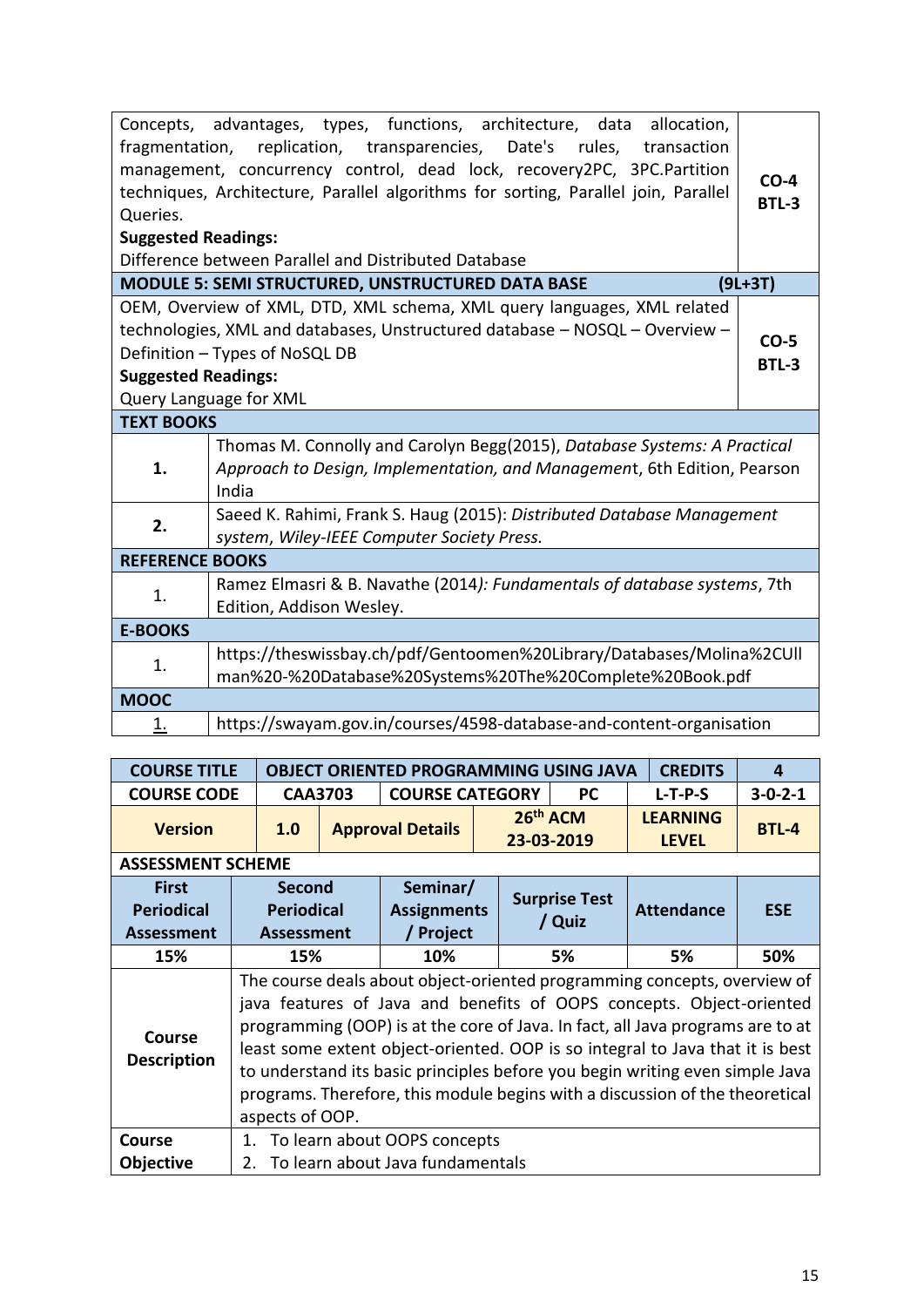|                                                                                                                                                                  |              | To learn about Classes and Objects with simple programs<br>3.<br>To learn about Networking, I/O packages with simple programs |              |                |                |                |                                          |                          |                                                                |                |              |                          |                                                                   |                            |                          |
|------------------------------------------------------------------------------------------------------------------------------------------------------------------|--------------|-------------------------------------------------------------------------------------------------------------------------------|--------------|----------------|----------------|----------------|------------------------------------------|--------------------------|----------------------------------------------------------------|----------------|--------------|--------------------------|-------------------------------------------------------------------|----------------------------|--------------------------|
|                                                                                                                                                                  |              | 4.                                                                                                                            |              |                |                |                |                                          |                          |                                                                |                |              |                          |                                                                   |                            |                          |
|                                                                                                                                                                  |              | 5.                                                                                                                            |              |                |                |                |                                          |                          | To implement real time problems using OOPS concepts            |                |              |                          |                                                                   |                            |                          |
|                                                                                                                                                                  |              |                                                                                                                               |              |                |                |                |                                          |                          | Upon completion of this course, the students should be able to |                |              |                          |                                                                   |                            |                          |
|                                                                                                                                                                  |              | 1.                                                                                                                            |              |                |                |                |                                          |                          | Solve real world problems using OOP techniques.                |                |              |                          |                                                                   |                            |                          |
| <b>Course</b>                                                                                                                                                    |              | 2.                                                                                                                            |              |                |                |                |                                          |                          |                                                                |                |              |                          | Solve problems using java collection framework and I/O classes.   |                            |                          |
| <b>Outcome</b>                                                                                                                                                   |              | 3.                                                                                                                            |              |                |                |                | <b>Implement Interfaces and Packages</b> |                          |                                                                |                |              |                          |                                                                   |                            |                          |
|                                                                                                                                                                  |              | 4.                                                                                                                            |              |                |                |                |                                          |                          | Develop multithreaded applications with synchronization.       |                |              |                          |                                                                   |                            |                          |
|                                                                                                                                                                  |              | 5.                                                                                                                            |              |                |                |                |                                          |                          |                                                                |                |              |                          | Develop applets for web applications and able to design GUI based |                            |                          |
| application                                                                                                                                                      |              |                                                                                                                               |              |                |                |                |                                          |                          |                                                                |                |              |                          |                                                                   |                            |                          |
| <b>Prerequisites: C++ Programming Language</b>                                                                                                                   |              |                                                                                                                               |              |                |                |                |                                          |                          |                                                                |                |              |                          |                                                                   |                            |                          |
| CO, PO AND PSO MAPPING<br>PO<br>PO<br>PO<br>PO<br>PO<br>PO<br>PO<br>PO<br>PO<br>PO<br><b>PSO</b><br>PO<br>PO                                                     |              |                                                                                                                               |              |                |                |                |                                          |                          |                                                                |                |              |                          |                                                                   |                            |                          |
| $\mathbf{CO}$                                                                                                                                                    | 1            | 2                                                                                                                             | 3            | 4              | 5              | 6              | 7                                        | 8                        | 9                                                              | $-10$          | 11           | 12                       | 1                                                                 | <b>PSO</b><br>$\mathbf{2}$ | <b>PSO</b><br>3          |
| $CO-1$                                                                                                                                                           | $\mathbf{1}$ | $\mathbf 1$                                                                                                                   | $\mathbf{1}$ | $\mathbf{1}$   | $\overline{2}$ | $\overline{2}$ | $\overline{2}$                           | 3                        | $\overline{2}$                                                 | 3              | $\mathbf 1$  | $\mathbf{1}$             | $\mathbf{1}$                                                      | $\mathbf 1$                | $\mathbf{1}$             |
| $CO-2$                                                                                                                                                           | 1            | 1                                                                                                                             |              |                | $\overline{2}$ | $\mathbf 1$    | 1                                        | 1                        | $\overline{2}$                                                 | 3              | 1            | $\mathbf 1$              |                                                                   | $\mathbf{1}$               | $\overline{2}$           |
| $CO-3$                                                                                                                                                           | 3            | 1                                                                                                                             | $\mathbf 1$  | $\mathbf 1$    | $\overline{2}$ | $\mathbf{1}$   | $\overline{\phantom{0}}$                 | $\overline{\phantom{0}}$ | $\overline{2}$                                                 | 3              | $\mathbf 1$  | $\overline{\phantom{0}}$ | $\mathbf 1$                                                       | 3                          | $\overline{\phantom{a}}$ |
| $CO-4$                                                                                                                                                           | 3            | 1                                                                                                                             |              | $\overline{2}$ | $\overline{2}$ | $\mathbf 1$    | $\overline{2}$                           | $\mathbf 1$              | $\overline{2}$                                                 | $\overline{2}$ | 1            | $\overline{2}$           | -                                                                 | $\overline{2}$             | 1                        |
| $CO-5$                                                                                                                                                           | $\mathbf{1}$ | $\mathbf{1}$                                                                                                                  | $\mathbf{1}$ | $\overline{2}$ | $\overline{2}$ | $\overline{2}$ | $\overline{2}$                           | 3                        | $\overline{2}$                                                 | $\mathbf{1}$   | 3            | $\mathbf{1}$             | 3                                                                 | 3                          | $\overline{2}$           |
| 1: Weakly related, 2: Moderately related and 3: Strongly related                                                                                                 |              |                                                                                                                               |              |                |                |                |                                          |                          |                                                                |                |              |                          |                                                                   |                            |                          |
| <b>MODULE 1: INTRODUCTION TO JAVA</b>                                                                                                                            |              |                                                                                                                               |              |                |                |                |                                          |                          |                                                                |                |              |                          | $(9L+3P)$                                                         |                            |                          |
| Classes and Instances, Class Hierarchies- Inheritance, Method binding, Overriding                                                                                |              |                                                                                                                               |              |                |                |                |                                          |                          |                                                                |                |              |                          |                                                                   |                            |                          |
| and Exceptions, Overview of Java, Data types, Variables and Arrays, operators,                                                                                   |              |                                                                                                                               |              |                |                |                |                                          |                          |                                                                |                |              |                          |                                                                   |                            |                          |
| expressions, control statements, Introducing classes, Methods and Classes, String                                                                                |              |                                                                                                                               |              |                |                |                |                                          |                          |                                                                |                |              |                          |                                                                   |                            |                          |
| handling, Inheritance concept, Inheritance basics, Member access, Constructors,                                                                                  |              |                                                                                                                               |              |                |                |                |                                          |                          |                                                                |                |              |                          |                                                                   |                            |                          |
| Inheritance and its types, Object class, forms of inheritance- specialization,                                                                                   |              |                                                                                                                               |              |                |                |                |                                          |                          |                                                                |                |              |                          |                                                                   |                            | $CO-1$                   |
| specification, construction, extension, limitation, combination, benefits                                                                                        |              |                                                                                                                               |              |                |                |                |                                          |                          |                                                                |                |              |                          | 0t                                                                |                            | <b>BTL-4</b>             |
| inheritance, costs of inheritance.                                                                                                                               |              |                                                                                                                               |              |                |                |                |                                          |                          |                                                                |                |              |                          |                                                                   |                            |                          |
| Practical Component: Inheritance in JAVA                                                                                                                         |              |                                                                                                                               |              |                |                |                |                                          |                          |                                                                |                |              |                          |                                                                   |                            |                          |
| <b>Suggested Readings: Features of OOPS</b>                                                                                                                      |              |                                                                                                                               |              |                |                |                |                                          |                          |                                                                |                |              |                          |                                                                   |                            |                          |
| <b>MODULE 2: PACKAGES, INTERFACES AND I/O STREAMS</b>                                                                                                            |              |                                                                                                                               |              |                |                |                |                                          |                          |                                                                |                |              |                          |                                                                   |                            | $(9L+3P)$                |
| Defining a Package, CLASSPATH, Access protection, importing packages.                                                                                            |              |                                                                                                                               |              |                |                |                |                                          |                          |                                                                |                |              |                          |                                                                   |                            |                          |
| Interfaces-defining an interface, implementing interfaces, Nested interfaces,                                                                                    |              |                                                                                                                               |              |                |                |                |                                          |                          |                                                                |                |              |                          |                                                                   |                            |                          |
| applying interfaces, variables in interfaces and extending interfaces. Introduction                                                                              |              |                                                                                                                               |              |                |                |                |                                          |                          |                                                                |                |              |                          |                                                                   |                            |                          |
| to Stream - Introduction to NIO, working with Stream Classes, working with Files,                                                                                |              |                                                                                                                               |              |                |                |                |                                          |                          |                                                                |                |              |                          |                                                                   |                            |                          |
| working with Buffers, working with Character Arrays, working with the Print Writer                                                                               |              |                                                                                                                               |              |                |                |                |                                          |                          |                                                                |                |              |                          |                                                                   |                            | $CO-2$                   |
| Class, working with the Stream Tokenizer Class, implementing the Serializable                                                                                    |              |                                                                                                                               |              |                |                |                |                                          |                          |                                                                |                |              |                          |                                                                   |                            | <b>BTL-4</b>             |
| Interface, working with the Console Class, Printing with the Formatter Class,                                                                                    |              |                                                                                                                               |              |                |                |                |                                          |                          |                                                                |                |              |                          |                                                                   |                            |                          |
| scanning Input with the Scanner class.                                                                                                                           |              |                                                                                                                               |              |                |                |                |                                          |                          |                                                                |                |              |                          |                                                                   |                            |                          |
| Practical Component: Interfaces and Packages in JAVA                                                                                                             |              |                                                                                                                               |              |                |                |                |                                          |                          |                                                                |                |              |                          |                                                                   |                            |                          |
| Suggested Readings: Working with Interfaces in JAVA<br>MODULE 3: EXCEPTION HANDLING AND MULTITHREADING                                                           |              |                                                                                                                               |              |                |                |                |                                          |                          |                                                                |                |              |                          |                                                                   |                            |                          |
|                                                                                                                                                                  |              |                                                                                                                               |              |                |                |                |                                          |                          |                                                                |                |              |                          |                                                                   |                            | (9L+3P)                  |
| Fundamentals of exception handling, Exception types, Termination models,                                                                                         |              |                                                                                                                               |              |                |                |                |                                          |                          |                                                                |                |              |                          |                                                                   |                            |                          |
| Uncaught exceptions, using try and catch, multiple catch clauses, nested try                                                                                     |              |                                                                                                                               |              |                |                |                |                                          |                          |                                                                |                |              |                          |                                                                   |                            | $CO-3$                   |
| statements, throw, throws and finally, built- in exceptions, creating own exception<br>sub classes. Threading: Differences between thread-based multitasking and |              |                                                                                                                               |              |                |                |                |                                          |                          |                                                                |                | <b>BTL-4</b> |                          |                                                                   |                            |                          |
|                                                                                                                                                                  |              |                                                                                                                               |              |                |                |                |                                          |                          |                                                                |                |              |                          |                                                                   |                            |                          |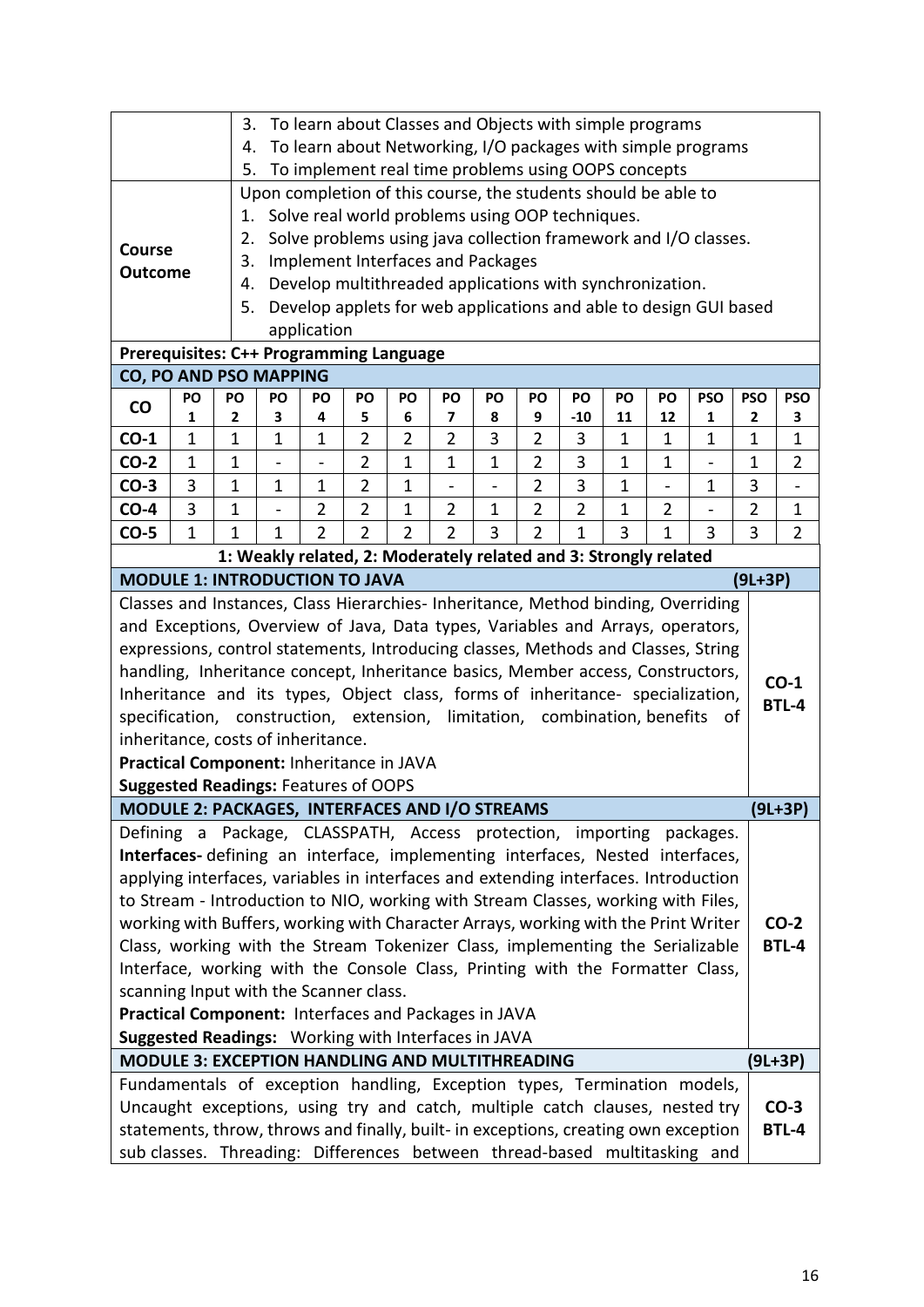| process-based multitasking, Java thread model, creating threads, thread priorities,                                                                                                                                                                                                                                                                                                                                                                                                                                                                                                                                                                                                                                    |                 |  |  |  |  |  |  |  |  |
|------------------------------------------------------------------------------------------------------------------------------------------------------------------------------------------------------------------------------------------------------------------------------------------------------------------------------------------------------------------------------------------------------------------------------------------------------------------------------------------------------------------------------------------------------------------------------------------------------------------------------------------------------------------------------------------------------------------------|-----------------|--|--|--|--|--|--|--|--|
| synchronizing threads, inter thread communication.                                                                                                                                                                                                                                                                                                                                                                                                                                                                                                                                                                                                                                                                     |                 |  |  |  |  |  |  |  |  |
| Practical Component: Multithreading in JAVA                                                                                                                                                                                                                                                                                                                                                                                                                                                                                                                                                                                                                                                                            |                 |  |  |  |  |  |  |  |  |
| <b>Suggested Readings: Multitasking using Threads</b>                                                                                                                                                                                                                                                                                                                                                                                                                                                                                                                                                                                                                                                                  |                 |  |  |  |  |  |  |  |  |
| <b>MODULE 4: NETWORKING WITH JAVA.NET</b><br>$(9L+3P)$                                                                                                                                                                                                                                                                                                                                                                                                                                                                                                                                                                                                                                                                 |                 |  |  |  |  |  |  |  |  |
| Introduction to Networking - Networking Enhancements in Java SE 8, Client-Server<br>Networking, Proxy Servers, Domain Name Service, Understanding Networking<br>Interfaces and Classes in the java.net Package, Internet Addressing, Understanding<br>$CO-4$<br>Sockets in Java, Understanding the URL Class, Understanding the URI Class,<br><b>BTL-4</b><br>Working with Datagrams.<br>Practical Component: Client -Server Networking<br>Suggested Readings: Java networking classes and interfaces                                                                                                                                                                                                                  |                 |  |  |  |  |  |  |  |  |
|                                                                                                                                                                                                                                                                                                                                                                                                                                                                                                                                                                                                                                                                                                                        |                 |  |  |  |  |  |  |  |  |
| MODULE 5: COLLECTION FRAMEWORK AND FUNCTIONAL PROGRAMMING                                                                                                                                                                                                                                                                                                                                                                                                                                                                                                                                                                                                                                                              | $(9L+3P)$       |  |  |  |  |  |  |  |  |
| Collection's overview, Collection Interfaces, The Collection classes- Array List,<br>Linked List, Hash Set, Tree Set, Priority Queue, Array Deque. Accessing a Collection<br>via an Iterator, Using an Iterator, The For-Each alternative, Map Interfaces and<br>Classes, Comparators, Collection algorithms, Arrays, The Legacy Classes<br>and Interfaces- Dictionary, Hash table, Properties, Stack, Vector More Utility<br>classes, String Tokenizer, Bit Set, Date, Calendar, Random, Formatter, Scanner<br>Practical Component: Functional Programming, Pure functional programming- No<br>State, Immutable variables, favor recursion over looping.<br>Suggested Readings: Functional Programming in JAVA script | $CO-5$<br>BTL-3 |  |  |  |  |  |  |  |  |
| <b>TEXT BOOKS</b>                                                                                                                                                                                                                                                                                                                                                                                                                                                                                                                                                                                                                                                                                                      |                 |  |  |  |  |  |  |  |  |
| Herbert Schildt (2019), Java The complete reference, 11th edition, Herbert Schildt,<br>1.<br>McGraw Hill Education (India) Pvt. Ltd.                                                                                                                                                                                                                                                                                                                                                                                                                                                                                                                                                                                   |                 |  |  |  |  |  |  |  |  |
| <b>REFERENCE BOOKS</b>                                                                                                                                                                                                                                                                                                                                                                                                                                                                                                                                                                                                                                                                                                 |                 |  |  |  |  |  |  |  |  |
| S. Malhotra, S. Chudhary(2013), Programming in Java,, 2nd edition, Oxford<br>$\mathbf{1}$<br><b>University Press</b>                                                                                                                                                                                                                                                                                                                                                                                                                                                                                                                                                                                                   |                 |  |  |  |  |  |  |  |  |
| <b>E BOOKS</b>                                                                                                                                                                                                                                                                                                                                                                                                                                                                                                                                                                                                                                                                                                         |                 |  |  |  |  |  |  |  |  |
| https://bookboon.com/en/java-programming-language-ebooks<br>1.                                                                                                                                                                                                                                                                                                                                                                                                                                                                                                                                                                                                                                                         |                 |  |  |  |  |  |  |  |  |
| <b>MOOC</b>                                                                                                                                                                                                                                                                                                                                                                                                                                                                                                                                                                                                                                                                                                            |                 |  |  |  |  |  |  |  |  |
| https://www.coursera.org/courses?query=java<br>1.                                                                                                                                                                                                                                                                                                                                                                                                                                                                                                                                                                                                                                                                      |                 |  |  |  |  |  |  |  |  |

| <b>COURSE TITLE</b>                                    |     | <b>COMPUTER NETWORKS</b><br><b>CREDITS</b>                                                                                                                                                                                                                                                                    |  |                                     |                                |           |                                 |                   |                 |  |  |  |  |
|--------------------------------------------------------|-----|---------------------------------------------------------------------------------------------------------------------------------------------------------------------------------------------------------------------------------------------------------------------------------------------------------------|--|-------------------------------------|--------------------------------|-----------|---------------------------------|-------------------|-----------------|--|--|--|--|
| <b>COURSE CODE</b>                                     |     | <b>CAA3704</b>                                                                                                                                                                                                                                                                                                |  | <b>COURSE CATEGORY</b>              |                                | <b>PC</b> |                                 | $L-T-P-S$         | $3 - 0 - 0 - 1$ |  |  |  |  |
| <b>Version</b>                                         | 1.0 | <b>Approval Details</b>                                                                                                                                                                                                                                                                                       |  | 26 <sup>th</sup> ACM<br>23-03-2019  |                                |           | <b>LEARNING</b><br><b>LEVEL</b> | <b>BTL-3</b>      |                 |  |  |  |  |
| <b>ASSESSMENT SCHEME</b>                               |     |                                                                                                                                                                                                                                                                                                               |  |                                     |                                |           |                                 |                   |                 |  |  |  |  |
| <b>First</b><br><b>Periodical</b><br><b>Assessment</b> |     | <b>Second Periodical</b><br><b>Assessment</b>                                                                                                                                                                                                                                                                 |  | Seminar/<br>Assignments/<br>Project | <b>Surprise</b><br>Test / Quiz |           |                                 | <b>Attendance</b> | <b>ESE</b>      |  |  |  |  |
| 15%                                                    |     | 15%                                                                                                                                                                                                                                                                                                           |  | 10%<br>5%                           |                                |           |                                 | 5%                | 50%             |  |  |  |  |
| Course<br><b>Description</b>                           |     | Computer networks enable the communication in multiple aspects. The<br>communication takes place through various layers based on the type of<br>protocol being followed. The routing technique in network layer optimizes the<br>Different<br>architecture<br>communication<br>of<br>network<br>path.<br>type |  |                                     |                                |           |                                 |                   |                 |  |  |  |  |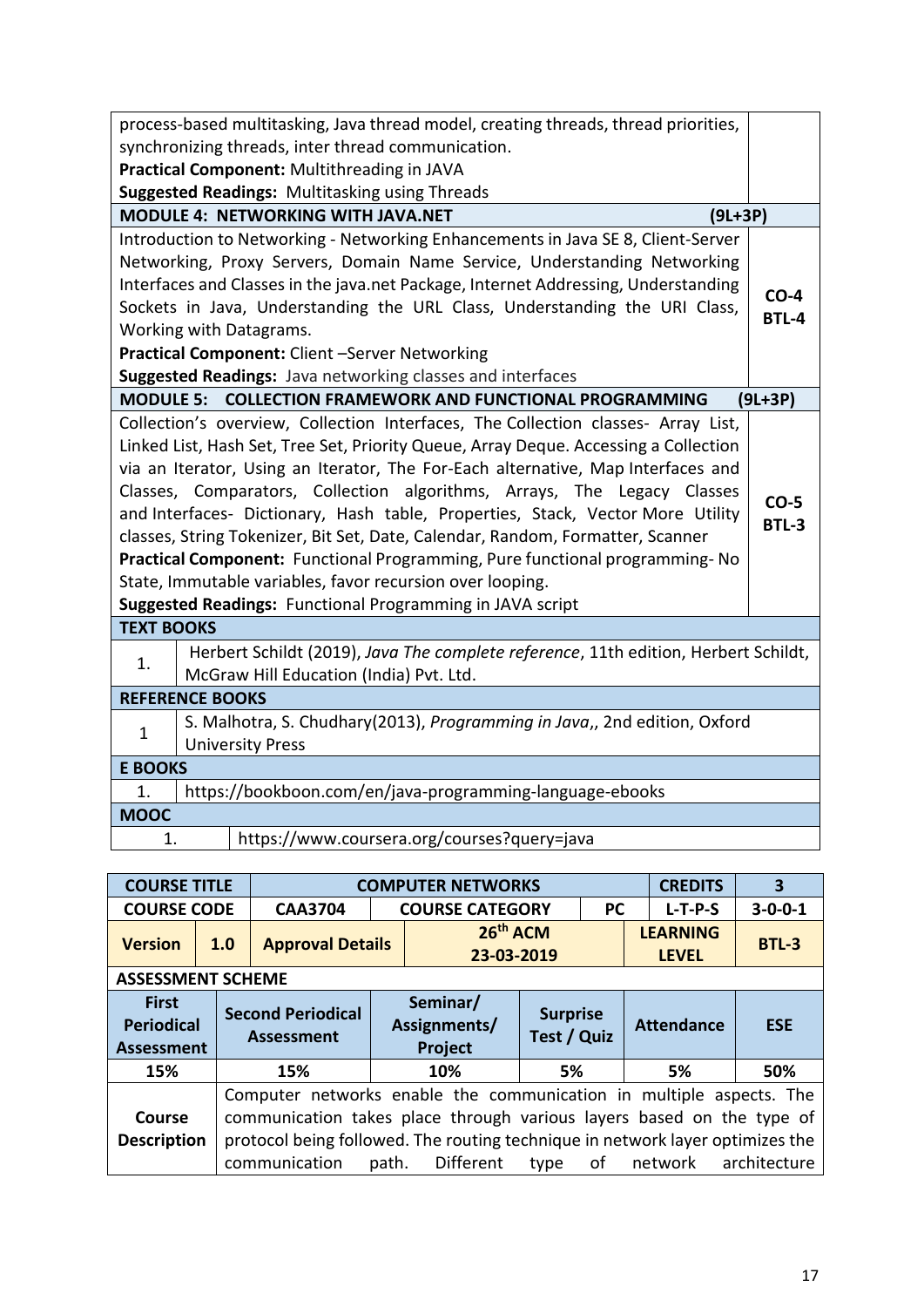|                                                                                                                                                                                                                                                       |                |                            | compartmentalizes various network devices. The security assurance of data<br>being travel over the network is also the aspect of network layer functionality.                                                                                                                                                                                                                                                                                                                                                             |                                                                                                                    |                |              |                          |                |                |                        |                   |                |                                                                                                                                                                                                                          |                 |                        |
|-------------------------------------------------------------------------------------------------------------------------------------------------------------------------------------------------------------------------------------------------------|----------------|----------------------------|---------------------------------------------------------------------------------------------------------------------------------------------------------------------------------------------------------------------------------------------------------------------------------------------------------------------------------------------------------------------------------------------------------------------------------------------------------------------------------------------------------------------------|--------------------------------------------------------------------------------------------------------------------|----------------|--------------|--------------------------|----------------|----------------|------------------------|-------------------|----------------|--------------------------------------------------------------------------------------------------------------------------------------------------------------------------------------------------------------------------|-----------------|------------------------|
| Course<br><b>Objective</b>                                                                                                                                                                                                                            |                | 1.<br>2.<br>3.<br>4.<br>5. | To                                                                                                                                                                                                                                                                                                                                                                                                                                                                                                                        | To provide knowledge on network protocols.<br>computer networks.<br>gain<br>troubleshooting of current LAN systems | practical      |              | experience               |                | in             |                        | installation,     |                | To understand computer network organization and implementation.<br>To obtain a theoretical understanding of data communication and<br>To acquire the knowledge on functionality of each layer in network.<br>monitoring, |                 | and                    |
| <b>Course</b><br><b>Outcome</b>                                                                                                                                                                                                                       |                |                            | Upon completion of this course, the students should be able to<br>1. Illustrate the flow of information from one node to another node in the<br>networks.<br>2. Identify the components required to build different types of networks.<br>3. Relate the functionalities needed for data communication into layers<br>4. Comprehend the working principles of various application protocols.<br>5. Acquire knowledge about security issues and services available.<br>Prerequisites: Network addressing, Network protocols |                                                                                                                    |                |              |                          |                |                |                        |                   |                |                                                                                                                                                                                                                          |                 |                        |
| CO, PO AND PSO MAPPING                                                                                                                                                                                                                                |                |                            |                                                                                                                                                                                                                                                                                                                                                                                                                                                                                                                           |                                                                                                                    |                |              |                          |                |                |                        |                   |                |                                                                                                                                                                                                                          |                 |                        |
| $\mathsf{co}$                                                                                                                                                                                                                                         | PO<br>1        | PO<br>$\mathbf{2}$         | PO<br>3                                                                                                                                                                                                                                                                                                                                                                                                                                                                                                                   | PO<br>4                                                                                                            | PO<br>5        | PO<br>6      | PO<br>7                  | PO<br>8        | PO<br>9        | PO<br>10               | PO<br>11          | PO<br>12       | <b>PSO</b><br>1                                                                                                                                                                                                          | <b>PSO</b><br>2 | <b>PSO</b><br>3        |
| $CO-1$                                                                                                                                                                                                                                                | 3              | 3                          | $\mathbf{1}$                                                                                                                                                                                                                                                                                                                                                                                                                                                                                                              | $\mathbf{1}$                                                                                                       | 3              | $\mathbf{1}$ | $\mathbf{1}$             | 3              | $\mathbf{1}$   | $\overline{2}$         | 3                 | $\mathbf{1}$   | $\mathbf{1}$                                                                                                                                                                                                             | $\mathbf 1$     | $\mathbf{1}$           |
| $CO-2$                                                                                                                                                                                                                                                | 3              | $\mathbf{1}$               | 1                                                                                                                                                                                                                                                                                                                                                                                                                                                                                                                         | $\overline{\phantom{a}}$                                                                                           | 3              | $\mathbf{1}$ | $\overline{\phantom{0}}$ | 3              | $\mathbf{1}$   | 3                      | $\mathbf{1}$      | $\mathbf{1}$   | -                                                                                                                                                                                                                        | $\overline{2}$  | $\overline{2}$         |
| $CO-3$                                                                                                                                                                                                                                                | $\overline{1}$ | 1                          | $\overline{\phantom{0}}$                                                                                                                                                                                                                                                                                                                                                                                                                                                                                                  | $\overline{2}$                                                                                                     | $\overline{2}$ | $\mathbf{1}$ | $\overline{2}$           | $\overline{2}$ | $\overline{a}$ | $\mathbf{1}$           | $\overline{1}$    |                | $\overline{2}$                                                                                                                                                                                                           | $\overline{2}$  |                        |
| $CO-4$                                                                                                                                                                                                                                                | $\mathbf{1}$   | $\overline{\phantom{a}}$   | $\overline{2}$                                                                                                                                                                                                                                                                                                                                                                                                                                                                                                            | $\overline{\phantom{m}}$                                                                                           | 3              | $\mathbf{1}$ | $\overline{\phantom{0}}$ | 3              | $\mathbf{1}$   | $\mathbf 1$            | $\qquad \qquad -$ | $\overline{2}$ | -                                                                                                                                                                                                                        | 2               | $\mathbf{1}$           |
| $CO-5$                                                                                                                                                                                                                                                | $\mathbf{1}$   | $\overline{2}$             |                                                                                                                                                                                                                                                                                                                                                                                                                                                                                                                           | 3                                                                                                                  | 3              | $\mathbf{1}$ | $\mathbf{1}$             | 3              | $\mathbf{1}$   | $\overline{2}$         | $\mathbf{1}$      | $\mathbf{1}$   | 3                                                                                                                                                                                                                        | $\mathbf 1$     | $\mathbf{1}$           |
|                                                                                                                                                                                                                                                       |                |                            |                                                                                                                                                                                                                                                                                                                                                                                                                                                                                                                           | 1: Weakly related, 2: Moderately related and 3: Strongly related                                                   |                |              |                          |                |                |                        |                   |                |                                                                                                                                                                                                                          |                 |                        |
| <b>MODULE 1: NETWORK FUNDAMENTALS</b>                                                                                                                                                                                                                 |                |                            |                                                                                                                                                                                                                                                                                                                                                                                                                                                                                                                           |                                                                                                                    |                |              |                          |                |                |                        |                   |                | (9L)                                                                                                                                                                                                                     |                 |                        |
| Uses of Networks - Categories of Networks -Communication model -Data<br>transmission concepts and terminology - Protocol architecture - Protocols - OSI<br>- TCP/IP - LAN Topology - Transmission media.<br>Suggested Readings: Protocol architecture |                |                            |                                                                                                                                                                                                                                                                                                                                                                                                                                                                                                                           |                                                                                                                    |                |              |                          |                |                |                        |                   |                |                                                                                                                                                                                                                          |                 | $CO-1$<br><b>BTL-2</b> |
| <b>MODULE 2: DATA LINK LAYER</b>                                                                                                                                                                                                                      |                |                            |                                                                                                                                                                                                                                                                                                                                                                                                                                                                                                                           |                                                                                                                    |                |              |                          |                |                |                        |                   |                |                                                                                                                                                                                                                          | (9L)            |                        |
| Data link control - Flow Control - Error Detection and Error Correction - MAC -<br>Ethernet, Token ring, Wireless LAN MAC - Blue Tooth - Bridges.<br><b>Suggested Readings: Wireless network</b>                                                      |                |                            |                                                                                                                                                                                                                                                                                                                                                                                                                                                                                                                           |                                                                                                                    |                |              |                          |                |                |                        |                   |                |                                                                                                                                                                                                                          |                 | $CO-2$<br><b>BTL-2</b> |
| <b>MODULE 3:NETWORK LAYER</b>                                                                                                                                                                                                                         |                |                            |                                                                                                                                                                                                                                                                                                                                                                                                                                                                                                                           |                                                                                                                    |                |              |                          |                |                |                        |                   |                |                                                                                                                                                                                                                          | (9L)            |                        |
| Network layer - Switching concepts - Circuit switching - Packet switching -IP -<br>Datagrams - IP addresses-IPV6-ICMP - Routing Protocols - Distance Vector -<br>Link State-BGP.<br><b>Suggested Readings: Switching concepts</b>                     |                |                            |                                                                                                                                                                                                                                                                                                                                                                                                                                                                                                                           |                                                                                                                    |                |              |                          |                |                | $CO-3$<br><b>BTL-3</b> |                   |                |                                                                                                                                                                                                                          |                 |                        |
| <b>MODULE 4: TRANSPORT LAYER</b>                                                                                                                                                                                                                      |                |                            |                                                                                                                                                                                                                                                                                                                                                                                                                                                                                                                           |                                                                                                                    |                |              |                          |                |                |                        |                   |                |                                                                                                                                                                                                                          | (9L)            |                        |
| Transport layer -service -Connection establishment - Flow<br>control<br>Transmission control protocol - Congestion control and avoidance - User<br>datagram protocol. -Transport for Real Time Applications (RTP).<br>Suggested Readings: UDP, IP     |                |                            |                                                                                                                                                                                                                                                                                                                                                                                                                                                                                                                           |                                                                                                                    |                |              |                          |                |                | $CO-4$<br>BTL-3        |                   |                |                                                                                                                                                                                                                          |                 |                        |
| <b>MODULE 5: APPLICATION LAYER</b>                                                                                                                                                                                                                    |                |                            |                                                                                                                                                                                                                                                                                                                                                                                                                                                                                                                           |                                                                                                                    |                |              |                          |                |                |                        |                   |                |                                                                                                                                                                                                                          | (9L)            |                        |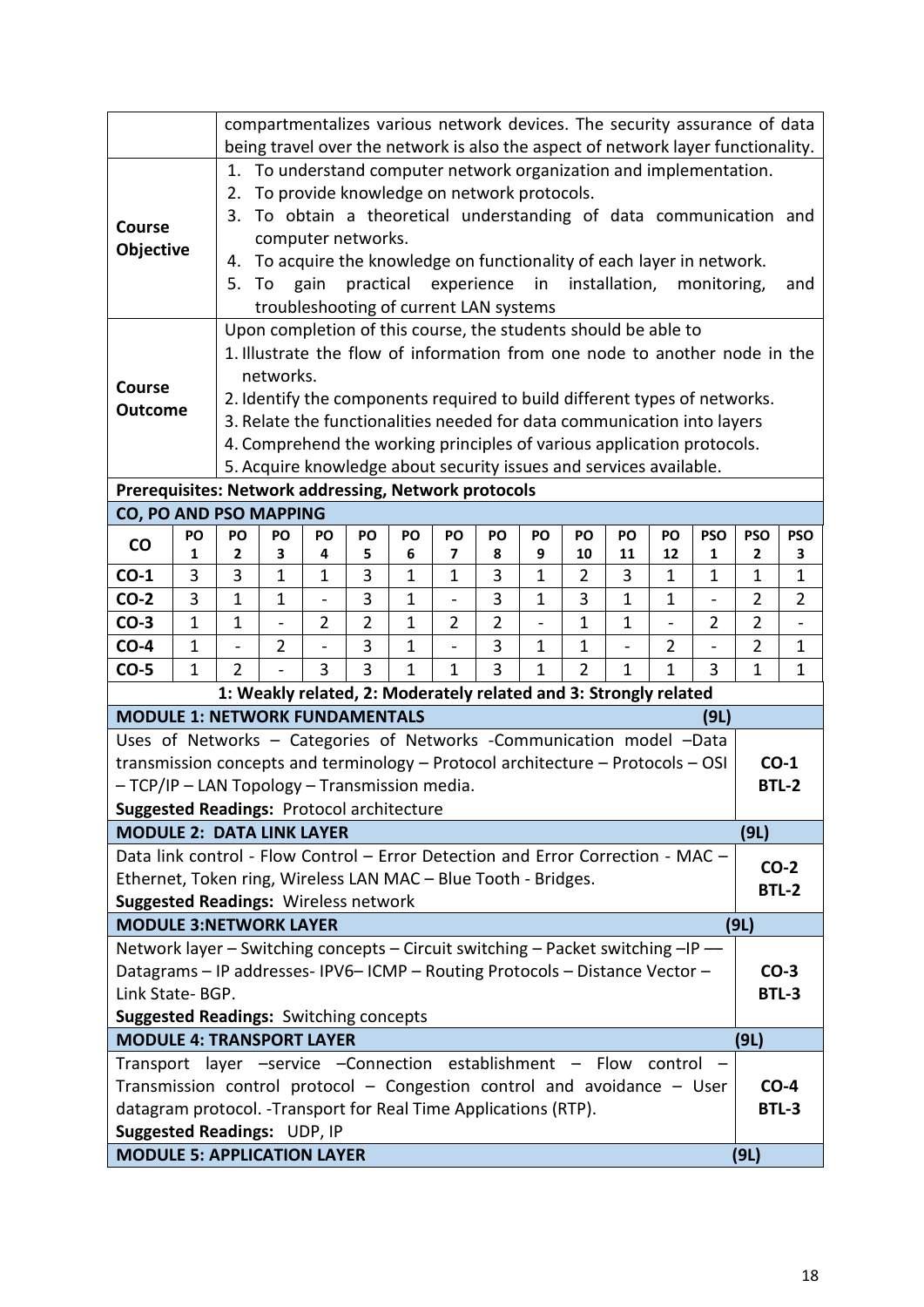| Applications - DNS- SMTP - WWW -SNMP- Security -threats and services -<br>Dynamic domain name system - Encapsulation - web security -SSL.<br><b>Suggested Readings: DNS, SSL</b> |                                                                                                                                         |  |  |  |  |  |  |  |  |
|----------------------------------------------------------------------------------------------------------------------------------------------------------------------------------|-----------------------------------------------------------------------------------------------------------------------------------------|--|--|--|--|--|--|--|--|
| <b>TEXT BOOKS</b>                                                                                                                                                                |                                                                                                                                         |  |  |  |  |  |  |  |  |
| 1.                                                                                                                                                                               | Larry L. Peterson & Bruce S. Davie(2011), "Computer Networks - A systems<br>Approach", Fourth Edition, Harcourt Asia / Morgan Kaufmann. |  |  |  |  |  |  |  |  |
| 2.                                                                                                                                                                               | William Stallings(2007), "Data and Computer Communications", Nineth Edition,<br>Prentice Hall.                                          |  |  |  |  |  |  |  |  |
|                                                                                                                                                                                  | <b>REFERENCE BOOKS</b>                                                                                                                  |  |  |  |  |  |  |  |  |
| 1.                                                                                                                                                                               | Forouzan, "Data Communication and Networking", Fifth Edition, TMH                                                                       |  |  |  |  |  |  |  |  |
| <b>E BOOKS</b>                                                                                                                                                                   |                                                                                                                                         |  |  |  |  |  |  |  |  |
| 1.                                                                                                                                                                               | https://www.amazon.in/Computer-Networks-Andrew-<br>Sebook/dp/B0756WH82M                                                                 |  |  |  |  |  |  |  |  |
| 2.                                                                                                                                                                               | http://intronetworks.cs.luc.edu/current/ComputerNetworks.pdf                                                                            |  |  |  |  |  |  |  |  |
| <b>MOOC</b>                                                                                                                                                                      |                                                                                                                                         |  |  |  |  |  |  |  |  |
| 1.                                                                                                                                                                               | https://www.class-central.com > Subjects > Computer Science                                                                             |  |  |  |  |  |  |  |  |

| <b>COURSE TITLE</b>                                                                                                                                                                                                                                                                                                                                                                                                                                                                                       |                          | <b>SOFTWARE DESIGN PROJECT</b>                                                                                                                                                                                                                                 | 2 <sup>2</sup> |                                                                                                                                                                                                                                                                                                                                                                                                                                  |           |                 |                 |  |  |  |  |  |  |
|-----------------------------------------------------------------------------------------------------------------------------------------------------------------------------------------------------------------------------------------------------------------------------------------------------------------------------------------------------------------------------------------------------------------------------------------------------------------------------------------------------------|--------------------------|----------------------------------------------------------------------------------------------------------------------------------------------------------------------------------------------------------------------------------------------------------------|----------------|----------------------------------------------------------------------------------------------------------------------------------------------------------------------------------------------------------------------------------------------------------------------------------------------------------------------------------------------------------------------------------------------------------------------------------|-----------|-----------------|-----------------|--|--|--|--|--|--|
| <b>COURSE CODE</b>                                                                                                                                                                                                                                                                                                                                                                                                                                                                                        |                          | <b>CAA3781</b>                                                                                                                                                                                                                                                 |                | <b>COURSE CATEGORY</b>                                                                                                                                                                                                                                                                                                                                                                                                           | <b>PC</b> | $L-T-P-S$       | $0 - 0 - 4 - 1$ |  |  |  |  |  |  |
| <b>Version</b>                                                                                                                                                                                                                                                                                                                                                                                                                                                                                            | 1.0                      | <b>Approval Details</b>                                                                                                                                                                                                                                        |                | 26 <sup>th</sup> ACM                                                                                                                                                                                                                                                                                                                                                                                                             |           | <b>LEARNING</b> | <b>BTL-4</b>    |  |  |  |  |  |  |
|                                                                                                                                                                                                                                                                                                                                                                                                                                                                                                           |                          |                                                                                                                                                                                                                                                                |                | 23-03-2019                                                                                                                                                                                                                                                                                                                                                                                                                       |           | <b>LEVEL</b>    |                 |  |  |  |  |  |  |
|                                                                                                                                                                                                                                                                                                                                                                                                                                                                                                           | <b>ASSESSMENT SCHEME</b> |                                                                                                                                                                                                                                                                |                |                                                                                                                                                                                                                                                                                                                                                                                                                                  |           |                 |                 |  |  |  |  |  |  |
|                                                                                                                                                                                                                                                                                                                                                                                                                                                                                                           | <b>CIA</b>               |                                                                                                                                                                                                                                                                |                |                                                                                                                                                                                                                                                                                                                                                                                                                                  |           |                 |                 |  |  |  |  |  |  |
|                                                                                                                                                                                                                                                                                                                                                                                                                                                                                                           | 20%                      |                                                                                                                                                                                                                                                                |                |                                                                                                                                                                                                                                                                                                                                                                                                                                  |           |                 |                 |  |  |  |  |  |  |
| <b>Course</b><br><b>Description</b>                                                                                                                                                                                                                                                                                                                                                                                                                                                                       |                          | A Software Project is the complete procedure of software development from<br>requirement gathering to testing and maintenance, carried out according to<br>the execution methodologies, in a specified period of time to achieve<br>intended software product. |                |                                                                                                                                                                                                                                                                                                                                                                                                                                  |           |                 |                 |  |  |  |  |  |  |
| <b>Course</b><br>Objective                                                                                                                                                                                                                                                                                                                                                                                                                                                                                | 5.                       | applying principles<br>needs<br>interpret data.<br>learning strategies.                                                                                                                                                                                        |                | 1. To function effectively on a team whose members together provide<br>leadership, create a collaborative and inclusive environment,<br>2. To identify, formulate, and solve complex engineering problems by<br>3. To apply engineering design to produce solutions that meet specified<br>4. To develop and conduct appropriate experimentation, analyze and<br>To acquire and apply new knowledge as needed, using appropriate |           |                 |                 |  |  |  |  |  |  |
| Upon completion of this course, the students should be able to<br>1. Identify a real time work helpful for the society.<br>2. Analyze and solve the solution for the problem.<br>Course<br>3. Create an application by using relevant computer application concepts.<br><b>Outcome</b><br>4. Conduct appropriate experiment in different software design methods.<br>5. Create Real time scenario-based software project design.<br><b>Prerequisites: Programming Knowledge</b><br>CO, PO AND PSO MAPPING |                          |                                                                                                                                                                                                                                                                |                |                                                                                                                                                                                                                                                                                                                                                                                                                                  |           |                 |                 |  |  |  |  |  |  |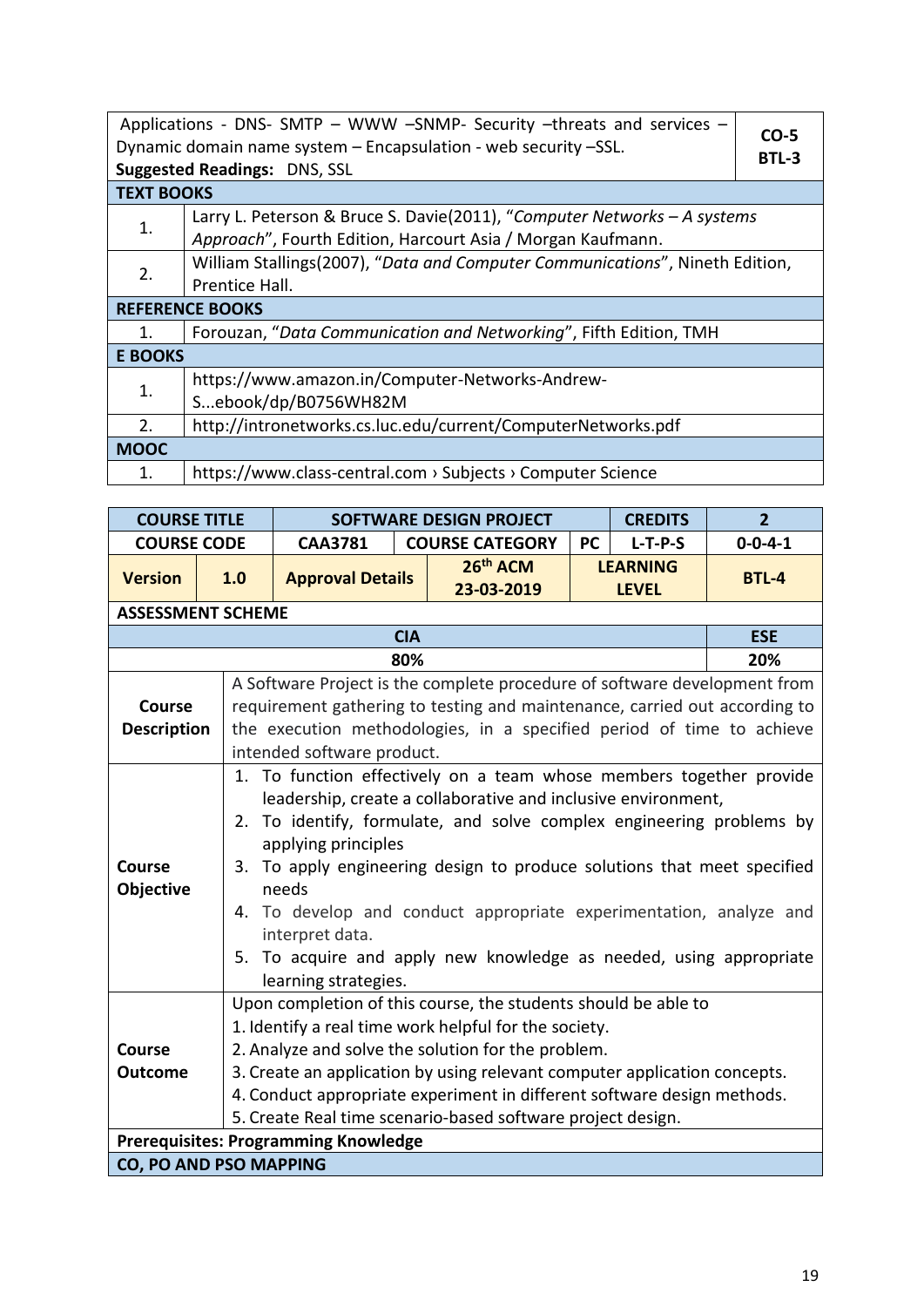| <b>CO</b>                                                                 | <b>PO</b>                                                        | <b>PO</b>      | <b>PO</b>                    | PO | PO                       | <b>PO</b> | PO.            | PO            | PO | <b>PO</b> | <b>PO</b> | <b>PO</b> | <b>PS</b> | <b>PSO</b>               | <b>PSO</b>     |
|---------------------------------------------------------------------------|------------------------------------------------------------------|----------------|------------------------------|----|--------------------------|-----------|----------------|---------------|----|-----------|-----------|-----------|-----------|--------------------------|----------------|
|                                                                           | 1                                                                | 2              | 3                            | 4  | 5                        | 6         | 7              | 8             | 9  | 10        | 11        | 12        | 01        | 2                        | 3              |
| $CO-1$                                                                    | 3                                                                | 1              | 1                            | 3  | 1                        | 3         | 1              | 1             | 3  | 1         | 1         | 3         | 1         | 1                        |                |
| $CO-2$                                                                    | 1                                                                | 1              | $\overline{\phantom{0}}$     | 1  | 1                        | 1         | 1              | -             | 1  | 1         | -         | 1         | 1         | $\overline{\phantom{0}}$ | $\overline{2}$ |
| $CO-3$                                                                    | 1                                                                |                | $\overline{2}$               | 1  | $\overline{\phantom{0}}$ | 1         | -              | $\mathcal{P}$ | 1  |           | 2         | 1         | -         | 2                        |                |
| $CO-4$                                                                    | 1                                                                | $\overline{2}$ | $\qquad \qquad \blacksquare$ | 1  | $\overline{2}$           | 1         | $\overline{2}$ | -             | 1  | 2         | -         |           | 2         | 1                        |                |
| $CO-5$                                                                    | 3                                                                | 3              | 3                            | 1  | 1                        | 3         | 1              | 1             | 3  |           | 1         | 3         | 3         |                          | 2              |
|                                                                           | 1: Weakly related, 2: Moderately related and 3: Strongly related |                |                              |    |                          |           |                |               |    |           |           |           |           |                          |                |
| <b>MINI PROJECT</b>                                                       |                                                                  |                |                              |    |                          |           |                |               |    |           |           |           |           |                          |                |
| 1.                                                                        | Identify a real time work helpful for the society.               |                |                              |    |                          |           |                |               |    |           |           |           |           |                          |                |
| 2.                                                                        | Develop a solution for the problem                               |                |                              |    |                          |           |                |               |    |           |           |           |           |                          |                |
| 3.                                                                        | Develop an application by using relevant computer application    |                |                              |    |                          |           |                |               |    |           |           |           |           | $CO-1$                   |                |
| concepts                                                                  |                                                                  |                |                              |    |                          |           |                |               |    |           |           |           | BTL-4     |                          |                |
| <b>Any Application Software</b>                                           |                                                                  |                |                              |    |                          |           |                |               |    |           |           |           |           |                          |                |
| <b>Suggested Readings:</b> Application Strategy and Business Intelligence |                                                                  |                |                              |    |                          |           |                |               |    |           |           |           |           |                          |                |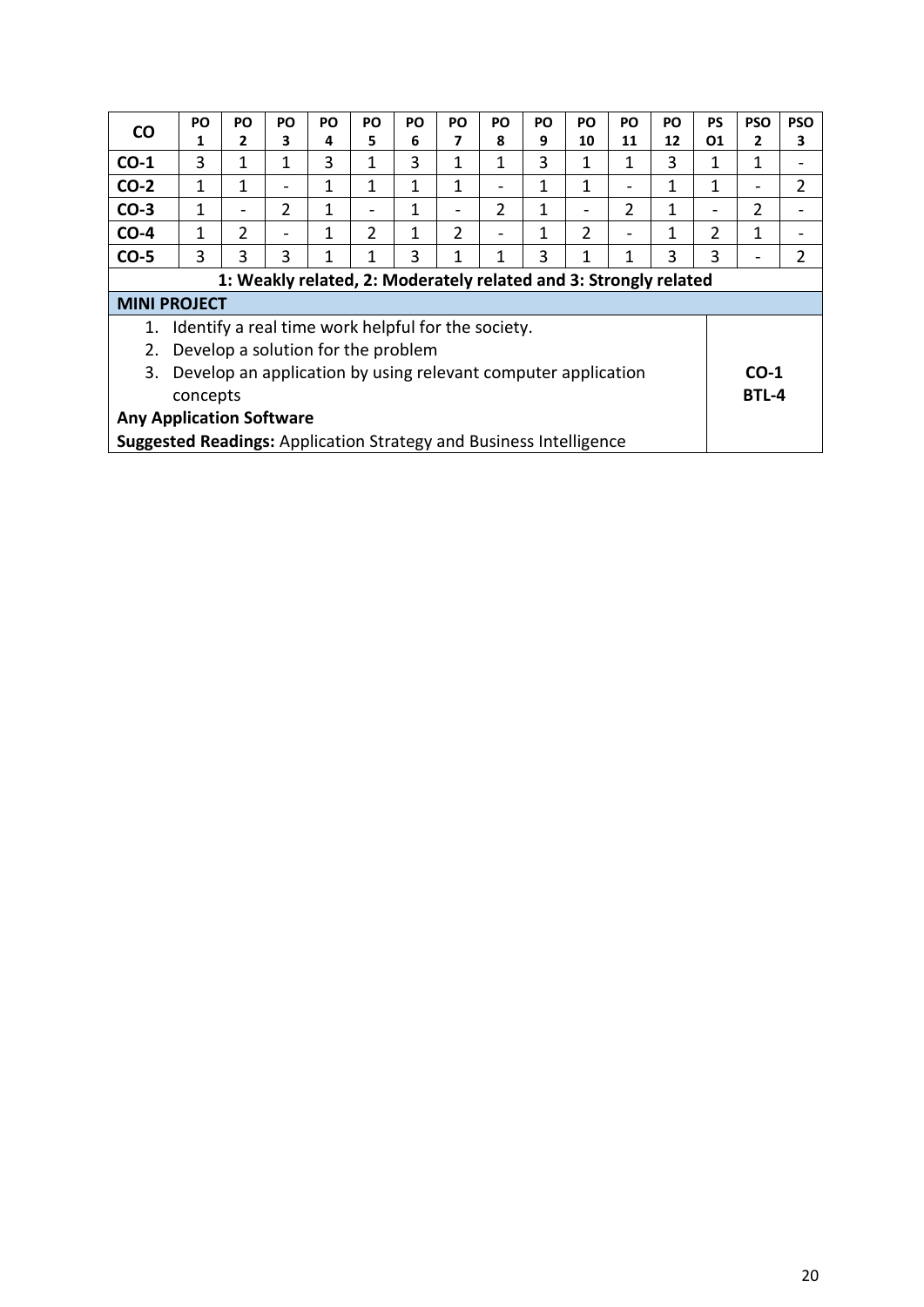| <b>Semester II</b>                                   |                                                                                                                                        |                                                                                                                                                                 |                |                |                                   |                                                           |             |                              |                      |                          |                |                   |                                                                               |                |                          |
|------------------------------------------------------|----------------------------------------------------------------------------------------------------------------------------------------|-----------------------------------------------------------------------------------------------------------------------------------------------------------------|----------------|----------------|-----------------------------------|-----------------------------------------------------------|-------------|------------------------------|----------------------|--------------------------|----------------|-------------------|-------------------------------------------------------------------------------|----------------|--------------------------|
|                                                      | <b>COURSE TITLE</b>                                                                                                                    |                                                                                                                                                                 |                |                | <b>WEB DESIGN AND DEVELOPMENT</b> |                                                           |             |                              |                      |                          |                | <b>CREDITS</b>    |                                                                               |                | 4                        |
|                                                      | <b>COURSE CODE</b>                                                                                                                     |                                                                                                                                                                 |                | <b>CAA3705</b> |                                   | <b>COURSE CATEGORY</b>                                    |             |                              |                      | <b>PC</b>                |                | $L-T-P-S$         |                                                                               |                | $3 - 0 - 2 - 1$          |
| <b>Version</b>                                       |                                                                                                                                        | 1.0                                                                                                                                                             |                |                | <b>Approval Details</b>           |                                                           |             | 26th ACM                     |                      |                          |                | <b>LEARNING</b>   |                                                                               |                | <b>BTL-3</b>             |
|                                                      |                                                                                                                                        |                                                                                                                                                                 |                |                |                                   |                                                           |             | 23-03-2019                   |                      |                          |                | <b>LEVEL</b>      |                                                                               |                |                          |
|                                                      |                                                                                                                                        | <b>ASSESSMENT SCHEME</b>                                                                                                                                        |                |                |                                   |                                                           |             |                              |                      |                          |                |                   |                                                                               |                |                          |
| <b>First</b>                                         |                                                                                                                                        |                                                                                                                                                                 | <b>Second</b>  |                |                                   | Seminar/                                                  |             |                              | <b>Surprise Test</b> |                          |                |                   |                                                                               |                |                          |
| <b>Periodical</b>                                    |                                                                                                                                        | <b>Periodical</b>                                                                                                                                               |                |                |                                   | Assignments/                                              |             |                              | / Quiz               |                          |                | <b>Attendance</b> |                                                                               |                | <b>ESE</b>               |
| <b>Assessment</b>                                    |                                                                                                                                        | <b>Assessment</b>                                                                                                                                               |                |                |                                   | Project                                                   |             |                              |                      |                          |                |                   |                                                                               |                |                          |
| 15%                                                  |                                                                                                                                        | 5%<br>5%<br>15%<br>10%                                                                                                                                          |                |                |                                   |                                                           |             |                              |                      |                          |                |                   |                                                                               |                | 50%                      |
|                                                      |                                                                                                                                        | The user interface with Graphical User Interface is main key design aspect to                                                                                   |                |                |                                   |                                                           |             |                              |                      |                          |                |                   |                                                                               |                |                          |
|                                                      |                                                                                                                                        | be implemented in web page design. The interface with good look and feels                                                                                       |                |                |                                   |                                                           |             |                              |                      |                          |                |                   |                                                                               |                |                          |
|                                                      |                                                                                                                                        | with dynamic content another main aspect. Along with appropriate design                                                                                         |                |                |                                   |                                                           |             |                              |                      |                          |                |                   |                                                                               |                |                          |
| Course                                               |                                                                                                                                        | the value in the client side has to be validated before send it to server, in<br>order to reduce the server load. For all these the client-side style sheet and |                |                |                                   |                                                           |             |                              |                      |                          |                |                   |                                                                               |                |                          |
| <b>Description</b>                                   |                                                                                                                                        |                                                                                                                                                                 |                |                |                                   |                                                           |             |                              |                      |                          |                |                   |                                                                               |                |                          |
|                                                      |                                                                                                                                        |                                                                                                                                                                 |                |                |                                   |                                                           |             |                              |                      |                          |                |                   | validation script are essential. The Cascading Style Sheet and Java Script is |                |                          |
|                                                      |                                                                                                                                        | covered in this course. The server-side script language PHP is covered to<br>implement server-side scripting.                                                   |                |                |                                   |                                                           |             |                              |                      |                          |                |                   |                                                                               |                |                          |
|                                                      |                                                                                                                                        |                                                                                                                                                                 |                |                |                                   |                                                           |             |                              |                      |                          |                |                   |                                                                               |                |                          |
|                                                      |                                                                                                                                        | 1. To learn HTML tags.                                                                                                                                          |                |                |                                   |                                                           |             |                              |                      |                          |                |                   |                                                                               |                |                          |
| <b>Course</b>                                        |                                                                                                                                        |                                                                                                                                                                 |                |                |                                   | 2. To learn Cascading Style Sheet.                        |             |                              |                      |                          |                |                   |                                                                               |                |                          |
| <b>Objective</b>                                     |                                                                                                                                        |                                                                                                                                                                 |                |                |                                   | 3. To develop user interface page using HTML and CSS.     |             |                              |                      |                          |                |                   |                                                                               |                |                          |
| 4. To learn java script to develop dynamic web page. |                                                                                                                                        |                                                                                                                                                                 |                |                |                                   |                                                           |             |                              |                      |                          |                |                   |                                                                               |                |                          |
|                                                      |                                                                                                                                        | 5. To develop interactive web page with server-side script.                                                                                                     |                |                |                                   |                                                           |             |                              |                      |                          |                |                   |                                                                               |                |                          |
|                                                      | Upon completion of this course, the students should be able to<br>1. Describe the markup languages features and create interactive web |                                                                                                                                                                 |                |                |                                   |                                                           |             |                              |                      |                          |                |                   |                                                                               |                |                          |
|                                                      |                                                                                                                                        |                                                                                                                                                                 |                |                |                                   |                                                           |             |                              |                      |                          |                |                   |                                                                               |                |                          |
|                                                      |                                                                                                                                        |                                                                                                                                                                 |                |                | pages using them.                 |                                                           |             |                              |                      |                          |                |                   |                                                                               |                |                          |
| <b>Course</b>                                        |                                                                                                                                        | 2.                                                                                                                                                              |                |                |                                   | Design Client-side validation using scripting languages.  |             |                              |                      |                          |                |                   |                                                                               |                |                          |
| <b>Outcome</b>                                       |                                                                                                                                        | 3.                                                                                                                                                              |                |                |                                   | Acquire knowledge about Open-source JavaScript libraries. |             |                              |                      |                          |                |                   |                                                                               |                |                          |
|                                                      |                                                                                                                                        | 4.                                                                                                                                                              |                |                |                                   |                                                           |             |                              |                      |                          |                |                   | Design front end web page and connect to the back-end databases.              |                |                          |
|                                                      |                                                                                                                                        | 5.                                                                                                                                                              |                |                |                                   |                                                           |             |                              |                      |                          |                |                   | Describe the features of various platforms and frameworks used in web         |                |                          |
|                                                      |                                                                                                                                        |                                                                                                                                                                 |                |                |                                   | applications development.                                 |             |                              |                      |                          |                |                   |                                                                               |                |                          |
|                                                      |                                                                                                                                        | <b>Prerequisites: Basics of web</b><br>CO, PO AND PSO MAPPING                                                                                                   |                |                |                                   |                                                           |             |                              |                      |                          |                |                   |                                                                               |                |                          |
|                                                      | PO                                                                                                                                     | PO                                                                                                                                                              | PO             | PO             | PO                                | PO                                                        | PO          | PO                           | PO                   | PO                       | PO             | PO                | PS                                                                            | PS             | <b>PS</b>                |
| $\mathsf{co}\hspace{0.05cm}$                         | 1                                                                                                                                      | 2                                                                                                                                                               | 3              | 4              | 5                                 | 6                                                         | 7           | 8                            | 9                    | 10                       | 11             | 12                | 01                                                                            | 02             | 03                       |
| $CO-1$                                               | 3                                                                                                                                      | $\mathbf{1}$                                                                                                                                                    | $\mathbf 1$    | 3              | $\mathbf{1}$                      | $\mathbf{1}$                                              | 3           | 1                            | 3                    | $\mathbf{1}$             | 1              | 3                 | 1                                                                             | 1              | $\mathbf 1$              |
| $CO-2$                                               | $\mathbf{1}$                                                                                                                           | 1                                                                                                                                                               |                | $\mathbf 1$    | 1                                 | -                                                         | 1           | $\mathbf{1}$                 | $\mathbf 1$          | $\mathbf{1}$             | -              | $\mathbf{1}$      | 1                                                                             |                | $\mathbf{1}$             |
| $CO-3$                                               | $\mathbf{1}$                                                                                                                           | $\overline{\phantom{m}}$                                                                                                                                        | $\overline{2}$ | $\mathbf 1$    | $\overline{a}$                    | $\overline{2}$                                            | $\mathbf 1$ | $\qquad \qquad \blacksquare$ | $\mathbf 1$          | $\overline{\phantom{a}}$ | $\overline{2}$ | $\mathbf{1}$      | $\overline{\phantom{0}}$                                                      | $\overline{2}$ | $\overline{\phantom{a}}$ |
| $CO-4$                                               | $\mathbf{1}$                                                                                                                           | $\overline{2}$                                                                                                                                                  |                | $\mathbf{1}$   | $\overline{2}$                    |                                                           | $\mathbf 1$ | $\overline{2}$               | $\mathbf{1}$         | $\overline{2}$           |                | $\mathbf{1}$      | $\overline{2}$                                                                |                | $\overline{2}$           |
| $CO-5$                                               | 3                                                                                                                                      | $\mathbf{1}$                                                                                                                                                    | $\mathbf{1}$   | 3              | $\mathbf{1}$                      | $\mathbf{1}$                                              | 3           | 1                            | $\overline{3}$       | $\mathbf{1}$             | $\mathbf{1}$   | 3                 | $\mathbf{1}$                                                                  | $\mathbf{1}$   | $\mathbf{1}$             |
|                                                      |                                                                                                                                        | 1: Weakly related, 2: Moderately related and 3: Strongly related                                                                                                |                |                |                                   |                                                           |             |                              |                      |                          |                |                   |                                                                               |                |                          |
| <b>MODULE 1: UI DESIGN</b><br>$(9L+3P)$              |                                                                                                                                        |                                                                                                                                                                 |                |                |                                   |                                                           |             |                              |                      |                          |                |                   |                                                                               |                |                          |
|                                                      |                                                                                                                                        | Markup Language (HTML): Introduction to HTML and HTML5 - Formatting and                                                                                         |                |                |                                   |                                                           |             |                              |                      |                          |                |                   |                                                                               |                |                          |
|                                                      |                                                                                                                                        | Fonts - Commenting Code - Anchors - Backgrounds - Images - Hyperlinks - Lists                                                                                   |                |                |                                   |                                                           |             |                              |                      |                          |                |                   |                                                                               |                |                          |
|                                                      |                                                                                                                                        | - Tables - Frames - HTML Forms.                                                                                                                                 |                |                |                                   |                                                           |             |                              |                      |                          |                |                   |                                                                               |                | $CO-1$                   |
|                                                      |                                                                                                                                        | <b>Suggested Readings: Basic Tags</b>                                                                                                                           |                |                |                                   |                                                           |             |                              |                      |                          |                |                   |                                                                               |                | <b>BTL-3</b>             |
|                                                      |                                                                                                                                        | <b>Practical Components:</b>                                                                                                                                    |                |                |                                   |                                                           |             |                              |                      |                          |                |                   |                                                                               |                |                          |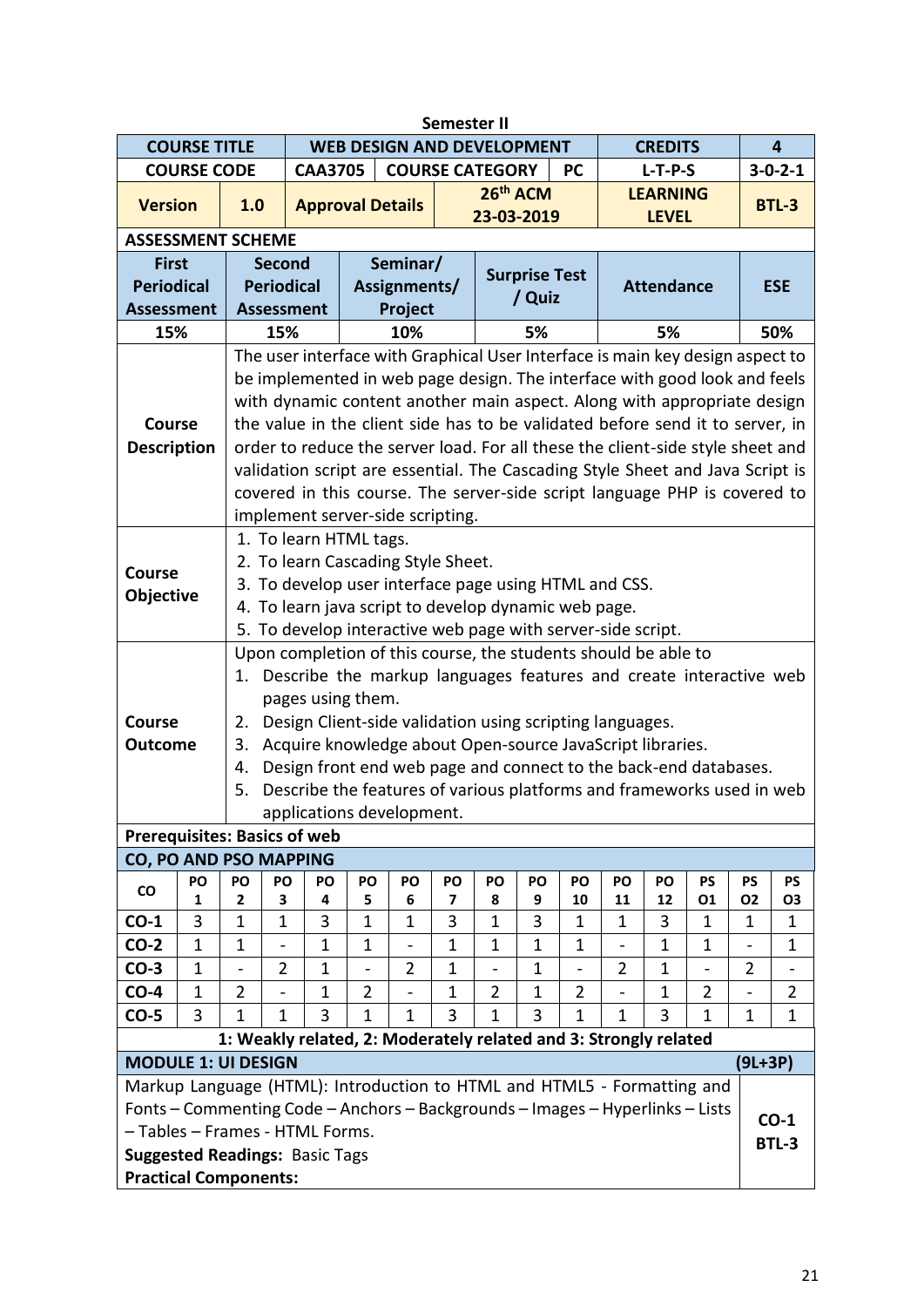| 1. Create a web page with the following.                                            |              |
|-------------------------------------------------------------------------------------|--------------|
| a. Cascading style sheets.                                                          |              |
| b. Embedded style sheets.                                                           |              |
| c. Inline style sheets. Use our college information for the web pages.              |              |
| <b>MODULE 2: CASCADING STYLE SHEET (CSS)</b>                                        | $(9L+3P)$    |
| Introduction to Cascading Style Sheet (CSS): The need for CSS, Introduction to      |              |
| CSS - Basic syntax and structure - Inline Styles - Embedding Style Sheets - Linking |              |
| External Style Sheets - Backgrounds - Manipulating text - Margins and Padding -     |              |
| Positioning using CSS.                                                              |              |
| Suggested Readings: Embedding style sheets                                          | $CO-2$       |
| <b>Practical Component</b>                                                          | BTL-3        |
| 1. Create a HTML form for reading Name, Age, Gender, Address, Payment               |              |
| Options, Phone number, Email address, preferred user name, various                  |              |
| Area of Interest etc. from the user.                                                |              |
| 2. Create a simple webpage using HTML frames to Include Images and                  |              |
| Videos.                                                                             |              |
| <b>MODULE 3: INTRODUCTION TO JAVASCRIPT</b><br>$(9L+3P)$                            |              |
| Introduction - Core features - Data types and Variables - Operators, Expressions,   |              |
| and Statements - Functions - Objects - Array, Date and Math related Objects -       |              |
| Document Object Model - Event Handling - Controlling Windows & Frames and           |              |
| Documents - Form handling and validations.                                          |              |
| <b>Suggested Readings: Operators using JavaScript</b>                               |              |
| <b>Practical Components</b>                                                         |              |
| 1. Write a Java Script program to validate the data including the email id          | $CO-3$       |
| entered by the user in the above form are in correct format. Display error          | <b>BTL-3</b> |
| message if input is not in correct format. Call the script when the page is         |              |
| submitted.                                                                          |              |
| 2. Create web page to display the rule and regulations for University               |              |
| Examination. Include the content from a separate file. Also display the             |              |
| information like last modified time size of file. Use SSI concept for the           |              |
| above task.                                                                         |              |
| <b>MODULE 4: ADVANCED JAVASCRIPT</b>                                                | (9L+3P)      |
| Browser Management and Media Management - Classes - Constructors -                  |              |
| Object-Oriented Techniques in JavaScript - Object constructor and Prototyping -     |              |
| Sub classes and Super classes - JSON - jQuery: Selectors, DOM Manipulation with     |              |
| jQuery, AJAX with jQuery, and AJAX - Other JavaScript Frameworks.                   | $CO-4$       |
| <b>Suggested Readings: AJAX</b>                                                     | <b>BTL-3</b> |
| <b>Practical Component:</b>                                                         |              |
| 1. Simple application to demonstrate Servlets.                                      |              |
| 2. Design a simple online test web page in PHP                                      |              |
| <b>MODULE 5: PHP</b>                                                                | $(9L+3P)$    |
| Introduction - How web works - Setting up the environment (LAMP server) -           |              |
| Programming basics - Print/echo - Variables and constants - Strings and Arrays -    |              |
| Operators, Control structures and looping structures - JS: Angular JS - Node JS -   | $CO-5$       |
| Functions - Reading Data in Web Pages - ZEND Framework - Embedding PHP              | <b>BTL-3</b> |
| within HTML - Establishing connectivity with MySQL database.                        |              |
| Suggested Readings: Implementation of Control Structures                            |              |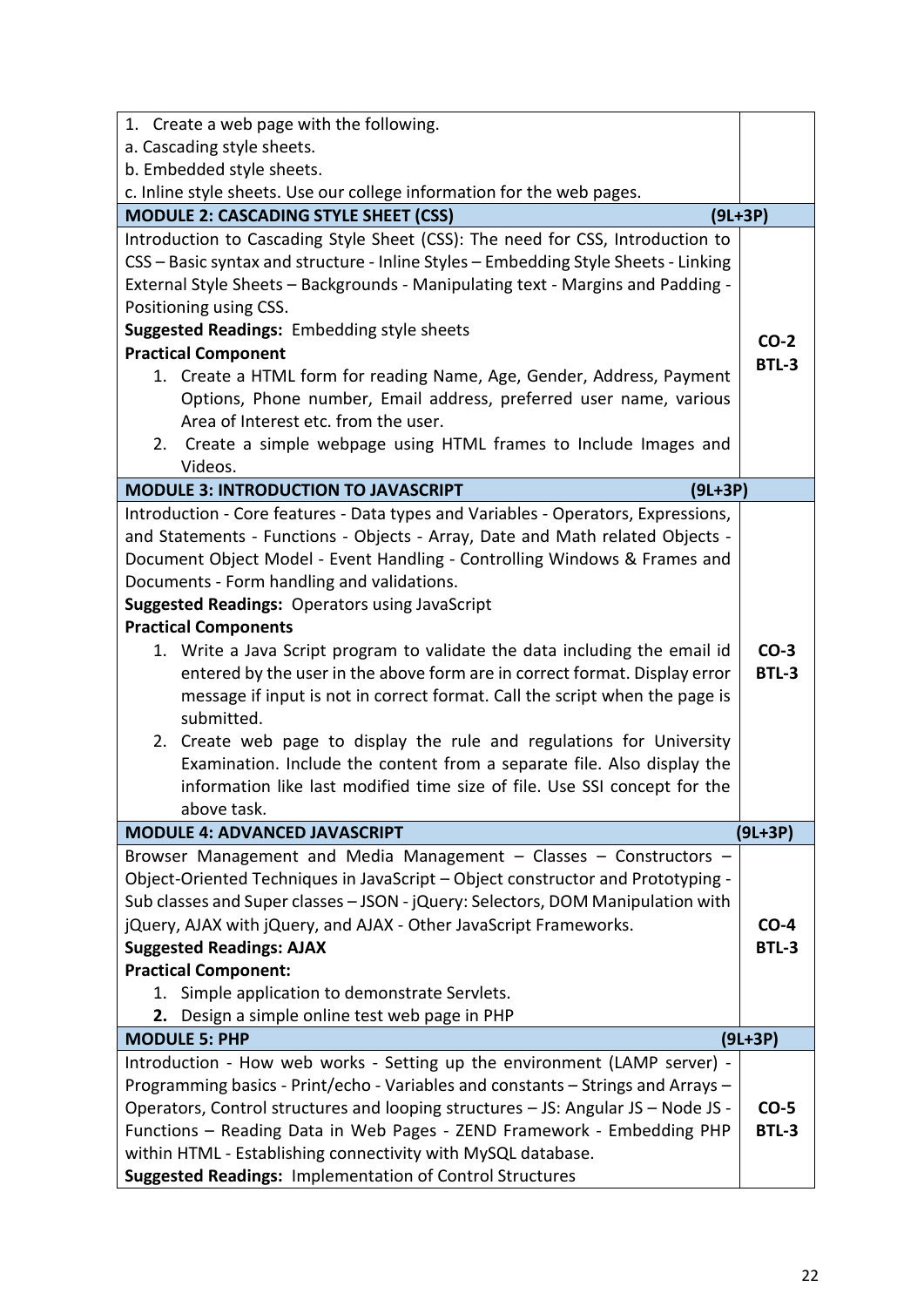|             | <b>Practical Component</b>                                                          |
|-------------|-------------------------------------------------------------------------------------|
| 1.          | Write a PHP program to implement a session-based counter.                           |
| 2.          | Write a PHP program to input previous reading and present reading and               |
|             | prepare an electricity bill                                                         |
|             | <b>TEXT BOOKS</b>                                                                   |
| 1.          | Deitel, Deitel and Neito(2012), "Internet and World Wide Web - How to program",     |
|             | Pearson Education Asia, 5th Edition                                                 |
|             | <b>REFERENCE BOOKS</b>                                                              |
| 1.          | Thomas A Powell, Fritz Schneider(2013), "JavaScript: The Complete Reference", Third |
|             | Edition, Tata McGraw Hill.                                                          |
|             | <b>E BOOKS</b>                                                                      |
|             | https://www.tutorialspoint.com/web developers guide/web developers guide tut        |
|             | orial.pdf                                                                           |
|             | http://www.intuc.net/office meeting report/Ajax SampleChapter.pdf                   |
| <b>MOOC</b> |                                                                                     |
|             | https://www.coursera.org/courses?query=web%20design%20for%20everybody%20(           |
| 1.          | basics%2 0of%20web%20development%20and%20coding                                     |
|             |                                                                                     |

| <b>COURSE TITLE</b>                       |     |    | <b>DATA WAREHOUSING AND DATA MINING</b>                                    |  |                        |                      |                 | <b>CREDITS</b>                                                          | 4               |  |  |  |  |
|-------------------------------------------|-----|----|----------------------------------------------------------------------------|--|------------------------|----------------------|-----------------|-------------------------------------------------------------------------|-----------------|--|--|--|--|
| <b>COURSE CODE</b>                        |     |    | <b>CAA3706</b>                                                             |  | <b>COURSE CATEGORY</b> |                      | <b>PC</b>       | $L-T-P-S$                                                               | $3 - 1 - 0 - 1$ |  |  |  |  |
| <b>Version</b>                            | 1.0 |    | <b>Approval Details</b>                                                    |  | 23-03-2019             | 26 <sup>th</sup> ACM |                 | <b>LEARNING</b><br><b>LEVEL</b>                                         | <b>BTL-3</b>    |  |  |  |  |
| <b>ASSESSMENT SCHEME</b>                  |     |    |                                                                            |  |                        |                      |                 |                                                                         |                 |  |  |  |  |
| <b>First</b>                              |     |    | <b>Second</b>                                                              |  | Seminar/               |                      | <b>Surprise</b> |                                                                         |                 |  |  |  |  |
| <b>Periodical</b>                         |     |    | <b>Periodical</b>                                                          |  | Assignments/           |                      | Test /          | <b>Attendance</b>                                                       | <b>ESE</b>      |  |  |  |  |
| <b>Assessment</b>                         |     |    | <b>Assessment</b>                                                          |  | Project                |                      | Quiz            |                                                                         |                 |  |  |  |  |
| 15%                                       |     |    | 15%                                                                        |  | 10%                    |                      | 5%              | 5%                                                                      | 50%             |  |  |  |  |
|                                           |     |    | This course provides introductions to database and data mining concepts    |  |                        |                      |                 |                                                                         |                 |  |  |  |  |
| <b>Course</b>                             |     |    | with particular emphasis on data analysis. It then covers in a chapter-by- |  |                        |                      |                 |                                                                         |                 |  |  |  |  |
| <b>Description</b>                        |     |    |                                                                            |  |                        |                      |                 | chapter tour the concepts and techniques that underline classification, |                 |  |  |  |  |
|                                           |     |    | prediction, association, and clustering.                                   |  |                        |                      |                 |                                                                         |                 |  |  |  |  |
|                                           |     |    | 1. To identify the scope and essentiality of Data Mining                   |  |                        |                      |                 |                                                                         |                 |  |  |  |  |
|                                           |     | 2. |                                                                            |  |                        |                      |                 | To design the scope and essentiality of Data Warehousing                |                 |  |  |  |  |
| Course                                    |     | 3. |                                                                            |  |                        |                      |                 | To identify the frequent items and to mine association rules.           |                 |  |  |  |  |
| Objective                                 |     | 4. |                                                                            |  |                        |                      |                 | To choose relevant classification models and algorithms for             |                 |  |  |  |  |
|                                           |     |    | respective applications.                                                   |  |                        |                      |                 |                                                                         |                 |  |  |  |  |
|                                           |     | 5. |                                                                            |  |                        |                      |                 | To analyze data and to cluster data using clustering algorithms.        |                 |  |  |  |  |
|                                           |     |    |                                                                            |  |                        |                      |                 | Upon completion of this course, the students should be able to          |                 |  |  |  |  |
|                                           |     | 1. | Describe about Data Mining fundamentals                                    |  |                        |                      |                 |                                                                         |                 |  |  |  |  |
|                                           |     | 2. |                                                                            |  |                        |                      |                 | Design data warehouse with dimensional modeling and apply OLAP          |                 |  |  |  |  |
| <b>Course</b>                             |     |    | operations                                                                 |  |                        |                      |                 |                                                                         |                 |  |  |  |  |
| <b>Outcome</b>                            |     | 3. |                                                                            |  |                        |                      |                 | Detect the frequent items and association mining rules.                 |                 |  |  |  |  |
|                                           |     | 4. |                                                                            |  |                        |                      |                 | Evaluate different data mining techniques like classification and       |                 |  |  |  |  |
|                                           |     |    | prediction.                                                                |  |                        |                      |                 |                                                                         |                 |  |  |  |  |
|                                           |     | 5. | Categorizing data using clustering algorithms.                             |  |                        |                      |                 |                                                                         |                 |  |  |  |  |
| <b>Prerequisites: Database Technology</b> |     |    |                                                                            |  |                        |                      |                 |                                                                         |                 |  |  |  |  |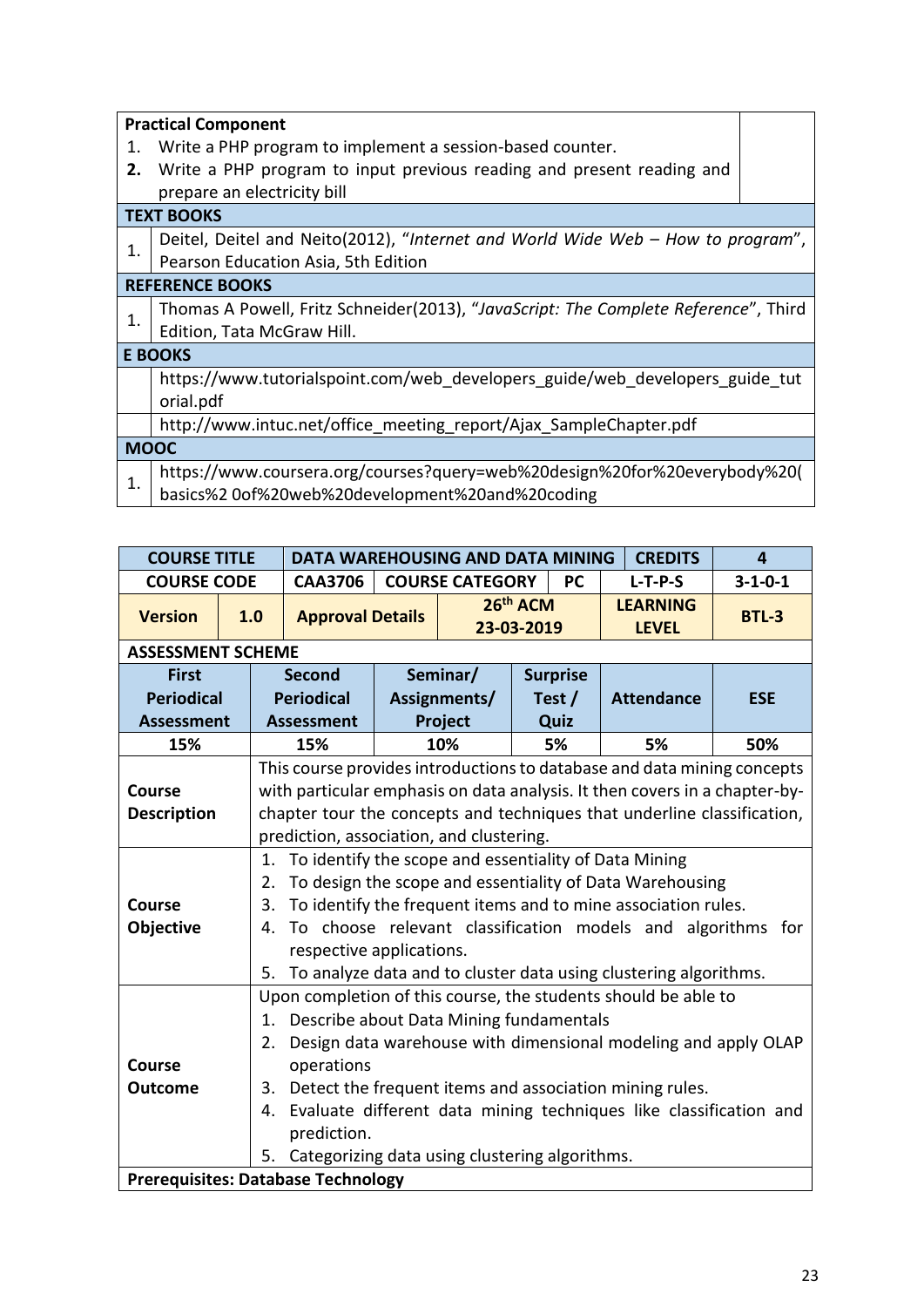| CO, PO AND PSO MAPPING                                                           |              |                          |                                                                  |              |                          |                |              |                          |                   |             |                              |                |              |                |                |
|----------------------------------------------------------------------------------|--------------|--------------------------|------------------------------------------------------------------|--------------|--------------------------|----------------|--------------|--------------------------|-------------------|-------------|------------------------------|----------------|--------------|----------------|----------------|
| <b>CO</b>                                                                        | PO           | PO                       | <b>PO</b>                                                        | PO           | PO                       | PO             | PO           | PO                       | PO                | PO          | PO                           | PO             | <b>PS</b>    | <b>PS</b>      | PS             |
|                                                                                  | 1            | 2                        | 3                                                                | 4            | 5                        | 6              | 7            | 8                        | 9                 | 10          | 11                           | 12             | 01           | O <sub>2</sub> | 03             |
| $CO-1$                                                                           | 3            | 1                        | $\mathbf 1$                                                      | 3            | $\mathbf 1$              | $\mathbf 1$    | 3            | 1                        | 1                 | 3           | 1                            | 1              | 3            | 1              |                |
| $CO-2$                                                                           | $\mathbf{1}$ | 1                        |                                                                  | $\mathbf{1}$ | $\mathbf 1$              | $\overline{a}$ | $\mathbf{1}$ | 1                        |                   | $\mathbf 1$ | 1                            |                | $\mathbf{1}$ | 1              | $\overline{2}$ |
| $CO-3$                                                                           | $\mathbf 1$  | $\overline{\phantom{0}}$ | $\overline{2}$                                                   | $\mathbf 1$  | $\overline{\phantom{0}}$ | $\overline{2}$ | $\mathbf{1}$ | $\overline{\phantom{0}}$ | $\overline{2}$    | 1           | $\qquad \qquad \blacksquare$ | $\overline{2}$ | $\mathbf 1$  |                |                |
| $CO-4$                                                                           | 1            | $\overline{2}$           |                                                                  | $\mathbf 1$  | $\overline{2}$           |                | $\mathbf{1}$ | $\overline{2}$           |                   | 1           | $\overline{2}$               |                | $\mathbf{1}$ | $\overline{2}$ | $\mathbf 1$    |
| $CO-5$                                                                           | 3            | 1                        | $\mathbf 1$                                                      | 3            | 1                        | 1              | 3            | 1                        | $\mathbf{1}$      | 3           | 1                            | 1              | 3            | 1              | $\overline{2}$ |
|                                                                                  |              |                          | 1: Weakly related, 2: Moderately related and 3: Strongly related |              |                          |                |              |                          |                   |             |                              |                |              |                |                |
| <b>MODULE 1: INTRODUCTION</b>                                                    |              |                          |                                                                  |              |                          |                |              |                          |                   |             |                              |                |              |                | $(9L+3T)$      |
| Fundamentals of data mining, Data Mining Functionalities, Classification of Data |              |                          |                                                                  |              |                          |                |              |                          |                   |             |                              |                |              |                |                |
| Mining systems, Data Mining Task Primitives, Integration of a Data Mining        |              |                          |                                                                  |              |                          |                |              |                          |                   |             |                              |                |              |                |                |
| System with a Database or a Data Warehouse System, Major issues in Data          |              |                          |                                                                  |              |                          |                |              |                          |                   |             |                              |                |              |                |                |
| Mining. Data Preprocessing: Need for Preprocessing the Data, Data Cleaning,      |              |                          |                                                                  |              |                          |                |              |                          |                   |             |                              |                |              |                | $CO-1$         |
| Data Integration and Transformation, Data Reduction, Discretization and          |              |                          |                                                                  |              |                          |                |              |                          |                   |             |                              |                |              |                | <b>BTL-3</b>   |
| Concept Hierarchy Generation.                                                    |              |                          |                                                                  |              |                          |                |              |                          |                   |             |                              |                |              |                |                |
| Practical component: Data preprocessing techniques                               |              |                          |                                                                  |              |                          |                |              |                          |                   |             |                              |                |              |                |                |
| <b>Suggested Readings: Data mining functions</b>                                 |              |                          |                                                                  |              |                          |                |              |                          |                   |             |                              |                |              |                |                |
| <b>MODULE 2: DATA WAREHOUSING</b>                                                |              |                          |                                                                  |              |                          |                |              |                          |                   |             |                              |                |              | $(9L+3T)$      |                |
| Data Warehouse and OLAP Technology for Data Mining: Data Warehouse,              |              |                          |                                                                  |              |                          |                |              |                          |                   |             |                              |                |              |                |                |
| Multidimensional Data Model, Data Warehouse Architecture, Data Warehouse         |              |                          |                                                                  |              |                          |                |              |                          |                   |             |                              |                |              |                |                |
| Implementation, Further Development of Data Cube Technology, From Data           |              |                          |                                                                  |              |                          |                |              |                          |                   |             |                              |                |              |                |                |
| Warehousing to Data Mining Data Cube Computation and Data Generalization:        |              |                          |                                                                  |              |                          |                |              |                          |                   |             |                              |                |              |                | $CO-2$         |
| Efficient Methods for Data Cube Computation, Further Development of Data         |              |                          |                                                                  |              |                          |                |              |                          |                   |             |                              |                |              |                | <b>BTL-3</b>   |
| Cube and OLAP Technology, Attribute-Oriented Induction.                          |              |                          |                                                                  |              |                          |                |              |                          |                   |             |                              |                |              |                |                |
| Practical component: OLAP operations                                             |              |                          |                                                                  |              |                          |                |              |                          |                   |             |                              |                |              |                |                |
| Suggested Readings: Data cube Technology and Cube Computation                    |              |                          |                                                                  |              |                          |                |              |                          |                   |             |                              |                |              |                |                |
| <b>MODULE 3: ASSOCIATION MINING</b>                                              |              |                          |                                                                  |              |                          |                |              |                          |                   |             |                              |                |              | $(9L+3T)$      |                |
| Mining Frequent Patterns, Associations and Correlations: Basic Concepts,         |              |                          |                                                                  |              |                          |                |              |                          |                   |             |                              |                |              |                |                |
| Efficient and Scalable Frequent Item set Mining Methods, Mining various kinds    |              |                          |                                                                  |              |                          |                |              |                          |                   |             |                              |                |              |                |                |
| of Association Rules, From Association Mining to Correlation Analysis,           |              |                          |                                                                  |              |                          |                |              |                          |                   |             |                              |                |              |                | $CO-3$         |
| <b>Constraint-Based Association Mining</b>                                       |              |                          |                                                                  |              |                          |                |              |                          |                   |             |                              |                |              |                | <b>BTL-3</b>   |
| Practical component: Apriori Algorithm, FP-Growth Algorithm                      |              |                          |                                                                  |              |                          |                |              |                          |                   |             |                              |                |              |                |                |
| <b>Suggested Readings: Mining Patterns</b>                                       |              |                          |                                                                  |              |                          |                |              |                          |                   |             |                              |                |              |                |                |
| <b>MODULE 4: CLASSIFICATION</b>                                                  |              |                          |                                                                  |              |                          |                |              |                          |                   |             |                              |                |              | $(9L+3T)$      |                |
| Classification and Prediction: Issues Regarding Classification and Prediction,   |              |                          |                                                                  |              |                          |                |              |                          |                   |             |                              |                |              |                |                |
| Classification by Decision Tree Induction, Bayesian Classification, Rule-Based   |              |                          |                                                                  |              |                          |                |              |                          |                   |             |                              |                |              |                |                |
| Classification, Classification                                                   |              |                          |                                                                  |              |                          | by             |              |                          | Back propagation, |             | Support                      |                | Vector       |                |                |
| Machines, Prediction, Accuracy and Error measures, Evaluating the accuracy of    |              |                          |                                                                  |              |                          |                |              |                          |                   |             |                              |                |              |                | $CO-4$         |
| a Classifier or a Predictor, Ensemble Methods.                                   |              |                          |                                                                  |              |                          |                |              |                          |                   |             |                              |                |              |                | <b>BTL-3</b>   |
| Practical component: Implementation Decision Tree Induction, Bayesian            |              |                          |                                                                  |              |                          |                |              |                          |                   |             |                              |                |              |                |                |
| Classification, Rule-Based Classification, Classification by Back propagation,   |              |                          |                                                                  |              |                          |                |              |                          |                   |             |                              |                |              |                |                |
| <b>Support Vector Machines</b>                                                   |              |                          |                                                                  |              |                          |                |              |                          |                   |             |                              |                |              |                |                |
| <b>Suggested Readings: Types of Classification</b>                               |              |                          |                                                                  |              |                          |                |              |                          |                   |             |                              |                |              |                |                |
| <b>MODULE 5: CLUSTERING METHODS</b>                                              |              |                          |                                                                  |              |                          |                |              |                          |                   |             |                              |                |              | $(9L+3T)$      |                |
| Cluster Analysis Introduction: Types of Data in Cluster Analysis, A              |              |                          |                                                                  |              |                          |                |              |                          |                   |             |                              |                |              | $CO-5$         |                |
| Categorization of Major Clustering Methods, Partitioning Methods,                |              |                          |                                                                  |              |                          |                |              |                          |                   |             |                              |                |              | BTL-3          |                |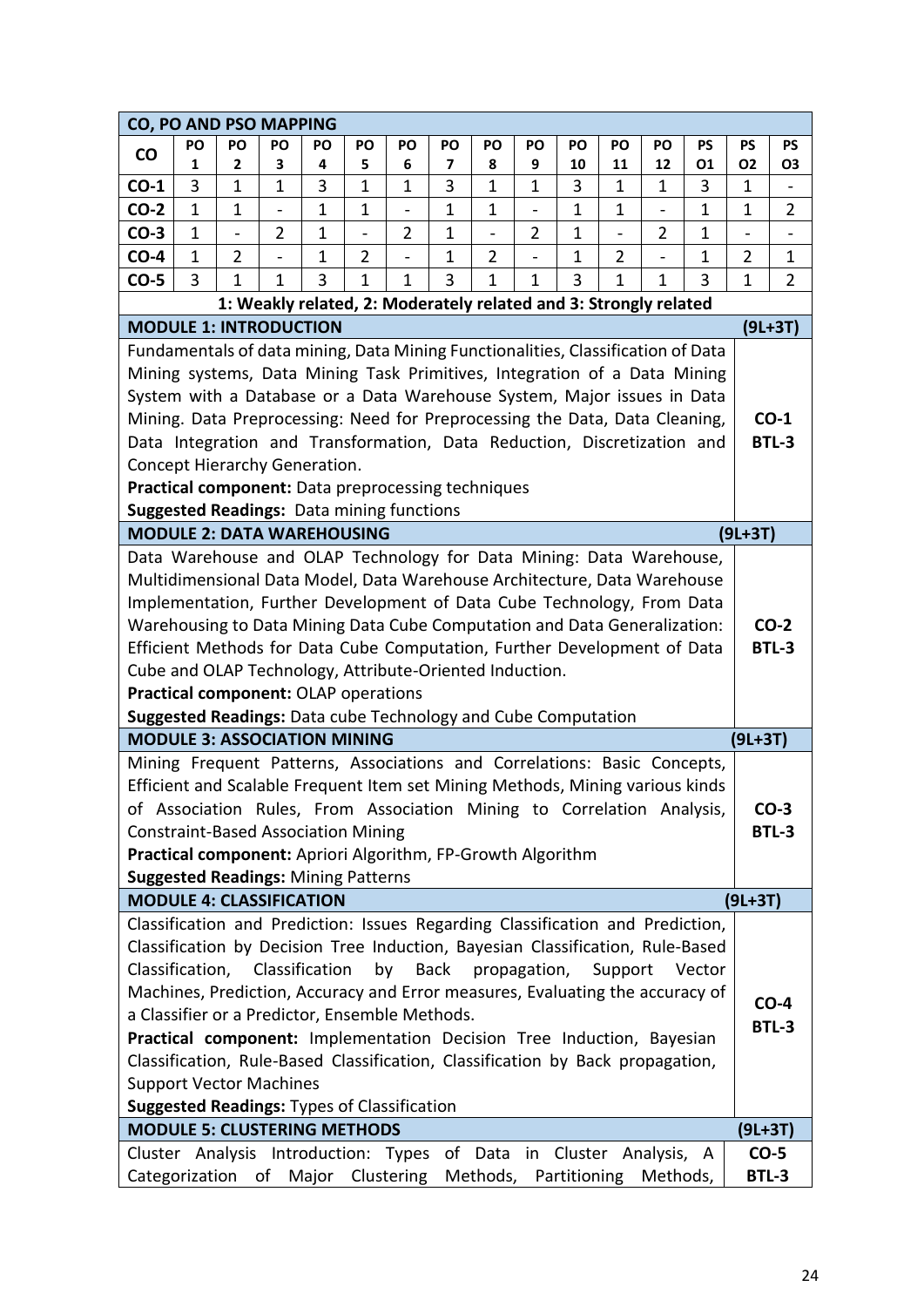|                   | Hierarchical Methods, Density-Based Methods, Grid-Based Methods, Model-      |  |
|-------------------|------------------------------------------------------------------------------|--|
|                   | Based Clustering Methods, Clustering High-Dimensional Data, Constraint-      |  |
|                   | Based Cluster Analysis, Outlier Analysis.                                    |  |
|                   | Practical component: KNN, K-metriods                                         |  |
|                   | <b>Suggested Readings: Cluster Analysis</b>                                  |  |
| <b>TEXT BOOKS</b> |                                                                              |  |
| 1.                | Jiawei Han & Micheline Kamber (2012), Data Mining - Concepts and Techniques, |  |
|                   | Morgan Kaufmann Publishers, Elsevier, 3rd Edition,                           |  |
|                   | <b>REFERENCE BOOKS</b>                                                       |  |
| 1.                | Arun K Pujari(2010), Data Mining Techniques, 2nd edition, Universities Press |  |
| 2                 | http://charuaggarwal.net/Data-Mining.pdf                                     |  |
| <b>MOOC</b>       |                                                                              |  |
|                   |                                                                              |  |

1. https://nptel.ac.in/courses/106105174/

| <b>COURSE TITLE</b>      |     |    |                                                                              |                                                                                                                                                    | <b>MACHINE LEARNING</b>                         |                        |                 | <b>CREDITS</b>                                                          | 4               |  |  |  |  |  |
|--------------------------|-----|----|------------------------------------------------------------------------------|----------------------------------------------------------------------------------------------------------------------------------------------------|-------------------------------------------------|------------------------|-----------------|-------------------------------------------------------------------------|-----------------|--|--|--|--|--|
| <b>COURSE CODE</b>       |     |    | <b>CAA3707</b>                                                               |                                                                                                                                                    | <b>COURSE CATEGORY</b>                          |                        | <b>PC</b>       | $L-T-P-S$                                                               | $3 - 0 - 2 - 1$ |  |  |  |  |  |
| <b>Version</b>           | 1.0 |    | <b>Approval Details</b>                                                      |                                                                                                                                                    |                                                 | 26th ACM<br>23-03-2019 |                 | <b>LEARNING</b><br><b>LEVEL</b>                                         | <b>BTL-4</b>    |  |  |  |  |  |
| <b>ASSESSMENT SCHEME</b> |     |    |                                                                              |                                                                                                                                                    |                                                 |                        |                 |                                                                         |                 |  |  |  |  |  |
| <b>First</b>             |     |    | <b>Second</b>                                                                |                                                                                                                                                    | Seminar/                                        |                        | <b>Surprise</b> |                                                                         |                 |  |  |  |  |  |
| <b>Periodical</b>        |     |    | <b>Periodical</b>                                                            |                                                                                                                                                    | Assignments/                                    |                        | Test / Quiz     | <b>Attendance</b>                                                       | <b>ESE</b>      |  |  |  |  |  |
| <b>Assessment</b>        |     |    | Assessment                                                                   |                                                                                                                                                    | Project                                         |                        |                 |                                                                         |                 |  |  |  |  |  |
| 15%                      |     |    | 15%                                                                          |                                                                                                                                                    | 10%                                             |                        | 5%              | 5%                                                                      | 50%             |  |  |  |  |  |
|                          |     |    |                                                                              |                                                                                                                                                    |                                                 |                        |                 | Machine Learning is a method of data analysis that automates analytical |                 |  |  |  |  |  |
|                          |     |    |                                                                              |                                                                                                                                                    |                                                 |                        |                 | model building. Intensive knowledge-oriented course provided to build   |                 |  |  |  |  |  |
| <b>Course</b>            |     |    | business models for analytics. It is designed to give the participant enough |                                                                                                                                                    |                                                 |                        |                 |                                                                         |                 |  |  |  |  |  |
| <b>Description</b>       |     |    |                                                                              | exposure to the variety of applications that can be built using techniques.<br>This course will cover many popular machine learning techniques, in |                                                 |                        |                 |                                                                         |                 |  |  |  |  |  |
|                          |     |    |                                                                              |                                                                                                                                                    |                                                 |                        |                 |                                                                         |                 |  |  |  |  |  |
|                          |     |    |                                                                              |                                                                                                                                                    |                                                 |                        |                 | particular focusing the core concepts of supervised and unsupervised    |                 |  |  |  |  |  |
|                          |     |    | learning.                                                                    |                                                                                                                                                    |                                                 |                        |                 |                                                                         |                 |  |  |  |  |  |
|                          |     | 1. |                                                                              |                                                                                                                                                    |                                                 |                        |                 | To introduce students to the basic concepts and techniques of Machine   |                 |  |  |  |  |  |
|                          |     |    | Learning.                                                                    |                                                                                                                                                    |                                                 |                        |                 |                                                                         |                 |  |  |  |  |  |
|                          |     | 2. |                                                                              |                                                                                                                                                    |                                                 |                        |                 | To become familiar with regression methods, classification methods,     |                 |  |  |  |  |  |
| <b>Course</b>            |     |    | clustering methods.                                                          |                                                                                                                                                    |                                                 |                        |                 |                                                                         |                 |  |  |  |  |  |
| <b>Objective</b>         |     | 3. |                                                                              |                                                                                                                                                    |                                                 |                        |                 | To become familiar with Clustering methods and Dimensionality           |                 |  |  |  |  |  |
|                          |     |    | reduction Techniques.                                                        |                                                                                                                                                    |                                                 |                        |                 |                                                                         |                 |  |  |  |  |  |
|                          |     | 4. |                                                                              |                                                                                                                                                    |                                                 |                        |                 | To gain experience of doing independent study and research.             |                 |  |  |  |  |  |
|                          |     | 5. |                                                                              |                                                                                                                                                    |                                                 |                        |                 | To develop skills of using recent machine learning software for solving |                 |  |  |  |  |  |
|                          |     |    | practical problems.                                                          |                                                                                                                                                    |                                                 |                        |                 | Upon completion of this course, the students should be able to          |                 |  |  |  |  |  |
|                          |     | 1. |                                                                              |                                                                                                                                                    |                                                 |                        |                 | Apply multilayer perceptron using simple machine learning techniques.   |                 |  |  |  |  |  |
|                          |     | 2. |                                                                              |                                                                                                                                                    | Implement decision trees and statistics models. |                        |                 |                                                                         |                 |  |  |  |  |  |
| <b>Course</b>            |     | 3. |                                                                              |                                                                                                                                                    | Compute data analysis for machine learning.     |                        |                 |                                                                         |                 |  |  |  |  |  |
| <b>Outcome</b>           |     | 4. |                                                                              |                                                                                                                                                    |                                                 |                        |                 | Implement Genetic algorithm and reinforced learning for appropriate     |                 |  |  |  |  |  |
|                          |     |    | applications.                                                                |                                                                                                                                                    |                                                 |                        |                 |                                                                         |                 |  |  |  |  |  |
|                          |     | 5. |                                                                              |                                                                                                                                                    |                                                 |                        |                 | Execute the Python programming for machine learning.                    |                 |  |  |  |  |  |
|                          |     |    | <b>Prerequisites: Advanced Data Structures using Python</b>                  |                                                                                                                                                    |                                                 |                        |                 |                                                                         |                 |  |  |  |  |  |
|                          |     |    |                                                                              |                                                                                                                                                    |                                                 |                        |                 |                                                                         |                 |  |  |  |  |  |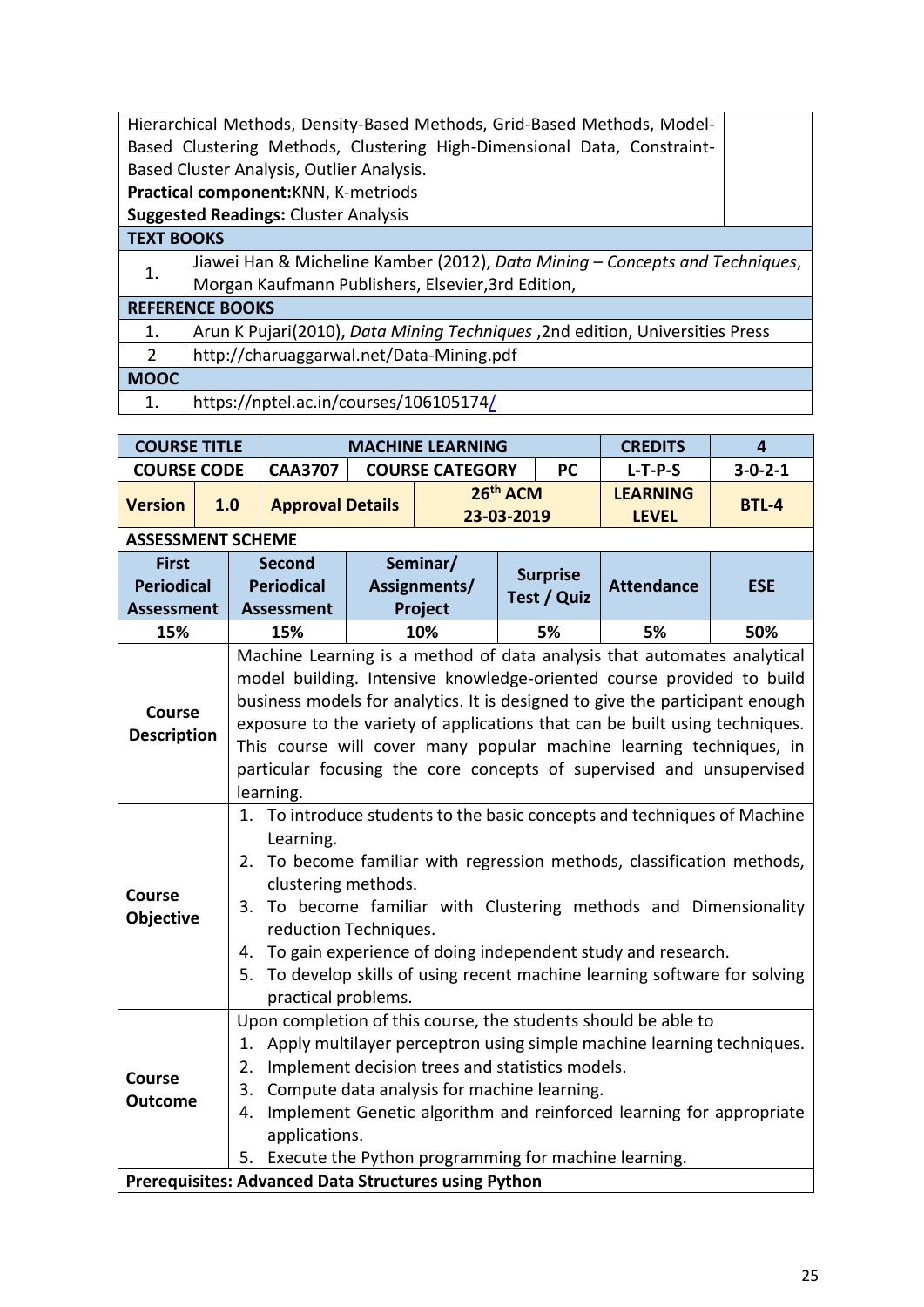| <b>CO, PO AND PSO MAPPING</b>                                                                                                                                           |                |                            |                |                                  |              |                   |                               |                                                             |                     |             |                  |                                                                  |                                                                              |                     |                |
|-------------------------------------------------------------------------------------------------------------------------------------------------------------------------|----------------|----------------------------|----------------|----------------------------------|--------------|-------------------|-------------------------------|-------------------------------------------------------------|---------------------|-------------|------------------|------------------------------------------------------------------|------------------------------------------------------------------------------|---------------------|----------------|
| <b>CO</b>                                                                                                                                                               | <b>PO</b>      | PO                         | PO             | <b>PO</b>                        | PO           | PO                | PO                            | PO                                                          | PO                  | PO          | PO               | <b>PO1</b>                                                       | <b>PSO</b>                                                                   | <b>PSO</b>          | <b>PSO</b>     |
|                                                                                                                                                                         | 1<br>3         | 2                          | 3              | 4                                | 5            | 6<br>$\mathbf{1}$ | 7                             | 8                                                           | 9<br>$\overline{2}$ | 10          | 11               | 2                                                                | 1                                                                            | 2                   | 3              |
| $CO-1$<br>$CO-2$                                                                                                                                                        | $\mathbf{1}$   | $\mathbf 1$<br>$\mathbf 1$ | $\mathbf 1$    | $\overline{2}$<br>$\overline{2}$ | 3<br>1       | $\mathbf{1}$      | $\mathbf 1$<br>$\overline{a}$ | $\overline{2}$<br>$\overline{2}$                            | $\mathbf 1$         | 3<br>1      | 1<br>$\mathbf 1$ | 3<br>$\mathbf 1$                                                 | 1<br>1                                                                       | 2<br>$\overline{2}$ | 1              |
| $CO-3$                                                                                                                                                                  | $\mathbf{1}$   |                            | $\overline{2}$ | 3                                | $\mathbf{1}$ | -                 | $\overline{2}$                | $\overline{2}$                                              | $\mathbf{1}$        | $\mathbf 1$ |                  | $\mathbf 1$                                                      |                                                                              | $\overline{2}$      | $\overline{2}$ |
| $CO-4$                                                                                                                                                                  | $\mathbf{1}$   | $\overline{2}$             |                | $\overline{2}$                   | 3            | $\mathbf{1}$      | $\mathbf 1$                   | $\overline{2}$                                              | $\mathbf{1}$        | 1           | $\overline{2}$   | $\mathbf{1}$                                                     | 2                                                                            |                     |                |
| $CO-5$                                                                                                                                                                  | $\overline{2}$ | 2                          | 2              | $\overline{2}$                   | 1            | 1                 |                               | $\overline{2}$                                              | 1                   | 1           | 1                | 1                                                                | 3                                                                            | $\overline{2}$      | 1              |
|                                                                                                                                                                         |                |                            |                |                                  |              |                   |                               |                                                             |                     |             |                  | 1: Weakly related, 2: Moderately related and 3: Strongly related |                                                                              |                     |                |
| <b>MODULE 1: INTRODUCTION</b>                                                                                                                                           |                |                            |                |                                  |              |                   |                               |                                                             |                     |             |                  |                                                                  | $(9L+3P)$                                                                    |                     |                |
| Learning - Types of machine learning - Supervised learning - The brain and the                                                                                          |                |                            |                |                                  |              |                   |                               |                                                             |                     |             |                  |                                                                  |                                                                              |                     |                |
| neurons, Linear Discriminants -Perceptron - Linear Separability -Linear Regression                                                                                      |                |                            |                |                                  |              |                   |                               |                                                             |                     |             |                  |                                                                  |                                                                              |                     | $CO-1$         |
| - Multilayer perceptron - Examples of using MLP - Back propagation of error.                                                                                            |                |                            |                |                                  |              |                   |                               |                                                             |                     |             |                  |                                                                  |                                                                              |                     | <b>BTL-4</b>   |
| Suggested Readings: Enrico C, Simon W, Jay R, Machine Learning Techniques                                                                                               |                |                            |                |                                  |              |                   |                               |                                                             |                     |             |                  |                                                                  |                                                                              |                     |                |
| for Space Weather, Elsevier, 2018                                                                                                                                       |                |                            |                |                                  |              |                   |                               |                                                             |                     |             |                  |                                                                  |                                                                              |                     |                |
| <b>MODULE 2: CLASSIFICATION ALGORITHMS</b>                                                                                                                              |                |                            |                |                                  |              |                   |                               |                                                             |                     |             |                  |                                                                  | $(9L+3P)$                                                                    |                     |                |
| Decision trees - Constructing decision trees - Classification of regression trees -<br>Regression example - Probability and Learning: Turning data into probabilities - |                |                            |                |                                  |              |                   |                               |                                                             |                     |             |                  |                                                                  |                                                                              |                     |                |
| Some basic statistics - Gaussian mixture models - Nearest Neighbor methods.                                                                                             |                |                            |                |                                  |              |                   |                               |                                                             |                     |             |                  |                                                                  |                                                                              |                     | $CO-2$         |
| Suggested Readings: Norman Matlof, "Statistical Regression and Classification:                                                                                          |                |                            |                |                                  |              |                   |                               |                                                             |                     |             |                  |                                                                  |                                                                              |                     | <b>BTL-4</b>   |
| From Linear Models to Machine Learning", CRC Press, 2017.                                                                                                               |                |                            |                |                                  |              |                   |                               |                                                             |                     |             |                  |                                                                  |                                                                              |                     |                |
| <b>MODULE 3: ANALYSIS</b>                                                                                                                                               |                |                            |                |                                  |              |                   |                               |                                                             |                     |             |                  |                                                                  | (9L+3P)                                                                      |                     |                |
| The k-Means algorithm - Vector Quantization's - Linear Discriminant Analysis -                                                                                          |                |                            |                |                                  |              |                   |                               |                                                             |                     |             |                  |                                                                  |                                                                              |                     |                |
| Principal component analysis - Factor Analysis - Independent component analysis                                                                                         |                |                            |                |                                  |              |                   |                               |                                                             |                     |             |                  |                                                                  |                                                                              |                     |                |
| - Locally Linear embedding - Isomap - Least squares optimization - Simulated                                                                                            |                |                            |                |                                  |              |                   |                               |                                                             |                     |             |                  |                                                                  |                                                                              |                     | $CO-3$         |
| annealing.                                                                                                                                                              |                |                            |                |                                  |              |                   |                               |                                                             |                     |             |                  |                                                                  |                                                                              |                     | <b>BTL-4</b>   |
| Suggested Readings: L.M. Rasdi, Simulated Annealing Algorithm for Deep                                                                                                  |                |                            |                |                                  |              |                   |                               |                                                             |                     |             |                  |                                                                  |                                                                              |                     |                |
| Learning, Procedia Computer Science, Volume: 72, 2015.                                                                                                                  |                |                            |                |                                  |              |                   |                               |                                                             |                     |             |                  |                                                                  |                                                                              |                     |                |
| <b>MODULE 4: OPTIMIZATION TECHNIQUES</b><br>The Genetic algorithm - Genetic operators - Genetic programming - Combining                                                 |                |                            |                |                                  |              |                   |                               |                                                             |                     |             |                  |                                                                  | $(9L+3P)$                                                                    |                     |                |
| sampling with genetic programming - Markov Decision Process - Markov Chain                                                                                              |                |                            |                |                                  |              |                   |                               |                                                             |                     |             |                  |                                                                  |                                                                              |                     |                |
| Monte Carlo methods: sampling - Monte carlo - Proposal distribution.                                                                                                    |                |                            |                |                                  |              |                   |                               |                                                             |                     |             |                  |                                                                  |                                                                              |                     | $CO-4$         |
| Suggested Readings Harsh Bhasin, Application of Genetic Algorithms in Machine                                                                                           |                |                            |                |                                  |              |                   |                               |                                                             |                     |             |                  |                                                                  |                                                                              |                     | BTL-3          |
| learning,, International Journal of Computer Science and Information                                                                                                    |                |                            |                |                                  |              |                   |                               |                                                             |                     |             |                  |                                                                  |                                                                              |                     |                |
| Technologies, Vol. 2 (5), 2011.                                                                                                                                         |                |                            |                |                                  |              |                   |                               |                                                             |                     |             |                  |                                                                  |                                                                              |                     |                |
| <b>MODULE 5: PYTHON FOR MACHINE LEARNING</b>                                                                                                                            |                |                            |                |                                  |              |                   |                               |                                                             |                     |             |                  |                                                                  | (9L+3P)                                                                      |                     |                |
| Baysean Networks - Markov Random moFields - Hidden Markov Models - Tracking                                                                                             |                |                            |                |                                  |              |                   |                               |                                                             |                     |             |                  |                                                                  |                                                                              |                     |                |
| methods. Python: Installation - Python for MATLAB AND R users - Code Basics -                                                                                           |                |                            |                |                                  |              |                   |                               |                                                             |                     |             |                  |                                                                  |                                                                              |                     | $CO-5$         |
| Using NumPy and MatPolitB.                                                                                                                                              |                |                            |                |                                  |              |                   |                               |                                                             |                     |             |                  |                                                                  |                                                                              |                     | <b>BTL-4</b>   |
| Suggested Readings: RakshithVasudev, Introduction to Numpy -1 : An absolute<br>beginners guide to Machine Learning and Data science., 2017.                             |                |                            |                |                                  |              |                   |                               |                                                             |                     |             |                  |                                                                  |                                                                              |                     |                |
| <b>TEXT BOOKS</b>                                                                                                                                                       |                |                            |                |                                  |              |                   |                               |                                                             |                     |             |                  |                                                                  |                                                                              |                     |                |
|                                                                                                                                                                         |                |                            |                |                                  |              |                   |                               |                                                             |                     |             |                  |                                                                  | Kevin P. Murphy(2016), "Machine Learning - A probabilistic Perspective", MIT |                     |                |
| 1.                                                                                                                                                                      | Press.         |                            |                |                                  |              |                   |                               |                                                             |                     |             |                  |                                                                  |                                                                              |                     |                |
| 2.                                                                                                                                                                      |                |                            |                |                                  |              |                   |                               | Randal S(2016), "Python Machine Learning, PACKT Publishing. |                     |             |                  |                                                                  |                                                                              |                     |                |
| <b>REFERENCE BOOKS</b>                                                                                                                                                  |                |                            |                |                                  |              |                   |                               |                                                             |                     |             |                  |                                                                  |                                                                              |                     |                |
| 1.                                                                                                                                                                      |                |                            |                |                                  |              |                   |                               |                                                             |                     |             |                  | Ethem Alpaydin(2016), "Machine Learning: The New Al", MIT Press. |                                                                              |                     |                |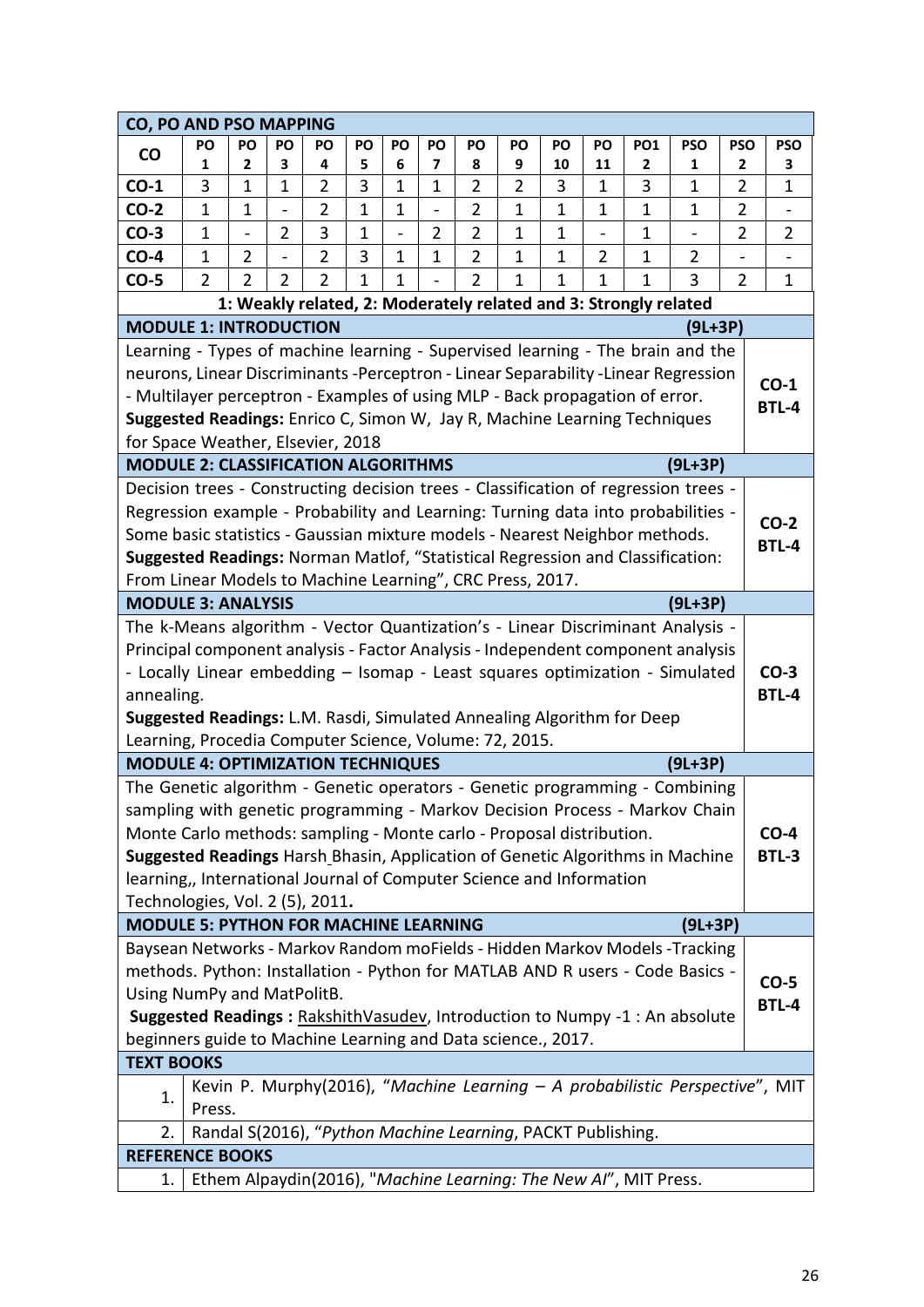|                | Sebastian Raschka(2015), "Python Machine Learning", Packt Publishing Ltd.                                              |
|----------------|------------------------------------------------------------------------------------------------------------------------|
| <b>E-BOOKS</b> |                                                                                                                        |
|                | https://www.cs.huji.ac.il/~shais/UnderstandingMachineLearning/understanding-<br>machine-learning-theory-algorithms.pdf |
|                |                                                                                                                        |
| 2.             | http://www.mlyearning.org/                                                                                             |
| <b>MOOC</b>    |                                                                                                                        |
|                | https://www.coursera.org/learn/practical-machine-learning                                                              |
| 2.             | https://www.coursera.org/learn/python-machine-learning                                                                 |

|                                 | <b>COURSE TITLE</b>                 |              |                                                                                                                                                                                                                                                                                                                                                                                                        |                                                                                                                                                                                                                                                                                                                                                                   |              | <b>SOFTWARE ENGINEERING</b>          |    |                        |    |           | <b>CREDITS</b>                                                                                                                                                                                      |    |              | $\overline{4}$  |                |  |  |
|---------------------------------|-------------------------------------|--------------|--------------------------------------------------------------------------------------------------------------------------------------------------------------------------------------------------------------------------------------------------------------------------------------------------------------------------------------------------------------------------------------------------------|-------------------------------------------------------------------------------------------------------------------------------------------------------------------------------------------------------------------------------------------------------------------------------------------------------------------------------------------------------------------|--------------|--------------------------------------|----|------------------------|----|-----------|-----------------------------------------------------------------------------------------------------------------------------------------------------------------------------------------------------|----|--------------|-----------------|----------------|--|--|
|                                 | <b>COURSE CODE</b>                  |              |                                                                                                                                                                                                                                                                                                                                                                                                        | <b>CAA3708</b>                                                                                                                                                                                                                                                                                                                                                    |              | <b>COURSE CATEGORY</b>               |    |                        |    | <b>PC</b> | $L-T-P-S$                                                                                                                                                                                           |    |              | $3 - 1 - 0 - 1$ |                |  |  |
| <b>Version</b>                  |                                     | 1.0          |                                                                                                                                                                                                                                                                                                                                                                                                        | <b>Approval Details</b>                                                                                                                                                                                                                                                                                                                                           |              |                                      |    | 26th ACM<br>23-03-2019 |    |           | <b>LEARNING</b><br><b>LEVEL</b>                                                                                                                                                                     |    |              | <b>BTL-3</b>    |                |  |  |
|                                 |                                     |              | <b>ASSESSMENT SCHEME</b>                                                                                                                                                                                                                                                                                                                                                                               |                                                                                                                                                                                                                                                                                                                                                                   |              |                                      |    |                        |    |           |                                                                                                                                                                                                     |    |              |                 |                |  |  |
|                                 | <b>First</b>                        |              |                                                                                                                                                                                                                                                                                                                                                                                                        |                                                                                                                                                                                                                                                                                                                                                                   |              |                                      |    |                        |    |           |                                                                                                                                                                                                     |    |              |                 |                |  |  |
|                                 | <b>Periodical</b>                   |              |                                                                                                                                                                                                                                                                                                                                                                                                        | <b>Surprise</b><br>Seminar/<br><b>Second</b><br><b>Periodical</b><br><b>Assignments</b><br><b>Attendance</b><br>Test $/$<br><b>ESE</b><br>/ Project<br>Quiz<br><b>Assessment</b><br>10%<br>5%<br>50%<br>15%<br>5%<br>applying principles<br>needs                                                                                                                 |              |                                      |    |                        |    |           |                                                                                                                                                                                                     |    |              |                 |                |  |  |
|                                 | <b>Assessment</b>                   |              | software.                                                                                                                                                                                                                                                                                                                                                                                              |                                                                                                                                                                                                                                                                                                                                                                   |              |                                      |    |                        |    |           |                                                                                                                                                                                                     |    |              |                 |                |  |  |
|                                 | 15%                                 |              |                                                                                                                                                                                                                                                                                                                                                                                                        | The course is designed to present software engineering concepts and<br>principles in parallel with the software development life cycle. This course<br>allows us to apply engineering and computer science concepts in the<br>development and maintenance of reliable, usable, and dependable<br>To function effectively on a team whose members together provide |              |                                      |    |                        |    |           |                                                                                                                                                                                                     |    |              |                 |                |  |  |
|                                 | <b>Course</b><br><b>Description</b> |              |                                                                                                                                                                                                                                                                                                                                                                                                        | To identify, formulate, and solve complex engineering problems by<br>To apply engineering design to produce solutions that meet specified                                                                                                                                                                                                                         |              |                                      |    |                        |    |           |                                                                                                                                                                                                     |    |              |                 |                |  |  |
| Course<br>Objective             |                                     |              | 1.<br>2.<br>3.<br>4.<br>5.                                                                                                                                                                                                                                                                                                                                                                             | interpret data.                                                                                                                                                                                                                                                                                                                                                   |              | learning strategies.                 |    |                        |    |           | leadership, create a collaborative and inclusive environment,<br>To develop and conduct appropriate experimentation, analyze and<br>To acquire and apply new knowledge as needed, using appropriate |    |              |                 |                |  |  |
| <b>Course</b><br><b>Outcome</b> |                                     |              | Upon completion of this course, the students should be able to<br>1. Describe the Software Engineering Process and Evaluation techniques.<br>2. Plan and manage requirements at each stage of the software develop<br>3.<br>4. Develop skills to manage the various strategic phases involving testing<br>5.<br><b>Prerequisites: Software Engineering Techniques</b><br><b>CO, PO AND PSO MAPPING</b> | the models.<br>process                                                                                                                                                                                                                                                                                                                                            |              | techniques and various test methods. |    |                        |    |           | Depict design activity planning and behavior management principles.<br>Design software projects that support organization 's strategic and agile                                                    |    |              |                 |                |  |  |
|                                 | PO                                  | PO           | PO                                                                                                                                                                                                                                                                                                                                                                                                     | PO                                                                                                                                                                                                                                                                                                                                                                | PO           | PO                                   | PO | PO                     | PO | PO        | PO                                                                                                                                                                                                  | PO | <b>PSO</b>   | PS              | <b>PS</b>      |  |  |
| $\mathsf{CO}$                   | 1                                   | 2            | 3                                                                                                                                                                                                                                                                                                                                                                                                      | 4                                                                                                                                                                                                                                                                                                                                                                 | 5            | 6                                    | 7  | 8                      | 9  | 10        | 11                                                                                                                                                                                                  | 12 | $\mathbf{1}$ | <b>O2</b>       | O <sub>3</sub> |  |  |
| $CO-1$                          | 3                                   | $\mathbf{1}$ | $\mathbf 1$                                                                                                                                                                                                                                                                                                                                                                                            | 3                                                                                                                                                                                                                                                                                                                                                                 | $\mathbf{1}$ | 3                                    | 1  | $\mathbf 1$            | 3  | 1         | 3                                                                                                                                                                                                   | 1  | 1            | 2               | 1              |  |  |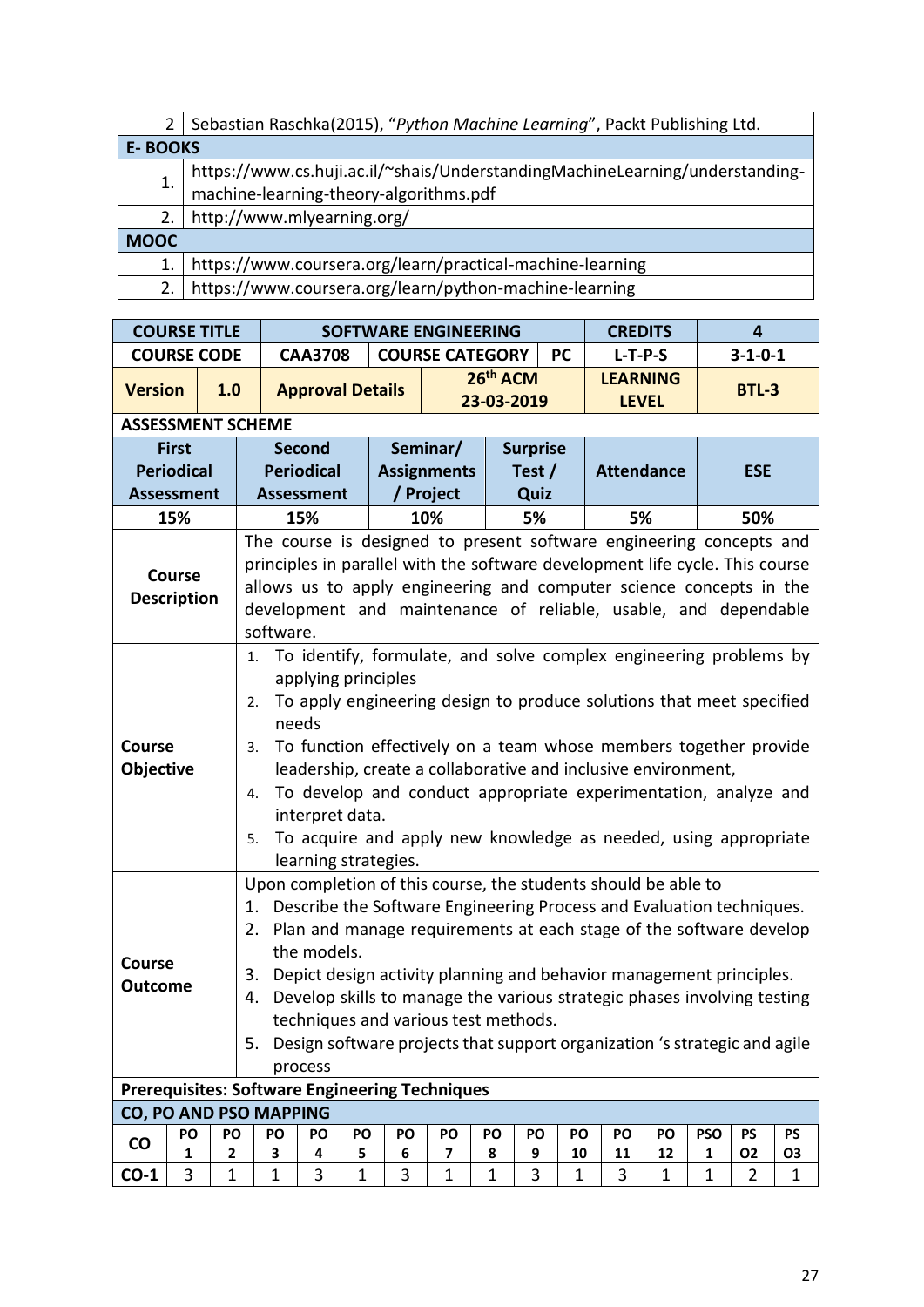| $CO-2$                                                                           | 1            | $\mathbf 1$              |                                                                                  | 1                                                 | $\mathbf 1$  | $\mathbf{1}$ | $\mathbf 1$              | -              | $\mathbf 1$  | $\mathbf{1}$   | $\mathbf{1}$ | $\mathbf 1$              |                                                                                    | 1           | $\mathbf 1$    |
|----------------------------------------------------------------------------------|--------------|--------------------------|----------------------------------------------------------------------------------|---------------------------------------------------|--------------|--------------|--------------------------|----------------|--------------|----------------|--------------|--------------------------|------------------------------------------------------------------------------------|-------------|----------------|
| $CO-3$                                                                           | $\mathbf{1}$ | $\overline{\phantom{a}}$ | $\overline{2}$                                                                   | 1                                                 | 1            | $\mathbf 1$  | $\overline{\phantom{a}}$ | $\overline{2}$ | $\mathbf 1$  | $\frac{1}{2}$  | 1            | $\overline{\phantom{0}}$ | 2                                                                                  | $\mathbf 1$ | $\overline{2}$ |
| $CO-4$                                                                           | 1            | $\overline{2}$           |                                                                                  | 1                                                 | $\mathbf{1}$ | $\mathbf{1}$ | $\overline{2}$           |                | $\mathbf{1}$ | $\overline{2}$ | 1            | $\overline{2}$           |                                                                                    |             | $\overline{2}$ |
| $CO-5$                                                                           | 3            | $\overline{2}$           | $\overline{2}$                                                                   | $\overline{2}$                                    |              | $\mathbf{1}$ |                          | 3              | $\mathbf{1}$ |                | 3            | $\mathbf{1}$             | $\overline{2}$                                                                     | 1           | $\mathbf 1$    |
|                                                                                  |              |                          | 1: Weakly related, 2: Moderately related and 3: Strongly related                 |                                                   |              |              |                          |                |              |                |              |                          |                                                                                    |             |                |
| <b>MODULE 1: SOFTWARE PROCESS</b>                                                |              |                          |                                                                                  |                                                   |              |              |                          |                |              |                |              |                          | $(9L+3T)$                                                                          |             |                |
|                                                                                  |              |                          |                                                                                  |                                                   |              |              |                          |                |              |                |              |                          | Process models - Defining a Framework Activity, Process Patterns, Process          |             |                |
|                                                                                  |              |                          |                                                                                  |                                                   |              |              |                          |                |              |                |              |                          | Assessment and improvement - Prescriptive Process Models - Specialized process     |             |                |
|                                                                                  |              |                          |                                                                                  |                                                   |              |              |                          |                |              |                |              |                          | models- The Unified Process - Personal and Team Process models - Process           |             |                |
| Technology - Product and Process.                                                |              |                          |                                                                                  |                                                   |              |              |                          |                |              |                |              |                          |                                                                                    |             | $CO-1$         |
| <b>Suggested Readings: Process Models</b>                                        |              |                          |                                                                                  |                                                   |              |              |                          |                |              |                |              |                          |                                                                                    |             | <b>BTL-2</b>   |
| <b>Practical Component</b>                                                       |              |                          |                                                                                  |                                                   |              |              |                          |                |              |                |              |                          |                                                                                    |             |                |
|                                                                                  |              |                          |                                                                                  |                                                   |              |              |                          |                |              |                |              |                          | 1. Practicing the different types of case tools such as Rational Rose / other Open |             |                |
|                                                                                  |              |                          | Source for all the phases of Software development life cycle.                    |                                                   |              |              |                          |                |              |                |              |                          |                                                                                    |             |                |
| 2. Data modelling                                                                |              |                          |                                                                                  |                                                   |              |              |                          |                |              |                |              |                          |                                                                                    |             |                |
|                                                                                  |              |                          | <b>MODULE 2: UNDERSTANDING REQUIREMENTS</b>                                      |                                                   |              |              |                          |                |              |                |              |                          | $(9L+3T)$                                                                          |             |                |
|                                                                                  |              |                          | Requirements Engineering - Eliciting requirements - Developing use cases -       |                                                   |              |              |                          |                |              |                |              |                          |                                                                                    |             |                |
|                                                                                  |              |                          | Building the requirement model - Negotiating and validating requirements -       |                                                   |              |              |                          |                |              |                |              |                          |                                                                                    |             |                |
|                                                                                  |              |                          | Scenario Based Modelling - UML Models - Data modelling concepts - Class based    |                                                   |              |              |                          |                |              |                |              |                          |                                                                                    |             |                |
|                                                                                  |              |                          | modelling - Patterns for Requirement modelling.                                  |                                                   |              |              |                          |                |              |                |              |                          |                                                                                    |             |                |
| <b>Suggested Readings: UML creation</b>                                          |              |                          |                                                                                  |                                                   |              |              |                          |                |              |                |              |                          |                                                                                    |             | $CO-2$         |
| <b>Practical Component</b>                                                       |              |                          |                                                                                  |                                                   |              |              |                          |                |              |                |              |                          |                                                                                    |             | <b>BTL-2</b>   |
|                                                                                  |              |                          | 1. Source code generators                                                        |                                                   |              |              |                          |                |              |                |              |                          |                                                                                    |             |                |
|                                                                                  |              | 2.                       | Apply the following to typical application problems:                             |                                                   |              |              |                          |                |              |                |              |                          |                                                                                    |             |                |
|                                                                                  |              |                          | a.                                                                               | <b>Project Planning</b>                           |              |              |                          |                |              |                |              |                          |                                                                                    |             |                |
|                                                                                  |              |                          | b.                                                                               | Software Requirement Analysis                     |              |              |                          |                |              |                |              |                          |                                                                                    |             |                |
| <b>MODULE 3: DESIGN CONCEPTS</b>                                                 |              |                          |                                                                                  |                                                   |              |              |                          |                |              |                |              |                          |                                                                                    | $(9L+3T)$   |                |
| Design Process - Design concepts - Software Architecture - Architectural Styles  |              |                          |                                                                                  |                                                   |              |              |                          |                |              |                |              |                          |                                                                                    |             |                |
|                                                                                  |              |                          | and Design - Assessing alternative architectural designs - architectural Mapping |                                                   |              |              |                          |                |              |                |              |                          |                                                                                    |             |                |
|                                                                                  |              |                          | Using Data Flow - Component Level Design - Designing Class Based Components      |                                                   |              |              |                          |                |              |                |              |                          |                                                                                    |             |                |
| - Component level design for Web Apps - Designing Traditional Components -       |              |                          |                                                                                  |                                                   |              |              |                          |                |              |                |              |                          |                                                                                    |             |                |
| User Interface Design.                                                           |              |                          |                                                                                  |                                                   |              |              |                          |                |              |                |              |                          |                                                                                    |             | $CO-3$         |
| <b>Suggested Readings: Architectural Mapping</b>                                 |              |                          |                                                                                  |                                                   |              |              |                          |                |              |                |              |                          |                                                                                    |             | <b>BTL-3</b>   |
| <b>Practical Component</b>                                                       |              |                          |                                                                                  |                                                   |              |              |                          |                |              |                |              |                          |                                                                                    |             |                |
|                                                                                  |              |                          | 1. Apply the following to typical application problems:                          |                                                   |              |              |                          |                |              |                |              |                          |                                                                                    |             |                |
|                                                                                  |              | a.<br>b.                 |                                                                                  | Software Design<br>Data Modeling & Implementation |              |              |                          |                |              |                |              |                          |                                                                                    |             |                |
| 2.                                                                               |              |                          | Software Estimation                                                              |                                                   |              |              |                          |                |              |                |              |                          |                                                                                    |             |                |
|                                                                                  |              |                          | <b>MODULE 4: SOFTWARE TESTING STRATEGIES</b>                                     |                                                   |              |              |                          |                |              |                |              |                          |                                                                                    | $(9L+3T)$   |                |
| Strategic approach for software testing - Test Strategies for Conventional       |              |                          |                                                                                  |                                                   |              |              |                          |                |              |                |              |                          |                                                                                    |             |                |
| Software - OO Software and testing - Validation testing - System Testing - The   |              |                          |                                                                                  |                                                   |              |              |                          |                |              |                |              |                          |                                                                                    |             |                |
| art of debugging - Internal and External views of testing - Basis path testing - |              |                          |                                                                                  |                                                   |              |              |                          |                |              |                |              |                          |                                                                                    |             |                |
|                                                                                  |              |                          | White Box testing - Control structure testing - Block Box Testing - Model based  |                                                   |              |              |                          |                |              |                |              |                          |                                                                                    |             | $CO-4$         |
| Testing - Patterns for Software Testing.                                         |              |                          |                                                                                  |                                                   |              |              |                          |                |              |                |              |                          |                                                                                    |             | <b>BTL-3</b>   |
| <b>Suggested Readings: Testing types</b>                                         |              |                          |                                                                                  |                                                   |              |              |                          |                |              |                |              |                          |                                                                                    |             |                |
| <b>Practical Component</b>                                                       |              |                          |                                                                                  |                                                   |              |              |                          |                |              |                |              |                          |                                                                                    |             |                |
| 1. Software Testing                                                              |              |                          |                                                                                  |                                                   |              |              |                          |                |              |                |              |                          |                                                                                    |             |                |
|                                                                                  |              |                          |                                                                                  |                                                   |              |              |                          |                |              |                |              |                          |                                                                                    |             |                |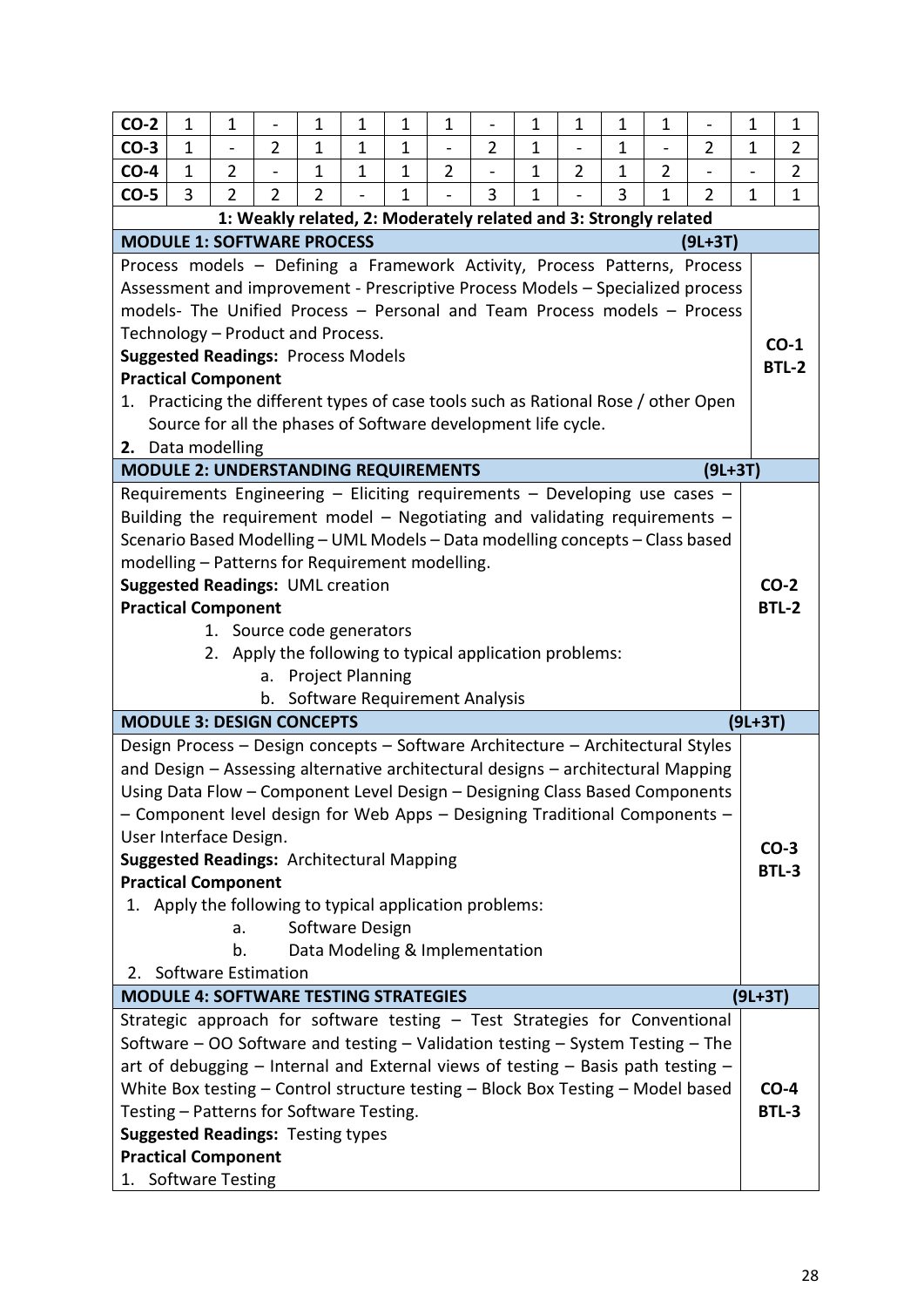|                   | A possible set of applications may be the following:                                    |        |
|-------------------|-----------------------------------------------------------------------------------------|--------|
|                   | a. Create a dictionary.                                                                 |        |
|                   | b. Telephone directory.                                                                 |        |
|                   | c. Inventory System.                                                                    |        |
|                   | MODULE 5: AGILE METHODOLOGY AND SOFTWARE PROCESS IMPROVEMENT (9L+3T)                    |        |
|                   | What is agility $-$ Agility and cost of change $-$ What is an agile process $-$ Extreme |        |
|                   | programming - Agile Process models - Tool set for the agile process - Software          |        |
|                   | Process Improvement - SPI Process - CMMI - People of CMM - SPI Framework -              |        |
|                   | SPI Return on Investment - SPI Trends.                                                  |        |
|                   | <b>Suggested Readings: CMMI</b>                                                         | $CO-5$ |
|                   | <b>Practical Component</b>                                                              | BTL-3  |
|                   | 1. Software Quality Checking                                                            |        |
|                   | A possible set of applications may be the following:                                    |        |
|                   | a. Library System                                                                       |        |
|                   | b. Student Marks Analyzing System                                                       |        |
|                   | c. Text Editor.                                                                         |        |
| <b>TEXT BOOKS</b> |                                                                                         |        |
| 1.                | Roger S Pressman(2014), "Software Engineering", Tata McGraw-Hill Publications,          |        |
|                   | 7 <sup>th</sup> Edition.                                                                |        |
|                   | <b>REFERENCE BOOKS</b>                                                                  |        |
| $\mathbf{1}$ .    | I. Sommerville(2015), "Software Engineering", 5 <sup>th</sup> Edition: Addision Wesley. |        |
| <b>E BOOKS</b>    |                                                                                         |        |
| 1.                | http://www.ddegjust.ac.in/studymaterial/mca-3/ms-12.pdf                                 |        |
| <b>MOOC</b>       |                                                                                         |        |
| 1.                | https://www.coursera.org/courses?query=software%20engineering                           |        |

| <b>COURSE TITLE</b>               |     | <b>SOFTWARE DEVELOPMENT LAB</b>                                                                                                                                                                                                                                       | <b>CREDITS</b> | 1                                                                                                                                                                                                                                                                                                                                                             |           |  |                                 |                 |  |  |  |  |  |  |
|-----------------------------------|-----|-----------------------------------------------------------------------------------------------------------------------------------------------------------------------------------------------------------------------------------------------------------------------|----------------|---------------------------------------------------------------------------------------------------------------------------------------------------------------------------------------------------------------------------------------------------------------------------------------------------------------------------------------------------------------|-----------|--|---------------------------------|-----------------|--|--|--|--|--|--|
| <b>COURSE CODE</b>                |     | <b>CAA3782</b>                                                                                                                                                                                                                                                        |                | <b>COURSE</b><br><b>CATEGORY</b>                                                                                                                                                                                                                                                                                                                              | <b>PC</b> |  | $L-T-P-S$                       | $0 - 0 - 2 - 1$ |  |  |  |  |  |  |
| <b>Version</b>                    | 1.0 | <b>Approval Details</b>                                                                                                                                                                                                                                               |                | 26 <sup>th</sup> ACM<br>23-03-2019                                                                                                                                                                                                                                                                                                                            |           |  | <b>LEARNING</b><br><b>LEVEL</b> | <b>BTL-4</b>    |  |  |  |  |  |  |
| <b>ASSESSMENT SCHEME</b>          |     |                                                                                                                                                                                                                                                                       |                |                                                                                                                                                                                                                                                                                                                                                               |           |  |                                 |                 |  |  |  |  |  |  |
|                                   |     |                                                                                                                                                                                                                                                                       |                | <b>CIA</b>                                                                                                                                                                                                                                                                                                                                                    |           |  |                                 | <b>ESE</b>      |  |  |  |  |  |  |
|                                   |     |                                                                                                                                                                                                                                                                       |                |                                                                                                                                                                                                                                                                                                                                                               |           |  |                                 | 20%             |  |  |  |  |  |  |
| Course<br><b>Description</b>      |     | 80%<br>A Software Project is the complete procedure of software development from<br>requirement gathering to testing and maintenance, carried out according to<br>the execution methodologies, in a specified period of time to achieve<br>intended software product. |                |                                                                                                                                                                                                                                                                                                                                                               |           |  |                                 |                 |  |  |  |  |  |  |
| <b>Course</b><br><b>Objective</b> |     | applying principles<br>needs<br>interpret data.                                                                                                                                                                                                                       |                | 1. To function effectively on a team whose members together provide<br>leadership, create a collaborative and inclusive environment,<br>2. To identify, formulate, and solve complex engineering problems by<br>3. To apply engineering design to produce solutions that meet specified<br>4. To develop and conduct appropriate experimentation, analyze and |           |  |                                 |                 |  |  |  |  |  |  |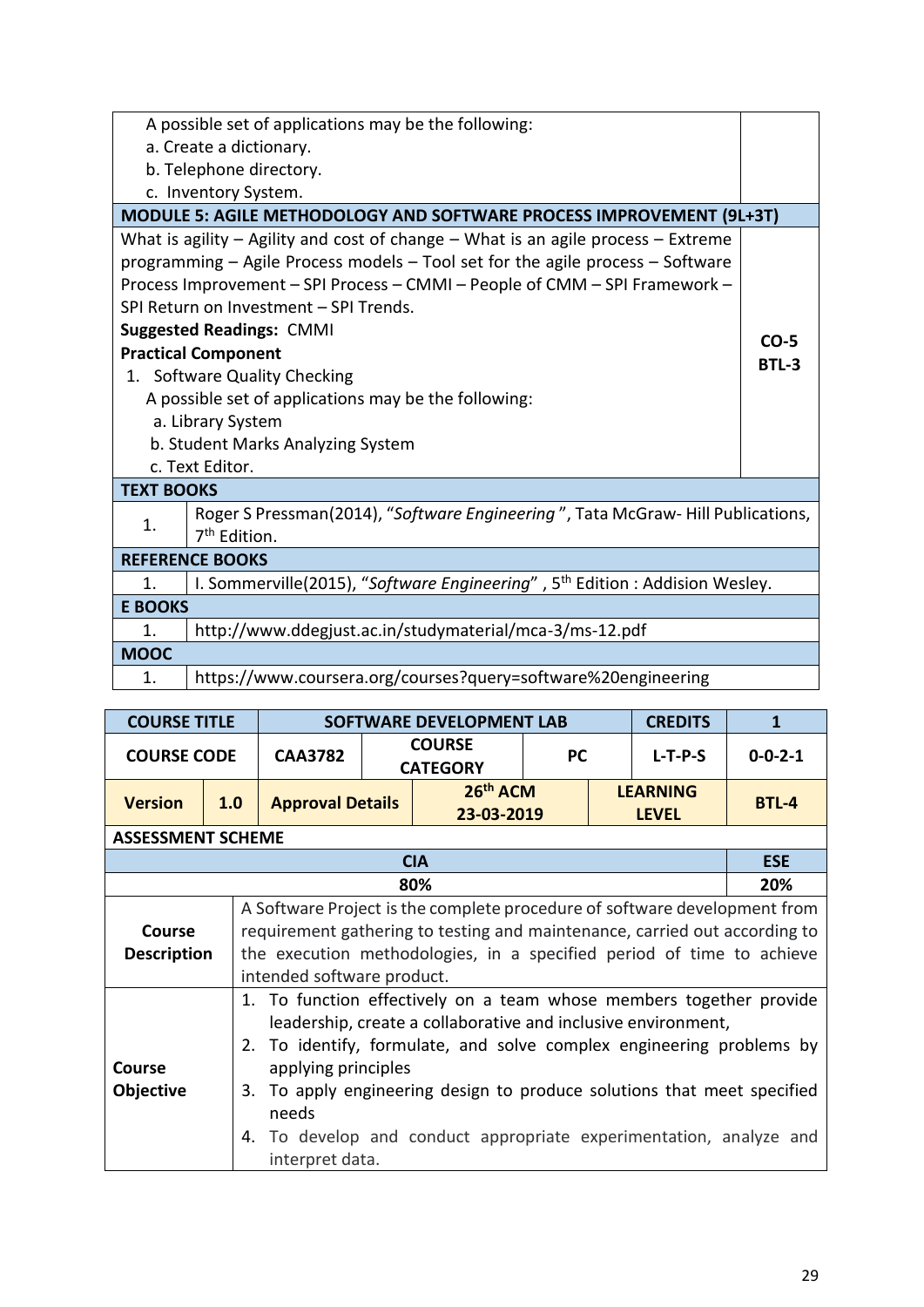|                                                                                                                                                                                |                |                | 5.  |                              | To acquire and apply new knowledge as needed, using appropriate        |                          |                |                |                          |    |                |                |                |                |                |
|--------------------------------------------------------------------------------------------------------------------------------------------------------------------------------|----------------|----------------|-----|------------------------------|------------------------------------------------------------------------|--------------------------|----------------|----------------|--------------------------|----|----------------|----------------|----------------|----------------|----------------|
|                                                                                                                                                                                |                |                |     |                              | learning strategies.                                                   |                          |                |                |                          |    |                |                |                |                |                |
|                                                                                                                                                                                |                |                |     |                              | Upon completion of this course, the students will be able to           |                          |                |                |                          |    |                |                |                |                |                |
|                                                                                                                                                                                |                |                | 1.  |                              | Identify a real time work helpful for the society.                     |                          |                |                |                          |    |                |                |                |                |                |
|                                                                                                                                                                                |                |                | 2.  |                              | Analyze and solve the solution for the problem.                        |                          |                |                |                          |    |                |                |                |                |                |
| Course                                                                                                                                                                         |                |                |     |                              |                                                                        |                          |                |                |                          |    |                |                |                |                |                |
| <b>Outcome</b>                                                                                                                                                                 |                |                | 3.  |                              | Create an application by using relevant computer application concepts. |                          |                |                |                          |    |                |                |                |                |                |
|                                                                                                                                                                                |                |                | 4.  |                              | Conduct appropriate experiment in different software design methods.   |                          |                |                |                          |    |                |                |                |                |                |
|                                                                                                                                                                                |                |                | .5. |                              | Create Real time scenario-based software project design.               |                          |                |                |                          |    |                |                |                |                |                |
| Prerequisites: Software engineering and Programming Knowledge                                                                                                                  |                |                |     |                              |                                                                        |                          |                |                |                          |    |                |                |                |                |                |
| <b>CO, PO AND PSO MAPPING</b>                                                                                                                                                  |                |                |     |                              |                                                                        |                          |                |                |                          |    |                |                |                |                |                |
|                                                                                                                                                                                | PO             | PO             | PO  | PO                           | PO                                                                     | PO                       | PO             | PO             | PO                       | PO | <b>PO1</b>     | <b>PO1</b>     | <b>PSO</b>     | <b>PSO</b>     | <b>PSO</b>     |
| <b>CO</b>                                                                                                                                                                      | 1              | 2              | 3   | 4                            | 5                                                                      | 6                        | 7              | 8              | 9                        | 10 | 1              | 2              | 1              | 2              | 3              |
|                                                                                                                                                                                |                |                |     |                              |                                                                        |                          |                |                |                          |    |                |                |                |                |                |
| $CO-1$                                                                                                                                                                         | 3              | 1              | 3   | 1                            | 3                                                                      | 3                        | 1              | $\overline{2}$ | $\overline{2}$           | 1  | 2              | 3              | $\overline{2}$ | $\overline{2}$ | $\overline{2}$ |
| $CO-2$                                                                                                                                                                         | $\mathbf{1}$   | $\overline{2}$ |     | 1                            | $\overline{2}$                                                         | $\overline{\phantom{0}}$ | $\overline{2}$ | 1              |                          | 3  | 1              | $\overline{2}$ |                | 2              | $\mathbf{1}$   |
| $CO-3$                                                                                                                                                                         | $\blacksquare$ | 1              | 1   | $\qquad \qquad \blacksquare$ | 1                                                                      | $\overline{2}$           | $\mathbf{1}$   | 1              | $\overline{\phantom{a}}$ | 1  | 1              | $\mathbf{1}$   | 1              | 3              | $\mathbf{1}$   |
| $CO-4$                                                                                                                                                                         | $\mathbf{1}$   | $\overline{2}$ | 1   | 2                            | 1                                                                      |                          | 1              | $\overline{a}$ | $\overline{2}$           | 1  |                | $\overline{2}$ |                | 3              | $\overline{2}$ |
| $CO-5$                                                                                                                                                                         | 3              |                | 3   | $\overline{2}$               | 1                                                                      |                          | 1              | $\overline{2}$ |                          | 1  | $\overline{2}$ | 1              | 1              | 3              | $\overline{2}$ |
|                                                                                                                                                                                |                |                |     |                              | 1: Weakly related, 2: Moderately related and 3: Strongly related       |                          |                |                |                          |    |                |                |                |                |                |
| <b>MINI PROJECT</b>                                                                                                                                                            |                |                |     |                              |                                                                        |                          |                |                |                          |    |                |                |                |                |                |
|                                                                                                                                                                                |                |                |     |                              |                                                                        |                          |                |                |                          |    |                |                |                |                |                |
| Design and develop practical solutions to real life problems related to application<br>domain. The software engineering knowledge gained from the subject should be applied to |                |                |     |                              |                                                                        |                          |                |                |                          |    |                |                |                |                |                |

develop effective solutions to various computing problems. Submit a complete report of the project work carried out

| <b>COURSE TITLE</b>               |                                                                                                                                                                                                                                                                                                                                                                        |                                                                                                                                                                                                                                       |            | <b>WEB PROGRAMMING LAB</b>                       |  | <b>CREDITS</b>  | 1               |  |  |  |  |
|-----------------------------------|------------------------------------------------------------------------------------------------------------------------------------------------------------------------------------------------------------------------------------------------------------------------------------------------------------------------------------------------------------------------|---------------------------------------------------------------------------------------------------------------------------------------------------------------------------------------------------------------------------------------|------------|--------------------------------------------------|--|-----------------|-----------------|--|--|--|--|
| <b>COURSE CODE</b>                |                                                                                                                                                                                                                                                                                                                                                                        | <b>CAA3783</b>                                                                                                                                                                                                                        |            | <b>COURSE CATEGORY</b><br><b>PC</b><br>$L-T-P-S$ |  |                 | $0 - 0 - 2 - 0$ |  |  |  |  |
| <b>Version</b>                    | 1.0                                                                                                                                                                                                                                                                                                                                                                    | <b>Approval Details</b>                                                                                                                                                                                                               |            | 26 <sup>th</sup> ACM                             |  | <b>LFARNING</b> | <b>BTL-4</b>    |  |  |  |  |
|                                   |                                                                                                                                                                                                                                                                                                                                                                        |                                                                                                                                                                                                                                       |            | 23-03-2019                                       |  | <b>LEVEL</b>    |                 |  |  |  |  |
| <b>ASSESSMENT SCHEME</b>          |                                                                                                                                                                                                                                                                                                                                                                        |                                                                                                                                                                                                                                       |            |                                                  |  |                 |                 |  |  |  |  |
|                                   |                                                                                                                                                                                                                                                                                                                                                                        |                                                                                                                                                                                                                                       | <b>CIA</b> |                                                  |  |                 | <b>ESE</b>      |  |  |  |  |
|                                   |                                                                                                                                                                                                                                                                                                                                                                        |                                                                                                                                                                                                                                       | 80%        |                                                  |  |                 | 20%             |  |  |  |  |
| Course<br><b>Description</b>      | This course will cover the fundamentals of publishing content on the World<br>Wide Web. This includes HTML, the basics of how the Internet and the Web<br>work, a fundamental understanding of graphic production with a focus on<br>making graphics for the Web, and a general grounding introduction to more<br>advanced topics including programming and scripting. |                                                                                                                                                                                                                                       |            |                                                  |  |                 |                 |  |  |  |  |
| <b>Course</b><br><b>Objective</b> | 1.<br>2.<br>3.<br>4.<br>5.                                                                                                                                                                                                                                                                                                                                             | To have a better understanding of the web's structure.<br>To learn and implement the Hypertext Markup Language (HTML).<br>To learn and implement the basics of Cascading Style Sheets<br>To learn and implement the basics of servlet |            |                                                  |  |                 |                 |  |  |  |  |
| Course<br>Outcome                 | To learn and implement the basics of php<br>Upon completion of this course, the students will be able to<br>Create simple three tier applications<br>1.<br>Create Simple web pages using HTML & DHTML<br>2.<br>3.<br>Create client-side validation scripts.                                                                                                            |                                                                                                                                                                                                                                       |            |                                                  |  |                 |                 |  |  |  |  |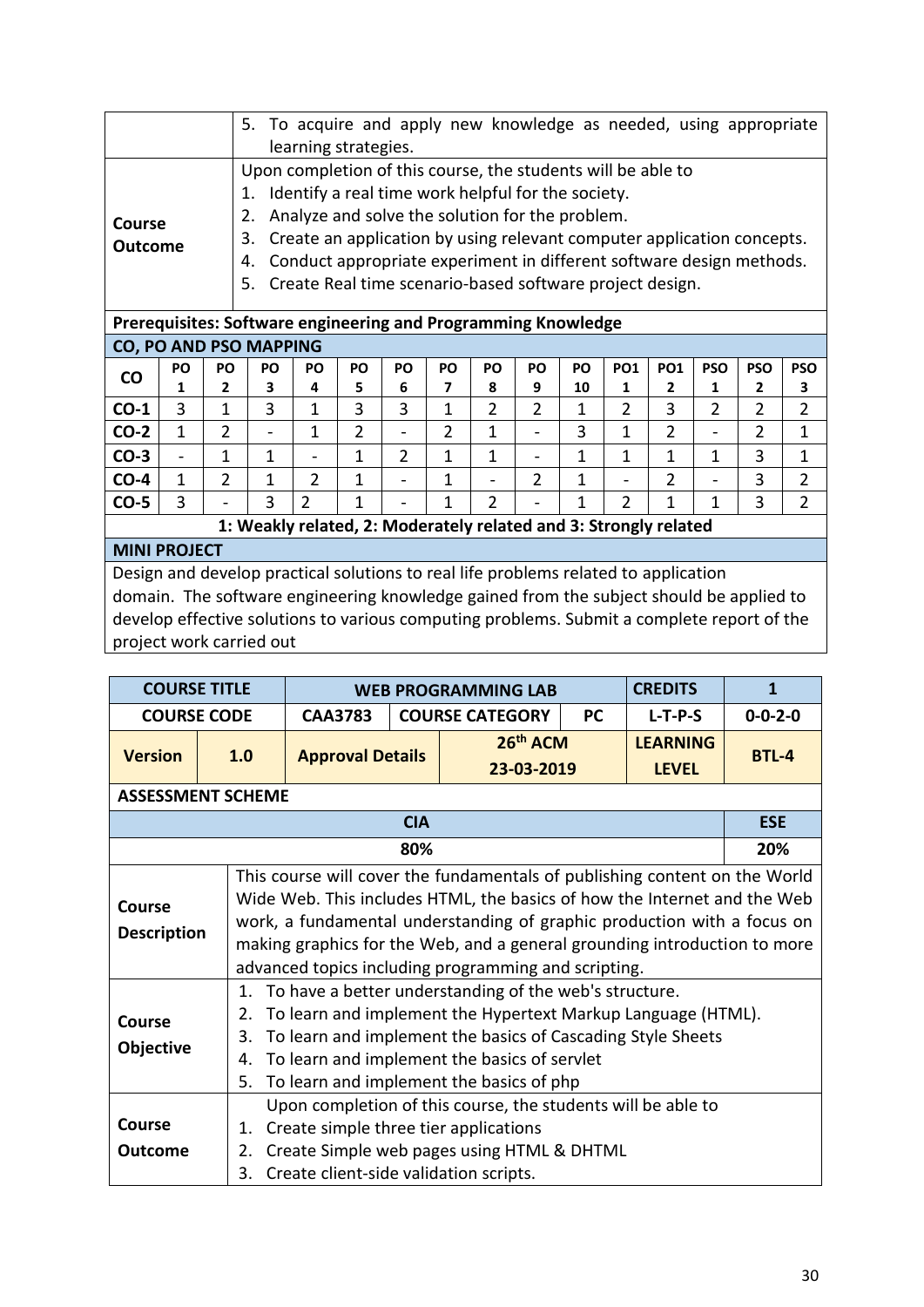| Create Web pages using HTML5 tags<br>4.<br>Create Web applications using Java Servlets.<br>5. |                                                                                                                                                                                  |                |                                                                        |                |                |                          |                |                          |                |                |                 |                |                          |                |                          |
|-----------------------------------------------------------------------------------------------|----------------------------------------------------------------------------------------------------------------------------------------------------------------------------------|----------------|------------------------------------------------------------------------|----------------|----------------|--------------------------|----------------|--------------------------|----------------|----------------|-----------------|----------------|--------------------------|----------------|--------------------------|
| <b>Prerequisites: Basic Programming</b>                                                       |                                                                                                                                                                                  |                |                                                                        |                |                |                          |                |                          |                |                |                 |                |                          |                |                          |
| CO, PO AND PSO MAPPING                                                                        |                                                                                                                                                                                  |                |                                                                        |                |                |                          |                |                          |                |                |                 |                |                          |                |                          |
| $\mathsf{co}\,$                                                                               | PO                                                                                                                                                                               | PO             | PO                                                                     | PO             | PO             | PO                       | PO             | PO                       | PO             | PO             | PO <sub>1</sub> | <b>PO1</b>     | <b>PSO</b>               | <b>PSO</b>     | <b>PSO</b>               |
|                                                                                               | 1                                                                                                                                                                                | 2              | 3                                                                      | 4              | 5              | 6                        | 7              | 8                        | 9              | 10             | 1               | $\overline{2}$ | 1                        | 2              | 3                        |
| $CO-1$                                                                                        | 3                                                                                                                                                                                | $\mathbf{1}$   | 3                                                                      | 1              | 3              | 3                        | $\mathbf 1$    | 3                        | $\mathbf{1}$   | 3              | 1               | 3              | 3                        | $\overline{2}$ | $\overline{2}$           |
| $CO-2$                                                                                        | $\mathbf{1}$                                                                                                                                                                     | $\overline{2}$ | $\qquad \qquad -$                                                      | $\mathbf 1$    | $\overline{2}$ | $\mathbf{1}$             | $\overline{2}$ | $\overline{\phantom{0}}$ | $\mathbf 1$    | $\mathbf{1}$   | $\overline{2}$  |                | $\mathbf{1}$             | $\overline{2}$ | $\mathbf 1$              |
| $CO-3$                                                                                        | $\overline{\phantom{0}}$                                                                                                                                                         | $\mathbf{1}$   | $\mathbf{1}$                                                           |                | $\mathbf 1$    | $\overline{\phantom{0}}$ | $\mathbf 1$    | $\mathbf{1}$             |                | $\overline{a}$ | $\mathbf 1$     | $\mathbf{1}$   | $\mathbf{1}$             | $\overline{2}$ | $\overline{2}$           |
| $CO-4$                                                                                        | $\mathbf 1$                                                                                                                                                                      | $\overline{2}$ | $\mathbf{1}$                                                           | $\overline{2}$ | $\mathbf{1}$   | $\mathbf{1}$             | $\overline{2}$ | $\mathbf{1}$             | $\overline{2}$ | $\mathbf 1$    | $\overline{2}$  | $\mathbf{1}$   | $\overline{\phantom{0}}$ | $\overline{2}$ | $\overline{\phantom{a}}$ |
| $CO-5$                                                                                        | 3                                                                                                                                                                                | $\overline{2}$ | 3                                                                      | $\overline{2}$ | $\mathbf{1}$   | 3                        | $\overline{2}$ | 3                        | $\overline{2}$ | $\mathbf{1}$   | $\mathbf 1$     | $\mathbf{1}$   | 3                        | $\overline{2}$ | 1                        |
|                                                                                               |                                                                                                                                                                                  |                | 1: Weakly related, 2: Moderately related and 3: Strongly related       |                |                |                          |                |                          |                |                |                 |                |                          |                |                          |
|                                                                                               | <b>LAB EXERCISES</b>                                                                                                                                                             |                |                                                                        |                |                |                          |                |                          |                |                |                 |                |                          |                |                          |
|                                                                                               | 1. Create a web page with the following.                                                                                                                                         |                |                                                                        |                |                |                          |                |                          |                |                |                 |                |                          |                |                          |
|                                                                                               |                                                                                                                                                                                  |                | a. Cascading style sheets.                                             |                |                |                          |                |                          |                |                |                 |                |                          |                |                          |
|                                                                                               |                                                                                                                                                                                  |                | b. Embedded style sheets.                                              |                |                |                          |                |                          |                |                |                 |                |                          |                |                          |
|                                                                                               |                                                                                                                                                                                  |                | c. Inline style sheets. Use our college information for the web pages. |                |                |                          |                |                          |                |                |                 |                |                          |                |                          |
| 2.                                                                                            | Create a HTML form for reading Name, Age, Gender, Address, Payment Options, Phone<br>number, Email address, preferred user name, various Area of Interest etc. from the user.    |                |                                                                        |                |                |                          |                |                          |                |                |                 |                |                          |                |                          |
| 3.                                                                                            | Create a simple webpage using HTML frames to Include Images and Videos.                                                                                                          |                |                                                                        |                |                |                          |                |                          |                |                |                 |                |                          |                |                          |
| 4.                                                                                            |                                                                                                                                                                                  |                |                                                                        |                |                |                          |                |                          |                |                |                 |                |                          |                |                          |
|                                                                                               | Write a Java Script program to validate the data including the email id entered by the<br>user in the above form are in correct format. Display error message if input is not in |                |                                                                        |                |                |                          |                |                          |                |                |                 |                |                          |                |                          |
| correct format. Call the script when the page is submitted.                                   |                                                                                                                                                                                  |                |                                                                        |                |                |                          |                |                          |                |                |                 |                |                          |                |                          |
| 5.                                                                                            | Create web page to display the rule and regulations for University Examination. Include                                                                                          |                |                                                                        |                |                |                          |                |                          |                |                |                 |                |                          |                |                          |
|                                                                                               | the content from a separate file. Also display the information like last modified time size                                                                                      |                |                                                                        |                |                |                          |                |                          |                |                |                 |                |                          |                |                          |
|                                                                                               | of file. Use SSI concept for the above task.                                                                                                                                     |                |                                                                        |                |                |                          |                |                          |                |                |                 |                |                          |                |                          |
| 6.<br>7.                                                                                      | Simple application to demonstrate Servlets.<br>Design a simple online test web page in PHP                                                                                       |                |                                                                        |                |                |                          |                |                          |                |                |                 |                |                          |                |                          |
| 8.                                                                                            | Write a PHP program to implement a session-based counter.                                                                                                                        |                |                                                                        |                |                |                          |                |                          |                |                |                 |                |                          |                |                          |
|                                                                                               | 9. Write a PHP program to input previous reading and present reading and prepare an                                                                                              |                |                                                                        |                |                |                          |                |                          |                |                |                 |                |                          |                |                          |
|                                                                                               | electricity bill.                                                                                                                                                                |                |                                                                        |                |                |                          |                |                          |                |                |                 |                |                          |                |                          |
|                                                                                               | <b>TEXT BOOKS</b>                                                                                                                                                                |                |                                                                        |                |                |                          |                |                          |                |                |                 |                |                          |                |                          |
| 1.                                                                                            | Deitel, Deitel and Neito(2012), "Internet and World Wide Web - How to program",<br>Pearson Education Asia, 5th Edition                                                           |                |                                                                        |                |                |                          |                |                          |                |                |                 |                |                          |                |                          |
|                                                                                               | <b>REFERENCE BOOKS</b>                                                                                                                                                           |                |                                                                        |                |                |                          |                |                          |                |                |                 |                |                          |                |                          |
| 1.                                                                                            | Thomas A Powell, Fritz Schneider(2013), "JavaScript: The Complete Reference", Third<br>Edition, Tata McGraw Hill                                                                 |                |                                                                        |                |                |                          |                |                          |                |                |                 |                |                          |                |                          |
| <b>E BOOKS</b>                                                                                |                                                                                                                                                                                  |                |                                                                        |                |                |                          |                |                          |                |                |                 |                |                          |                |                          |
| 1.                                                                                            | https://www.tutorialspoint.com/web developers guide/web developers guide tuto<br>rial.pdf                                                                                        |                |                                                                        |                |                |                          |                |                          |                |                |                 |                |                          |                |                          |
| 2.                                                                                            | http://www.intuc.net/office meeting report/Ajax SampleChapter.pdf                                                                                                                |                |                                                                        |                |                |                          |                |                          |                |                |                 |                |                          |                |                          |
| <b>MOOC</b>                                                                                   |                                                                                                                                                                                  |                |                                                                        |                |                |                          |                |                          |                |                |                 |                |                          |                |                          |
| 1.                                                                                            | https://www.coursera.org/courses?query=web%20design%20for%20everybody%20(b                                                                                                       |                |                                                                        |                |                |                          |                |                          |                |                |                 |                |                          |                |                          |
|                                                                                               | asics%2 0of%20web%20development%20and%20coding                                                                                                                                   |                |                                                                        |                |                |                          |                |                          |                |                |                 |                |                          |                |                          |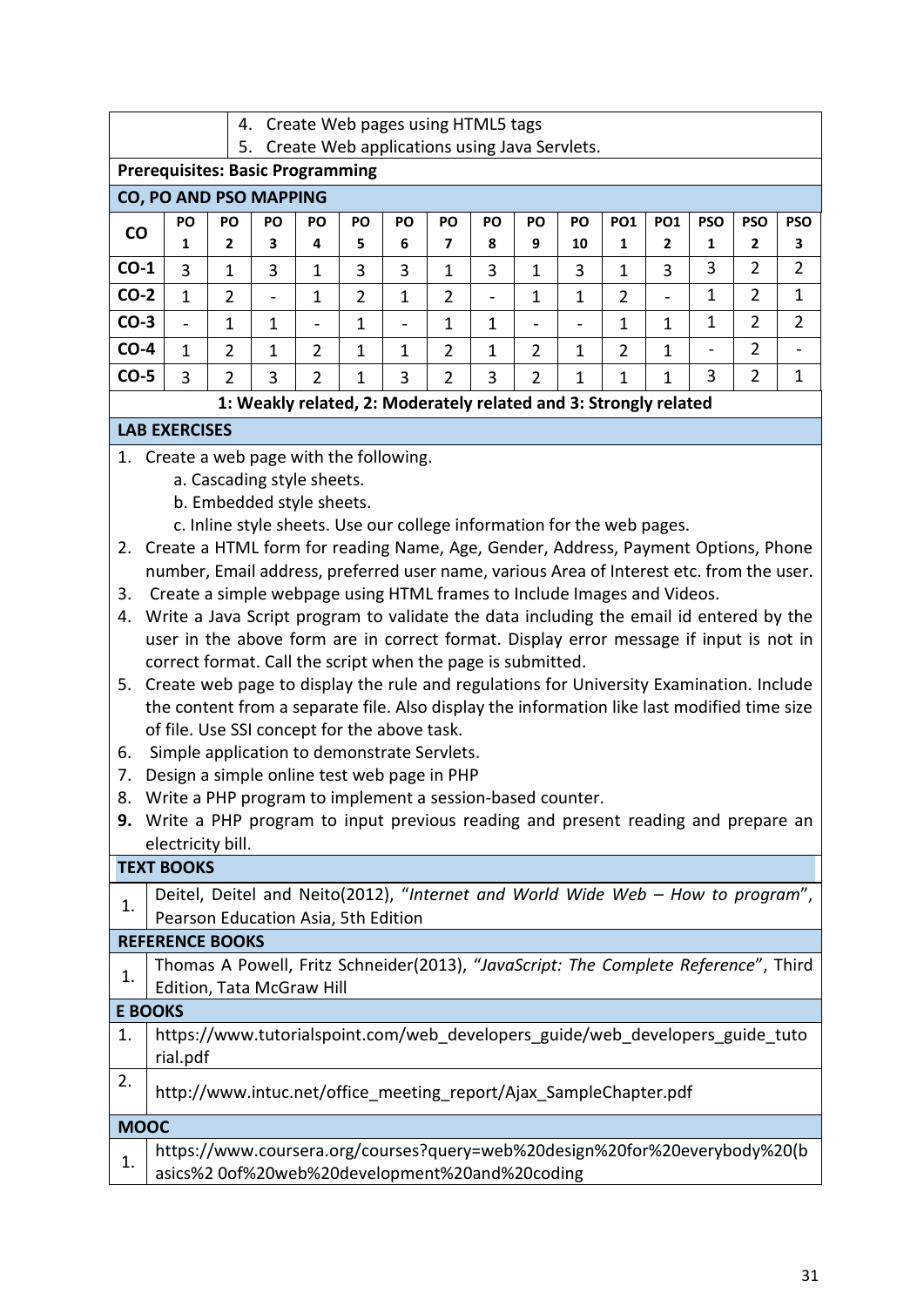|                                                                              | <b>Semester III</b> |                          |                                                                                                                                                     |                            |                          |                                                          |                                                                  |              |                    |              |                   |                |                |                                                                              |                 |  |  |
|------------------------------------------------------------------------------|---------------------|--------------------------|-----------------------------------------------------------------------------------------------------------------------------------------------------|----------------------------|--------------------------|----------------------------------------------------------|------------------------------------------------------------------|--------------|--------------------|--------------|-------------------|----------------|----------------|------------------------------------------------------------------------------|-----------------|--|--|
|                                                                              | <b>COURSE TITLE</b> |                          |                                                                                                                                                     |                            |                          | SOFTWARE TESTING AND QUALITY ASSURANCE<br><b>CREDITS</b> |                                                                  |              |                    |              |                   |                |                | 4                                                                            |                 |  |  |
| <b>COURSE CODE</b>                                                           |                     |                          |                                                                                                                                                     | <b>CAA3709</b>             |                          |                                                          | <b>COURSE CATEGORY</b>                                           |              |                    | <b>PC</b>    | $L-T-P-S$         |                |                | $3 - 0 - 2 - 1$                                                              |                 |  |  |
| <b>Version</b>                                                               |                     | 1.0                      |                                                                                                                                                     | <b>Approval Details</b>    |                          |                                                          |                                                                  | 26th ACM     |                    |              | <b>LEARNING</b>   |                |                | <b>BTL-3</b>                                                                 |                 |  |  |
|                                                                              |                     |                          |                                                                                                                                                     |                            |                          |                                                          |                                                                  |              | 23-03-2019         |              |                   | <b>LEVEL</b>   |                |                                                                              |                 |  |  |
| <b>ASSESSMENT SCHEME</b>                                                     |                     |                          |                                                                                                                                                     |                            |                          |                                                          |                                                                  |              |                    |              |                   |                |                |                                                                              |                 |  |  |
| <b>First</b>                                                                 |                     |                          | <b>Second</b>                                                                                                                                       |                            |                          |                                                          | Seminar/                                                         |              | <b>Surprise</b>    |              |                   |                |                |                                                                              |                 |  |  |
| <b>Periodical</b>                                                            |                     |                          | <b>Periodical</b>                                                                                                                                   |                            |                          | Assignments/                                             |                                                                  |              | <b>Test / Quiz</b> |              | <b>Attendance</b> |                |                | <b>ESE</b>                                                                   |                 |  |  |
| <b>Assessment</b>                                                            |                     |                          | <b>Assessment</b>                                                                                                                                   |                            |                          |                                                          | Project                                                          |              |                    |              |                   |                |                |                                                                              |                 |  |  |
| 15%                                                                          |                     |                          | 15%                                                                                                                                                 |                            |                          | 10%                                                      |                                                                  |              | 5%                 |              |                   | 5%             |                | 50%                                                                          |                 |  |  |
|                                                                              |                     |                          |                                                                                                                                                     |                            |                          |                                                          |                                                                  |              |                    |              |                   |                |                | This course introduces software testing processes by discussing all types of |                 |  |  |
|                                                                              |                     |                          | testing and how they relate to the Agile/Scrum model. It also Covers,                                                                               |                            |                          |                                                          |                                                                  |              |                    |              |                   |                |                |                                                                              |                 |  |  |
| Course                                                                       |                     |                          | integration, framework, and acceptance testing establish the connection                                                                             |                            |                          |                                                          |                                                                  |              |                    |              |                   |                |                |                                                                              |                 |  |  |
| <b>Description</b>                                                           |                     |                          | between software development testing and product life cycle support.                                                                                |                            |                          |                                                          |                                                                  |              |                    |              |                   |                |                |                                                                              |                 |  |  |
|                                                                              |                     |                          | Verification, validation, techniques, and testing metrics are among the                                                                             |                            |                          |                                                          |                                                                  |              |                    |              |                   |                |                |                                                                              |                 |  |  |
|                                                                              |                     |                          |                                                                                                                                                     | testing methods mentioned. |                          |                                                          |                                                                  |              |                    |              |                   |                |                |                                                                              |                 |  |  |
|                                                                              |                     | 1.                       |                                                                                                                                                     |                            |                          |                                                          | To learn the core concepts of software testing.                  |              |                    |              |                   |                |                |                                                                              |                 |  |  |
|                                                                              |                     | 2.                       | To provide a knowledge on debugging.                                                                                                                |                            |                          |                                                          |                                                                  |              |                    |              |                   |                |                |                                                                              |                 |  |  |
| <b>Course</b>                                                                |                     | 3.                       | To learn and implement automation techniques in software testing.                                                                                   |                            |                          |                                                          |                                                                  |              |                    |              |                   |                |                |                                                                              |                 |  |  |
| Objective                                                                    |                     | 4.                       | To understand the industry trends in testing.                                                                                                       |                            |                          |                                                          |                                                                  |              |                    |              |                   |                |                |                                                                              |                 |  |  |
|                                                                              |                     |                          | 5. To provide the knowledge on automation tools and quality assurance                                                                               |                            |                          |                                                          |                                                                  |              |                    |              |                   |                |                |                                                                              |                 |  |  |
|                                                                              |                     |                          | tools.                                                                                                                                              |                            |                          |                                                          |                                                                  |              |                    |              |                   |                |                |                                                                              |                 |  |  |
|                                                                              |                     |                          |                                                                                                                                                     |                            |                          |                                                          | Upon completion of this course, the students should be able to   |              |                    |              |                   |                |                |                                                                              |                 |  |  |
|                                                                              |                     |                          | Describe the basic knowledge of errors and faults in software testing<br>1.                                                                         |                            |                          |                                                          |                                                                  |              |                    |              |                   |                |                |                                                                              |                 |  |  |
|                                                                              |                     |                          | project                                                                                                                                             |                            |                          |                                                          |                                                                  |              |                    |              |                   |                |                |                                                                              |                 |  |  |
| <b>Course</b>                                                                |                     |                          | Identify the software testing fundamentals and Engineering methods.<br>2.                                                                           |                            |                          |                                                          |                                                                  |              |                    |              |                   |                |                |                                                                              |                 |  |  |
| <b>Outcome</b>                                                               |                     |                          | Identify the various software testing types and methods.<br>3.                                                                                      |                            |                          |                                                          |                                                                  |              |                    |              |                   |                |                |                                                                              |                 |  |  |
|                                                                              |                     |                          | Write various test cases and skills to communicate with their<br>4.                                                                                 |                            |                          |                                                          |                                                                  |              |                    |              |                   |                |                |                                                                              |                 |  |  |
|                                                                              |                     |                          | teammates to conduct their practice-oriented software testing projects<br>5. Apply automation testing and quality assurance tools for their testing |                            |                          |                                                          |                                                                  |              |                    |              |                   |                |                |                                                                              |                 |  |  |
|                                                                              |                     |                          |                                                                                                                                                     |                            |                          |                                                          |                                                                  |              |                    |              |                   |                |                |                                                                              |                 |  |  |
|                                                                              |                     |                          | projects.                                                                                                                                           |                            |                          |                                                          |                                                                  |              |                    |              |                   |                |                |                                                                              |                 |  |  |
| <b>Prerequisites: Software Engineering</b>                                   |                     |                          |                                                                                                                                                     |                            |                          |                                                          |                                                                  |              |                    |              |                   |                |                |                                                                              |                 |  |  |
| <b>CO, PO AND PSO MAPPING</b>                                                |                     |                          |                                                                                                                                                     |                            |                          |                                                          |                                                                  |              |                    |              |                   |                |                |                                                                              |                 |  |  |
| $\mathsf{co}\,$                                                              | PO<br>1             | PO<br>2                  | PO<br>3                                                                                                                                             | PO<br>4                    | PO<br>5                  | PO<br>6                                                  | PO<br>7                                                          | PO<br>8      | PO<br>9            | PO<br>10     | PO<br>11          | PO<br>12       | PS<br>01       | <b>PS</b><br><b>O2</b>                                                       | <b>PS</b><br>03 |  |  |
| $CO-1$                                                                       | 3                   | $\overline{2}$           | 3                                                                                                                                                   | $\overline{2}$             | $\overline{2}$           | $\mathbf 1$                                              | $\mathbf{1}$                                                     | 1            | $\mathbf{1}$       | $\mathbf 1$  | 1                 | 1              | $\mathbf{1}$   | $\overline{2}$                                                               | 1               |  |  |
| $CO-2$                                                                       | $\mathbf{1}$        | $\mathbf 1$              | 3                                                                                                                                                   | 3                          | $\mathbf{1}$             | $\mathbf{1}$                                             | $\overline{1}$                                                   | $\mathbf{1}$ |                    |              | 1                 | $\mathbf{1}$   |                |                                                                              | $\overline{2}$  |  |  |
| $CO-3$                                                                       | $\mathbf{1}$        | $\overline{\phantom{0}}$ | $\overline{\phantom{0}}$                                                                                                                            | $\mathbf{1}$               | $\overline{\phantom{0}}$ | $\mathbf{1}$                                             | $\mathbf{1}$                                                     | $\mathbf 1$  | $\overline{2}$     | $\mathbf 1$  | $\blacksquare$    | $\mathbf 1$    | $\overline{2}$ | $\overline{2}$                                                               | $\overline{2}$  |  |  |
| $CO-4$                                                                       | $\mathbf{1}$        | $\overline{2}$           | $\mathbf{1}$                                                                                                                                        |                            | $\mathbf{1}$             |                                                          | $\mathbf{1}$                                                     | $\mathbf{1}$ |                    | $\mathbf 1$  | $\overline{2}$    | $\mathbf{1}$   |                |                                                                              | $\mathbf{1}$    |  |  |
| $CO-5$                                                                       | $\mathbf{1}$        |                          | 1                                                                                                                                                   | $\overline{2}$             | $\mathbf{1}$             | $\overline{2}$                                           | $\mathbf{1}$                                                     | $\mathbf{1}$ | $\mathbf{1}$       | $\mathbf{1}$ | 1                 | $\overline{2}$ | $\overline{2}$ | $\overline{2}$                                                               | $\mathbf 1$     |  |  |
|                                                                              |                     |                          |                                                                                                                                                     |                            |                          |                                                          | 1: Weakly related, 2: Moderately related and 3: Strongly related |              |                    |              |                   |                |                |                                                                              |                 |  |  |
| <b>MODULE 1: INTRODUCTION</b>                                                |                     |                          |                                                                                                                                                     |                            |                          |                                                          |                                                                  |              |                    |              |                   |                |                | $(9L+3P)$                                                                    |                 |  |  |
| Software Errors-Bugs- Cause of Bugs- Cost of Bugs- Software Tester- Software |                     |                          |                                                                                                                                                     |                            |                          |                                                          |                                                                  |              |                    |              |                   |                |                |                                                                              |                 |  |  |
| Development Process-Testing Axioms-Software testing Terms and Definitions    |                     |                          |                                                                                                                                                     |                            |                          |                                                          |                                                                  |              |                    |              |                   |                |                | $CO-1$                                                                       |                 |  |  |
| Suggested Readings: Bugs, and role of software testing                       |                     |                          |                                                                                                                                                     |                            |                          |                                                          |                                                                  |              |                    |              |                   |                |                |                                                                              | <b>BTL-2</b>    |  |  |
| <b>MODULE 2: TESTING FUNDAMENTALS</b>                                        |                     |                          |                                                                                                                                                     |                            |                          |                                                          |                                                                  |              |                    |              |                   |                |                | $(9L+3P)$                                                                    |                 |  |  |
|                                                                              |                     |                          |                                                                                                                                                     |                            |                          |                                                          |                                                                  |              |                    |              |                   |                |                |                                                                              |                 |  |  |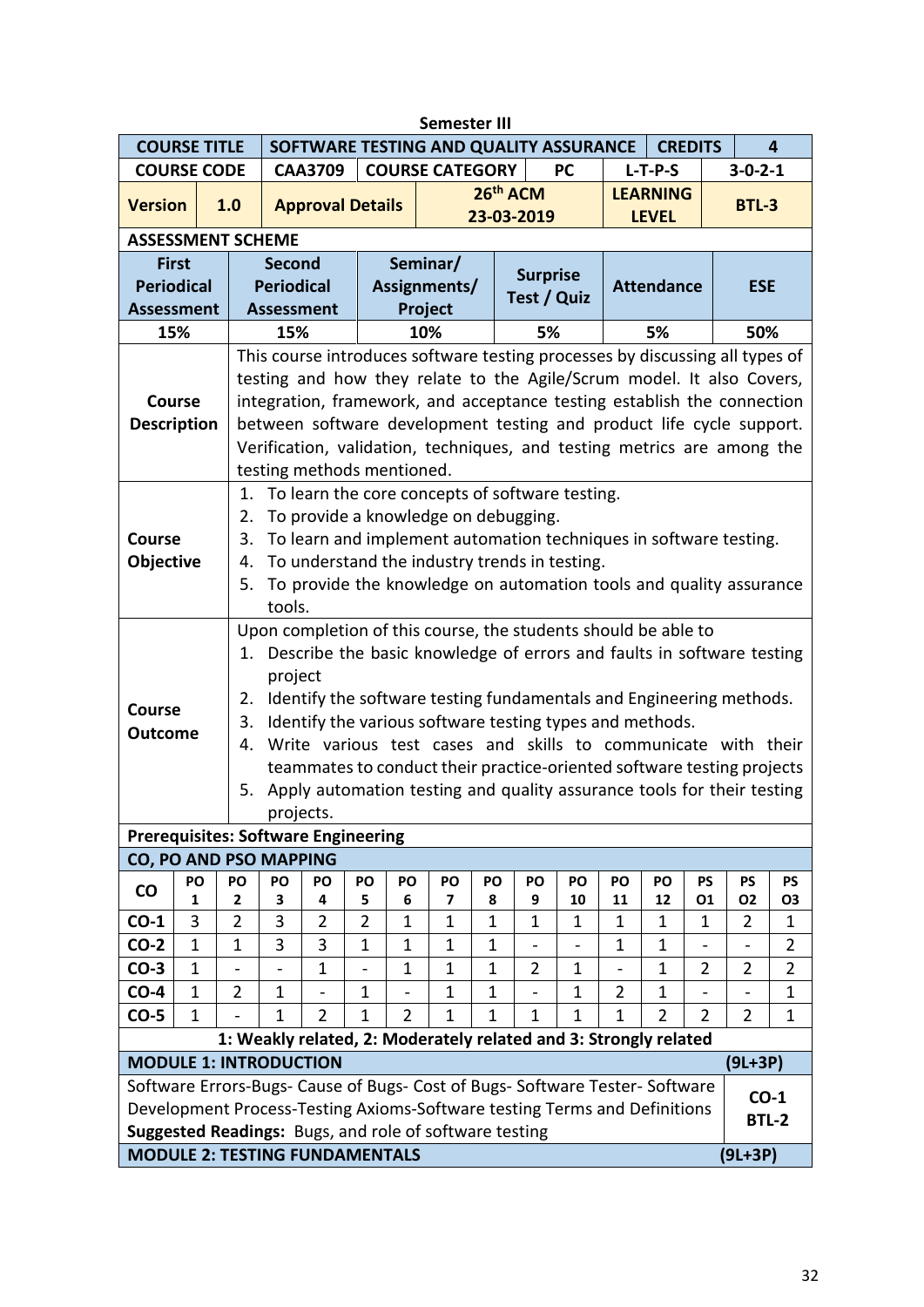| Examining the Specifications-Black Box and White Box Testing-Static and<br>Dynamic Testing-Low Level Specification Test Technique-Static and Dynamic<br>Black Box testing-Equivalence Partitioning- Data Testing- State Testing-Other<br>Black Box Testing Techniques-Static White Box Testing-Dynamic White Box<br>Testing-Testing the Pieces-Data Coverage- Code Coverage.<br><b>Suggested Readings: Types of testing</b> |                        |  |  |  |  |  |  |
|-----------------------------------------------------------------------------------------------------------------------------------------------------------------------------------------------------------------------------------------------------------------------------------------------------------------------------------------------------------------------------------------------------------------------------|------------------------|--|--|--|--|--|--|
| <b>MODULE 3: TESTING TYPES AND APPROACHES</b><br>$(9L+3P)$                                                                                                                                                                                                                                                                                                                                                                  |                        |  |  |  |  |  |  |
| Configuration Testing-Compatibility Testing-Foreign<br>Language<br>Testing-<br>Usability Testing-Testing the Documentation-Website Testing<br><b>Suggested Readings: Compatibility testing</b>                                                                                                                                                                                                                              | $CO-3$<br><b>BTL-3</b> |  |  |  |  |  |  |
| <b>MODULE 4: TEST MANAGEMENT AND DOCUMENTATION</b>                                                                                                                                                                                                                                                                                                                                                                          | $(9L+3P)$              |  |  |  |  |  |  |
| The Goal of Test Planning-Test Planning topics-Writing and Tracking Test<br>Cases-Goal of Test Case Planning -Test Case Planning Overview- Test Case<br>Tracking- Reporting what you find- A bug life cycle-Bug Tracking Systems-<br>Metrics in Testing-Common Project Level Metrics.<br><b>Suggested Readings: Report preparation</b>                                                                                      |                        |  |  |  |  |  |  |
| $(9L+3P)$<br><b>MODULE 5: AUTOMATION TESTING AND QUALITY ASSURANCE</b>                                                                                                                                                                                                                                                                                                                                                      |                        |  |  |  |  |  |  |
| Benefits of Automation and Tools-Test Tools-Software Test Automation-<br>Random Testing-Software Quality Assurance-Testing and Quality Assurance in<br>workspace-Test management and organizational structures- Capability<br>Maturity Model-ISO 9000<br><b>Suggested Readings: Software Quality Assurance</b>                                                                                                              |                        |  |  |  |  |  |  |
| <b>TEXT BOOKS</b>                                                                                                                                                                                                                                                                                                                                                                                                           |                        |  |  |  |  |  |  |
| Erik van Veenendaal(2015), Dorothy Graham, Foundations of Software Testing<br>1.<br>ISTQB Certification, Red Black.                                                                                                                                                                                                                                                                                                         |                        |  |  |  |  |  |  |
| <b>REFERENCE BOOKS</b>                                                                                                                                                                                                                                                                                                                                                                                                      |                        |  |  |  |  |  |  |
| Kshirasagar Naik, Priyadarshini Tripathy (2011), Software Testing and Quality<br>1.<br>Assurance: Theory and Practice, John Wiley & Sons.                                                                                                                                                                                                                                                                                   |                        |  |  |  |  |  |  |
| <b>E BOOKS</b>                                                                                                                                                                                                                                                                                                                                                                                                              |                        |  |  |  |  |  |  |
| https://www.softwaretestinggenius.com/download/staqtpsn.pdf<br>1.                                                                                                                                                                                                                                                                                                                                                           |                        |  |  |  |  |  |  |
| <b>MOOC</b>                                                                                                                                                                                                                                                                                                                                                                                                                 |                        |  |  |  |  |  |  |
| Introduction to software testing, Kevin Wendt, Coursera<br>1.                                                                                                                                                                                                                                                                                                                                                               |                        |  |  |  |  |  |  |

| <b>COURSE TITLE</b>                                    |                          |                                                                                                                                                                                                                                                                                                             |                         |  | <b>DEVOPS</b>                       |                        | <b>CREDITS</b><br>4               |                                 |                 |  |  |
|--------------------------------------------------------|--------------------------|-------------------------------------------------------------------------------------------------------------------------------------------------------------------------------------------------------------------------------------------------------------------------------------------------------------|-------------------------|--|-------------------------------------|------------------------|-----------------------------------|---------------------------------|-----------------|--|--|
| <b>COURSE CODE</b>                                     |                          |                                                                                                                                                                                                                                                                                                             | <b>CAA3710</b>          |  | <b>COURSE CATEGORY</b>              |                        | <b>PC</b>                         | $L-T-P-S$                       | $3 - 0 - 2 - 1$ |  |  |
| <b>Version</b>                                         | 1.0                      |                                                                                                                                                                                                                                                                                                             | <b>Approval Details</b> |  |                                     | 26th ACM<br>23-03-2019 |                                   | <b>LEARNING</b><br><b>LEVEL</b> | <b>BTL-4</b>    |  |  |
|                                                        | <b>ASSESSMENT SCHEME</b> |                                                                                                                                                                                                                                                                                                             |                         |  |                                     |                        |                                   |                                 |                 |  |  |
| <b>First</b><br><b>Periodical</b><br><b>Assessment</b> |                          | <b>Second</b><br><b>Periodical</b><br><b>Assessment</b>                                                                                                                                                                                                                                                     |                         |  | Seminar/<br>Assignments/<br>Project |                        | <b>Surprise</b><br>Test /<br>Quiz | <b>Attendance</b>               | <b>ESE</b>      |  |  |
| 15%                                                    |                          |                                                                                                                                                                                                                                                                                                             | 15%                     |  | 10%                                 |                        | 5%                                | 5%                              | 50%             |  |  |
| Course<br><b>Description</b>                           |                          | The DevOps course syllabus spans several topics which are considered vital<br>for the fundamental understanding of the domain. It is designed to cover the<br>intrinsic segments as well, such as the history of DevOps, objectives,<br>software development life cycle, virtual development and management |                         |  |                                     |                        |                                   |                                 |                 |  |  |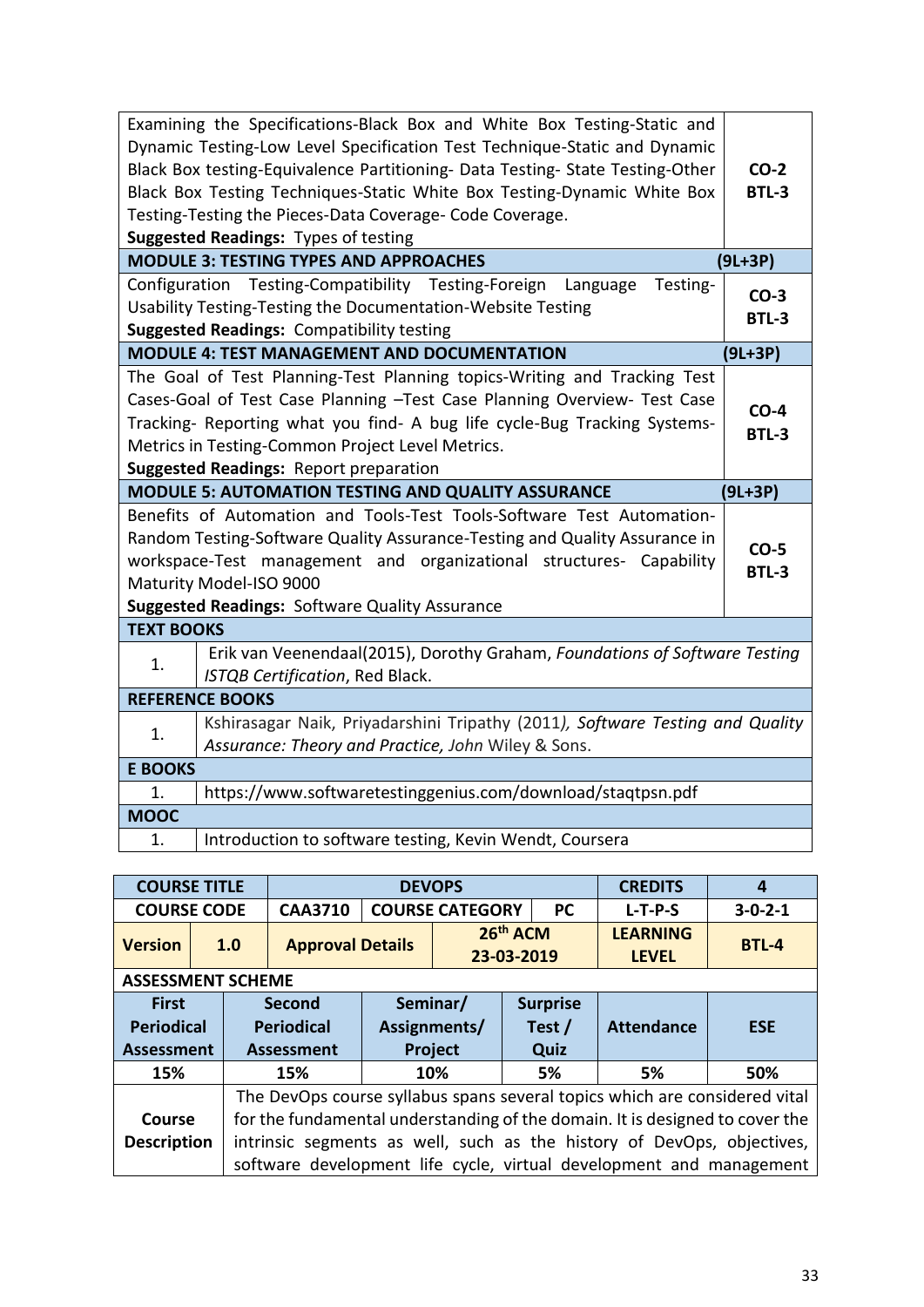|                                                                                                                                   |                                                                                                             | tools. The learning process usually begins with the identification of the<br>problem and then, making use of the typical DevOps workflow to address the |                                                                                                                                 |                          |                          |                                                           |                |                |                |                          |                |              |                                                                              |                |                |
|-----------------------------------------------------------------------------------------------------------------------------------|-------------------------------------------------------------------------------------------------------------|---------------------------------------------------------------------------------------------------------------------------------------------------------|---------------------------------------------------------------------------------------------------------------------------------|--------------------------|--------------------------|-----------------------------------------------------------|----------------|----------------|----------------|--------------------------|----------------|--------------|------------------------------------------------------------------------------|----------------|----------------|
|                                                                                                                                   |                                                                                                             |                                                                                                                                                         |                                                                                                                                 |                          |                          |                                                           |                |                |                |                          |                |              |                                                                              |                |                |
|                                                                                                                                   |                                                                                                             |                                                                                                                                                         |                                                                                                                                 |                          |                          |                                                           |                |                |                |                          |                |              | relevant problem. The course is designed to offer deep insights and          |                |                |
|                                                                                                                                   |                                                                                                             |                                                                                                                                                         |                                                                                                                                 |                          |                          |                                                           |                |                |                |                          |                |              | knowledge into various tools such as Ansible, Puppet, Nagios, Jenkins and    |                |                |
|                                                                                                                                   |                                                                                                             |                                                                                                                                                         |                                                                                                                                 |                          |                          |                                                           |                |                |                |                          |                |              | Docker. With the adept learning of DevOps course syllabus, a student will be |                |                |
|                                                                                                                                   |                                                                                                             |                                                                                                                                                         |                                                                                                                                 |                          |                          |                                                           |                |                |                |                          |                |              | able to become a trained practitioner in the integration and monitoring of   |                |                |
|                                                                                                                                   | software throughout their development cycle.<br>1. To understand the benefits of DevOps over other software |                                                                                                                                                         |                                                                                                                                 |                          |                          |                                                           |                |                |                |                          |                |              |                                                                              |                |                |
|                                                                                                                                   |                                                                                                             |                                                                                                                                                         |                                                                                                                                 |                          |                          |                                                           |                |                |                |                          |                |              |                                                                              |                |                |
| <b>Course</b>                                                                                                                     |                                                                                                             |                                                                                                                                                         | development processes.<br>To gain insights into the DevOps environment.                                                         |                          |                          |                                                           |                |                |                |                          |                |              |                                                                              |                |                |
| Objective                                                                                                                         |                                                                                                             | 2.                                                                                                                                                      |                                                                                                                                 |                          |                          |                                                           |                |                |                |                          |                |              |                                                                              |                |                |
|                                                                                                                                   |                                                                                                             |                                                                                                                                                         | To get an overview of different DevOps Tools.<br>3.<br>To get a picture of the working of the DevOps Delivery Pipeline.         |                          |                          |                                                           |                |                |                |                          |                |              |                                                                              |                |                |
|                                                                                                                                   |                                                                                                             | 4.                                                                                                                                                      |                                                                                                                                 |                          |                          |                                                           |                |                |                |                          |                |              |                                                                              |                |                |
| Upon completion of this course, the students should be able to<br>1. Compare and contrast the differences between Agile and other |                                                                                                             |                                                                                                                                                         |                                                                                                                                 |                          |                          |                                                           |                |                |                |                          |                |              |                                                                              |                |                |
|                                                                                                                                   |                                                                                                             |                                                                                                                                                         |                                                                                                                                 |                          |                          | conventional project management methodologies.            |                |                |                |                          |                |              |                                                                              |                |                |
|                                                                                                                                   |                                                                                                             | 2.                                                                                                                                                      |                                                                                                                                 |                          |                          |                                                           |                |                |                |                          |                |              | Interpret and apply various principles, phases of Version Control            |                |                |
|                                                                                                                                   |                                                                                                             |                                                                                                                                                         | System.                                                                                                                         |                          |                          |                                                           |                |                |                |                          |                |              |                                                                              |                |                |
| <b>Course</b>                                                                                                                     |                                                                                                             | 3.                                                                                                                                                      |                                                                                                                                 |                          |                          |                                                           |                |                |                |                          |                |              | Illustrate and integrate all the builds with new features and plugins        |                |                |
| <b>Outcome</b>                                                                                                                    |                                                                                                             |                                                                                                                                                         |                                                                                                                                 |                          |                          | available using various Building tools                    |                |                |                |                          |                |              |                                                                              |                |                |
|                                                                                                                                   |                                                                                                             |                                                                                                                                                         |                                                                                                                                 |                          |                          |                                                           |                |                |                |                          |                |              |                                                                              |                |                |
|                                                                                                                                   |                                                                                                             |                                                                                                                                                         | 4. Compare and contrast the differences between Test driven<br>development approaches and Behavior driven development approach. |                          |                          |                                                           |                |                |                |                          |                |              |                                                                              |                |                |
|                                                                                                                                   |                                                                                                             | 5.                                                                                                                                                      |                                                                                                                                 |                          |                          |                                                           |                |                |                |                          |                |              | Illustrate the concepts of test automation, infrastructure automation,       |                |                |
|                                                                                                                                   |                                                                                                             |                                                                                                                                                         |                                                                                                                                 |                          |                          | and deployment of various Configuration management tools. |                |                |                |                          |                |              |                                                                              |                |                |
| Prerequisites: Basic Programming Knowledge.                                                                                       |                                                                                                             |                                                                                                                                                         |                                                                                                                                 |                          |                          |                                                           |                |                |                |                          |                |              |                                                                              |                |                |
| CO, PO AND PSO MAPPING                                                                                                            |                                                                                                             |                                                                                                                                                         |                                                                                                                                 |                          |                          |                                                           |                |                |                |                          |                |              |                                                                              |                |                |
| $\mathsf{co}$                                                                                                                     | PO                                                                                                          | PO                                                                                                                                                      | PO                                                                                                                              | PO                       | PO                       | PO                                                        | PO             | PO             | PO             | PO                       | PO             | PO           | <b>PSO</b>                                                                   | <b>PSO</b>     | <b>PSO</b>     |
|                                                                                                                                   | 1                                                                                                           | 2                                                                                                                                                       | 3                                                                                                                               | 4                        | 5                        | 6                                                         | 7              | 8              | 9              | 10                       | 11             | 12           | $\mathbf{1}$                                                                 | $\mathbf{2}$   | 3              |
| $CO-1$                                                                                                                            | $\mathbf{1}$                                                                                                | $\mathbf 1$                                                                                                                                             | 3                                                                                                                               | 3                        | $\mathbf{1}$             | $\mathbf{1}$                                              | $\mathbf{1}$   | 3              | 3              | $\mathbf 1$              | $\mathbf 1$    | 1            | $\mathbf{1}$                                                                 | 1              | $\overline{2}$ |
| $CO-2$                                                                                                                            | $\mathbf 1$                                                                                                 |                                                                                                                                                         | $\overline{a}$                                                                                                                  | 1                        | $\overline{\phantom{0}}$ | $\mathbf{1}$                                              |                | $\overline{a}$ | $\mathbf{1}$   | $\overline{\phantom{0}}$ | $\mathbf 1$    | $\mathbf{1}$ | $\overline{2}$                                                               |                | $\mathbf{1}$   |
| $CO-3$                                                                                                                            | 1                                                                                                           | $\overline{2}$                                                                                                                                          | 1                                                                                                                               | $\overline{\phantom{0}}$ | 1                        | $\mathbf 1$                                               | $\overline{2}$ | 1              |                | $\mathbf 1$              |                | 1            | $\mathbf 1$                                                                  | $\overline{2}$ | 2              |
| $CO-4$                                                                                                                            | $\overline{1}$                                                                                              |                                                                                                                                                         | 1                                                                                                                               | $\overline{2}$           | 1                        | 1                                                         |                | $\mathbf 1$    | $\overline{2}$ | 1                        | $\overline{2}$ | 1            |                                                                              |                | 1              |
| $CO-5$                                                                                                                            | $\overline{2}$                                                                                              | $\overline{2}$                                                                                                                                          | 3                                                                                                                               | 3                        | $\mathbf{1}$             | $\overline{2}$                                            | $\overline{2}$ | 3              | 3              | 1                        | 1              | 1            | 1                                                                            | 3              | $\overline{2}$ |
|                                                                                                                                   |                                                                                                             |                                                                                                                                                         | 1: Weakly related, 2: Moderately related and 3: Strongly related                                                                |                          |                          |                                                           |                |                |                |                          |                |              |                                                                              |                |                |
| <b>MODULE 1: INTRODUCTION</b>                                                                                                     |                                                                                                             |                                                                                                                                                         |                                                                                                                                 |                          |                          |                                                           |                |                |                |                          |                |              | (9L+3P)                                                                      |                |                |
| Learning Objectives - DevOps Overview - Relationship between Agile and DevOps                                                     |                                                                                                             |                                                                                                                                                         |                                                                                                                                 |                          |                          |                                                           |                |                |                |                          |                |              |                                                                              |                |                |
| - DevOps Tool chain - Challenges with the traditional approach - Addressing                                                       |                                                                                                             |                                                                                                                                                         |                                                                                                                                 |                          |                          |                                                           |                |                |                |                          |                |              |                                                                              |                |                |
| challenges through DevOps - DevOps approach to the challenges - Overview of the                                                   |                                                                                                             |                                                                                                                                                         |                                                                                                                                 |                          |                          |                                                           |                |                |                |                          |                |              |                                                                              |                |                |
| DevOp tools - workflow of DevOps - JIRA                                                                                           |                                                                                                             |                                                                                                                                                         |                                                                                                                                 |                          |                          |                                                           |                |                |                |                          |                |              |                                                                              |                |                |
|                                                                                                                                   | <b>Suggested Readings:</b>                                                                                  |                                                                                                                                                         |                                                                                                                                 |                          |                          |                                                           |                |                |                |                          |                |              |                                                                              |                | $CO-1$         |
|                                                                                                                                   |                                                                                                             |                                                                                                                                                         | Introduction to DevOps                                                                                                          |                          |                          |                                                           |                |                |                |                          |                |              |                                                                              |                | <b>BTL-2</b>   |
| $\bullet$                                                                                                                         |                                                                                                             |                                                                                                                                                         | Benefits of working in a DevOps environment Preview                                                                             |                          |                          |                                                           |                |                |                |                          |                |              |                                                                              |                |                |
|                                                                                                                                   |                                                                                                             |                                                                                                                                                         | DevOps Lifecycle                                                                                                                |                          |                          |                                                           |                |                |                |                          |                |              |                                                                              |                |                |
|                                                                                                                                   |                                                                                                             |                                                                                                                                                         | DevOps Stages                                                                                                                   |                          |                          |                                                           |                |                |                |                          |                |              |                                                                              |                |                |
|                                                                                                                                   | <b>Practical Component:</b>                                                                                 |                                                                                                                                                         |                                                                                                                                 |                          |                          |                                                           |                |                |                |                          |                |              |                                                                              |                |                |
|                                                                                                                                   |                                                                                                             |                                                                                                                                                         | DevOps Delivery Pipeline                                                                                                        |                          |                          |                                                           |                |                |                |                          |                |              |                                                                              |                |                |
| <b>MODULE 2: VERSION CONTROL SYSTEMS</b>                                                                                          |                                                                                                             |                                                                                                                                                         |                                                                                                                                 |                          |                          |                                                           |                |                |                |                          |                |              |                                                                              | $(9L+3P)$      |                |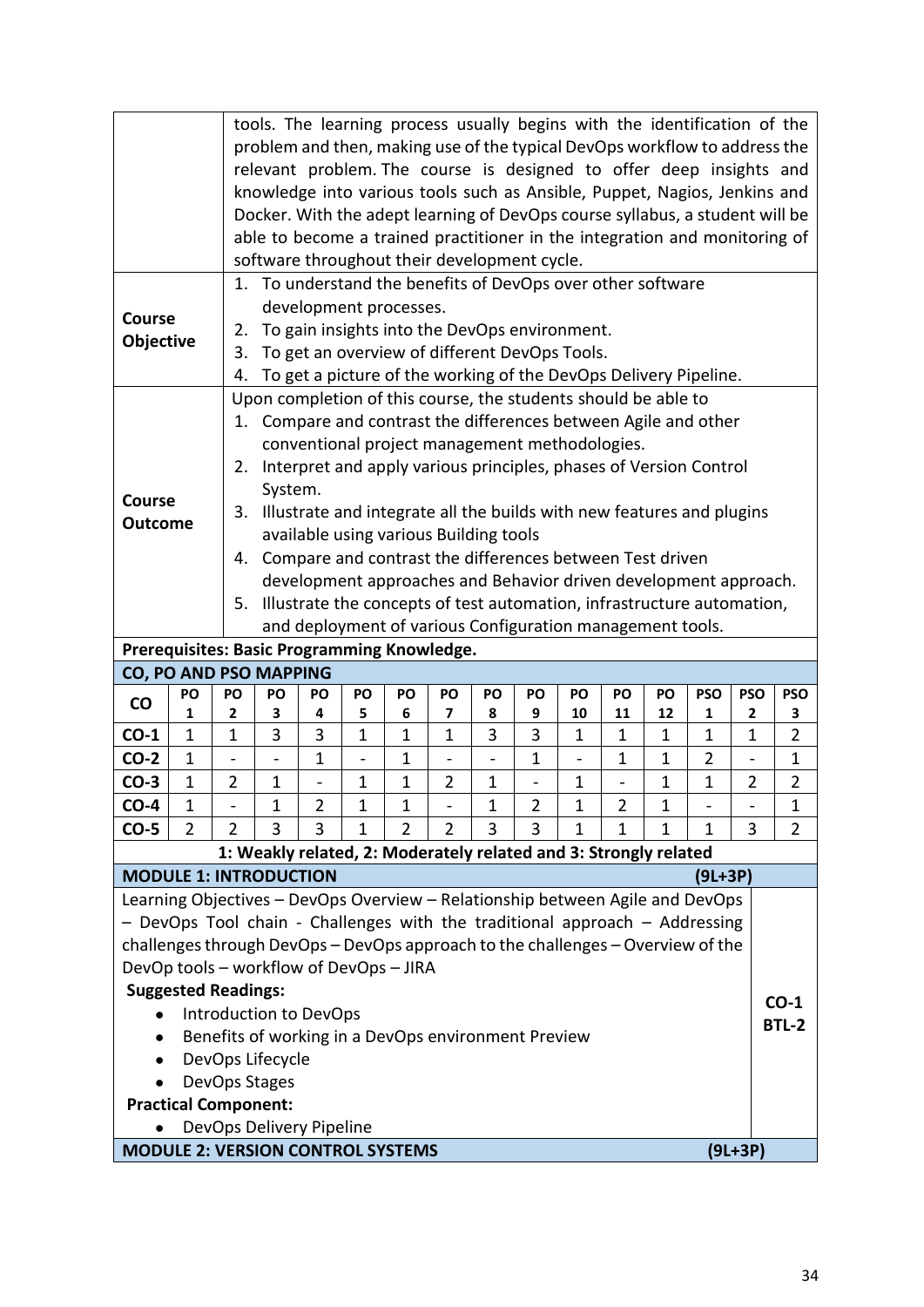| Overview of version control systems $-$ role of version control systems $-$ Types of                                                              |                        |  |  |  |  |  |
|---------------------------------------------------------------------------------------------------------------------------------------------------|------------------------|--|--|--|--|--|
| control systems and their supporting tools - Overview of Git - Overview of Source                                                                 |                        |  |  |  |  |  |
| code and Version Control hosts - Deploy the files to GitHub.                                                                                      |                        |  |  |  |  |  |
| <b>Suggested Readings:</b>                                                                                                                        |                        |  |  |  |  |  |
| <b>Git Introduction</b>                                                                                                                           | $CO-2$                 |  |  |  |  |  |
| Commonly used commands in Git                                                                                                                     | <b>BTL-3</b>           |  |  |  |  |  |
| Working with Remote repository                                                                                                                    |                        |  |  |  |  |  |
| <b>Practical Component:</b>                                                                                                                       |                        |  |  |  |  |  |
| • Installing Git                                                                                                                                  |                        |  |  |  |  |  |
| • Common commands                                                                                                                                 |                        |  |  |  |  |  |
| <b>MODULE 3: CONTINUOUS INTEGRATION AND BUILDING TOOL</b><br>$(9L+3P)$                                                                            |                        |  |  |  |  |  |
| Importance of continuous Integration - Overview and Features of Jenkins - Set up                                                                  |                        |  |  |  |  |  |
| Jenkins - Overview and Features of Maven - Setup Maven- Overview and Features                                                                     |                        |  |  |  |  |  |
| of TeamCity - Setup TeamCity.                                                                                                                     |                        |  |  |  |  |  |
| <b>Suggested Readings:</b>                                                                                                                        |                        |  |  |  |  |  |
| Introduction to Maven                                                                                                                             |                        |  |  |  |  |  |
| <b>Maven Architecture</b>                                                                                                                         | $CO-3$                 |  |  |  |  |  |
| Introduction to Continuous Integration                                                                                                            | BTL-3                  |  |  |  |  |  |
| Introduction to Jenkins                                                                                                                           |                        |  |  |  |  |  |
| <b>Practical Component:</b>                                                                                                                       |                        |  |  |  |  |  |
| • Workflows                                                                                                                                       |                        |  |  |  |  |  |
| • Branching and Merging                                                                                                                           |                        |  |  |  |  |  |
| • Adding a slave node                                                                                                                             |                        |  |  |  |  |  |
| <b>MODULE 4: OFTWARE AND AUTOMATION TESTING FRAMEWORKS</b>                                                                                        | $(9L+3P)$              |  |  |  |  |  |
| Software Testing overview - Testing levels Approach and Automation Tools - Test                                                                   |                        |  |  |  |  |  |
| driven development approaches and JUnit5 - Behaviour driven development                                                                           |                        |  |  |  |  |  |
| approach with cucumber.                                                                                                                           |                        |  |  |  |  |  |
| <b>Suggested Readings:</b>                                                                                                                        | $CO-4$                 |  |  |  |  |  |
| Test driven development                                                                                                                           | <b>BTL-4</b>           |  |  |  |  |  |
| <b>Practical Component:</b>                                                                                                                       |                        |  |  |  |  |  |
| Port Binding                                                                                                                                      |                        |  |  |  |  |  |
| <b>Starting Containers in Different Modes</b>                                                                                                     |                        |  |  |  |  |  |
| <b>MODULE 5: CONFIGURATION MANAGEMENT TOOLS</b>                                                                                                   | (9L+3P)                |  |  |  |  |  |
| Overview of configuration management tools – overview of puppet – puppet                                                                          |                        |  |  |  |  |  |
| configuration -overview of Chef - Chef configuration - overview of Ansible -                                                                      |                        |  |  |  |  |  |
| Ansible configuration-containerization and docker.                                                                                                |                        |  |  |  |  |  |
| <b>Suggested Readings:</b>                                                                                                                        |                        |  |  |  |  |  |
| <b>Introduction to Configuration Management</b>                                                                                                   | $CO-5$<br><b>BTL-3</b> |  |  |  |  |  |
| Infrastructure as Code                                                                                                                            |                        |  |  |  |  |  |
| <b>Practical Component:</b>                                                                                                                       |                        |  |  |  |  |  |
| <b>Ad-Hoc Commands</b>                                                                                                                            |                        |  |  |  |  |  |
| Running a Simple Playbook                                                                                                                         |                        |  |  |  |  |  |
| Using Variables and handlers                                                                                                                      |                        |  |  |  |  |  |
| <b>TEXT BOOKS</b>                                                                                                                                 |                        |  |  |  |  |  |
| Jennifer Davis, Katherine Daniels(2016), Effective DevOps: Building a Culture of<br>1<br>Collaboration, Affinity, and Tooling at Scale, O'Reilly. |                        |  |  |  |  |  |
| <b>REFERENCE BOOKS</b>                                                                                                                            |                        |  |  |  |  |  |
|                                                                                                                                                   |                        |  |  |  |  |  |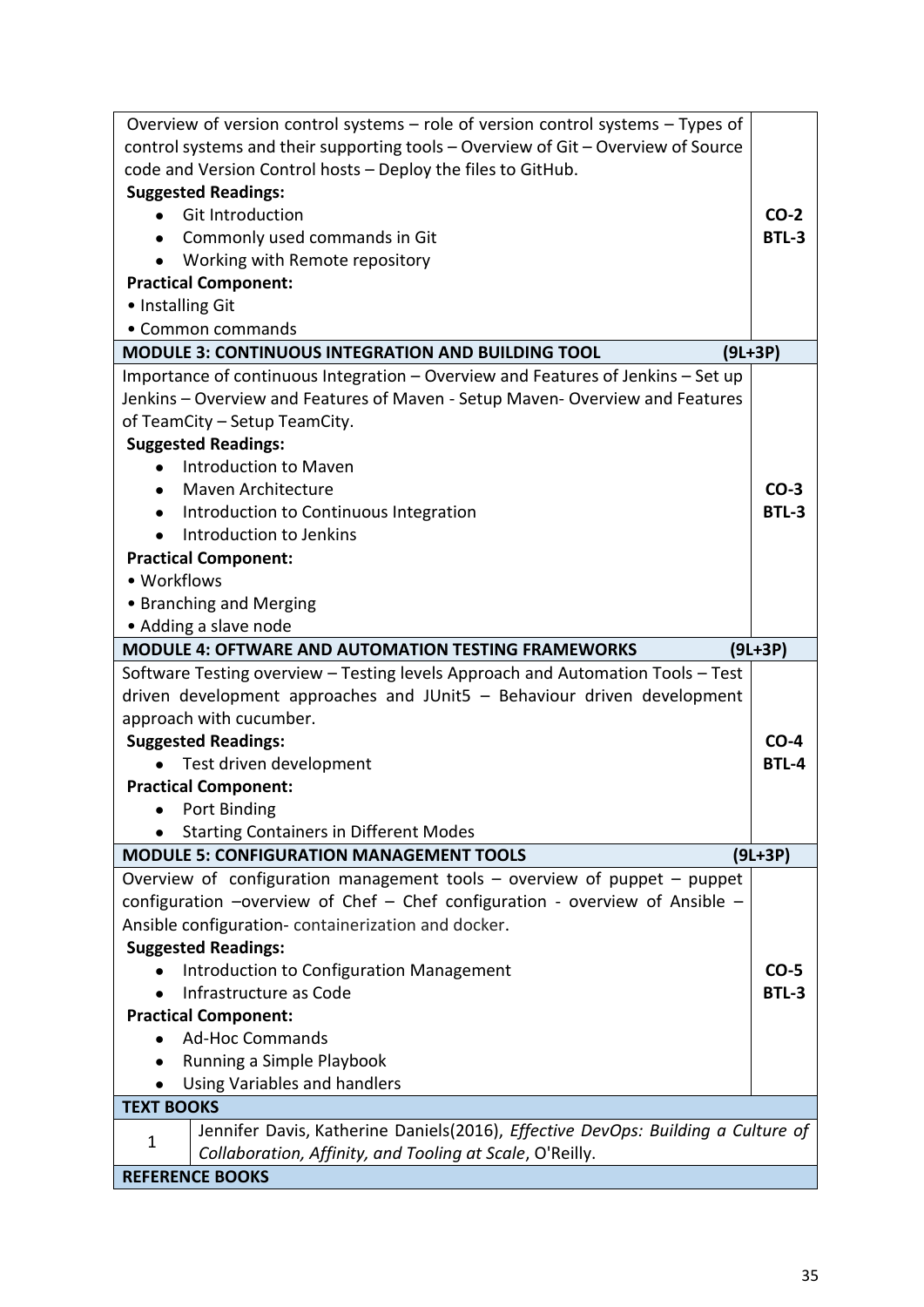| 1.             | Gene Kim, Jez Humble, Patrick Debois, and John Willis(2016), THE DEVOPS<br>HANDBOOK How to Create World-Class Agility, Reliability, & Security in<br>Technology Organizations, IT Revolution Press. |
|----------------|-----------------------------------------------------------------------------------------------------------------------------------------------------------------------------------------------------|
| <b>E BOOKS</b> |                                                                                                                                                                                                     |
| 1.             | https://www.atlassian.com/software/jira/guides/use-cases/what-is-jira-used-<br>for                                                                                                                  |
| 2.             | https://www.jenkins.io/doc/                                                                                                                                                                         |
| <b>MOOC</b>    |                                                                                                                                                                                                     |
| 1.             | https://www.coursera.org/learn/data-structures                                                                                                                                                      |
| 2.             | https://www.coursera.org/specializations/data-structures-algorithms                                                                                                                                 |

| <b>COURSE TITLE</b>                 |                          | PRESENTATION SKILLS AND ACADEMIC WRITING                                                                                                                                                                                                                                                                                                                                                                                                                                                                                                                                                              | $\mathbf{1}$           |                                                                                                                                                                                                                                                                                                                                                                                                                                                                                                                                                                                                                                                                  |           |  |                                 |                 |  |  |  |
|-------------------------------------|--------------------------|-------------------------------------------------------------------------------------------------------------------------------------------------------------------------------------------------------------------------------------------------------------------------------------------------------------------------------------------------------------------------------------------------------------------------------------------------------------------------------------------------------------------------------------------------------------------------------------------------------|------------------------|------------------------------------------------------------------------------------------------------------------------------------------------------------------------------------------------------------------------------------------------------------------------------------------------------------------------------------------------------------------------------------------------------------------------------------------------------------------------------------------------------------------------------------------------------------------------------------------------------------------------------------------------------------------|-----------|--|---------------------------------|-----------------|--|--|--|
| <b>COURSE CODE</b>                  |                          | <b>ELA4383</b>                                                                                                                                                                                                                                                                                                                                                                                                                                                                                                                                                                                        | <b>COURSE CATEGORY</b> |                                                                                                                                                                                                                                                                                                                                                                                                                                                                                                                                                                                                                                                                  | <b>PC</b> |  | $L-T-P-S$                       | $0 - 0 - 2 - 0$ |  |  |  |
| <b>Version</b>                      | 1.0                      | <b>Approval Details</b>                                                                                                                                                                                                                                                                                                                                                                                                                                                                                                                                                                               |                        | 26 <sup>th</sup> ACM<br>23-03-2019                                                                                                                                                                                                                                                                                                                                                                                                                                                                                                                                                                                                                               |           |  | <b>LEARNING</b><br><b>LEVEL</b> | <b>BTL-3</b>    |  |  |  |
|                                     | <b>ASSESSMENT SCHEME</b> |                                                                                                                                                                                                                                                                                                                                                                                                                                                                                                                                                                                                       |                        |                                                                                                                                                                                                                                                                                                                                                                                                                                                                                                                                                                                                                                                                  |           |  |                                 |                 |  |  |  |
|                                     | <b>CIA</b>               |                                                                                                                                                                                                                                                                                                                                                                                                                                                                                                                                                                                                       |                        |                                                                                                                                                                                                                                                                                                                                                                                                                                                                                                                                                                                                                                                                  |           |  |                                 |                 |  |  |  |
|                                     |                          |                                                                                                                                                                                                                                                                                                                                                                                                                                                                                                                                                                                                       |                        | 80%                                                                                                                                                                                                                                                                                                                                                                                                                                                                                                                                                                                                                                                              |           |  |                                 | 20%             |  |  |  |
| <b>Course</b><br><b>Description</b> |                          |                                                                                                                                                                                                                                                                                                                                                                                                                                                                                                                                                                                                       |                        | Academic works such as paper, term paper, report, thesis and final<br>thesis, annotation, abstract, review as well as their presentation belong<br>to the area of scientific works; therefore, they have to meet general<br>requirements of structure and content. Academic works have to be in<br>high quality of scientific style. This course presents the structure of<br>academic works, and analyzes scientific texts (composing sentences,<br>paragraphs, and the whole text, referring and quotation, etc.). First part<br>of this course is about theoretical requirements of academic writing and<br>the second is about practical training in writing |           |  |                                 |                 |  |  |  |
| Course<br>Objective                 |                          | 1. Communicate effectively in specific writing situations, which may<br>include various academic, professional, or civic situations.<br>Understand and respond appropriately to the critical elements that<br>2.<br>shape communication situations, such as audience, purpose, and<br>genre.<br>Critique their own writing and provide effective and useful feedback<br>3.<br>to enable other students to improve their writing.<br>Demonstrate critical and evaluative thinking skills in locating,<br>4.                                                                                            |                        |                                                                                                                                                                                                                                                                                                                                                                                                                                                                                                                                                                                                                                                                  |           |  |                                 |                 |  |  |  |
| Course<br><b>Outcome</b>            |                          | analyzing, synthesizing, and using information in writing activities.<br>Upon completion of this course, the students should be able to<br>Develop effective communication skills with emphasis on Listening,<br>1.<br>Speaking, Reading and Writing.<br>2. Acquire presentation skills and enhance competence in scholarly<br>communications.<br>Develop the syntax and improve the writing skills.<br>3.<br>Enhance the core features of the scientific writing style in projects,<br>4.<br>technical reports.<br>Understand the techniques to participate and excel in group<br>5.<br>discussions. |                        |                                                                                                                                                                                                                                                                                                                                                                                                                                                                                                                                                                                                                                                                  |           |  |                                 |                 |  |  |  |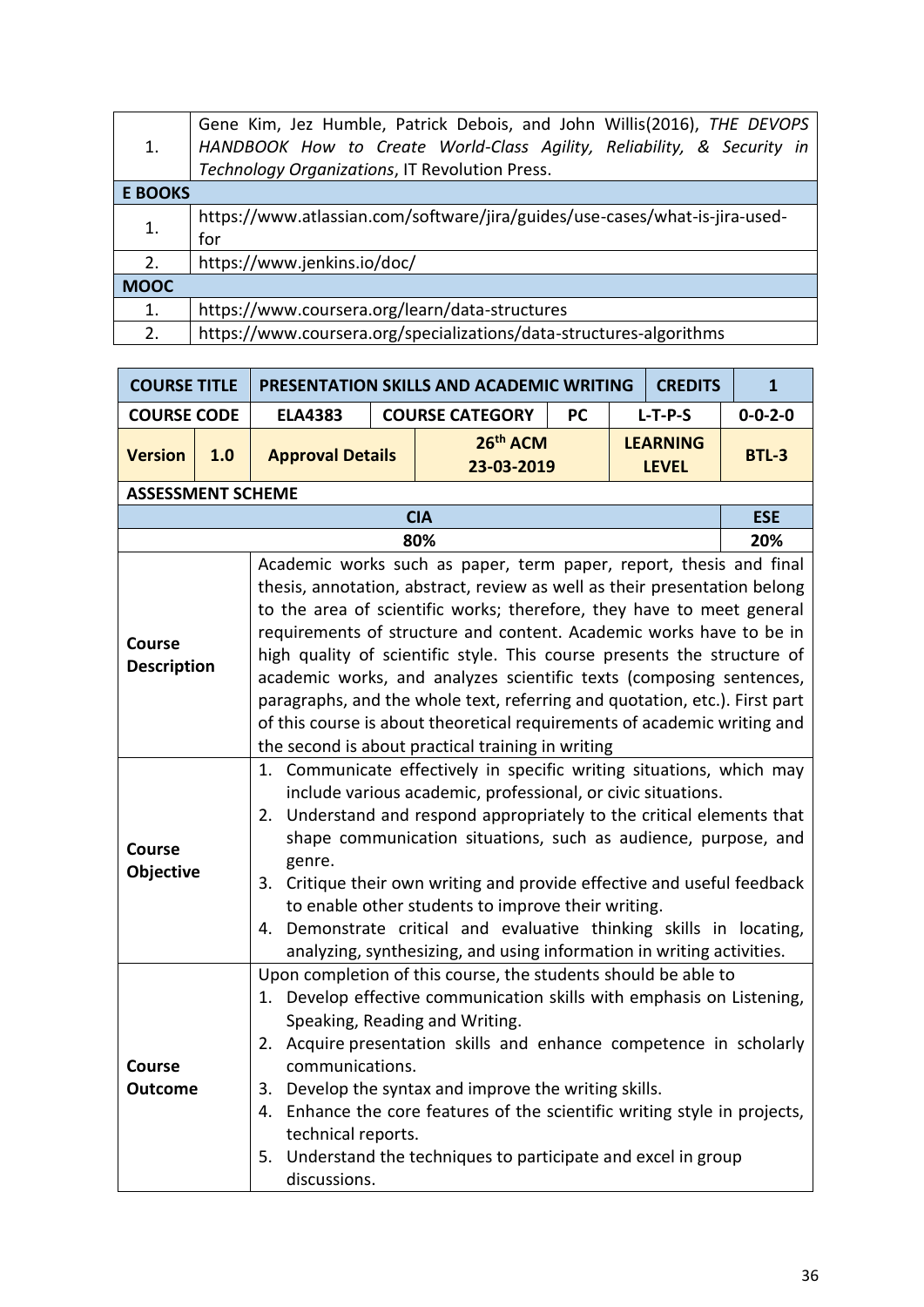| Prerequisites: Basic English                                                                                                                                                                                             |                                                                                                                                                                                                                                                                                                                                  |                          |                          |                                                                                                                          |                          |                          |                          |                          |              |                   |                          |                |                |                          |                          |
|--------------------------------------------------------------------------------------------------------------------------------------------------------------------------------------------------------------------------|----------------------------------------------------------------------------------------------------------------------------------------------------------------------------------------------------------------------------------------------------------------------------------------------------------------------------------|--------------------------|--------------------------|--------------------------------------------------------------------------------------------------------------------------|--------------------------|--------------------------|--------------------------|--------------------------|--------------|-------------------|--------------------------|----------------|----------------|--------------------------|--------------------------|
| CO, PO AND PSO MAPPING                                                                                                                                                                                                   |                                                                                                                                                                                                                                                                                                                                  |                          |                          |                                                                                                                          |                          |                          |                          |                          |              |                   |                          |                |                |                          |                          |
| CO                                                                                                                                                                                                                       | PO                                                                                                                                                                                                                                                                                                                               | PO                       | PO                       | PO                                                                                                                       | PO                       | PO                       | PO                       | PO                       | PO           | PO                | PO                       | PO             | <b>PS</b>      | <b>PS</b>                | <b>PS</b>                |
|                                                                                                                                                                                                                          | 1                                                                                                                                                                                                                                                                                                                                | $\mathbf{2}$             | 3                        | 4                                                                                                                        | 5                        | 6                        | 7                        | 8                        | 9            | 10                | 11                       | 12             | 01             | <b>O2</b>                | Ο3                       |
| $CO-1$                                                                                                                                                                                                                   | 3                                                                                                                                                                                                                                                                                                                                | 3                        | $\overline{\phantom{a}}$ | 1                                                                                                                        | -                        | 3                        | $\overline{2}$           | $\blacksquare$           | $\mathbf{1}$ | 3                 | $\mathbf{1}$             | 1              | 3              | $\overline{\phantom{a}}$ | 3                        |
| $CO-2$                                                                                                                                                                                                                   | $\qquad \qquad -$                                                                                                                                                                                                                                                                                                                | 1                        | $\overline{\phantom{0}}$ | 1                                                                                                                        | $\overline{\phantom{0}}$ | $\overline{\phantom{0}}$ | 1                        | $\overline{\phantom{0}}$ | 1            | $\qquad \qquad -$ | $\overline{\phantom{0}}$ | 1              | $\overline{a}$ | 2                        | 1                        |
| $CO-3$                                                                                                                                                                                                                   | 1                                                                                                                                                                                                                                                                                                                                | $\overline{\phantom{0}}$ | $\mathbf{1}$             | 1                                                                                                                        | 1                        | $\mathbf{1}$             | $\overline{\phantom{0}}$ | 1                        | 1            | 1                 | 1                        | $\mathbf{1}$   | $\mathbf{1}$   | $\mathbf{1}$             | $\overline{\phantom{a}}$ |
| $CO-4$                                                                                                                                                                                                                   | $\mathbf{1}$                                                                                                                                                                                                                                                                                                                     | 2                        | 1                        | 1                                                                                                                        | 3                        | 3                        | 1                        | 1                        | 3            | 1                 | 1                        | $\mathbf{1}$   | $\mathbf{1}$   | $\overline{\phantom{a}}$ | 2                        |
| $CO-5$                                                                                                                                                                                                                   | 3                                                                                                                                                                                                                                                                                                                                | 3                        | 1                        | 2                                                                                                                        |                          | 1                        |                          | 1                        |              | 3                 | 1                        | $\overline{2}$ | 3              | 1                        | 3                        |
|                                                                                                                                                                                                                          |                                                                                                                                                                                                                                                                                                                                  |                          |                          | 1: Weakly related, 2: Moderately related and 3: Strongly related                                                         |                          |                          |                          |                          |              |                   |                          |                |                |                          |                          |
| <b>MODULE 1: LISTENING &amp; READING SKILLS</b>                                                                                                                                                                          |                                                                                                                                                                                                                                                                                                                                  |                          |                          |                                                                                                                          |                          |                          |                          |                          |              |                   |                          |                |                | (6P)                     |                          |
| Importance of Listening Skills-Listening to native speakers,-Listening and<br>sequencing of sentences - Listening and answering the questions - Cloze<br>Exercises - Vocabulary building -Reading Skills & Comprehension |                                                                                                                                                                                                                                                                                                                                  |                          |                          |                                                                                                                          |                          |                          |                          |                          |              |                   |                          |                |                | $CO-1$<br><b>BTL-3</b>   |                          |
| <b>MODULE 2: PRESENTATION SKILLS</b>                                                                                                                                                                                     |                                                                                                                                                                                                                                                                                                                                  |                          |                          |                                                                                                                          |                          |                          |                          |                          |              |                   |                          |                |                | (6P)                     |                          |
|                                                                                                                                                                                                                          | Presentation techniques-tips of how to be an effective presenter-Preparation<br>$-$ how to deal with fear and anxiety 2) Voice, pace and gesture $-$ how to<br>$CO-2$<br>speak, stand and move. 3) Getting live feedback $-$ how to interact with the<br><b>BTL-3</b><br>audience - Practical session on technical presentations |                          |                          |                                                                                                                          |                          |                          |                          |                          |              |                   |                          |                |                |                          |                          |
| <b>MODULE 3: GROUP DISCUSSION</b><br>(6P)                                                                                                                                                                                |                                                                                                                                                                                                                                                                                                                                  |                          |                          |                                                                                                                          |                          |                          |                          |                          |              |                   |                          |                |                |                          |                          |
| Group Discussion - Strategies in GD - Team work - Body Language - Mock GD<br>- Video Samples                                                                                                                             |                                                                                                                                                                                                                                                                                                                                  |                          |                          |                                                                                                                          |                          |                          |                          |                          |              |                   |                          |                |                | $CO-3$<br><b>BTL-3</b>   |                          |
| <b>MODULE 4: PROFESSIONAL COMMUNICATION &amp; ETIQUETTE</b>                                                                                                                                                              |                                                                                                                                                                                                                                                                                                                                  |                          |                          |                                                                                                                          |                          |                          |                          |                          |              |                   |                          |                |                | (6P)                     |                          |
| Professional Speaking - Conversation Practice- Role Plays - Use of<br>appropriate and ethical language in professional contexts- Netiquette--Email<br>etiquette- Mobile phone etiquette                                  |                                                                                                                                                                                                                                                                                                                                  |                          |                          |                                                                                                                          |                          |                          |                          |                          |              |                   |                          |                |                | $CO-4$<br><b>BTL-3</b>   |                          |
| <b>MODULE 5: ACADEMIC WRITING</b>                                                                                                                                                                                        |                                                                                                                                                                                                                                                                                                                                  |                          |                          |                                                                                                                          |                          |                          |                          |                          |              |                   |                          |                | (6P)           |                          |                          |
| Techniques of effective writing - Elements of Writing- Writing Clear and<br>Effective Sentences and Paragraphs, Developing Unity, Coherence - Writing<br>Technical Reports - Project Writing.                            |                                                                                                                                                                                                                                                                                                                                  |                          |                          |                                                                                                                          |                          |                          |                          |                          |              |                   |                          |                |                | $CO-5$<br><b>BTL-3</b>   |                          |
| <b>TEXT BOOKS</b>                                                                                                                                                                                                        |                                                                                                                                                                                                                                                                                                                                  |                          |                          |                                                                                                                          |                          |                          |                          |                          |              |                   |                          |                |                |                          |                          |
| 1.                                                                                                                                                                                                                       |                                                                                                                                                                                                                                                                                                                                  |                          |                          | Sabina Pillai and Agna Fernandez (2018), Soft Skills & Employability Skills,<br>published by Cambridge University Press. |                          |                          |                          |                          |              |                   |                          |                |                |                          |                          |
| <b>REFERENCE BOOKS</b>                                                                                                                                                                                                   |                                                                                                                                                                                                                                                                                                                                  |                          |                          |                                                                                                                          |                          |                          |                          |                          |              |                   |                          |                |                |                          |                          |
| 1.                                                                                                                                                                                                                       |                                                                                                                                                                                                                                                                                                                                  |                          |                          |                                                                                                                          |                          |                          |                          |                          |              |                   |                          |                |                |                          |                          |
|                                                                                                                                                                                                                          | Aruna Koneru (2015), Professional Speaking Skills, Oxford Publications.<br><b>E BOOKS</b>                                                                                                                                                                                                                                        |                          |                          |                                                                                                                          |                          |                          |                          |                          |              |                   |                          |                |                |                          |                          |
| 1.                                                                                                                                                                                                                       | https://www.britishcouncil.in/english/courses-business                                                                                                                                                                                                                                                                           |                          |                          |                                                                                                                          |                          |                          |                          |                          |              |                   |                          |                |                |                          |                          |
| 2.                                                                                                                                                                                                                       | http://www.bbc.co.uk/learningenglish/english/features/pronunciation                                                                                                                                                                                                                                                              |                          |                          |                                                                                                                          |                          |                          |                          |                          |              |                   |                          |                |                |                          |                          |
| <b>MOOC</b>                                                                                                                                                                                                              |                                                                                                                                                                                                                                                                                                                                  |                          |                          |                                                                                                                          |                          |                          |                          |                          |              |                   |                          |                |                |                          |                          |
| 1.                                                                                                                                                                                                                       | https://www.mooc-list.com/tags/english<br>https://www.mooc-list.com/course/adventures-writing-stanford-online                                                                                                                                                                                                                    |                          |                          |                                                                                                                          |                          |                          |                          |                          |              |                   |                          |                |                |                          |                          |
| 2.                                                                                                                                                                                                                       |                                                                                                                                                                                                                                                                                                                                  |                          |                          |                                                                                                                          |                          |                          |                          |                          |              |                   |                          |                |                |                          |                          |
| 3.                                                                                                                                                                                                                       |                                                                                                                                                                                                                                                                                                                                  |                          |                          | http://www.cambridgeenglish.org/learning-english/free-resources/mooc/                                                    |                          |                          |                          |                          |              |                   |                          |                |                |                          |                          |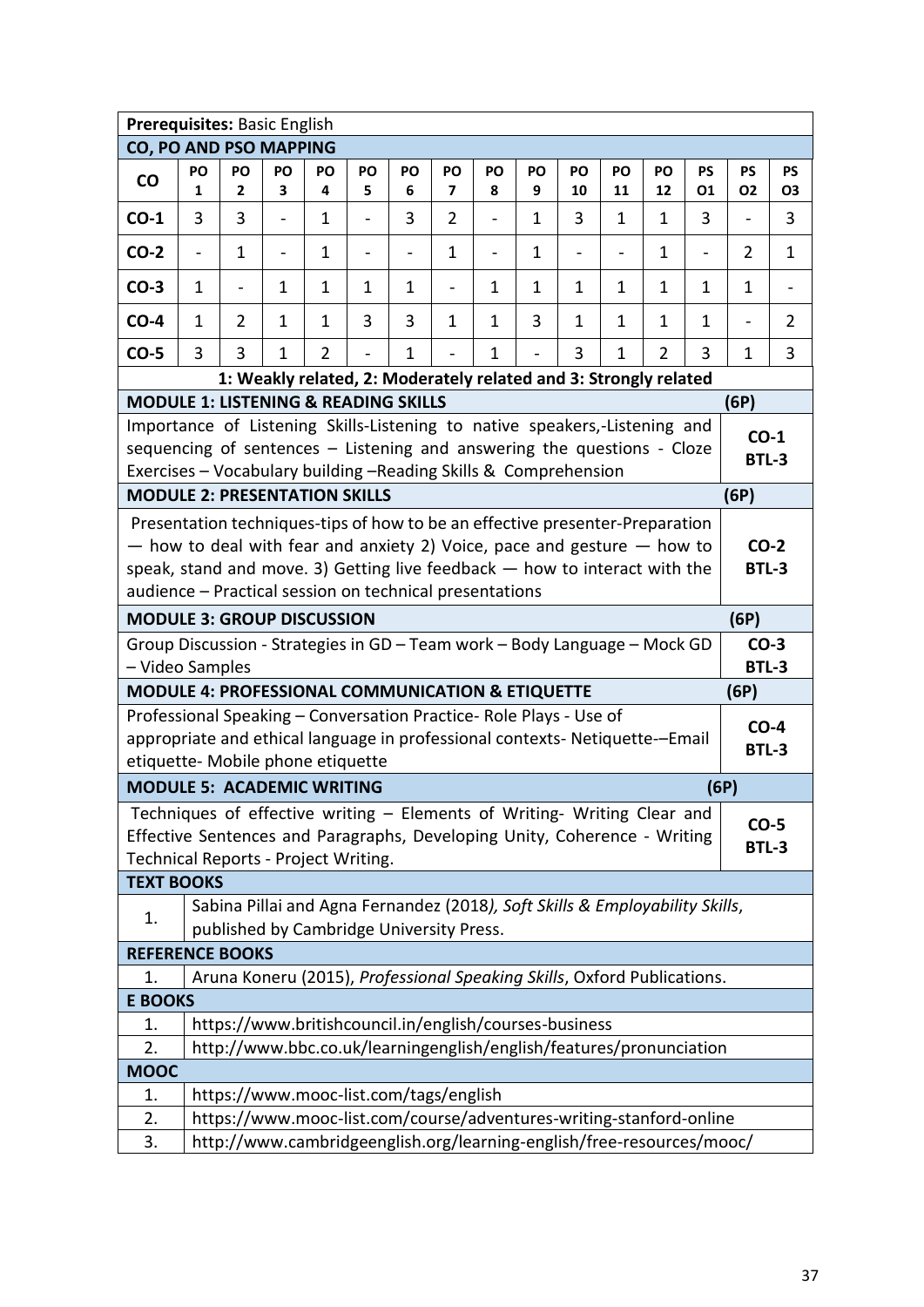| <b>COURSE TITLE</b>                                                                                |                                                                                                                                                                                |                                                                                       |                          |                      | <b>PROJECT PHASE -1</b>                                           |                          |                    |                      | <b>CREDITS</b>  |                              | $\overline{\mathbf{3}}$      |                     |
|----------------------------------------------------------------------------------------------------|--------------------------------------------------------------------------------------------------------------------------------------------------------------------------------|---------------------------------------------------------------------------------------|--------------------------|----------------------|-------------------------------------------------------------------|--------------------------|--------------------|----------------------|-----------------|------------------------------|------------------------------|---------------------|
| <b>COURSE CODE</b>                                                                                 |                                                                                                                                                                                | <b>PC</b><br>$0 - 0 - 6 - 1$<br><b>CAA3784</b><br><b>COURSE CATEGORY</b><br>$L-T-P-S$ |                          |                      |                                                                   |                          |                    |                      |                 |                              |                              |                     |
| <b>Version</b><br>1.0                                                                              | <b>Approval Details</b>                                                                                                                                                        |                                                                                       |                          |                      | 26 <sup>th</sup> ACM                                              |                          |                    |                      | <b>LEARNING</b> |                              | <b>BTL-4</b>                 |                     |
|                                                                                                    |                                                                                                                                                                                |                                                                                       |                          |                      | 23-05-2019                                                        |                          |                    |                      | <b>LEVEL</b>    |                              |                              |                     |
| <b>ASSESSMENT SCHEME</b>                                                                           |                                                                                                                                                                                |                                                                                       |                          |                      |                                                                   |                          |                    |                      |                 |                              |                              |                     |
|                                                                                                    |                                                                                                                                                                                |                                                                                       | <b>CIA</b>               |                      |                                                                   |                          |                    |                      |                 |                              | <b>ESE</b>                   |                     |
|                                                                                                    |                                                                                                                                                                                |                                                                                       | 80%                      |                      |                                                                   |                          |                    |                      |                 |                              | 20%                          |                     |
| <b>Course</b>                                                                                      | The project work is introduced to improve the ability to solve a specific                                                                                                      |                                                                                       |                          |                      |                                                                   |                          |                    |                      |                 |                              |                              |                     |
| <b>Description</b>                                                                                 | problem right from its identification and literature review till the                                                                                                           |                                                                                       |                          |                      |                                                                   |                          |                    |                      |                 |                              |                              |                     |
|                                                                                                    | successful solution of the same                                                                                                                                                |                                                                                       |                          |                      |                                                                   |                          |                    |                      |                 |                              |                              |                     |
|                                                                                                    | 1.                                                                                                                                                                             |                                                                                       |                          |                      | To perform a literature review                                    |                          |                    |                      |                 |                              |                              |                     |
| To undertake detailed technical work<br>2.                                                         |                                                                                                                                                                                |                                                                                       |                          |                      |                                                                   |                          |                    |                      |                 |                              |                              |                     |
| 3.<br>Develop a solution for the problem and develop an application by<br><b>Course</b>            |                                                                                                                                                                                |                                                                                       |                          |                      |                                                                   |                          |                    |                      |                 |                              |                              |                     |
| <b>Objective</b>                                                                                   |                                                                                                                                                                                |                                                                                       |                          |                      | using relevant computer application concepts                      |                          |                    |                      |                 |                              |                              |                     |
|                                                                                                    | 4. To acquire and apply new knowledge as needed, using appropriate                                                                                                             |                                                                                       |                          |                      |                                                                   |                          |                    |                      |                 |                              |                              |                     |
|                                                                                                    |                                                                                                                                                                                | learning strategies.                                                                  |                          |                      |                                                                   |                          |                    |                      |                 |                              |                              |                     |
|                                                                                                    | Upon completion of this course, the students will be able to                                                                                                                   |                                                                                       |                          |                      |                                                                   |                          |                    |                      |                 |                              |                              |                     |
|                                                                                                    | 1. Identify an issue and derive problem related to society, environment,                                                                                                       |                                                                                       |                          |                      |                                                                   |                          |                    |                      |                 |                              |                              |                     |
| <b>Course</b>                                                                                      |                                                                                                                                                                                |                                                                                       |                          |                      | economics, energy and technology                                  |                          |                    |                      |                 |                              |                              |                     |
| <b>Outcome</b>                                                                                     | 2.                                                                                                                                                                             |                                                                                       |                          |                      | Formulate the problem and write a project proposal                |                          |                    |                      |                 |                              |                              |                     |
|                                                                                                    | 3.                                                                                                                                                                             |                                                                                       |                          |                      | Determine the scope of the solution chosen and methodology        |                          |                    |                      |                 |                              |                              |                     |
|                                                                                                    | 4.                                                                                                                                                                             |                                                                                       |                          |                      | Design the methodology to be used                                 |                          |                    |                      |                 |                              |                              |                     |
|                                                                                                    | 5.                                                                                                                                                                             |                                                                                       |                          |                      | Design solutions to problems utilizing a systems approach method. |                          |                    |                      |                 |                              |                              |                     |
| Prerequisites: Software engineering and Programming Knowledge                                      |                                                                                                                                                                                |                                                                                       |                          |                      |                                                                   |                          |                    |                      |                 |                              |                              |                     |
| CO, PO AND PSO MAPPING                                                                             |                                                                                                                                                                                |                                                                                       |                          |                      |                                                                   |                          |                    |                      |                 |                              |                              |                     |
| co<br>PO<br>PO<br>$\overline{2}$                                                                   | PO<br>PO<br>3<br>4                                                                                                                                                             | PO<br>5                                                                               | PO                       | PO<br>$\overline{7}$ | PO                                                                | PO<br>9                  | PO                 | PO                   | PO<br>12        | <b>PSO</b>                   | <b>PSO</b><br>$\overline{2}$ | <b>PSO</b>          |
| 1<br>$CO-1$<br>3<br>$\mathbf{1}$                                                                   | 3<br>$\mathbf{1}$                                                                                                                                                              | 3                                                                                     | 6<br>3                   | $\mathbf{1}$         | 8<br>$\overline{2}$                                               | $\overline{2}$           | 10<br>$\mathbf{1}$ | 11<br>$\overline{2}$ | 3               | 1<br>$\overline{2}$          | $\overline{2}$               | 3<br>$\overline{2}$ |
| $CO-2$<br>$\mathbf 1$<br>$\overline{2}$                                                            | $\mathbf{1}$<br>$\qquad \qquad \blacksquare$                                                                                                                                   | $\overline{2}$                                                                        | $\overline{\phantom{a}}$ | $\overline{2}$       | 1                                                                 | $\overline{\phantom{a}}$ | 3                  | $\mathbf{1}$         | $\overline{2}$  | $\qquad \qquad \blacksquare$ | $\overline{2}$               | 1                   |
| $\mathbf{1}$<br>$CO-3$<br>$\qquad \qquad \blacksquare$                                             | $\mathbf 1$                                                                                                                                                                    | 1                                                                                     | $\overline{2}$           | $\mathbf{1}$         | $\mathbf 1$                                                       |                          | $\mathbf{1}$       | $\mathbf{1}$         | $\overline{1}$  | 1                            | 3                            | $\overline{2}$      |
| $CO-4$<br>1<br>2                                                                                   | 2<br>1                                                                                                                                                                         | 1                                                                                     |                          | 1                    |                                                                   | $\overline{2}$           | 1                  |                      | 2               |                              | 3                            | 2                   |
| 3<br>$CO-5$                                                                                        | 3<br>$\overline{2}$                                                                                                                                                            | 1                                                                                     |                          | 1                    | $\overline{2}$                                                    |                          | $\mathbf 1$        | $\overline{2}$       | $\overline{1}$  | $\mathbf 1$                  | 3                            | 3                   |
|                                                                                                    | 1: Weakly related, 2: Moderately related and 3: Strongly related                                                                                                               |                                                                                       |                          |                      |                                                                   |                          |                    |                      |                 |                              |                              |                     |
| <b>PROJECT-PHASE-1</b>                                                                             |                                                                                                                                                                                |                                                                                       |                          |                      |                                                                   |                          |                    |                      |                 |                              |                              |                     |
|                                                                                                    |                                                                                                                                                                                |                                                                                       |                          |                      |                                                                   |                          |                    |                      |                 |                              |                              |                     |
|                                                                                                    | Design and develop practical solutions to real life problems related to application<br>domain. The software engineering knowledge gained from the subject should be applied to |                                                                                       |                          |                      |                                                                   |                          |                    |                      |                 |                              |                              |                     |
| develop effective solutions to various computing problems. Submit a complete report of the         |                                                                                                                                                                                |                                                                                       |                          |                      |                                                                   |                          |                    |                      |                 |                              |                              |                     |
|                                                                                                    |                                                                                                                                                                                |                                                                                       |                          |                      |                                                                   |                          |                    |                      |                 |                              |                              |                     |
| project work carried out<br>Phase -1 Literature study and feasibility study, Partial demonstration |                                                                                                                                                                                |                                                                                       |                          |                      |                                                                   |                          |                    |                      |                 |                              |                              |                     |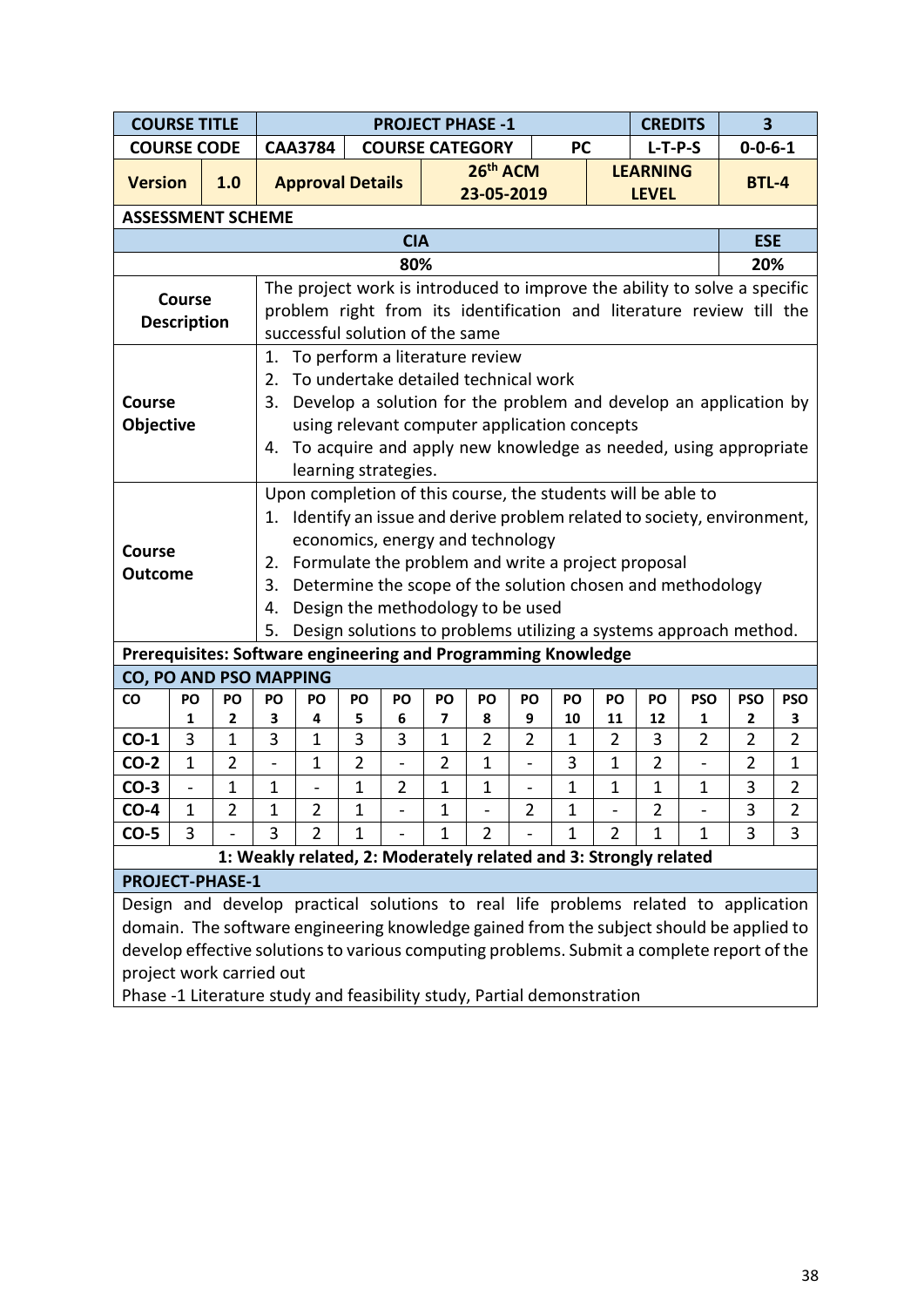|                    | <b>COURSE TITLE</b>                                                                                                              |                                                                                               |    |                         |                | <b>PROJECT WORK- PHASE -II</b>                                                  |                |                        |                |                                                              |                          |                |                | 12             |                |
|--------------------|----------------------------------------------------------------------------------------------------------------------------------|-----------------------------------------------------------------------------------------------|----|-------------------------|----------------|---------------------------------------------------------------------------------|----------------|------------------------|----------------|--------------------------------------------------------------|--------------------------|----------------|----------------|----------------|----------------|
|                    | <b>COURSE CODE</b>                                                                                                               |                                                                                               |    | <b>CAA3785</b>          |                |                                                                                 |                | <b>COURSE CATEGORY</b> |                | <b>CREDITS</b><br>$0 - 0 - 24 - 2$<br><b>PC</b><br>$L-T-P-S$ |                          |                |                |                |                |
| <b>Version</b>     |                                                                                                                                  |                                                                                               |    |                         |                |                                                                                 |                | 26 <sup>th</sup> ACM   |                |                                                              | <b>LEARNING</b>          |                |                |                |                |
|                    |                                                                                                                                  | 1.0                                                                                           |    | <b>Approval Details</b> |                |                                                                                 |                | 23-05-2019             |                |                                                              | <b>LEVEL</b>             |                |                | <b>BTL-4</b>   |                |
|                    |                                                                                                                                  | <b>ASSESSMENT SCHEME</b>                                                                      |    |                         |                |                                                                                 |                |                        |                |                                                              |                          |                |                |                |                |
|                    |                                                                                                                                  |                                                                                               |    |                         |                | <b>CIA</b>                                                                      |                |                        |                |                                                              |                          |                |                | <b>ESE</b>     |                |
|                    |                                                                                                                                  |                                                                                               |    |                         |                | 80%                                                                             |                |                        |                |                                                              |                          |                |                | 20%            |                |
| <b>Course</b>      |                                                                                                                                  |                                                                                               |    |                         |                | The project work is introduced to improve the ability to solve a specific       |                |                        |                |                                                              |                          |                |                |                |                |
| <b>Description</b> |                                                                                                                                  |                                                                                               |    |                         |                | problem right from its identification and literature review till the successful |                |                        |                |                                                              |                          |                |                |                |                |
|                    |                                                                                                                                  |                                                                                               |    | solution of the same    |                |                                                                                 |                |                        |                |                                                              |                          |                |                |                |                |
|                    |                                                                                                                                  | 1.                                                                                            |    |                         |                | Develop a solution for the problem and develop an application by using          |                |                        |                |                                                              |                          |                |                |                |                |
|                    |                                                                                                                                  |                                                                                               |    |                         |                | relevant computer application concepts                                          |                |                        |                |                                                              |                          |                |                |                |                |
| <b>Course</b>      |                                                                                                                                  |                                                                                               |    |                         |                | 2. To produce progress reports or maintain a professional journal to            |                |                        |                |                                                              |                          |                |                |                |                |
|                    | establish work completed and deliver a seminar on the general area<br>Objective                                                  |                                                                                               |    |                         |                |                                                                                 |                |                        |                |                                                              |                          |                |                |                |                |
|                    | To present the work in a forum involving poster presentations<br>3.                                                              |                                                                                               |    |                         |                |                                                                                 |                |                        |                |                                                              |                          |                |                |                |                |
|                    |                                                                                                                                  | To acquire and apply new knowledge as needed, using appropriate<br>4.<br>learning strategies. |    |                         |                |                                                                                 |                |                        |                |                                                              |                          |                |                |                |                |
|                    |                                                                                                                                  |                                                                                               |    |                         |                |                                                                                 |                |                        |                |                                                              |                          |                |                |                |                |
|                    |                                                                                                                                  |                                                                                               |    |                         |                | Upon completion of this course, the students will be able to                    |                |                        |                |                                                              |                          |                |                |                |                |
|                    |                                                                                                                                  | 1.                                                                                            |    |                         |                | Design the methodology to be used                                               |                |                        |                |                                                              |                          |                |                |                |                |
| <b>Course</b>      |                                                                                                                                  | Design solutions to problems utilizing a systems approach method.<br>2.                       |    |                         |                |                                                                                 |                |                        |                |                                                              |                          |                |                |                |                |
|                    | Find solution by formulating proper methodology<br>3.<br><b>Outcome</b>                                                          |                                                                                               |    |                         |                |                                                                                 |                |                        |                |                                                              |                          |                |                |                |                |
|                    | Evaluate the solution by considering the standard data / Objective<br>4.<br>function and by using appropriate performance metric |                                                                                               |    |                         |                |                                                                                 |                |                        |                |                                                              |                          |                |                |                |                |
|                    |                                                                                                                                  |                                                                                               |    |                         |                |                                                                                 |                |                        |                |                                                              |                          |                |                |                |                |
|                    |                                                                                                                                  | Prerequisites: Software engineering and Programming Knowledge                                 |    |                         |                | 5. Write a scientific paper                                                     |                |                        |                |                                                              |                          |                |                |                |                |
|                    |                                                                                                                                  | <b>CO, PO AND PSO MAPPING</b>                                                                 |    |                         |                |                                                                                 |                |                        |                |                                                              |                          |                |                |                |                |
|                    | PO                                                                                                                               | PO                                                                                            | PO | PO                      | PO             | PO                                                                              | PO             | PO                     | PO             | PO                                                           | PO                       | PO             | <b>PSO</b>     | <b>PSO</b>     | <b>PSO</b>     |
| $\mathsf{co}$      | 1                                                                                                                                | 2                                                                                             | 3  | 4                       | 5              | 6                                                                               | 7              | 8                      | 9              | 10                                                           | 11                       | 12             | 1              | $\mathbf{2}$   | 3              |
| $CO-1$             | 3                                                                                                                                | $\mathbf{1}$                                                                                  | 3  | 1                       | 3              | 3                                                                               | $\mathbf 1$    | $\overline{2}$         | $\overline{2}$ | $\mathbf{1}$                                                 | $\overline{2}$           | 3              | $\overline{2}$ | $\overline{2}$ | 3              |
| $CO-2$             | $\mathbf{1}$                                                                                                                     | $\overline{2}$                                                                                |    | $\mathbf 1$             | $\overline{2}$ |                                                                                 | $\overline{2}$ | $\mathbf{1}$           |                | 3                                                            | 1                        | $\overline{2}$ |                | $\overline{2}$ | $\mathbf 1$    |
| $CO-3$             | -                                                                                                                                | $\mathbf 1$                                                                                   | 1  |                         | $\mathbf 1$    | $\overline{2}$                                                                  | 1              | $\mathbf{1}$           |                | $\mathbf{1}$                                                 | 1                        | $\mathbf{1}$   | $\mathbf 1$    | 3              | $\overline{2}$ |
| $CO-4$             | $\mathbf 1$                                                                                                                      | $\overline{2}$                                                                                | 1  | $\overline{2}$          | $\mathbf{1}$   | $\overline{\phantom{0}}$                                                        | 1              |                        | $\overline{2}$ | $\mathbf 1$                                                  | $\overline{\phantom{0}}$ | $\overline{2}$ |                | 3              |                |
| $CO-5$             | 3                                                                                                                                |                                                                                               | 3  | $\overline{2}$          | $\mathbf{1}$   |                                                                                 | 1              | $\overline{2}$         |                | $\mathbf{1}$                                                 | $\overline{2}$           | $\mathbf 1$    | 1              | 3              | $\mathbf 1$    |
|                    |                                                                                                                                  | 1: Weakly related, 2: Moderately related and 3: Strongly related                              |    |                         |                |                                                                                 |                |                        |                |                                                              |                          |                |                |                |                |
| <b>PROJECT</b>     |                                                                                                                                  |                                                                                               |    |                         |                |                                                                                 |                |                        |                |                                                              |                          |                |                |                |                |
|                    |                                                                                                                                  | Design and develop practical solutions to real life problems related to application           |    |                         |                |                                                                                 |                |                        |                |                                                              |                          |                |                |                |                |
|                    | domain. The software engineering knowledge gained from the subject should be applied                                             |                                                                                               |    |                         |                |                                                                                 |                |                        |                |                                                              |                          |                |                |                |                |
|                    |                                                                                                                                  | to develop effective solutions to various computing problems. Submit a complete report of     |    |                         |                |                                                                                 |                |                        |                |                                                              |                          |                |                |                |                |
|                    | the project work carried out. Phase -II Demonstration, Results, Analysis, Report and paper                                       |                                                                                               |    |                         |                |                                                                                 |                |                        |                |                                                              |                          |                |                |                |                |
|                    | publications                                                                                                                     |                                                                                               |    |                         |                |                                                                                 |                |                        |                |                                                              |                          |                |                |                |                |

## **SEMESTER- IV**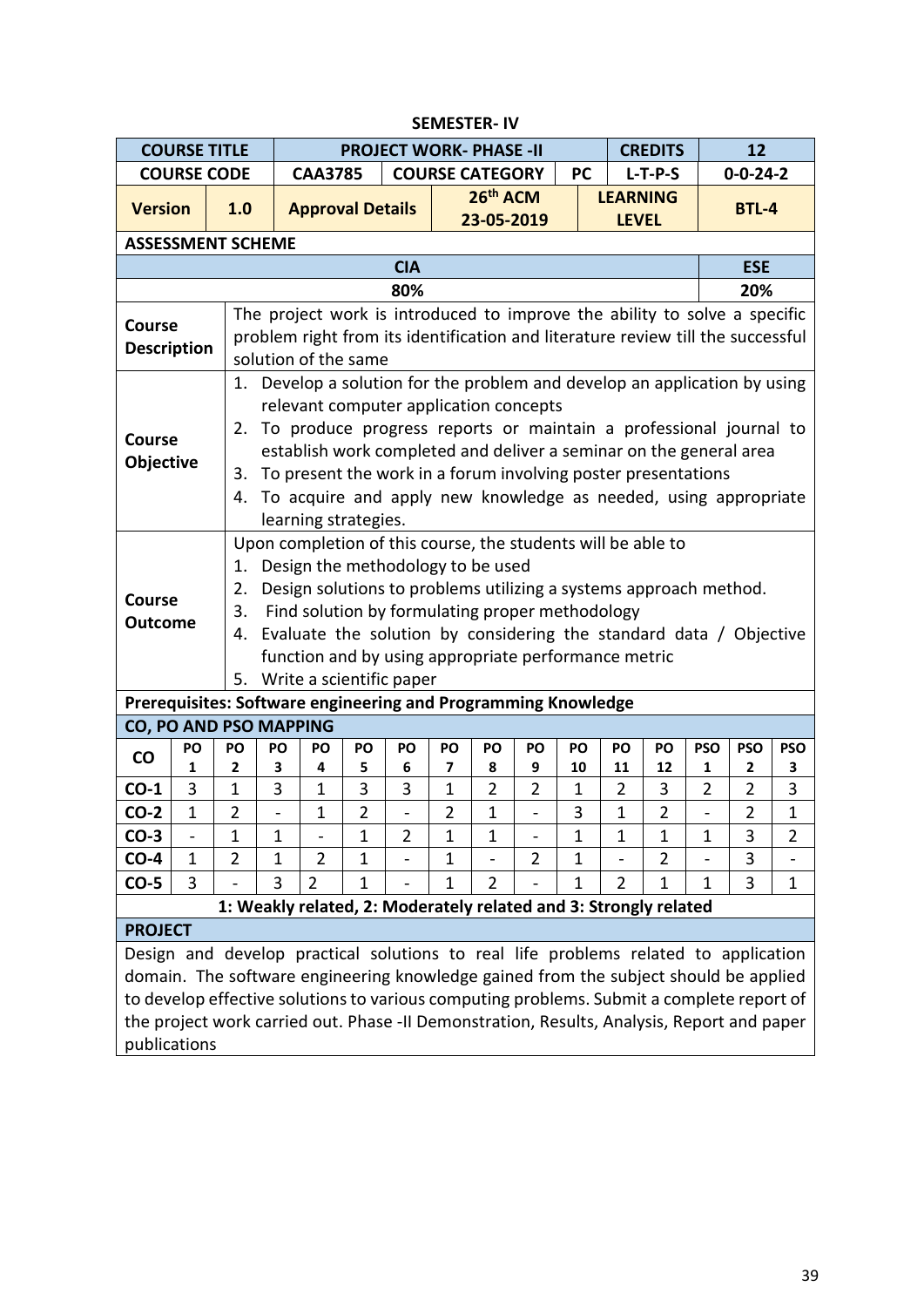| <b>ELECTIVE-1</b><br>$\overline{\mathbf{3}}$<br><b>COURSE TITLE</b> |                          |                                                                          |                                                                   |                                                                                    |                |                              |              |                          |                          |                   |                 |                              |                              |                 |                  |
|---------------------------------------------------------------------|--------------------------|--------------------------------------------------------------------------|-------------------------------------------------------------------|------------------------------------------------------------------------------------|----------------|------------------------------|--------------|--------------------------|--------------------------|-------------------|-----------------|------------------------------|------------------------------|-----------------|------------------|
|                                                                     |                          | SOFTWARE PROCESS AND METRICS<br><b>CREDITS</b><br><b>COURSE CATEGORY</b> |                                                                   |                                                                                    |                |                              |              |                          |                          |                   |                 |                              |                              |                 |                  |
|                                                                     | <b>COURSE CODE</b>       |                                                                          |                                                                   | <b>CAD3721</b>                                                                     |                |                              |              |                          |                          | <b>DE</b>         |                 | $L-T-P-S$                    |                              |                 | $3 - 0 - 0 - 0$  |
| <b>Version</b>                                                      |                          | 1.0                                                                      |                                                                   | <b>Approval Details</b>                                                            |                |                              |              |                          | 26th ACM                 |                   |                 | <b>LEARNING</b>              |                              |                 | <b>BTL-3</b>     |
|                                                                     |                          |                                                                          |                                                                   |                                                                                    |                |                              |              |                          | 23-03-2019               |                   |                 | <b>LEVEL</b>                 |                              |                 |                  |
|                                                                     |                          | <b>ASSESSMENT SCHEME</b>                                                 |                                                                   |                                                                                    |                |                              |              |                          |                          |                   |                 |                              |                              |                 |                  |
|                                                                     | <b>First</b>             |                                                                          | <b>Second</b>                                                     |                                                                                    |                |                              | Seminar/     |                          |                          | <b>Surprise</b>   |                 |                              |                              |                 |                  |
|                                                                     | <b>Periodical</b>        |                                                                          |                                                                   | <b>Periodical</b>                                                                  |                | Assignments/                 |              |                          |                          | Test / Quiz       |                 | <b>Attendance</b>            |                              |                 | <b>ESE</b>       |
|                                                                     | <b>Assessment</b>        |                                                                          |                                                                   | <b>Assessment</b>                                                                  |                |                              | Project      |                          |                          |                   |                 |                              |                              |                 |                  |
|                                                                     | 15%                      |                                                                          | 15%                                                               |                                                                                    |                |                              | 10%          |                          |                          | 5%                |                 | 5%                           |                              |                 | 50%              |
|                                                                     |                          |                                                                          |                                                                   | This course helps to understand the machine metrics. It covers basics of           |                |                              |              |                          |                          |                   |                 |                              |                              |                 |                  |
|                                                                     | <b>Course</b>            |                                                                          |                                                                   | measurement theory, models of software engineering measurement, software           |                |                              |              |                          |                          |                   |                 |                              |                              |                 |                  |
|                                                                     | <b>Description</b>       |                                                                          |                                                                   | product metrics, software process metrics, and management measurement              |                |                              |              |                          |                          |                   |                 |                              |                              |                 |                  |
|                                                                     |                          |                                                                          |                                                                   | and Control of measurement.                                                        |                |                              |              |                          |                          |                   |                 |                              |                              |                 |                  |
|                                                                     |                          |                                                                          |                                                                   | 1. To give a solid background knowledge about software metrics.                    |                |                              |              |                          |                          |                   |                 |                              |                              |                 |                  |
|                                                                     | <b>Course</b>            | 2.                                                                       |                                                                   | To instruct various metrics and models to assess software.                         |                |                              |              |                          |                          |                   |                 |                              |                              |                 |                  |
|                                                                     | Objective                | 3.                                                                       |                                                                   | To deliver hands on experience on using and implementing metrics.                  |                |                              |              |                          |                          |                   |                 |                              |                              |                 |                  |
|                                                                     |                          | 4.                                                                       |                                                                   | To explain the issues of software metrics                                          |                |                              |              |                          |                          |                   |                 |                              |                              |                 |                  |
|                                                                     |                          |                                                                          |                                                                   | Upon completion of this course, the students should be able to                     |                |                              |              |                          |                          |                   |                 |                              |                              |                 |                  |
|                                                                     |                          | 1.                                                                       |                                                                   | Define and relate the fundamentals of Measurement theory to software               |                |                              |              |                          |                          |                   |                 |                              |                              |                 |                  |
|                                                                     |                          |                                                                          |                                                                   | process metrics.                                                                   |                |                              |              |                          |                          |                   |                 |                              |                              |                 |                  |
|                                                                     | <b>Course</b>            | 2.                                                                       |                                                                   | Analyze a real time scenario and apply the appropriate metric tool to              |                |                              |              |                          |                          |                   |                 |                              |                              |                 |                  |
|                                                                     | <b>Outcome</b>           |                                                                          | assess the quality of software                                    |                                                                                    |                |                              |              |                          |                          |                   |                 |                              |                              |                 |                  |
|                                                                     |                          | 3.                                                                       | Recognize the different quality management models and the metrics |                                                                                    |                |                              |              |                          |                          |                   |                 |                              |                              |                 |                  |
|                                                                     |                          |                                                                          | associated with them                                              |                                                                                    |                |                              |              |                          |                          |                   |                 |                              |                              |                 |                  |
|                                                                     |                          | 4.                                                                       |                                                                   | Perform testing and apply in-process metrics appropriately.                        |                |                              |              |                          |                          |                   |                 |                              |                              |                 |                  |
|                                                                     |                          | 5.                                                                       |                                                                   | Apply complexity metrics on simple real time software projects.                    |                |                              |              |                          |                          |                   |                 |                              |                              |                 |                  |
|                                                                     |                          |                                                                          |                                                                   | <b>Prerequisites: Software Engineering</b>                                         |                |                              |              |                          |                          |                   |                 |                              |                              |                 |                  |
|                                                                     |                          | CO, PO AND PSO MAPPING                                                   |                                                                   |                                                                                    |                |                              |              |                          |                          |                   |                 |                              |                              |                 |                  |
| co                                                                  | PO<br>1                  | PO<br>2                                                                  | PO<br>3                                                           | PO<br>4                                                                            | PO<br>5        | PO<br>6.                     | PO<br>7      | PO<br>8                  | PO<br>9                  | PO<br>10          | <b>PO1</b><br>1 | <b>PO1</b><br>2              | <b>PSO</b><br>1              | <b>PSO</b><br>2 | <b>PSO</b><br>3. |
| $CO-1$                                                              | $\overline{a}$           | 3                                                                        | $\overline{2}$                                                    | $\overline{a}$                                                                     | $\overline{2}$ | $\overline{a}$               | 3            | $\overline{2}$           | $\overline{a}$           | $\mathbf{1}$      |                 | $\overline{a}$               | 3                            | $\overline{2}$  | $\mathbf{1}$     |
| $CO-2$                                                              | $\overline{\phantom{0}}$ | $\qquad \qquad \blacksquare$                                             | $\mathbf{1}$                                                      | $\blacksquare$                                                                     | 3              | $\qquad \qquad \blacksquare$ |              | 1                        | $\overline{\phantom{a}}$ | 1                 |                 | $\qquad \qquad \blacksquare$ | $\qquad \qquad \blacksquare$ | $\mathbf 1$     | 1                |
| $CO-3$                                                              | $\mathbf{1}$             | $\mathbf 1$                                                              | $\overline{a}$                                                    | $\mathbf{1}$                                                                       | 3              | $\mathbf 1$                  | 1            | $\overline{\phantom{0}}$ | $\mathbf{1}$             | $\mathbf{1}$      | $\mathbf{1}$    | $\mathbf{1}$                 | $\mathbf{1}$                 |                 | $\mathbf{1}$     |
| $CO-4$                                                              | 3                        | 3                                                                        | $\mathbf{1}$                                                      |                                                                                    | 3              | $\overline{2}$               |              | 1                        | 1                        | $\qquad \qquad -$ | 3               | $\overline{2}$               | $\overline{a}$               | $\mathbf 1$     |                  |
| $CO-5$                                                              |                          | $\mathbf{1}$                                                             |                                                                   | 1                                                                                  | $\overline{2}$ | 1                            | $\mathbf{1}$ | $\mathbf{1}$             | $\mathbf{1}$             | $\mathbf{1}$      | $\mathbf{1}$    |                              | 1                            |                 | $\overline{2}$   |
|                                                                     |                          |                                                                          |                                                                   | 1: Weakly related, 2: Moderately related and 3: Strongly related                   |                |                              |              |                          |                          |                   |                 |                              |                              |                 |                  |
|                                                                     |                          |                                                                          |                                                                   | <b>MODULE 1 - FUNDAMENTALS OF MEASUREMENT THEORY</b>                               |                |                              |              |                          |                          |                   |                 |                              |                              | (9L)            |                  |
|                                                                     |                          |                                                                          |                                                                   | Software Quality, TQM, Measurement, levels of measurement, Reliability and         |                |                              |              |                          |                          |                   |                 |                              |                              |                 |                  |
|                                                                     |                          |                                                                          |                                                                   | validity, Measurement errors, criteria for causality, Software development process |                |                              |              |                          |                          |                   |                 |                              |                              |                 | $CO-1$           |
|                                                                     |                          |                                                                          |                                                                   | models, Process maturity framework and quality standards                           |                |                              |              |                          |                          |                   |                 |                              |                              |                 | <b>BTL-2</b>     |
|                                                                     |                          |                                                                          |                                                                   | <b>Suggested Readings: Measurement Errors</b>                                      |                |                              |              |                          |                          |                   |                 |                              |                              |                 |                  |
|                                                                     |                          |                                                                          |                                                                   | <b>MODULE 2: SOFTWARE QUALITY METRICS &amp; QUALITY TOOLS</b>                      |                |                              |              |                          |                          |                   |                 |                              |                              |                 | (9L)             |
|                                                                     |                          |                                                                          |                                                                   | Product quality metrics, In-process quality metrics, Metrics for software          |                |                              |              |                          |                          |                   |                 |                              |                              |                 |                  |
|                                                                     |                          |                                                                          |                                                                   | maintenance, Real time examples, Application of Seven basic tools in software      |                |                              |              |                          |                          |                   |                 |                              |                              |                 | $CO-2$           |
|                                                                     |                          | quality development                                                      |                                                                   |                                                                                    |                |                              |              |                          |                          |                   |                 |                              |                              |                 | <b>BTL-2</b>     |
|                                                                     |                          |                                                                          |                                                                   | <b>Suggested Readings: Quality Metrics</b>                                         |                |                              |              |                          |                          |                   |                 |                              |                              |                 |                  |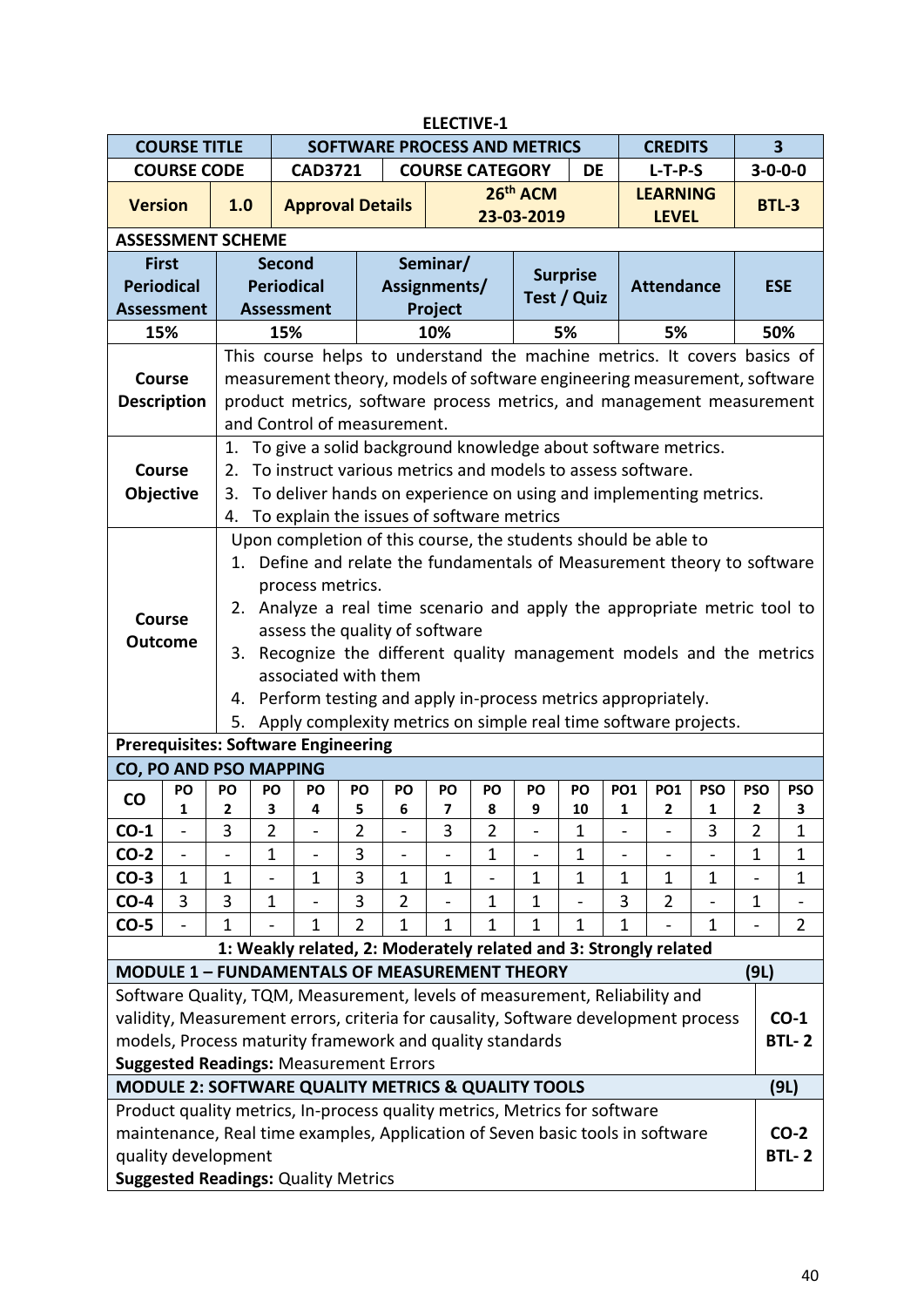|                   | MODULE 3: DEFECT REMOVAL EFFECTIVENESS AND QUALITY MANAGEMENT MODELS(9L)            |              |
|-------------------|-------------------------------------------------------------------------------------|--------------|
|                   | Defect removal effectiveness, Quality planning, Phase based defect removal model,   |              |
|                   | cost effectiveness, Defect removal, process maturity level, Rayleigh model          | $CO-3$       |
|                   | framework, Code integration pattern, Reliability growth models, In-process metrics  | <b>BTL-3</b> |
|                   | and reports, orthogonal defect classification                                       |              |
|                   | <b>Suggested Readings: cost effectiveness</b>                                       |              |
|                   | MODULE - 4 IN-PROCESS METRICS AND AVAILABILITY METRICS                              | (9L)         |
|                   | In-process metrics for software testing, In-process metrics and quality             |              |
|                   | management, Metrics for acceptance, Measurements of system availability, In-        | $CO-4$       |
|                   | process metrics for outage and availability.                                        | <b>BTL-3</b> |
|                   | <b>Suggested Readings: Software testing metrics</b>                                 |              |
|                   | <b>MODULE 5 - COMPLEXITY METRICS AND ADVANCED METRICS</b><br>(9L)                   |              |
|                   | Lines of code, Halstead's science, Cyclomatic complexity, Syntactic constructs,     |              |
|                   | Structure metrics, Design and complexity metrics, Productivity metrics, Quality and | $CO-5$       |
|                   | quality management metrics                                                          | <b>BTL-3</b> |
|                   | <b>Suggested Readings: Structure metrics</b>                                        |              |
| <b>TEXT BOOKS</b> |                                                                                     |              |
| $\mathbf{1}$ .    | Stephen H. Kan (2015), "Metrics and Models in Software Quality Engineering",        |              |
|                   | Second edition, Pearson education India, ISBN-13: 978-9332551602                    |              |
|                   | <b>REFERENCE BOOKS</b>                                                              |              |
| 1.                | Norman Fenton and James Bieman (2014), "Software Metrics: A Rigorous and            |              |
|                   | Practical Approach, CRC Press, Third Edition, ISBN-13: 978-1439838228               |              |
| 2.                | Anirban Basu (2015), "Software Quality Assurance, Testing and Metrics", PHI         |              |
|                   | Learning, ISBN-13: 978-8120350687                                                   |              |
| <b>E BOOKS</b>    |                                                                                     |              |
| 1                 | https://www.springer.com/la/book/9783824465187                                      |              |
| $\overline{2}$    | https://kupdf.net/download/crcpresssoftwaremetricspdf 5a43fbd6e2b6f55c6ad5          |              |
|                   | 38da pdf                                                                            |              |
| <b>MOOC</b>       |                                                                                     |              |
| 1                 | https://www.coursera.org/learn/reviews-and-metrics-for-software-                    |              |
|                   | improvements                                                                        |              |

| <b>COURSE TITLE</b>                                    |     |                                                                                                                                                                                                                                                                                                                                                                                         | .NET/ASP PROGRAMMING                      |                                       |           | <b>CREDITS</b>                  | 3               |
|--------------------------------------------------------|-----|-----------------------------------------------------------------------------------------------------------------------------------------------------------------------------------------------------------------------------------------------------------------------------------------------------------------------------------------------------------------------------------------|-------------------------------------------|---------------------------------------|-----------|---------------------------------|-----------------|
| <b>COURSE CODE</b>                                     |     | <b>CAD3722</b>                                                                                                                                                                                                                                                                                                                                                                          | <b>COURSE CATEGORY</b>                    |                                       | <b>DE</b> | $L-T-P-S$                       | $3 - 0 - 0 - 0$ |
| <b>Version</b>                                         | 1.0 | <b>Approval Details</b>                                                                                                                                                                                                                                                                                                                                                                 |                                           | 26th ACM<br>23-03-2019                |           | <b>LEARNING</b><br><b>LEVEL</b> | <b>BTL-3</b>    |
| <b>ASSESSMENT SCHEME</b>                               |     |                                                                                                                                                                                                                                                                                                                                                                                         |                                           |                                       |           |                                 |                 |
| <b>First</b><br><b>Periodical</b><br><b>Assessment</b> |     | <b>Second</b><br><b>Periodical</b><br><b>Assessment</b>                                                                                                                                                                                                                                                                                                                                 | Seminar/<br><b>Assignments</b><br>Project | <b>Surprise</b><br><b>Test / Quiz</b> |           | <b>Attendance</b>               | <b>ESE</b>      |
| 15%                                                    |     | 15%                                                                                                                                                                                                                                                                                                                                                                                     | 10%                                       | 5%                                    |           | 5%                              | 50%             |
| <b>Course</b><br><b>Description</b>                    |     | Provides hands-on experience creating software for Microsoft's .NET<br>(Windows platform) using the Visual Studio development environment.<br>Starting with the most fundamental elements of computer programming, the<br>training evolves to leverage development techniques sufficient to produce a<br>complete web application including the user interface, business logic and data |                                           |                                       |           |                                 |                 |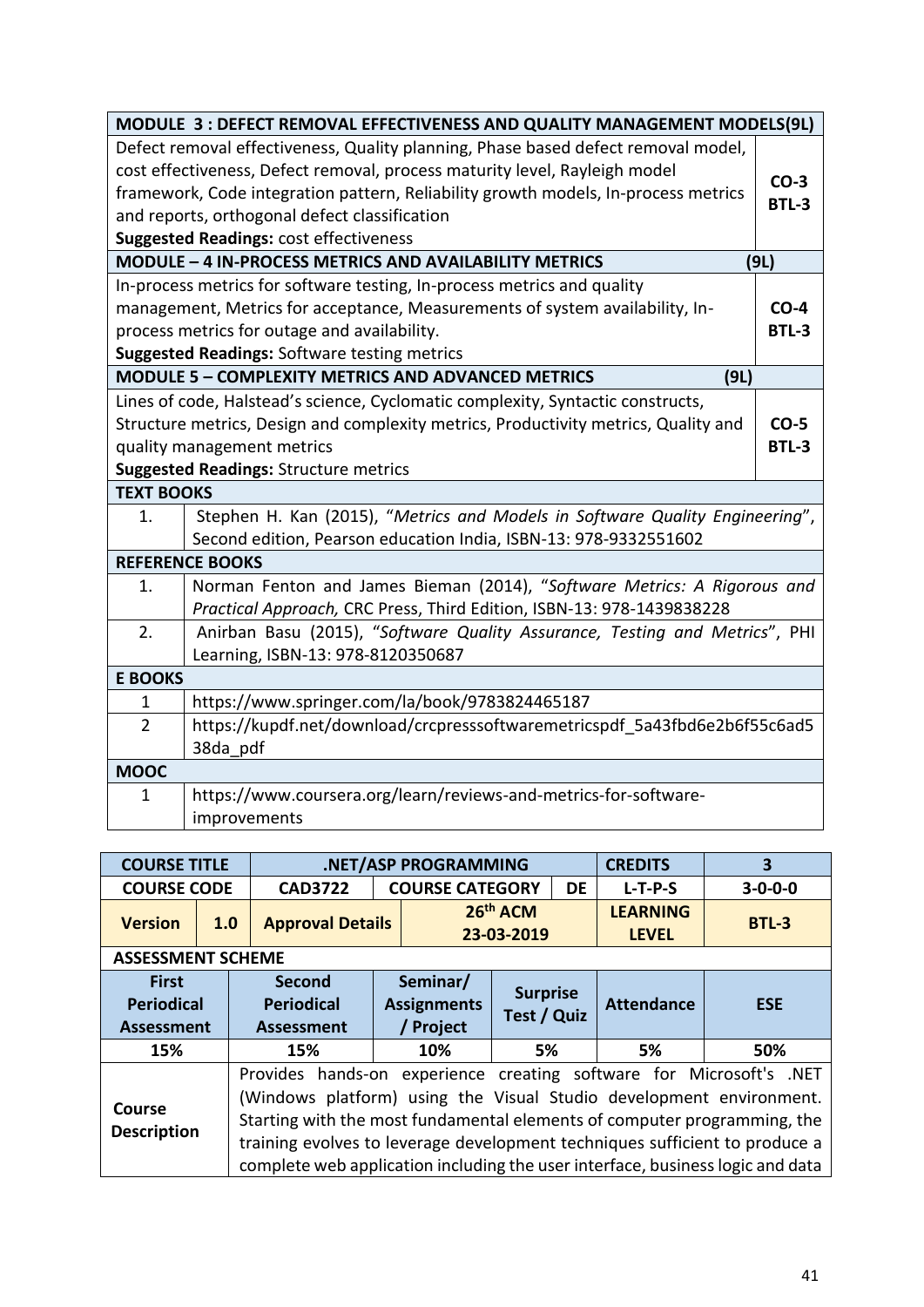|                                                                                                                                                                                                       | access layers. You learn how to write code using Visual Basic (VB) and C#;<br>create ASP.NET Web applications and process Web forms and build SQL |                                                                                                                 |                                                                |                         |                          |                                                                  |                |             |                |                              |             |                                                                          |              |                |
|-------------------------------------------------------------------------------------------------------------------------------------------------------------------------------------------------------|---------------------------------------------------------------------------------------------------------------------------------------------------|-----------------------------------------------------------------------------------------------------------------|----------------------------------------------------------------|-------------------------|--------------------------|------------------------------------------------------------------|----------------|-------------|----------------|------------------------------|-------------|--------------------------------------------------------------------------|--------------|----------------|
|                                                                                                                                                                                                       |                                                                                                                                                   |                                                                                                                 |                                                                |                         |                          | Server databases and access them using ADO.NET.                  |                |             |                |                              |             |                                                                          |              |                |
|                                                                                                                                                                                                       |                                                                                                                                                   |                                                                                                                 |                                                                |                         |                          |                                                                  |                |             |                |                              |             | 1. To demonstrate the fundamental aspects of modern computer             |              |                |
|                                                                                                                                                                                                       |                                                                                                                                                   |                                                                                                                 | programming.                                                   |                         |                          |                                                                  |                |             |                |                              |             |                                                                          |              |                |
|                                                                                                                                                                                                       |                                                                                                                                                   |                                                                                                                 |                                                                |                         |                          |                                                                  |                |             |                |                              |             | 2. To design and implement .NET web and Windows applications.            |              |                |
| Course                                                                                                                                                                                                |                                                                                                                                                   |                                                                                                                 |                                                                |                         |                          |                                                                  |                |             |                |                              |             | 3. To write object-oriented logic using C# and Visual Basic (classes and |              |                |
| <b>Objective</b>                                                                                                                                                                                      |                                                                                                                                                   |                                                                                                                 | libraries).                                                    |                         |                          |                                                                  |                |             |                |                              |             |                                                                          |              |                |
|                                                                                                                                                                                                       | 4.                                                                                                                                                |                                                                                                                 |                                                                |                         |                          |                                                                  |                |             |                |                              |             | To leverage Visual Studio for code generation, user interface design,    |              |                |
|                                                                                                                                                                                                       |                                                                                                                                                   |                                                                                                                 |                                                                | testing, and debugging. |                          |                                                                  |                |             |                |                              |             |                                                                          |              |                |
|                                                                                                                                                                                                       |                                                                                                                                                   |                                                                                                                 |                                                                |                         |                          |                                                                  |                |             |                |                              |             | 5. To build SQL Server databases and access them using the Entity        |              |                |
|                                                                                                                                                                                                       |                                                                                                                                                   |                                                                                                                 |                                                                | Framework (EF).         |                          |                                                                  |                |             |                |                              |             |                                                                          |              |                |
|                                                                                                                                                                                                       | Upon completion of this course, the students should be able to                                                                                    |                                                                                                                 |                                                                |                         |                          |                                                                  |                |             |                |                              |             |                                                                          |              |                |
|                                                                                                                                                                                                       | 1. Create programs using .net.                                                                                                                    |                                                                                                                 |                                                                |                         |                          |                                                                  |                |             |                |                              |             |                                                                          |              |                |
| <b>Outcome</b>                                                                                                                                                                                        | Describe the use of object-oriented concepts.<br>Course<br>2.<br>Implement data sources.<br>3.                                                    |                                                                                                                 |                                                                |                         |                          |                                                                  |                |             |                |                              |             |                                                                          |              |                |
|                                                                                                                                                                                                       | 4.                                                                                                                                                |                                                                                                                 |                                                                |                         |                          | Create an application to connect with the backend.               |                |             |                |                              |             |                                                                          |              |                |
|                                                                                                                                                                                                       | 5.                                                                                                                                                |                                                                                                                 |                                                                | Generate reports.       |                          |                                                                  |                |             |                |                              |             |                                                                          |              |                |
| Prerequisites: C Language is basic language along with HTML & CSS                                                                                                                                     |                                                                                                                                                   |                                                                                                                 |                                                                |                         |                          |                                                                  |                |             |                |                              |             |                                                                          |              |                |
| CO, PO AND PSO MAPPING                                                                                                                                                                                |                                                                                                                                                   |                                                                                                                 |                                                                |                         |                          |                                                                  |                |             |                |                              |             |                                                                          |              |                |
| PO<br>CO                                                                                                                                                                                              | PO                                                                                                                                                | PO                                                                                                              | PO                                                             | PO                      | PO                       | PO                                                               | PO             | PO          | PO             | PO                           | PO          | PS                                                                       | <b>PS</b>    | <b>PS</b>      |
| 2<br>1                                                                                                                                                                                                |                                                                                                                                                   | 3                                                                                                               | 02<br>6<br>7<br>9<br>10<br>12<br>01<br>03<br>4<br>5<br>8<br>11 |                         |                          |                                                                  |                |             |                |                              |             |                                                                          |              |                |
| $CO-1$                                                                                                                                                                                                | 3                                                                                                                                                 | $\overline{2}$<br>3<br>$\overline{2}$<br>3<br>3<br>$\overline{2}$<br>1<br>$\overline{2}$<br>1<br>$\overline{2}$ |                                                                |                         |                          |                                                                  |                |             |                |                              |             |                                                                          |              |                |
| $CO-2$<br>$\overline{\phantom{0}}$                                                                                                                                                                    |                                                                                                                                                   | $\overline{\phantom{a}}$                                                                                        | $\qquad \qquad -$                                              | $\mathbf 1$             | $\overline{\phantom{a}}$ | 1                                                                | $\blacksquare$ | 3           | $\overline{2}$ | $\qquad \qquad \blacksquare$ | 1           | $\overline{\phantom{a}}$                                                 | $\mathbf 1$  | $\mathbf{1}$   |
| $CO-3$<br>$\mathbf{1}$                                                                                                                                                                                | $\mathbf{1}$                                                                                                                                      | $\mathbf 1$                                                                                                     | $\mathbf 1$                                                    |                         | 1                        | 1                                                                |                |             | $\mathbf{1}$   | $\qquad \qquad \blacksquare$ | $\mathbf 1$ | $\mathbf{1}$                                                             |              |                |
| $CO-4$<br>3                                                                                                                                                                                           | 3                                                                                                                                                 | 3                                                                                                               | 3                                                              | $\mathbf{1}$            | $\mathbf{1}$             | 3                                                                | $\mathbf 1$    | $\mathbf 1$ | $\overline{a}$ | $\mathbf 1$                  | $\mathbf 1$ | 3                                                                        | $\mathbf{1}$ | $\mathbf{1}$   |
| $CO-5$                                                                                                                                                                                                | $\mathbf{1}$                                                                                                                                      |                                                                                                                 | 1                                                              |                         | 1                        |                                                                  | 1              |             | $\mathbf{1}$   |                              |             | $\mathbf{1}$                                                             |              | $\overline{2}$ |
|                                                                                                                                                                                                       |                                                                                                                                                   |                                                                                                                 |                                                                |                         |                          | 1: Weakly related, 2: Moderately related and 3: Strongly related |                |             |                |                              |             |                                                                          |              |                |
| <b>MODULE 1: INTRODUCTION OF .NET</b>                                                                                                                                                                 |                                                                                                                                                   |                                                                                                                 |                                                                |                         |                          |                                                                  |                |             |                |                              |             |                                                                          | (9L)         |                |
| Introduction/Overview of .Net - .Net Framework [Advanced] - Visual C#.Net Language<br>- Introduction to Windows Forms - Event Handling - User Defined Controls - Tool-                                |                                                                                                                                                   |                                                                                                                 |                                                                |                         |                          |                                                                  |                |             |                |                              |             |                                                                          |              |                |
| Box.                                                                                                                                                                                                  |                                                                                                                                                   |                                                                                                                 |                                                                |                         |                          |                                                                  |                |             |                |                              |             |                                                                          |              | $CO-1$         |
| Practical component: Implement a Simple Calculator in windows .net - C#                                                                                                                               |                                                                                                                                                   |                                                                                                                 |                                                                |                         |                          |                                                                  |                |             |                |                              |             |                                                                          |              | <b>BTL-2</b>   |
| Environment.                                                                                                                                                                                          |                                                                                                                                                   |                                                                                                                 |                                                                |                         |                          |                                                                  |                |             |                |                              |             |                                                                          |              |                |
| <b>Suggested Readings: . Net Framework [Advanced]</b>                                                                                                                                                 |                                                                                                                                                   |                                                                                                                 |                                                                |                         |                          |                                                                  |                |             |                |                              |             |                                                                          |              |                |
| <b>MODULE 2: Object Oriented Concepts</b>                                                                                                                                                             |                                                                                                                                                   |                                                                                                                 |                                                                |                         |                          |                                                                  |                |             |                |                              |             |                                                                          | (9L)         |                |
| Object Oriented Concepts (Basic) - Object Oriented Concepts (Advanced) - Object                                                                                                                       |                                                                                                                                                   |                                                                                                                 |                                                                |                         |                          |                                                                  |                |             |                |                              |             |                                                                          |              |                |
| Oriented Concepts (Implementation Oriented) - Error Handling - ADO.Net                                                                                                                                |                                                                                                                                                   |                                                                                                                 |                                                                |                         |                          |                                                                  |                |             |                |                              |             |                                                                          |              |                |
| Components - Programming with ADO.Net.                                                                                                                                                                |                                                                                                                                                   |                                                                                                                 |                                                                |                         |                          |                                                                  |                |             |                |                              |             |                                                                          |              | $CO-2$         |
| Practical component: Using ADO.Net Connectivity execute a simple login and redirect                                                                                                                   |                                                                                                                                                   |                                                                                                                 |                                                                |                         |                          |                                                                  |                |             |                |                              |             |                                                                          |              | BTL-3          |
| to another Window using windows C#.                                                                                                                                                                   |                                                                                                                                                   |                                                                                                                 |                                                                |                         |                          |                                                                  |                |             |                |                              |             |                                                                          |              |                |
| Suggested Readings: ADO.Net Components - Programming with ADO.Net                                                                                                                                     |                                                                                                                                                   |                                                                                                                 |                                                                |                         |                          |                                                                  |                |             |                |                              |             |                                                                          |              |                |
| <b>MODULE 3: Introduction to ASP.Net</b><br>(9L)                                                                                                                                                      |                                                                                                                                                   |                                                                                                                 |                                                                |                         |                          |                                                                  |                |             |                |                              |             |                                                                          |              |                |
| Introduction to Web Forms - Controls: Web, Server, Client, Navigation - Master Page                                                                                                                   |                                                                                                                                                   |                                                                                                                 |                                                                |                         |                          |                                                                  |                |             |                |                              |             |                                                                          |              |                |
| - Advance ASP .Net: AJAX - WPF - Web Services - Silverlight - Java Script Validations.<br>$CO-3$<br>Practical component: Create a web based form using Silverlight's and Ajax Control<br><b>BTL-3</b> |                                                                                                                                                   |                                                                                                                 |                                                                |                         |                          |                                                                  |                |             |                |                              |             |                                                                          |              |                |
|                                                                                                                                                                                                       |                                                                                                                                                   |                                                                                                                 |                                                                |                         |                          |                                                                  |                |             |                |                              |             |                                                                          |              |                |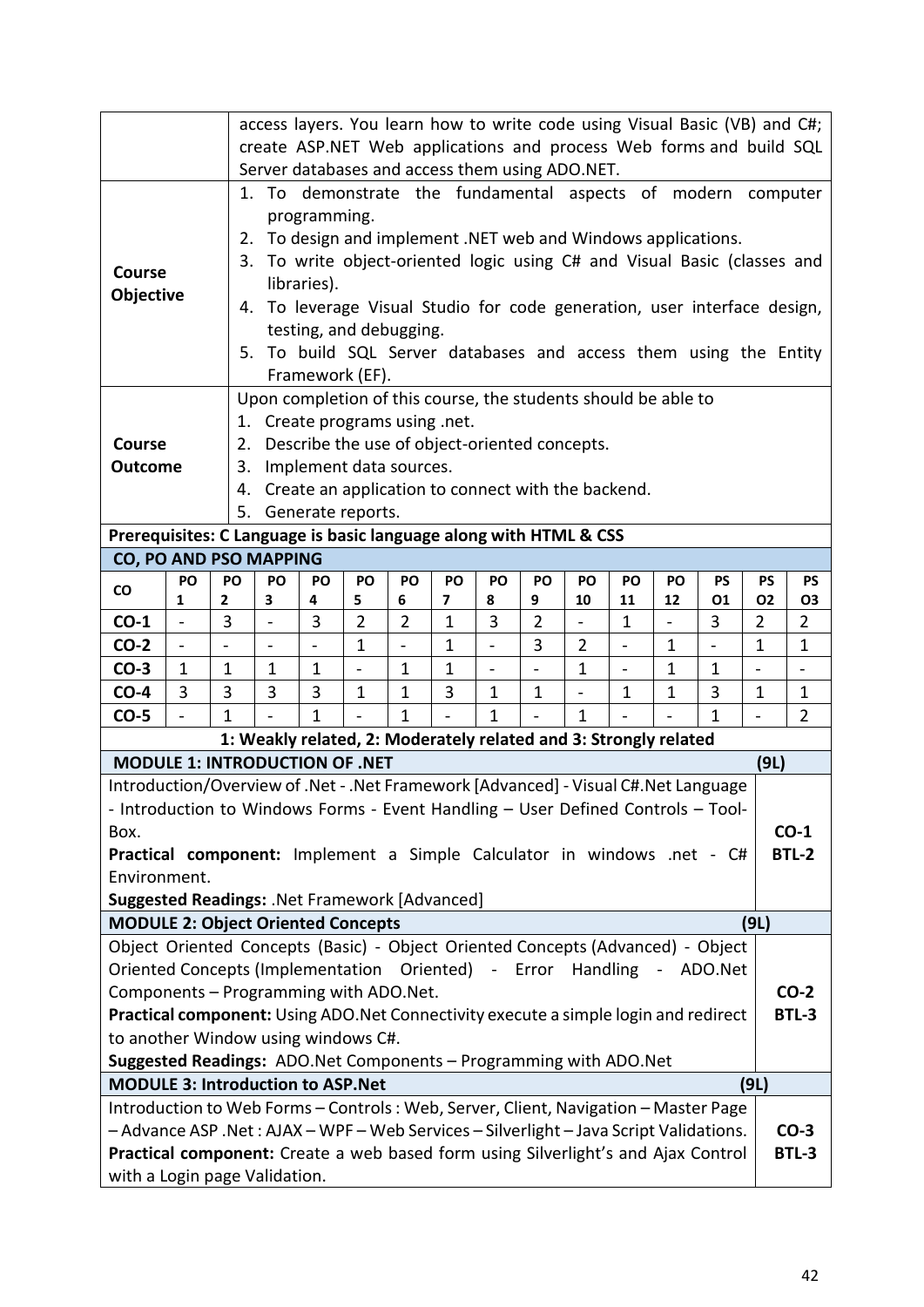|                                                            | Suggested Readings: AJAX & Java Script Validations                                     |              |  |  |  |  |  |  |  |  |
|------------------------------------------------------------|----------------------------------------------------------------------------------------|--------------|--|--|--|--|--|--|--|--|
| <b>MODULE 4: Introduction to MSSQL Server 2016</b><br>(9L) |                                                                                        |              |  |  |  |  |  |  |  |  |
|                                                            | Introduction to Databases - Structured Query Language - Stored Procedures -            |              |  |  |  |  |  |  |  |  |
|                                                            | Functions - Triggers - Rollback.                                                       |              |  |  |  |  |  |  |  |  |
|                                                            | <b>Practical component:</b>                                                            | $CO-4$       |  |  |  |  |  |  |  |  |
|                                                            | Create a database and establish a connectivity with Windows based C# application       | <b>BTL-2</b> |  |  |  |  |  |  |  |  |
| for signup Form.                                           |                                                                                        |              |  |  |  |  |  |  |  |  |
|                                                            | Suggested Readings: Structured Query Language                                          |              |  |  |  |  |  |  |  |  |
|                                                            | MODULE 5: SAP Crystal Reports XI & Project Work - Windows Application<br>(9L)          |              |  |  |  |  |  |  |  |  |
|                                                            | Introduction: Crystal Reports XI - Database Connectivity - Connectivity between C#     |              |  |  |  |  |  |  |  |  |
|                                                            | Forms and SAP Crystal Reports                                                          | $CO-5$       |  |  |  |  |  |  |  |  |
|                                                            | Practical component: Implementation of windows based C# Application with               | <b>BTL-2</b> |  |  |  |  |  |  |  |  |
|                                                            | Database and Crystal Report.                                                           |              |  |  |  |  |  |  |  |  |
|                                                            | <b>Suggested Readings: Database Connectivity</b>                                       |              |  |  |  |  |  |  |  |  |
| <b>TEXT BOOKS</b>                                          |                                                                                        |              |  |  |  |  |  |  |  |  |
| 1.                                                         | Imar Spaanjaars(2016), Beginning ASP.NET 4: in C# and VB (Wrox Programmer to           |              |  |  |  |  |  |  |  |  |
|                                                            | Programmer) ISBN: 978-0-470-50221-1                                                    |              |  |  |  |  |  |  |  |  |
| <b>REFERENCE BOOKS</b>                                     |                                                                                        |              |  |  |  |  |  |  |  |  |
| 1.                                                         | Raef, Meeuwisse(2017), Cyber security for Beginners, Cyber Simplicity Ltd.             |              |  |  |  |  |  |  |  |  |
|                                                            | Publications, 2nd Edition, pp.410-440, 2017                                            |              |  |  |  |  |  |  |  |  |
| 2.                                                         | William, Stalling(2018), Effective Cyber security: A Guide to Using Best Practices and |              |  |  |  |  |  |  |  |  |
|                                                            | Standards, Addison - Wesley Professional Publishers, 1st Edition, 2018                 |              |  |  |  |  |  |  |  |  |
| <b>E BOOKS</b>                                             |                                                                                        |              |  |  |  |  |  |  |  |  |
| 1.                                                         | http://www.uou.ac.in/sites/default/files/slm/Introduction-cyber-security.pdf           |              |  |  |  |  |  |  |  |  |
| <b>MOOC</b>                                                |                                                                                        |              |  |  |  |  |  |  |  |  |
| 1.                                                         | https://www.edx.org/course/.net-fundamentals                                           |              |  |  |  |  |  |  |  |  |
| 2.                                                         | https://www.coursera.org/specializations/.net                                          |              |  |  |  |  |  |  |  |  |

| <b>COURSE TITLE</b>                                              |     | $\overline{\mathbf{3}}$<br><b>WEB ANALYTICS</b><br><b>CREDITS</b>           |           |                                    |  |           |                                                                      |                 |  |  |  |  |
|------------------------------------------------------------------|-----|-----------------------------------------------------------------------------|-----------|------------------------------------|--|-----------|----------------------------------------------------------------------|-----------------|--|--|--|--|
| <b>COURSE CODE</b>                                               |     | <b>CAB3721</b>                                                              |           | <b>COURSE CATEGORY</b>             |  | <b>DE</b> | $L-T-P-S$                                                            | $3 - 0 - 0 - 0$ |  |  |  |  |
| <b>Version</b>                                                   | 1.0 | <b>Approval Details</b>                                                     |           | 26 <sup>th</sup> ACM<br>23-03-2019 |  |           | <b>LEARNING</b><br><b>LEVEL</b>                                      | <b>BTL-3</b>    |  |  |  |  |
| <b>ASSESSMENT SCHEME</b>                                         |     |                                                                             |           |                                    |  |           |                                                                      |                 |  |  |  |  |
| <b>First</b>                                                     |     | Seminar/<br><b>Surprise</b><br><b>Second</b><br><b>Attendance</b>           |           |                                    |  |           |                                                                      |                 |  |  |  |  |
| <b>Periodical</b><br><b>Periodical</b><br>Assignments/<br>Test / |     |                                                                             |           |                                    |  |           |                                                                      | <b>ESE</b>      |  |  |  |  |
| <b>Assessment</b>                                                |     | <b>Assessment</b>                                                           |           | Quiz                               |  |           |                                                                      |                 |  |  |  |  |
| 15%                                                              |     | 15%                                                                         | 5%<br>70% |                                    |  |           |                                                                      |                 |  |  |  |  |
|                                                                  |     | Website analytics is the science of analysis that focuses on the World Wide |           |                                    |  |           |                                                                      |                 |  |  |  |  |
| Course                                                           |     | Web. Web analytics focuses on optimizing an organization's digital          |           |                                    |  |           |                                                                      |                 |  |  |  |  |
| <b>Description</b>                                               |     | ecosystem by collecting, analyzing and enabling the making of data-         |           |                                    |  |           |                                                                      |                 |  |  |  |  |
|                                                                  |     | informed decisions.                                                         |           |                                    |  |           |                                                                      |                 |  |  |  |  |
|                                                                  |     | 1.                                                                          |           |                                    |  |           | To Learn how to use and deploy web/social/mobile analytics platforms |                 |  |  |  |  |
|                                                                  |     |                                                                             |           |                                    |  |           | such as Adobe Analytics, ComScore combined with an introduction to   |                 |  |  |  |  |
| <b>Course</b>                                                    |     | Mobile Analytics, Geo-Tracking and Geo-Location services.                   |           |                                    |  |           |                                                                      |                 |  |  |  |  |
| <b>Objective</b>                                                 |     | 2.                                                                          |           |                                    |  |           | A grounded understanding of web intelligence and business analytics  |                 |  |  |  |  |
|                                                                  |     | terminology related to the above.                                           |           |                                    |  |           |                                                                      |                 |  |  |  |  |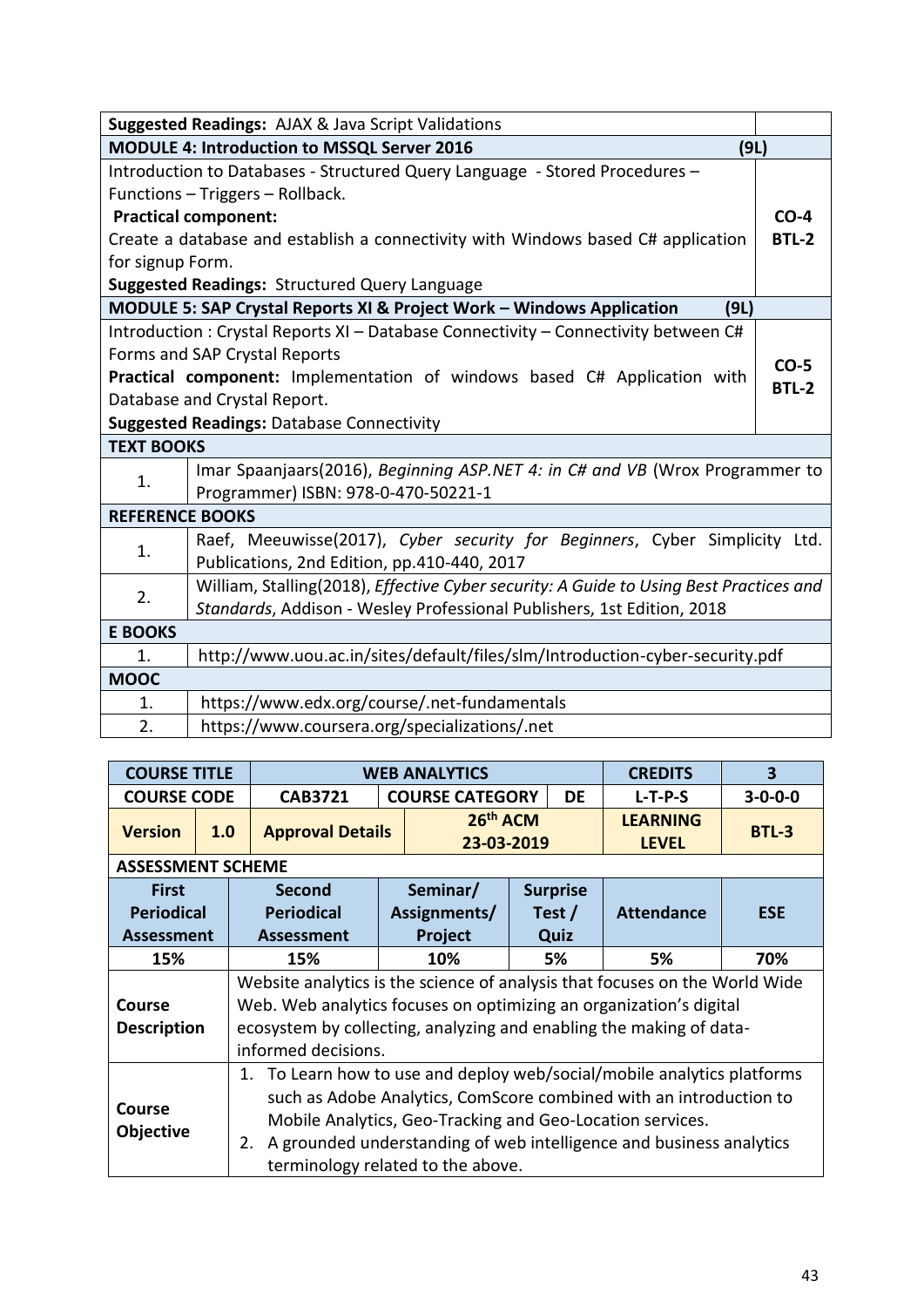|                                                                                                                               |                                                                                                                                                                                     | 3.                                                                                                             |                                                                                                                                                                                                                                                                                                                                        |                          |              |                | How to deploy web intelligence to improve the outcomes of your                                                                   |                |   |                     |   |             |      |                |                |
|-------------------------------------------------------------------------------------------------------------------------------|-------------------------------------------------------------------------------------------------------------------------------------------------------------------------------------|----------------------------------------------------------------------------------------------------------------|----------------------------------------------------------------------------------------------------------------------------------------------------------------------------------------------------------------------------------------------------------------------------------------------------------------------------------------|--------------------------|--------------|----------------|----------------------------------------------------------------------------------------------------------------------------------|----------------|---|---------------------|---|-------------|------|----------------|----------------|
|                                                                                                                               |                                                                                                                                                                                     |                                                                                                                |                                                                                                                                                                                                                                                                                                                                        |                          |              |                | marketing or business plan.                                                                                                      |                |   |                     |   |             |      |                |                |
|                                                                                                                               |                                                                                                                                                                                     | 4.                                                                                                             |                                                                                                                                                                                                                                                                                                                                        |                          |              |                | How Analysts impact the bottom line (their role) within various                                                                  |                |   |                     |   |             |      |                |                |
|                                                                                                                               |                                                                                                                                                                                     |                                                                                                                |                                                                                                                                                                                                                                                                                                                                        |                          |              |                | businesses and lines of business.                                                                                                |                |   |                     |   |             |      |                |                |
|                                                                                                                               |                                                                                                                                                                                     | 5.                                                                                                             |                                                                                                                                                                                                                                                                                                                                        |                          |              |                | Growth potentials for Web Analysts and Big Data professionals.<br>Upon completion of this course, the students should be able to |                |   |                     |   |             |      |                |                |
|                                                                                                                               |                                                                                                                                                                                     | 1.                                                                                                             |                                                                                                                                                                                                                                                                                                                                        |                          |              |                | Describe the concepts of web analytics.                                                                                          |                |   |                     |   |             |      |                |                |
|                                                                                                                               |                                                                                                                                                                                     | 2.                                                                                                             |                                                                                                                                                                                                                                                                                                                                        |                          |              |                | Apply the web analytics basics.                                                                                                  |                |   |                     |   |             |      |                |                |
| Course                                                                                                                        |                                                                                                                                                                                     | 3.                                                                                                             |                                                                                                                                                                                                                                                                                                                                        |                          |              |                | Relate the strategies of web analytics.                                                                                          |                |   |                     |   |             |      |                |                |
| <b>Outcome</b>                                                                                                                |                                                                                                                                                                                     | 4.                                                                                                             |                                                                                                                                                                                                                                                                                                                                        |                          |              |                | Apply the concepts of web analytics into various websites like Google,                                                           |                |   |                     |   |             |      |                |                |
|                                                                                                                               |                                                                                                                                                                                     |                                                                                                                |                                                                                                                                                                                                                                                                                                                                        | social media and mobile. |              |                |                                                                                                                                  |                |   |                     |   |             |      |                |                |
|                                                                                                                               |                                                                                                                                                                                     | 5.                                                                                                             |                                                                                                                                                                                                                                                                                                                                        |                          |              |                | Implement Mobile Analytics basics.                                                                                               |                |   |                     |   |             |      |                |                |
|                                                                                                                               |                                                                                                                                                                                     |                                                                                                                |                                                                                                                                                                                                                                                                                                                                        |                          |              |                |                                                                                                                                  |                |   |                     |   |             |      |                |                |
|                                                                                                                               | Prerequisites: Statistics, Math & Scientific methods<br><b>CO, PO AND PSO MAPPING</b>                                                                                               |                                                                                                                |                                                                                                                                                                                                                                                                                                                                        |                          |              |                |                                                                                                                                  |                |   |                     |   |             |      |                |                |
| $\mathsf{co}\,$                                                                                                               | PO                                                                                                                                                                                  | PO                                                                                                             | PO<br>PO<br>PO<br>PO<br>PO<br>PO<br><b>PO1</b><br><b>PO1</b><br><b>PSO</b><br>PO<br>PO                                                                                                                                                                                                                                                 |                          |              |                |                                                                                                                                  |                |   |                     |   |             |      | <b>PSO</b>     | <b>PSO</b>     |
|                                                                                                                               | 1                                                                                                                                                                                   | 2                                                                                                              | 3                                                                                                                                                                                                                                                                                                                                      | 4                        | 5            | 6              | 7                                                                                                                                | 8              | 9 | 10                  | 1 | 2           | 1    | $\mathbf{2}$   | 3              |
| $CO-1$                                                                                                                        |                                                                                                                                                                                     | 3                                                                                                              | $\overline{2}$                                                                                                                                                                                                                                                                                                                         |                          | $\mathbf 1$  |                | 3                                                                                                                                | 2              | 1 | 1<br>$\overline{2}$ | 1 | $\mathbf 1$ | 3    | 2              | 2              |
| $CO-2$<br>$CO-3$                                                                                                              | $\overline{\phantom{0}}$<br>1                                                                                                                                                       |                                                                                                                | $\mathbf 1$                                                                                                                                                                                                                                                                                                                            | $\overline{\phantom{0}}$ | $\mathbf{1}$ | $\blacksquare$ |                                                                                                                                  | $\blacksquare$ | 3 |                     |   | $\mathbf 1$ | -    | $\overline{2}$ | 1              |
| $CO-4$                                                                                                                        | 3                                                                                                                                                                                   |                                                                                                                | $\mathbf{1}$<br>$\mathbf{1}$<br>$\mathbf 1$<br>$\overline{2}$<br>1<br>$\mathbf 1$<br>$\mathbf 1$<br>1<br>$\qquad \qquad \blacksquare$<br>$\qquad \qquad \blacksquare$<br>$\overline{\phantom{0}}$<br>$\overline{\phantom{0}}$<br>3<br>3<br>3<br>$\overline{2}$<br>1<br>$\mathbf{1}$<br>3<br>1<br>$\mathbf{1}$<br>$\mathbf 1$<br>1<br>1 |                          |              |                |                                                                                                                                  |                |   |                     |   |             |      |                | $\overline{2}$ |
| $CO-5$                                                                                                                        | 1<br>1<br>$\mathbf{1}$<br>1<br>$\overline{2}$<br>$\mathbf{1}$<br>2<br>1<br>3<br>1<br>1<br>$\overline{\phantom{0}}$                                                                  |                                                                                                                |                                                                                                                                                                                                                                                                                                                                        |                          |              |                |                                                                                                                                  |                |   |                     |   |             |      |                |                |
|                                                                                                                               |                                                                                                                                                                                     |                                                                                                                |                                                                                                                                                                                                                                                                                                                                        |                          |              |                | 1: Weakly related, 2: Moderately related and 3: Strongly related                                                                 |                |   |                     |   |             |      |                |                |
|                                                                                                                               |                                                                                                                                                                                     | <b>MODULE 1: INTRODUCTION</b>                                                                                  |                                                                                                                                                                                                                                                                                                                                        |                          |              |                |                                                                                                                                  |                |   |                     |   |             |      | (9L)           |                |
|                                                                                                                               |                                                                                                                                                                                     |                                                                                                                |                                                                                                                                                                                                                                                                                                                                        |                          |              |                |                                                                                                                                  |                |   |                     |   |             |      |                |                |
|                                                                                                                               | Introduction: Web analytics, History, current landscape and challenges, Five 'Whys'<br>$CO-1$<br>of web analytics. Data Collection: Clickstream data, web logs, web beacons, packet |                                                                                                                |                                                                                                                                                                                                                                                                                                                                        |                          |              |                |                                                                                                                                  |                |   |                     |   |             |      |                |                |
|                                                                                                                               |                                                                                                                                                                                     | sniffing, java Script tags, Types of data: outcomes data, Research data, competitive                           |                                                                                                                                                                                                                                                                                                                                        |                          |              |                |                                                                                                                                  |                |   |                     |   |             |      |                | <b>BTL-2</b>   |
|                                                                                                                               |                                                                                                                                                                                     | data Suggested Readings: web logs                                                                              |                                                                                                                                                                                                                                                                                                                                        |                          |              |                |                                                                                                                                  |                |   |                     |   |             |      |                |                |
|                                                                                                                               |                                                                                                                                                                                     | <b>MODULE 2: FUNDAMENTALS OF WEB ANALYTICS AND DATA ANALYSIS</b>                                               |                                                                                                                                                                                                                                                                                                                                        |                          |              |                |                                                                                                                                  |                |   |                     |   |             |      |                | (9L)           |
|                                                                                                                               |                                                                                                                                                                                     | Capturing data, Type and size of data, Innovation, Integration, selection of web                               |                                                                                                                                                                                                                                                                                                                                        |                          |              |                |                                                                                                                                  |                |   |                     |   |             |      |                |                |
|                                                                                                                               |                                                                                                                                                                                     | analytic tool, web analytic dashboard, types of metrics to track the data, Key                                 |                                                                                                                                                                                                                                                                                                                                        |                          |              |                |                                                                                                                                  |                |   |                     |   |             |      |                |                |
|                                                                                                                               |                                                                                                                                                                                     | Performance Indicators (KPI), identification of audience, site referrers and most                              |                                                                                                                                                                                                                                                                                                                                        |                          |              |                |                                                                                                                                  |                |   |                     |   |             |      |                | $CO-2$         |
|                                                                                                                               |                                                                                                                                                                                     | important pages. Qualitative Analysis: Essence of Customer Centricity, Lab usability                           |                                                                                                                                                                                                                                                                                                                                        |                          |              |                |                                                                                                                                  |                |   |                     |   |             |      |                | <b>BTL-3</b>   |
|                                                                                                                               |                                                                                                                                                                                     | testing, Heuristic evaluations, Site Visits and surveys                                                        |                                                                                                                                                                                                                                                                                                                                        |                          |              |                |                                                                                                                                  |                |   |                     |   |             |      |                |                |
|                                                                                                                               |                                                                                                                                                                                     | Suggested Readings: Key Performance Indicators (KPI)<br><b>MODULE 3: WEB ANALYTICS CONCEPTS AND STRATEGIES</b> |                                                                                                                                                                                                                                                                                                                                        |                          |              |                |                                                                                                                                  |                |   |                     |   |             | (9L) |                |                |
|                                                                                                                               |                                                                                                                                                                                     | URI, URL parameters, Cookies, Geotargeting, Geotagging, mobile phone tracking,                                 |                                                                                                                                                                                                                                                                                                                                        |                          |              |                |                                                                                                                                  |                |   |                     |   |             |      |                |                |
|                                                                                                                               |                                                                                                                                                                                     | Focus on Customer Centricity, solve for business questions, follow the 10/90 rule,                             |                                                                                                                                                                                                                                                                                                                                        |                          |              |                |                                                                                                                                  |                |   |                     |   |             |      |                |                |
|                                                                                                                               |                                                                                                                                                                                     | Hire great web analytics, Identify optimal organizational structure                                            |                                                                                                                                                                                                                                                                                                                                        |                          |              |                |                                                                                                                                  |                |   |                     |   |             | and  |                | $CO-3$         |
|                                                                                                                               |                                                                                                                                                                                     |                                                                                                                |                                                                                                                                                                                                                                                                                                                                        |                          |              |                |                                                                                                                                  |                |   |                     |   |             |      |                | <b>BTL-3</b>   |
| responsibilities, Centralization, Decentralization, centralized decentralization<br><b>Suggested Readings: URL parameters</b> |                                                                                                                                                                                     |                                                                                                                |                                                                                                                                                                                                                                                                                                                                        |                          |              |                |                                                                                                                                  |                |   |                     |   |             |      |                |                |
|                                                                                                                               |                                                                                                                                                                                     | <b>MODULE 4: GOOGLE WEB ANALYTICS</b>                                                                          |                                                                                                                                                                                                                                                                                                                                        |                          |              |                |                                                                                                                                  |                |   |                     |   |             |      | (9L)           |                |
|                                                                                                                               |                                                                                                                                                                                     | Installing Google web analytics, setting up: Account, property, view, users'                                   |                                                                                                                                                                                                                                                                                                                                        |                          |              |                |                                                                                                                                  |                |   |                     |   |             |      |                |                |
|                                                                                                                               |                                                                                                                                                                                     | profiles and filters, tracking traffic channels, E-commerce tracking, On-site search                           |                                                                                                                                                                                                                                                                                                                                        |                          |              |                |                                                                                                                                  |                |   |                     |   |             |      |                |                |
|                                                                                                                               |                                                                                                                                                                                     | tracking, On-page interacting tracking, Analyzing data through Google Analytics.                               |                                                                                                                                                                                                                                                                                                                                        |                          |              |                |                                                                                                                                  |                |   |                     |   |             |      |                | $CO-4$         |
|                                                                                                                               |                                                                                                                                                                                     | Google analytics vs Crazy Egg.                                                                                 |                                                                                                                                                                                                                                                                                                                                        |                          |              |                |                                                                                                                                  |                |   |                     |   |             |      |                | <b>BTL-2</b>   |
|                                                                                                                               |                                                                                                                                                                                     | Case study: Make website and apply web analytics strategies.                                                   |                                                                                                                                                                                                                                                                                                                                        |                          |              |                |                                                                                                                                  |                |   |                     |   |             |      |                |                |
|                                                                                                                               |                                                                                                                                                                                     | Suggested Readings: On-site search tracking, On-page interacting tracking                                      |                                                                                                                                                                                                                                                                                                                                        |                          |              |                |                                                                                                                                  |                |   |                     |   |             |      |                |                |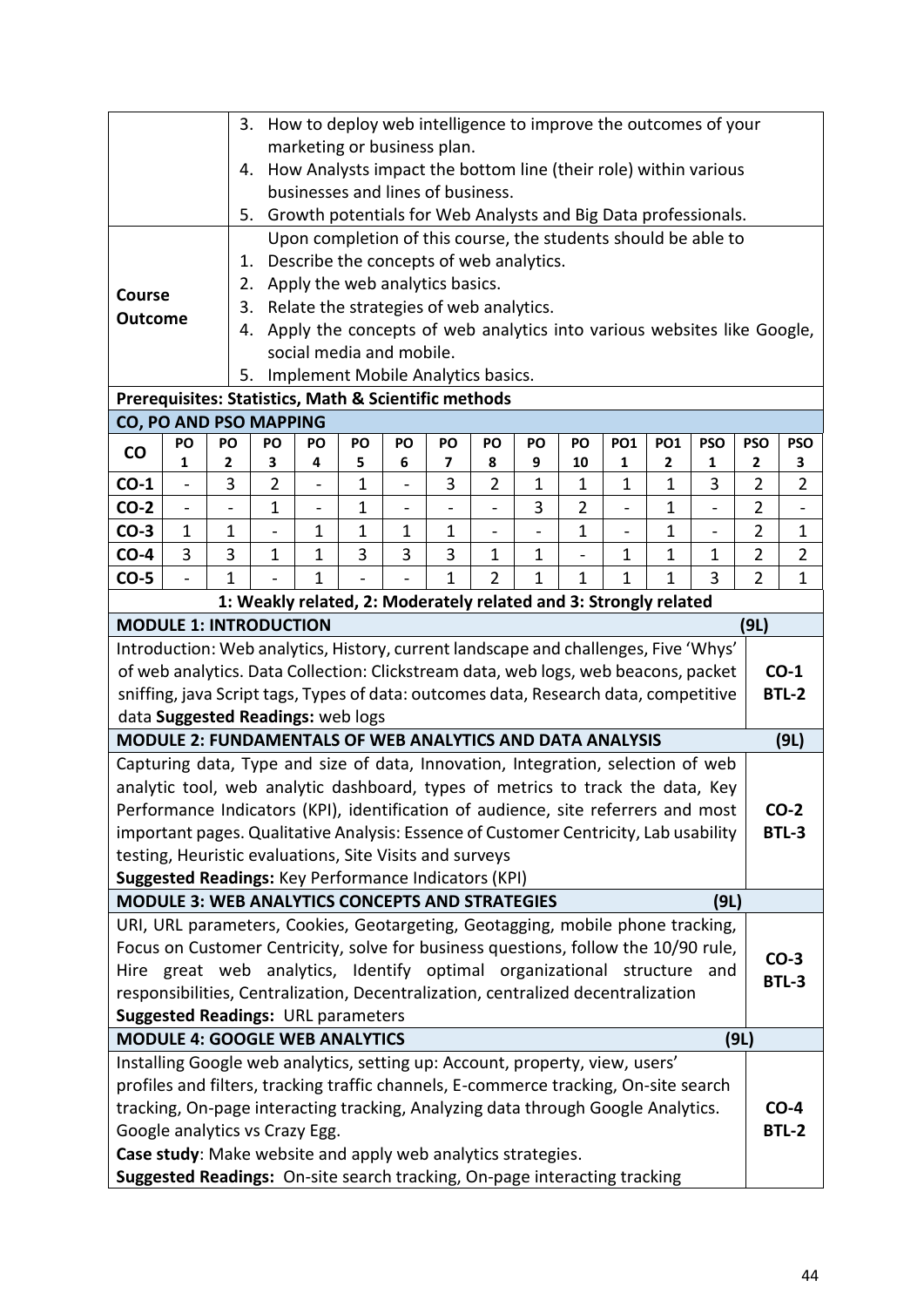|                   | <b>MODULE 5: SOCIAL MEDIA AND MOBILE ANALYTICS</b><br>(9L)                                                                                                                                                                                                                                                                                                                                                     |                        |
|-------------------|----------------------------------------------------------------------------------------------------------------------------------------------------------------------------------------------------------------------------------------------------------------------------------------------------------------------------------------------------------------------------------------------------------------|------------------------|
|                   | Social Media Analytics: Measure, Analyze, Interpret, the conundrum of social<br>media, targeting your customers, online social intelligence, Friends, Fans and<br>Followers, Influence, score carding, monitoring tools and technologies.<br>Mobile Analytics: Mobile Market places, triangulating mobiles, mobile sites, mobile<br>apps, mining mobiles Suggested Readings: Next-generation digital forensics | $CO-5$<br><b>BTL-2</b> |
| <b>TEXT BOOKS</b> |                                                                                                                                                                                                                                                                                                                                                                                                                |                        |
| 1.                | Avinash Kaushik (2009), Web Analytics 2.0: The Art of Online Accountability and<br>Science of Customer Wiley Publishing.                                                                                                                                                                                                                                                                                       |                        |
| 2.                | Justin Cutroni, Google Analytics: Understanding Visitor Behavior 1st Edition,<br>O'Reilly Media publisher                                                                                                                                                                                                                                                                                                      |                        |
|                   | <b>REFERENCE BOOKS</b>                                                                                                                                                                                                                                                                                                                                                                                         |                        |
| 1.                | Marshall Sponder, Social Media Analytics: Effective Tools for Building, Interpreting,<br>and Using Metrics, Mc Graw Hill.                                                                                                                                                                                                                                                                                      |                        |
| <b>E BOOKS</b>    |                                                                                                                                                                                                                                                                                                                                                                                                                |                        |
| 1.                | http://alvarestech.com/temp/smar/Smar/Book2021/Industry4.0/2019/                                                                                                                                                                                                                                                                                                                                               |                        |
| <b>MOOC</b>       |                                                                                                                                                                                                                                                                                                                                                                                                                |                        |
| 1.                | https://www.coursera.org/courses?query=web%20analytics                                                                                                                                                                                                                                                                                                                                                         |                        |

| <b>COURSE TITLE</b>                                    |                                  |                                                                                                                                                                                                                                                                                                               | <b>BIG DATA ANALYTICS</b> |                        |                          |                 | <b>CREDITS</b>                                                                                                                                                                                                                                                                                                                                                                                                                                                                                                                                                                                                  | $\overline{\mathbf{3}}$ |
|--------------------------------------------------------|----------------------------------|---------------------------------------------------------------------------------------------------------------------------------------------------------------------------------------------------------------------------------------------------------------------------------------------------------------|---------------------------|------------------------|--------------------------|-----------------|-----------------------------------------------------------------------------------------------------------------------------------------------------------------------------------------------------------------------------------------------------------------------------------------------------------------------------------------------------------------------------------------------------------------------------------------------------------------------------------------------------------------------------------------------------------------------------------------------------------------|-------------------------|
| <b>COURSE CODE</b>                                     |                                  | <b>CAB3722</b>                                                                                                                                                                                                                                                                                                |                           | <b>COURSE CATEGORY</b> |                          | <b>DE</b>       | $L-T-P-S$                                                                                                                                                                                                                                                                                                                                                                                                                                                                                                                                                                                                       | $3 - 0 - 0 - 0$         |
| <b>Version</b>                                         | 1.0                              | <b>Approval Details</b>                                                                                                                                                                                                                                                                                       |                           |                        | $26th$ ACM<br>23-03-2019 |                 | <b>LEARNING</b><br><b>LEVEL</b>                                                                                                                                                                                                                                                                                                                                                                                                                                                                                                                                                                                 | <b>BTL-3</b>            |
|                                                        | <b>ASSESSMENT SCHEME</b>         |                                                                                                                                                                                                                                                                                                               |                           |                        |                          |                 |                                                                                                                                                                                                                                                                                                                                                                                                                                                                                                                                                                                                                 |                         |
| <b>First</b>                                           |                                  | Second                                                                                                                                                                                                                                                                                                        | Seminar/                  |                        |                          | <b>Surprise</b> |                                                                                                                                                                                                                                                                                                                                                                                                                                                                                                                                                                                                                 |                         |
| <b>Periodical</b>                                      |                                  | <b>Periodical</b>                                                                                                                                                                                                                                                                                             | Assignments/              |                        |                          | Test / Quiz     | <b>Attendance</b>                                                                                                                                                                                                                                                                                                                                                                                                                                                                                                                                                                                               | <b>ESE</b>              |
| <b>Assessment</b>                                      |                                  | <b>Assessment</b>                                                                                                                                                                                                                                                                                             | Project                   |                        |                          |                 |                                                                                                                                                                                                                                                                                                                                                                                                                                                                                                                                                                                                                 |                         |
| 15%                                                    |                                  | 15%                                                                                                                                                                                                                                                                                                           | 10%                       |                        |                          | 5%              | 5%                                                                                                                                                                                                                                                                                                                                                                                                                                                                                                                                                                                                              | 50%                     |
| Course<br><b>Description</b>                           |                                  | analysis entails.                                                                                                                                                                                                                                                                                             |                           |                        |                          |                 | The course begins with a basic introduction to big data and discusses what<br>the analysis of these data entails, as well as associated technical,<br>conceptual and ethical challenges. Strength and limitations of big data are<br>discussed in depth using real-world examples. This includes practical<br>exercises to familiarize students with the format of big data.<br>It also provides a first hands-on experience in handling and analyzing large,<br>complex data structures. The block course is designed as a primer for<br>anyone interested in attaining a basic understanding of what big data |                         |
| Course<br>Objective<br><b>Course</b><br><b>Outcome</b> | 2.<br>3.<br>4.<br>5.<br>6.<br>1. | 1. Understand the Big Data Platform and its Use cases<br>Provide an overview of Apache Hadoop<br>Provide HDFS Concepts and Interfacing with HDFS<br><b>Understand Map Reduce Jobs</b><br>Provide hands on Hadoop Eco System<br>Apply analytics on Structured, Unstructured Data.<br>selected business domains |                           |                        |                          |                 | Upon completion of this course, the students should be able to<br>Describe the big data characteristics, challenges and use cases from                                                                                                                                                                                                                                                                                                                                                                                                                                                                          |                         |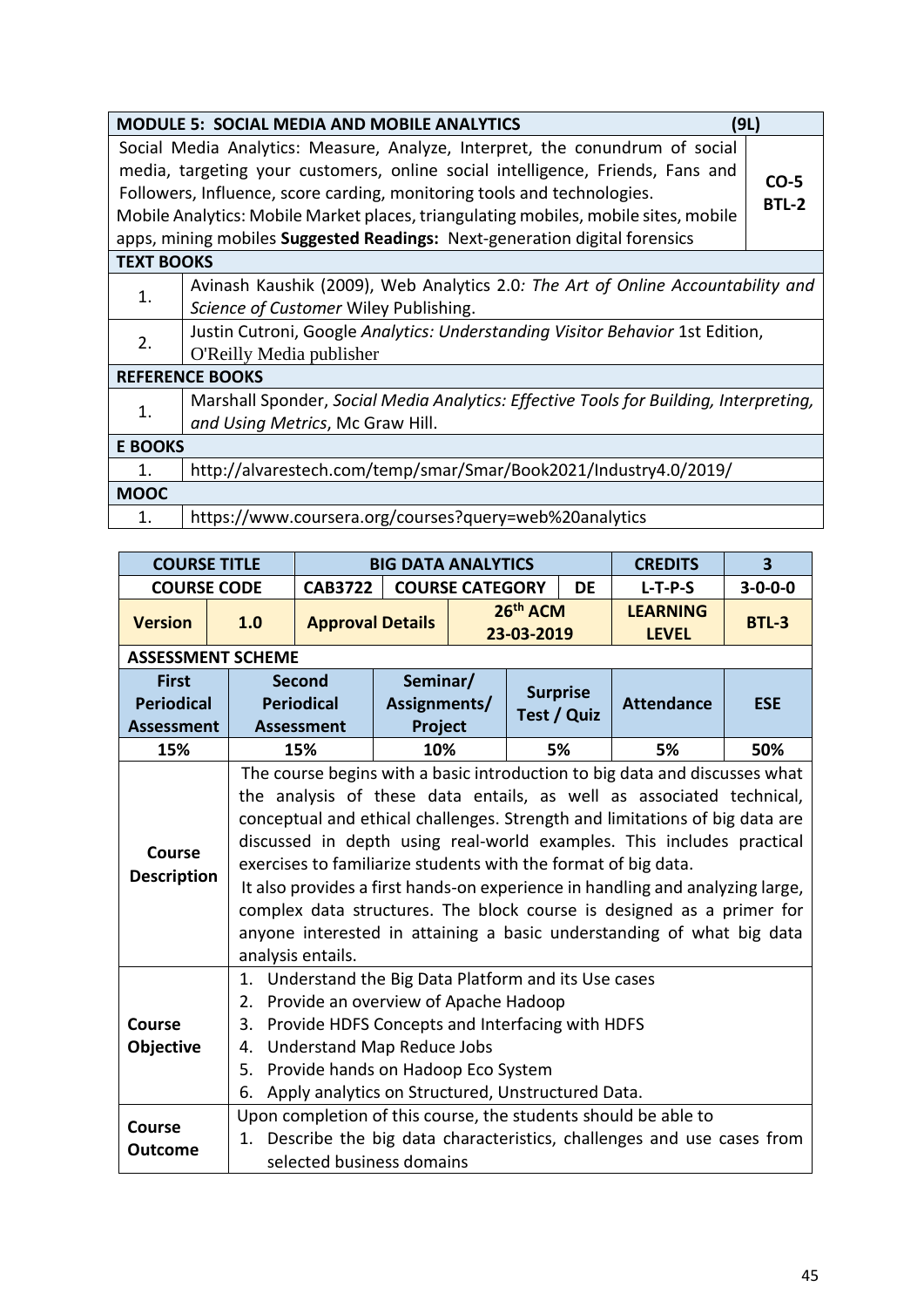| Describe NoSQL big data management and the characteristics that<br>2.                                                                                            |                          |    |             |                |           |                          |                                                                  |              |             |    |                   |              |                                                                       |                          |              |
|------------------------------------------------------------------------------------------------------------------------------------------------------------------|--------------------------|----|-------------|----------------|-----------|--------------------------|------------------------------------------------------------------|--------------|-------------|----|-------------------|--------------|-----------------------------------------------------------------------|--------------------------|--------------|
| distinguish them from traditional relational database management                                                                                                 |                          |    |             |                |           |                          |                                                                  |              |             |    |                   |              |                                                                       |                          |              |
|                                                                                                                                                                  |                          |    | systems.    |                |           |                          |                                                                  |              |             |    |                   |              |                                                                       |                          |              |
|                                                                                                                                                                  |                          | 3. |             |                |           |                          |                                                                  |              |             |    |                   |              | Configure and run Hadoop distributed file system Framework.           |                          |              |
|                                                                                                                                                                  |                          | 4. |             |                |           |                          |                                                                  |              |             |    |                   |              | Analyze the Big Data using Map-reduce programming using Hadoop        |                          |              |
|                                                                                                                                                                  |                          |    |             | framework.     |           |                          |                                                                  |              |             |    |                   |              |                                                                       |                          |              |
|                                                                                                                                                                  |                          | 5. |             |                |           |                          |                                                                  |              |             |    |                   |              | Apply Hadoop related tools such as HBase, Cassandra, and Hive for big |                          |              |
|                                                                                                                                                                  |                          |    |             | data analytics |           |                          |                                                                  |              |             |    |                   |              |                                                                       |                          |              |
| <b>Prerequisites: Data Mining and Data Analysis</b>                                                                                                              |                          |    |             |                |           |                          |                                                                  |              |             |    |                   |              |                                                                       |                          |              |
| <b>CO, PO AND PSO MAPPING</b>                                                                                                                                    | PO                       | PO | PO          | PO             | <b>PO</b> | <b>PO</b>                | PO                                                               | PO           | PO          | PO | PO                | PO           | PS                                                                    | <b>PS</b>                | <b>PS</b>    |
| $\mathsf{co}$                                                                                                                                                    | 1                        | 2  | 3           | 4              | 5         | 6                        | 7                                                                | 8            | 9           | 10 | 11                | 12           | 01                                                                    | 02                       | O3           |
| $CO-1$                                                                                                                                                           |                          | 3  | 2           |                | 1         |                          | 3                                                                | 2            | 1           | 1  | 1                 | 1            | 3                                                                     | 2                        | 3            |
| $CO-2$                                                                                                                                                           | $\overline{\phantom{0}}$ |    | $\mathbf 1$ |                | 1         | $\overline{\phantom{0}}$ |                                                                  | -            | 3           | 2  | $\overline{a}$    | 1            |                                                                       | $\overline{\phantom{0}}$ | 3            |
| $CO-3$                                                                                                                                                           | $\mathbf 1$              | 1  |             | 1              | 1         | 1                        | 1                                                                | -            |             | 1  | $\qquad \qquad -$ | 1            |                                                                       | $\overline{\phantom{0}}$ |              |
| $CO-4$                                                                                                                                                           | 3                        | 3  | $\mathbf 1$ | 1              | 3         | 3                        | 3                                                                | $\mathbf{1}$ | 1           |    | $\mathbf 1$       | $\mathbf{1}$ | $\mathbf 1$                                                           | 1                        | 1            |
| $CO-5$                                                                                                                                                           | $\overline{\phantom{0}}$ | 1  |             | 1              |           |                          | 1                                                                | 2            | $\mathbf 1$ | 1  | 1                 | 1            | 3                                                                     | 2                        | 3            |
|                                                                                                                                                                  |                          |    |             |                |           |                          | 1: Weakly related, 2: Moderately related and 3: Strongly related |              |             |    |                   |              |                                                                       |                          |              |
| <b>MODULE 1: INTRODUCTION</b>                                                                                                                                    |                          |    |             |                |           |                          |                                                                  |              |             |    |                   |              | (9L)                                                                  |                          |              |
| What is big data, why big data, convergence of key trends, unstructured data,                                                                                    |                          |    |             |                |           |                          |                                                                  |              |             |    |                   |              |                                                                       |                          |              |
|                                                                                                                                                                  |                          |    |             |                |           |                          |                                                                  |              |             |    |                   |              |                                                                       |                          |              |
| industry examples of big data, web analytics, big data and marketing, fraud and<br>big data, risk and big data, credit risk management, big data and algorithmic |                          |    |             |                |           |                          |                                                                  |              |             |    |                   |              |                                                                       |                          |              |
| trading, big data and healthcare, big data in medicine, advertising and big data,                                                                                |                          |    |             |                |           |                          |                                                                  |              |             |    | $CO-1$            |              |                                                                       |                          |              |
| big data technologies, introduction to Hadoop, open source technologies, cloud                                                                                   |                          |    |             |                |           |                          |                                                                  |              |             |    |                   | <b>BTL-2</b> |                                                                       |                          |              |
| and big data, mobile business intelligence, Crowd sourcing analytics, inter and                                                                                  |                          |    |             |                |           |                          |                                                                  |              |             |    |                   |              |                                                                       |                          |              |
| trans firewall analytics.                                                                                                                                        |                          |    |             |                |           |                          |                                                                  |              |             |    |                   |              |                                                                       |                          |              |
| Suggested Readings: Big Data, Risk and Collaborative Systems.                                                                                                    |                          |    |             |                |           |                          |                                                                  |              |             |    |                   |              |                                                                       |                          |              |
| <b>MODULE 2: NoSQL</b>                                                                                                                                           |                          |    |             |                |           |                          |                                                                  |              |             |    |                   |              | (9L)                                                                  |                          |              |
| Introduction to NoSQL, aggregate data models, aggregates, key-value and                                                                                          |                          |    |             |                |           |                          |                                                                  |              |             |    |                   |              |                                                                       |                          |              |
| document data models, relationships, graph databases, schema less databases,                                                                                     |                          |    |             |                |           |                          |                                                                  |              |             |    |                   |              |                                                                       |                          |              |
| materialized views, distribution models, sharding, master-slave replication, peer-                                                                               |                          |    |             |                |           |                          |                                                                  |              |             |    |                   |              |                                                                       |                          | $CO-2$       |
| peer replication, sharding and replication, consistency, relaxing consistency,                                                                                   |                          |    |             |                |           |                          |                                                                  |              |             |    |                   |              |                                                                       |                          | <b>BTL-3</b> |
| version stamps, map-reduce, partitioning and combining, composing map-<br>reduce calculations.                                                                   |                          |    |             |                |           |                          |                                                                  |              |             |    |                   |              |                                                                       |                          |              |
| Suggested Readings: NoSQL, data models.                                                                                                                          |                          |    |             |                |           |                          |                                                                  |              |             |    |                   |              |                                                                       |                          |              |
| <b>MODULE 3: HADOOP</b>                                                                                                                                          |                          |    |             |                |           |                          |                                                                  |              |             |    |                   |              | (9L)                                                                  |                          |              |
| Data format, analyzing data with Hadoop, scaling out, Hadoop streaming,                                                                                          |                          |    |             |                |           |                          |                                                                  |              |             |    |                   |              |                                                                       |                          |              |
| Hadoop pipes, design of Hadoop distributed file system (HDFS), HDFS concepts,                                                                                    |                          |    |             |                |           |                          |                                                                  |              |             |    |                   |              |                                                                       |                          |              |
| Java interface, data flow, Hadoop I/O, data integrity, compression, serialization,                                                                               |                          |    |             |                |           |                          |                                                                  |              |             |    |                   |              |                                                                       |                          | $CO-3$       |
| Avro, file-based data structures                                                                                                                                 |                          |    |             |                |           |                          |                                                                  |              |             |    |                   |              |                                                                       |                          | BTL-3        |
|                                                                                                                                                                  |                          |    |             |                |           |                          |                                                                  |              |             |    |                   |              |                                                                       |                          |              |
| Suggested Readings: Introduction to Hadoop, Hadoop distributed file system<br>(HDFS)                                                                             |                          |    |             |                |           |                          |                                                                  |              |             |    |                   |              |                                                                       |                          |              |
| <b>MODULE 4: MapReduce</b>                                                                                                                                       |                          |    |             |                |           |                          |                                                                  |              |             |    |                   |              | (9L)                                                                  |                          |              |
| MapReduce workflows, unit tests with MRUnit, test data and local tests,                                                                                          |                          |    |             |                |           |                          |                                                                  |              |             |    |                   |              |                                                                       |                          |              |
| anatomy of MapReduce job run, classic Map-reduce, YARN, failures in classic                                                                                      |                          |    |             |                |           |                          |                                                                  |              |             |    |                   |              |                                                                       |                          | $CO-4$       |
| Map-reduce and YARN, job scheduling, shuffle and sort, task execution,                                                                                           |                          |    |             |                |           |                          |                                                                  |              |             |    |                   |              |                                                                       |                          | BTL-3        |
| MapReduce types, input formats, output formats.                                                                                                                  |                          |    |             |                |           |                          |                                                                  |              |             |    |                   |              |                                                                       |                          |              |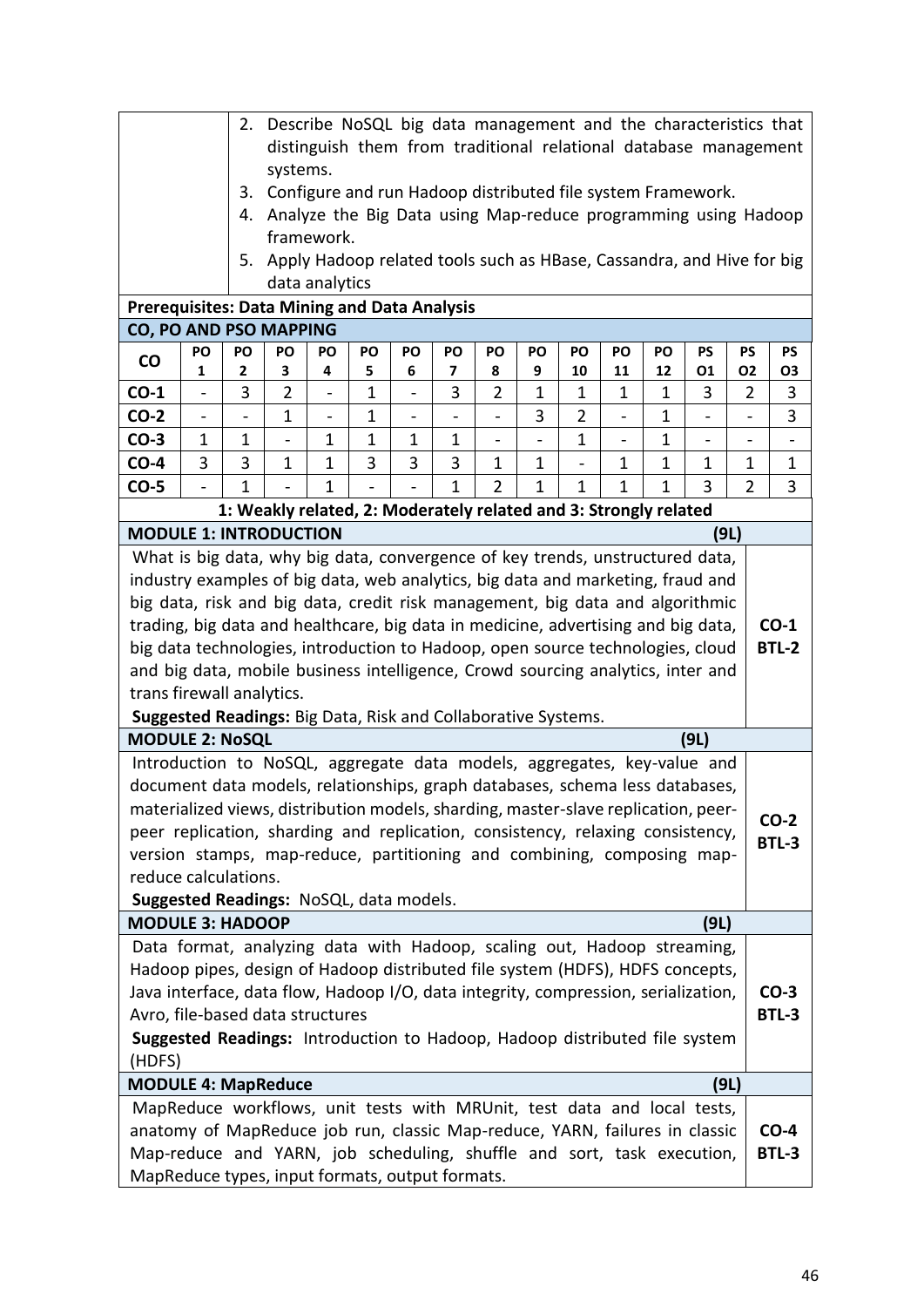| <b>Suggested Readings: Map Reduce functions, YARN.</b>                                   |                                                                               |              |  |  |  |  |  |  |
|------------------------------------------------------------------------------------------|-------------------------------------------------------------------------------|--------------|--|--|--|--|--|--|
|                                                                                          | <b>MODULE 5: Big data Analysis</b><br>(9L)                                    |              |  |  |  |  |  |  |
|                                                                                          | HBase, data model and implementations, HBase clients, HBase examples, praxis. |              |  |  |  |  |  |  |
|                                                                                          | Cassandra, Cassandra data model, Cassandra examples, Cassandra clients,       |              |  |  |  |  |  |  |
| Hadoop integration, Hive, data types and file formats, HiveQL data definition,<br>$CO-5$ |                                                                               |              |  |  |  |  |  |  |
|                                                                                          | HiveQL data manipulation, HiveQL queries.                                     | <b>BTL-3</b> |  |  |  |  |  |  |
|                                                                                          | <b>Suggested Readings:</b>                                                    |              |  |  |  |  |  |  |
|                                                                                          | Big data analytics, HBase and HiveQL.                                         |              |  |  |  |  |  |  |
| <b>TEXT BOOKS</b>                                                                        |                                                                               |              |  |  |  |  |  |  |
| 1.                                                                                       | Raj kamal, Preeti Saxena (2018), Big Data Analytics, Introduction to Hadoop,  |              |  |  |  |  |  |  |
|                                                                                          | Spark, and Machine-Learning, McGraw Hill.                                     |              |  |  |  |  |  |  |
|                                                                                          | <b>REFERENCE BOOKS</b>                                                        |              |  |  |  |  |  |  |
| 1.                                                                                       | Michael Minelli, Michele Chambers, Ambiga Dhiraj (2013) Business Intelligence |              |  |  |  |  |  |  |
|                                                                                          | and Analytic Trends for Today's Businesses", Wiley, 2013                      |              |  |  |  |  |  |  |
| 2.                                                                                       | Tom White (2012), Hadoop: The Definitive Guide, Third Edition, O'Reilley.     |              |  |  |  |  |  |  |
| <b>E BOOKS</b>                                                                           |                                                                               |              |  |  |  |  |  |  |
| 1.                                                                                       | http://index-of.co.uk/Big Data Technologies/Data%20Science%20                 |              |  |  |  |  |  |  |
|                                                                                          | and%20Big%20 Data %20Analytics.pdf                                            |              |  |  |  |  |  |  |
| <b>MOOC</b>                                                                              |                                                                               |              |  |  |  |  |  |  |
| $\mathbf{1}$ .                                                                           | https://www.coursera.org/specializations/big-data                             |              |  |  |  |  |  |  |

| <b>COURSE TITLE</b>      |  |                                                                                                                                                    |                                                 | <b>CLOUD ARCHITECTURE</b> | <b>CREDITS</b> | $\overline{\mathbf{3}}$ |           |                                                                       |                 |  |  |  |  |  |
|--------------------------|--|----------------------------------------------------------------------------------------------------------------------------------------------------|-------------------------------------------------|---------------------------|----------------|-------------------------|-----------|-----------------------------------------------------------------------|-----------------|--|--|--|--|--|
| <b>COURSE CODE</b>       |  |                                                                                                                                                    | <b>CAC3721</b>                                  |                           |                | <b>COURSE CATEGORY</b>  | <b>DE</b> | $L-T-P-S$                                                             | $3 - 0 - 0 - 0$ |  |  |  |  |  |
| <b>Version</b>           |  | 1.0                                                                                                                                                | <b>Approval Details</b>                         |                           |                | 26th ACM<br>23-03-2019  |           | <b>LEARNING</b><br><b>LEVEL</b>                                       | <b>BTL-3</b>    |  |  |  |  |  |
| <b>ASSESSMENT SCHEME</b> |  |                                                                                                                                                    |                                                 |                           |                |                         |           |                                                                       |                 |  |  |  |  |  |
| <b>First</b>             |  |                                                                                                                                                    | Second                                          | Seminar/                  |                | <b>Surprise</b>         |           |                                                                       |                 |  |  |  |  |  |
| <b>Periodical</b>        |  |                                                                                                                                                    | <b>Periodical</b>                               | <b>Assignments</b>        |                | Test / Quiz             |           | <b>Attendance</b>                                                     | <b>ESE</b>      |  |  |  |  |  |
| <b>Assessment</b>        |  |                                                                                                                                                    | <b>Assessment</b>                               | / Project                 |                |                         |           |                                                                       |                 |  |  |  |  |  |
| 15%                      |  | 50%<br>10%<br>5%<br>15%<br>5%                                                                                                                      |                                                 |                           |                |                         |           |                                                                       |                 |  |  |  |  |  |
|                          |  | You will explore best practices and strategies around securing access to<br>cloud services and infrastructure. You will also use tools and methods |                                                 |                           |                |                         |           |                                                                       |                 |  |  |  |  |  |
| Course                   |  |                                                                                                                                                    |                                                 |                           |                |                         |           |                                                                       |                 |  |  |  |  |  |
| <b>Description</b>       |  |                                                                                                                                                    |                                                 |                           |                |                         |           | available with public cloud ecosystems - such as AWS - to ensure that |                 |  |  |  |  |  |
|                          |  |                                                                                                                                                    | data stored in the cloud is protected.          |                           |                |                         |           |                                                                       |                 |  |  |  |  |  |
|                          |  | To provide students with the fundamentals and essentials of cloud<br>1.                                                                            |                                                 |                           |                |                         |           |                                                                       |                 |  |  |  |  |  |
|                          |  | architecture.                                                                                                                                      |                                                 |                           |                |                         |           |                                                                       |                 |  |  |  |  |  |
|                          |  | 2. To provide students a sound foundation of the Cloud computing so                                                                                |                                                 |                           |                |                         |           |                                                                       |                 |  |  |  |  |  |
|                          |  | that they are able to start using and adopting Cloud Computing                                                                                     |                                                 |                           |                |                         |           |                                                                       |                 |  |  |  |  |  |
|                          |  | services and tools in their real-life scenarios.                                                                                                   |                                                 |                           |                |                         |           |                                                                       |                 |  |  |  |  |  |
| Course                   |  |                                                                                                                                                    |                                                 |                           |                |                         |           | 3. To enable students exploring some important cloud computing driven |                 |  |  |  |  |  |
| <b>Objective</b>         |  |                                                                                                                                                    | commercial systems and applications.            |                           |                |                         |           |                                                                       |                 |  |  |  |  |  |
|                          |  |                                                                                                                                                    |                                                 |                           |                |                         |           | 4. To expose the students to frontier areas of Cloud Computing and    |                 |  |  |  |  |  |
|                          |  |                                                                                                                                                    |                                                 |                           |                |                         |           | information systems, while providing sufficient foundations to enable |                 |  |  |  |  |  |
|                          |  | further study and research.                                                                                                                        |                                                 |                           |                |                         |           |                                                                       |                 |  |  |  |  |  |
|                          |  | To research state-of-the-art in Cloud Computing fundamental issues,<br>5.                                                                          |                                                 |                           |                |                         |           |                                                                       |                 |  |  |  |  |  |
|                          |  |                                                                                                                                                    | technologies, applications and implementations. |                           |                |                         |           |                                                                       |                 |  |  |  |  |  |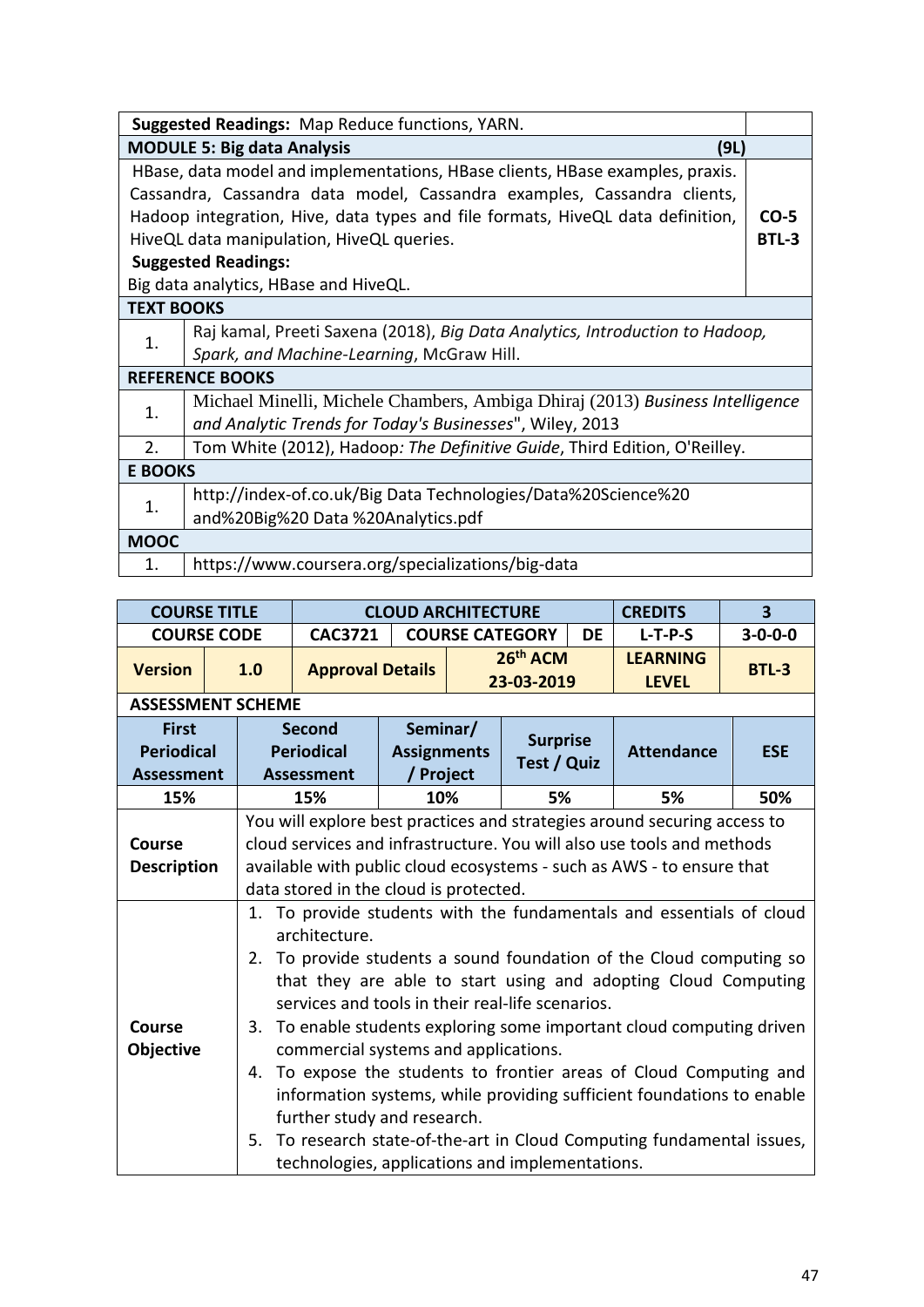|                                                                                                                                                           |               |                                                                                                                 |                          |                              |                |                              |                               |                          | Upon completion of this course, the students should be able to   |                |                              |                |                          |                        |                          |
|-----------------------------------------------------------------------------------------------------------------------------------------------------------|---------------|-----------------------------------------------------------------------------------------------------------------|--------------------------|------------------------------|----------------|------------------------------|-------------------------------|--------------------------|------------------------------------------------------------------|----------------|------------------------------|----------------|--------------------------|------------------------|--------------------------|
|                                                                                                                                                           |               | 1.                                                                                                              |                          |                              |                |                              |                               |                          | Describe the cloud computing fundamentals.                       |                |                              |                |                          |                        |                          |
| Course                                                                                                                                                    |               | 2.                                                                                                              |                          |                              |                |                              |                               |                          | Analyze the various cloud applications.                          |                |                              |                |                          |                        |                          |
| <b>Outcome</b>                                                                                                                                            |               | 3.                                                                                                              |                          |                              |                |                              |                               |                          | Describe the management of cloud services.                       |                |                              |                |                          |                        |                          |
|                                                                                                                                                           |               | 4.                                                                                                              |                          |                              |                |                              |                               |                          | Develop a skill for application development.                     |                |                              |                |                          |                        |                          |
|                                                                                                                                                           |               | 5.                                                                                                              |                          |                              |                |                              | Implement cloud IT model.     |                          |                                                                  |                |                              |                |                          |                        |                          |
| <b>Prerequisites: Cloud Computing</b>                                                                                                                     |               |                                                                                                                 |                          |                              |                |                              |                               |                          |                                                                  |                |                              |                |                          |                        |                          |
| <b>CO, PO AND PSO MAPPING</b>                                                                                                                             |               |                                                                                                                 |                          |                              |                |                              |                               |                          |                                                                  |                |                              |                |                          |                        |                          |
| $\mathsf{co}$                                                                                                                                             | PO<br>1       | PO<br>2                                                                                                         | PO<br>3                  | PO<br>4                      | PO<br>5        | PO<br>6                      | PO<br>$\overline{\mathbf{z}}$ | PO<br>8                  | PO<br>9                                                          | PO<br>10       | PO<br>11                     | PO<br>12       | <b>PS</b><br>01          | <b>PS</b><br>02        | <b>PS</b><br>03          |
| $CO-1$                                                                                                                                                    | 3             | $\overline{2}$                                                                                                  | $\overline{2}$           | $\mathbf{1}$                 | $\overline{2}$ | $\overline{2}$               | $\overline{2}$                | $\overline{\phantom{0}}$ | 3                                                                | $\overline{2}$ |                              | $\mathbf 1$    | 3                        | $\overline{2}$         | $\overline{2}$           |
| $CO-2$                                                                                                                                                    | $\frac{1}{2}$ | 3                                                                                                               | $\overline{2}$           | $\qquad \qquad \blacksquare$ | $\mathbf 1$    | $\qquad \qquad \blacksquare$ | $\frac{1}{2}$                 | 3                        | $\overline{2}$                                                   | $\frac{1}{2}$  | $\qquad \qquad \blacksquare$ | 3              | $\overline{2}$           | $\mathbf{1}$           | $\overline{\phantom{a}}$ |
| $CO-3$                                                                                                                                                    |               | $\overline{a}$                                                                                                  | $\mathbf{1}$             | $\overline{\phantom{a}}$     | $\mathbf{1}$   | $\qquad \qquad \blacksquare$ |                               |                          | $\mathbf{1}$                                                     | $\overline{a}$ |                              | $\overline{a}$ | $\mathbf{1}$             | $\overline{2}$         |                          |
| $CO-4$                                                                                                                                                    | $\mathbf{1}$  | $\mathbf{1}$                                                                                                    | $\overline{\phantom{0}}$ | $\mathbf{1}$                 | $\mathbf{1}$   | $\mathbf{1}$                 | $\mathbf 1$                   | $\mathbf{1}$             | $\qquad \qquad \blacksquare$                                     | $\mathbf{1}$   | 1                            | $\mathbf{1}$   | $\overline{\phantom{a}}$ | $\frac{1}{2}$          | $\mathbf 1$              |
| $CO-5$                                                                                                                                                    | 3             | 3<br>3<br>3<br>3<br>$\mathbf{1}$<br>3<br>$\mathbf{1}$<br>$\mathbf{1}$<br>3<br>$\mathbf{1}$<br>3<br>$\mathbf{1}$ |                          |                              |                |                              |                               |                          |                                                                  |                |                              |                |                          | $\mathbf{1}$           | $\overline{2}$           |
|                                                                                                                                                           |               |                                                                                                                 |                          |                              |                |                              |                               |                          | 1: Weakly related, 2: Moderately related and 3: Strongly related |                |                              |                |                          |                        |                          |
| <b>MODULE 1: CLOUD COMPUTING FUNDAMENTALS</b>                                                                                                             |               |                                                                                                                 |                          |                              |                |                              |                               |                          |                                                                  |                |                              |                |                          | (9L)                   |                          |
| Cloud Computing definition, private, public and hybrid cloud. Cloud types;                                                                                |               |                                                                                                                 |                          |                              |                |                              |                               |                          |                                                                  |                |                              |                |                          |                        |                          |
| laaS, PaaS, SaaS. Benefits and challenges of cloud computing, public vs private                                                                           |               |                                                                                                                 |                          |                              |                |                              |                               |                          |                                                                  |                |                              |                |                          |                        |                          |
| clouds, role of virtualization in enabling the cloud; Business Agility: Benefits                                                                          |               |                                                                                                                 |                          |                              |                |                              |                               |                          |                                                                  |                |                              |                |                          |                        |                          |
| and challenges to Cloud architecture. Application availability, performance,                                                                              |               |                                                                                                                 |                          |                              |                |                              |                               |                          |                                                                  |                |                              |                |                          | $CO-1$<br><b>BTL-3</b> |                          |
| security and disaster recovery; next generation Cloud Applications                                                                                        |               |                                                                                                                 |                          |                              |                |                              |                               |                          |                                                                  |                |                              |                |                          |                        |                          |
| Cloud computing Architecture - Cloud containers                                                                                                           |               |                                                                                                                 |                          |                              |                |                              |                               |                          |                                                                  |                |                              |                |                          |                        |                          |
| Suggested Readings: Cloud computing Architecture - Cloud containers                                                                                       |               |                                                                                                                 |                          |                              |                |                              |                               |                          |                                                                  |                |                              |                |                          |                        |                          |
| <b>MODULE 2: CLOUD APPLICATIONS</b>                                                                                                                       |               |                                                                                                                 |                          |                              |                |                              |                               |                          |                                                                  |                |                              | (9L)           |                          |                        |                          |
| Web Service Architecture - Web Service APIs - Web service Authentication                                                                                  |               |                                                                                                                 |                          |                              |                |                              |                               |                          |                                                                  |                |                              |                |                          |                        |                          |
| Web service authentication methods - Technologies and the processes                                                                                       |               |                                                                                                                 |                          |                              |                |                              |                               |                          |                                                                  |                |                              |                |                          |                        | $CO-2$                   |
| required when deploying web services; Deploying a web service from inside                                                                                 |               |                                                                                                                 |                          |                              |                |                              |                               |                          |                                                                  |                |                              |                |                          |                        | <b>BTL-3</b>             |
| and outside a cloud architecture, advantages and disadvantages                                                                                            |               |                                                                                                                 |                          |                              |                |                              |                               |                          |                                                                  |                |                              |                |                          |                        |                          |
| Suggested Readings: Web Service APIs - Web service Authentication                                                                                         |               |                                                                                                                 |                          |                              |                |                              |                               |                          |                                                                  |                |                              |                |                          |                        |                          |
| <b>MODULE 3: MANAGEMENT OF CLOUD SERVICES</b>                                                                                                             |               |                                                                                                                 |                          |                              |                |                              |                               |                          |                                                                  |                |                              |                |                          | (9L)                   |                          |
| Reliability, availability and security of services deployed from the cloud.                                                                               |               |                                                                                                                 |                          |                              |                |                              |                               |                          |                                                                  |                |                              |                |                          |                        |                          |
| Performance and scalability of services, tools and technologies used to                                                                                   |               |                                                                                                                 |                          |                              |                |                              |                               |                          |                                                                  |                |                              |                |                          |                        |                          |
| manage cloud services                                                                                                                                     |               |                                                                                                                 |                          |                              |                |                              |                               |                          | deployment; Cloud Economics: Cloud Computing                     |                |                              |                |                          |                        |                          |
| infrastructures available for implementing cloud-based services. Economics of                                                                             |               |                                                                                                                 |                          |                              |                |                              |                               |                          |                                                                  |                |                              |                |                          |                        | $CO-3$                   |
| choosing a Cloud platform for an organization, based on application                                                                                       |               |                                                                                                                 |                          |                              |                |                              |                               |                          |                                                                  |                |                              |                |                          |                        | <b>BTL-3</b>             |
| requirements, economic constraints and business needs (e.g., Amazon,                                                                                      |               |                                                                                                                 |                          |                              |                |                              |                               |                          |                                                                  |                |                              |                |                          |                        |                          |
| Microsoft and Google, Salesforce.com, Ubuntu and Red hat).                                                                                                |               |                                                                                                                 |                          |                              |                |                              |                               |                          |                                                                  |                |                              |                |                          |                        |                          |
| Suggested Readings: Economics of choosing a Cloud platform for an                                                                                         |               |                                                                                                                 |                          |                              |                |                              |                               |                          |                                                                  |                |                              |                |                          |                        |                          |
| organization                                                                                                                                              |               |                                                                                                                 |                          |                              |                |                              |                               |                          |                                                                  |                |                              |                |                          |                        |                          |
| <b>MODULE 4: APPLICATION DEVELOPMENT</b>                                                                                                                  |               |                                                                                                                 |                          |                              |                |                              |                               |                          |                                                                  |                |                              | (9L)           |                          |                        |                          |
| Programming Models for Cloud Computing - Software Development in Cloud -                                                                                  |               |                                                                                                                 |                          |                              |                |                              |                               |                          |                                                                  |                |                              |                |                          |                        |                          |
| Service<br>creation<br>environments to<br>develop cloud-based<br>applications.<br>Development environments for service development; Amazon, Azure, Google |               |                                                                                                                 |                          |                              |                |                              |                               |                          |                                                                  |                | $CO-4$                       |                |                          |                        |                          |
|                                                                                                                                                           |               |                                                                                                                 |                          |                              |                |                              |                               |                          |                                                                  |                |                              |                |                          | <b>BTL-3</b>           |                          |
| App.<br>Suggested Readings: Amazon, Azure, Google App                                                                                                     |               |                                                                                                                 |                          |                              |                |                              |                               |                          |                                                                  |                |                              |                |                          |                        |                          |
| <b>MODULE 5: CLOUD IT MODEL</b>                                                                                                                           |               |                                                                                                                 |                          |                              |                |                              |                               |                          |                                                                  |                |                              |                |                          |                        |                          |
|                                                                                                                                                           |               |                                                                                                                 |                          |                              |                |                              |                               |                          |                                                                  |                |                              |                |                          |                        | (9L)                     |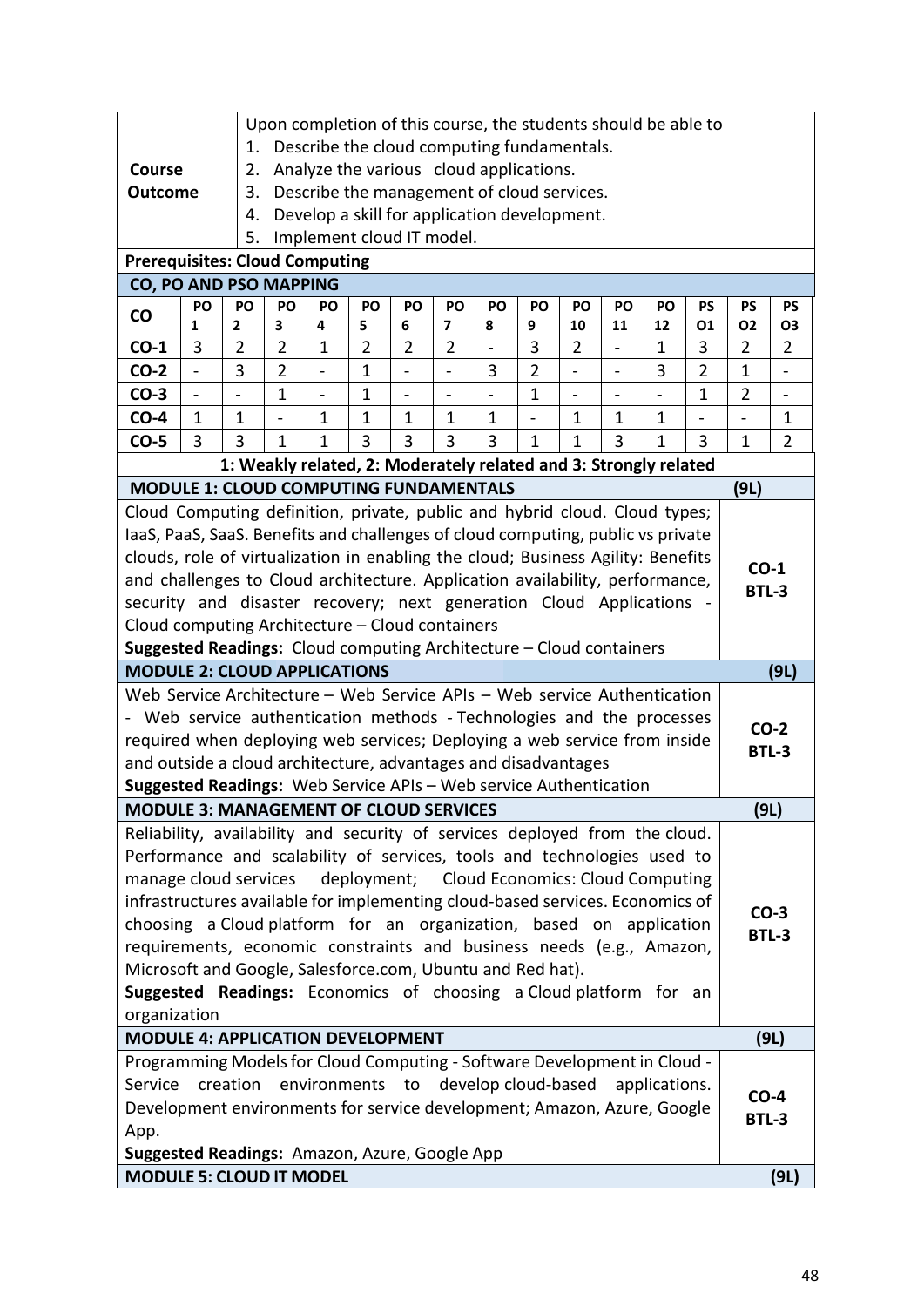| Analysis          | of Case Studies when<br>adopt cloud computing architecture. How to decide if the cloud is right for<br>your requirements. Cloud based service, applications and development<br>platform deployment so as to improve the total cost of ownership (TCO).<br><b>Suggested Readings: Total cost of ownership</b> | deciding<br>to | $CO-5$<br><b>BTL-2</b> |
|-------------------|--------------------------------------------------------------------------------------------------------------------------------------------------------------------------------------------------------------------------------------------------------------------------------------------------------------|----------------|------------------------|
| <b>TEXT BOOKS</b> |                                                                                                                                                                                                                                                                                                              |                |                        |
| 1.                | Gautam Shroff, "Enterprise Cloud Computing Technology Architecture<br>Applications", Cambridge University Press; 1 edition, [ISBN: 978-0521137355].                                                                                                                                                          |                |                        |
|                   | <b>REFERENCE BOOKS</b>                                                                                                                                                                                                                                                                                       |                |                        |
| 1.                | Dimitris N. Chorafas(2010), "Cloud Computing Strategies" CRC Press; 1 edition<br>[ISBN: 1439834539].                                                                                                                                                                                                         |                |                        |
| <b>E BOOKS</b>    |                                                                                                                                                                                                                                                                                                              |                |                        |
| 1.                | https://www.springer.com/us/book/9789811328282                                                                                                                                                                                                                                                               |                |                        |
| <b>MOOC</b>       |                                                                                                                                                                                                                                                                                                              |                |                        |
| 1.                | https://www.mooc-list.com/course/cloud-computing-security-edx                                                                                                                                                                                                                                                |                |                        |

| <b>COURSE TITLE</b>      |                                              |                                                                                             | <b>VIRTUALIZATION TECHNIQUES</b>                                     |  | <b>CREDITS</b>                     |                 | $\overline{\mathbf{3}}$ |                                 |  |                 |  |  |  |  |
|--------------------------|----------------------------------------------|---------------------------------------------------------------------------------------------|----------------------------------------------------------------------|--|------------------------------------|-----------------|-------------------------|---------------------------------|--|-----------------|--|--|--|--|
| <b>COURSE CODE</b>       |                                              |                                                                                             | <b>CAC3722</b>                                                       |  | <b>COURSE CATEGORY</b>             |                 | <b>DE</b>               | $L-T-P-S$                       |  | $3 - 0 - 0 - 0$ |  |  |  |  |
| <b>Version</b>           | 1.0                                          |                                                                                             | <b>Approval Details</b>                                              |  | 26 <sup>th</sup> ACM<br>23-03-2019 |                 |                         | <b>LEARNING</b><br><b>LEVEL</b> |  | <b>BTL-3</b>    |  |  |  |  |
| <b>ASSESSMENT SCHEME</b> |                                              |                                                                                             |                                                                      |  |                                    |                 |                         |                                 |  |                 |  |  |  |  |
| <b>First</b>             |                                              |                                                                                             | <b>Second</b>                                                        |  | Seminar/                           | <b>Surprise</b> |                         |                                 |  |                 |  |  |  |  |
| <b>Periodical</b>        |                                              |                                                                                             | <b>Periodical</b>                                                    |  | Assignments/                       | Test $/$        |                         | <b>Attendance</b>               |  | <b>ESE</b>      |  |  |  |  |
| <b>Assessment</b>        |                                              |                                                                                             | <b>Assessment</b>                                                    |  | Project                            | Quiz            |                         |                                 |  |                 |  |  |  |  |
| 15%                      |                                              |                                                                                             | 15%                                                                  |  | 10%                                | 5%              |                         | 5%                              |  | 50%             |  |  |  |  |
|                          |                                              | Full virtualization is a virtualization technique used to provide a VME that                |                                                                      |  |                                    |                 |                         |                                 |  |                 |  |  |  |  |
| <b>Course</b>            |                                              | completely simulates the underlying hardware. In this type of environment,                  |                                                                      |  |                                    |                 |                         |                                 |  |                 |  |  |  |  |
| <b>Description</b>       |                                              | any software capable of execution on the physical hardware can be run in the                |                                                                      |  |                                    |                 |                         |                                 |  |                 |  |  |  |  |
|                          |                                              | VM, and any OS supported by the underlying hardware can be run in each<br>individual VM.    |                                                                      |  |                                    |                 |                         |                                 |  |                 |  |  |  |  |
|                          |                                              |                                                                                             |                                                                      |  |                                    |                 |                         |                                 |  |                 |  |  |  |  |
|                          |                                              | 1. To identify, formulate, and solve complex engineering problems by                        |                                                                      |  |                                    |                 |                         |                                 |  |                 |  |  |  |  |
|                          |                                              | applying principles<br>To apply engineering design to produce solutions that meet specified |                                                                      |  |                                    |                 |                         |                                 |  |                 |  |  |  |  |
|                          |                                              | 2.                                                                                          |                                                                      |  |                                    |                 |                         |                                 |  |                 |  |  |  |  |
| <b>Course</b>            |                                              | needs                                                                                       |                                                                      |  |                                    |                 |                         |                                 |  |                 |  |  |  |  |
| Objective                |                                              | To function effectively on a team whose members together provide<br>3.                      |                                                                      |  |                                    |                 |                         |                                 |  |                 |  |  |  |  |
|                          |                                              | leadership, create a collaborative and inclusive environment,                               |                                                                      |  |                                    |                 |                         |                                 |  |                 |  |  |  |  |
|                          |                                              | 4. To develop and conduct appropriate experimentation, analyze and<br>interpret data.       |                                                                      |  |                                    |                 |                         |                                 |  |                 |  |  |  |  |
|                          |                                              | 5.                                                                                          |                                                                      |  |                                    |                 |                         |                                 |  |                 |  |  |  |  |
|                          |                                              | To acquire and apply new knowledge as needed, using appropriate<br>learning strategies.     |                                                                      |  |                                    |                 |                         |                                 |  |                 |  |  |  |  |
|                          |                                              |                                                                                             | Upon completion of this course, the students should be able to       |  |                                    |                 |                         |                                 |  |                 |  |  |  |  |
|                          | Describe the cloud and its techniques.<br>1. |                                                                                             |                                                                      |  |                                    |                 |                         |                                 |  |                 |  |  |  |  |
| <b>Course</b>            |                                              | 2.                                                                                          | Illustrate the different cloud delivery and deployment models        |  |                                    |                 |                         |                                 |  |                 |  |  |  |  |
| <b>Outcome</b>           |                                              | 3.                                                                                          | Identify and analyze cloud file systems and its related technologies |  |                                    |                 |                         |                                 |  |                 |  |  |  |  |
|                          |                                              | 4.                                                                                          | Describe how to access of Cloud File Systems and cloud workloads     |  |                                    |                 |                         |                                 |  |                 |  |  |  |  |
|                          |                                              | Demonstrate the usage of various cloud tools<br>5.                                          |                                                                      |  |                                    |                 |                         |                                 |  |                 |  |  |  |  |
|                          |                                              |                                                                                             | <b>Prerequisites: Cloud Basics</b>                                   |  |                                    |                 |                         |                                 |  |                 |  |  |  |  |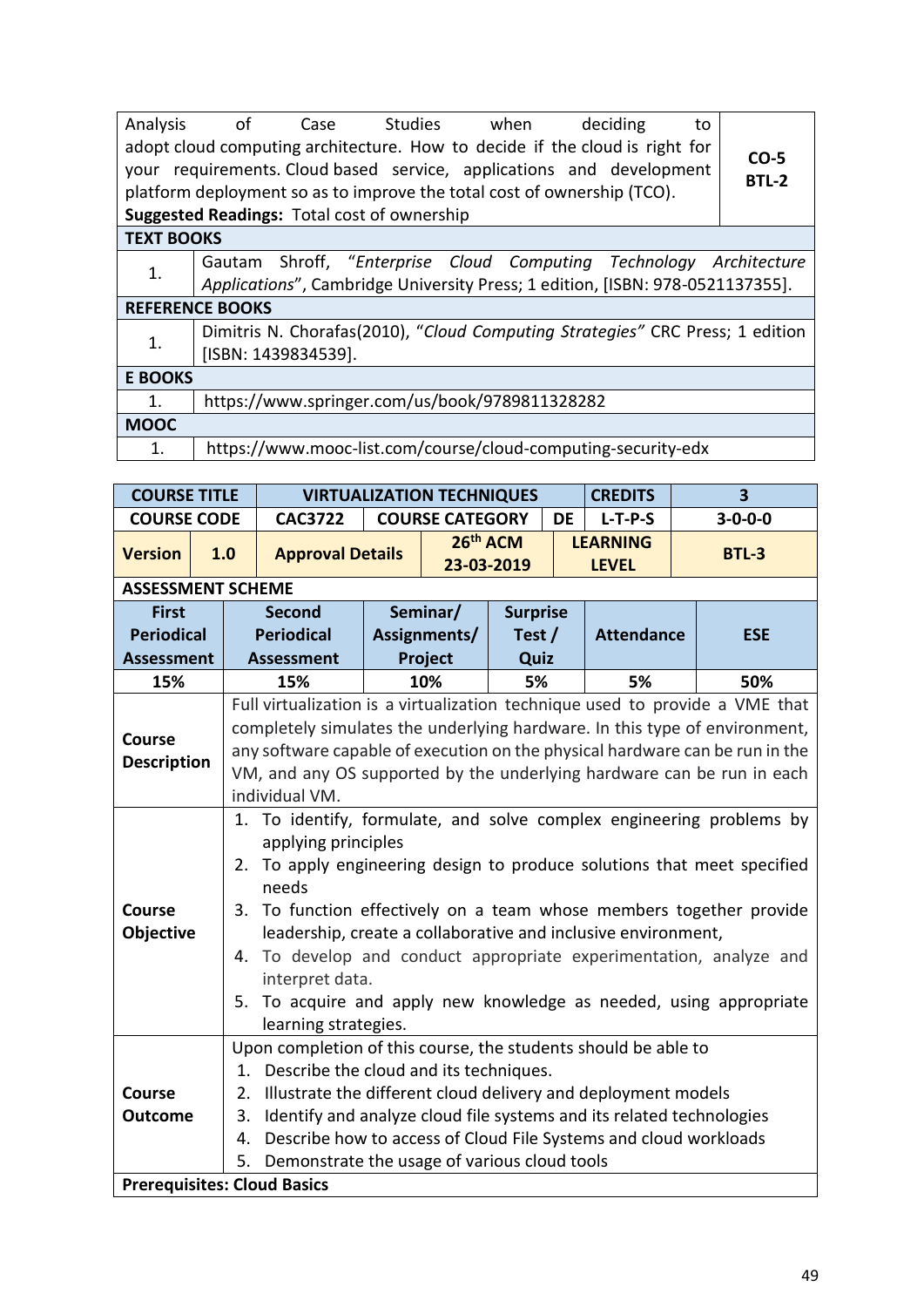| CO, PO AND PSO MAPPING                                                                                                                         |                |                          |                              |                              |              |                          |                |                |                          |              |                              |              |                |            |                          |
|------------------------------------------------------------------------------------------------------------------------------------------------|----------------|--------------------------|------------------------------|------------------------------|--------------|--------------------------|----------------|----------------|--------------------------|--------------|------------------------------|--------------|----------------|------------|--------------------------|
| <b>CO</b>                                                                                                                                      | PO             | PO                       | PO                           | PO                           | PO           | PO                       | PO             | PO             | PO                       | PO           | PO                           | PO           | <b>PSO</b>     | <b>PSO</b> | <b>PSO</b>               |
|                                                                                                                                                | 1              | 2                        | 3                            | 4                            | 5            | 6                        | 7              | 8              | 9                        | 10           | 11                           | 12           | 1              | 2          | 3                        |
| $CO-1$                                                                                                                                         | 3              | $\overline{2}$           | $\overline{2}$               | 2                            | 3            | $\overline{\phantom{0}}$ | 3              | 2              | $\blacksquare$           | 1            | $\qquad \qquad \blacksquare$ | 3            | $\overline{2}$ | 1          | 1                        |
| $CO-2$                                                                                                                                         | $\overline{a}$ | 3                        | $\overline{2}$               | $\blacksquare$               | $\mathbf{1}$ | $\overline{a}$           |                | $\mathbf{1}$   | $\overline{\phantom{0}}$ | $\mathbf{1}$ | $\overline{\phantom{0}}$     |              | $\mathbf{1}$   |            | $\overline{2}$           |
| $CO-3$                                                                                                                                         | $\blacksquare$ | $\overline{\phantom{0}}$ | $\mathbf 1$                  | $\qquad \qquad \blacksquare$ | $\mathbf{1}$ | $\mathbf{1}$             | 1              | $\blacksquare$ | $\mathbf{1}$             | 1            | 1                            | $\mathbf{1}$ | $\overline{a}$ | 1          | $\mathbf 1$              |
| $CO-4$                                                                                                                                         | 1              | $\mathbf 1$              |                              | 1                            | $\mathbf 1$  | $\mathbf{1}$             | $\mathbf 1$    | $\overline{a}$ | $\mathbf{1}$             | 1            | 3                            | 3            | 1              | 1          | $\overline{\phantom{a}}$ |
| $CO-5$                                                                                                                                         | 3              | $\overline{2}$           | $\overline{2}$               | $\overline{2}$               | 3            | $\overline{2}$           | $\overline{2}$ | $\overline{2}$ | $\mathbf{1}$             | $\mathbf 1$  |                              | $\mathbf{1}$ |                | 1          | $\mathbf 1$              |
| 1: Weakly related, 2: Moderately related and 3: Strongly related                                                                               |                |                          |                              |                              |              |                          |                |                |                          |              |                              |              |                |            |                          |
| <b>MODULE 1: CLOUD COMPUTING FUNDAMENTALS</b><br>(9L)<br>Introduction to Cloud Computing, Definition, Characteristics, Components, Cloud       |                |                          |                              |                              |              |                          |                |                |                          |              |                              |              |                |            |                          |
|                                                                                                                                                |                |                          |                              |                              |              |                          |                |                |                          |              |                              |              |                |            |                          |
| provider, SLA, Virtualization, Types of virtualizations, Server virtualization,                                                                |                |                          |                              |                              |              |                          |                |                |                          |              |                              |              |                |            |                          |
| storage virtualization, Network Virtualization and application virtualization,<br>Importance of virtualization in cloud, Study of hypervisors. |                |                          |                              |                              |              |                          |                |                |                          |              |                              |              | $CO-1$         |            |                          |
|                                                                                                                                                |                |                          |                              |                              |              |                          |                |                |                          |              |                              |              |                |            | <b>BTL-3</b>             |
| Practical component: Network with Internet                                                                                                     |                |                          |                              |                              |              |                          |                |                |                          |              |                              |              |                |            |                          |
| Suggested Readings: Study of hypervisors.                                                                                                      |                |                          |                              |                              |              |                          |                |                |                          |              |                              |              |                |            |                          |
| <b>MODULE 2:</b>                                                                                                                               |                |                          | <b>CLOUD IMPLEMENTATIONS</b> |                              |              |                          |                |                |                          |              |                              |              |                | (9L)       |                          |
| Cloud deployment models: Public cloud, Private cloud and Hybrid cloud-                                                                         |                |                          |                              |                              |              |                          |                |                |                          |              |                              |              |                |            |                          |
| Organizational scenarios of clouds, Deploy application over cloud-Workload                                                                     |                |                          |                              |                              |              |                          |                |                |                          |              |                              |              |                |            |                          |
| distribution, Resource pooling, dynamic scalability, elasticity, Service load                                                                  |                |                          |                              |                              |              |                          |                |                |                          |              |                              |              |                |            | $CO-2$                   |
| balancing, Cloud bursting, Service Technology: SOAP and REST Web services, AJAX                                                                |                |                          |                              |                              |              |                          |                |                |                          |              |                              |              |                |            | <b>BTL-3</b>             |
| and mashups Web services, Service Middleware                                                                                                   |                |                          |                              |                              |              |                          |                |                |                          |              |                              |              |                |            |                          |
| Practical component: Network Server with Internet                                                                                              |                |                          |                              |                              |              |                          |                |                |                          |              |                              |              |                |            |                          |
| Suggested Readings: SOAP and REST Web services, AJAX and mashups                                                                               |                |                          |                              |                              |              |                          |                |                |                          |              |                              |              |                |            |                          |
| <b>MODULE 3: MANAGEMENT OF CLOUD SERVICES</b>                                                                                                  |                |                          |                              |                              |              |                          |                |                |                          |              |                              |              |                | (9L)       |                          |
| Overview, Infrastructure as a Service (IaaS) Cloud Delivery Model, Platform as a                                                               |                |                          |                              |                              |              |                          |                |                |                          |              |                              |              |                |            |                          |
| Service (PaaS) Cloud Delivery Model, Software as a Service (SaaS) Cloud Delivery                                                               |                |                          |                              |                              |              |                          |                |                |                          |              |                              |              |                |            |                          |
| Model- Administering & Monitoring cloud services, benefits and limitations-                                                                    |                |                          |                              |                              |              |                          |                |                |                          |              |                              |              |                |            |                          |
| Cloud computing platforms: Infrastructure as a service: Amazon EC2, Platform as                                                                |                |                          |                              |                              |              |                          |                |                |                          |              |                              |              |                |            | $CO-3$                   |
| a Service: Google App Engine, Microsoft Azure, Utility Computing, Elastic                                                                      |                |                          |                              |                              |              |                          |                |                |                          |              |                              |              |                |            | <b>BTL-3</b>             |
| Computing. Practical component: Cloud Network with Internet                                                                                    |                |                          |                              |                              |              |                          |                |                |                          |              |                              |              |                |            |                          |
| Suggested Readings: Google App Engine, Microsoft Azure, Utility Computing,                                                                     |                |                          |                              |                              |              |                          |                |                |                          |              |                              |              |                |            |                          |
| <b>Elastic Computing</b>                                                                                                                       |                |                          |                              |                              |              |                          |                |                |                          |              |                              |              |                |            |                          |
| <b>MODULE 4: CLOUD FILE SYSTEMS AND WORKLOADS</b>                                                                                              |                |                          |                              |                              |              |                          |                |                |                          |              |                              |              |                | (9L)       |                          |
| GFS and HDFS, BigTable, HBase and Dynamo, Map-Reduce: The Map-Reduce                                                                           |                |                          |                              |                              |              |                          |                |                |                          |              |                              |              |                |            |                          |
| model- Cloud Workload Overview, Workloads most suitable for Cloud, Workloads                                                                   |                |                          |                              |                              |              |                          |                |                |                          |              |                              |              |                |            | $CO-4$                   |
| not suitable for Cloud. Practical component: Cloud Network with Internet                                                                       |                |                          |                              |                              |              |                          |                |                |                          |              |                              |              |                |            | <b>BTL-2</b>             |
| Suggested Readings: HDFS, Big Table, H Base and Dynamo, Map-Reduce:                                                                            |                |                          |                              |                              |              |                          |                |                |                          |              |                              |              |                |            |                          |
| MODULE 5: CLOUD TOOLS AND FUTURE CLOUD                                                                                                         |                |                          |                              |                              |              |                          |                |                |                          |              |                              |              |                | (9L)       |                          |
| Tools and Technologies for Cloud, Cloud Computing Platform: Eucalyptus,                                                                        |                |                          |                              |                              |              |                          |                |                |                          |              |                              |              |                |            |                          |
| Nimbus, Open Nebula, Cloud Mashups, Cloud Tools: VMWare, Eucalyptus, Cloud                                                                     |                |                          |                              |                              |              |                          |                |                |                          |              |                              |              |                |            |                          |
| Sim, implementing real time application over cloud platform, QOS Issues in Cloud,                                                              |                |                          |                              |                              |              |                          |                |                |                          |              |                              |              |                |            | $CO-5$                   |
| data migration, streaming in Cloud, Concepts in Mobile Cloud Computing, Fog                                                                    |                |                          |                              |                              |              |                          |                |                |                          |              |                              |              |                |            | <b>BTL-2</b>             |
| Computing, Dockers, Green Cloud, Cloud Computing, IoT Cloud.                                                                                   |                |                          |                              |                              |              |                          |                |                |                          |              |                              |              |                |            |                          |
| Practical component: Cloud Network with Internet                                                                                               |                |                          |                              |                              |              |                          |                |                |                          |              |                              |              |                |            |                          |
| Suggested Readings: Mobile Cloud Computing, Fog Computing, Dockers,                                                                            |                |                          |                              |                              |              |                          |                |                |                          |              |                              |              |                |            |                          |
| <b>TEXT BOOKS</b>                                                                                                                              |                |                          |                              |                              |              |                          |                |                |                          |              |                              |              |                |            |                          |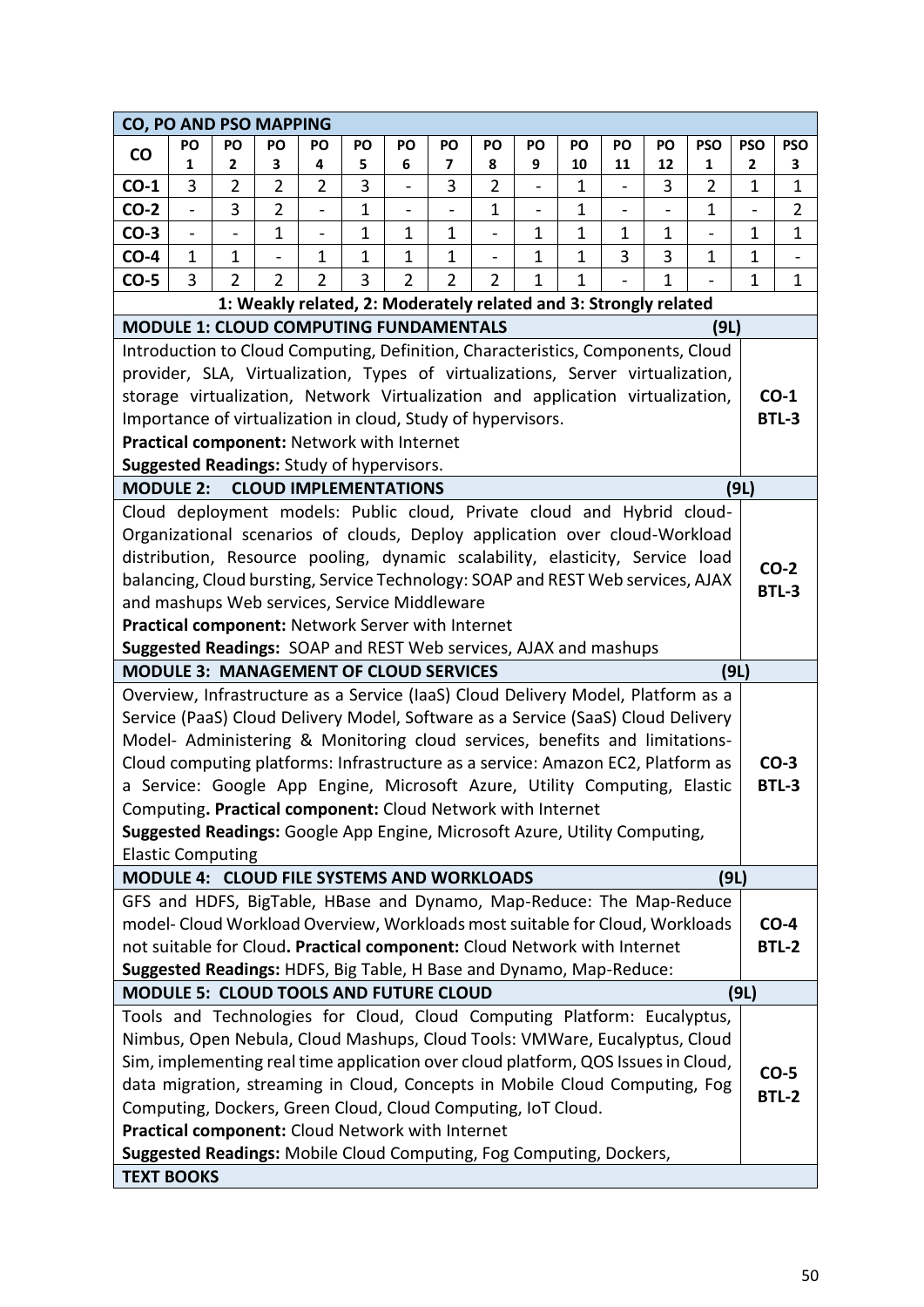| Thomas Erl, Zaigham Mahmood, and Ricardo Puttini(2013),"Cloud Computing     |  |  |  |  |  |  |  |  |  |  |  |
|-----------------------------------------------------------------------------|--|--|--|--|--|--|--|--|--|--|--|
|                                                                             |  |  |  |  |  |  |  |  |  |  |  |
| <b>REFERENCE BOOKS</b>                                                      |  |  |  |  |  |  |  |  |  |  |  |
| Rajkumar Buyya, James Broberg, Andrzej M. Goscinski(2011), Cloud Computing: |  |  |  |  |  |  |  |  |  |  |  |
|                                                                             |  |  |  |  |  |  |  |  |  |  |  |
| <b>E BOOKS</b>                                                              |  |  |  |  |  |  |  |  |  |  |  |
|                                                                             |  |  |  |  |  |  |  |  |  |  |  |
|                                                                             |  |  |  |  |  |  |  |  |  |  |  |
| https://www.mooc-list.com/course/cloud-computing-concepts-part-2-coursera   |  |  |  |  |  |  |  |  |  |  |  |
|                                                                             |  |  |  |  |  |  |  |  |  |  |  |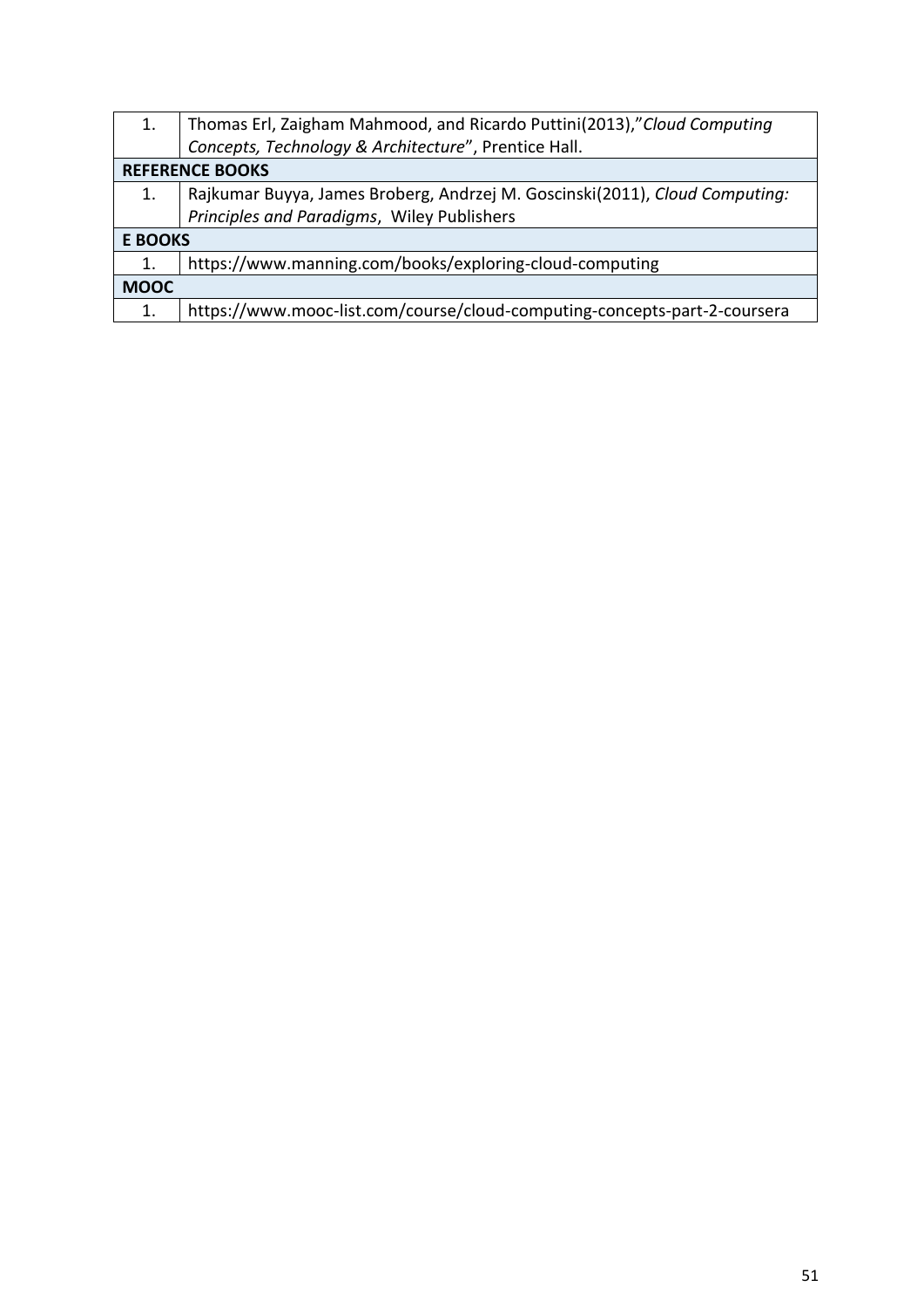| <b>ELECTIVE II</b>                                                                                                              |                     |                                                                                                                                                                                                                    |                                                                                                                                                                                                                                                                                                                                                                                                                                                                                                                                                                                                                                                                                                                                                                                                                                                    |                                                              |              |                        |                |                |                |                                                                                                                                                                                                                                                                                                                                                                     |          |                   |                 |                             |                |  |
|---------------------------------------------------------------------------------------------------------------------------------|---------------------|--------------------------------------------------------------------------------------------------------------------------------------------------------------------------------------------------------------------|----------------------------------------------------------------------------------------------------------------------------------------------------------------------------------------------------------------------------------------------------------------------------------------------------------------------------------------------------------------------------------------------------------------------------------------------------------------------------------------------------------------------------------------------------------------------------------------------------------------------------------------------------------------------------------------------------------------------------------------------------------------------------------------------------------------------------------------------------|--------------------------------------------------------------|--------------|------------------------|----------------|----------------|----------------|---------------------------------------------------------------------------------------------------------------------------------------------------------------------------------------------------------------------------------------------------------------------------------------------------------------------------------------------------------------------|----------|-------------------|-----------------|-----------------------------|----------------|--|
|                                                                                                                                 | <b>COURSE TITLE</b> |                                                                                                                                                                                                                    |                                                                                                                                                                                                                                                                                                                                                                                                                                                                                                                                                                                                                                                                                                                                                                                                                                                    |                                                              |              | <b>AGILE METHODS</b>   |                |                |                |                                                                                                                                                                                                                                                                                                                                                                     |          | <b>CREDITS</b>    |                 | 3                           |                |  |
|                                                                                                                                 | <b>COURSE CODE</b>  |                                                                                                                                                                                                                    |                                                                                                                                                                                                                                                                                                                                                                                                                                                                                                                                                                                                                                                                                                                                                                                                                                                    | <b>CAD3723</b>                                               |              | <b>COURSE CATEGORY</b> |                |                |                | DE                                                                                                                                                                                                                                                                                                                                                                  |          | $L-T-P-S$         |                 | $3 - 0 - 0 - 0$             |                |  |
| <b>Version</b>                                                                                                                  |                     | 1.0                                                                                                                                                                                                                |                                                                                                                                                                                                                                                                                                                                                                                                                                                                                                                                                                                                                                                                                                                                                                                                                                                    | <b>Approval Details</b>                                      |              |                        |                |                | 26th ACM       |                                                                                                                                                                                                                                                                                                                                                                     |          | <b>LEARNING</b>   |                 | <b>BTL-3</b>                |                |  |
|                                                                                                                                 |                     |                                                                                                                                                                                                                    |                                                                                                                                                                                                                                                                                                                                                                                                                                                                                                                                                                                                                                                                                                                                                                                                                                                    |                                                              |              |                        |                |                | 23-03-2019     |                                                                                                                                                                                                                                                                                                                                                                     |          | <b>LEVEL</b>      |                 |                             |                |  |
| <b>ASSESSMENT SCHEME</b>                                                                                                        |                     |                                                                                                                                                                                                                    |                                                                                                                                                                                                                                                                                                                                                                                                                                                                                                                                                                                                                                                                                                                                                                                                                                                    |                                                              |              |                        |                |                |                |                                                                                                                                                                                                                                                                                                                                                                     |          |                   |                 |                             |                |  |
| <b>First</b>                                                                                                                    |                     |                                                                                                                                                                                                                    | <b>Second</b>                                                                                                                                                                                                                                                                                                                                                                                                                                                                                                                                                                                                                                                                                                                                                                                                                                      |                                                              |              |                        | Seminar/       |                |                | <b>Surprise</b>                                                                                                                                                                                                                                                                                                                                                     |          |                   |                 |                             |                |  |
| <b>Periodical</b>                                                                                                               |                     |                                                                                                                                                                                                                    |                                                                                                                                                                                                                                                                                                                                                                                                                                                                                                                                                                                                                                                                                                                                                                                                                                                    | <b>Periodical</b>                                            |              | Assignments/           |                |                |                | Test / Quiz                                                                                                                                                                                                                                                                                                                                                         |          | <b>Attendance</b> |                 | <b>ESE</b>                  |                |  |
| <b>Assessment</b>                                                                                                               |                     |                                                                                                                                                                                                                    |                                                                                                                                                                                                                                                                                                                                                                                                                                                                                                                                                                                                                                                                                                                                                                                                                                                    | <b>Assessment</b>                                            |              |                        | Project        |                |                |                                                                                                                                                                                                                                                                                                                                                                     |          |                   |                 |                             |                |  |
| 15%                                                                                                                             |                     |                                                                                                                                                                                                                    | 15%                                                                                                                                                                                                                                                                                                                                                                                                                                                                                                                                                                                                                                                                                                                                                                                                                                                |                                                              |              |                        | 10%            |                |                | 5%                                                                                                                                                                                                                                                                                                                                                                  |          | 5%                |                 | 50%                         |                |  |
| <b>Course</b><br><b>Description</b><br><b>Course</b>                                                                            |                     | 2.                                                                                                                                                                                                                 | Agile methodologies are approaches to product development that are<br>aligned with the values and principles described in the Agile Manifesto for<br>software development. Agile methodologies aim to deliver the right<br>product, with incremental and frequent delivery of small chunks of<br>functionality, through small cross-functional self-organizing teams,<br>enabling frequent customer feedback and course correction as needed In<br>doing so, Agile aims to right the challenges faced by the traditional<br>"waterfall" approaches of delivering large products in long periods of time,<br>during which customer requirements frequently changed, resulting in the<br>wrong products being delivered.<br>1. To understand the philosophy and principles of Agile.<br>To acquire knowledge on Agile project, including alternative |                                                              |              |                        |                |                |                |                                                                                                                                                                                                                                                                                                                                                                     |          |                   |                 |                             |                |  |
| Objective                                                                                                                       |                     | configurations.<br>To explore the purpose of agile project.<br>3.<br>To understand the techniques used and their benefits and limitations.<br>4.<br>Upon completion of this course, the students should be able to |                                                                                                                                                                                                                                                                                                                                                                                                                                                                                                                                                                                                                                                                                                                                                                                                                                                    |                                                              |              |                        |                |                |                |                                                                                                                                                                                                                                                                                                                                                                     |          |                   |                 |                             |                |  |
| <b>Course</b><br><b>Outcome</b>                                                                                                 |                     |                                                                                                                                                                                                                    |                                                                                                                                                                                                                                                                                                                                                                                                                                                                                                                                                                                                                                                                                                                                                                                                                                                    | software quality<br>how to execute them<br>development teams |              |                        |                |                |                | 1. Develop techniques and tools for improving team collaboration and<br>2. Perform iterative software development processes: how to plan them,<br>3. Perform Software process improvement as an ongoing task for<br>4. Illustrate how agile approaches can be scaled up to the enterprise level.<br>5. Describe the agile principles, practices, and roles of Scrum |          |                   |                 |                             |                |  |
|                                                                                                                                 |                     |                                                                                                                                                                                                                    |                                                                                                                                                                                                                                                                                                                                                                                                                                                                                                                                                                                                                                                                                                                                                                                                                                                    | <b>Prerequisites: Software Engineering</b>                   |              |                        |                |                |                |                                                                                                                                                                                                                                                                                                                                                                     |          |                   |                 |                             |                |  |
| CO, PO AND PSO MAPPING                                                                                                          |                     |                                                                                                                                                                                                                    |                                                                                                                                                                                                                                                                                                                                                                                                                                                                                                                                                                                                                                                                                                                                                                                                                                                    |                                                              |              |                        |                |                |                |                                                                                                                                                                                                                                                                                                                                                                     |          |                   |                 |                             |                |  |
| CO                                                                                                                              | PO<br>1             | PO<br>2                                                                                                                                                                                                            | PO<br>3                                                                                                                                                                                                                                                                                                                                                                                                                                                                                                                                                                                                                                                                                                                                                                                                                                            | PO<br>4                                                      | PO<br>5      | PO<br>6                | PO<br>7        | PO<br>8        | PO<br>9        | PO<br>10                                                                                                                                                                                                                                                                                                                                                            | PO<br>11 | PO<br>12          | <b>PS</b><br>01 | <b>PS</b><br>O <sub>2</sub> | PS<br>O3       |  |
| $CO-1$                                                                                                                          | $\overline{2}$      | $\overline{2}$                                                                                                                                                                                                     | $\overline{2}$                                                                                                                                                                                                                                                                                                                                                                                                                                                                                                                                                                                                                                                                                                                                                                                                                                     | 3                                                            |              | 3                      | $\overline{2}$ | 3              | $\overline{2}$ |                                                                                                                                                                                                                                                                                                                                                                     | 2        |                   | $\overline{2}$  |                             | 1              |  |
| $CO-2$                                                                                                                          | 3                   | $\overline{2}$                                                                                                                                                                                                     | $\overline{a}$                                                                                                                                                                                                                                                                                                                                                                                                                                                                                                                                                                                                                                                                                                                                                                                                                                     | 1                                                            |              |                        | $\mathbf 1$    | 3              | $\overline{2}$ | $\overline{\phantom{0}}$                                                                                                                                                                                                                                                                                                                                            | 3        | $\overline{2}$    |                 | 2                           | 2              |  |
| $CO-3$                                                                                                                          |                     | 1                                                                                                                                                                                                                  |                                                                                                                                                                                                                                                                                                                                                                                                                                                                                                                                                                                                                                                                                                                                                                                                                                                    | 1                                                            | 1            | 1                      |                |                | $\mathbf 1$    |                                                                                                                                                                                                                                                                                                                                                                     |          | $\mathbf 1$       |                 |                             | 1              |  |
| $CO-4$                                                                                                                          | $\mathbf 1$         |                                                                                                                                                                                                                    | $\mathbf 1$                                                                                                                                                                                                                                                                                                                                                                                                                                                                                                                                                                                                                                                                                                                                                                                                                                        | 1                                                            | 1            | 1                      |                | $\mathbf{1}$   |                | $\mathbf 1$                                                                                                                                                                                                                                                                                                                                                         | 1        |                   | $\mathbf 1$     | 2                           |                |  |
| $CO-5$                                                                                                                          | 3                   | $\overline{2}$                                                                                                                                                                                                     | $\overline{2}$                                                                                                                                                                                                                                                                                                                                                                                                                                                                                                                                                                                                                                                                                                                                                                                                                                     | $\overline{2}$                                               | $\mathbf{1}$ | $\overline{2}$         | 2              | $\overline{2}$ | 1              | 1                                                                                                                                                                                                                                                                                                                                                                   | 1        | 1                 | 3               | $\overline{2}$              | $\overline{2}$ |  |
|                                                                                                                                 |                     |                                                                                                                                                                                                                    |                                                                                                                                                                                                                                                                                                                                                                                                                                                                                                                                                                                                                                                                                                                                                                                                                                                    |                                                              |              |                        |                |                |                |                                                                                                                                                                                                                                                                                                                                                                     |          |                   |                 |                             |                |  |
| 1: Weakly related, 2: Moderately related and 3: Strongly related<br><b>MODULE 1 - INTRODUCTION TO AGILE METHODOLOGY</b><br>(9L) |                     |                                                                                                                                                                                                                    |                                                                                                                                                                                                                                                                                                                                                                                                                                                                                                                                                                                                                                                                                                                                                                                                                                                    |                                                              |              |                        |                |                |                |                                                                                                                                                                                                                                                                                                                                                                     |          |                   |                 |                             |                |  |
|                                                                                                                                 |                     |                                                                                                                                                                                                                    |                                                                                                                                                                                                                                                                                                                                                                                                                                                                                                                                                                                                                                                                                                                                                                                                                                                    |                                                              |              |                        |                |                |                | Theories for Agile Management, Classification and methods -Traditional                                                                                                                                                                                                                                                                                              |          |                   |                 | $CO-1$                      |                |  |
|                                                                                                                                 |                     |                                                                                                                                                                                                                    |                                                                                                                                                                                                                                                                                                                                                                                                                                                                                                                                                                                                                                                                                                                                                                                                                                                    |                                                              |              |                        |                |                |                | Model vs. Agile Model, Overview of Scrum, Agile Project Management - Agile                                                                                                                                                                                                                                                                                          |          |                   |                 | <b>BTL-2</b>                |                |  |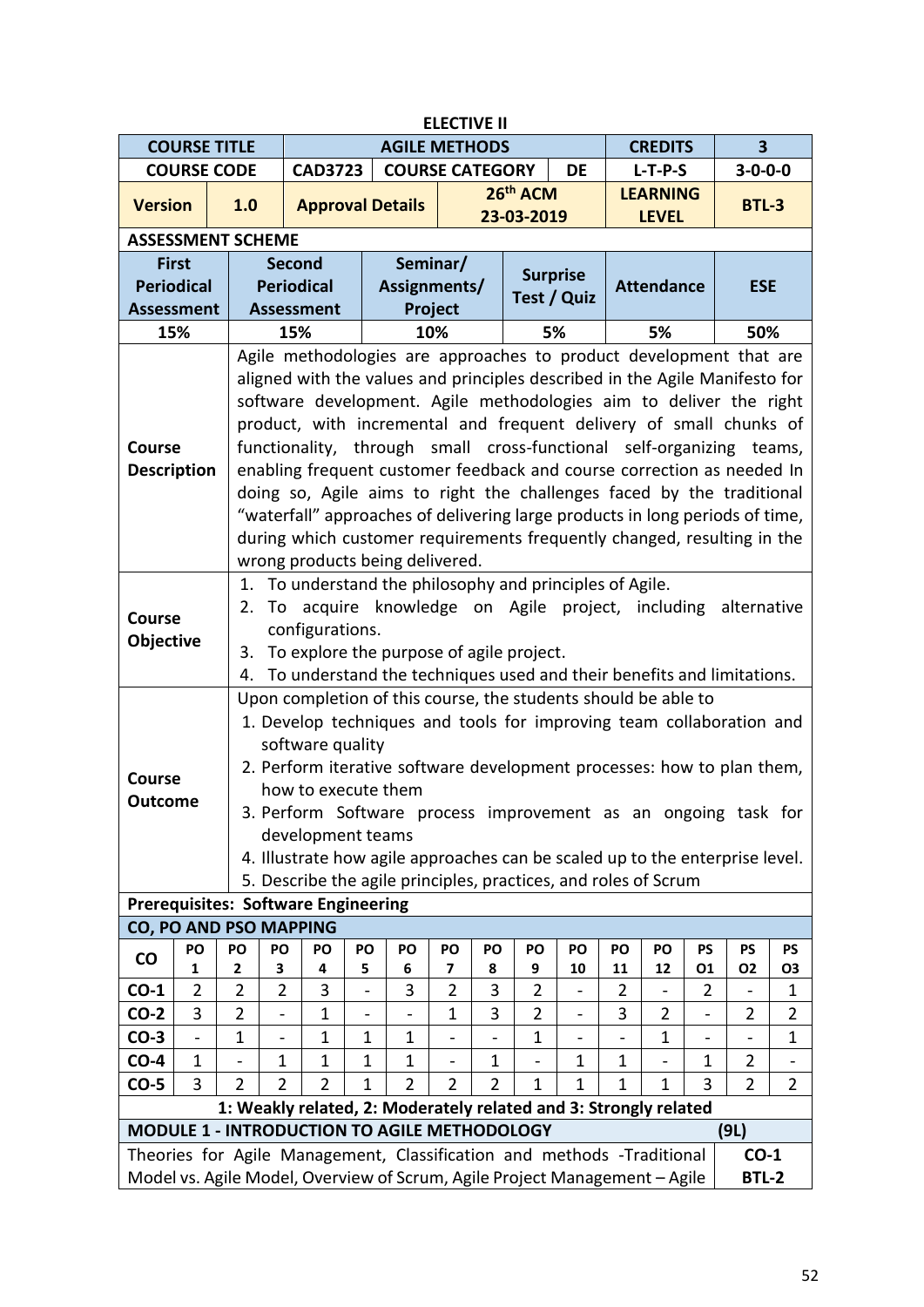|                | Team Interactions - Ethics in Agile Teams Agility in Design, Testing - Agile    |              |
|----------------|---------------------------------------------------------------------------------|--------------|
|                | Documentations - Agile Drivers, Capabilities and Values                         |              |
|                | Suggested Readings: Traditional Model vs. Agile Model                           |              |
|                | <b>MODULE 2 - AGILE TESTING</b>                                                 | (9L)         |
|                | The Agile lifecycle and its impact on testing, Test-Driven Development (TDD),   |              |
|                | Unit framework and tools for TDD, testing user stories - acceptance tests and   | $CO-2$       |
|                | scenarios, Planning and managing testing cycle, Exploratory testing, Risk       | <b>BTL-2</b> |
|                | based testing, Regression tests, Test Automation, Tools to support the Agile    |              |
|                | tester Suggested Readings: Test-Driven Development (TDD),                       |              |
|                | <b>MODULE 3 - AGILITY AND KNOWLEDGE MANAGEMENT</b>                              | (9L)         |
|                | Agile Information Systems - Institutional Knowledge Evolution Cycle -           |              |
|                | Development, Acquisition, Refinement, Distribution, Deployment, leveraging      |              |
|                | - KM in Software Engineering - Managing Software Knowledge - Challenges         | $CO-3$       |
|                | of Migrating to Agile Methodologies - Agile Knowledge Sharing - Role of         | <b>BTL-3</b> |
|                | Story-Cards - Story-Card Maturity Model (SMM).                                  |              |
|                | <b>Suggested Readings: Agile Information Systems</b>                            |              |
|                | MODULE 4 - AGILE DEVELOPMENT AND REQUIREMENTS                                   | (9L)         |
|                | Impact of Agile Processes in RE-Current Agile Practices - Variance - Overview   |              |
|                | of RE Using Agile - Managing Unstable Requirements - Requirements               |              |
|                | Elicitation - Agile Requirements Abstraction Model - Requirements               | $CO-4$       |
|                | Management in Agile Environment, Agile Requirements Prioritization - Agile      | <b>BTL-2</b> |
|                | Requirements Modeling and Generation - Concurrency in Agile                     |              |
|                | Requirements Generation Suggested Readings: Requirements Management             |              |
|                | in Agile Environment                                                            |              |
|                | <b>MODULE 5 - AGILE INDUSTRY TRENDS</b>                                         | (9L)         |
|                | Market scenario and adoption of Agile, Agile ALM, Roles in an Agile project,    |              |
|                | Agile applicability, Agile in Distributed teams, Business benefits, Challenges  | $CO-5$       |
|                | in Agile, Risks and Mitigation, Agile projects on Cloud, Balancing Agility with | <b>BTL-2</b> |
|                | Discipline, Agile rapid development technologies Suggested Readings:            |              |
|                | Agile projects on Cloud                                                         |              |
| TEXT BOOKS     |                                                                                 |              |
|                | David J. Anderson and Eli Schragenheim (2003), Agile Management for Software    |              |
| 1.             | Engineering: Applying the Theory of Constraints for Business Results, Prentice  |              |
|                | Hall.                                                                           |              |
| 2.             | Hazza and Dubinsky (2008), Agile Software Engineering, Series: Undergraduate    |              |
|                | Topics in Computer Science, Springer.                                           |              |
|                | <b>REFERENCE BOOKS</b>                                                          |              |
| 1.             | Craig Larman(2003), Agile and Iterative Development: A Managers Guide,          |              |
|                | Addison-Wesley,                                                                 |              |
| <b>E BOOKS</b> |                                                                                 |              |
| 1.             | The Agile Guide to Agile Development-by infopro Learning                        |              |
| <b>MOOC</b>    |                                                                                 |              |
| 1.             | Agile Development specialization-Coursera                                       |              |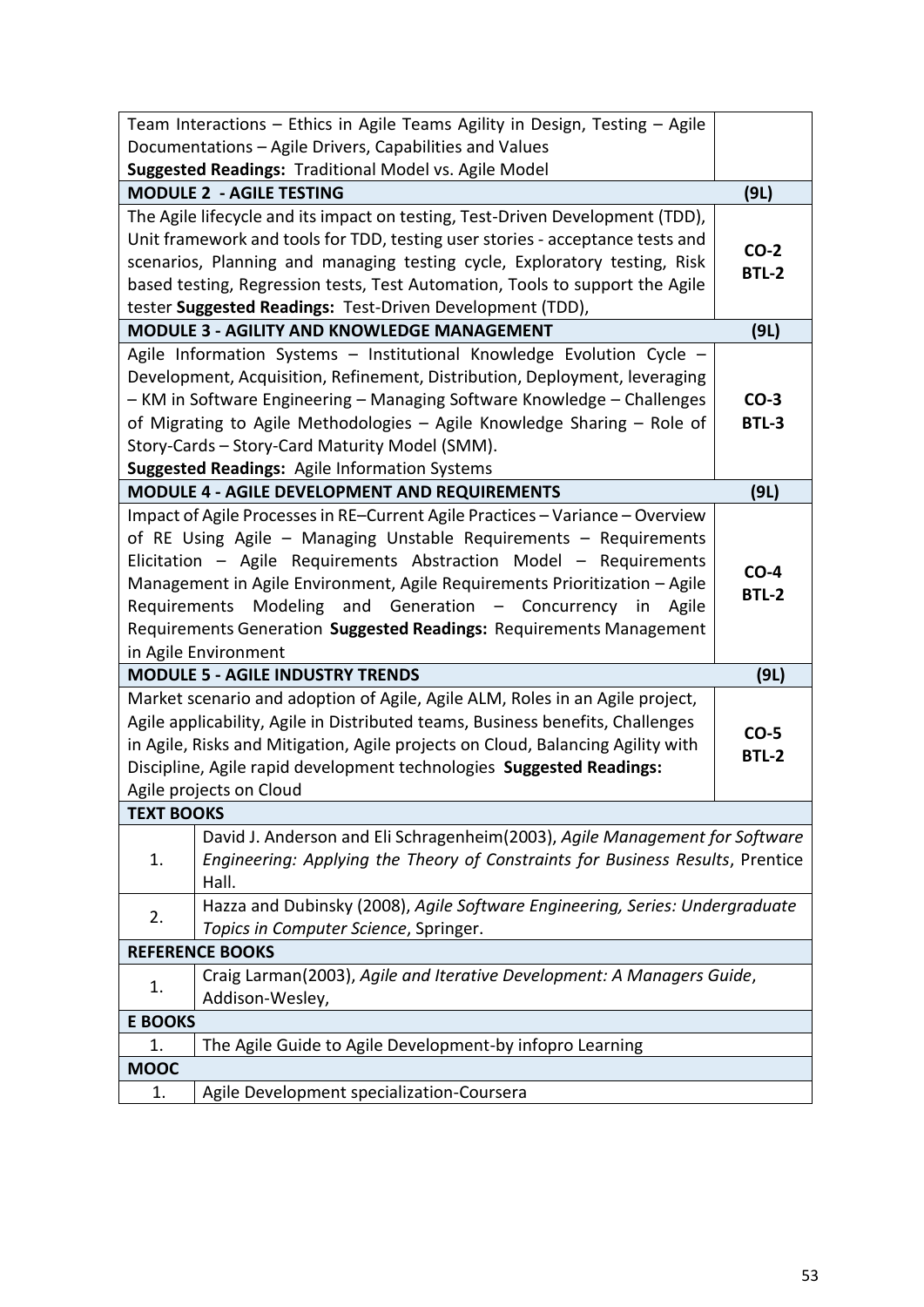|                                                                              |                                                                        | <b>COURSE TITLE</b> |                          |                                                                                                        |                | <b>INTERNET OF THINGS</b> |                | <b>CREDITS</b> |                                                                                                                         | $\overline{\mathbf{3}}$ |                          |                              |                |                          |                             |  |  |
|------------------------------------------------------------------------------|------------------------------------------------------------------------|---------------------|--------------------------|--------------------------------------------------------------------------------------------------------|----------------|---------------------------|----------------|----------------|-------------------------------------------------------------------------------------------------------------------------|-------------------------|--------------------------|------------------------------|----------------|--------------------------|-----------------------------|--|--|
|                                                                              |                                                                        | <b>COURSE CODE</b>  |                          | <b>CAD3724</b>                                                                                         |                | <b>COURSE CATEGORY</b>    |                |                |                                                                                                                         | <b>DE</b>               |                          | $L-T-P-S$                    |                | $3 - 0 - 0 - 0$          |                             |  |  |
| <b>Version</b>                                                               |                                                                        | 1.0                 |                          | <b>Approval Details</b>                                                                                |                |                           |                |                | 26th ACM                                                                                                                |                         |                          | <b>LEARNING</b>              |                | <b>BTL-3</b>             |                             |  |  |
|                                                                              |                                                                        |                     |                          |                                                                                                        |                |                           |                |                | 23-03-2019                                                                                                              |                         |                          | <b>LEVEL</b>                 |                |                          |                             |  |  |
| <b>ASSESSMENT SCHEME</b>                                                     |                                                                        |                     |                          |                                                                                                        |                |                           |                |                |                                                                                                                         |                         |                          |                              |                |                          |                             |  |  |
| <b>First</b>                                                                 |                                                                        |                     | <b>Second</b>            |                                                                                                        |                |                           | Seminar/       |                | <b>Surprise</b>                                                                                                         |                         |                          |                              |                |                          |                             |  |  |
| <b>Periodical</b>                                                            |                                                                        |                     |                          | <b>Periodical</b>                                                                                      |                | Assignments/              |                |                | Test / Quiz                                                                                                             |                         |                          | <b>Attendance</b>            |                | <b>ESE</b>               |                             |  |  |
| <b>Assessment</b>                                                            |                                                                        |                     |                          | <b>Assessment</b>                                                                                      |                |                           | Project        |                |                                                                                                                         |                         |                          |                              |                |                          |                             |  |  |
| 15%                                                                          |                                                                        |                     |                          | 5%<br>15%<br>10%<br>5%<br>"The Internet of Things (IoT) is a system of interrelated computing devices, |                |                           |                |                |                                                                                                                         |                         |                          |                              | 50%            |                          |                             |  |  |
|                                                                              |                                                                        |                     |                          |                                                                                                        |                |                           |                |                | mechanical and digital machines, objects, animals or people that are                                                    |                         |                          |                              |                |                          |                             |  |  |
| <b>Course</b>                                                                |                                                                        |                     |                          |                                                                                                        |                |                           |                |                | provided with unique identifiers and the ability to transfer data over a                                                |                         |                          |                              |                |                          |                             |  |  |
| <b>Description</b>                                                           |                                                                        |                     |                          |                                                                                                        |                |                           |                |                | network without requiring human-to-human or human-to-computer                                                           |                         |                          |                              |                |                          |                             |  |  |
|                                                                              |                                                                        |                     | interaction."            |                                                                                                        |                |                           |                |                |                                                                                                                         |                         |                          |                              |                |                          |                             |  |  |
| To identify, formulate, and solve complex engineering problems by<br>1.      |                                                                        |                     |                          |                                                                                                        |                |                           |                |                |                                                                                                                         |                         |                          |                              |                |                          |                             |  |  |
| applying principles                                                          |                                                                        |                     |                          |                                                                                                        |                |                           |                |                |                                                                                                                         |                         |                          |                              |                |                          |                             |  |  |
|                                                                              | To function effectively on a team whose members together provide<br>2. |                     |                          |                                                                                                        |                |                           |                |                |                                                                                                                         |                         |                          |                              |                |                          |                             |  |  |
|                                                                              |                                                                        |                     |                          |                                                                                                        |                |                           |                |                | leadership, create a collaborative and inclusive environment,                                                           |                         |                          |                              |                |                          |                             |  |  |
| <b>Course</b>                                                                |                                                                        | 3.                  |                          |                                                                                                        |                |                           |                |                | To apply engineering design to produce solutions that meet specified                                                    |                         |                          |                              |                |                          |                             |  |  |
| <b>Objective</b>                                                             |                                                                        |                     | needs                    |                                                                                                        |                |                           |                |                |                                                                                                                         |                         |                          |                              |                |                          |                             |  |  |
|                                                                              |                                                                        | 4.                  |                          |                                                                                                        |                |                           |                |                | To develop and conduct appropriate experimentation, analyze and                                                         |                         |                          |                              |                |                          |                             |  |  |
|                                                                              |                                                                        |                     |                          | interpret data.                                                                                        |                |                           |                |                |                                                                                                                         |                         |                          |                              |                |                          |                             |  |  |
|                                                                              |                                                                        | 5.                  |                          |                                                                                                        |                |                           |                |                | To acquire and apply new knowledge as needed, using appropriate                                                         |                         |                          |                              |                |                          |                             |  |  |
|                                                                              |                                                                        |                     |                          | learning strategies.                                                                                   |                |                           |                |                |                                                                                                                         |                         |                          |                              |                |                          |                             |  |  |
|                                                                              |                                                                        | 1.                  |                          |                                                                                                        |                |                           |                |                | Upon completion of this course, the students should be able to<br>Recognize characteristics and physical design of IoT. |                         |                          |                              |                |                          |                             |  |  |
|                                                                              |                                                                        | 2.                  |                          |                                                                                                        |                |                           |                |                | Identify suitable connectivity protocols.                                                                               |                         |                          |                              |                |                          |                             |  |  |
| <b>Course</b>                                                                |                                                                        | 3.                  |                          |                                                                                                        |                |                           |                |                | Discuss IoT sensor networks at various use cases.                                                                       |                         |                          |                              |                |                          |                             |  |  |
| Outcome                                                                      |                                                                        | 4.                  |                          |                                                                                                        |                |                           |                |                | Demonstrate the functionalities of Arduino and Machine to Machine                                                       |                         |                          |                              |                |                          |                             |  |  |
|                                                                              |                                                                        |                     |                          | communication                                                                                          |                |                           |                |                |                                                                                                                         |                         |                          |                              |                |                          |                             |  |  |
|                                                                              |                                                                        | 5.                  |                          |                                                                                                        |                |                           |                |                | Develop IoT enabled hardware setup to execute domain specific IoT                                                       |                         |                          |                              |                |                          |                             |  |  |
|                                                                              |                                                                        |                     |                          | application.                                                                                           |                |                           |                |                |                                                                                                                         |                         |                          |                              |                |                          |                             |  |  |
| <b>Prerequisites: Networking with Internet</b>                               |                                                                        |                     |                          |                                                                                                        |                |                           |                |                |                                                                                                                         |                         |                          |                              |                |                          |                             |  |  |
| CO, PO AND PSO MAPPING                                                       |                                                                        |                     |                          |                                                                                                        |                |                           |                |                |                                                                                                                         |                         |                          |                              |                |                          |                             |  |  |
| CO                                                                           | PO<br>1                                                                | PO<br>2             | PO<br>3                  | PO<br>4                                                                                                | PO<br>5        | PO<br>6                   | PO<br>7        | PO<br>8        | PO<br>9                                                                                                                 | PO<br>10                | PO<br>11                 | PO<br>12                     | PS<br>01       | <b>PS</b><br>O2          | <b>PS</b><br>O <sub>3</sub> |  |  |
| $CO-1$                                                                       | $\overline{2}$                                                         | 3                   |                          | 3                                                                                                      | 2              | 3                         | 2              | 3              | $\overline{\phantom{0}}$                                                                                                | 3                       | 2                        | $\overline{2}$               | 3              |                          | 1                           |  |  |
| $CO-2$                                                                       | -                                                                      | 1                   | $\overline{\phantom{0}}$ | $\blacksquare$                                                                                         | $\mathbf 1$    | 3                         | -              | 1              | $\blacksquare$                                                                                                          |                         | 1                        | $\qquad \qquad \blacksquare$ | 1              | $\overline{\phantom{0}}$ | $\overline{2}$              |  |  |
| $CO-3$                                                                       |                                                                        | $\mathbf 1$         | $\mathbf 1$              | 1                                                                                                      | $\blacksquare$ |                           |                | 1              | $\mathbf 1$                                                                                                             | 1                       | $\overline{\phantom{0}}$ |                              | 1              | 1                        | $\mathbf{1}$                |  |  |
| $CO-4$                                                                       | $\mathbf 1$                                                            | 1                   | $\mathbf 1$              | 1                                                                                                      | $\blacksquare$ | $\mathbf 1$               | 1              | $\mathbf 1$    | 1                                                                                                                       | $\mathbf 1$             | -                        | $\mathbf{1}$                 | 1              | 1                        | $\overline{2}$              |  |  |
| $CO-5$                                                                       | $\overline{2}$                                                         | $\overline{2}$      | $\mathbf{1}$             | $\overline{2}$                                                                                         | $\overline{2}$ | $\overline{2}$            | $\overline{2}$ | $\overline{2}$ | 1                                                                                                                       | $\overline{2}$          | $\overline{2}$           | $\overline{2}$               | $\overline{2}$ | $\mathbf 1$              | $\mathbf{1}$                |  |  |
|                                                                              |                                                                        |                     |                          |                                                                                                        |                |                           |                |                | 1: Weakly related, 2: Moderately related and 3: Strongly related                                                        |                         |                          |                              |                |                          |                             |  |  |
| <b>MODULE 1: FUNDAMENTALS OF IOT</b>                                         |                                                                        |                     |                          |                                                                                                        |                |                           |                |                |                                                                                                                         |                         |                          |                              |                |                          | (9L)                        |  |  |
| Introduction: Definition & Characteristics of IoT - Physical Design of IoT - |                                                                        |                     |                          |                                                                                                        |                |                           |                |                |                                                                                                                         |                         |                          |                              |                |                          |                             |  |  |
| Logical Design of IoT-IoT Enabling Technologies -IoT Applications - IoT      |                                                                        |                     |                          |                                                                                                        |                |                           |                |                |                                                                                                                         |                         |                          |                              |                |                          | $CO-1$                      |  |  |
| Challenges- Sensors- Actuators.                                              |                                                                        |                     |                          |                                                                                                        |                |                           |                |                |                                                                                                                         |                         |                          |                              |                |                          | <b>BTL-3</b>                |  |  |
| Practical component: Networking with Internet                                |                                                                        |                     |                          |                                                                                                        |                |                           |                |                |                                                                                                                         |                         |                          |                              |                |                          |                             |  |  |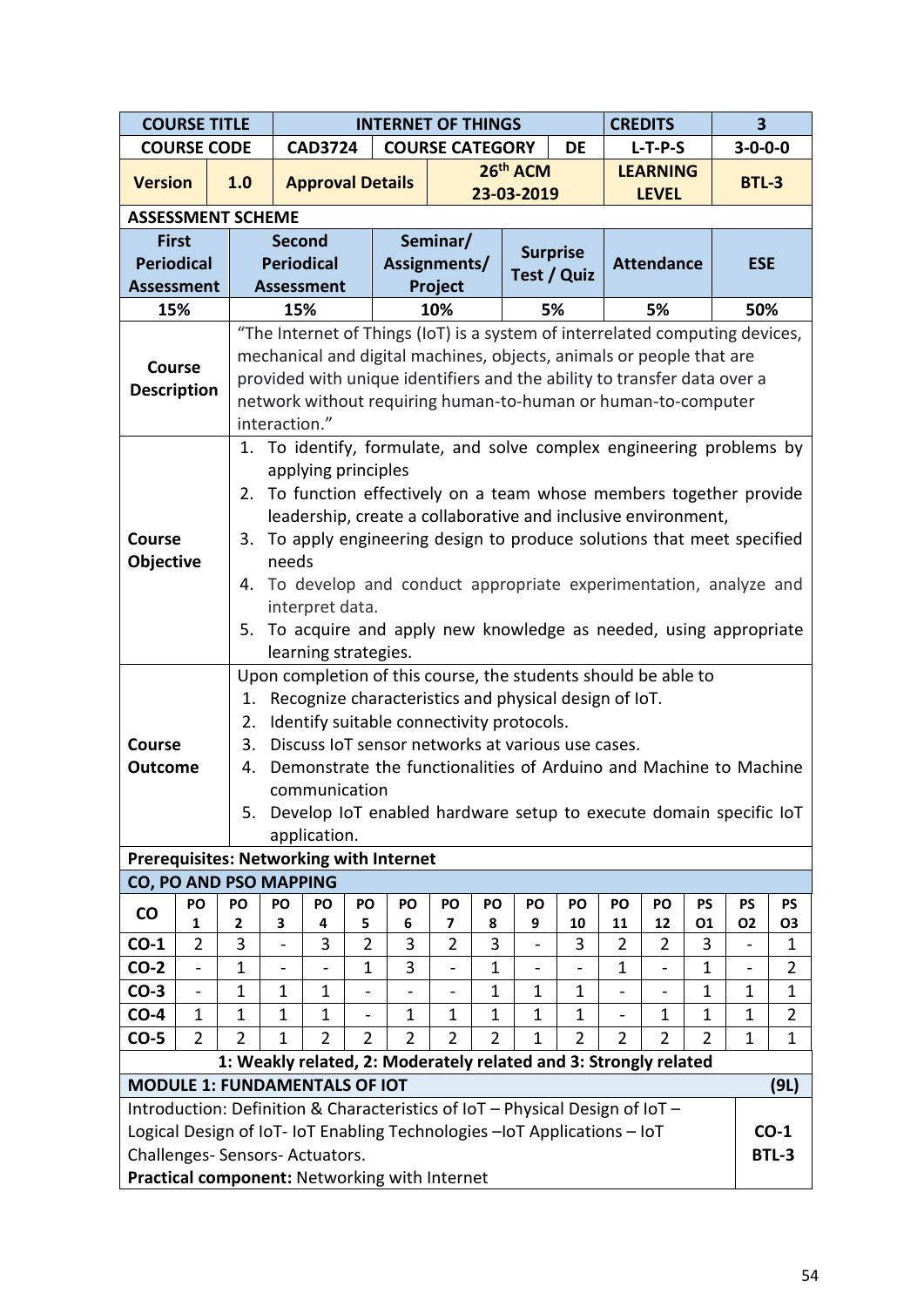|                | <b>Suggested Readings: Sensors and Actuators</b>                                  |              |
|----------------|-----------------------------------------------------------------------------------|--------------|
|                | <b>MODULE 2:IOT PROTOCOLS</b>                                                     | (9L)         |
|                | 6LOWPAN, MQTT, CoAP, XMAP, AMQP, IEEE 802.15.4, RFID, Zigbee, Bluetooth,          |              |
| NFC.           |                                                                                   | $CO-2$       |
|                | Practical component: Networking, RFID with Internet                               | <b>BTL-3</b> |
|                | Suggested Readings: Zigbee, Bluetooth and NFC                                     |              |
|                | <b>MODULE 3: SENSOR NETWORKS</b>                                                  | (9L)         |
|                | Wireless Sensor Networks: Application of WSN in IoT, WSN in Agriculture,          |              |
|                | wireless multimedia sensor networks, WSN challenges                               | $CO-3$       |
|                | Practical component: Networking with Internet                                     | <b>BTL-3</b> |
|                | <b>Suggested Readings: Wireless Sensors and Multimedia Sensor</b>                 |              |
|                | MODULE 4: ARDUINO INTERFACING& MACHINE-TO-MACHINE COMMUNICATION( 9L)              |              |
|                | Arduino Programming: Features, Types, Board details, IDE. Setup, Function         |              |
|                | Libraries, Examples programs. M2M : Introduction- Difference between IoT          | $CO-4$       |
|                | and M2M-Software Defined Networking (SDN)                                         | <b>BTL-3</b> |
|                | Practical component: Networking with Internet                                     |              |
|                | Suggested Readings: Arduino Interfacing& Machine                                  |              |
|                | <b>MODULE 5 DOMAIN SPECIFIC IOTS</b>                                              | (9L)         |
|                | Smart Lighting-Intrusion Detection - Weather monitoring-Indoor Air Quality        |              |
|                | Monitoring-Smart Irrigation.                                                      | $CO-5$       |
|                | Practical component: Networking with Internet                                     | BTL-3        |
|                | <b>Suggested Readings: Weather monitoring</b>                                     |              |
|                | <b>TEXT BOOKS</b>                                                                 |              |
| 1.             | Arshdeep Bahga, Vijay Madisetti(2015) "Internet of Things - A hands-on approach", |              |
|                | Universities Press.                                                               |              |
| $\overline{2}$ | Olivier Hersent, David Boswarthick, Omar Elloumi(2012) "The Internet of Things -  |              |
|                | Key applications and Protocols", Wiley publisher                                  |              |
| <b>E BOOKS</b> |                                                                                   |              |
| $\mathbf{1}$   | ttps://drive.google.com/file/d/1VMQdwIjDw-an9KA3Jwiw16hB1mhJ411m/view             |              |
| <b>MOOC</b>    |                                                                                   |              |
| 1.             | https://nptel.ac.in/courses/106105166/                                            |              |

| <b>COURSE TITLE</b>               |     |                             | <b>R PROGRAMMING</b>     |  | <b>CREDITS</b>            | 3                 |                                 |                 |
|-----------------------------------|-----|-----------------------------|--------------------------|--|---------------------------|-------------------|---------------------------------|-----------------|
| <b>COURSE CODE</b>                |     | <b>CAB3723</b>              | <b>COURSE CATEGORY</b>   |  |                           | DE                | $L-T-P-S$                       | $3 - 0 - 0 - 0$ |
| <b>Version</b>                    | 1.0 | <b>Approval Details</b>     |                          |  | 26th ACM<br>23-03-2019    |                   | <b>LEARNING</b><br><b>LEVEL</b> | BTL-3           |
| <b>ASSESSMENT SCHEME</b>          |     |                             |                          |  |                           |                   |                                 |                 |
| <b>First</b><br><b>Periodical</b> |     | Second<br><b>Periodical</b> | Seminar/<br>Assignments/ |  | <b>Surprise</b><br>Test / | <b>Attendance</b> | <b>ESE</b>                      |                 |
| <b>Assessment</b>                 |     | <b>Assessment</b>           | <b>Project</b>           |  |                           | Quiz              |                                 |                 |
| 15%                               |     | 15%                         | 10%                      |  |                           | 5%                | 5%                              | 50%             |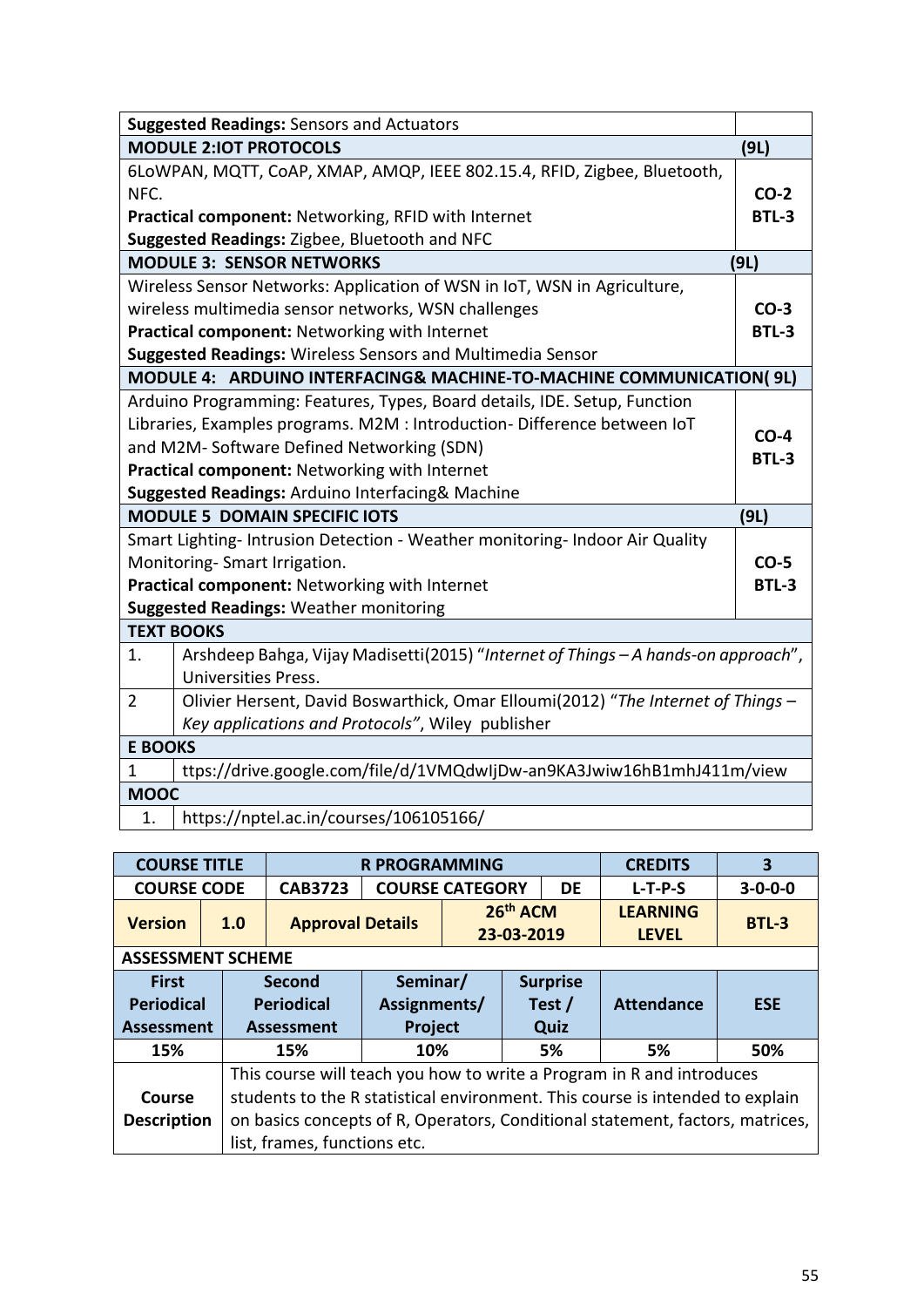|                                                                                                                                                          |                                                                             | 1.                                           |                                                                                      |                               |              |                     |                                      |                | To understand the different data types and data structures in R  |                     |    |                     |                |                |                |
|----------------------------------------------------------------------------------------------------------------------------------------------------------|-----------------------------------------------------------------------------|----------------------------------------------|--------------------------------------------------------------------------------------|-------------------------------|--------------|---------------------|--------------------------------------|----------------|------------------------------------------------------------------|---------------------|----|---------------------|----------------|----------------|----------------|
| <b>Course</b>                                                                                                                                            |                                                                             | 2.                                           |                                                                                      |                               |              |                     |                                      |                | To understand how to create and manipulate data frames in R      |                     |    |                     |                |                |                |
|                                                                                                                                                          |                                                                             | 3.                                           |                                                                                      |                               |              |                     |                                      |                | To write user-defined functions using R                          |                     |    |                     |                |                |                |
| <b>Objective</b>                                                                                                                                         |                                                                             | 4.                                           |                                                                                      |                               |              |                     |                                      |                | To implement control statements using R                          |                     |    |                     |                |                |                |
|                                                                                                                                                          |                                                                             | 5.                                           |                                                                                      |                               |              |                     | To write Loop constructs in R        |                |                                                                  |                     |    |                     |                |                |                |
|                                                                                                                                                          |                                                                             |                                              |                                                                                      |                               |              |                     |                                      |                | Upon completion of this course, the students should be able to   |                     |    |                     |                |                |                |
|                                                                                                                                                          |                                                                             | 1.                                           |                                                                                      |                               |              |                     |                                      |                | Apply the programming knowledge using R fundamentals             |                     |    |                     |                |                |                |
| Course                                                                                                                                                   |                                                                             | 2.                                           |                                                                                      |                               |              |                     | Implement R operator and R functions |                |                                                                  |                     |    |                     |                |                |                |
| <b>Outcome</b>                                                                                                                                           |                                                                             | 3.                                           |                                                                                      |                               |              |                     | <b>Implement Lists and Frames</b>    |                |                                                                  |                     |    |                     |                |                |                |
|                                                                                                                                                          |                                                                             | 4.                                           |                                                                                      | <b>Implement Tables</b>       |              |                     |                                      |                |                                                                  |                     |    |                     |                |                |                |
|                                                                                                                                                          |                                                                             | Apply the programming Structures in R.<br>5. |                                                                                      |                               |              |                     |                                      |                |                                                                  |                     |    |                     |                |                |                |
| <b>Prerequisites: Basic Programming</b>                                                                                                                  |                                                                             |                                              |                                                                                      |                               |              |                     |                                      |                |                                                                  |                     |    |                     |                |                |                |
| CO, PO AND PSO MAPPING                                                                                                                                   |                                                                             |                                              |                                                                                      |                               |              |                     |                                      |                |                                                                  |                     |    |                     |                |                |                |
| co                                                                                                                                                       | PO                                                                          | PO                                           | PO<br>PO<br>PO<br><b>PSO</b><br><b>PSO</b><br>PO<br>PO<br>PO<br>PO<br>PO<br>PO<br>PO |                               |              |                     |                                      |                |                                                                  |                     |    |                     |                | <b>PSO</b>     |                |
|                                                                                                                                                          | 1                                                                           | 2                                            | З                                                                                    | 4                             | 5            | 6                   | 7                                    | 8              | 9                                                                | 10                  | 11 | 12                  | 1              | 2              | 3              |
| $CO-1$                                                                                                                                                   | 3                                                                           | 3                                            | $\overline{2}$                                                                       | 3                             |              | 3                   | $\overline{2}$                       | 3              | $\overline{2}$                                                   | 3                   |    | 3                   | $\overline{2}$ | 3              | $\mathbf{1}$   |
| $CO-2$                                                                                                                                                   | 3                                                                           | 3                                            |                                                                                      | 1                             |              |                     | 1                                    | 3              |                                                                  | $\mathbf{1}$        |    |                     | 1              | 3              | 2              |
| $CO-3$                                                                                                                                                   | 3                                                                           | $\overline{2}$                               | $\overline{a}$                                                                       | 1                             | $\mathbf{1}$ | 1                   |                                      |                |                                                                  | 1                   | 1  | 1                   |                |                | 1              |
| $CO-4$                                                                                                                                                   | 3                                                                           | 2<br>$\overline{2}$                          | 1<br>$\overline{2}$                                                                  | $\mathbf 1$<br>$\overline{2}$ | 1            | 1<br>$\overline{2}$ | $\overline{\phantom{a}}$             | $\mathbf 1$    | $\mathbf{1}$                                                     | 1<br>$\overline{2}$ | 1  | 1<br>$\overline{2}$ | -              | 1              |                |
| $CO-5$                                                                                                                                                   | 3                                                                           |                                              |                                                                                      |                               | $\mathbf{1}$ |                     | $\overline{2}$                       | $\overline{2}$ | $\overline{2}$                                                   |                     | 1  |                     | $\overline{2}$ | $\overline{2}$ | $\overline{2}$ |
| <b>MODULE 1: INTRODUCTION</b>                                                                                                                            |                                                                             |                                              |                                                                                      |                               |              |                     |                                      |                | 1: Weakly related, 2: Moderately related and 3: Strongly related |                     |    |                     |                |                |                |
| R - OVERVIEW-Evolution of R -Features of R 2. R - ENVIRONMENT SETUP -Local                                                                               |                                                                             |                                              |                                                                                      |                               |              |                     |                                      |                |                                                                  |                     |    |                     |                | (9L)           |                |
| Environment Setup- BASIC SYNTAX -R Command Prompt - Script File - R - DATA                                                                               |                                                                             |                                              |                                                                                      |                               |              |                     |                                      |                |                                                                  |                     |    |                     |                |                |                |
| TYPES -Vectors -Lists -Matrices -Arrays-Factors -Data Frames - R - VARIABLES -                                                                           |                                                                             |                                              |                                                                                      |                               |              |                     |                                      |                |                                                                  |                     |    |                     |                |                | $CO-1$         |
| Variable Assignment -Data Type of a Variable Finding Variables -Deleting                                                                                 |                                                                             |                                              |                                                                                      |                               |              |                     |                                      |                |                                                                  |                     |    |                     |                |                | <b>BTL-2</b>   |
| Variables                                                                                                                                                |                                                                             |                                              |                                                                                      |                               |              |                     |                                      |                |                                                                  |                     |    |                     |                |                |                |
| <b>Suggested Readings: Script File</b>                                                                                                                   |                                                                             |                                              |                                                                                      |                               |              |                     |                                      |                |                                                                  |                     |    |                     |                |                |                |
| <b>MODULE 2: OPERATORS</b>                                                                                                                               |                                                                             |                                              |                                                                                      |                               |              |                     |                                      |                |                                                                  |                     |    |                     |                | (9L)           |                |
| R - OPERATORS - Types of Operators - Arithmetic Operators-Relational Operators-                                                                          |                                                                             |                                              |                                                                                      |                               |              |                     |                                      |                |                                                                  |                     |    |                     |                |                |                |
| Logical Operators Assignment Operators-Miscellaneous Operators - R - DECISION                                                                            |                                                                             |                                              |                                                                                      |                               |              |                     |                                      |                |                                                                  |                     |    |                     |                |                |                |
| MAKING -R - If Statement-R - IfElse Statement -The ifelse ifelse -Switch                                                                                 |                                                                             |                                              |                                                                                      |                               |              |                     |                                      |                |                                                                  |                     |    |                     |                |                |                |
| Statement - R - LOOP-R - Repeat LoopR - While Loop -R - For Loop -Loop Control                                                                           |                                                                             |                                              |                                                                                      |                               |              |                     |                                      |                |                                                                  |                     |    |                     |                |                |                |
| Statements-R-Break statement -R - Next Statement. R - FUNCTION -Function                                                                                 |                                                                             |                                              |                                                                                      |                               |              |                     |                                      |                |                                                                  |                     |    |                     |                |                | $CO-2$         |
| Definition -Function Components -Built-in Function -User-defined Function -                                                                              |                                                                             |                                              |                                                                                      |                               |              |                     |                                      |                |                                                                  |                     |    |                     |                |                | <b>BTL-3</b>   |
| Calling a Function -Lazy Evaluation of Function -User-defined Function -Calling a                                                                        |                                                                             |                                              |                                                                                      |                               |              |                     |                                      |                |                                                                  |                     |    |                     |                |                |                |
| Function.                                                                                                                                                |                                                                             |                                              |                                                                                      |                               |              |                     |                                      |                |                                                                  |                     |    |                     |                |                |                |
| <b>Suggested Readings: Decision making</b>                                                                                                               |                                                                             |                                              |                                                                                      |                               |              |                     |                                      |                |                                                                  |                     |    |                     |                |                |                |
| <b>MODULE 3: LISTS AND FRAMES</b>                                                                                                                        |                                                                             |                                              |                                                                                      |                               |              |                     |                                      |                |                                                                  |                     |    |                     |                | (9L)           |                |
| LISTS- LISTS -Creating a -Naming List Elements - Accessing List Elements -                                                                               |                                                                             |                                              |                                                                                      |                               |              |                     |                                      |                |                                                                  |                     |    |                     |                |                |                |
| Manipulating List Elements -Merging Lists Converting List to Vector - R -                                                                                |                                                                             |                                              |                                                                                      |                               |              |                     |                                      |                |                                                                  |                     |    |                     |                |                |                |
|                                                                                                                                                          |                                                                             |                                              |                                                                                      |                               |              |                     |                                      |                |                                                                  |                     |    |                     |                |                |                |
| MATRICES -Accessing Elements of a Matrix - Matrix Computation-ARRAYS -<br>$CO-3$<br>Naming Columns and Rows -Accessing Array Elements-Manipulating Array |                                                                             |                                              |                                                                                      |                               |              |                     |                                      |                |                                                                  |                     |    |                     |                |                |                |
| Elements - R - FACTORS - Factors in Data Frame - Changing the Order of Levels -                                                                          |                                                                             |                                              |                                                                                      |                               |              |                     |                                      |                |                                                                  |                     |    |                     |                |                | <b>BTL-3</b>   |
|                                                                                                                                                          | Generating Factor Levels 16. R - DATA FRAMES - Extract Data from Data Frame |                                              |                                                                                      |                               |              |                     |                                      |                |                                                                  |                     |    |                     |                |                |                |
| Suggested Readings: Accessing elements of a matrix                                                                                                       |                                                                             |                                              |                                                                                      |                               |              |                     |                                      |                |                                                                  |                     |    |                     |                |                |                |
| <b>MODULE 4: FACTORS AND TABLES</b>                                                                                                                      |                                                                             |                                              |                                                                                      |                               |              |                     |                                      |                |                                                                  |                     |    |                     |                | (9L)           |                |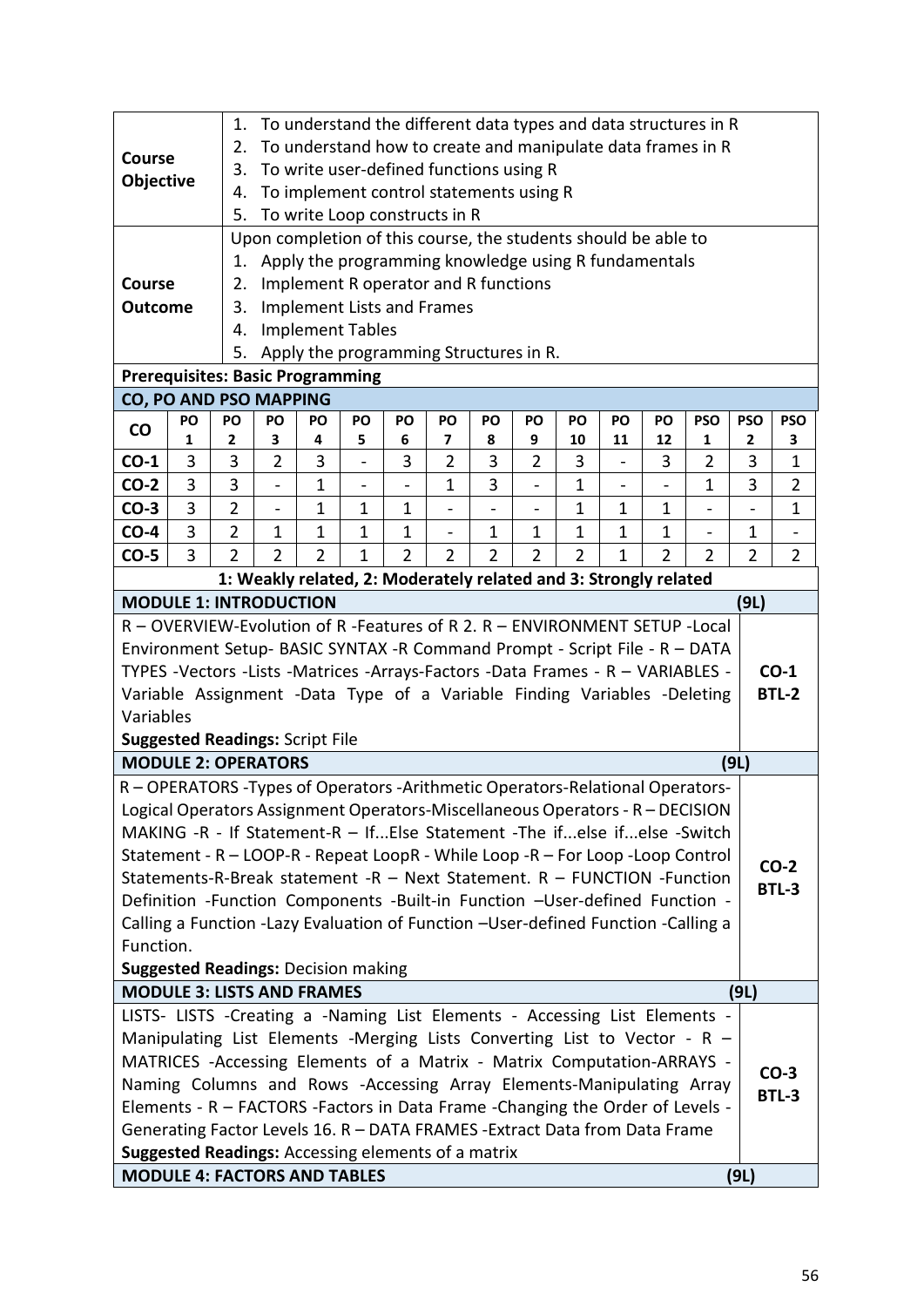|                | Common Functions Used with Factors- The tapply() Function - The split() Function  |                        |
|----------------|-----------------------------------------------------------------------------------|------------------------|
|                | -The by() Function - Working with Tables- Matrix/Array-Like Operations on         |                        |
|                | Tables- Extended Example: Extracting a Sub table- Extended Example: Finding the   | $CO-4$                 |
|                | Largest Cells in a Table-Table-Related Functions- The aggregate() Function-The    | <b>BTL-3</b>           |
|                | cut() Function                                                                    |                        |
|                | <b>Suggested Readings: Extracting a sub table</b>                                 |                        |
|                | <b>MODULE 5: R PROGRAMMING STRUCTURES</b><br>(9L)                                 |                        |
|                | Control Statements- Loops- Looping Over Non-Vector Sets - if-else- Arithmetic     |                        |
|                | and Boolean Operators and Values- Default Values for Argument- Return Values-     |                        |
|                | Deciding Whether to Explicitly Call return() - Returning Complex Object-Functions | $CO-5$<br><b>BTL-3</b> |
|                | Are Objects.                                                                      |                        |
|                | <b>Suggested Readings: Default values, Return values</b>                          |                        |
|                | <b>TEXT BOOKS</b>                                                                 |                        |
| 1.             | Matloff, Norman(2011). The art of R programming: A tour of statistical software   |                        |
|                | design. No Starch Press                                                           |                        |
|                | <b>REFERENCE BOOKS</b>                                                            |                        |
| 1.             | Crawley, Michael J(2012). The R book. John Wiley & Sons.                          |                        |
| <b>E BOOKS</b> |                                                                                   |                        |
| 1.             | https://cran.r-project.org/doc/contrib/Paradis-rdebuts en.pdf                     |                        |
| <b>MOOC</b>    |                                                                                   |                        |
| 1.             | R Programming Coursera - Johns Hopkins university                                 |                        |

1. | R Programming Coursera –Johns Hopkins university

| <b>COURSE TITLE</b>      |                                                                                                             | <b>BIG DATA FRAMEWORK</b>                                                |  |                                    |                 | <b>CREDITS</b>                  | $\overline{\mathbf{3}}$ |  |  |  |  |  |
|--------------------------|-------------------------------------------------------------------------------------------------------------|--------------------------------------------------------------------------|--|------------------------------------|-----------------|---------------------------------|-------------------------|--|--|--|--|--|
| <b>COURSE CODE</b>       | <b>CAB3724</b>                                                                                              | <b>COURSE CATEGORY</b>                                                   |  |                                    | <b>DE</b>       | $L-T-P-S$                       | $3 - 0 - 0 - 0$         |  |  |  |  |  |
| <b>Version</b><br>1.0    | <b>Approval Details</b>                                                                                     |                                                                          |  | 26 <sup>th</sup> ACM<br>23-03-2019 |                 | <b>LEARNING</b><br><b>LEVEL</b> | <b>BTL-3</b>            |  |  |  |  |  |
| <b>ASSESSMENT SCHEME</b> |                                                                                                             |                                                                          |  |                                    |                 |                                 |                         |  |  |  |  |  |
| <b>First</b>             | Second                                                                                                      | Seminar/                                                                 |  |                                    | Surprise Test / |                                 |                         |  |  |  |  |  |
| <b>Periodical</b>        | <b>Periodical</b>                                                                                           | <b>Assignment</b>                                                        |  |                                    | Quiz            | <b>Attendance</b>               | <b>ESE</b>              |  |  |  |  |  |
| <b>Assessment</b>        | <b>Assessment</b>                                                                                           | s/ Project                                                               |  |                                    |                 |                                 |                         |  |  |  |  |  |
| 15%                      | 15%                                                                                                         | 10%                                                                      |  |                                    | 5%              | 5%                              | 50%                     |  |  |  |  |  |
|                          | This course provides an overview of machine learning techniques to                                          |                                                                          |  |                                    |                 |                                 |                         |  |  |  |  |  |
| Course                   |                                                                                                             | explore, analyze, and leverage data. You will be introduced to tools and |  |                                    |                 |                                 |                         |  |  |  |  |  |
| <b>Description</b>       | algorithms you can use to create machine learning models that learn from                                    |                                                                          |  |                                    |                 |                                 |                         |  |  |  |  |  |
|                          | data, and to scale those models up to big data problems.                                                    |                                                                          |  |                                    |                 |                                 |                         |  |  |  |  |  |
|                          | To understand the Big Data Platform and its Use cases.<br>1.                                                |                                                                          |  |                                    |                 |                                 |                         |  |  |  |  |  |
| <b>Course</b>            | To provide an overview of Apache Hadoop.<br>2.                                                              |                                                                          |  |                                    |                 |                                 |                         |  |  |  |  |  |
| Objective                | To provide HDFS Concepts and Interfacing with HDFS.<br>3.                                                   |                                                                          |  |                                    |                 |                                 |                         |  |  |  |  |  |
|                          | To understand Map, Reduce Jobs.<br>4.                                                                       |                                                                          |  |                                    |                 |                                 |                         |  |  |  |  |  |
|                          | 5.<br>Provide hands on Hadoop Eco System.<br>Upon completion of this course, the students should be able to |                                                                          |  |                                    |                 |                                 |                         |  |  |  |  |  |
|                          |                                                                                                             |                                                                          |  |                                    |                 |                                 |                         |  |  |  |  |  |
| <b>Course</b>            | Describe the basics of Big Data.<br>1.                                                                      |                                                                          |  |                                    |                 |                                 |                         |  |  |  |  |  |
| <b>Outcome</b>           | Implement the basic operations in Scala.<br>2.<br>3.                                                        |                                                                          |  |                                    |                 |                                 |                         |  |  |  |  |  |
|                          | Develop custom Scala functions as per the requirement.<br>Understand the basics of RDDs.<br>4.              |                                                                          |  |                                    |                 |                                 |                         |  |  |  |  |  |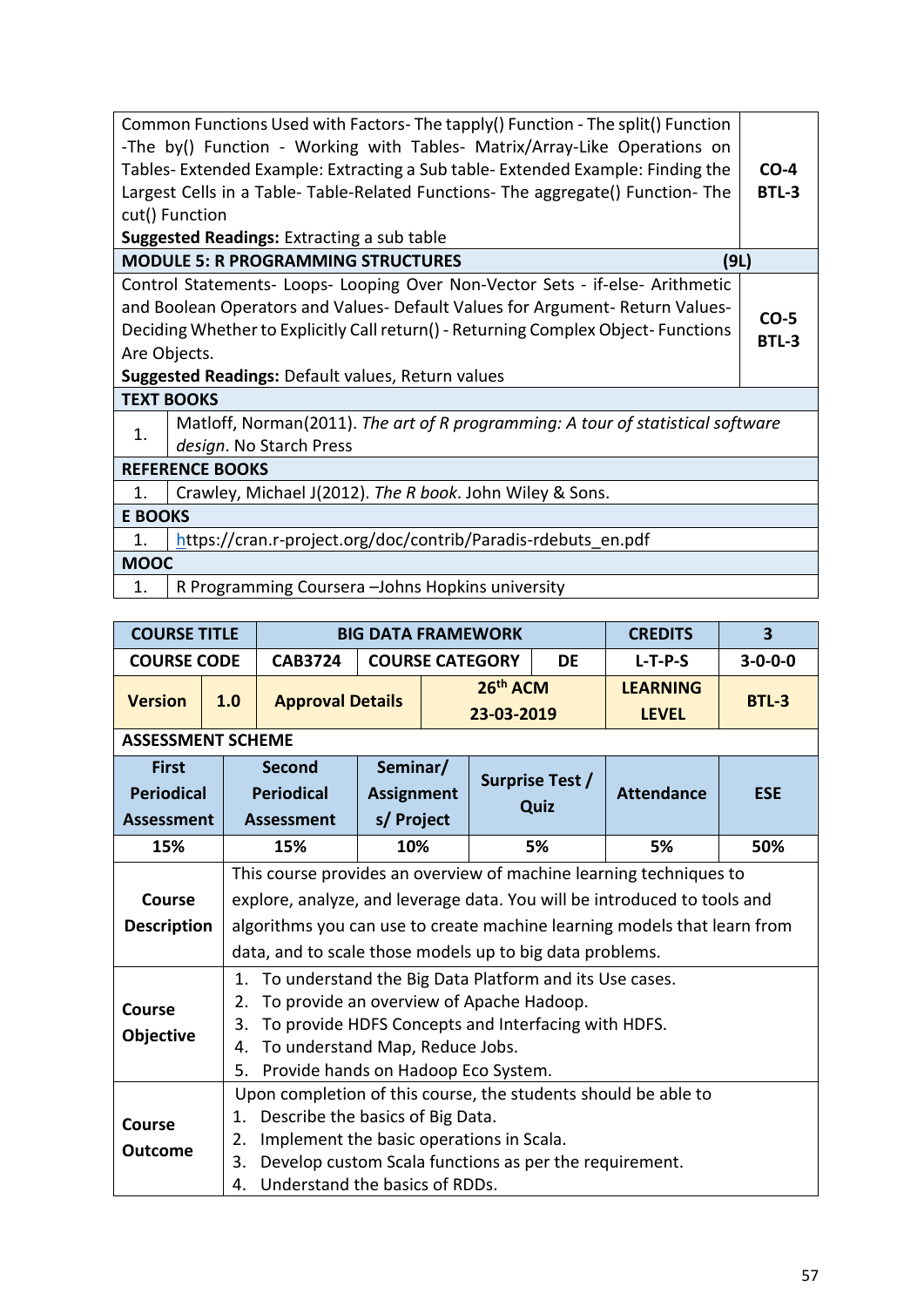| 5.<br>Illustrate spark runtime environment.                                                                                                                                  |                                                                                                                                                         |                     |                                                                  |                          |                     |              |                                  |                               |                     |              |                      |                          |                          |                                                                              |                      |
|------------------------------------------------------------------------------------------------------------------------------------------------------------------------------|---------------------------------------------------------------------------------------------------------------------------------------------------------|---------------------|------------------------------------------------------------------|--------------------------|---------------------|--------------|----------------------------------|-------------------------------|---------------------|--------------|----------------------|--------------------------|--------------------------|------------------------------------------------------------------------------|----------------------|
| Prerequisites: Should have knowledge of one Programming Language (Java preferably),                                                                                          |                                                                                                                                                         |                     |                                                                  |                          |                     |              |                                  |                               |                     |              |                      |                          |                          |                                                                              |                      |
| Practice of SQL (queries and sub queries), exposure to Linux Environment                                                                                                     |                                                                                                                                                         |                     |                                                                  |                          |                     |              |                                  |                               |                     |              |                      |                          |                          |                                                                              |                      |
| CO, PO AND PSO MAPPING                                                                                                                                                       |                                                                                                                                                         |                     |                                                                  |                          |                     |              |                                  |                               |                     |              |                      |                          |                          |                                                                              |                      |
| CO                                                                                                                                                                           | PO                                                                                                                                                      | PO                  | PO                                                               | PO                       | PO                  | PO           | PO                               | PO                            | PO                  | PO           | PO                   | PO                       | <b>PS</b>                | <b>PS</b>                                                                    | <b>PS</b>            |
| $CO-1$                                                                                                                                                                       | $\mathbf{1}$<br>$\overline{2}$                                                                                                                          | $\overline{2}$<br>3 | 3<br>$\overline{a}$                                              | 4<br>3                   | 5<br>$\overline{2}$ | 6<br>3       | $\overline{7}$<br>$\overline{2}$ | 8<br>$\overline{\phantom{0}}$ | 9<br>$\overline{2}$ | 10<br>3      | 11<br>$\blacksquare$ | 12<br>3                  | 01<br>$\overline{2}$     | <b>O2</b><br>3                                                               | 03<br>$\overline{2}$ |
| $CO-2$                                                                                                                                                                       | $\overline{\phantom{a}}$                                                                                                                                | 1                   | $\overline{\phantom{0}}$                                         | $\overline{\phantom{a}}$ | $\mathbf{1}$        | 3            | $\overline{2}$                   | $\overline{\phantom{0}}$      | $\frac{1}{2}$       | $\mathbf{1}$ | $\blacksquare$       | $\overline{\phantom{a}}$ | $\mathbf{1}$             | 3                                                                            | 1                    |
| $CO-3$                                                                                                                                                                       | $\overline{\phantom{a}}$                                                                                                                                | 1                   | 1                                                                | 1                        | $\overline{2}$      | 3            | $\overline{\phantom{0}}$         | 3                             | $\overline{2}$      | 3            | $\overline{2}$       | 1                        | $\overline{\phantom{0}}$ | $\blacksquare$                                                               | 1                    |
| $CO-4$                                                                                                                                                                       | $\mathbf{1}$                                                                                                                                            | 1                   | $\mathbf{1}$                                                     | $\mathbf{1}$             | $\overline{a}$      | $\mathbf{1}$ | $\overline{\phantom{0}}$         |                               | $\mathbf{1}$        | 3            | $\overline{2}$       | $\mathbf{1}$             | $\blacksquare$           | $\mathbf{1}$                                                                 | $\overline{2}$       |
| $CO-5$<br>$\overline{2}$<br>3<br>$\overline{2}$<br>$\mathbf{1}$<br>$\overline{2}$<br>$\overline{2}$<br>$\mathbf{1}$<br>$\mathbf{1}$<br>2<br>1<br>1<br>1<br>1<br>$\mathbf{1}$ |                                                                                                                                                         |                     |                                                                  |                          |                     |              |                                  |                               |                     |              |                      |                          | 1                        |                                                                              |                      |
|                                                                                                                                                                              |                                                                                                                                                         |                     | 1: Weakly related, 2: Moderately related and 3: Strongly related |                          |                     |              |                                  |                               |                     |              |                      |                          |                          |                                                                              |                      |
| <b>MODULE 1: INTRODUCTION TO BIG DATA</b>                                                                                                                                    |                                                                                                                                                         |                     |                                                                  |                          |                     |              |                                  |                               |                     |              |                      |                          |                          | (9L)                                                                         |                      |
| What is big data, the four Vs of big data, Distributed File System, functional                                                                                               |                                                                                                                                                         |                     |                                                                  |                          |                     |              |                                  |                               |                     |              |                      |                          |                          |                                                                              |                      |
| programming vs object-oriented programming, advantages of Scala, spark                                                                                                       |                                                                                                                                                         |                     |                                                                  |                          |                     |              |                                  |                               |                     |              |                      |                          |                          | $CO-1$                                                                       |                      |
| streaming.                                                                                                                                                                   |                                                                                                                                                         |                     |                                                                  |                          |                     |              |                                  |                               |                     |              |                      |                          |                          | <b>BTL-2</b>                                                                 |                      |
| <b>Suggested Readings: Distributed File System</b><br><b>MODULE 2: BASIC OPERATIONS IN SCALA</b>                                                                             |                                                                                                                                                         |                     |                                                                  |                          |                     |              |                                  |                               |                     |              |                      |                          |                          | (9L)                                                                         |                      |
| Variables and functions in Scala, looping in Scala, importance of values, sets                                                                                               |                                                                                                                                                         |                     |                                                                  |                          |                     |              |                                  |                               |                     |              |                      |                          |                          |                                                                              |                      |
| and maps, understanding classes and singleton objects, rich wrappers, objects                                                                                                |                                                                                                                                                         |                     |                                                                  |                          |                     |              |                                  |                               |                     |              |                      |                          |                          | $CO-2$                                                                       |                      |
| and variables, for expression, try expression, match expression                                                                                                              |                                                                                                                                                         |                     |                                                                  |                          |                     |              |                                  |                               |                     |              |                      |                          |                          | <b>BTL-3</b>                                                                 |                      |
| Suggested Readings: Variables and functions in Scala                                                                                                                         |                                                                                                                                                         |                     |                                                                  |                          |                     |              |                                  |                               |                     |              |                      |                          |                          |                                                                              |                      |
| <b>MODULE 3: FUNCTIONS AND CONTROL STATEMENTS IN SCALA</b>                                                                                                                   |                                                                                                                                                         |                     |                                                                  |                          |                     |              |                                  |                               |                     |              |                      |                          |                          | (9L)                                                                         |                      |
| Nested functions-first class functions-placeholder syntax-closures-repeated                                                                                                  |                                                                                                                                                         |                     |                                                                  |                          |                     |              |                                  |                               |                     |              |                      |                          |                          | $CO-3$                                                                       |                      |
| parameters-tail recursion-reducing code duplication-currying-by<br>parameters-writing new control structures.                                                                |                                                                                                                                                         |                     |                                                                  |                          |                     |              |                                  |                               |                     |              |                      | name                     |                          | <b>BTL-3</b>                                                                 |                      |
| Suggested Readings: writing new control structures                                                                                                                           |                                                                                                                                                         |                     |                                                                  |                          |                     |              |                                  |                               |                     |              |                      |                          |                          |                                                                              |                      |
| <b>MODULE 4: RDD BASICS</b>                                                                                                                                                  |                                                                                                                                                         |                     |                                                                  |                          |                     |              |                                  |                               |                     |              |                      |                          |                          | (9L)                                                                         |                      |
| RDD basics, creating RDD, RDD transformations, passing functions to spark,                                                                                                   |                                                                                                                                                         |                     |                                                                  |                          |                     |              |                                  |                               |                     |              |                      |                          |                          |                                                                              |                      |
| aggregation on pair RDD, grouping data on pair RDD, joins on pair RDD, sorting                                                                                               |                                                                                                                                                         |                     |                                                                  |                          |                     |              |                                  |                               |                     |              |                      |                          |                          | $CO-4$                                                                       |                      |
| data in pair RDD, data partitioning in RDDs.                                                                                                                                 |                                                                                                                                                         |                     |                                                                  |                          |                     |              |                                  |                               |                     |              |                      |                          |                          | <b>BTL-2</b>                                                                 |                      |
| Suggested Readings: joins on pair RDD, sorting data in pair RDD<br>MODULE 5: SAVING DATA, COMPRESSIONS, SPARK RUNTIME ARCHITECTURE                                           |                                                                                                                                                         |                     |                                                                  |                          |                     |              |                                  |                               |                     |              |                      |                          |                          | (9L)                                                                         |                      |
| Saving data into various formats like text, json, csv, sequence files, object files                                                                                          |                                                                                                                                                         |                     |                                                                  |                          |                     |              |                                  |                               |                     |              |                      |                          |                          |                                                                              |                      |
| etc. compression, spark SQL, accumulators, fault tolerance, broadcast                                                                                                        |                                                                                                                                                         |                     |                                                                  |                          |                     |              |                                  |                               |                     |              |                      |                          |                          |                                                                              |                      |
|                                                                                                                                                                              |                                                                                                                                                         |                     |                                                                  |                          |                     |              |                                  |                               |                     |              |                      |                          |                          | $CO-5$                                                                       |                      |
|                                                                                                                                                                              | variables, Numeric RDD operations, spark runtime architecture, cluster<br><b>BTL-2</b><br>managers.                                                     |                     |                                                                  |                          |                     |              |                                  |                               |                     |              |                      |                          |                          |                                                                              |                      |
| Suggested Readings: spark runtime architecture, cluster managers                                                                                                             |                                                                                                                                                         |                     |                                                                  |                          |                     |              |                                  |                               |                     |              |                      |                          |                          |                                                                              |                      |
| <b>TEXT BOOKS</b>                                                                                                                                                            |                                                                                                                                                         |                     |                                                                  |                          |                     |              |                                  |                               |                     |              |                      |                          |                          |                                                                              |                      |
| 1.                                                                                                                                                                           | Martin Odersky, Lex Spoon, Bill Venners(2016), Programming in Scala: A<br>comprehensive Step-by-Step Scala Programming Guide, Third Edition. Artima Inc |                     |                                                                  |                          |                     |              |                                  |                               |                     |              |                      |                          |                          |                                                                              |                      |
|                                                                                                                                                                              |                                                                                                                                                         | publisher           |                                                                  |                          |                     |              |                                  |                               |                     |              |                      |                          |                          |                                                                              |                      |
|                                                                                                                                                                              |                                                                                                                                                         |                     |                                                                  |                          |                     |              |                                  |                               |                     |              |                      |                          |                          | Holden Karau, Andy Konwinski, Patrick Wendell, Matei Zaharia(2016), Learning |                      |
| 2.                                                                                                                                                                           |                                                                                                                                                         | Spark, o'reilly     |                                                                  |                          |                     |              |                                  |                               |                     |              |                      |                          |                          |                                                                              |                      |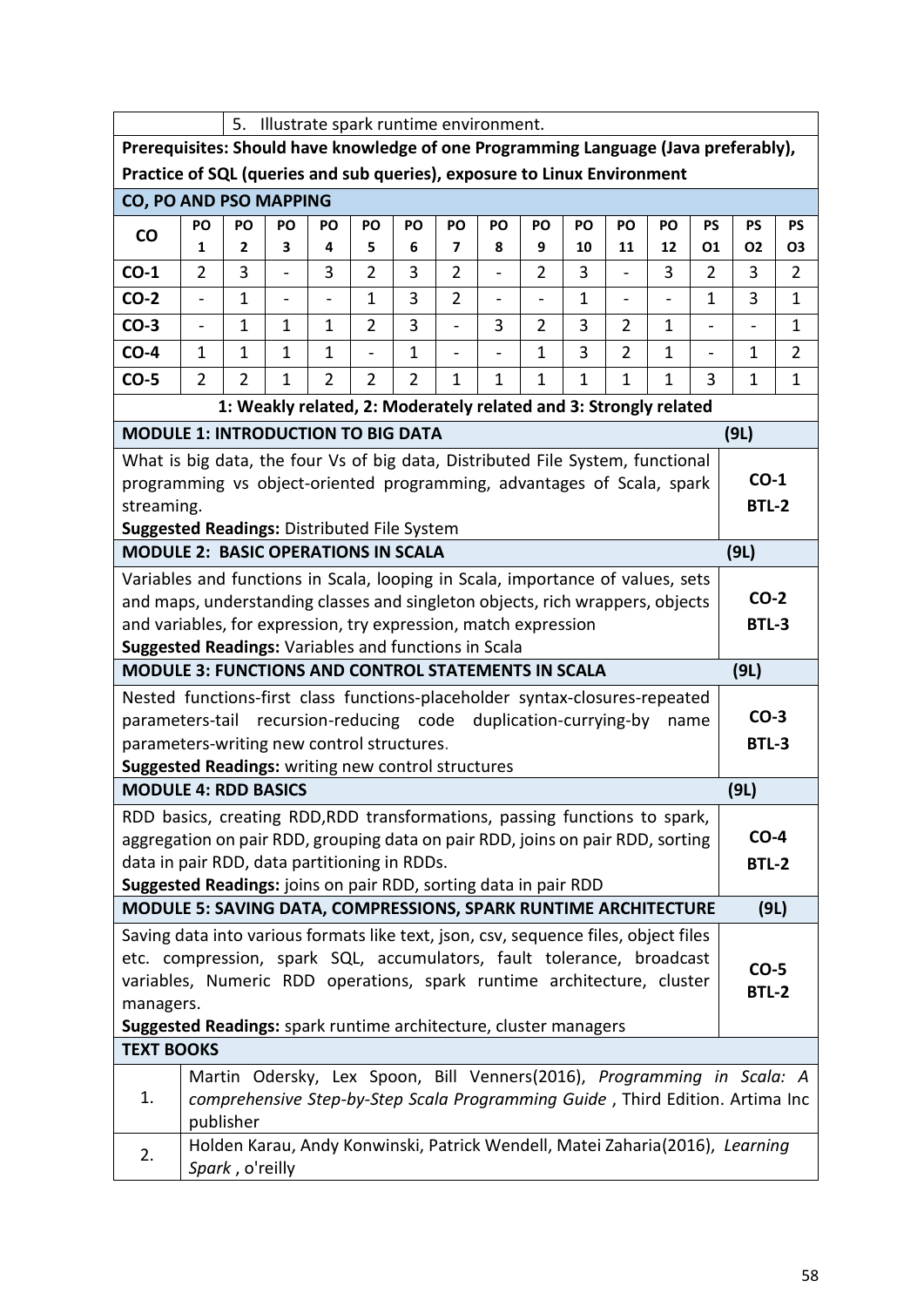|                | <b>REFERENCE BOOKS</b>                                                        |
|----------------|-------------------------------------------------------------------------------|
|                | Sandy Ryza, Uri Laserson, Sean Owen and Josh Wills, Advanced Analytics with   |
|                | Spark, o'reilly 2017.                                                         |
| <b>E BOOKS</b> |                                                                               |
|                | http://dhoto.lecturer.pens.ac.id/lecture_notes/internet_of_things/Big%20Data% |
|                | 20Principles%20and%20 Paradigms.pdf                                           |
| <b>MOOC</b>    |                                                                               |
| 1.             | https://www.coursera.org/specializations/big-data                             |

| <b>COURSE TITLE</b>                             |         | <b>CLOUD APPLICATION DEVELOPMENT</b><br><b>CREDITS</b> |                                                                                                                                               |                                                                                                |                |                |                                 |              |                                  |                                              | $\overline{\mathbf{3}}$ |                            |                                                                                                                                                  |                              |                 |  |  |
|-------------------------------------------------|---------|--------------------------------------------------------|-----------------------------------------------------------------------------------------------------------------------------------------------|------------------------------------------------------------------------------------------------|----------------|----------------|---------------------------------|--------------|----------------------------------|----------------------------------------------|-------------------------|----------------------------|--------------------------------------------------------------------------------------------------------------------------------------------------|------------------------------|-----------------|--|--|
| <b>COURSE CODE</b>                              |         |                                                        |                                                                                                                                               | <b>CAC3723</b>                                                                                 |                |                | <b>COURSE CATEGORY</b>          |              |                                  | DE                                           |                         | $L-T-P-S$                  |                                                                                                                                                  |                              | $3 - 0 - 0 - 0$ |  |  |
| <b>Version</b>                                  |         | 1.0                                                    |                                                                                                                                               | <b>Approval Details</b>                                                                        |                |                |                                 |              | 26 <sup>th</sup> ACM             |                                              |                         | <b>LEARNING</b>            |                                                                                                                                                  |                              | <b>BTL-3</b>    |  |  |
|                                                 |         |                                                        |                                                                                                                                               |                                                                                                |                |                |                                 |              | 23-03-2019                       |                                              |                         | <b>LEVEL</b>               |                                                                                                                                                  |                              |                 |  |  |
| <b>ASSESSMENT SCHEME</b>                        |         |                                                        |                                                                                                                                               |                                                                                                |                |                |                                 |              |                                  |                                              |                         |                            |                                                                                                                                                  |                              |                 |  |  |
| <b>First</b>                                    |         |                                                        |                                                                                                                                               | <b>Second</b>                                                                                  |                |                | Seminar/                        |              |                                  | <b>Surprise</b>                              |                         |                            |                                                                                                                                                  |                              |                 |  |  |
| <b>Periodical</b>                               |         |                                                        |                                                                                                                                               | <b>Periodical</b>                                                                              |                |                | Assignments/                    |              |                                  | Test / Quiz                                  |                         | <b>Attendance</b>          |                                                                                                                                                  |                              | <b>ESE</b>      |  |  |
| <b>Assessment</b>                               |         |                                                        |                                                                                                                                               | <b>Assessment</b>                                                                              |                |                | Project                         |              |                                  |                                              |                         |                            |                                                                                                                                                  |                              |                 |  |  |
| 15%                                             |         |                                                        |                                                                                                                                               | 15%<br>10%<br>5%<br>A cloud application, or cloud app, is a software program where cloud-based |                |                |                                 |              |                                  |                                              |                         | 5%                         |                                                                                                                                                  |                              | 50%             |  |  |
|                                                 |         |                                                        |                                                                                                                                               |                                                                                                |                |                |                                 |              |                                  |                                              |                         |                            |                                                                                                                                                  |                              |                 |  |  |
|                                                 |         |                                                        | and local components work together. This model relies on remote servers<br>for processing logic that is accessed through a web browser with a |                                                                                                |                |                |                                 |              |                                  |                                              |                         |                            |                                                                                                                                                  |                              |                 |  |  |
|                                                 |         |                                                        |                                                                                                                                               |                                                                                                |                |                |                                 |              |                                  |                                              |                         |                            |                                                                                                                                                  |                              |                 |  |  |
| <b>Course</b>                                   |         |                                                        |                                                                                                                                               |                                                                                                |                |                |                                 |              |                                  |                                              |                         |                            | continual internet connection. Cloud application servers typically are                                                                           |                              |                 |  |  |
| <b>Description</b>                              |         |                                                        |                                                                                                                                               |                                                                                                |                |                |                                 |              |                                  |                                              |                         |                            | located in a remote data center operated by a third-party cloud services<br>infrastructure provider. Cloud-based application tasks may encompass |                              |                 |  |  |
|                                                 |         |                                                        |                                                                                                                                               |                                                                                                |                |                |                                 |              |                                  |                                              |                         |                            | email, file storage and sharing, order entry, inventory management, word                                                                         |                              |                 |  |  |
|                                                 |         |                                                        |                                                                                                                                               |                                                                                                |                |                |                                 |              |                                  |                                              |                         |                            | processing, customer relationship management (CRM), data collection, or                                                                          |                              |                 |  |  |
|                                                 |         |                                                        |                                                                                                                                               |                                                                                                |                |                | financial accounting features   |              |                                  |                                              |                         |                            |                                                                                                                                                  |                              |                 |  |  |
|                                                 |         |                                                        |                                                                                                                                               |                                                                                                |                |                |                                 |              |                                  |                                              |                         |                            | 1. Understand the concepts, characteristics, delivery models and benefits                                                                        |                              |                 |  |  |
|                                                 |         |                                                        |                                                                                                                                               | of cloud computing.                                                                            |                |                |                                 |              |                                  |                                              |                         |                            |                                                                                                                                                  |                              |                 |  |  |
| <b>Course</b>                                   |         | 2.                                                     |                                                                                                                                               |                                                                                                |                |                |                                 |              |                                  |                                              |                         |                            | Understand the key security and compliance challenges of cloud                                                                                   |                              |                 |  |  |
| Objective                                       |         |                                                        |                                                                                                                                               | computing.                                                                                     |                |                |                                 |              |                                  |                                              |                         |                            |                                                                                                                                                  |                              |                 |  |  |
|                                                 |         | 3.                                                     |                                                                                                                                               |                                                                                                |                |                |                                 |              |                                  |                                              |                         |                            | Understand the key technical and organizational challenges                                                                                       |                              |                 |  |  |
|                                                 |         |                                                        |                                                                                                                                               |                                                                                                |                |                |                                 |              |                                  |                                              |                         |                            | Upon completion of this course, the students should be able to                                                                                   |                              |                 |  |  |
|                                                 |         | 1.                                                     |                                                                                                                                               |                                                                                                |                |                |                                 |              |                                  | Describe the applications of cloud computing |                         |                            |                                                                                                                                                  |                              |                 |  |  |
| <b>Course</b>                                   |         | 2.                                                     |                                                                                                                                               |                                                                                                |                |                | Design a cloud infrastructure   |              |                                  |                                              |                         |                            |                                                                                                                                                  |                              |                 |  |  |
| <b>Outcome</b>                                  |         | 3.                                                     |                                                                                                                                               | Deploy cloud framework                                                                         |                |                |                                 |              |                                  |                                              |                         |                            |                                                                                                                                                  |                              |                 |  |  |
|                                                 |         | 4.                                                     |                                                                                                                                               |                                                                                                |                |                | Build an application using LAMP |              |                                  |                                              |                         |                            |                                                                                                                                                  |                              |                 |  |  |
|                                                 |         | 5.                                                     |                                                                                                                                               |                                                                                                |                |                | Develop an application in Cloud |              |                                  |                                              |                         |                            |                                                                                                                                                  |                              |                 |  |  |
| <b>Prerequisites: Basics of Cloud Computing</b> |         |                                                        |                                                                                                                                               |                                                                                                |                |                |                                 |              |                                  |                                              |                         |                            |                                                                                                                                                  |                              |                 |  |  |
| <b>CO, PO AND PSO MAPPING</b>                   |         |                                                        |                                                                                                                                               |                                                                                                |                |                |                                 |              |                                  |                                              |                         |                            |                                                                                                                                                  |                              |                 |  |  |
| $\mathsf{co}\,$                                 | PO<br>1 | PO<br>$\mathbf{2}$                                     | PO<br>3                                                                                                                                       | PO<br>4                                                                                        | <b>PO</b><br>5 | PO<br>6        | PO<br>$\overline{\mathbf{z}}$   | PO<br>8      | PO<br>9                          | PO<br>10                                     | PO<br>11                | <b>PO1</b><br>$\mathbf{2}$ | <b>PSO</b><br>$\mathbf{1}$                                                                                                                       | <b>PSO</b><br>$\overline{2}$ | <b>PSO</b><br>3 |  |  |
| $CO-1$                                          | 3       | 3                                                      | $\overline{2}$                                                                                                                                | $\overline{2}$                                                                                 | $\mathbf{1}$   | $\overline{2}$ | $\overline{2}$                  | $\mathbf{1}$ | $\mathbf 1$                      | $\mathbf{1}$                                 | 1                       | $\mathbf{1}$               | 3                                                                                                                                                | $\overline{2}$               | $\mathbf{1}$    |  |  |
| $CO-2$                                          | 3       | 3                                                      | 3                                                                                                                                             | $\overline{2}$                                                                                 | $\mathbf{1}$   | $\overline{2}$ | $\overline{2}$                  | $\mathbf{1}$ | $\mathbf{1}$<br>$\mathbf 1$<br>1 |                                              |                         | $\mathbf 1$                | $\overline{2}$                                                                                                                                   | $\overline{\phantom{0}}$     | $\overline{2}$  |  |  |
| $CO-3$                                          | 3       | 3                                                      | $\overline{2}$                                                                                                                                | $\overline{2}$                                                                                 | 3              | $\overline{2}$ | $\overline{2}$                  | $\mathbf{1}$ | $\mathbf 1$                      | 1                                            | 1                       | $\mathbf 1$                | $\mathbf 1$                                                                                                                                      | 1                            | $\mathbf 1$     |  |  |
| $CO-4$                                          | 3       | 3                                                      | 3                                                                                                                                             | $\overline{2}$                                                                                 | $\mathbf{1}$   | $\overline{2}$ | $\overline{2}$                  | $\mathbf{1}$ | $\mathbf{1}$                     | $\mathbf 1$                                  | 1                       | $\mathbf 1$                | $\mathbf{1}$                                                                                                                                     | $\overline{2}$               | $\mathbf{1}$    |  |  |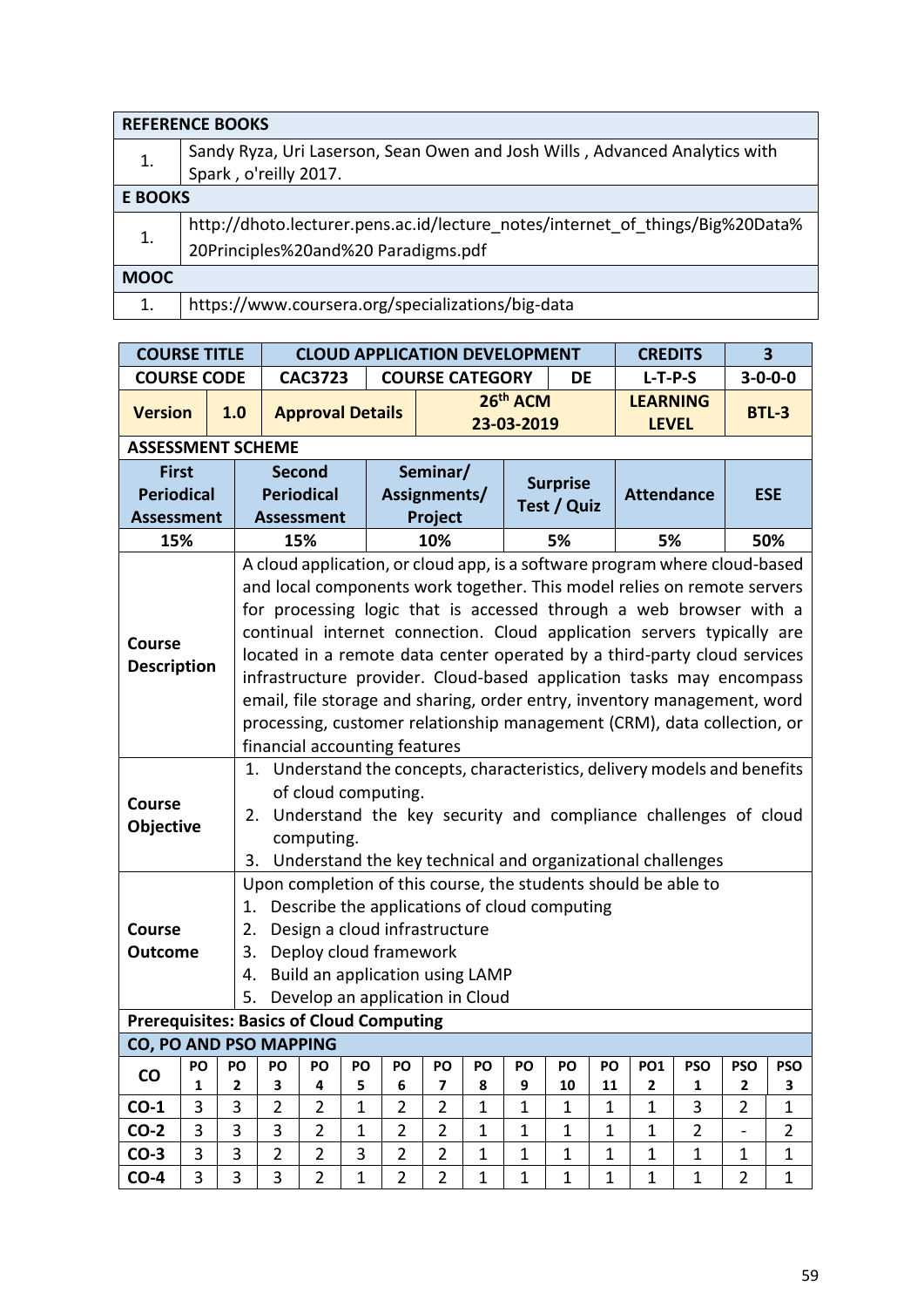| $CO-5$                                                                       | 3       | 3             | 3                                                               | 2 | 3 | $\overline{2}$ | $\overline{2}$ | $\mathbf 1$ | 1 | 1 | 1 | 1 | 3                                                                                | $\overline{2}$ | $\overline{2}$ |
|------------------------------------------------------------------------------|---------|---------------|-----------------------------------------------------------------|---|---|----------------|----------------|-------------|---|---|---|---|----------------------------------------------------------------------------------|----------------|----------------|
| 1: Weakly related, 2: Moderately related and 3: Strongly related             |         |               |                                                                 |   |   |                |                |             |   |   |   |   |                                                                                  |                |                |
| <b>MODULE 1: CLOUD BASED APPLICATIONS</b>                                    |         |               |                                                                 |   |   |                |                |             |   |   |   |   |                                                                                  |                | (9L)           |
| Introduction, Contrast traditional software development and development      |         |               |                                                                 |   |   |                |                |             |   |   |   |   |                                                                                  |                |                |
| for the cloud. Public v private cloud apps. Understanding Cloud ecosystems - |         |               |                                                                 |   |   |                |                |             |   |   |   |   |                                                                                  |                | $CO-1$         |
| what is SaaS/PaaS, popular APIs, mobile                                      |         |               |                                                                 |   |   |                |                |             |   |   |   |   |                                                                                  |                | <b>BTL-2</b>   |
| <b>Suggested Readings: Understanding Cloud ecosystems</b>                    |         |               |                                                                 |   |   |                |                |             |   |   |   |   |                                                                                  |                |                |
| MODULE 2: DESIGNING CODE FOR THE CLOUD                                       |         |               |                                                                 |   |   |                |                |             |   |   |   |   |                                                                                  | (9L)           |                |
|                                                                              |         |               |                                                                 |   |   |                |                |             |   |   |   |   | Class and Method design to make best use of the Cloud infrastructure; Web        |                |                |
|                                                                              |         |               |                                                                 |   |   |                |                |             |   |   |   |   | Browsers and the Presentation Layer: Understanding Web browsers attributes       |                | $CO-2$         |
|                                                                              |         |               |                                                                 |   |   |                |                |             |   |   |   |   | and differences. Building blocks of the presentation layer: HTML, HTML5, CSS,    |                | <b>BTL-3</b>   |
| Silverlight, and Flash.                                                      |         |               |                                                                 |   |   |                |                |             |   |   |   |   |                                                                                  |                |                |
|                                                                              |         |               |                                                                 |   |   |                |                |             |   |   |   |   | <b>Suggested Readings: Understanding Web browsers attributes and differences</b> |                |                |
| <b>MODULE 3 - INTRODUCTION TO JAVASCRIPT</b>                                 |         |               |                                                                 |   |   |                |                |             |   |   |   |   |                                                                                  | (9L)           |                |
|                                                                              |         |               |                                                                 |   |   |                |                |             |   |   |   |   | Building Ajax controls, introduction to JavaScript using jQuery, working with    |                |                |
|                                                                              |         |               |                                                                 |   |   |                |                |             |   |   |   |   | JSON, XML, REST. Application development Frameworks e.g., Ruby on Rails,         |                | $CO-3$         |
|                                                                              |         |               |                                                                 |   |   |                |                |             |   |   |   |   | .Net, Java API's or JSF; Deployment Environments - Platform as A Service         |                | <b>BTL-3</b>   |
| (PAAS), Amazon, vmForce, Google App Engine, Azure, Heroku, AppForce          |         |               |                                                                 |   |   |                |                |             |   |   |   |   |                                                                                  |                |                |
| <b>Suggested Readings: Building Ajax controls</b>                            |         |               |                                                                 |   |   |                |                |             |   |   |   |   |                                                                                  |                |                |
| <b>MODULE 4 - USE CASE 1</b>                                                 |         |               |                                                                 |   |   |                |                |             |   |   |   |   |                                                                                  | (9L)           |                |
|                                                                              |         |               |                                                                 |   |   |                |                |             |   |   |   |   | Building an application using the LAMP stack: Setting up a LAMP development      |                |                |
|                                                                              |         |               |                                                                 |   |   |                |                |             |   |   |   |   | environment. Building a simple Web app demonstrating an understanding of         |                | $CO-4$         |
| the presentation layer and connectivity with persistence                     |         |               |                                                                 |   |   |                |                |             |   |   |   |   |                                                                                  |                | <b>BTL-2</b>   |
| Suggested Readings: Building an application using the LAMP stack             |         |               |                                                                 |   |   |                |                |             |   |   |   |   |                                                                                  |                |                |
| <b>MODULE 5 - USE CASE</b>                                                   |         |               |                                                                 |   |   |                |                |             |   |   |   |   |                                                                                  | (9L)           |                |
| Developing and Deploying an Application in the Cloud: Building on the        |         |               |                                                                 |   |   |                |                |             |   |   |   |   |                                                                                  |                |                |
| experience of the first project students will study the design, development, |         |               |                                                                 |   |   |                |                |             |   |   |   |   |                                                                                  |                | $CO-5$         |
| testing and deployment of an application in the cloud using a development    |         |               |                                                                 |   |   |                |                |             |   |   |   |   |                                                                                  |                | <b>BTL-3</b>   |
| framework and deployment platform                                            |         |               |                                                                 |   |   |                |                |             |   |   |   |   |                                                                                  |                |                |
| Suggested Readings: Developing and Deploying an Application in the Cloud     |         |               |                                                                 |   |   |                |                |             |   |   |   |   |                                                                                  |                |                |
| <b>TEXT BOOKS</b>                                                            |         |               |                                                                 |   |   |                |                |             |   |   |   |   |                                                                                  |                |                |
|                                                                              |         |               |                                                                 |   |   |                |                |             |   |   |   |   | Guo Ning Liu, Qiang Guo Tong, Harm Sluiman, Alex Amies(2012), "Developing and    |                |                |
| 1.                                                                           | Hosting |               |                                                                 |   |   |                |                |             |   |   |   |   |                                                                                  |                |                |
|                                                                              |         |               | Applications on the Cloud", IBM Press.                          |   |   |                |                |             |   |   |   |   |                                                                                  |                |                |
| 2.                                                                           |         |               |                                                                 |   |   |                |                |             |   |   |   |   | Chris Hay, Brian Prince(2018), Azure in Action [ISBN: 978-1935182481], Manning   |                |                |
|                                                                              |         | publisher     |                                                                 |   |   |                |                |             |   |   |   |   |                                                                                  |                |                |
| <b>REFERENCE BOOKS</b>                                                       |         |               |                                                                 |   |   |                |                |             |   |   |   |   |                                                                                  |                |                |
| 1.                                                                           |         |               |                                                                 |   |   |                |                |             |   |   |   |   | Thomas(2013), "Cloud Computing: Concepts, Technology & Architecture" Prentice    |                |                |
|                                                                              |         | Hall of India |                                                                 |   |   |                |                |             |   |   |   |   |                                                                                  |                |                |
| <b>E BOOKS</b>                                                               |         |               |                                                                 |   |   |                |                |             |   |   |   |   |                                                                                  |                |                |
| 1.                                                                           |         |               |                                                                 |   |   |                |                |             |   |   |   |   | https://www.oreilly.com/library/view/cloud-computing/9789332537439/              |                |                |
| 2.                                                                           |         |               | https://studytm.files.wordpress.com/2014/03/hand-book-of-cloud- |   |   |                |                |             |   |   |   |   |                                                                                  |                |                |
|                                                                              |         |               | computing.pdf                                                   |   |   |                |                |             |   |   |   |   |                                                                                  |                |                |
| <b>MOOC</b>                                                                  |         |               |                                                                 |   |   |                |                |             |   |   |   |   |                                                                                  |                |                |
| 1.                                                                           |         |               | https://www.coursera.org/specializations/cloud-computing        |   |   |                |                |             |   |   |   |   |                                                                                  |                |                |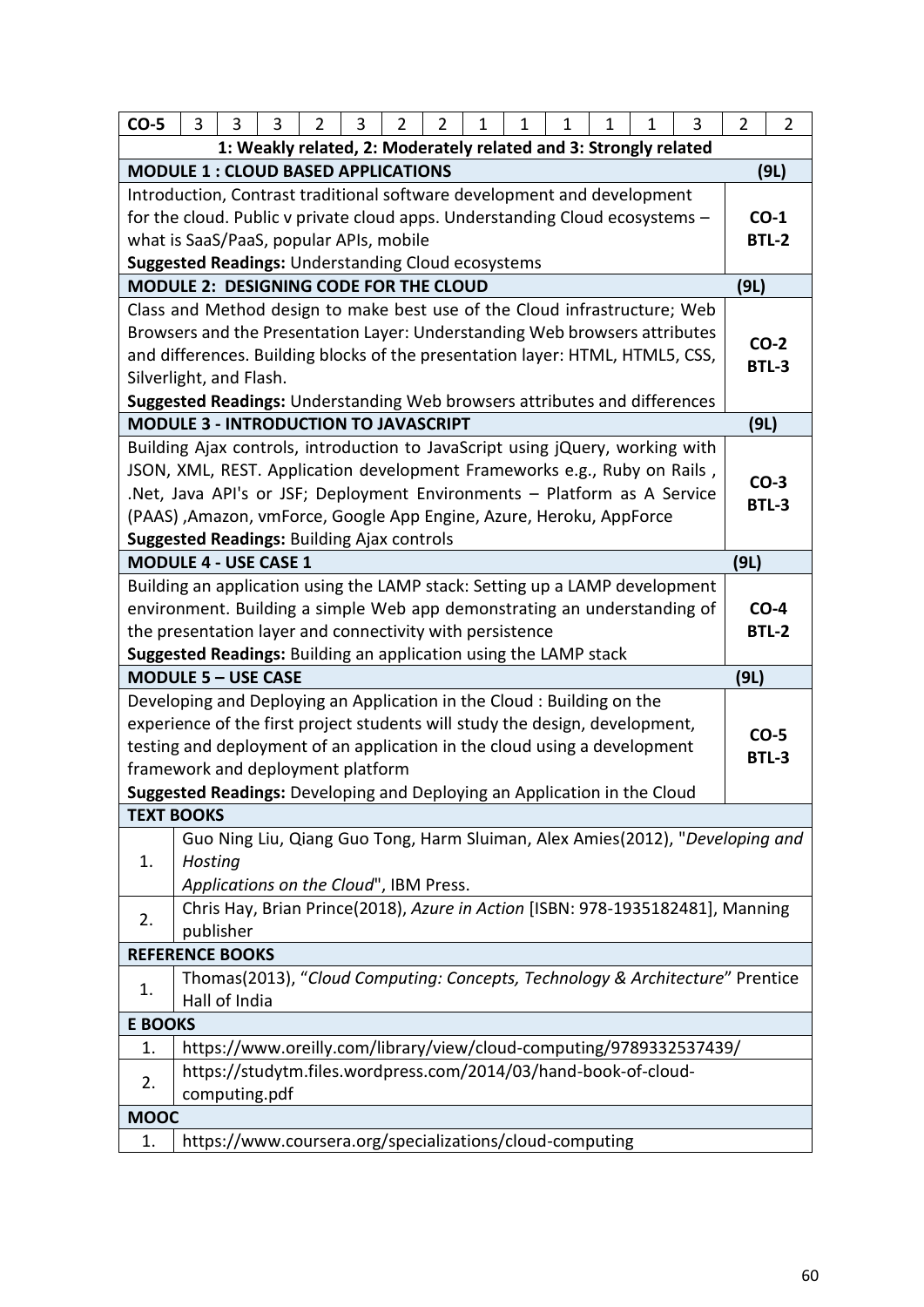| <b>COURSE TITLE</b>           |                                                                                                                                                                   |     |                                                                                                                                                           | <b>CLOUD ANALYTICS</b>                                                                                                              |                   |         |                                                                                                                                                                                                                                                                                                      |                |                          |                        |                          |              | <b>CREDITS</b>                  |                 | $\overline{\mathbf{3}}$  |                 |
|-------------------------------|-------------------------------------------------------------------------------------------------------------------------------------------------------------------|-----|-----------------------------------------------------------------------------------------------------------------------------------------------------------|-------------------------------------------------------------------------------------------------------------------------------------|-------------------|---------|------------------------------------------------------------------------------------------------------------------------------------------------------------------------------------------------------------------------------------------------------------------------------------------------------|----------------|--------------------------|------------------------|--------------------------|--------------|---------------------------------|-----------------|--------------------------|-----------------|
| <b>COURSE CODE</b>            |                                                                                                                                                                   |     |                                                                                                                                                           |                                                                                                                                     | <b>CAC3724</b>    |         | <b>COURSE CATEGORY</b>                                                                                                                                                                                                                                                                               |                |                          |                        | DE                       |              | $L-T-P-S$                       |                 | $3 - 0 - 0 - 0$          |                 |
| <b>Version</b>                |                                                                                                                                                                   | 1.0 |                                                                                                                                                           |                                                                                                                                     |                   |         | <b>Approval Details</b>                                                                                                                                                                                                                                                                              |                |                          | 26th ACM<br>23-03-2019 |                          |              | <b>LEARNING</b><br><b>LEVEL</b> |                 | <b>BTL-3</b>             |                 |
| <b>ASSESSMENT SCHEME</b>      |                                                                                                                                                                   |     |                                                                                                                                                           |                                                                                                                                     |                   |         |                                                                                                                                                                                                                                                                                                      |                |                          |                        |                          |              |                                 |                 |                          |                 |
|                               | <b>First</b>                                                                                                                                                      |     |                                                                                                                                                           |                                                                                                                                     | <b>Second</b>     |         | Seminar/                                                                                                                                                                                                                                                                                             |                |                          | <b>Surprise</b>        |                          |              |                                 |                 |                          |                 |
| <b>Periodical</b>             |                                                                                                                                                                   |     |                                                                                                                                                           |                                                                                                                                     | <b>Periodical</b> |         | Assignments/                                                                                                                                                                                                                                                                                         |                |                          | Test / Quiz            |                          |              | <b>Attendance</b>               |                 | <b>ESE</b>               |                 |
| <b>Assessment</b>             |                                                                                                                                                                   |     |                                                                                                                                                           |                                                                                                                                     | <b>Assessment</b> |         | Project                                                                                                                                                                                                                                                                                              |                |                          |                        |                          |              |                                 |                 |                          |                 |
|                               | 15%                                                                                                                                                               |     |                                                                                                                                                           |                                                                                                                                     | 15%               |         | 10%                                                                                                                                                                                                                                                                                                  |                |                          | 5%                     |                          |              | 5%                              |                 |                          | 50%             |
| <b>Description</b>            | <b>Course</b>                                                                                                                                                     |     |                                                                                                                                                           |                                                                                                                                     |                   |         | This course will give you an introduction to the concept of analytics on<br>the cloud, and the different cloud services popularly used for processing<br>and analyzing data. It will help you understand the design and business<br>considerations to be kept in mind, and choose the best tools and |                |                          |                        |                          |              |                                 |                 |                          |                 |
|                               |                                                                                                                                                                   |     |                                                                                                                                                           | alternatives for analytics, based on your requirements<br>To understand the basic concepts to analytics on the cloud platform<br>1. |                   |         |                                                                                                                                                                                                                                                                                                      |                |                          |                        |                          |              |                                 |                 |                          |                 |
|                               |                                                                                                                                                                   |     | 2.                                                                                                                                                        |                                                                                                                                     |                   |         | To analyze the different cloud services                                                                                                                                                                                                                                                              |                |                          |                        |                          |              |                                 |                 |                          |                 |
| Course                        |                                                                                                                                                                   |     | 3.                                                                                                                                                        |                                                                                                                                     |                   |         | To analyze tools available in GCP                                                                                                                                                                                                                                                                    |                |                          |                        |                          |              |                                 |                 |                          |                 |
| Objective                     |                                                                                                                                                                   |     | 4.                                                                                                                                                        |                                                                                                                                     | on the cloud      |         | To choose the right services to build an end-to-end analytics pipeline                                                                                                                                                                                                                               |                |                          |                        |                          |              |                                 |                 |                          |                 |
|                               |                                                                                                                                                                   |     | 5.                                                                                                                                                        |                                                                                                                                     |                   |         | To understand the utility, architecture, and use cases.                                                                                                                                                                                                                                              |                |                          |                        |                          |              |                                 |                 |                          |                 |
|                               |                                                                                                                                                                   |     |                                                                                                                                                           |                                                                                                                                     |                   |         | Upon completion of this course, the students should be able to                                                                                                                                                                                                                                       |                |                          |                        |                          |              |                                 |                 |                          |                 |
|                               |                                                                                                                                                                   |     | 1.                                                                                                                                                        |                                                                                                                                     |                   |         | Describe the fundamental concepts of cloud analytics.                                                                                                                                                                                                                                                |                |                          |                        |                          |              |                                 |                 |                          |                 |
| <b>Course</b>                 |                                                                                                                                                                   |     | 2.                                                                                                                                                        |                                                                                                                                     |                   |         | Describe the architecture and cloud computing concepts.                                                                                                                                                                                                                                              |                |                          |                        |                          |              |                                 |                 |                          |                 |
| <b>Outcome</b>                |                                                                                                                                                                   |     | 3.                                                                                                                                                        |                                                                                                                                     |                   |         | Analyze analytical tools in Google Cloud Platform.                                                                                                                                                                                                                                                   |                |                          |                        |                          |              |                                 |                 |                          |                 |
|                               |                                                                                                                                                                   |     | 4.                                                                                                                                                        |                                                                                                                                     |                   |         | Apply processing tools and visualizing API.                                                                                                                                                                                                                                                          |                |                          |                        |                          |              |                                 |                 |                          |                 |
|                               |                                                                                                                                                                   |     |                                                                                                                                                           |                                                                                                                                     |                   |         | 5. Apply Google cloud functions.                                                                                                                                                                                                                                                                     |                |                          |                        |                          |              |                                 |                 |                          |                 |
|                               |                                                                                                                                                                   |     |                                                                                                                                                           |                                                                                                                                     |                   |         | Prerequisites: CAC3721 Cloud Architecture                                                                                                                                                                                                                                                            |                |                          |                        |                          |              |                                 |                 |                          |                 |
| CO, PO AND PSO MAPPING        |                                                                                                                                                                   |     |                                                                                                                                                           |                                                                                                                                     |                   |         |                                                                                                                                                                                                                                                                                                      |                |                          |                        |                          |              |                                 |                 |                          |                 |
| $\mathsf{CO}$                 | PO<br>1                                                                                                                                                           |     | PO<br>2                                                                                                                                                   | PO<br>3                                                                                                                             | PO<br>4           | PO<br>5 | PO<br>6                                                                                                                                                                                                                                                                                              | PO<br>7        | <b>PO</b><br>8           | PO<br>9                | PO<br>10                 | PO<br>11     | PO<br>12                        | <b>PS</b><br>01 | <b>PS</b><br><b>O2</b>   | <b>PS</b><br>O3 |
| $CO-1$                        | 2                                                                                                                                                                 |     | 3                                                                                                                                                         | -                                                                                                                                   |                   | 1       | 2                                                                                                                                                                                                                                                                                                    | 3              | $\overline{\phantom{0}}$ | $\blacksquare$         | $\overline{\phantom{0}}$ |              | 2                               | 3               | $\overline{\phantom{0}}$ | $\overline{z}$  |
| $CO-2$                        | $\overline{\phantom{a}}$                                                                                                                                          |     | 1                                                                                                                                                         |                                                                                                                                     |                   |         |                                                                                                                                                                                                                                                                                                      | $\mathbf 1$    |                          | $\mathbf{1}$           | $\mathbf{1}$             |              |                                 | $\mathbf{1}$    |                          | 1               |
| $CO-3$                        | $\overline{\phantom{0}}$                                                                                                                                          |     | $\mathbf 1$                                                                                                                                               | 1                                                                                                                                   | 2                 | 3       | -                                                                                                                                                                                                                                                                                                    | $\mathbf 1$    | $\overline{\phantom{0}}$ |                        | -                        |              | $\overline{\phantom{0}}$        | 1               | $\mathbf 1$              | 1               |
| $CO-4$                        | $\mathbf{1}$                                                                                                                                                      |     | $\mathbf{1}$                                                                                                                                              | $\mathbf{1}$                                                                                                                        | 2                 | 3       |                                                                                                                                                                                                                                                                                                      | $\overline{2}$ | 1                        |                        |                          | 1            | $\mathbf 1$                     | $\mathbf{1}$    | $\mathbf 1$              | $\overline{2}$  |
| $CO-5$                        | 3                                                                                                                                                                 |     | $\mathbf 1$                                                                                                                                               | 3                                                                                                                                   | 2                 | 3       |                                                                                                                                                                                                                                                                                                      | 3              |                          |                        |                          |              | $\overline{2}$                  | 2               | 1                        | 1               |
|                               |                                                                                                                                                                   |     |                                                                                                                                                           |                                                                                                                                     |                   |         | 1: Weakly related, 2: Moderately related and 3: Strongly related                                                                                                                                                                                                                                     |                |                          |                        |                          |              |                                 |                 |                          |                 |
| <b>MODULE 1: INTRODUCTION</b> |                                                                                                                                                                   |     |                                                                                                                                                           |                                                                                                                                     |                   |         |                                                                                                                                                                                                                                                                                                      |                |                          |                        |                          |              |                                 |                 | (9L)                     |                 |
|                               |                                                                                                                                                                   |     |                                                                                                                                                           |                                                                                                                                     |                   |         | Cloud computing- Major benefits of cloud computing - Cloud computing                                                                                                                                                                                                                                 |                |                          |                        |                          |              |                                 |                 |                          |                 |
|                               | deployment models - Types of cloud computing services - PaaS, IaaS, and SaaS -<br>Emerging cloud technologies and services - Different ways to secure the cloud - |     |                                                                                                                                                           |                                                                                                                                     |                   |         |                                                                                                                                                                                                                                                                                                      |                |                          |                        |                          | $CO-1$       |                                 |                 |                          |                 |
|                               |                                                                                                                                                                   |     |                                                                                                                                                           |                                                                                                                                     |                   |         |                                                                                                                                                                                                                                                                                                      |                |                          |                        |                          |              |                                 |                 |                          | <b>BTL-2</b>    |
|                               |                                                                                                                                                                   |     |                                                                                                                                                           |                                                                                                                                     |                   |         | Risks and challenges with the cloud - major cloud vendors in the world.<br><b>Suggested Readings: Cloud Application Deployment</b>                                                                                                                                                                   |                |                          |                        |                          |              |                                 |                 |                          |                 |
|                               |                                                                                                                                                                   |     |                                                                                                                                                           |                                                                                                                                     |                   |         |                                                                                                                                                                                                                                                                                                      |                |                          |                        |                          |              |                                 |                 | (9L)                     |                 |
|                               |                                                                                                                                                                   |     | <b>MODULE 2 - DESIGN AND BUSINESS CONSIDERATIONS</b><br>Cloud computing and migration - Parameters before adopting cloud strategy -                       |                                                                                                                                     |                   |         |                                                                                                                                                                                                                                                                                                      |                |                          |                        |                          |              |                                 |                 |                          |                 |
|                               |                                                                                                                                                                   |     |                                                                                                                                                           |                                                                                                                                     |                   |         |                                                                                                                                                                                                                                                                                                      |                |                          |                        |                          |              |                                 |                 |                          | $CO-2$          |
|                               |                                                                                                                                                                   |     | Prerequisites for an application to be moved to the cloud - Infrastructure<br>contemplation for cloud - Available deployment models while moving to cloud |                                                                                                                                     |                   |         |                                                                                                                                                                                                                                                                                                      |                |                          |                        |                          | <b>BTL-2</b> |                                 |                 |                          |                 |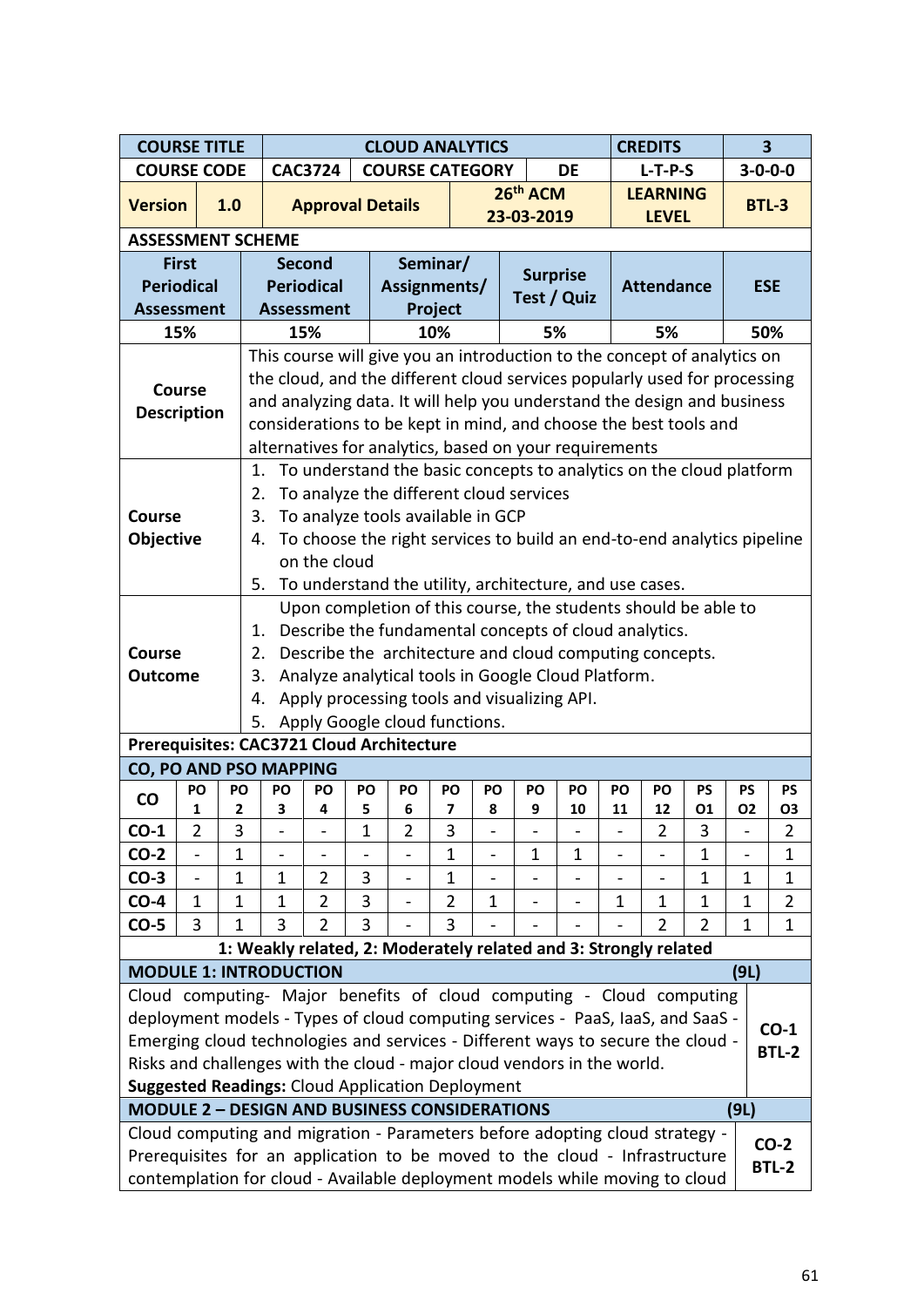|                   | - Cloud migration checklist - Architecture of a cloud computing ecosystem -       |              |
|-------------------|-----------------------------------------------------------------------------------|--------------|
|                   | Applications of cloud computing - Preparing a plan for moving to cloud            |              |
|                   | computing - Technologies utilized by cloud computing.                             |              |
|                   | <b>Suggested Readings: Cloud Architecture</b>                                     |              |
|                   | MODULE - 3 : UNDERSTANDING OF GCP<br>(9L)                                         |              |
|                   | Different services offered by typical cloud vendors - Understanding cloud         |              |
|                   | categories - Cloud Compute - Cloud Storage and databases - Cloud storage -        | $CO-3$       |
|                   | Cloud Networking - Cloud Big Data - Cloud Data transfer - Cloud AI - Cloud IoT    | <b>BTL-3</b> |
|                   | Core beta-cloud Management tools - cloud Developer tools.                         |              |
|                   | Suggested Readings: Interacting with Google Cloud Platform                        |              |
|                   | MODULE - 4: DATA PROCESSING AND VISUALIZING                                       | (9L)         |
|                   | Cloud Dataflow - Cloud Pub/Sub - Cloud storage - Cloud storage classes - Cloud    |              |
|                   | SQL - Cloud BigTable - Cloud Spanner - Cloud Datastore - Persistent disks. Google | $CO-4$       |
|                   | Big Query - Cloud Dataproc - Google Cloud Data lab - Data Studio - Google         | <b>BTL-4</b> |
|                   | Compute Engine - Advantages of Compute Engine - Types of Compute Engine           |              |
|                   | Suggested Readings: Querying and transforming data with BigQuery                  |              |
|                   |                                                                                   |              |
|                   | <b>MODULE 5: CASE STUDY</b><br>(9L)                                               |              |
|                   | Google App Engine - Google Container Engine - Google Cloud Functions              | $CO-5$       |
|                   | <b>Suggested Readings: Troubleshooting Cloud</b>                                  | <b>BTL-3</b> |
| <b>TEXT BOOKS</b> |                                                                                   |              |
| 1.                | Sanket Thodge(2018), "Cloud analytics with Google platform", Packt publishing     |              |
|                   | <b>REFERENCE BOOKS</b>                                                            |              |
|                   | John Myers(2015)," Analytics in the Cloud", Red Paper, An Enterprise              |              |
| 1.                | Management Associates® (EMATM) End-User Research Report.                          |              |
|                   | Brendan Gregg(2014), "Systems Performance: Enterprise and the Cloud",             |              |
| 2.                | Prentice Hall.                                                                    |              |
| <b>E BOOKS</b>    |                                                                                   |              |
| 1.                | https://smartbridge.com/cloud-analytics-ebook-accelerate-future-state/            |              |
| $\overline{2}$    | https://azure.microsoft.com/en-in/resources/cloud-analytics-with-microsoft-       |              |
|                   | azure/                                                                            |              |
| <b>MOOC</b>       |                                                                                   |              |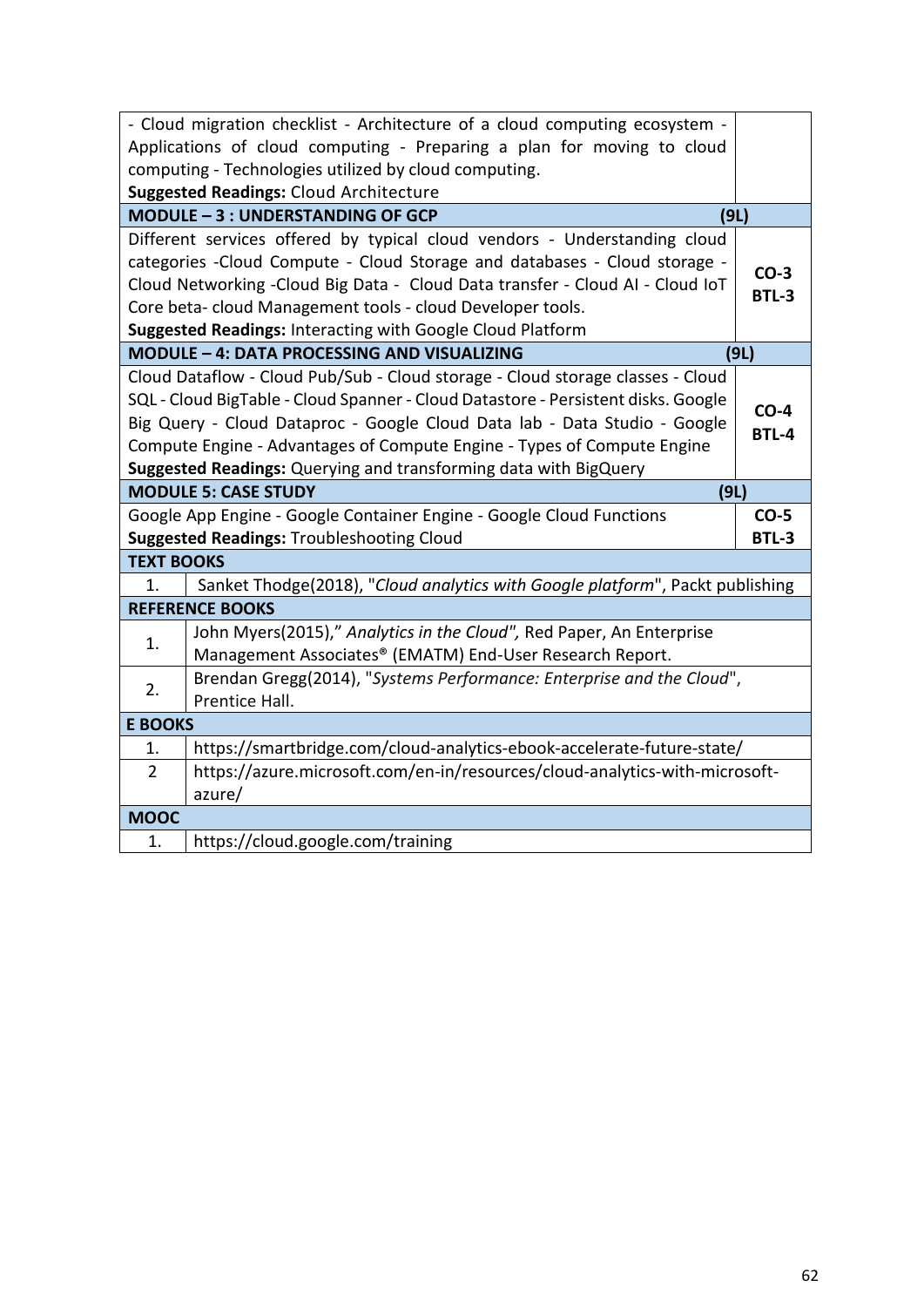|                                                                                |                          | <b>ELECTIVE III</b> |                                                                         |                                                                             |                |                |                         |                          |                 |                |                |                   |                |                         |                |  |
|--------------------------------------------------------------------------------|--------------------------|---------------------|-------------------------------------------------------------------------|-----------------------------------------------------------------------------|----------------|----------------|-------------------------|--------------------------|-----------------|----------------|----------------|-------------------|----------------|-------------------------|----------------|--|
| <b>COURSE TITLE</b>                                                            |                          |                     |                                                                         |                                                                             |                |                | <b>IMAGE PROCESSING</b> |                          |                 |                | <b>CREDITS</b> |                   |                | $\overline{\mathbf{3}}$ |                |  |
| <b>COURSE CODE</b>                                                             |                          |                     |                                                                         | <b>CAD3725</b>                                                              |                |                | <b>COURSE CATEGORY</b>  |                          |                 | <b>DE</b>      |                | $L-T-P-S$         |                | $3 - 0 - 0 - 0$         |                |  |
| <b>Version</b>                                                                 | 1.0                      |                     |                                                                         | <b>Approval Details</b>                                                     |                |                |                         | 26th ACM                 |                 |                |                | <b>LEARNING</b>   |                | <b>BTL-3</b>            |                |  |
|                                                                                |                          |                     |                                                                         |                                                                             |                |                |                         |                          | 23-03-2019      |                |                | <b>LEVEL</b>      |                |                         |                |  |
| <b>ASSESSMENT SCHEME</b>                                                       |                          |                     |                                                                         |                                                                             |                |                |                         |                          |                 |                |                |                   |                |                         |                |  |
| <b>First</b>                                                                   |                          |                     | <b>Second</b>                                                           |                                                                             |                | Seminar/       |                         |                          | <b>Surprise</b> |                |                |                   |                |                         |                |  |
| <b>Periodical</b>                                                              |                          |                     | <b>Periodical</b>                                                       |                                                                             |                |                | Assignments/            |                          | Test / Quiz     |                |                | <b>Attendance</b> |                | <b>ESE</b>              |                |  |
| <b>Assessment</b>                                                              |                          |                     | <b>Assessment</b>                                                       |                                                                             |                | Project        |                         |                          |                 |                |                |                   |                |                         |                |  |
| 15%                                                                            |                          |                     | 15%                                                                     |                                                                             |                | 10%            |                         |                          | 5%              |                |                | 5%                |                | 50%                     |                |  |
|                                                                                |                          |                     |                                                                         | This course covers the investigation, creation and manipulation of digital  |                |                |                         |                          |                 |                |                |                   |                |                         |                |  |
|                                                                                |                          |                     |                                                                         | images by computer. The course consists of theoretical material introducing |                |                |                         |                          |                 |                |                |                   |                |                         |                |  |
|                                                                                |                          |                     | the mathematics of images and imaging. Topics include representation of |                                                                             |                |                |                         |                          |                 |                |                |                   |                |                         |                |  |
| <b>Course</b>                                                                  |                          |                     | two-dimensional data, time and frequency domain representations,        |                                                                             |                |                |                         |                          |                 |                |                |                   |                |                         |                |  |
| <b>Description</b>                                                             |                          |                     | enhancement, the Fourier transform,<br>filtering<br>and<br>convolution, |                                                                             |                |                |                         |                          |                 |                |                |                   |                |                         |                |  |
|                                                                                |                          |                     | interpolation. The student will become familiar with Image Enhancement, |                                                                             |                |                |                         |                          |                 |                |                |                   |                |                         |                |  |
|                                                                                |                          |                     |                                                                         | Image Restoration, Image Compression, Morphological Image Processing,       |                |                |                         |                          |                 |                |                |                   |                |                         |                |  |
|                                                                                |                          |                     |                                                                         | Image Segmentation etc.,                                                    |                |                |                         |                          |                 |                |                |                   |                |                         |                |  |
|                                                                                |                          |                     |                                                                         | 1. To develop a theoretical foundation of Digital Image Processing          |                |                |                         |                          |                 |                |                |                   |                |                         |                |  |
|                                                                                |                          |                     | concepts.                                                               |                                                                             |                |                |                         |                          |                 |                |                |                   |                |                         |                |  |
|                                                                                |                          | 2.                  |                                                                         | To understand the digital image fundamentals.                               |                |                |                         |                          |                 |                |                |                   |                |                         |                |  |
| Course                                                                         |                          | 3.                  |                                                                         | To perform simple image processing techniques.                              |                |                |                         |                          |                 |                |                |                   |                |                         |                |  |
|                                                                                |                          | 4.                  |                                                                         | To provide mathematical foundations for digital manipulation of             |                |                |                         |                          |                 |                |                |                   |                |                         |                |  |
| Objective                                                                      |                          |                     |                                                                         | images; image acquisition; pre-processing; segmentation; Fourier            |                |                |                         |                          |                 |                |                |                   |                |                         |                |  |
|                                                                                |                          |                     |                                                                         | domain processing; and compression.                                         |                |                |                         |                          |                 |                |                |                   |                |                         |                |  |
|                                                                                |                          | 5.                  |                                                                         | To understand the image segmentation and representation                     |                |                |                         |                          |                 |                |                |                   |                |                         |                |  |
|                                                                                |                          |                     |                                                                         | techniques.                                                                 |                |                |                         |                          |                 |                |                |                   |                |                         |                |  |
|                                                                                |                          |                     |                                                                         | Upon completion of this course, the students should be able to              |                |                |                         |                          |                 |                |                |                   |                |                         |                |  |
|                                                                                |                          | 1.                  |                                                                         | Describe the digital image fundamentals.                                    |                |                |                         |                          |                 |                |                |                   |                |                         |                |  |
|                                                                                |                          | 2.                  |                                                                         | Apply image enhancement and filtering techniques                            |                |                |                         |                          |                 |                |                |                   |                |                         |                |  |
| <b>Course</b>                                                                  |                          | 3.                  |                                                                         | Implement image restoration and compression techniques                      |                |                |                         |                          |                 |                |                |                   |                |                         |                |  |
| <b>Outcome</b>                                                                 |                          | 4.                  |                                                                         | Perform Color Image processing and Morphological Image processing           |                |                |                         |                          |                 |                |                |                   |                |                         |                |  |
|                                                                                |                          | 5.                  |                                                                         | Describe to segment and represent features of images and perform            |                |                |                         |                          |                 |                |                |                   |                |                         |                |  |
|                                                                                |                          |                     |                                                                         | recognition.                                                                |                |                |                         |                          |                 |                |                |                   |                |                         |                |  |
| <b>Prerequisites: Image Basics</b>                                             |                          |                     |                                                                         |                                                                             |                |                |                         |                          |                 |                |                |                   |                |                         |                |  |
| <b>CO, PO AND PSO MAPPING</b>                                                  |                          |                     |                                                                         |                                                                             |                |                |                         |                          |                 |                |                |                   |                |                         |                |  |
| <b>CO</b>                                                                      | PO                       | PO                  | PO                                                                      | PO                                                                          | PO             | PO             | PO                      | PO                       | PO              | PO             | PO             | PO                | <b>PS</b>      | <b>PS</b>               | <b>PS</b>      |  |
|                                                                                | 1                        | 2                   | 3                                                                       | 4                                                                           | 5              | 6              | 7                       | 8                        | 9               | 10             | 11             | 12                | 01             | <b>O2</b>               | O <sub>3</sub> |  |
| $CO-1$                                                                         | $\overline{2}$           | 3                   |                                                                         | 3                                                                           | $\overline{2}$ | 3              | $\overline{2}$          | $\overline{2}$           | 3               |                | 3              | $\overline{2}$    | 3              | $\overline{2}$          | 1              |  |
| $CO-2$                                                                         | $\overline{\phantom{0}}$ | $\mathbf{1}$        | $\overline{\phantom{0}}$                                                |                                                                             | $\mathbf 1$    | 3              | $\overline{2}$          | $\overline{\phantom{0}}$ | 1               | $\overline{a}$ |                | 1                 | 3              | $\mathbf 1$             | $\overline{2}$ |  |
| $CO-3$                                                                         |                          | $\mathbf{1}$        | 1                                                                       | $\mathbf 1$                                                                 |                |                | $\mathbf 1$             |                          | $\mathbf 1$     | $\mathbf{1}$   | 1              |                   |                | $\overline{2}$          |                |  |
| $CO-4$                                                                         | $\mathbf{1}$             | 1                   | 1                                                                       | 1                                                                           |                | 1              |                         | $\mathbf{1}$             | 1               | $\mathbf 1$    | 1              |                   | 1              | 1                       | 1              |  |
| $CO-5$                                                                         | $\overline{2}$           | $\overline{2}$      | 1                                                                       | $\overline{2}$                                                              | $\overline{2}$ | $\overline{2}$ | 1                       | $\overline{2}$           | $\overline{2}$  | $\mathbf{1}$   | $\overline{2}$ | $\overline{2}$    | $\overline{2}$ | 1                       | $\mathbf 1$    |  |
|                                                                                |                          |                     |                                                                         | 1: Weakly related, 2: Moderately related and 3: Strongly related            |                |                |                         |                          |                 |                |                |                   |                |                         |                |  |
| <b>MODULE 1 - DIGITAL IMAGE INTRODUCTION &amp; FUNDAMENTALS</b>                |                          |                     |                                                                         |                                                                             |                |                |                         |                          |                 |                |                |                   | (9L)           |                         |                |  |
| Introduction to Digital Image Processing (DIP) - Fields that use Digital Image |                          |                     |                                                                         |                                                                             |                |                |                         |                          |                 |                |                |                   |                |                         | $CO-1$         |  |
| Processing, Fundamental Steps in Digital Image Processing - Components of an   |                          |                     |                                                                         |                                                                             |                |                |                         |                          |                 |                |                |                   |                |                         | BTL-3          |  |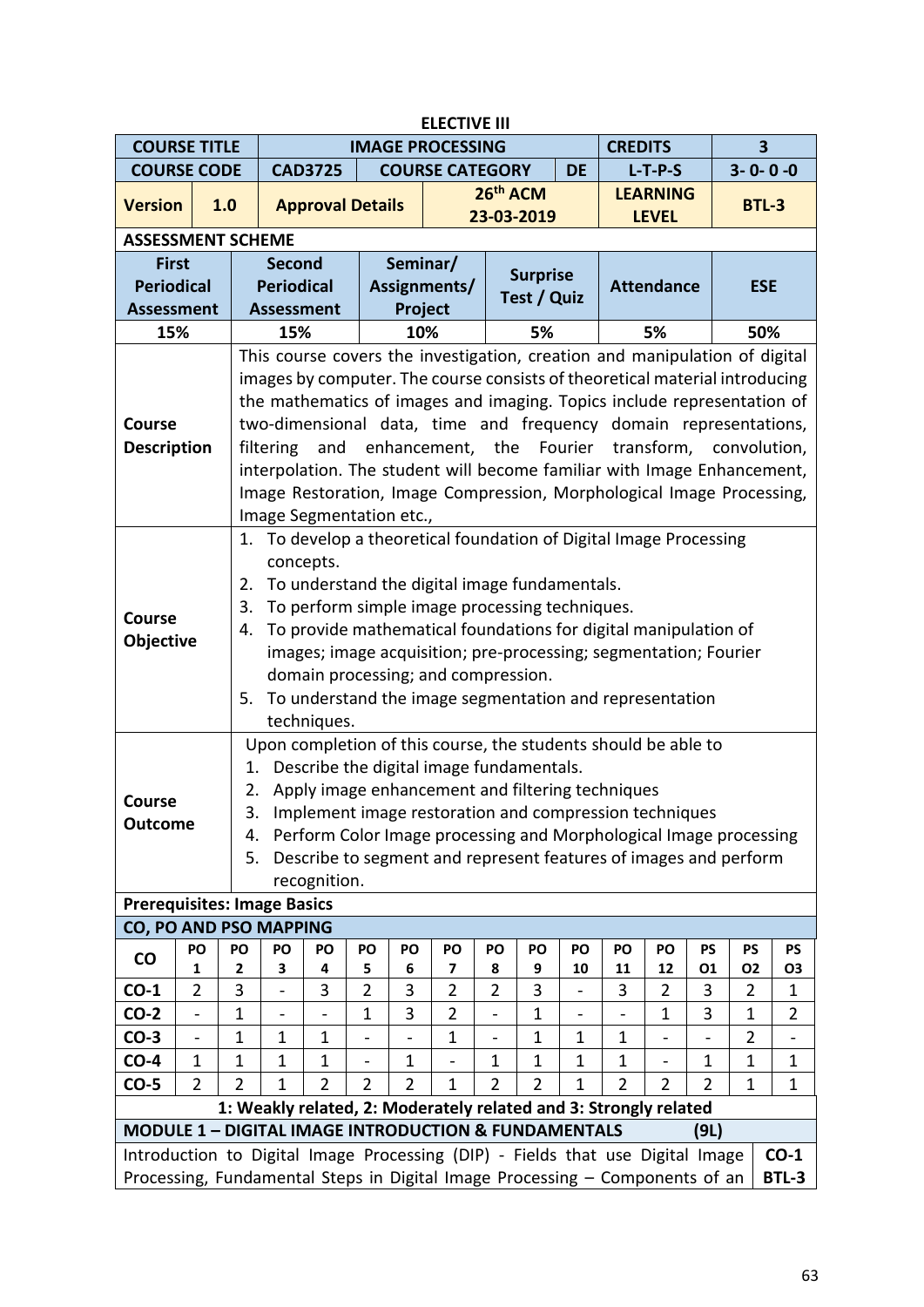|                        | Image processing System- Image acquisition -Image formation model- Image         |              |
|------------------------|----------------------------------------------------------------------------------|--------------|
|                        | sampling and quantization - Relationship between pixels- Basic Intensity         |              |
|                        | Transformation Function, Histogram processing.                                   |              |
|                        | Suggested Readings: Components of an Image processing System                     |              |
|                        | <b>MODULE 2 - FILTERING IN SPATIAL AND FREQUENCY DOMAIN</b>                      | (9L)         |
|                        | Spatial Filters for Image enhancement: Fundamentals of Spatial Filtering -       |              |
|                        | Smoothing and Sharpening Spatial Filters - Combining Spatial Enhancement         |              |
|                        | Methods- Filtering in the Frequency Domain: Basics of Filtering in the Frequency | $CO-2$       |
|                        | Domain - Image Smoothing Using Frequency Domain Filters - Image Sharpening       | <b>BTL-3</b> |
|                        | Using Frequency Domain Filters - Selective Filtering - Implementation.           |              |
|                        | Suggested Readings: Image Sharpening, Spatial Enhancement                        |              |
|                        | <b>MODULE 3 - IMAGE RESTORATION AND COMPRESSION</b><br>(9L)                      |              |
|                        | Image Restoration: A model of the Image Degradation/Restoration Process -        |              |
|                        | Noise Models, Restoration in the presence of Noise-Only Spatial Filtering -      |              |
|                        | Periodic Noise Reduction by Frequency Domain Filtering- Linear Position-         | $CO-3$       |
|                        | Invariant Degradations, Estimation of Degradation Function, Inverse Filtering -  | <b>BTL-3</b> |
|                        | Weiner Filtering - Constrained Least Squares Filtering. Image Compression:       |              |
|                        | Fundamentals, Compression Methods, Digital Image Watermarking.                   |              |
|                        | Suggested Readings: Image Restoration, Spatial Filtering                         |              |
|                        | MODULE 4 - COLOR IMAGE AND MORPHOLOGICAL IMAGE PROCESSING<br>(9L)                |              |
|                        | Color Image Processing: Color Fundamentals- Color Models- Pseudo Color Image     |              |
|                        | Processing- Basics of Full-Color Image Processing - Color Transformations -      |              |
|                        | Smoothing and Sharpening- Image Segmentation Based on Color. Morphological       | $CO-4$       |
|                        | Image Processing: Erosion and Dilation, Opening and Closing, The Hit-or-Miss     | <b>BTL-3</b> |
|                        | Transformation, Morphological Algorithms, Gray-Scale Morphology.                 |              |
|                        | Suggested Readings: Erosion and Dilation, Smoothing and Sharpening               |              |
|                        | <b>MODULE 5 - SEGMENTATION, REPRESENTATION AND RECOGNITION</b><br>(9L)           |              |
|                        | Image Segmentation: Fundamentals - Point, Line, and Edge Detection-              |              |
|                        | Thresholding - Region-Based Segmentation. Representation and Description:        |              |
|                        | Representation- Boundary and Regional Descriptors - Use of Principal             | CO-5         |
|                        | Components for Description.                                                      | <b>BTL-3</b> |
|                        | Object Recognition: Patterns and Pattern classes - Recognition based on          |              |
|                        | Decision-Theoretic Methods- Structural methods.                                  |              |
|                        | Suggested Readings: Thresholding Segmentation, Object Recognition                |              |
| <b>TEXT BOOKS</b>      |                                                                                  |              |
| 1.                     | Rafael C. Gonzalez, Richard E. Woods(2017), "Digital Image Processing,"          |              |
|                        | Pearson, Fourth Edition.                                                         |              |
| <b>REFERENCE BOOKS</b> |                                                                                  |              |
| 1                      | Rafael C. Gonzalez, Richard E. Woods, Steven L. Eddins, "Digital Image           |              |
|                        | Processing Using MATLAB", Third Edition Tata Mc Graw Hill Pvt. Ltd.              |              |
| <b>E BOOKS</b>         |                                                                                  |              |
| 1                      | Prof. P.K. Biswas, Video lecture on Digital Image Processing, Centre for         |              |
|                        | Educational Technology, IITKharagpur                                             |              |
| $\overline{2}$         | http://nptel.ac.in/syllabus/syllabus.php?subjectId=117105079.                    |              |
| <b>MOOC</b>            |                                                                                  |              |
| 1.                     | https://www.coursera.org/learn/digital                                           |              |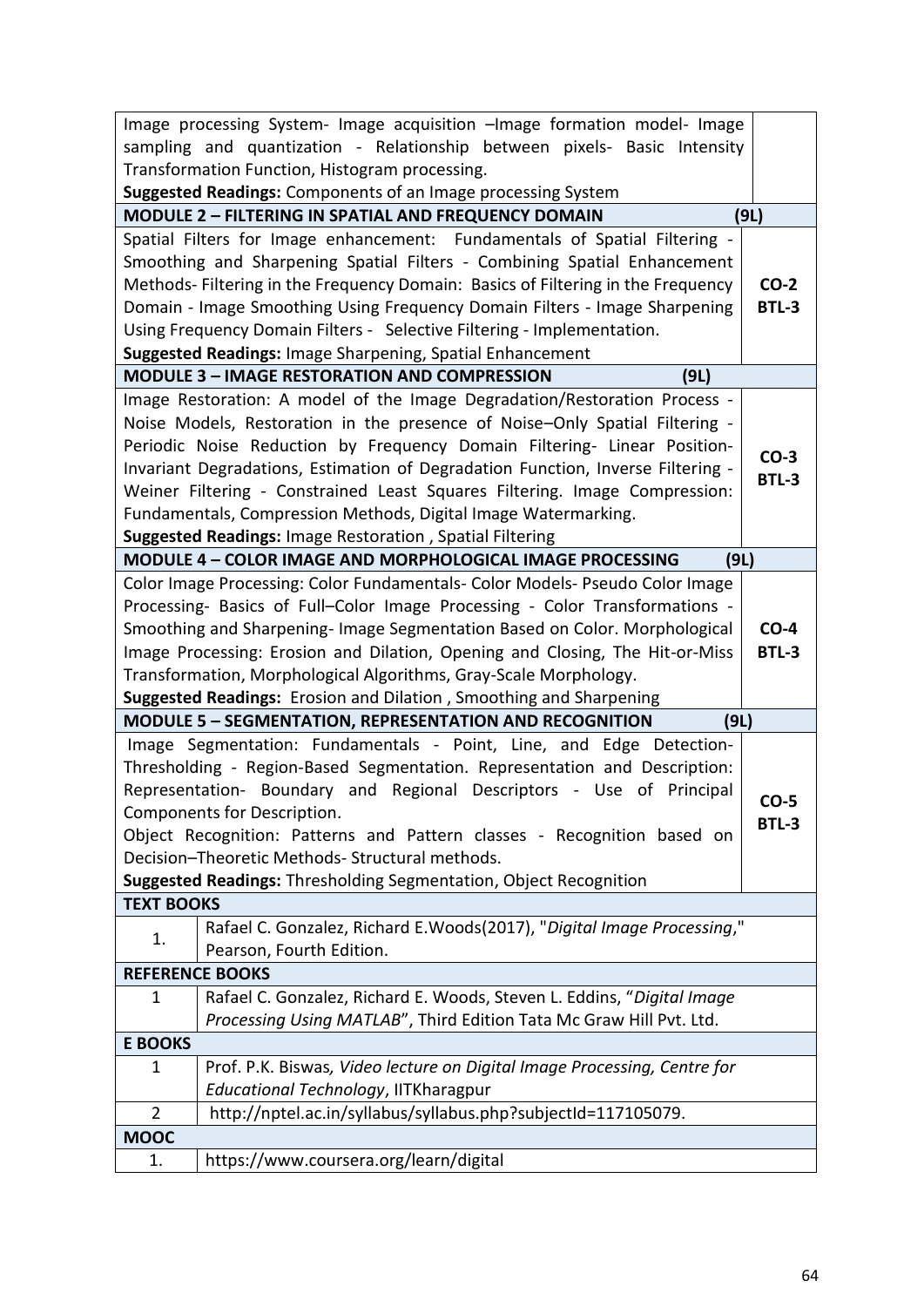|                                                                                                                                   | <b>COURSE TITLE</b>                                                      |                |                              | <b>BLOCK CHAIN TECHNOLOGY</b>                                                           |                          |                               |                                  |                          |                                                    |                |                |                   | <b>CREDITS</b>           |                              |                     |  |
|-----------------------------------------------------------------------------------------------------------------------------------|--------------------------------------------------------------------------|----------------|------------------------------|-----------------------------------------------------------------------------------------|--------------------------|-------------------------------|----------------------------------|--------------------------|----------------------------------------------------|----------------|----------------|-------------------|--------------------------|------------------------------|---------------------|--|
|                                                                                                                                   | <b>COURSE CODE</b>                                                       |                |                              | <b>CAD3726</b>                                                                          |                          | <b>COURSE CATEGORY</b>        |                                  |                          |                                                    | <b>DE</b>      |                | $L-T-P-S$         |                          | $3 - 0 - 0 - 0$              |                     |  |
| <b>Version</b>                                                                                                                    |                                                                          | 1.0            |                              | <b>Approval Details</b>                                                                 |                          |                               |                                  |                          | 26th ACM                                           |                |                | <b>LEARNING</b>   |                          | <b>BTL-3</b>                 |                     |  |
|                                                                                                                                   |                                                                          |                |                              |                                                                                         |                          |                               |                                  |                          | 23-03-2019                                         |                |                | <b>LEVEL</b>      |                          |                              |                     |  |
| <b>ASSESSMENT SCHEME</b>                                                                                                          |                                                                          |                |                              |                                                                                         |                          |                               |                                  |                          |                                                    |                |                |                   |                          |                              |                     |  |
|                                                                                                                                   | <b>First</b>                                                             |                |                              | <b>Second</b>                                                                           |                          | Seminar/                      |                                  |                          | <b>Surprise</b>                                    |                |                |                   |                          |                              |                     |  |
|                                                                                                                                   | <b>Periodical</b>                                                        |                |                              | <b>Periodical</b>                                                                       |                          | Assignments/                  |                                  |                          | Test / Quiz                                        |                |                | <b>Attendance</b> |                          | <b>ESE</b>                   |                     |  |
| <b>Assessment</b>                                                                                                                 |                                                                          |                |                              | <b>Assessment</b>                                                                       |                          | Project                       |                                  |                          |                                                    |                |                |                   |                          |                              |                     |  |
|                                                                                                                                   | 15%                                                                      |                |                              | 15%<br>Decentralized blockchain-based systems, such as Bitcoin and Ethereum,            |                          | 10%                           |                                  |                          | 5%                                                 |                |                | 5%                |                          | 50%                          |                     |  |
|                                                                                                                                   |                                                                          |                |                              | are successful beyond all expectations. Although still in their infancy, they           |                          |                               |                                  |                          |                                                    |                |                |                   |                          |                              |                     |  |
|                                                                                                                                   |                                                                          |                |                              | promise to revolutionize how we think of financial, information, and other              |                          |                               |                                  |                          |                                                    |                |                |                   |                          |                              |                     |  |
| <b>Course</b>                                                                                                                     |                                                                          |                |                              | infrastructures.                                                                        |                          |                               |                                  |                          | This course covers the technical aspects of public |                |                |                   |                          |                              |                     |  |
| <b>Description</b>                                                                                                                |                                                                          |                |                              | distributed ledgers, blockchain systems, cryptocurrencies, and smart                    |                          |                               |                                  |                          |                                                    |                |                |                   |                          |                              |                     |  |
|                                                                                                                                   |                                                                          |                |                              | contracts. Students will learn how these systems are built, how to interact             |                          |                               |                                  |                          |                                                    |                |                |                   |                          |                              |                     |  |
| with them, how to design and build secure distributed applications.                                                               |                                                                          |                |                              |                                                                                         |                          |                               |                                  |                          |                                                    |                |                |                   |                          |                              |                     |  |
| Understand how blockchain systems (mainly Bitcoin and Ethereum)<br>1.                                                             |                                                                          |                |                              |                                                                                         |                          |                               |                                  |                          |                                                    |                |                |                   |                          |                              |                     |  |
|                                                                                                                                   | work,<br><b>Course</b>                                                   |                |                              |                                                                                         |                          |                               |                                  |                          |                                                    |                |                |                   |                          |                              |                     |  |
| To securely interact with them,<br>2.<br>Objective<br>Design, build, and deploy smart contracts and distributed applications,     |                                                                          |                |                              |                                                                                         |                          |                               |                                  |                          |                                                    |                |                |                   |                          |                              |                     |  |
|                                                                                                                                   |                                                                          |                | 3.                           |                                                                                         |                          |                               |                                  |                          |                                                    |                |                |                   |                          |                              |                     |  |
|                                                                                                                                   | Integrate ideas from blockchain technology into their own projects<br>4. |                |                              |                                                                                         |                          |                               |                                  |                          |                                                    |                |                |                   |                          |                              |                     |  |
| Upon completion of this course, the students should be able to<br>Describe the concepts of Cryptography and Basics of Blockchain. |                                                                          |                |                              |                                                                                         |                          |                               |                                  |                          |                                                    |                |                |                   |                          |                              |                     |  |
|                                                                                                                                   |                                                                          |                | 1.                           |                                                                                         |                          |                               |                                  |                          |                                                    |                |                |                   |                          |                              |                     |  |
| <b>Course</b>                                                                                                                     |                                                                          |                | 2.<br>3.                     | Design and implement a Hyperledger                                                      |                          |                               |                                  |                          |                                                    |                |                |                   |                          |                              |                     |  |
| <b>Outcome</b>                                                                                                                    |                                                                          |                |                              | Describe the concept of cryptocurrencies and analyze the different<br>types of Wallets. |                          |                               |                                  |                          |                                                    |                |                |                   |                          |                              |                     |  |
|                                                                                                                                   |                                                                          |                | 4.                           | Analyze the various cryptocurrencies.                                                   |                          |                               |                                  |                          |                                                    |                |                |                   |                          |                              |                     |  |
|                                                                                                                                   |                                                                          |                |                              | 5. Create smart contracts in Ethereum.                                                  |                          |                               |                                  |                          |                                                    |                |                |                   |                          |                              |                     |  |
| <b>Prerequisites: Basics of AI</b>                                                                                                |                                                                          |                |                              |                                                                                         |                          |                               |                                  |                          |                                                    |                |                |                   |                          |                              |                     |  |
| <b>CO, PO AND PSO MAPPING</b>                                                                                                     |                                                                          |                |                              |                                                                                         |                          |                               |                                  |                          |                                                    |                |                |                   |                          |                              |                     |  |
| <b>CO</b>                                                                                                                         | PO                                                                       | PO             | PO                           | PO                                                                                      | PO                       | PO                            | PO                               | PO                       | PO                                                 | PO             | PO             | PO                | <b>PSO</b>               | <b>PSO</b>                   | <b>PSO</b>          |  |
| $CO-1$                                                                                                                            | 1<br>$\overline{2}$                                                      | 2<br>3         | 3                            | 4<br>3                                                                                  | 5<br>$\overline{2}$      | 6<br>3                        | $\overline{7}$<br>$\overline{2}$ | 8                        | 9<br>2                                             | 10<br>3        | 11             | 12                | $\mathbf{1}$<br>3        | $\mathbf{2}$<br>$\mathbf{1}$ | 3                   |  |
| $CO-2$                                                                                                                            | $\overline{a}$                                                           | $\mathbf 1$    | $\qquad \qquad \blacksquare$ |                                                                                         | $\mathbf{1}$             | 3                             | $\overline{2}$                   | $\blacksquare$           | $\overline{\phantom{0}}$                           | $\mathbf{1}$   | $\overline{2}$ | 1<br>3            | $\overline{\phantom{a}}$ | 3                            | 1<br>$\overline{2}$ |  |
| $CO-3$                                                                                                                            | $\blacksquare$                                                           | $\mathbf 1$    | $\mathbf{1}$                 | $\mathbf{1}$                                                                            |                          |                               | $\mathbf{1}$                     | $\overline{\phantom{0}}$ | $\qquad \qquad \blacksquare$                       | $\mathbf{1}$   |                | $\mathbf{1}$      | $\overline{\phantom{0}}$ |                              | $\mathbf 1$         |  |
| $CO-4$                                                                                                                            | $\mathbf{1}$                                                             | $\mathbf{1}$   | $\mathbf{1}$                 | $\mathbf{1}$                                                                            | $\overline{\phantom{0}}$ | 1                             |                                  | $\mathbf{1}$             | $\mathbf{1}$                                       | $\mathbf{1}$   |                | $\mathbf{1}$      | $\mathbf 1$              | $\mathbf 1$                  | $\overline{2}$      |  |
| $CO-5$                                                                                                                            | 2                                                                        | $\overline{2}$ | $\mathbf 1$                  | $\overline{2}$                                                                          | $\overline{2}$           | $\overline{2}$                | $\mathbf{1}$                     | 1                        | $\overline{2}$                                     | $\overline{2}$ | 1              | $\mathbf{1}$      | 1                        | $\mathbf 1$                  | $\overline{2}$      |  |
|                                                                                                                                   |                                                                          |                |                              | 1: Weakly related, 2: Moderately related and 3: Strongly related                        |                          |                               |                                  |                          |                                                    |                |                |                   |                          |                              |                     |  |
|                                                                                                                                   |                                                                          |                |                              | <b>MODULE 1 - BLOCKCHAIN: INTRODUCTION</b>                                              |                          |                               |                                  |                          |                                                    |                |                |                   | (9L)                     |                              |                     |  |
|                                                                                                                                   |                                                                          |                |                              | Introduction to Cryptographic Concepts and cryptocurrencies, Blockchain: Defining       |                          |                               |                                  |                          |                                                    |                |                |                   |                          |                              |                     |  |
|                                                                                                                                   |                                                                          |                |                              | the terms, Building blocks of Blockchain Frameworks, Fundamentals of the secure         |                          |                               |                                  |                          |                                                    |                |                |                   |                          |                              |                     |  |
|                                                                                                                                   |                                                                          |                |                              | transaction processing protocol, Decentralization of Information, Centralized vs.       |                          |                               |                                  |                          |                                                    |                |                |                   |                          |                              |                     |  |
| Distributed                                                                                                                       |                                                                          |                | Systems,                     |                                                                                         |                          | Distributed vs. Decentralized |                                  |                          |                                                    | Systems,       |                | <b>Benefits</b>   |                          | of                           | $CO-1$              |  |
|                                                                                                                                   |                                                                          |                |                              | Decentralization, Business and Technology Considerations for choosing blockchain        |                          |                               |                                  |                          |                                                    |                |                |                   |                          |                              | <b>BTL-2</b>        |  |
|                                                                                                                                   |                                                                          |                |                              | framework, Distributed Consensus, Blockchain Applications.                              |                          |                               |                                  |                          |                                                    |                |                |                   |                          |                              |                     |  |
| Suggested Readings: Cryptocurrencies, Distributed Systems, Decentralized                                                          |                                                                          |                |                              |                                                                                         |                          |                               |                                  |                          |                                                    |                |                |                   |                          |                              |                     |  |
| Systems                                                                                                                           |                                                                          |                |                              |                                                                                         |                          |                               |                                  |                          |                                                    |                |                |                   |                          |                              |                     |  |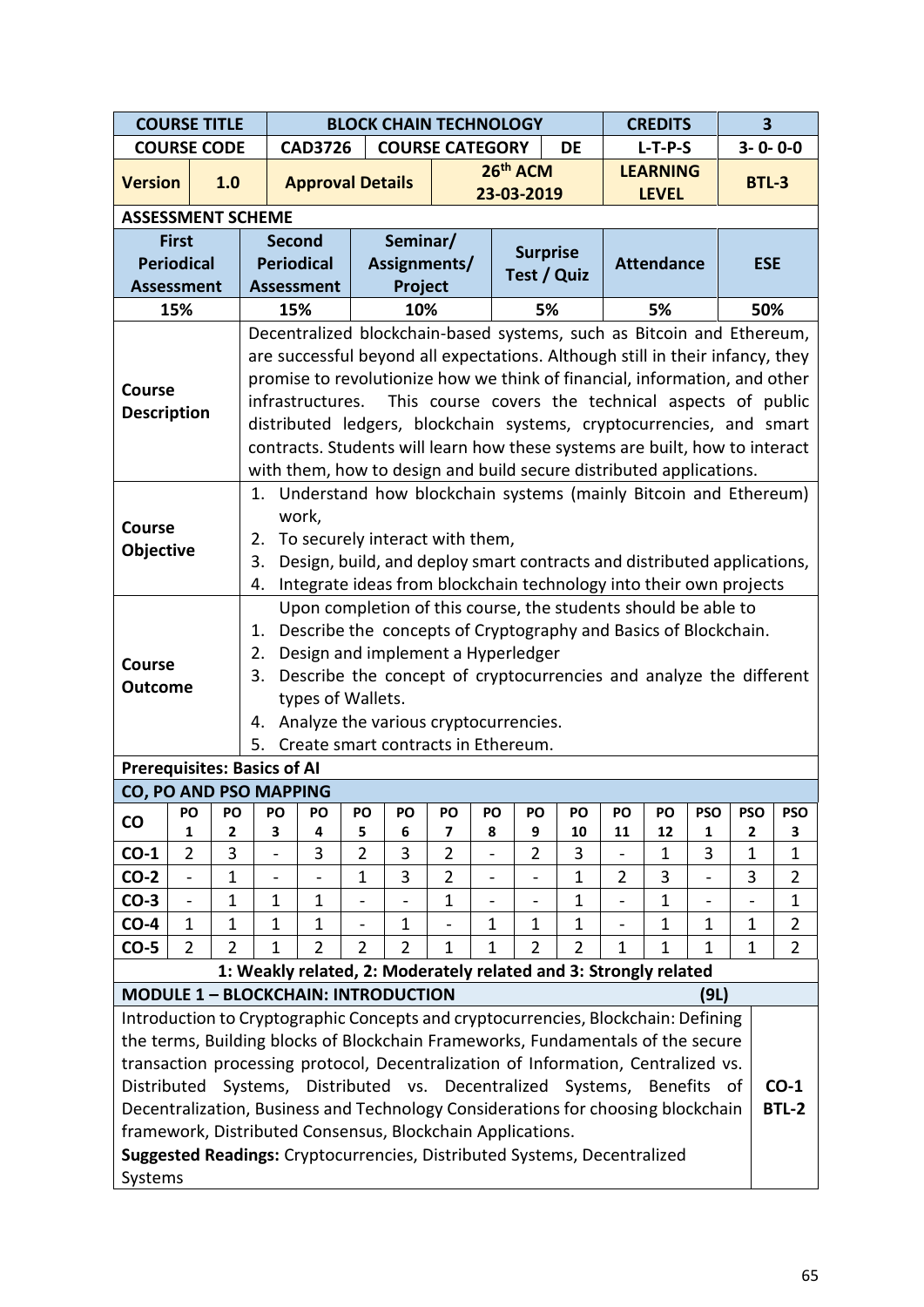|                   | <b>MODULE 2 - HYPERLEDGER FABRIC</b>                                                                                                                                                                                                                                                                                                                                                                                                                                                                                                                                                        | (9L)                   |
|-------------------|---------------------------------------------------------------------------------------------------------------------------------------------------------------------------------------------------------------------------------------------------------------------------------------------------------------------------------------------------------------------------------------------------------------------------------------------------------------------------------------------------------------------------------------------------------------------------------------------|------------------------|
| blockchain.       | Exploring Hyperledger Fabric-Building on the foundation of open computing,<br>Hyperledger frameworks, tools and building blocks, Hyperledger Fabric component<br>design, sample transaction, governance in business networks powered by                                                                                                                                                                                                                                                                                                                                                     | $CO-2$<br><b>BTL-3</b> |
|                   | <b>Suggested Readings: Hyperledger frameworks</b>                                                                                                                                                                                                                                                                                                                                                                                                                                                                                                                                           |                        |
|                   | <b>MODULE 3 - CRYPTOCURRENCY FUNDAMENTALS</b><br>(9L)                                                                                                                                                                                                                                                                                                                                                                                                                                                                                                                                       |                        |
|                   | History, Commonly Used Concepts, Cryptography, Wallets, Public and Private Keys<br>in Cryptocurrency, Transactions, Hashes, Custodial vs. Non-custodial Wallets,<br>Security Fundamentals, Pros and Cons of Different Types of Wallets, Mining, Block<br>generation, Proof-of-Work, Proof-of-Stake, Other PoW, Brokerages, Exchanges,<br>Custody, Analytics Information.<br>Suggested Readings: Cryptocurrency, Different Types of Wallets.                                                                                                                                                 | $CO-3$<br><b>BTL-3</b> |
|                   | <b>MODULE 4 - Cryptocurrencies</b>                                                                                                                                                                                                                                                                                                                                                                                                                                                                                                                                                          | (9L)                   |
|                   | Beginnings of Altcoins, Novel Concepts, Litecoin, Fun and Bad Experiments, Scaling<br>debate, SegWit, Lightning, The Bitcoin Cash Fork, Bitcoin SV, NXT, Counterparty,<br>ZCash, Other Privacy-Focused Cryptocurrencies, Drawbacks of Existing Consensus,<br>Ripple, Stellar, Centralization Concerns.<br>Suggested Readings: Altcoins, Litecoin, Bitcoin                                                                                                                                                                                                                                   | $CO-4$<br><b>BTL-3</b> |
|                   | <b>MODULE 5: ETHEREUM</b>                                                                                                                                                                                                                                                                                                                                                                                                                                                                                                                                                                   | (9L)                   |
| organizations     | Evolution of Bitcoin, Colored Coins, Master coin, Omni Layer, Tether, Colored Coins<br>and Tokens, Master coin, Understanding Omni Layer. Ethereum-Cryptocurrency,<br>Smart contracts, Use cases, Decentralized autonomous organizations (DAO), Key<br>Organizations in Ethereum Ecosystem. Dapps-Use cases, State of Ethereum Dapps,<br>Challenges developing Dapps, Deploying and Executing Smart Contracts in<br>Ethereum, Ethereum Virtual Machine, Read and Write Contract. Tokens on the<br>Ethereum Platform.<br>Suggested Readings: Ethereum, Master coin, Decentralized autonomous | $CO-5$<br><b>BTL-3</b> |
| <b>TEXT BOOKS</b> |                                                                                                                                                                                                                                                                                                                                                                                                                                                                                                                                                                                             |                        |
| 1.                | Lorne Lantz, Daniel Cawrey(2019), Mastering Blockchain: Unlocking the power of<br>Cryptocurrencies and Smart contracts, O'Reilly Media, Inc.                                                                                                                                                                                                                                                                                                                                                                                                                                                |                        |
|                   | <b>REFERENCE BOOKS</b>                                                                                                                                                                                                                                                                                                                                                                                                                                                                                                                                                                      |                        |
| 1.                | Arvind Narayanan, Joseph Bonneau(2016), Bitcoin and Cryptocurrency<br>Technologies: A Comprehensive Introduction, Princeton University Press.                                                                                                                                                                                                                                                                                                                                                                                                                                               |                        |
| <b>E BOOKS</b>    |                                                                                                                                                                                                                                                                                                                                                                                                                                                                                                                                                                                             |                        |
| 1.                | https://www.velmie.com/practical-blockchain-study                                                                                                                                                                                                                                                                                                                                                                                                                                                                                                                                           |                        |
| <b>MOOC</b>       |                                                                                                                                                                                                                                                                                                                                                                                                                                                                                                                                                                                             |                        |
| 1.                | https://nptel.ac.in/courses/106105184/                                                                                                                                                                                                                                                                                                                                                                                                                                                                                                                                                      |                        |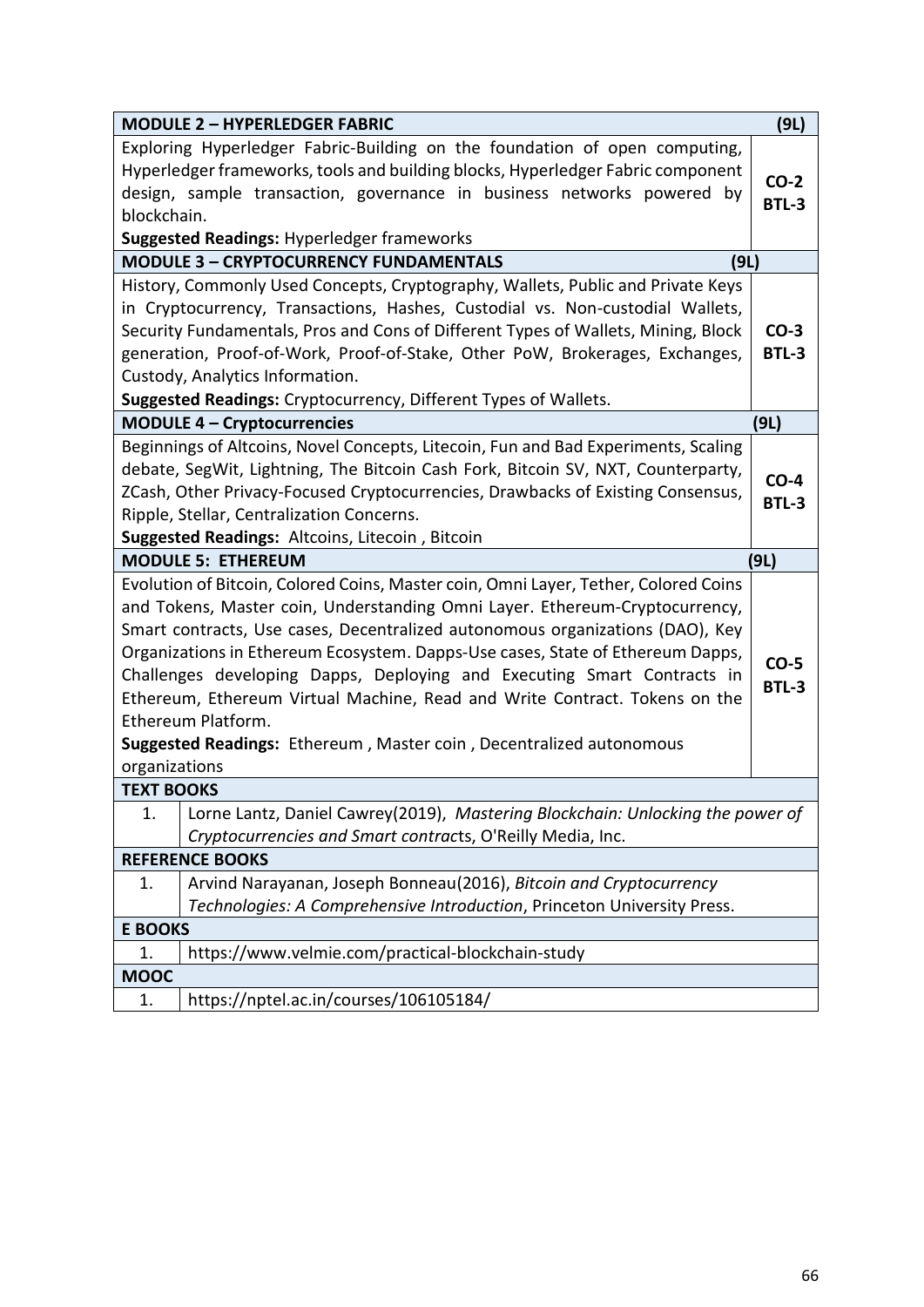| <b>COURSE TITLE</b>                                                                                           |                                                                                               |     |                     |                                                                                                                              |                         |                   | <b>SEMANTIC WEB</b>      |                                                                                                          |                |                 |                                          | <b>CREDITS</b> |                   | $\overline{\mathbf{3}}$ |                 |                               |
|---------------------------------------------------------------------------------------------------------------|-----------------------------------------------------------------------------------------------|-----|---------------------|------------------------------------------------------------------------------------------------------------------------------|-------------------------|-------------------|--------------------------|----------------------------------------------------------------------------------------------------------|----------------|-----------------|------------------------------------------|----------------|-------------------|-------------------------|-----------------|-------------------------------|
| <b>COURSE CODE</b>                                                                                            |                                                                                               |     |                     |                                                                                                                              | <b>CAB3725</b>          |                   |                          | <b>COURSE CATEGORY</b>                                                                                   |                |                 | <b>DE</b>                                |                | $L-T-P-S$         |                         | $3 - 0 - 0 - 0$ |                               |
| <b>Version</b>                                                                                                |                                                                                               | 1.0 |                     |                                                                                                                              | <b>Approval Details</b> |                   |                          |                                                                                                          | 26th ACM       |                 |                                          |                | <b>LEARNING</b>   |                         | <b>BTL-3</b>    |                               |
|                                                                                                               |                                                                                               |     |                     |                                                                                                                              |                         |                   |                          |                                                                                                          |                | 23-03-2019      |                                          |                | <b>LEVEL</b>      |                         |                 |                               |
| <b>ASSESSMENT SCHEME</b>                                                                                      |                                                                                               |     |                     |                                                                                                                              |                         |                   |                          |                                                                                                          |                |                 |                                          |                |                   |                         |                 |                               |
| <b>First</b>                                                                                                  |                                                                                               |     |                     | <b>Second</b>                                                                                                                |                         |                   |                          | Seminar/                                                                                                 |                | <b>Surprise</b> |                                          |                |                   |                         |                 |                               |
| <b>Periodical</b>                                                                                             |                                                                                               |     |                     | <b>Periodical</b>                                                                                                            |                         |                   |                          | Assignments/                                                                                             |                | Test / Quiz     |                                          |                | <b>Attendance</b> |                         | <b>ESE</b>      |                               |
| <b>Assessment</b>                                                                                             |                                                                                               |     |                     | <b>Assessment</b>                                                                                                            |                         |                   |                          | Project                                                                                                  |                |                 |                                          |                |                   |                         |                 |                               |
| 15%                                                                                                           |                                                                                               |     |                     | 15%                                                                                                                          |                         |                   |                          | 10%                                                                                                      |                | 5%              |                                          |                | 5%                |                         | 50%             |                               |
|                                                                                                               |                                                                                               |     |                     |                                                                                                                              |                         |                   |                          | This course covers the fundamental concepts, advantages and limits of the                                |                |                 |                                          |                |                   |                         |                 |                               |
| Course                                                                                                        |                                                                                               |     |                     |                                                                                                                              |                         |                   |                          | semantic web; understand and use ontologies in the context of Computer                                   |                |                 |                                          |                |                   |                         |                 |                               |
| <b>Description</b>                                                                                            |                                                                                               |     |                     |                                                                                                                              |                         |                   |                          | Science and the semantic web; use the RDF framework and associated                                       |                |                 |                                          |                |                   |                         |                 |                               |
|                                                                                                               |                                                                                               |     |                     | technologies.                                                                                                                |                         |                   |                          |                                                                                                          |                |                 |                                          |                |                   |                         |                 |                               |
|                                                                                                               |                                                                                               |     | 1.                  |                                                                                                                              |                         |                   |                          | To understand the basic concepts behind Semantic Web.                                                    |                |                 |                                          |                |                   |                         |                 |                               |
| <b>Course</b>                                                                                                 |                                                                                               |     | 2.                  |                                                                                                                              |                         |                   |                          | To model ontologies using Resource Description Framework (RDF).                                          |                |                 |                                          |                |                   |                         |                 |                               |
| Objective                                                                                                     |                                                                                               |     | 3.                  |                                                                                                                              |                         |                   |                          | To model and design ontologies using Web Ontology Language (OWL).                                        |                |                 |                                          |                |                   |                         |                 |                               |
|                                                                                                               |                                                                                               |     | 4.<br>5.            |                                                                                                                              |                         |                   |                          | To query ontologies using SPARQL<br>To understand and reflect on the principles of Ontology Engineering. |                |                 |                                          |                |                   |                         |                 |                               |
|                                                                                                               |                                                                                               |     |                     |                                                                                                                              |                         |                   |                          |                                                                                                          |                |                 |                                          |                |                   |                         |                 |                               |
|                                                                                                               |                                                                                               |     | 1.                  | Upon completion of this course, the students should be able to<br>Describe the knowledge Representation for the Semantic Web |                         |                   |                          |                                                                                                          |                |                 |                                          |                |                   |                         |                 |                               |
| <b>Course</b>                                                                                                 |                                                                                               |     | 2.                  |                                                                                                                              |                         |                   |                          | Design Resource design framework schemas                                                                 |                |                 |                                          |                |                   |                         |                 |                               |
| <b>Outcome</b>                                                                                                |                                                                                               |     | 3.                  |                                                                                                                              |                         |                   |                          | Model Ontology using SPARQL and OWL                                                                      |                |                 |                                          |                |                   |                         |                 |                               |
|                                                                                                               |                                                                                               |     | 4.                  |                                                                                                                              |                         |                   |                          |                                                                                                          |                |                 |                                          |                |                   |                         |                 |                               |
| Illustrate various rules for ontology.<br>5.<br>Describe the principles of Ontology Engineering.              |                                                                                               |     |                     |                                                                                                                              |                         |                   |                          |                                                                                                          |                |                 |                                          |                |                   |                         |                 |                               |
| <b>Prerequisites: Computer Network</b>                                                                        |                                                                                               |     |                     |                                                                                                                              |                         |                   |                          |                                                                                                          |                |                 |                                          |                |                   |                         |                 |                               |
| CO, PO AND PSO MAPPING                                                                                        |                                                                                               |     |                     |                                                                                                                              |                         |                   |                          |                                                                                                          |                |                 |                                          |                |                   |                         |                 |                               |
| co                                                                                                            | PO                                                                                            |     | PO                  | PO                                                                                                                           | PO                      | PO                | PO                       | PO                                                                                                       | PO             | PO              | PO                                       | <b>PO1</b>     | <b>PO1</b>        | <b>PSO</b>              | <b>PSO</b>      | <b>PSO</b>                    |
|                                                                                                               | $\mathbf{1}$                                                                                  |     | $\mathbf{2}$        | 3                                                                                                                            | 4                       | 5                 | 6                        | 7                                                                                                        | 8              | 9               | 10                                       | 1              | $\mathbf{2}$      | 1                       | $\overline{2}$  | 3                             |
| $CO-1$                                                                                                        | 3                                                                                             |     | $\overline{2}$      | 3                                                                                                                            |                         | 3                 | $\overline{2}$           | 3                                                                                                        | $\overline{2}$ |                 | $\overline{2}$                           | 3              |                   | 3                       | 1               | $\overline{2}$                |
| $CO-2$                                                                                                        | 3                                                                                             |     | 3                   | $\mathbf 1$                                                                                                                  |                         |                   | 1                        | 3                                                                                                        | $\overline{2}$ | 3               |                                          | 3              | $\overline{2}$    | 3                       | $\overline{2}$  | $\mathbf 1$                   |
| CO-3<br>$CO-4$                                                                                                | 3<br>$\overline{2}$                                                                           |     | 2<br>$\overline{2}$ | 1<br>$\mathbf{1}$                                                                                                            | 1<br>$\mathbf{1}$       | 1<br>$\mathbf{1}$ | $\overline{\phantom{0}}$ | $\mathbf{1}$                                                                                             | 1              | 1<br>1          | $\overline{\phantom{a}}$<br>$\mathbf{1}$ | $\mathbf{1}$   | 1                 | 3                       | 2<br>1          | $\overline{L}$<br>$\mathbf 1$ |
| $CO-5$                                                                                                        | 3                                                                                             |     | $\overline{2}$      | 3                                                                                                                            | $\overline{2}$          | $\mathbf{1}$      | 1                        | 1                                                                                                        | 1              | 1               | 1                                        | 1              |                   | 1                       |                 | 3                             |
|                                                                                                               |                                                                                               |     |                     |                                                                                                                              |                         |                   |                          | 1: Weakly related, 2: Moderately related and 3: Strongly related                                         |                |                 |                                          |                |                   |                         |                 |                               |
| <b>MODULE 1: SEMANTIC WEB VISION</b>                                                                          |                                                                                               |     |                     |                                                                                                                              |                         |                   |                          |                                                                                                          |                |                 |                                          |                |                   | (9L)                    |                 |                               |
| Motivation for the Semantic Web - Design Decisions for the Semantic Web - Basic                               |                                                                                               |     |                     |                                                                                                                              |                         |                   |                          |                                                                                                          |                |                 |                                          |                |                   |                         |                 |                               |
| Technology for the Semantic Web - The Web Architecture of the Semantic Web -                                  |                                                                                               |     |                     |                                                                                                                              |                         |                   |                          |                                                                                                          |                |                 |                                          |                |                   |                         |                 | $CO-1$                        |
|                                                                                                               |                                                                                               |     |                     |                                                                                                                              |                         |                   |                          |                                                                                                          |                |                 |                                          |                |                   |                         |                 | <b>BTL-3</b>                  |
| Semantic Web Technologies - A Layered Approach<br><b>Suggested Readings: Architecture of the Semantic Web</b> |                                                                                               |     |                     |                                                                                                                              |                         |                   |                          |                                                                                                          |                |                 |                                          |                |                   |                         |                 |                               |
|                                                                                                               | <b>MODULE 2: DESCRIBING WEB RESOURCES: RDF</b><br>(9L)                                        |     |                     |                                                                                                                              |                         |                   |                          |                                                                                                          |                |                 |                                          |                |                   |                         |                 |                               |
| Introduction - RDF: Data Model - RDF Syntaxes - RDFS: Adding Semantics - RDF                                  |                                                                                               |     |                     |                                                                                                                              |                         |                   |                          |                                                                                                          |                |                 |                                          |                |                   |                         |                 |                               |
| Schema: The Language - RDF and RDF Schema in RDF Schema - An Axiomatic                                        |                                                                                               |     |                     |                                                                                                                              |                         |                   |                          |                                                                                                          |                |                 |                                          |                |                   |                         |                 | $CO-2$                        |
|                                                                                                               | <b>BTL-3</b><br>Semantics for RDF and RDF Schema - A Direct Inference System for RDF and RDFS |     |                     |                                                                                                                              |                         |                   |                          |                                                                                                          |                |                 |                                          |                |                   |                         |                 |                               |
|                                                                                                               | <b>Suggested Readings: RDF Schema</b>                                                         |     |                     |                                                                                                                              |                         |                   |                          |                                                                                                          |                |                 |                                          |                |                   |                         |                 |                               |
|                                                                                                               | <b>MODULE 3: SPARQL and OWL</b><br>(9L)                                                       |     |                     |                                                                                                                              |                         |                   |                          |                                                                                                          |                |                 |                                          |                |                   |                         |                 |                               |
| SPARQL Infrastructure - Basics: Matching Patterns - Filters - Constructs for Dealing                          |                                                                                               |     |                     |                                                                                                                              |                         |                   |                          |                                                                                                          |                |                 |                                          |                |                   |                         |                 | $CO-3$                        |
| with an Open World - Organizing Result Sets - Other Forms of SPARQL Queries -                                 |                                                                                               |     |                     |                                                                                                                              |                         |                   |                          |                                                                                                          |                |                 |                                          |                |                   |                         |                 | <b>BTL-3</b>                  |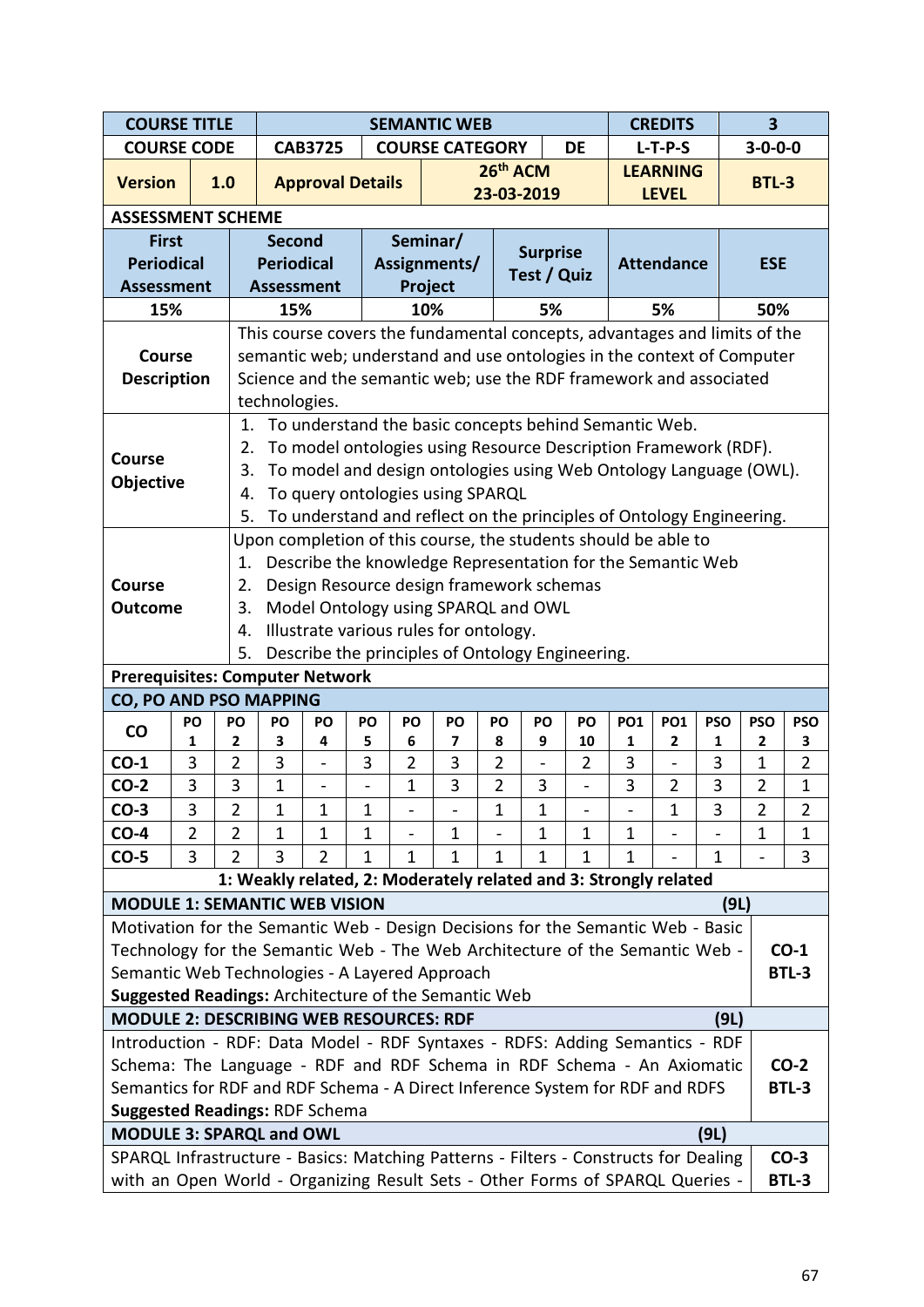|                                                     | Querying Schemas - Adding Information with SPARQL Update - The Follow Your Nose<br>Principle - Requirements for Ontology Languages - Compatibility of OWL2 with |              |  |  |  |  |  |
|-----------------------------------------------------|-----------------------------------------------------------------------------------------------------------------------------------------------------------------|--------------|--|--|--|--|--|
|                                                     | RDF/RDFS - The OWL Language - OWL2 Profiles                                                                                                                     |              |  |  |  |  |  |
|                                                     | Suggested Readings: SPARQL Queries, OWL Language                                                                                                                |              |  |  |  |  |  |
|                                                     | <b>MODULE 4: LOGIC AND INTERFACES: RULES</b><br>(9L)                                                                                                            |              |  |  |  |  |  |
|                                                     | Introduction - Example of Monotonic Rules: Family Relationships - Monotonic Rules:                                                                              |              |  |  |  |  |  |
|                                                     | Syntax - Monotonic Rules: Semantics - OWL2 RL: Description Logic Meets Rules - Rule                                                                             |              |  |  |  |  |  |
|                                                     | Interchange Format: RIF - Semantic Web Rules Language (SWRL) - Rules in SPARQL:                                                                                 | $CO-4$       |  |  |  |  |  |
|                                                     | SPIN - Nonmonotonic Rules: Motivation and Syntax - Example of Nonmonotonic                                                                                      | <b>BTL-3</b> |  |  |  |  |  |
|                                                     | Rules: Brokered Trade - Rule Markup Language (RuleML)                                                                                                           |              |  |  |  |  |  |
|                                                     | <b>Suggested Readings: Rule Markup Language</b>                                                                                                                 |              |  |  |  |  |  |
|                                                     | <b>MODULE 5: ONTOLOGY ENGINEERING</b><br>(9L)                                                                                                                   |              |  |  |  |  |  |
|                                                     | Constructing Ontologies Manually - Reusing Existing Ontologies - Semiautomatic                                                                                  |              |  |  |  |  |  |
|                                                     | Ontology Acquisition - Ontology Mapping - Exposing Relational Databases - Semantic                                                                              | $CO-5$       |  |  |  |  |  |
| <b>Web Application Architecture</b><br><b>BTL-3</b> |                                                                                                                                                                 |              |  |  |  |  |  |
|                                                     | <b>Suggested Readings: Ontology Populating</b>                                                                                                                  |              |  |  |  |  |  |
|                                                     | <b>TEXT BOOKS</b>                                                                                                                                               |              |  |  |  |  |  |
| 1.                                                  | Grigoris Antoniou Paul Groth Frank van Harmelen Rinke Hoekstra(2012), "A Semantic                                                                               |              |  |  |  |  |  |
|                                                     | Web Primer", Third edition, MIT Press.                                                                                                                          |              |  |  |  |  |  |
| 2.                                                  | Peter Mika(2007), Social Networks and the Semantic Web, Springer Publications                                                                                   |              |  |  |  |  |  |
|                                                     | <b>REFERENCE BOOKS</b>                                                                                                                                          |              |  |  |  |  |  |
| 1.                                                  | J. Davies, R. Studer, P. Warren(2006), Semantic Web Technologies, Trends and                                                                                    |              |  |  |  |  |  |
|                                                     | Research in Ontology Based Systems, John Wiley & Sons.                                                                                                          |              |  |  |  |  |  |
| 2.                                                  | Liyang Lu Chapman and Hall(2006), Semantic Web and Semantic Web Services, CRC                                                                                   |              |  |  |  |  |  |
|                                                     | Publishers, (Taylor & Francis Group)                                                                                                                            |              |  |  |  |  |  |
| <b>E BOOKS</b>                                      |                                                                                                                                                                 |              |  |  |  |  |  |
| 1.                                                  | http://ebooks.iospress.nl/volume/ontology-and-the-semantic-web                                                                                                  |              |  |  |  |  |  |
| 2.                                                  | https://link.springer.com/book/10.1007/978-1-84628-710-7                                                                                                        |              |  |  |  |  |  |
| <b>MOOC</b>                                         |                                                                                                                                                                 |              |  |  |  |  |  |
| 1.                                                  | http://videolectures.net/iswc08 hendler ittsw/                                                                                                                  |              |  |  |  |  |  |
| 2.                                                  | https://www.coursera.org/learn/web-data#syllabus                                                                                                                |              |  |  |  |  |  |

| <b>COURSE TITLE</b>                                    |     |                                                                             | <b>DATA VISUALIZATION TECHNIQUES AND TOOLS</b><br><b>CREDITS</b><br>3 |                                            |                                                                       |                                |                   |                 |  |  |  |  |
|--------------------------------------------------------|-----|-----------------------------------------------------------------------------|-----------------------------------------------------------------------|--------------------------------------------|-----------------------------------------------------------------------|--------------------------------|-------------------|-----------------|--|--|--|--|
| <b>COURSE CODE</b>                                     |     | <b>CAB3726</b>                                                              |                                                                       |                                            | <b>COURSE CATEGORY</b>                                                | DE                             | $L-T-P-S$         | $3 - 0 - 0 - 0$ |  |  |  |  |
| <b>Version</b>                                         | 1.0 | <b>Approval Details</b>                                                     |                                                                       |                                            | 26 <sup>th</sup> ACM<br><b>LEARNING</b><br>23-03-2019<br><b>LEVEL</b> |                                |                   | <b>BTL-3</b>    |  |  |  |  |
| <b>ASSESSMENT SCHEME</b>                               |     |                                                                             |                                                                       |                                            |                                                                       |                                |                   |                 |  |  |  |  |
| <b>First</b><br><b>Periodical</b><br><b>Assessment</b> |     | Second<br><b>Periodical</b><br><b>Assessment</b>                            |                                                                       | Seminar/<br>Assignments/<br><b>Project</b> |                                                                       | <b>Surprise Test</b><br>/ Quiz | <b>Attendance</b> | <b>ESE</b>      |  |  |  |  |
| 15%                                                    |     | 15%                                                                         |                                                                       |                                            | 10%                                                                   | 5%                             | 5%                | 50%             |  |  |  |  |
|                                                        |     | Data visualization is the graphical representation of information and data. |                                                                       |                                            |                                                                       |                                |                   |                 |  |  |  |  |
| Course                                                 |     | By using visual elements like charts, graphs, and maps, data visualization  |                                                                       |                                            |                                                                       |                                |                   |                 |  |  |  |  |
| <b>Description</b>                                     |     | tools provide an accessible way to see and understand trends, outliers, and |                                                                       |                                            |                                                                       |                                |                   |                 |  |  |  |  |
|                                                        |     |                                                                             |                                                                       | patterns in data.                          |                                                                       |                                |                   |                 |  |  |  |  |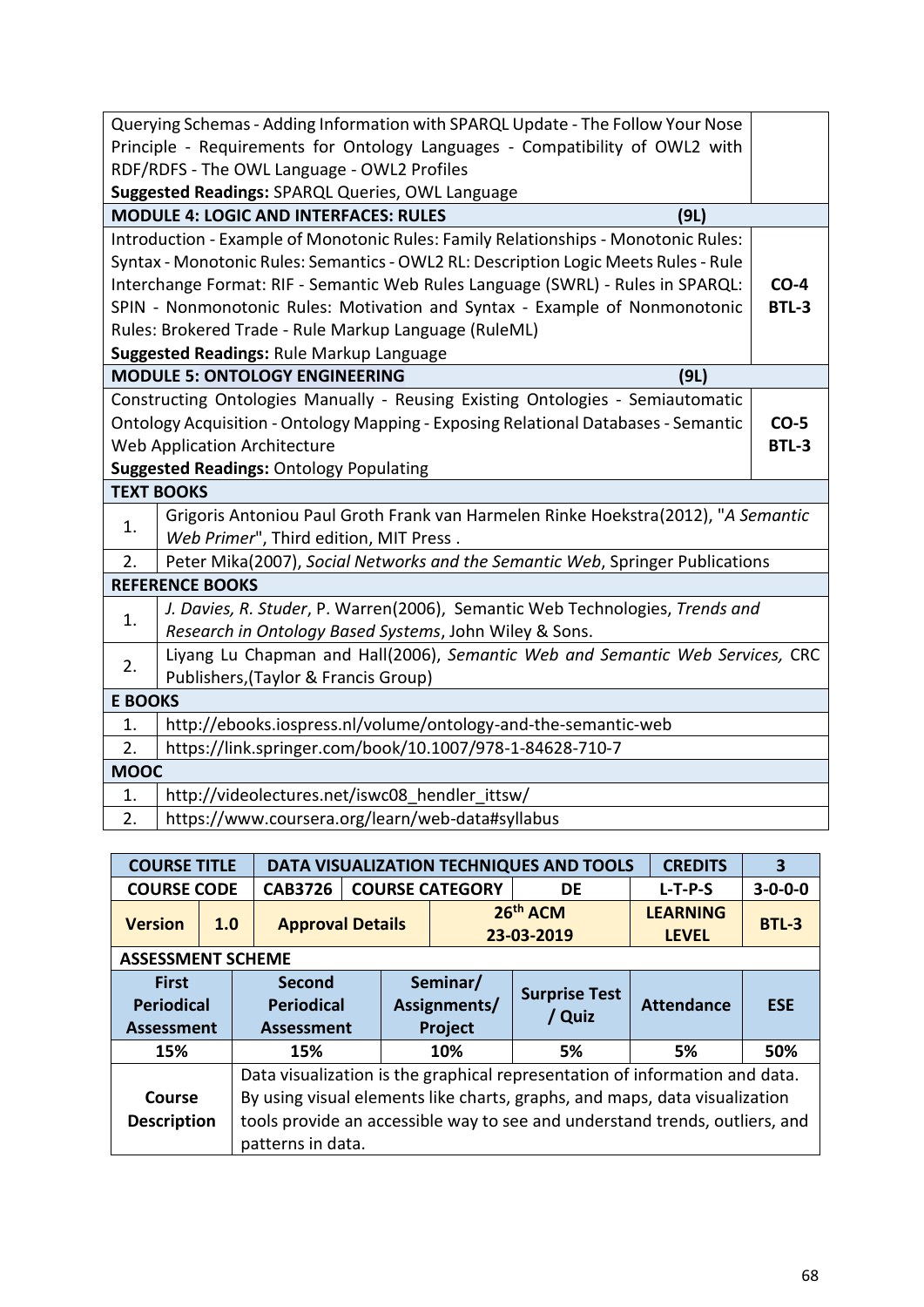|                                                                                                                                         |                                                                                                                                 |                   |                                                                                                                               |                                                                                                                                                                                  |                | 1. To identify, formulate, and solve complex engineering problems by |              |                |                    |                |              |                |                |                |                |
|-----------------------------------------------------------------------------------------------------------------------------------------|---------------------------------------------------------------------------------------------------------------------------------|-------------------|-------------------------------------------------------------------------------------------------------------------------------|----------------------------------------------------------------------------------------------------------------------------------------------------------------------------------|----------------|----------------------------------------------------------------------|--------------|----------------|--------------------|----------------|--------------|----------------|----------------|----------------|----------------|
|                                                                                                                                         |                                                                                                                                 |                   |                                                                                                                               | applying principles                                                                                                                                                              |                |                                                                      |              |                |                    |                |              |                |                |                |                |
|                                                                                                                                         |                                                                                                                                 |                   | 2.<br>needs                                                                                                                   |                                                                                                                                                                                  |                | To apply engineering design to produce solutions that meet specified |              |                |                    |                |              |                |                |                |                |
|                                                                                                                                         | Course                                                                                                                          |                   |                                                                                                                               |                                                                                                                                                                                  |                | 3. To function effectively on a team whose members together provide  |              |                |                    |                |              |                |                |                |                |
|                                                                                                                                         | Objective                                                                                                                       |                   |                                                                                                                               |                                                                                                                                                                                  |                | leadership, create a collaborative and inclusive environment,        |              |                |                    |                |              |                |                |                |                |
|                                                                                                                                         |                                                                                                                                 | 4.                |                                                                                                                               |                                                                                                                                                                                  |                | To develop and conduct appropriate experimentation, analyze and      |              |                |                    |                |              |                |                |                |                |
|                                                                                                                                         |                                                                                                                                 |                   |                                                                                                                               | interpret data.                                                                                                                                                                  |                |                                                                      |              |                |                    |                |              |                |                |                |                |
|                                                                                                                                         |                                                                                                                                 | 5.                |                                                                                                                               |                                                                                                                                                                                  |                | To acquire and apply new knowledge as needed, using appropriate      |              |                |                    |                |              |                |                |                |                |
|                                                                                                                                         |                                                                                                                                 |                   |                                                                                                                               | learning strategies.                                                                                                                                                             |                |                                                                      |              |                |                    |                |              |                |                |                |                |
|                                                                                                                                         |                                                                                                                                 |                   |                                                                                                                               |                                                                                                                                                                                  |                | Upon completion of this course, the students should be able to       |              |                |                    |                |              |                |                |                |                |
|                                                                                                                                         |                                                                                                                                 |                   | 1.                                                                                                                            |                                                                                                                                                                                  |                | Describe Data visualization, process and its relationships           |              |                |                    |                |              |                |                |                |                |
|                                                                                                                                         | <b>Course</b>                                                                                                                   |                   | 2.                                                                                                                            |                                                                                                                                                                                  |                | Apply the Use of visualization applications to explore the data      |              |                |                    |                |              |                |                |                |                |
|                                                                                                                                         | <b>Outcome</b>                                                                                                                  |                   | 3.                                                                                                                            |                                                                                                                                                                                  |                | Implement Layout and                                                 |              |                | Mapping process to |                |              |                | create         |                | effective      |
| visualizations                                                                                                                          |                                                                                                                                 |                   |                                                                                                                               |                                                                                                                                                                                  |                |                                                                      |              |                |                    |                |              |                |                |                |                |
|                                                                                                                                         | Create and motivate the story telling principles and interaction methods<br>4.                                                  |                   |                                                                                                                               |                                                                                                                                                                                  |                |                                                                      |              |                |                    |                |              |                |                |                |                |
| Generate web-based visualizations using D3 and Java script.<br>5.                                                                       |                                                                                                                                 |                   |                                                                                                                               |                                                                                                                                                                                  |                |                                                                      |              |                |                    |                |              |                |                |                |                |
|                                                                                                                                         | <b>Prerequisites: Python and R</b><br><b>CO, PO AND PSO MAPPING</b>                                                             |                   |                                                                                                                               |                                                                                                                                                                                  |                |                                                                      |              |                |                    |                |              |                |                |                |                |
|                                                                                                                                         | PO                                                                                                                              | PO                | PO                                                                                                                            | PO                                                                                                                                                                               | PO             | PO                                                                   | PO           | PO             | PO                 | PO             | PO           | PO             | <b>PSO</b>     | <b>PSO</b>     | <b>PSO</b>     |
| <b>CO</b>                                                                                                                               | 1                                                                                                                               | 2                 | 3                                                                                                                             | 4                                                                                                                                                                                | 5              | 6                                                                    | 7            | 8              | 9                  | 10             | 11           | 12             | 1              | $\mathbf{2}$   | 3              |
| $CO-1$                                                                                                                                  | 3                                                                                                                               |                   | 3                                                                                                                             | 2                                                                                                                                                                                | 3              | $\overline{2}$                                                       |              | 2              | 3                  | 3              |              | 3              | $\overline{2}$ | 3              | 1              |
| $CO-2$                                                                                                                                  | $\mathbf{1}$                                                                                                                    | $\qquad \qquad -$ |                                                                                                                               | 3<br>$\overline{2}$<br>$\mathbf{1}$<br>$\mathbf{1}$<br>3<br>1<br>1<br>3<br>$\overline{\phantom{0}}$<br>$\overline{\phantom{m}}$<br>$\qquad \qquad -$<br>$\overline{\phantom{a}}$ |                |                                                                      |              |                |                    |                |              |                |                |                |                |
| $CO-3$                                                                                                                                  | $\mathbf{1}$                                                                                                                    | 1                 | $\mathbf{1}$<br>$\mathbf{1}$<br>$\mathbf{1}$<br>$\mathbf{1}$<br>$\mathbf{1}$<br>$\mathbf 1$<br>$\mathbf{1}$<br>$\overline{a}$ |                                                                                                                                                                                  |                |                                                                      |              |                |                    |                |              |                |                |                |                |
| $CO-4$                                                                                                                                  | $\mathbf{1}$                                                                                                                    | 1                 | $\mathbf{1}$                                                                                                                  | $\blacksquare$                                                                                                                                                                   | $\mathbf 1$    | $\overline{\phantom{0}}$                                             | $\mathbf 1$  | $\mathbf 1$    | $\mathbf{1}$       | $\mathbf 1$    | $\mathbf 1$  | $\mathbf 1$    | $\blacksquare$ | 1              | $\overline{2}$ |
| $CO-5$                                                                                                                                  | $\overline{2}$                                                                                                                  | $\overline{1}$    | $\overline{2}$                                                                                                                | $\overline{2}$                                                                                                                                                                   | $\overline{2}$ | $\mathbf{1}$                                                         | $\mathbf{1}$ | $\overline{2}$ | $\overline{2}$     | $\overline{2}$ | $\mathbf{1}$ | $\overline{2}$ | $\overline{2}$ | $\overline{2}$ | $\mathbf{1}$   |
|                                                                                                                                         |                                                                                                                                 |                   |                                                                                                                               |                                                                                                                                                                                  |                | 1: Weakly related, 2: Moderately related and 3: Strongly related     |              |                |                    |                |              |                |                |                |                |
| <b>MODULE 1: INTRODUCTION</b>                                                                                                           |                                                                                                                                 |                   |                                                                                                                               |                                                                                                                                                                                  |                |                                                                      |              |                |                    |                |              |                | (9L)           |                |                |
| Data Visualization-Introduction, Data to visualization, Data Visualization process -                                                    |                                                                                                                                 |                   |                                                                                                                               |                                                                                                                                                                                  |                |                                                                      |              |                |                    |                |              |                |                |                |                |
| Data Types and Dataset Types, relationships and visualization formats- Basic                                                            |                                                                                                                                 |                   |                                                                                                                               |                                                                                                                                                                                  |                |                                                                      |              |                |                    |                |              |                |                |                | $CO-1$         |
| Principles for data visualization - Spatial Data, Graphic Design, Graphical Integrity.<br><b>Suggested Readings: Data Visualization</b> |                                                                                                                                 |                   |                                                                                                                               |                                                                                                                                                                                  |                |                                                                      |              |                |                    |                |              |                |                |                | <b>BTL-2</b>   |
| <b>MODULE 2: DATA-DRIVEN DOCUMENTS (D3)</b>                                                                                             |                                                                                                                                 |                   |                                                                                                                               |                                                                                                                                                                                  |                |                                                                      |              |                |                    |                |              |                | (9L)           |                |                |
| HTML, CSS, DOM, JavaScript and SVG method chaining, D3: introduction, D3 Key                                                            |                                                                                                                                 |                   |                                                                                                                               |                                                                                                                                                                                  |                |                                                                      |              |                |                    |                |              |                |                |                |                |
| Features- Data - Binding Data. Drawing with Data- Setting Attributes, Setting                                                           |                                                                                                                                 |                   |                                                                                                                               |                                                                                                                                                                                  |                |                                                                      |              |                |                    |                |              |                |                |                |                |
| Styles Sketching, Drawing SVGs, Making Bar Charts, Making Scatter plots, Scales,                                                        |                                                                                                                                 |                   |                                                                                                                               |                                                                                                                                                                                  |                |                                                                      |              |                |                    |                |              |                |                |                | $CO-2$         |
| Statistical Graphs, Axes, HD data, filtering, updates, transition and motion, paths,                                                    |                                                                                                                                 |                   |                                                                                                                               |                                                                                                                                                                                  |                |                                                                      |              |                |                    |                |              |                |                |                | BTL-3          |
| Brushing & Linking. Animation. Aggregation, Tree and Network                                                                            |                                                                                                                                 |                   |                                                                                                                               |                                                                                                                                                                                  |                |                                                                      |              |                |                    |                |              |                |                |                |                |
| Suggested Readings: Data driven document generation                                                                                     |                                                                                                                                 |                   |                                                                                                                               |                                                                                                                                                                                  |                |                                                                      |              |                |                    |                |              |                |                |                |                |
| <b>MODULE 3: LAYOUT AND MAPPING</b>                                                                                                     |                                                                                                                                 |                   |                                                                                                                               |                                                                                                                                                                                  |                |                                                                      |              |                |                    |                |              |                | (9L)           |                |                |
| Layouts: Pie Layout, Stack Layout, Force Layout Maps. Dot density maps,                                                                 |                                                                                                                                 |                   |                                                                                                                               |                                                                                                                                                                                  |                |                                                                      |              |                |                    |                |              |                |                |                |                |
| Geomapping: JSON, Projection, Choropleth Maps, data by country, Symbol Maps,<br>$CO-3$                                                  |                                                                                                                                 |                   |                                                                                                                               |                                                                                                                                                                                  |                |                                                                      |              |                |                    |                |              |                |                |                |                |
|                                                                                                                                         | Panning, Cartograms, Zooming, Visual Channels, Value labels, Acquiring and<br><b>BTL-3</b><br>preparing raw Geodata, Exporting. |                   |                                                                                                                               |                                                                                                                                                                                  |                |                                                                      |              |                |                    |                |              |                |                |                |                |
|                                                                                                                                         |                                                                                                                                 |                   |                                                                                                                               |                                                                                                                                                                                  |                |                                                                      |              |                |                    |                |              |                |                |                |                |
| <b>Suggested Readings: Layout and mapping</b>                                                                                           |                                                                                                                                 |                   |                                                                                                                               |                                                                                                                                                                                  |                |                                                                      |              |                |                    |                |              |                |                |                |                |
|                                                                                                                                         | <b>MODULE 4: COLOR PROCESSING</b><br>(9L)                                                                                       |                   |                                                                                                                               |                                                                                                                                                                                  |                |                                                                      |              |                |                    |                |              |                |                |                |                |
|                                                                                                                                         | Color: Introduction, Color Processing. Human color perception, Color blindness,<br>$CO-4$                                       |                   |                                                                                                                               |                                                                                                                                                                                  |                |                                                                      |              |                |                    |                |              |                |                |                |                |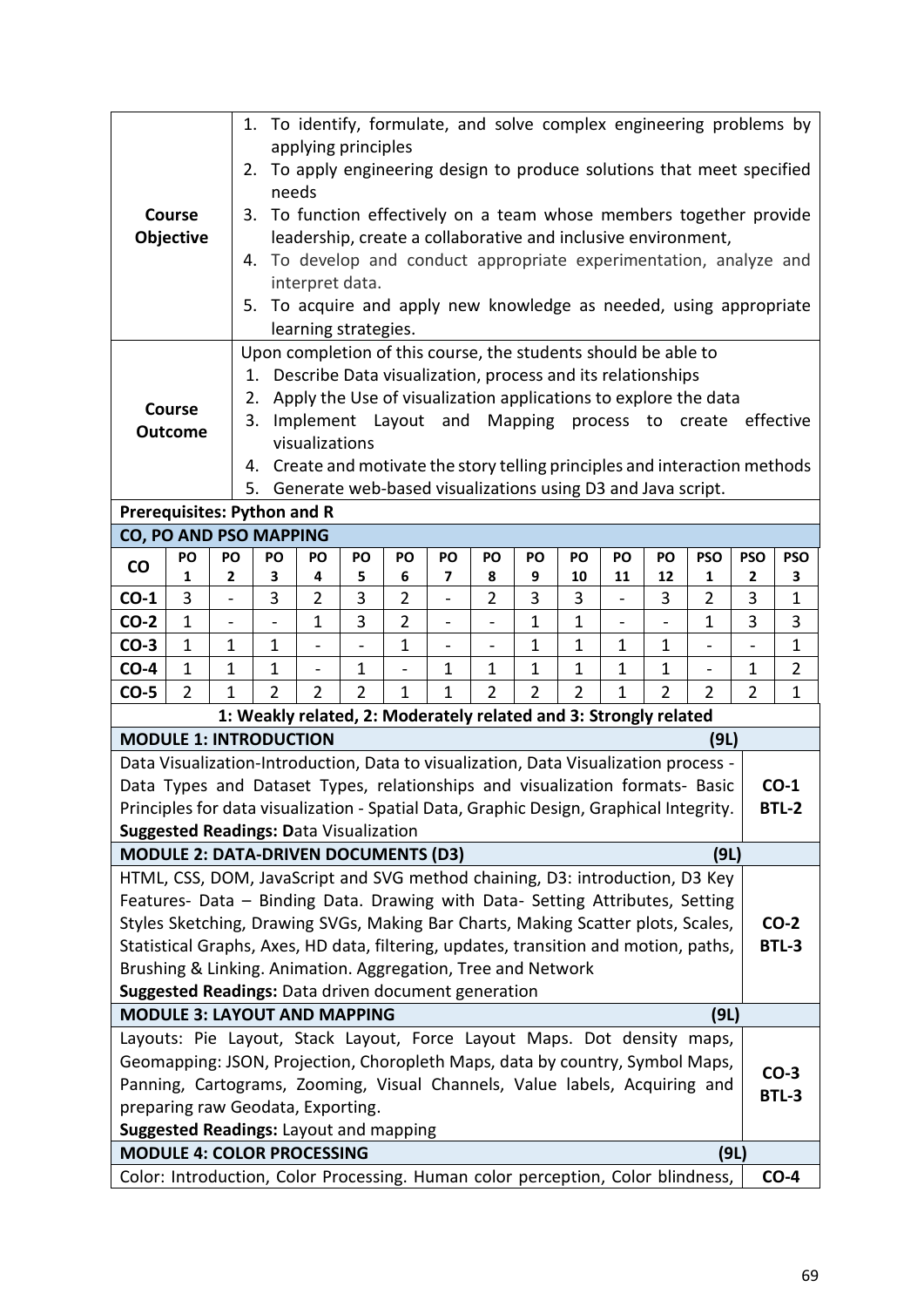|                                                                              | opponent process theory Color Spaces. Uniform color spaces, simultaneous<br>contrast, Reflection and absorption, Colors for Visualization- Cognition. Looking | <b>BTL-3</b> |  |  |  |  |  |  |  |  |
|------------------------------------------------------------------------------|---------------------------------------------------------------------------------------------------------------------------------------------------------------|--------------|--|--|--|--|--|--|--|--|
|                                                                              | vs. Seeing. Image Gist. Gestalt Principles. Visual Attention. Visual Working & Long-                                                                          |              |  |  |  |  |  |  |  |  |
| Term Memory.                                                                 |                                                                                                                                                               |              |  |  |  |  |  |  |  |  |
| <b>Suggested Readings: Color Layout descriptor</b>                           |                                                                                                                                                               |              |  |  |  |  |  |  |  |  |
|                                                                              | <b>MODULE 5: INTERACTION, TABLES AND PRESENTATIONS</b><br>(9L)                                                                                                |              |  |  |  |  |  |  |  |  |
|                                                                              | Types of interaction-feedback/animation, Visual Story Telling. Selection, details                                                                             |              |  |  |  |  |  |  |  |  |
|                                                                              |                                                                                                                                                               |              |  |  |  |  |  |  |  |  |
| and highlighting, zooming, semantic zooming, van Wijk smooth zooming, Views: |                                                                                                                                                               |              |  |  |  |  |  |  |  |  |
|                                                                              | Reducing attributes, Multiple views Multiform views small multiples, interaction<br>$CO-5$                                                                    |              |  |  |  |  |  |  |  |  |
|                                                                              | with Multiform and small multiples, Brushing navigation, navigation constraints.<br>BTL-3                                                                     |              |  |  |  |  |  |  |  |  |
|                                                                              | Messaging. Effective Presentations.<br>Suggested Readings: Multiple visualization techniques.                                                                 |              |  |  |  |  |  |  |  |  |
| <b>TEXT BOOKS</b>                                                            |                                                                                                                                                               |              |  |  |  |  |  |  |  |  |
|                                                                              | Claus O Wilke(2019), "Fundamentals of Data Visualization: A Primer on Making                                                                                  |              |  |  |  |  |  |  |  |  |
| $\mathbf{1}$                                                                 | Informative and Compelling Figures", Ist Edition, O'Reilly Media.                                                                                             |              |  |  |  |  |  |  |  |  |
|                                                                              | <b>REFERENCE BOOKS</b>                                                                                                                                        |              |  |  |  |  |  |  |  |  |
|                                                                              | Fry(2007),"Visualizing Data: Exploring<br><b>Explaining Data with</b><br>and<br>Ben                                                                           |              |  |  |  |  |  |  |  |  |
| 1.                                                                           | the Processing Environment "O'Reilly Media.                                                                                                                   |              |  |  |  |  |  |  |  |  |
| 2.                                                                           | Scott Murray(2013), "Interactive Data Visualization for the Web" O'Reilly Media.                                                                              |              |  |  |  |  |  |  |  |  |
| <b>E BOOKS</b>                                                               |                                                                                                                                                               |              |  |  |  |  |  |  |  |  |
| 1                                                                            | https://www.ebooks.com/en-af/book/209748129/learn-d3-js/helder-da-rocha/                                                                                      |              |  |  |  |  |  |  |  |  |
| 2.                                                                           | https://www.netquest.com/en/download-ebook-data-visualization                                                                                                 |              |  |  |  |  |  |  |  |  |
| OOC                                                                          |                                                                                                                                                               |              |  |  |  |  |  |  |  |  |
| 1.                                                                           | https://www.edx.org/course/cybersecurity-fundamentals                                                                                                         |              |  |  |  |  |  |  |  |  |
| 2.                                                                           | https://www.coursera.org/specializations/cyber-security                                                                                                       |              |  |  |  |  |  |  |  |  |
|                                                                              |                                                                                                                                                               |              |  |  |  |  |  |  |  |  |

| <b>COURSE TITLE</b>                                                                                                                                                                                                                                                                                                     |     |                                                         |  | <b>CLOUD SECURITY</b>                                                                                                                                                                                                                                                  |                                | <b>CREDITS</b>                  | 3               |  |  |
|-------------------------------------------------------------------------------------------------------------------------------------------------------------------------------------------------------------------------------------------------------------------------------------------------------------------------|-----|---------------------------------------------------------|--|------------------------------------------------------------------------------------------------------------------------------------------------------------------------------------------------------------------------------------------------------------------------|--------------------------------|---------------------------------|-----------------|--|--|
| <b>COURSE CODE</b>                                                                                                                                                                                                                                                                                                      |     | <b>CAC3725</b>                                          |  | <b>COURSE</b><br><b>CATEGORY</b>                                                                                                                                                                                                                                       | <b>DE</b>                      | $L-T-P-S$                       | $3 - 0 - 0 - 0$ |  |  |
| <b>Version</b>                                                                                                                                                                                                                                                                                                          | 1.0 | <b>Approval</b><br><b>Details</b>                       |  | 26 <sup>th</sup> ACM                                                                                                                                                                                                                                                   | 23-03-2019                     | <b>LEARNING</b><br><b>LEVEL</b> | BTL-3           |  |  |
| <b>ASSESSMENT SCHEME</b>                                                                                                                                                                                                                                                                                                |     |                                                         |  |                                                                                                                                                                                                                                                                        |                                |                                 |                 |  |  |
| <b>First</b><br><b>Periodical</b><br><b>Assessment</b>                                                                                                                                                                                                                                                                  |     | <b>Second</b><br><b>Periodical</b><br><b>Assessment</b> |  | Seminar/<br>Assignments/<br>Project                                                                                                                                                                                                                                    | <b>Surprise</b><br>Test / Quiz | <b>Attendance</b>               | <b>ESE</b>      |  |  |
| 15%                                                                                                                                                                                                                                                                                                                     |     | 15%                                                     |  | 10%                                                                                                                                                                                                                                                                    | 5%                             | 5%                              | 50%             |  |  |
| <b>Course</b><br><b>Description</b>                                                                                                                                                                                                                                                                                     |     |                                                         |  | To provide students with the fundamentals and essentials of Cloud<br>Computing. To provide students a sound foundation of the Cloud Computing<br>so that they are able to start using and adopting Cloud Computing services<br>and tools in their real-life scenarios. |                                |                                 |                 |  |  |
| 1. To provide students with the fundamentals and essentials of Cloud<br>Computing.<br><b>Course</b><br>To provide students a sound foundation of the Cloud Computing so that<br>2.<br><b>Objective</b><br>they are able to start using and adopting Cloud Computing services and<br>tools in their real-life scenarios. |     |                                                         |  |                                                                                                                                                                                                                                                                        |                                |                                 |                 |  |  |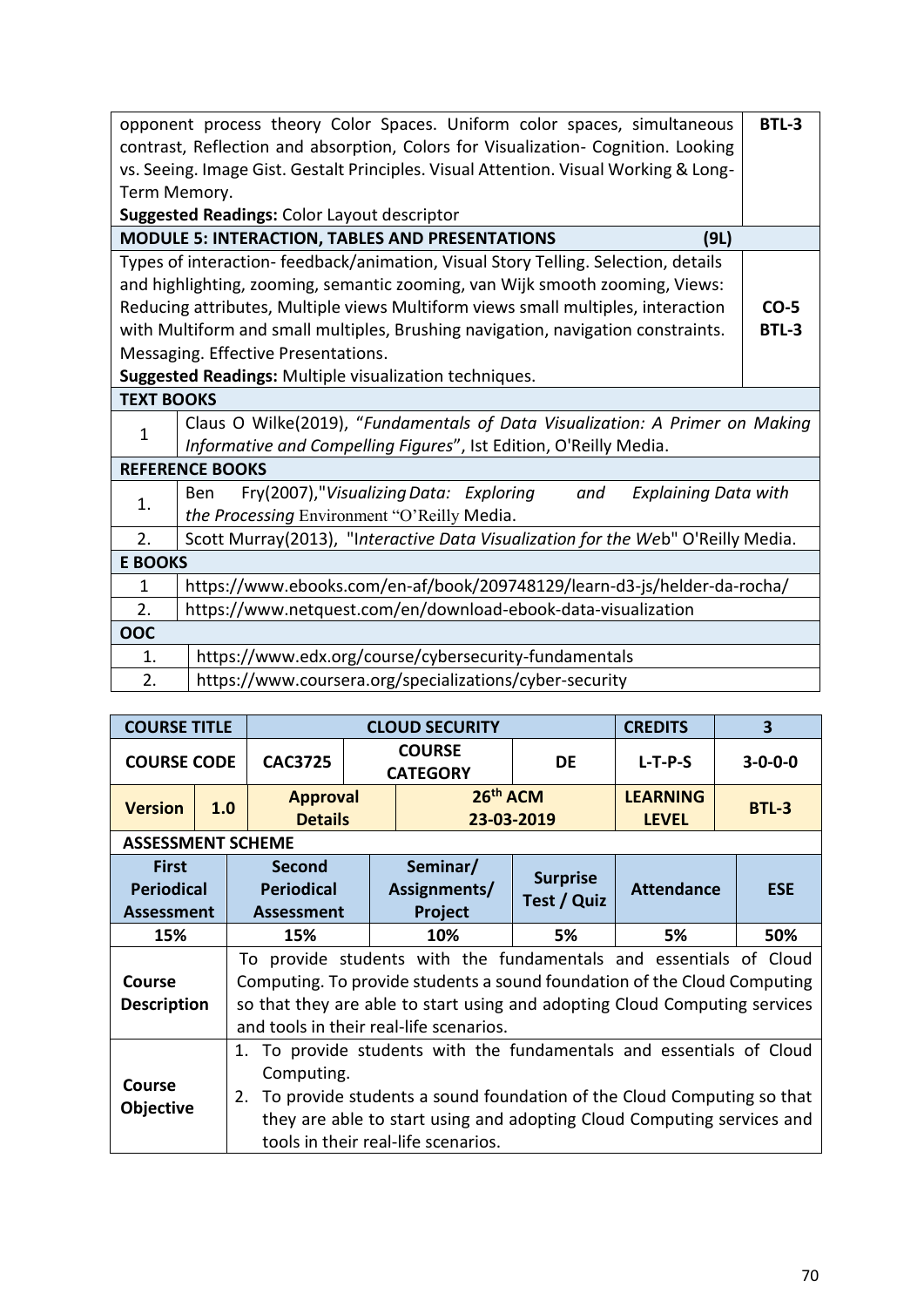| 3. To enable students exploring some important cloud computing driven<br>commercial systems and applications.                                                                       |                                                                                                                  |                |                          |                                                                                                                                                                                                               |                |                |                                                                                  |                |                |              |                |                          |                                                                            |                |                 |
|-------------------------------------------------------------------------------------------------------------------------------------------------------------------------------------|------------------------------------------------------------------------------------------------------------------|----------------|--------------------------|---------------------------------------------------------------------------------------------------------------------------------------------------------------------------------------------------------------|----------------|----------------|----------------------------------------------------------------------------------|----------------|----------------|--------------|----------------|--------------------------|----------------------------------------------------------------------------|----------------|-----------------|
|                                                                                                                                                                                     |                                                                                                                  | 4.             |                          |                                                                                                                                                                                                               |                |                |                                                                                  |                |                |              |                |                          | To design security architectures that assures secure isolation of physical |                |                 |
|                                                                                                                                                                                     |                                                                                                                  |                |                          | and logical infrastructures.                                                                                                                                                                                  |                |                |                                                                                  |                |                |              |                |                          |                                                                            |                |                 |
|                                                                                                                                                                                     |                                                                                                                  | 5.             |                          |                                                                                                                                                                                                               |                |                |                                                                                  |                |                |              |                |                          | To expose the students to frontier areas of Cloud Computing and            |                |                 |
|                                                                                                                                                                                     |                                                                                                                  |                |                          | information systems                                                                                                                                                                                           |                |                |                                                                                  |                |                |              |                |                          |                                                                            |                |                 |
|                                                                                                                                                                                     |                                                                                                                  |                |                          |                                                                                                                                                                                                               |                |                |                                                                                  |                |                |              |                |                          | Upon completion of this course, the students should be able to             |                |                 |
|                                                                                                                                                                                     |                                                                                                                  | 1.             |                          |                                                                                                                                                                                                               |                |                |                                                                                  |                |                |              |                |                          | Describe the security architecture of cloud computing and security         |                |                 |
|                                                                                                                                                                                     |                                                                                                                  |                |                          | service models.                                                                                                                                                                                               |                |                |                                                                                  |                |                |              |                |                          |                                                                            |                |                 |
| Course                                                                                                                                                                              |                                                                                                                  |                |                          |                                                                                                                                                                                                               |                |                | list the security requirements.                                                  |                |                |              |                |                          | 2. Analyze the Strategies for Secure Operation the cloud architecture and  |                |                 |
| <b>Outcome</b>                                                                                                                                                                      |                                                                                                                  | 3.             |                          |                                                                                                                                                                                                               |                |                |                                                                                  |                |                |              |                |                          | Describe different key strategies for data security and apply the best     |                |                 |
|                                                                                                                                                                                     |                                                                                                                  |                |                          |                                                                                                                                                                                                               |                |                | practice models in real time application.                                        |                |                |              |                |                          |                                                                            |                |                 |
|                                                                                                                                                                                     |                                                                                                                  | 4.             |                          |                                                                                                                                                                                                               |                |                |                                                                                  |                |                |              |                |                          | Apply the security model for cloud application with network, data and      |                |                 |
|                                                                                                                                                                                     |                                                                                                                  |                |                          | security considerations.                                                                                                                                                                                      |                |                |                                                                                  |                |                |              |                |                          |                                                                            |                |                 |
|                                                                                                                                                                                     |                                                                                                                  | 5.             |                          |                                                                                                                                                                                                               |                |                |                                                                                  |                |                |              |                |                          | Develop an information security framework model for cloud operation.       |                |                 |
|                                                                                                                                                                                     | <b>Prerequisites: Network Security</b>                                                                           |                |                          |                                                                                                                                                                                                               |                |                |                                                                                  |                |                |              |                |                          |                                                                            |                |                 |
| CO                                                                                                                                                                                  | CO, PO AND PSO MAPPING<br>PO<br>PO<br>PO<br>PO<br>PO<br>PO<br>PO<br>PO<br>PO<br>PO<br>PS<br>PS<br>PO<br>PO<br>PS |                |                          |                                                                                                                                                                                                               |                |                |                                                                                  |                |                |              |                |                          |                                                                            |                |                 |
|                                                                                                                                                                                     | 1                                                                                                                | 2              | 3                        | 4                                                                                                                                                                                                             | 5              | 6              | 7                                                                                | 8              | 9              | 10           | 11             | 12                       | 01                                                                         | <b>O2</b>      | O3              |
| $CO-1$                                                                                                                                                                              | 3                                                                                                                | $\overline{a}$ | 3                        | $\overline{2}$                                                                                                                                                                                                | 3              | $\overline{2}$ | $\overline{\phantom{0}}$                                                         | $\overline{2}$ | 3              |              | 3              | $\overline{\phantom{0}}$ | 3                                                                          | $\overline{2}$ | $\mathbf{1}$    |
| $CO-2$                                                                                                                                                                              | $\mathbf{1}$                                                                                                     | $\blacksquare$ | $\overline{\phantom{0}}$ | 3<br>$\overline{2}$<br>$\mathbf{1}$<br>$\mathbf{1}$<br>$\mathbf{1}$<br>$\overline{2}$<br>$\overline{\phantom{0}}$<br>$\qquad \qquad \blacksquare$<br>$\qquad \qquad \blacksquare$                             |                |                |                                                                                  |                |                |              |                |                          | $\overline{2}$                                                             | 3              |                 |
| $CO-3$                                                                                                                                                                              | $\mathbf{1}$                                                                                                     | $\mathbf 1$    | $\mathbf 1$              | $\mathbf{1}$<br>$\mathbf 1$<br>$\mathbf{1}$<br>$\mathbf{1}$<br>$\mathbf{1}$<br>$\overline{a}$<br>$\overline{\phantom{0}}$<br>$\overline{\phantom{0}}$<br>$\overline{\phantom{0}}$<br>$\overline{\phantom{a}}$ |                |                |                                                                                  |                |                |              |                |                          | $\mathbf{1}$                                                               | $\mathbf{1}$   |                 |
| $CO-4$                                                                                                                                                                              | $\mathbf{1}$                                                                                                     | $\mathbf 1$    |                          | $\mathbf 1$<br>$\mathbf{1}$<br>$\mathbf{1}$<br>1<br>$\mathbf{1}$<br>$\mathbf 1$<br>$\mathbf{1}$<br>$\mathbf{1}$<br>$\overline{\phantom{a}}$<br>$\overline{\phantom{0}}$<br>$\overline{\phantom{0}}$           |                |                |                                                                                  |                |                |              |                |                          |                                                                            | 2              | $\blacksquare$  |
| $CO-5$                                                                                                                                                                              | $\overline{2}$                                                                                                   | $\mathbf{1}$   | $\overline{2}$           | $\overline{2}$                                                                                                                                                                                                | $\overline{2}$ | $\mathbf{1}$   | $\mathbf{1}$<br>1: Weakly related, 2: Moderately related and 3: Strongly related | $\overline{2}$ | $\overline{2}$ | $\mathbf{1}$ | $\overline{2}$ | $\mathbf{1}$             | $\overline{2}$                                                             | $\overline{2}$ | $\mathbf{1}$    |
| <b>MODULE 1: INTRODUCTION</b>                                                                                                                                                       |                                                                                                                  |                |                          |                                                                                                                                                                                                               |                |                |                                                                                  |                |                |              |                |                          |                                                                            | (9L)           |                 |
| Introduction to Cloud Computing and Security: Understanding Cloud Computing -                                                                                                       |                                                                                                                  |                |                          |                                                                                                                                                                                                               |                |                |                                                                                  |                |                |              |                |                          |                                                                            |                |                 |
| The IT Foundation for Cloud- overview of Security Architecture, Cloud Computing                                                                                                     |                                                                                                                  |                |                          |                                                                                                                                                                                                               |                |                |                                                                                  |                |                |              |                |                          |                                                                            |                |                 |
| Architecture: Cloud Reference Architecture-Control over Security in the Cloud                                                                                                       |                                                                                                                  |                |                          |                                                                                                                                                                                                               |                |                |                                                                                  |                |                |              |                |                          |                                                                            |                | $CO-1$<br>BTL-2 |
| Model- Cloud Deployment & Services Models- Key Examples.                                                                                                                            |                                                                                                                  |                |                          |                                                                                                                                                                                                               |                |                |                                                                                  |                |                |              |                |                          |                                                                            |                |                 |
| <b>Suggested Readings: Overview of Security Architecture</b>                                                                                                                        |                                                                                                                  |                |                          |                                                                                                                                                                                                               |                |                |                                                                                  |                |                |              |                |                          |                                                                            |                |                 |
| <b>MODULE 2: SECURING THE CLOUD: ARCHITECTURE</b>                                                                                                                                   |                                                                                                                  |                |                          |                                                                                                                                                                                                               |                |                |                                                                                  |                |                |              |                |                          |                                                                            | (9L)           |                 |
| Cloud Computing: Security Concerns- Risk Tolerance- Legal and Regulatory Issues,<br>Security Requirements for the Architecture-Security Patterns and Architectural                  |                                                                                                                  |                |                          |                                                                                                                                                                                                               |                |                |                                                                                  |                |                |              |                |                          |                                                                            |                | $CO-2$          |
| Elements-Cloud Security Architecture-Key Strategies for Secure Operation.                                                                                                           |                                                                                                                  |                |                          |                                                                                                                                                                                                               |                |                |                                                                                  |                |                |              |                |                          |                                                                            |                | <b>BTL-3</b>    |
| <b>Suggested Readings: Security Requirements for the Architecture</b>                                                                                                               |                                                                                                                  |                |                          |                                                                                                                                                                                                               |                |                |                                                                                  |                |                |              |                |                          |                                                                            |                |                 |
| <b>MODULE 3: DATA SECURITY AND KEY STRATEGIES</b>                                                                                                                                   |                                                                                                                  |                |                          |                                                                                                                                                                                                               |                |                |                                                                                  |                |                |              |                |                          |                                                                            | (9L)           |                 |
| Overview of Data Security in Cloud Computing-Common Risks with Cloud Data                                                                                                           |                                                                                                                  |                |                          |                                                                                                                                                                                                               |                |                |                                                                                  |                |                |              |                |                          |                                                                            |                |                 |
| Security- Data Encryption: Applications and Limits- Errors with Data Encryption-                                                                                                    |                                                                                                                  |                |                          |                                                                                                                                                                                                               |                |                |                                                                                  |                |                |              |                |                          |                                                                            |                |                 |
| Cloud Data Security: Sensitive Data Categorization, Cloud Data Storage-Roach<br>$CO-3$                                                                                              |                                                                                                                  |                |                          |                                                                                                                                                                                                               |                |                |                                                                                  |                |                |              |                |                          |                                                                            |                |                 |
| Motel Syndrome, Overall Strategy: Effectively Managing Risk, Overview of Security<br><b>BTL-3</b><br>Controls, Overview of Security Controls, The Limits of Security Controls, Best |                                                                                                                  |                |                          |                                                                                                                                                                                                               |                |                |                                                                                  |                |                |              |                |                          |                                                                            |                |                 |
| Practices, Security Monitoring. Suggested Readings: Cloud Data Security                                                                                                             |                                                                                                                  |                |                          |                                                                                                                                                                                                               |                |                |                                                                                  |                |                |              |                |                          |                                                                            |                |                 |
| <b>MODULE 4: SECURITY CRITERIA</b><br>(9L)                                                                                                                                          |                                                                                                                  |                |                          |                                                                                                                                                                                                               |                |                |                                                                                  |                |                |              |                |                          |                                                                            |                |                 |
| Private Clouds: Motivation and Overview-Security Implications: Shared versus                                                                                                        |                                                                                                                  |                |                          |                                                                                                                                                                                                               |                |                |                                                                                  | $CO-4$         |                |              |                |                          |                                                                            |                |                 |
| Dedicated Resources, Security Criteria for Ensuring a Private Cloud - Network                                                                                                       |                                                                                                                  |                |                          |                                                                                                                                                                                                               |                |                |                                                                                  |                |                |              | <b>BTL-3</b>   |                          |                                                                            |                |                 |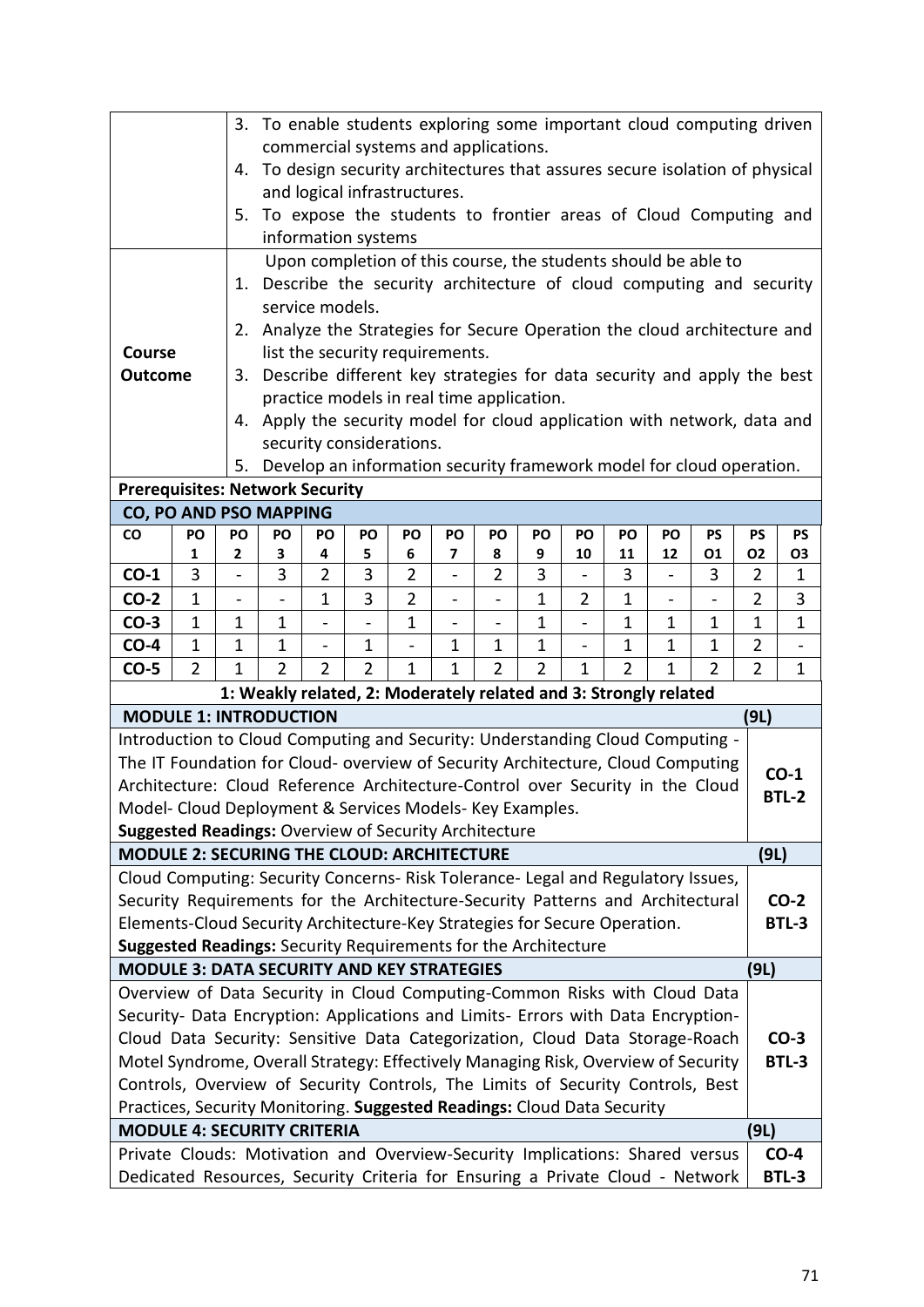|                                                                            | Considerations- Data Center Considerations- Operational Security Considerations-        |  |  |  |  |  |  |  |
|----------------------------------------------------------------------------|-----------------------------------------------------------------------------------------|--|--|--|--|--|--|--|
|                                                                            | Regulation, Selecting a CSP: Overview of Assurance, Overview of Risks, Security         |  |  |  |  |  |  |  |
|                                                                            | Criteria- Revisiting Defense-in-depth- Additional Security-relevant Criteria.           |  |  |  |  |  |  |  |
| <b>Suggested Readings: Operational Security Considerations</b>             |                                                                                         |  |  |  |  |  |  |  |
|                                                                            | <b>MODULE 5: INFORMATION SECURITY FRAMEWORK AND CLOUD OPERATION</b><br>(9L)             |  |  |  |  |  |  |  |
|                                                                            | Evaluating Cloud Security, Checklists for Evaluating Cloud Security- Foundational       |  |  |  |  |  |  |  |
| Security- Business Considerations- Defense-in-depth- Operational Security, |                                                                                         |  |  |  |  |  |  |  |
| operating a Cloud: From Architecture to Efficient and Secure Operations,   |                                                                                         |  |  |  |  |  |  |  |
|                                                                            | Bootstrapping Secure Operations, Security Operations Activities- Business<br>$CO-5$     |  |  |  |  |  |  |  |
|                                                                            | Continuity, Backup, and Recovery- Managing Changes in Operational Environments<br>BTL-3 |  |  |  |  |  |  |  |
|                                                                            | - Information Security Management - Vulnerability and Penetration Testing,              |  |  |  |  |  |  |  |
|                                                                            | Security Monitoring and Response.                                                       |  |  |  |  |  |  |  |
|                                                                            | <b>Suggested Readings: Security Operations Activities</b>                               |  |  |  |  |  |  |  |
| <b>TEXT BOOKS</b>                                                          |                                                                                         |  |  |  |  |  |  |  |
|                                                                            | Vic (J.R.) Winkler(2011), "Securing the Cloud: Cloud Computer Security Techniques       |  |  |  |  |  |  |  |
| 1.                                                                         | and Tactics", Elsevier publications.                                                    |  |  |  |  |  |  |  |
|                                                                            | <b>REFERENCE BOOKS</b>                                                                  |  |  |  |  |  |  |  |
| $\mathbf{1}$                                                               | Curtis Franklin, Jr. , Brian J. S. Chee(2019), "Securing the Cloud: Security Strategies |  |  |  |  |  |  |  |
|                                                                            | for the Ubiquitous Data Center", CRC Press.                                             |  |  |  |  |  |  |  |
| <b>E BOOKS</b>                                                             |                                                                                         |  |  |  |  |  |  |  |
| 1.                                                                         | https://solutionsreview.com/cloud-platforms/free-cloud-computing-ebooks/                |  |  |  |  |  |  |  |
| <b>MOOC</b>                                                                |                                                                                         |  |  |  |  |  |  |  |
| 1.                                                                         | https://www.coursera.org/learn/cloud-computing-security                                 |  |  |  |  |  |  |  |
|                                                                            |                                                                                         |  |  |  |  |  |  |  |

| <b>COURSE TITLE</b>                                    |     |                                                                                                                                                                                                                                                                                                                                                                                                                                                                   | <b>CLOUD STORAGE AND SECURITY</b> | <b>CREDITS</b>                      | 3                    |                                |                                 |                 |  |  |
|--------------------------------------------------------|-----|-------------------------------------------------------------------------------------------------------------------------------------------------------------------------------------------------------------------------------------------------------------------------------------------------------------------------------------------------------------------------------------------------------------------------------------------------------------------|-----------------------------------|-------------------------------------|----------------------|--------------------------------|---------------------------------|-----------------|--|--|
| <b>COURSE CODE</b>                                     |     | <b>CAC3726</b>                                                                                                                                                                                                                                                                                                                                                                                                                                                    |                                   | <b>COURSE CATEGORY</b>              |                      | DE                             | $L-T-P-S$                       | $3 - 0 - 0 - 0$ |  |  |
| <b>Version</b>                                         | 1.0 | <b>Approval Details</b>                                                                                                                                                                                                                                                                                                                                                                                                                                           |                                   | 23-03-2019                          | 26 <sup>th</sup> ACM |                                | <b>LEARNING</b><br><b>LEVEL</b> | <b>BTL-3</b>    |  |  |
| <b>ASSESSMENT SCHEME</b>                               |     |                                                                                                                                                                                                                                                                                                                                                                                                                                                                   |                                   |                                     |                      |                                |                                 |                 |  |  |
| <b>First</b><br><b>Periodical</b><br><b>Assessment</b> |     | <b>Second</b><br><b>Periodical</b><br><b>Assessment</b>                                                                                                                                                                                                                                                                                                                                                                                                           |                                   | Seminar/<br>Assignments/<br>Project |                      | <b>Surprise</b><br>Test / Quiz | <b>Attendance</b>               | <b>ESE</b>      |  |  |
| 15%                                                    |     | 15%                                                                                                                                                                                                                                                                                                                                                                                                                                                               |                                   | 10%                                 |                      | 5%                             | 5%                              | 50%             |  |  |
| Course<br><b>Description</b>                           |     | This course provides a comprehensive view of storage and networking<br>infrastructures for highly virtualized cloud ready deployments. The<br>course discusses the concepts and features related to Virtualized<br>datacenter and cloud, Information storage security and design, storage<br>network design and cloud optimized storage. The issues related multi<br>tenancy operation, virtualized infrastructure security and methods to                        |                                   |                                     |                      |                                |                                 |                 |  |  |
| <b>Course</b><br>Objective                             |     | improve virtualization security are also dealt with in this course<br>1. To critically appraise the opportunities and challenges of information<br>management in complex business environments<br>To evaluate information storage management design in a cloud<br>2.<br>environment and how it relates to the business objectives of an<br>organization<br>3. To analyze the role technology plays in the design of a storage solution<br>in a cloud architecture |                                   |                                     |                      |                                |                                 |                 |  |  |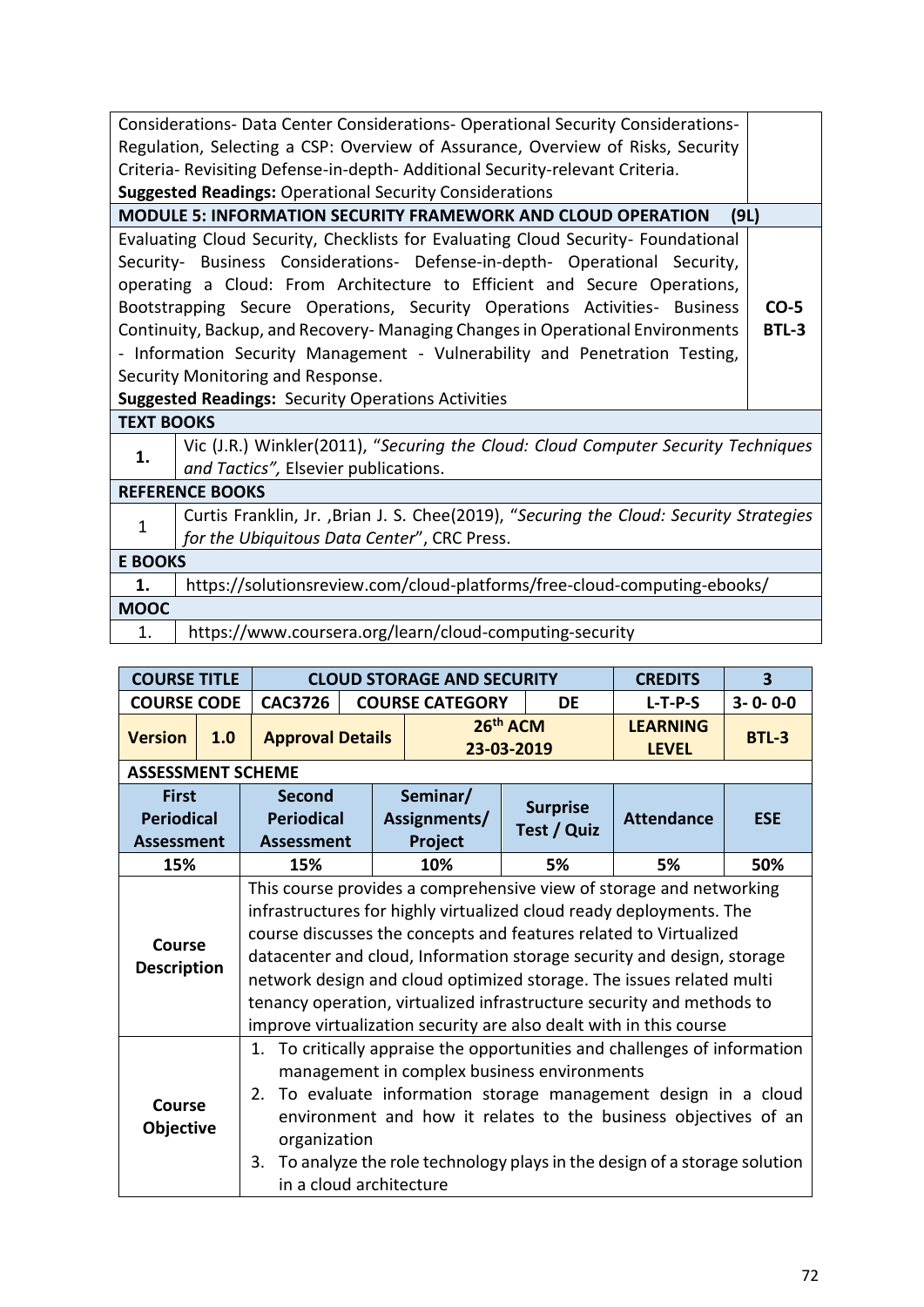| 4. To compare modern security concepts as they are applied to cloud<br>computing<br>To assess the security of virtual systems<br>5.<br>To evaluate the security issues related to multi-tenancy<br>6. |                                                                                                                                                                                                                                           |                                                                                                                                                                                                                                                                  |                                                                                                                                                                                                                                    |          |  |  |                                                                |  |  |  |  |  |  |              |      |
|-------------------------------------------------------------------------------------------------------------------------------------------------------------------------------------------------------|-------------------------------------------------------------------------------------------------------------------------------------------------------------------------------------------------------------------------------------------|------------------------------------------------------------------------------------------------------------------------------------------------------------------------------------------------------------------------------------------------------------------|------------------------------------------------------------------------------------------------------------------------------------------------------------------------------------------------------------------------------------|----------|--|--|----------------------------------------------------------------|--|--|--|--|--|--|--------------|------|
|                                                                                                                                                                                                       |                                                                                                                                                                                                                                           |                                                                                                                                                                                                                                                                  |                                                                                                                                                                                                                                    |          |  |  |                                                                |  |  |  |  |  |  |              |      |
|                                                                                                                                                                                                       |                                                                                                                                                                                                                                           |                                                                                                                                                                                                                                                                  |                                                                                                                                                                                                                                    |          |  |  |                                                                |  |  |  |  |  |  |              |      |
|                                                                                                                                                                                                       |                                                                                                                                                                                                                                           |                                                                                                                                                                                                                                                                  | Upon completion of this course, the students should be able to                                                                                                                                                                     |          |  |  |                                                                |  |  |  |  |  |  |              |      |
|                                                                                                                                                                                                       |                                                                                                                                                                                                                                           |                                                                                                                                                                                                                                                                  | 1. Describe the basics of data storage, Virtualization and storage                                                                                                                                                                 |          |  |  |                                                                |  |  |  |  |  |  |              |      |
|                                                                                                                                                                                                       |                                                                                                                                                                                                                                           |                                                                                                                                                                                                                                                                  |                                                                                                                                                                                                                                    | services |  |  |                                                                |  |  |  |  |  |  |              |      |
|                                                                                                                                                                                                       | <b>Course</b>                                                                                                                                                                                                                             |                                                                                                                                                                                                                                                                  | 2.                                                                                                                                                                                                                                 |          |  |  | Analyze the infrastructures for Cloud and Virtual Environments |  |  |  |  |  |  |              |      |
|                                                                                                                                                                                                       | <b>Outcome</b>                                                                                                                                                                                                                            |                                                                                                                                                                                                                                                                  | 3.                                                                                                                                                                                                                                 |          |  |  | Evaluate the storage network security                          |  |  |  |  |  |  |              |      |
|                                                                                                                                                                                                       | Analyze the role technology plays in the design of a storage solution<br>4.<br>in a cloud architecture                                                                                                                                    |                                                                                                                                                                                                                                                                  |                                                                                                                                                                                                                                    |          |  |  |                                                                |  |  |  |  |  |  |              |      |
|                                                                                                                                                                                                       |                                                                                                                                                                                                                                           |                                                                                                                                                                                                                                                                  |                                                                                                                                                                                                                                    |          |  |  |                                                                |  |  |  |  |  |  |              |      |
|                                                                                                                                                                                                       | Describe server Virtualization and Connectivity<br>5.                                                                                                                                                                                     |                                                                                                                                                                                                                                                                  |                                                                                                                                                                                                                                    |          |  |  |                                                                |  |  |  |  |  |  |              |      |
|                                                                                                                                                                                                       | <b>Prerequisites: Cloud Computing</b>                                                                                                                                                                                                     |                                                                                                                                                                                                                                                                  |                                                                                                                                                                                                                                    |          |  |  |                                                                |  |  |  |  |  |  |              |      |
|                                                                                                                                                                                                       | <b>CO, PO AND PSO MAPPING</b>                                                                                                                                                                                                             |                                                                                                                                                                                                                                                                  |                                                                                                                                                                                                                                    |          |  |  |                                                                |  |  |  |  |  |  |              |      |
| co                                                                                                                                                                                                    | PO<br>PO<br>PO<br>PO<br>PO<br>PO<br>PO<br>PO<br><b>PS</b><br><b>PS</b><br><b>PS</b><br>PO<br>PO<br>PO<br>PO<br>2<br>4<br>8<br>9<br>01<br>1                                                                                                |                                                                                                                                                                                                                                                                  |                                                                                                                                                                                                                                    |          |  |  |                                                                |  |  |  |  |  |  |              |      |
| $CO-1$                                                                                                                                                                                                | 3                                                                                                                                                                                                                                         | <b>O2</b><br>3<br>6<br>7<br>10<br>11<br>12<br>5<br>O <sub>3</sub><br>3<br>3<br>$\overline{2}$<br>3<br>3<br>$\overline{2}$<br>$\overline{2}$<br>3<br>$\overline{2}$<br>3<br>$\overline{2}$<br>$\mathbf 1$<br>$\overline{\phantom{a}}$<br>$\overline{\phantom{0}}$ |                                                                                                                                                                                                                                    |          |  |  |                                                                |  |  |  |  |  |  |              |      |
| $CO-2$                                                                                                                                                                                                | $\mathbf{1}$                                                                                                                                                                                                                              | 3<br>$\overline{2}$<br>3<br>$\overline{2}$<br>$\overline{2}$<br>$\mathbf{1}$<br>$\mathbf{1}$<br>$\mathbf{1}$<br>$\mathbf{1}$<br>$\overline{a}$<br>$\overline{a}$<br>$\overline{\phantom{0}}$                                                                     |                                                                                                                                                                                                                                    |          |  |  |                                                                |  |  |  |  |  |  |              |      |
| $CO-3$                                                                                                                                                                                                | $\mathbf 1$                                                                                                                                                                                                                               |                                                                                                                                                                                                                                                                  | $\mathbf{1}$<br>1<br>1<br>$\mathbf{1}$<br>$\mathbf 1$<br>1<br>$\mathbf 1$<br>1<br>$\overline{\phantom{0}}$<br>$\overline{\phantom{0}}$<br>$\overline{\phantom{0}}$<br>$\overline{\phantom{a}}$<br>$\blacksquare$<br>$\overline{a}$ |          |  |  |                                                                |  |  |  |  |  |  |              |      |
| $CO-4$                                                                                                                                                                                                |                                                                                                                                                                                                                                           |                                                                                                                                                                                                                                                                  | $\mathbf{1}$<br>$\overline{2}$<br>$\mathbf{1}$<br>$\mathbf 1$<br>$\mathbf{1}$<br>$\mathbf{1}$<br>$\mathbf{1}$<br>$\mathbf 1$<br>1<br>$\overline{a}$<br>$\overline{\phantom{0}}$<br>$\overline{\phantom{0}}$                        |          |  |  |                                                                |  |  |  |  |  |  |              |      |
| $CO-5$                                                                                                                                                                                                | 1<br>$\mathbf{1}$<br>$\overline{2}$<br>$\overline{2}$<br>$\overline{2}$<br>$\overline{2}$<br>$\overline{2}$<br>$\overline{2}$<br>$\overline{2}$<br>$\overline{2}$<br>$\mathbf{1}$<br>$\overline{2}$<br>$\overline{2}$<br>1<br>1<br>1<br>1 |                                                                                                                                                                                                                                                                  |                                                                                                                                                                                                                                    |          |  |  |                                                                |  |  |  |  |  |  |              |      |
| $CO-1$                                                                                                                                                                                                | 3<br>$\overline{2}$<br>3<br>$\overline{2}$<br>3<br>3<br>3<br>3<br>$\overline{2}$<br>$\overline{2}$<br>3<br>$\overline{2}$<br>$\mathbf{1}$                                                                                                 |                                                                                                                                                                                                                                                                  |                                                                                                                                                                                                                                    |          |  |  |                                                                |  |  |  |  |  |  |              |      |
|                                                                                                                                                                                                       |                                                                                                                                                                                                                                           |                                                                                                                                                                                                                                                                  | 1: Weakly related, 2: Moderately related and 3: Strongly related                                                                                                                                                                   |          |  |  |                                                                |  |  |  |  |  |  |              |      |
| <b>MODULE 1 - INTRODUCTION</b>                                                                                                                                                                        |                                                                                                                                                                                                                                           |                                                                                                                                                                                                                                                                  |                                                                                                                                                                                                                                    |          |  |  |                                                                |  |  |  |  |  |  | (9L)         |      |
| Importance of data storage - Business issues and IT challenges - Business and                                                                                                                         |                                                                                                                                                                                                                                           |                                                                                                                                                                                                                                                                  |                                                                                                                                                                                                                                    |          |  |  |                                                                |  |  |  |  |  |  |              |      |
| IT opportunities - opportunity for Cloud, Virtualization and Data Storage                                                                                                                             |                                                                                                                                                                                                                                           |                                                                                                                                                                                                                                                                  |                                                                                                                                                                                                                                    |          |  |  |                                                                |  |  |  |  |  |  |              |      |
| Networking - Server and Storage I/O Fundamentals - I/O connectivity and                                                                                                                               |                                                                                                                                                                                                                                           |                                                                                                                                                                                                                                                                  |                                                                                                                                                                                                                                    |          |  |  |                                                                |  |  |  |  |  |  | $CO-1$       |      |
| Networking Fundamentals - IT Clouds - Virtualization - Virtualization and                                                                                                                             |                                                                                                                                                                                                                                           |                                                                                                                                                                                                                                                                  |                                                                                                                                                                                                                                    |          |  |  |                                                                |  |  |  |  |  |  | <b>BTL-2</b> |      |
| Storage Services - Data and Storage Access.                                                                                                                                                           |                                                                                                                                                                                                                                           |                                                                                                                                                                                                                                                                  |                                                                                                                                                                                                                                    |          |  |  |                                                                |  |  |  |  |  |  |              |      |
| Suggested Readings: Data Storage Networking, Networking Fundamentals.                                                                                                                                 |                                                                                                                                                                                                                                           |                                                                                                                                                                                                                                                                  |                                                                                                                                                                                                                                    |          |  |  |                                                                |  |  |  |  |  |  |              |      |
| MODULE 2 – INFRASTRUCTURE RESOURCE MANAGEMENT                                                                                                                                                         |                                                                                                                                                                                                                                           |                                                                                                                                                                                                                                                                  |                                                                                                                                                                                                                                    |          |  |  |                                                                |  |  |  |  |  |  |              | (9L) |
| Managing Data Infrastructures for Cloud and Virtual Environments -                                                                                                                                    |                                                                                                                                                                                                                                           |                                                                                                                                                                                                                                                                  |                                                                                                                                                                                                                                    |          |  |  |                                                                |  |  |  |  |  |  |              |      |
| Introduction to Infrastructure resource management - understanding and<br>managing IT Resources - Service offerings - Categories - and Technology                                                     |                                                                                                                                                                                                                                           |                                                                                                                                                                                                                                                                  |                                                                                                                                                                                                                                    |          |  |  |                                                                |  |  |  |  |  |  | $CO-2$       |      |
| Alignment - Gaining Situational Awareness and control - From SRM - E2E SRA -                                                                                                                          |                                                                                                                                                                                                                                           |                                                                                                                                                                                                                                                                  |                                                                                                                                                                                                                                    |          |  |  |                                                                |  |  |  |  |  |  | <b>BTL-3</b> |      |
| Search and eDiscovery - Performance and Capacity Planning - Data Movement                                                                                                                             |                                                                                                                                                                                                                                           |                                                                                                                                                                                                                                                                  |                                                                                                                                                                                                                                    |          |  |  |                                                                |  |  |  |  |  |  |              |      |
| and Migration. Suggested Readings: Data Infrastructures, Data Movements.                                                                                                                              |                                                                                                                                                                                                                                           |                                                                                                                                                                                                                                                                  |                                                                                                                                                                                                                                    |          |  |  |                                                                |  |  |  |  |  |  |              |      |
| <b>MODULE 3 - DATA AND STORAGE NETWORK SECURITY</b>                                                                                                                                                   |                                                                                                                                                                                                                                           |                                                                                                                                                                                                                                                                  |                                                                                                                                                                                                                                    |          |  |  |                                                                |  |  |  |  |  |  |              | (9L) |
| Being Secure without Being Scared - Eliminating Blind Spots, Gaps in Coverage,                                                                                                                        |                                                                                                                                                                                                                                           |                                                                                                                                                                                                                                                                  |                                                                                                                                                                                                                                    |          |  |  |                                                                |  |  |  |  |  |  |              |      |
| or Dark Territories - Security Threat Risks Challenges - Taking Action to                                                                                                                             |                                                                                                                                                                                                                                           |                                                                                                                                                                                                                                                                  |                                                                                                                                                                                                                                    |          |  |  |                                                                |  |  |  |  |  |  |              |      |
| resources - Securing Networks- Securing Storage - Virtual Servers, Physical                                                                                                                           |                                                                                                                                                                                                                                           |                                                                                                                                                                                                                                                                  |                                                                                                                                                                                                                                    |          |  |  |                                                                |  |  |  |  |  |  | $CO-3$       |      |
| Servers and Desktops - Security Clouds - Disposing of Digital Assets and                                                                                                                              |                                                                                                                                                                                                                                           |                                                                                                                                                                                                                                                                  |                                                                                                                                                                                                                                    |          |  |  |                                                                |  |  |  |  |  |  | BTL-3        |      |
| Technology - Security Checklist. Suggested Readings: Blind Spots, Dark                                                                                                                                |                                                                                                                                                                                                                                           |                                                                                                                                                                                                                                                                  |                                                                                                                                                                                                                                    |          |  |  |                                                                |  |  |  |  |  |  |              |      |
| Territories, Physical Servers                                                                                                                                                                         |                                                                                                                                                                                                                                           |                                                                                                                                                                                                                                                                  |                                                                                                                                                                                                                                    |          |  |  |                                                                |  |  |  |  |  |  |              |      |
| <b>MODULE 4 - STORAGE SERVICES AND SYSTEMS</b>                                                                                                                                                        |                                                                                                                                                                                                                                           |                                                                                                                                                                                                                                                                  |                                                                                                                                                                                                                                    |          |  |  |                                                                |  |  |  |  |  |  | (9L)         |      |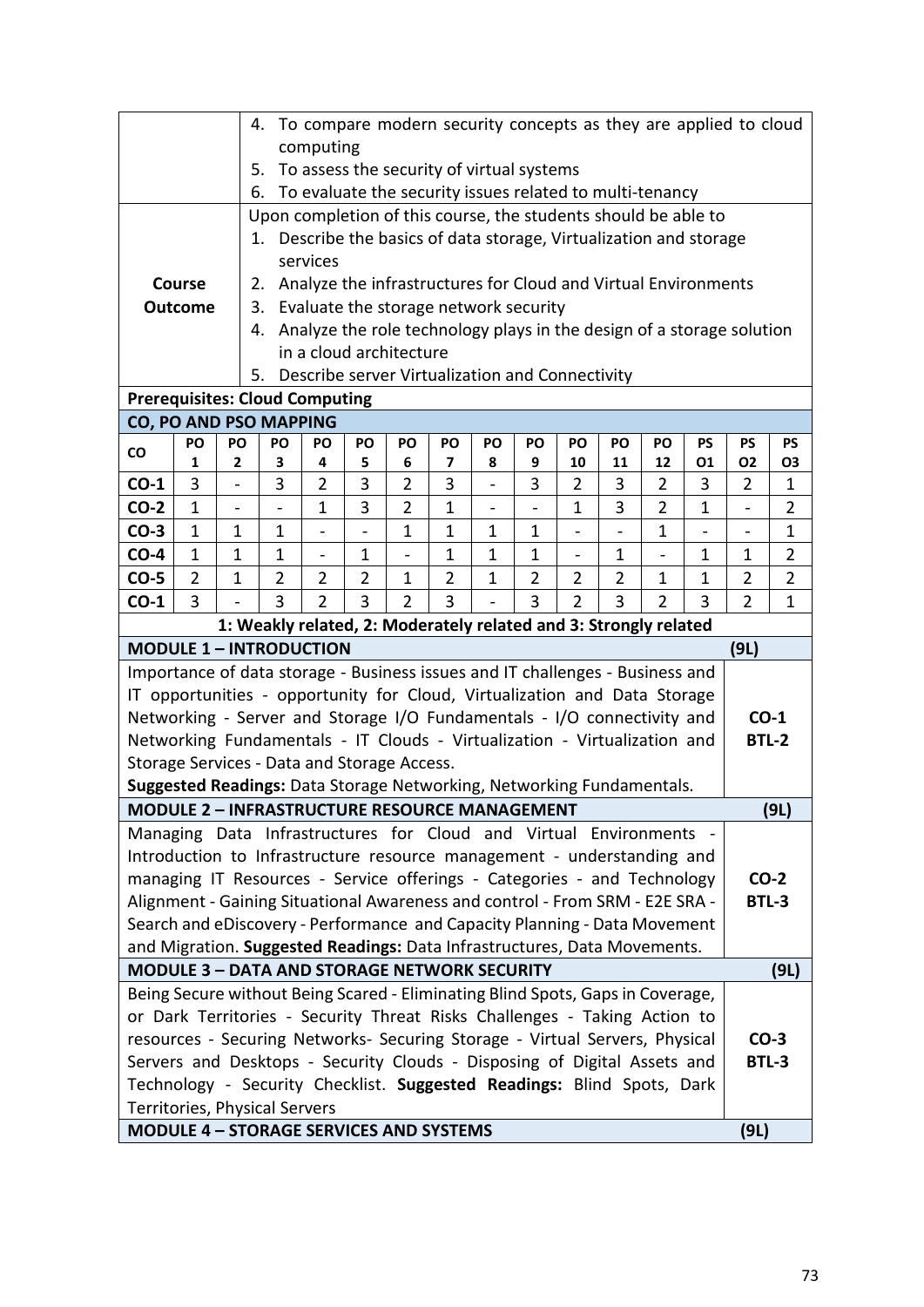| Tiered Storage - storage Reliability - Availability - Serviceability (RAS) - Storage<br>Services and Functionalities - Storage System Architectures - Storage<br>Virtualization and Virtual Storage. Suggested Readings: Storage Services                                                                                                                                                                                                                                                             | $CO-4$<br>BTL-3        |
|-------------------------------------------------------------------------------------------------------------------------------------------------------------------------------------------------------------------------------------------------------------------------------------------------------------------------------------------------------------------------------------------------------------------------------------------------------------------------------------------------------|------------------------|
| <b>MODULE 5 - SERVER VIRTUALIZATION AND CONNECTIVITY</b>                                                                                                                                                                                                                                                                                                                                                                                                                                              | (9L)                   |
| Virtual Servers - Inside Virtual Servers and Virtual Machines - Virtual Desktop<br>Infrastructures - Cloud and Virtual Servers - Networking Challenges - I/O and<br>Networking Bits and Bytes, Decoding Encoding, I/O and Networking<br>Fundamentals - Virtual Servers - I/O Networking Devices - Converged and<br>Unified Networking - Local Networking - Enabling Distance - Cloud<br>virtualization and management topics - Configuring for reliability, availability<br>and Serviceability (RAS). | $CO-5$<br><b>BTL-3</b> |
| Suggested Readings: Virtual Servers, Unified Networking.<br><b>TEXT BOOKS</b>                                                                                                                                                                                                                                                                                                                                                                                                                         |                        |
| Greg Schulz(2012) "Cloud and Virtual Data Storage Networking", Auerbach<br>1.                                                                                                                                                                                                                                                                                                                                                                                                                         |                        |
| Publications [ISBN: 978-1439851739].                                                                                                                                                                                                                                                                                                                                                                                                                                                                  |                        |
| 2.<br>EMC Education Services (2012), "Information Storage and Management" Wiley;                                                                                                                                                                                                                                                                                                                                                                                                                      |                        |
| 2 edition [ISBN: 978-0470294215],2012.                                                                                                                                                                                                                                                                                                                                                                                                                                                                |                        |
| <b>REFERENCE BOOKS</b>                                                                                                                                                                                                                                                                                                                                                                                                                                                                                |                        |
| Volker Herminghaus, Albrecht Scriba(2009), "Storage Management in Data<br>1.<br>Centers" Springer; edition [ISBN: 978-3540850229].                                                                                                                                                                                                                                                                                                                                                                    |                        |
| <b>E BOOKS</b>                                                                                                                                                                                                                                                                                                                                                                                                                                                                                        |                        |
| https://solutionsreview.com/cloud-platforms/free-cloud-computing-ebooks/<br>1.                                                                                                                                                                                                                                                                                                                                                                                                                        |                        |
| <b>MOOC</b>                                                                                                                                                                                                                                                                                                                                                                                                                                                                                           |                        |
| https://nptel.ac.in/courses/106/105/106105167/#<br>1.                                                                                                                                                                                                                                                                                                                                                                                                                                                 |                        |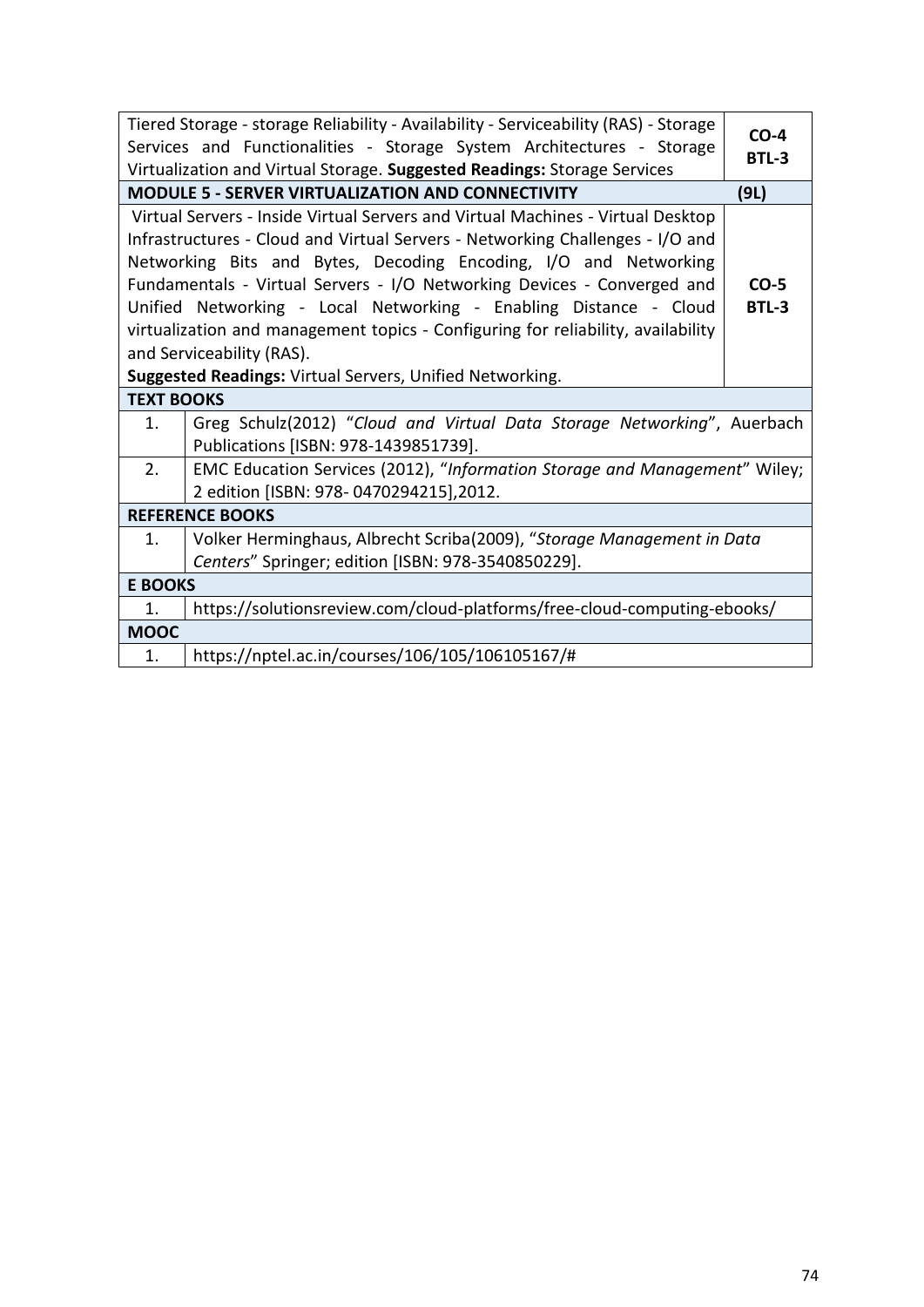| <b>ELECTIVE IV</b><br><b>NATURAL LANGUAGE PROCESSING</b><br>3<br><b>COURSE TITLE</b><br><b>CREDITS</b> |                |    |                                                                                                                                         |                          |         |                |                                                  |         |                 |                |                                                          |                  |              |              |                |  |
|--------------------------------------------------------------------------------------------------------|----------------|----|-----------------------------------------------------------------------------------------------------------------------------------------|--------------------------|---------|----------------|--------------------------------------------------|---------|-----------------|----------------|----------------------------------------------------------|------------------|--------------|--------------|----------------|--|
|                                                                                                        |                |    |                                                                                                                                         |                          |         |                |                                                  |         |                 |                |                                                          |                  |              |              |                |  |
| <b>COURSE CODE</b>                                                                                     |                |    | $3 - 0 - 0 - 0$<br><b>CAD3727</b><br><b>COURSE CATEGORY</b><br><b>DE</b><br>$L-T-P-S$<br>26th ACM<br><b>LEARNING</b><br><b>Approval</b> |                          |         |                |                                                  |         |                 |                |                                                          |                  |              |              |                |  |
| <b>Versio</b>                                                                                          | 1.0            |    |                                                                                                                                         |                          |         |                |                                                  |         |                 |                |                                                          |                  |              | <b>BTL-3</b> |                |  |
| n                                                                                                      |                |    |                                                                                                                                         | <b>Details</b>           |         |                | 23-03-2019                                       |         |                 |                |                                                          | <b>LEVEL</b>     |              |              |                |  |
| <b>ASSESSMENT SCHEME</b>                                                                               |                |    |                                                                                                                                         |                          |         |                |                                                  |         |                 |                |                                                          |                  |              |              |                |  |
| <b>First</b>                                                                                           |                |    | <b>Second</b>                                                                                                                           |                          |         | Seminar/       |                                                  |         | <b>Surprise</b> |                |                                                          | <b>Attendanc</b> |              |              |                |  |
| <b>Periodical</b>                                                                                      |                |    | <b>Periodical</b>                                                                                                                       |                          |         |                | Assignments/                                     |         | Test /          |                |                                                          | e                |              | <b>ESE</b>   |                |  |
| <b>Assessment</b>                                                                                      |                |    | <b>Assessment</b>                                                                                                                       |                          |         | Project        |                                                  |         | Quiz            |                |                                                          |                  |              |              |                |  |
| 15%                                                                                                    |                |    | 15%                                                                                                                                     |                          |         | 10%            |                                                  |         | 5%              |                |                                                          | 5%               |              | 50%          |                |  |
|                                                                                                        |                |    | This course covers the concepts of morphology, syntax, semantics and                                                                    |                          |         |                |                                                  |         |                 |                |                                                          |                  |              |              |                |  |
| <b>Course</b>                                                                                          |                |    | pragmatics of the language and the application based on natural language                                                                |                          |         |                |                                                  |         |                 |                |                                                          |                  |              |              |                |  |
| <b>Description</b>                                                                                     |                |    | processing to show the points of syntactic, semantic and pragmatic                                                                      |                          |         |                |                                                  |         |                 |                |                                                          |                  |              |              |                |  |
|                                                                                                        |                |    | processing.                                                                                                                             |                          |         |                |                                                  |         |                 |                |                                                          |                  |              |              |                |  |
|                                                                                                        |                |    | 1. To understand to How key concepts from NLP are used to describe and<br>analyze language ·                                            |                          |         |                |                                                  |         |                 |                |                                                          |                  |              |              |                |  |
|                                                                                                        |                |    |                                                                                                                                         |                          |         |                |                                                  |         |                 |                |                                                          |                  |              |              |                |  |
|                                                                                                        |                | 2. | To label text for various applications like Named Entity Recognition.                                                                   |                          |         |                |                                                  |         |                 |                |                                                          |                  |              |              |                |  |
| <b>Course</b>                                                                                          |                | 3. | To tag text using context free grammar for English language .                                                                           |                          |         |                |                                                  |         |                 |                |                                                          |                  |              |              |                |  |
| <b>Objective</b>                                                                                       |                | 4. | To understand semantics and pragmatics of English language for                                                                          |                          |         |                |                                                  |         |                 |                |                                                          |                  |              |              |                |  |
|                                                                                                        |                |    |                                                                                                                                         | processing $\cdot$       |         |                |                                                  |         |                 |                |                                                          |                  |              |              |                |  |
|                                                                                                        |                |    | 5. To describe the application based on natural language processing based                                                               |                          |         |                |                                                  |         |                 |                |                                                          |                  |              |              |                |  |
|                                                                                                        |                |    |                                                                                                                                         |                          |         |                | on syntactic, semantic and pragmatic processing. |         |                 |                |                                                          |                  |              |              |                |  |
|                                                                                                        |                |    | Upon completion of this course, the students should be able to                                                                          |                          |         |                |                                                  |         |                 |                |                                                          |                  |              |              |                |  |
|                                                                                                        |                |    | 1. Describe the basic concepts related to language processing.                                                                          |                          |         |                |                                                  |         |                 |                |                                                          |                  |              |              |                |  |
| <b>Course</b>                                                                                          |                | 2. |                                                                                                                                         |                          |         |                | Analyze the language morphologically.            |         |                 |                |                                                          |                  |              |              |                |  |
| <b>Outcome</b>                                                                                         |                | 3. |                                                                                                                                         |                          |         |                | Illustrate various parsing techniques.           |         |                 |                |                                                          |                  |              |              |                |  |
|                                                                                                        |                | 4. |                                                                                                                                         |                          |         |                | Analyze the semantic content of text.            |         |                 |                |                                                          |                  |              |              |                |  |
|                                                                                                        |                | 5. |                                                                                                                                         |                          |         |                |                                                  |         |                 |                | Develop any one Natural Language Processing application. |                  |              |              |                |  |
| <b>Prerequisites: Machine Learning</b>                                                                 |                |    |                                                                                                                                         |                          |         |                |                                                  |         |                 |                |                                                          |                  |              |              |                |  |
| CO, PO AND PSO MAPPING                                                                                 |                |    |                                                                                                                                         |                          |         |                |                                                  |         |                 |                |                                                          |                  |              |              |                |  |
| <b>CO</b>                                                                                              | 1              | 2  | PO   PO   PO   PO  <br>3                                                                                                                | 4                        | PO<br>5 | PO<br>6        | PO<br>7                                          | PO<br>8 | PO<br>9         | PO<br>10       | PO<br>11                                                 | PO<br>12         | PS<br>01     | PS<br>02     | PS<br>03       |  |
| $CO-1$                                                                                                 | 3              |    | 3                                                                                                                                       | 2                        | 3       | 2              |                                                  |         | 1               |                | 3                                                        |                  | 3            | 2            | 1              |  |
| $CO-2$                                                                                                 | $\mathbf{1}$   |    |                                                                                                                                         | $\mathbf 1$              | 3       | $\overline{2}$ | $\overline{\phantom{0}}$                         |         |                 | $\overline{2}$ | $\mathbf 1$                                              |                  |              | $\mathbf 1$  |                |  |
| $CO-3$                                                                                                 | $\mathbf{1}$   | 1  | $\mathbf{1}$                                                                                                                            | $\overline{\phantom{a}}$ |         | 1              | $\overline{\phantom{0}}$                         |         | $\mathbf 1$     |                | $\mathbf{1}$                                             | $\mathbf{1}$     | $\mathbf{1}$ |              | $\mathbf{1}$   |  |
| $CO-4$                                                                                                 | $\mathbf{1}$   | 1  | $\mathbf 1$                                                                                                                             |                          | 1       |                |                                                  |         |                 |                | $\mathbf{1}$                                             | $\mathbf{1}$     | $\mathbf{1}$ |              | $\overline{2}$ |  |
| $CO-5$                                                                                                 | $\overline{2}$ | 1  | 2                                                                                                                                       | 2                        | 2       | 1              | 3                                                |         | $\overline{2}$  |                |                                                          | 3                | 3            | 3            | 3              |  |
|                                                                                                        |                |    | 1: Weakly related, 2: Moderately related and 3: Strongly related                                                                        |                          |         |                |                                                  |         |                 |                |                                                          |                  |              |              |                |  |
| <b>MODULE 1: INTRODUCTION</b>                                                                          |                |    |                                                                                                                                         |                          |         |                |                                                  |         |                 |                |                                                          |                  |              | (9L)         |                |  |
| Introduction to NLP, NLP and its neighbors, Three Themes in Natural Language                           |                |    |                                                                                                                                         |                          |         |                |                                                  |         |                 |                |                                                          |                  |              |              | CO-            |  |
| Processing, N gram Language Models, Smoothing and discounting, Recurrent Neural                        |                |    |                                                                                                                                         |                          |         |                |                                                  |         |                 |                |                                                          |                  |              |              | 1              |  |
| Network Language Models, Evaluating language Models, Out-of- Vocabulary words.                         |                |    |                                                                                                                                         |                          |         |                |                                                  |         |                 |                |                                                          |                  |              |              | <b>BTL-</b>    |  |
| Suggested Readings: Language modeling, English Grammar                                                 |                |    |                                                                                                                                         |                          |         |                |                                                  |         |                 |                |                                                          |                  |              |              | 3              |  |
| <b>MODULE 2: SEQUENCE LABELLING AND APPLICATIONS</b>                                                   |                |    |                                                                                                                                         |                          |         |                |                                                  |         |                 |                |                                                          |                  |              | (9L)         |                |  |
| Sequence Labeling as Classification - Sequence labeling as structure prediction - The                  |                |    |                                                                                                                                         |                          |         |                |                                                  |         |                 |                |                                                          |                  |              |              | CO-            |  |
| Viterbi Algorithm - Hidden Markov Models - Discriminative Sequence labeling with                       |                |    |                                                                                                                                         |                          |         |                |                                                  |         |                 |                |                                                          |                  |              |              | $\mathbf{2}$   |  |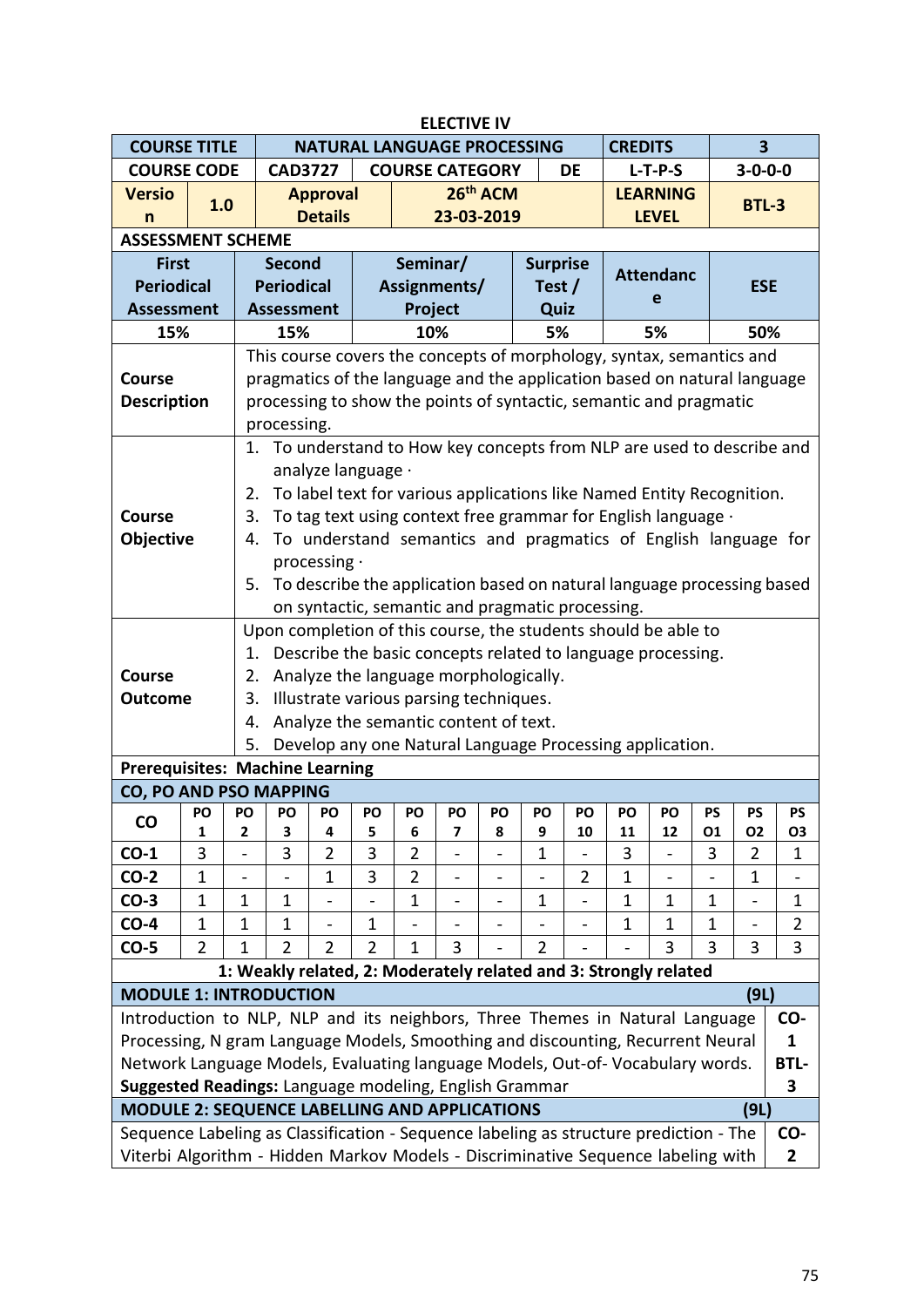| features - Neural sequence labeling - Unsupervised sequence labeling - Part -of -                                                                                                                                                                                                                                                                                                                                                                                                                                                                                                                                   | <b>BTL-</b>                                        |
|---------------------------------------------------------------------------------------------------------------------------------------------------------------------------------------------------------------------------------------------------------------------------------------------------------------------------------------------------------------------------------------------------------------------------------------------------------------------------------------------------------------------------------------------------------------------------------------------------------------------|----------------------------------------------------|
| Speech Tagging, Morphosyntactic Attributes - Named Entity Recognition                                                                                                                                                                                                                                                                                                                                                                                                                                                                                                                                               | 3                                                  |
| Tokenization - Code Switching - Dialogue Acts                                                                                                                                                                                                                                                                                                                                                                                                                                                                                                                                                                       |                                                    |
| Suggested Readings: Word class, Markov Models                                                                                                                                                                                                                                                                                                                                                                                                                                                                                                                                                                       |                                                    |
| <b>MODULE 3: PARSING METHODS</b>                                                                                                                                                                                                                                                                                                                                                                                                                                                                                                                                                                                    | (9L)                                               |
| Context Free Parsing: Deterministic Bottom-up parsing - Ambiguity - Weighted<br>Context-Free Grammars- Learning weighted Context- Free Grammars - Grammar<br>Refinement Dependency parsing: Dependency Grammar - Graph-Based Dependency<br>Parsing - Transition- Based Dependency parsing - Applications<br>Suggested Readings: Context free grammars, Parsing                                                                                                                                                                                                                                                      | CO-<br>$\overline{\mathbf{3}}$<br><b>BTL-</b><br>3 |
| <b>MODULE 4: SEMANTIC ANALYSIS</b>                                                                                                                                                                                                                                                                                                                                                                                                                                                                                                                                                                                  | (9L)                                               |
| Logical Semantics: Meaning and Denotation - Logical Representations of Meaning -<br>Semantic Parsing and the Lambda Calculus - Learning semantic parsers Predicate-<br>Argument Semantics: Semantic Roles - Semantic Role Labeling - Abstract meaning<br>representations Distributional and Distributed Semantics: The distributional<br>Hypothesis - Design decisions for word representations - Latent Semantic Analysis -<br>Brown Clusters - Neural Word Embeddings - Evaluating Word Embeddings<br><b>Suggested Readings: Semantic Role Labeling, Word Embeddings</b><br><b>MODULE 5: APPLICATIONS</b><br>(9L) | CO-<br>4<br><b>BTL-</b><br>3                       |
| Sentiment and Opinion Analysis, Question Answering system, Dialog Systems and                                                                                                                                                                                                                                                                                                                                                                                                                                                                                                                                       | $CO-5$                                             |
| Chatbots, Word sense disambiguation                                                                                                                                                                                                                                                                                                                                                                                                                                                                                                                                                                                 | <b>BTL-3</b>                                       |
| <b>Suggested Readings: NLP Applications</b>                                                                                                                                                                                                                                                                                                                                                                                                                                                                                                                                                                         |                                                    |
| <b>TEXT BOOKS</b>                                                                                                                                                                                                                                                                                                                                                                                                                                                                                                                                                                                                   |                                                    |
| Dan Jurafsky and James H. Martin(2017), Speech and Language Processing (3rd ed.<br>1<br>draft). Pearson Education India                                                                                                                                                                                                                                                                                                                                                                                                                                                                                             |                                                    |
| <b>REFERENCE BOOKS</b>                                                                                                                                                                                                                                                                                                                                                                                                                                                                                                                                                                                              |                                                    |
| Jacob Eisenstein(2018), Natural Language Processing, MIT Press.<br>1.                                                                                                                                                                                                                                                                                                                                                                                                                                                                                                                                               |                                                    |
| <b>E BOOKS</b>                                                                                                                                                                                                                                                                                                                                                                                                                                                                                                                                                                                                      |                                                    |
|                                                                                                                                                                                                                                                                                                                                                                                                                                                                                                                                                                                                                     |                                                    |
| https://www.cs.vassar.edu/~cs366/docs/Manning_Schuetze_StatisticalNLP.pdf<br>$\mathbf{1}$                                                                                                                                                                                                                                                                                                                                                                                                                                                                                                                           |                                                    |
| <b>MOOC</b>                                                                                                                                                                                                                                                                                                                                                                                                                                                                                                                                                                                                         |                                                    |

| <b>COURSE TITLE</b>                                    |  | <b>DISTRIBUTED COMPUTING</b><br><b>CREDITS</b>                                                                                                |                                                  |                   |                        |                        |           |                                                                   |                 |  |
|--------------------------------------------------------|--|-----------------------------------------------------------------------------------------------------------------------------------------------|--------------------------------------------------|-------------------|------------------------|------------------------|-----------|-------------------------------------------------------------------|-----------------|--|
| <b>COURSE CODE</b>                                     |  |                                                                                                                                               | <b>CAD3728</b>                                   |                   | <b>COURSE CATEGORY</b> |                        | <b>DE</b> | $L-T-P-S$                                                         | $3 - 0 - 0 - 0$ |  |
| <b>Version</b>                                         |  | 1.0                                                                                                                                           | <b>Approval Details</b>                          |                   |                        | 26th ACM<br>23-03-2019 |           | <b>LEARNING</b><br><b>LEVEL</b>                                   | <b>BTL-3</b>    |  |
| <b>ASSESSMENT SCHEME</b>                               |  |                                                                                                                                               |                                                  |                   |                        |                        |           |                                                                   |                 |  |
| <b>First</b><br><b>Periodical</b><br><b>Assessment</b> |  |                                                                                                                                               | <b>Second</b><br><b>Periodical</b><br>Assessment | <b>Attendance</b> | <b>ESE</b>             |                        |           |                                                                   |                 |  |
| 15%                                                    |  |                                                                                                                                               | 15%                                              | 10%               |                        | 5%                     |           | 5%                                                                | 50%             |  |
| Course<br><b>Description</b>                           |  | This course introduces about the main concepts of underlying distributed<br>systems namely processes, communication, naming, synchronization, |                                                  |                   |                        |                        |           |                                                                   |                 |  |
| Course<br><b>Objective</b>                             |  | 1.                                                                                                                                            | distributed systems.                             |                   |                        |                        |           | To provide a support for hardware and software problems in modern |                 |  |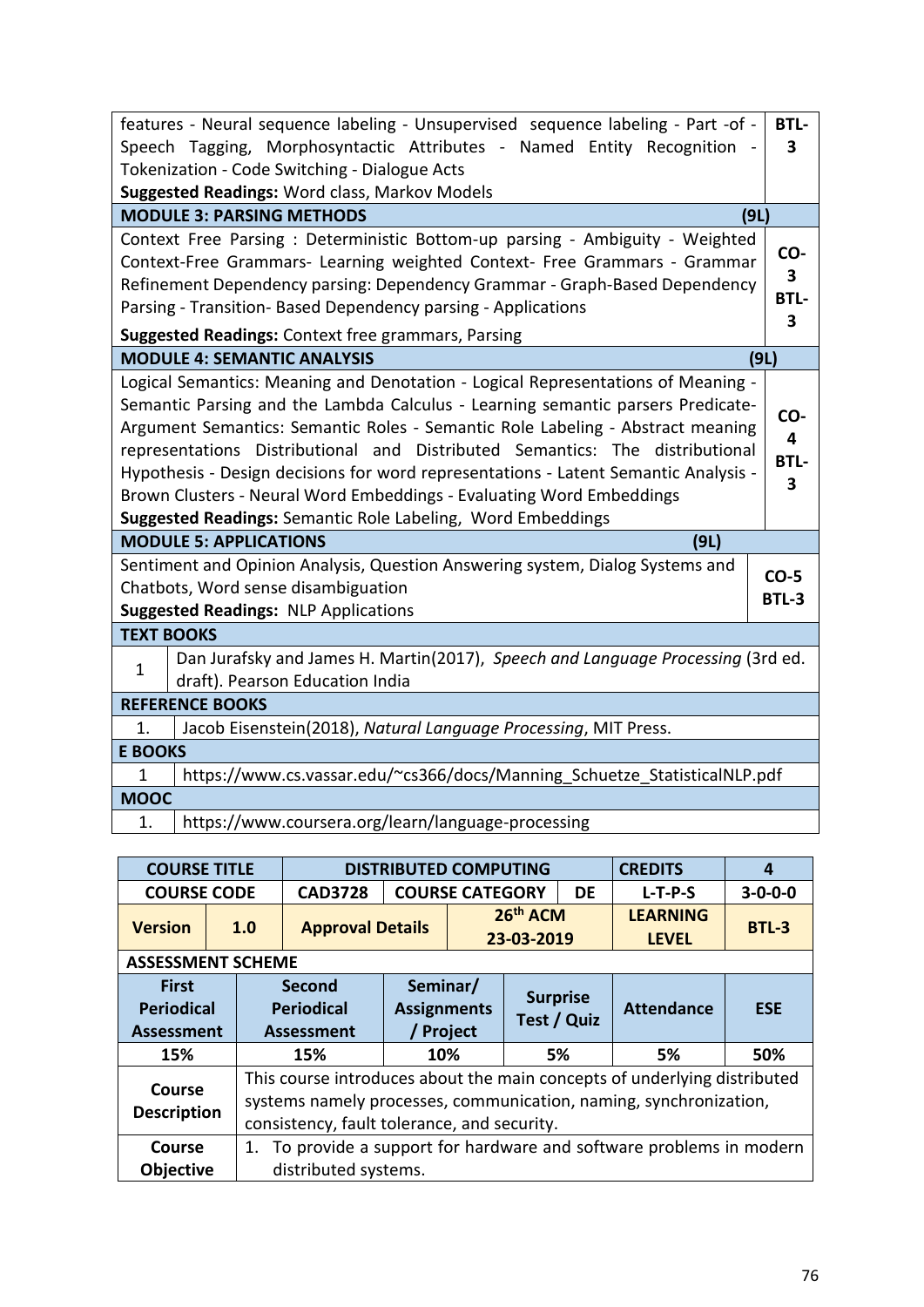| To expose students to both the abstraction and details of file systems<br>2.<br>distributed<br>3.<br>knowledge<br>in<br>architecture,<br>provide<br>To<br>naming,<br>synchronization, consistency and replication, fault tolerance, Deadlock,                                  |              |                                                                                                                                                                        |                |                          |                          |                |                                                                                                                |              |                |                          |                          |                          |                |                                          |                   |
|--------------------------------------------------------------------------------------------------------------------------------------------------------------------------------------------------------------------------------------------------------------------------------|--------------|------------------------------------------------------------------------------------------------------------------------------------------------------------------------|----------------|--------------------------|--------------------------|----------------|----------------------------------------------------------------------------------------------------------------|--------------|----------------|--------------------------|--------------------------|--------------------------|----------------|------------------------------------------|-------------------|
|                                                                                                                                                                                                                                                                                |              |                                                                                                                                                                        |                |                          |                          |                |                                                                                                                |              |                |                          |                          |                          |                |                                          |                   |
|                                                                                                                                                                                                                                                                                |              |                                                                                                                                                                        |                |                          |                          |                |                                                                                                                |              |                |                          |                          |                          |                |                                          |                   |
|                                                                                                                                                                                                                                                                                |              |                                                                                                                                                                        |                |                          |                          |                | security, and distributed file systems.                                                                        |              |                |                          |                          |                          |                |                                          |                   |
|                                                                                                                                                                                                                                                                                |              | 4.                                                                                                                                                                     |                |                          |                          |                | To give the knowledge on Checkpoint and recovery algorithms                                                    |              |                |                          |                          |                          |                |                                          |                   |
|                                                                                                                                                                                                                                                                                |              | 1.                                                                                                                                                                     |                |                          |                          |                | Upon completion of this course, the students should be able to<br>Describe the Distributed Computation Models. |              |                |                          |                          |                          |                |                                          |                   |
| Course                                                                                                                                                                                                                                                                         |              | 2.                                                                                                                                                                     |                |                          |                          |                | Describe Message passing paradigms in distributed environment                                                  |              |                |                          |                          |                          |                |                                          |                   |
| <b>Outcome</b>                                                                                                                                                                                                                                                                 |              | 3.                                                                                                                                                                     |                |                          |                          |                | Sketch the Mutual Exclusive algorithms                                                                         |              |                |                          |                          |                          |                |                                          |                   |
|                                                                                                                                                                                                                                                                                |              | 4.                                                                                                                                                                     |                |                          |                          |                | Describe Deadlock detection algorithms                                                                         |              |                |                          |                          |                          |                |                                          |                   |
|                                                                                                                                                                                                                                                                                |              | 5.                                                                                                                                                                     |                |                          |                          |                | Perform Checkpoint and Recovery algorithms.                                                                    |              |                |                          |                          |                          |                |                                          |                   |
|                                                                                                                                                                                                                                                                                |              |                                                                                                                                                                        |                |                          |                          |                |                                                                                                                |              |                |                          |                          |                          |                |                                          |                   |
| <b>Prerequisites: Database</b><br><b>CO, PO AND PSO MAPPING</b>                                                                                                                                                                                                                |              |                                                                                                                                                                        |                |                          |                          |                |                                                                                                                |              |                |                          |                          |                          |                |                                          |                   |
| PO<br><b>PS</b><br><b>PS</b><br>PO<br>PO<br>PO<br>PO<br>PO<br>PO<br>PO<br>PO<br>PO<br>PO<br><b>PS</b><br>PO<br>$\mathsf{co}$<br>5<br>3<br>7<br>8<br>9<br>10<br>11<br>12<br>01<br><b>O2</b><br>1<br>2<br>4<br>6<br>03                                                           |              |                                                                                                                                                                        |                |                          |                          |                |                                                                                                                |              |                |                          |                          |                          |                |                                          |                   |
| $\overline{3}$<br>$\overline{3}$<br>3<br>$\overline{2}$<br>$\overline{2}$<br>3<br>$\overline{2}$<br>3<br>$CO-1$<br>3<br>$\overline{2}$<br>$\qquad \qquad \blacksquare$<br>$\overline{\phantom{0}}$<br>$\overline{a}$                                                           |              |                                                                                                                                                                        |                |                          |                          |                |                                                                                                                |              |                |                          |                          |                          |                | $\overline{2}$                           |                   |
|                                                                                                                                                                                                                                                                                |              |                                                                                                                                                                        | 3              |                          |                          |                |                                                                                                                |              |                |                          |                          |                          |                |                                          |                   |
| $CO-2$                                                                                                                                                                                                                                                                         | $\mathbf{1}$ |                                                                                                                                                                        | $\overline{a}$ | $\mathbf{1}$             |                          | $\overline{2}$ | $\overline{a}$                                                                                                 | $\mathbf{1}$ | $\overline{a}$ | $\overline{\phantom{0}}$ | $\mathbf{1}$             | 3                        | $\overline{2}$ | $\overline{a}$                           | $\overline{2}$    |
| $CO-3$                                                                                                                                                                                                                                                                         | $\mathbf{1}$ | $\mathbf 1$                                                                                                                                                            | $\mathbf{1}$   | $\overline{\phantom{0}}$ | $\overline{\phantom{0}}$ | $\mathbf{1}$   | $\qquad \qquad \blacksquare$                                                                                   | $\mathbf 1$  | $\mathbf 1$    | $\mathbf{1}$             | $\overline{\phantom{0}}$ | $\overline{\phantom{0}}$ | $\mathbf{1}$   | $\overline{\phantom{0}}$<br>$\mathbf{1}$ | $\qquad \qquad -$ |
| $CO-4$                                                                                                                                                                                                                                                                         |              | $\mathbf{1}$<br>$\mathbf{1}$<br>$\mathbf{1}$<br>$\mathbf{1}$<br>$\mathbf{1}$<br>$\mathbf 1$<br>$\mathbf{1}$<br>$\mathbf{1}$<br>$\mathbf 1$<br>$\overline{\phantom{0}}$ |                |                          |                          |                |                                                                                                                |              |                |                          |                          |                          |                |                                          | 1                 |
| $\overline{2}$<br>$\overline{2}$<br>$\overline{2}$<br>$\overline{2}$<br>$\overline{2}$<br>$\mathbf{1}$<br>$\overline{2}$<br>$CO-5$<br>$\mathbf{1}$<br>$\overline{2}$<br>$\overline{2}$<br>1<br>1<br>1<br>1<br>1: Weakly related, 2: Moderately related and 3: Strongly related |              |                                                                                                                                                                        |                |                          |                          |                |                                                                                                                |              |                |                          |                          |                          |                | $\overline{2}$                           |                   |
|                                                                                                                                                                                                                                                                                |              |                                                                                                                                                                        |                |                          |                          |                |                                                                                                                |              |                |                          |                          |                          |                |                                          |                   |
| <b>MODULE 1 - DISTRIBUTED COMPUTATIONS</b>                                                                                                                                                                                                                                     |              |                                                                                                                                                                        |                |                          |                          |                |                                                                                                                |              |                |                          |                          |                          | (9L)           |                                          |                   |
| Distributed Systems - Global State, Model of Distributed Executions, Models of<br>communication networks, Models of process communications, Logical Time -                                                                                                                     |              |                                                                                                                                                                        |                |                          |                          |                |                                                                                                                |              |                |                          |                          |                          |                |                                          |                   |
| Framework, Scalar Time, Vector Time, Jard-Jourdan's adaptive technique,                                                                                                                                                                                                        |              |                                                                                                                                                                        |                |                          |                          |                |                                                                                                                |              |                |                          |                          |                          |                | $CO-1$                                   |                   |
| Matrix Time, Virtual Time, Physical clock synchronization.                                                                                                                                                                                                                     |              |                                                                                                                                                                        |                |                          |                          |                |                                                                                                                |              |                |                          |                          |                          |                | <b>BTL-2</b>                             |                   |
| <b>Suggested Readings: Synchronization</b>                                                                                                                                                                                                                                     |              |                                                                                                                                                                        |                |                          |                          |                |                                                                                                                |              |                |                          |                          |                          |                |                                          |                   |
| <b>MODULE 2 - MESSAGE ORDERING AND GROUP COMMUNICATION</b>                                                                                                                                                                                                                     |              |                                                                                                                                                                        |                |                          |                          |                |                                                                                                                |              |                |                          |                          |                          | (9L)           |                                          |                   |
| Message ordering paradigms, Asynchronous execution with synchronous                                                                                                                                                                                                            |              |                                                                                                                                                                        |                |                          |                          |                |                                                                                                                |              |                |                          |                          |                          |                |                                          |                   |
| communication, Synchronous program order on an asynchronous system,                                                                                                                                                                                                            |              |                                                                                                                                                                        |                |                          |                          |                |                                                                                                                |              |                |                          |                          |                          |                |                                          |                   |
| Group                                                                                                                                                                                                                                                                          |              | communication,                                                                                                                                                         |                |                          | Multicast                |                | algorithms, Fault-tolerant                                                                                     |              |                |                          |                          |                          | group          | $CO-2$<br><b>BTL-3</b>                   |                   |
| communication.                                                                                                                                                                                                                                                                 |              |                                                                                                                                                                        |                |                          |                          |                |                                                                                                                |              |                |                          |                          |                          |                |                                          |                   |
| Suggested Readings: Fault-tolerant group communication                                                                                                                                                                                                                         |              |                                                                                                                                                                        |                |                          |                          |                |                                                                                                                |              |                |                          |                          |                          |                |                                          |                   |
| MODULE 3 - DISTRIBUTED MUTUAL EXCLUSION ALGORITHMS                                                                                                                                                                                                                             |              |                                                                                                                                                                        |                |                          |                          |                |                                                                                                                |              |                |                          |                          |                          |                | (9L)                                     |                   |
| Lodha and Kshemkalyani's fair mutual exclusion algorithm, Agarwal-El Abbadi                                                                                                                                                                                                    |              |                                                                                                                                                                        |                |                          |                          |                |                                                                                                                |              |                |                          |                          |                          |                |                                          |                   |
| quorum-based algorithm, Token-based algorithms, Suzuki-Kasami's broadcast                                                                                                                                                                                                      |              |                                                                                                                                                                        |                |                          |                          |                |                                                                                                                |              |                |                          |                          |                          |                | $CO-3$                                   |                   |
| algorithm, distributed shared memory - Memory consistency models, Shared                                                                                                                                                                                                       |              |                                                                                                                                                                        |                |                          |                          |                |                                                                                                                |              |                |                          |                          |                          |                | <b>BTL-3</b>                             |                   |
| memory mutual exclusion, Wait-freedom method.                                                                                                                                                                                                                                  |              |                                                                                                                                                                        |                |                          |                          |                |                                                                                                                |              |                |                          |                          |                          |                |                                          |                   |
| Suggested Readings: Mutual exclusion algorithm<br><b>MODULE 4 - DEADLOCK DETECTION IN DISTRIBUTED SYSTEMS</b>                                                                                                                                                                  |              |                                                                                                                                                                        |                |                          |                          |                |                                                                                                                |              |                |                          |                          |                          | (9L)           |                                          |                   |
| Models of deadlocks - Knapp's classification of distributed deadlock detection                                                                                                                                                                                                 |              |                                                                                                                                                                        |                |                          |                          |                |                                                                                                                |              |                |                          |                          |                          |                |                                          |                   |
| algorithms, Mitchell and Merritt's algorithm for the singlere source model,                                                                                                                                                                                                    |              |                                                                                                                                                                        |                |                          |                          |                |                                                                                                                |              |                |                          |                          |                          |                |                                          |                   |
| Chandy-Misra-Haas algorithm for the AND model, Chandy-Misra-Haas                                                                                                                                                                                                               |              |                                                                                                                                                                        |                |                          |                          |                |                                                                                                                |              |                |                          |                          |                          |                | $CO-4$                                   |                   |
| algorithm for the OR model, Kshemkalyani-Singhal algorithm for the P-out-of-                                                                                                                                                                                                   |              |                                                                                                                                                                        |                |                          |                          |                |                                                                                                                |              |                |                          |                          |                          |                | <b>BTL-3</b>                             |                   |
| Q model.                                                                                                                                                                                                                                                                       |              |                                                                                                                                                                        |                |                          |                          |                |                                                                                                                |              |                |                          |                          |                          |                |                                          |                   |
| Suggested Readings: Chandy-Misra-Haas algorithm                                                                                                                                                                                                                                |              |                                                                                                                                                                        |                |                          |                          |                |                                                                                                                |              |                |                          |                          |                          |                |                                          |                   |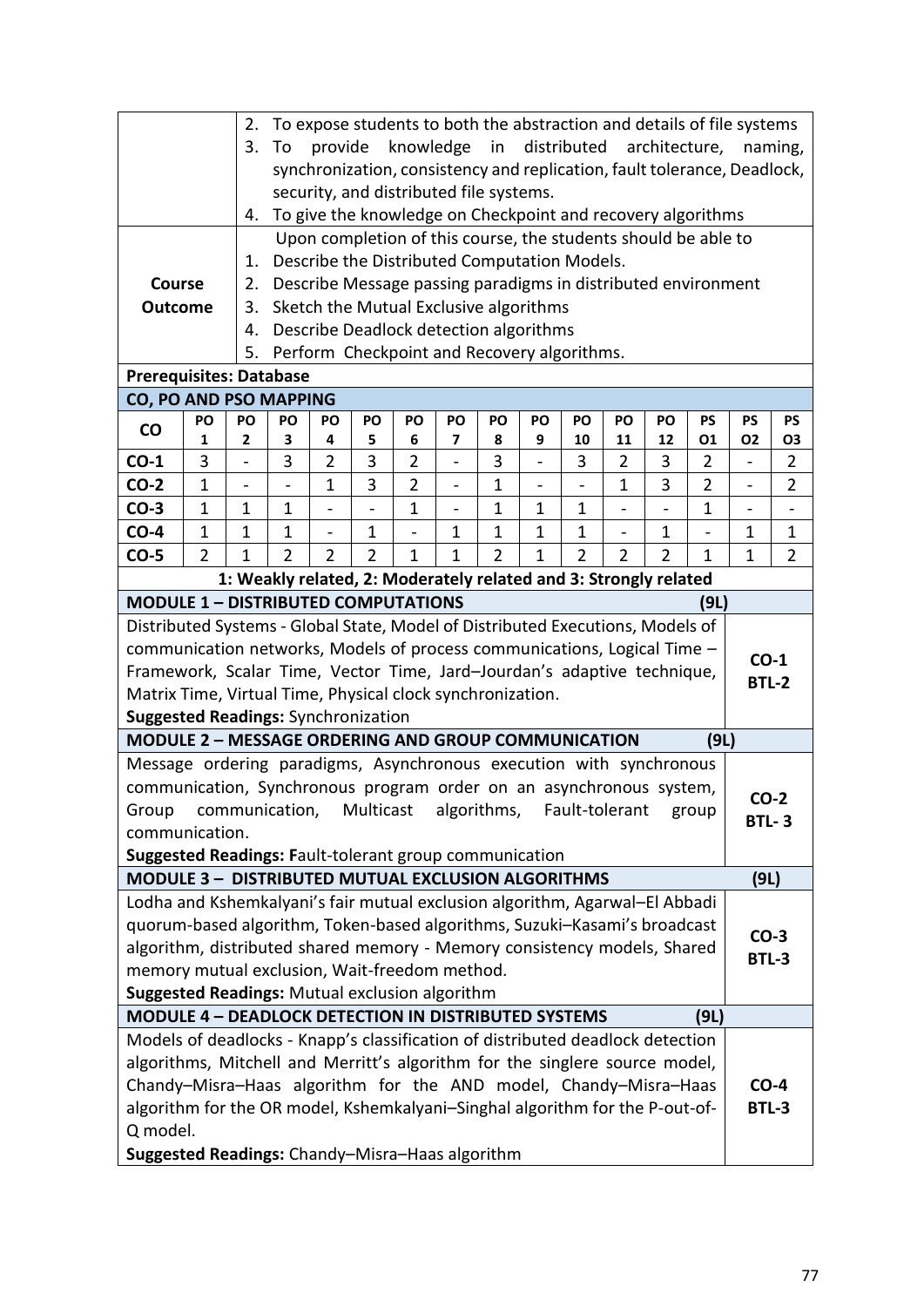|                   | <b>MODULE 5 - CHECKPOINTING AND ROLLBACK RECOVERY</b><br>(9L)                  |        |
|-------------------|--------------------------------------------------------------------------------|--------|
|                   | Failure recovery - Issues, Checkpoint-based recovery - Asynchronous            |        |
|                   | checkpointing and recovery, Synchronous checkpointing algorithm, Log-based     | $CO-5$ |
|                   | rollback recovery, Unreliable failure detectors, An adaptive failure detection | BTL-3  |
| protocol.         |                                                                                |        |
|                   | <b>Suggested Readings:</b> Checkpointing algorithm                             |        |
| <b>TEXT BOOKS</b> |                                                                                |        |
| 1                 | Ajay D. Kshemkalyani, Mukesh Singhal(2017), "Distributed Computing             |        |
|                   | Principles, Algorithms, and Systems", Cambridge University Press.              |        |
|                   | <b>REFERENCE BOOKS</b>                                                         |        |
| $\mathbf{1}$ .    | Hagit Attiya, Jennifer Welch (2015), "Distributed Computing, Fundamentals,     |        |
|                   | Simulations and Advanced Topics, Wiley Publishers                              |        |
| <b>E BOOKS</b>    |                                                                                |        |
| 1.                | https://eclass.uoa.gr/modules/document/file.php/D245/2015/DistrComp.pdf        |        |
| <b>MOOC</b>       |                                                                                |        |
| 1.                | https://www.coursera.org/learn/distributed-programming-in-java                 |        |

| <b>COURSE TITLE</b>                                    |         |                                                                                                                                                                                                                                                                                                                               |                                                                                                                                                                                                                                                                                                                                                         |                         |         |         |                                     |                | <b>AUGMENTED AND VIRTUAL REALITY</b> |                                |          | <b>CREDITS</b>                  | $\overline{\mathbf{3}}$ |                        |                        |
|--------------------------------------------------------|---------|-------------------------------------------------------------------------------------------------------------------------------------------------------------------------------------------------------------------------------------------------------------------------------------------------------------------------------|---------------------------------------------------------------------------------------------------------------------------------------------------------------------------------------------------------------------------------------------------------------------------------------------------------------------------------------------------------|-------------------------|---------|---------|-------------------------------------|----------------|--------------------------------------|--------------------------------|----------|---------------------------------|-------------------------|------------------------|------------------------|
| <b>COURSE CODE</b>                                     |         |                                                                                                                                                                                                                                                                                                                               |                                                                                                                                                                                                                                                                                                                                                         | <b>CAD3729</b>          |         |         | <b>COURSE CATEGORY</b>              |                |                                      | <b>DE</b>                      |          | $L-T-P-S$                       |                         | $3 - 0 - 0 - 0$        |                        |
| <b>Version</b>                                         |         | 1.0                                                                                                                                                                                                                                                                                                                           |                                                                                                                                                                                                                                                                                                                                                         | <b>Approval Details</b> |         |         |                                     |                | 26 <sup>th</sup> ACM<br>23-03-2019   |                                |          | <b>LEARNING</b><br><b>LEVEL</b> |                         | <b>BTL-3</b>           |                        |
| <b>ASSESSMENT SCHEME</b>                               |         |                                                                                                                                                                                                                                                                                                                               |                                                                                                                                                                                                                                                                                                                                                         |                         |         |         |                                     |                |                                      |                                |          |                                 |                         |                        |                        |
| <b>First</b><br><b>Periodical</b><br><b>Assessment</b> |         |                                                                                                                                                                                                                                                                                                                               | <b>Second Periodical</b><br><b>Assessment</b>                                                                                                                                                                                                                                                                                                           |                         |         |         | Seminar/<br>Assignments/<br>Project |                |                                      | <b>Surprise</b><br>Test / Quiz |          | <b>Attendance</b>               |                         | <b>ESE</b>             |                        |
| 15%                                                    |         |                                                                                                                                                                                                                                                                                                                               | 15%                                                                                                                                                                                                                                                                                                                                                     |                         |         |         | 10%                                 |                |                                      | 5%                             |          | 5%                              |                         | 50%                    |                        |
| <b>Course</b><br><b>Description</b>                    |         |                                                                                                                                                                                                                                                                                                                               | This course covers the basics of AR and VR development. This course explores<br>to integrate, animate, and overlay 3D objects on the camera feed, before<br>moving on to implement sensor-based AR applications. It contains various<br>concepts by creating an AR application using Vuforia for both macOS and<br>Windows for Android and iOS devices. |                         |         |         |                                     |                |                                      |                                |          |                                 |                         |                        |                        |
| <b>Course</b><br><b>Objective</b>                      |         | 1.<br>2.<br>3.<br>4.<br>5.                                                                                                                                                                                                                                                                                                    | To understand basics of virtual and augmented reality<br>To create 3D scenes to learn about world space and scale<br>To move around your scenes using locomotion and teleportation<br>To create social VR experiences with Unity networking<br>To write C# script to create buttons and layers to publish in VR devices                                 |                         |         |         |                                     |                |                                      |                                |          |                                 |                         |                        |                        |
| <b>Course</b><br><b>Outcome</b>                        |         | Upon completion of this course, the students should be able to<br>Create Virtual reality and Augmented reality ideas<br>1.<br>Perform navigation around 3D world<br>2.<br>Describe to build VR Rigs<br>3.<br>Perform ray casting by detecting colliding objects<br>4.<br>Design applications for different XR Platforms<br>5. |                                                                                                                                                                                                                                                                                                                                                         |                         |         |         |                                     |                |                                      |                                |          |                                 |                         |                        |                        |
| Prerequisites: Multimedia basics                       |         |                                                                                                                                                                                                                                                                                                                               |                                                                                                                                                                                                                                                                                                                                                         |                         |         |         |                                     |                |                                      |                                |          |                                 |                         |                        |                        |
| CO, PO AND PSO MAPPING                                 |         |                                                                                                                                                                                                                                                                                                                               |                                                                                                                                                                                                                                                                                                                                                         |                         |         |         |                                     |                |                                      |                                |          |                                 |                         |                        |                        |
| CO                                                     | PO<br>1 | PO<br>$\overline{2}$                                                                                                                                                                                                                                                                                                          | PO<br>3                                                                                                                                                                                                                                                                                                                                                 | PO<br>4                 | PO<br>5 | PO<br>6 | <b>PO</b><br>7                      | <b>PO</b><br>8 | PO<br>9                              | PO<br>10                       | PO<br>11 | PO<br>12                        | <b>PS</b><br>01         | <b>PS</b><br><b>O2</b> | <b>PS</b><br><b>O3</b> |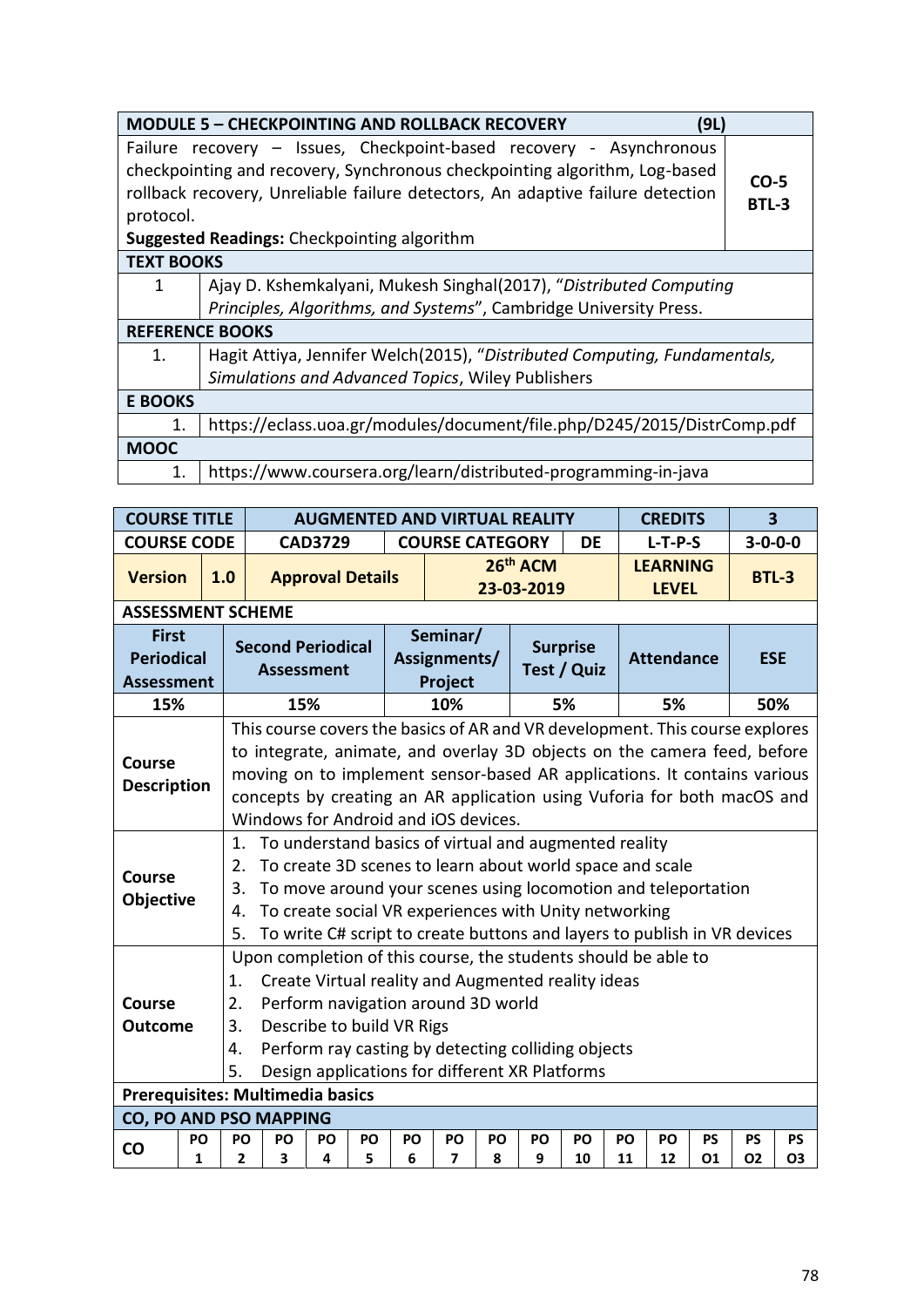| $CO-1$                                                                           | 2                                                                                                                                            | 3              | 3 |                                                                                 | 1              |                |                          |                | 1                        |                | 3            |              | 3            | 2            | $\overline{2}$ |  |  |
|----------------------------------------------------------------------------------|----------------------------------------------------------------------------------------------------------------------------------------------|----------------|---|---------------------------------------------------------------------------------|----------------|----------------|--------------------------|----------------|--------------------------|----------------|--------------|--------------|--------------|--------------|----------------|--|--|
| $CO-2$                                                                           | 3                                                                                                                                            | $\overline{a}$ | 3 | $\overline{2}$                                                                  | $\overline{3}$ | $\overline{2}$ | $\overline{\phantom{0}}$ |                | $\overline{\phantom{0}}$ | $\overline{2}$ | $\mathbf 1$  |              |              | 1            | 1              |  |  |
| $CO-3$                                                                           | $\mathbf{1}$                                                                                                                                 |                |   | $\mathbf{1}$                                                                    | 3              | $\overline{2}$ |                          | $\mathbf{1}$   |                          |                | $\mathbf{1}$ | $\mathbf{1}$ | $\mathbf{1}$ |              | $\mathbf 1$    |  |  |
| $CO-4$                                                                           | $\mathbf{1}$                                                                                                                                 | 1              | 1 |                                                                                 |                | $\mathbf{1}$   |                          |                |                          |                | 1            | $\mathbf{1}$ | $\mathbf{1}$ |              |                |  |  |
| $CO-5$                                                                           | $\mathbf{1}$                                                                                                                                 | 1              | 1 |                                                                                 | 1              |                | 1                        | $\overline{2}$ | 1                        |                | 3            |              | 3            | 3            |                |  |  |
|                                                                                  |                                                                                                                                              |                |   | 1: Weakly related, 2: Moderately related and 3: Strongly related                |                |                |                          |                |                          |                |              |              |              |              |                |  |  |
| <b>MODULE 1 - VIRTUAL REALITY AND VIRTUAL ENVIRONMENTS</b>                       |                                                                                                                                              |                |   |                                                                                 |                |                |                          |                |                          |                |              |              |              | (9L)         |                |  |  |
| Introduction - Virtual Reality - Types - Virtual Reality Vs Augmented Reality -  |                                                                                                                                              |                |   |                                                                                 |                |                |                          |                |                          |                |              |              |              |              |                |  |  |
| Applications - 3D interfaces. VR Environment: Unity overview: Interface -        |                                                                                                                                              |                |   |                                                                                 |                |                |                          |                |                          |                |              |              |              | $CO-1$       |                |  |  |
| Navigation - Game Objects - Hierarchy                                            |                                                                                                                                              |                |   |                                                                                 |                |                |                          |                |                          |                |              |              |              | <b>BTL-2</b> |                |  |  |
| Suggested Readings: Desktop VR, Mobile VR                                        |                                                                                                                                              |                |   |                                                                                 |                |                |                          |                |                          |                |              |              |              |              |                |  |  |
| <b>MODULE 2 - BUILDING SIMPLE SCENES</b>                                         |                                                                                                                                              |                |   |                                                                                 |                |                |                          |                |                          |                |              |              |              | (9L)         |                |  |  |
|                                                                                  | Parenting objects - Using Asset store - Importing plug-ins - Moving scaling<br>objects - Creating terrains - Creating game objects - Physics |                |   |                                                                                 |                |                |                          |                |                          |                |              |              |              |              |                |  |  |
|                                                                                  |                                                                                                                                              |                |   |                                                                                 |                |                |                          |                |                          |                |              |              |              |              |                |  |  |
|                                                                                  | Suggested Readings: Unity editor, creating 3D objects with blender<br>(9L)                                                                   |                |   |                                                                                 |                |                |                          |                |                          |                |              |              |              |              |                |  |  |
|                                                                                  | <b>MODULE 3 - BUILDING VR RIGS</b>                                                                                                           |                |   |                                                                                 |                |                |                          |                |                          |                |              |              |              |              |                |  |  |
|                                                                                  | Open VR and Building a VR Rig - Coding movement in VR - Grabbing and                                                                         |                |   |                                                                                 |                |                |                          |                |                          |                |              |              |              |              |                |  |  |
| Throwing objects                                                                 |                                                                                                                                              |                |   |                                                                                 |                |                |                          |                |                          |                |              |              |              |              | $CO-3$         |  |  |
| Suggested Readings: Web and JavaScript based VR                                  |                                                                                                                                              |                |   |                                                                                 |                |                |                          |                |                          |                |              |              |              | <b>BTL-3</b> |                |  |  |
| <b>MODULE 4 - RAYCASTING INTERACTIONS</b>                                        |                                                                                                                                              |                |   |                                                                                 |                |                |                          |                |                          |                |              |              | (9L)         |              |                |  |  |
| C# Scripting of Events and delegates $-$ Object Manipulations with Raycast $-$   |                                                                                                                                              |                |   |                                                                                 |                |                |                          |                |                          |                |              |              |              |              |                |  |  |
| Scripting Animation & sound effects - Creating buttons, dials, levers and wheels |                                                                                                                                              |                |   |                                                                                 |                |                |                          |                |                          |                |              |              |              | $CO-4$       |                |  |  |
| - Publishing your application in VR devices                                      |                                                                                                                                              |                |   |                                                                                 |                |                |                          |                |                          |                |              |              |              | <b>BTL-3</b> |                |  |  |
| <b>Suggested Readings: Activating Buttons from the Script</b>                    |                                                                                                                                              |                |   |                                                                                 |                |                |                          |                |                          |                |              |              |              | (9L)         |                |  |  |
| <b>MODULE 5 - AUGMENTED REALITY</b>                                              |                                                                                                                                              |                |   |                                                                                 |                |                |                          |                |                          |                |              |              |              |              |                |  |  |
| AR Foundation – Introduction to Vuforia – Plane Tracking – Spatial Mapping –     |                                                                                                                                              |                |   |                                                                                 |                |                |                          |                |                          |                |              |              |              | $CO-5$       |                |  |  |
| Occlusion - Design a simple UI in AR - Object interactions                       |                                                                                                                                              |                |   |                                                                                 |                |                |                          |                |                          |                |              |              |              | <b>BTL-3</b> |                |  |  |
| Suggested Readings: Setting up Vuforia, Setting up AR Toolkit                    |                                                                                                                                              |                |   |                                                                                 |                |                |                          |                |                          |                |              |              |              |              |                |  |  |
| <b>TEXT BOOKS</b>                                                                |                                                                                                                                              |                |   |                                                                                 |                |                |                          |                |                          |                |              |              |              |              |                |  |  |
|                                                                                  |                                                                                                                                              |                |   | Jesse Glover, Jonathan Linowe(2019), Complete Virtual Reality and Augmented     |                |                |                          |                |                          |                |              |              |              |              |                |  |  |
| 1.                                                                               |                                                                                                                                              |                |   | Reality Development with Unity: Leverage the power of Unity and become a pro at |                |                |                          |                |                          |                |              |              |              |              |                |  |  |
|                                                                                  |                                                                                                                                              |                |   | creating mixed reality applications, Packt publishing                           |                |                |                          |                |                          |                |              |              |              |              |                |  |  |
| $\overline{2}$                                                                   |                                                                                                                                              |                |   | Jonathan Linowes(2018), Unity Virtual Reality Projects, Packt, Second Edition   |                |                |                          |                |                          |                |              |              |              |              |                |  |  |
| <b>REFERENCE BOOKS</b>                                                           |                                                                                                                                              |                |   |                                                                                 |                |                |                          |                |                          |                |              |              |              |              |                |  |  |
|                                                                                  |                                                                                                                                              |                |   | Erin Pangilinan, Steve Lukas, Vasanth Mohan(2019), Creating Augmented and       |                |                |                          |                |                          |                |              |              |              |              |                |  |  |
| 1.                                                                               |                                                                                                                                              |                |   | Virtual Realities: Theory and Practice for Next Generation Spatial Computing,   |                |                |                          |                |                          |                |              |              |              |              |                |  |  |
| O'Reilly.<br><b>E BOOKS</b>                                                      |                                                                                                                                              |                |   |                                                                                 |                |                |                          |                |                          |                |              |              |              |              |                |  |  |
|                                                                                  |                                                                                                                                              |                |   |                                                                                 |                |                |                          |                |                          |                |              |              |              |              |                |  |  |
| 1.<br><b>MOOC</b>                                                                |                                                                                                                                              |                |   | https://www.springer.com/gp/book/9783030062453                                  |                |                |                          |                |                          |                |              |              |              |              |                |  |  |
|                                                                                  |                                                                                                                                              |                |   |                                                                                 |                |                |                          |                |                          |                |              |              |              |              |                |  |  |
| 1.                                                                               |                                                                                                                                              |                |   | https://in.udacity.com/course/introduction-to-virtual-reality--ud1012           |                |                |                          |                |                          |                |              |              |              |              |                |  |  |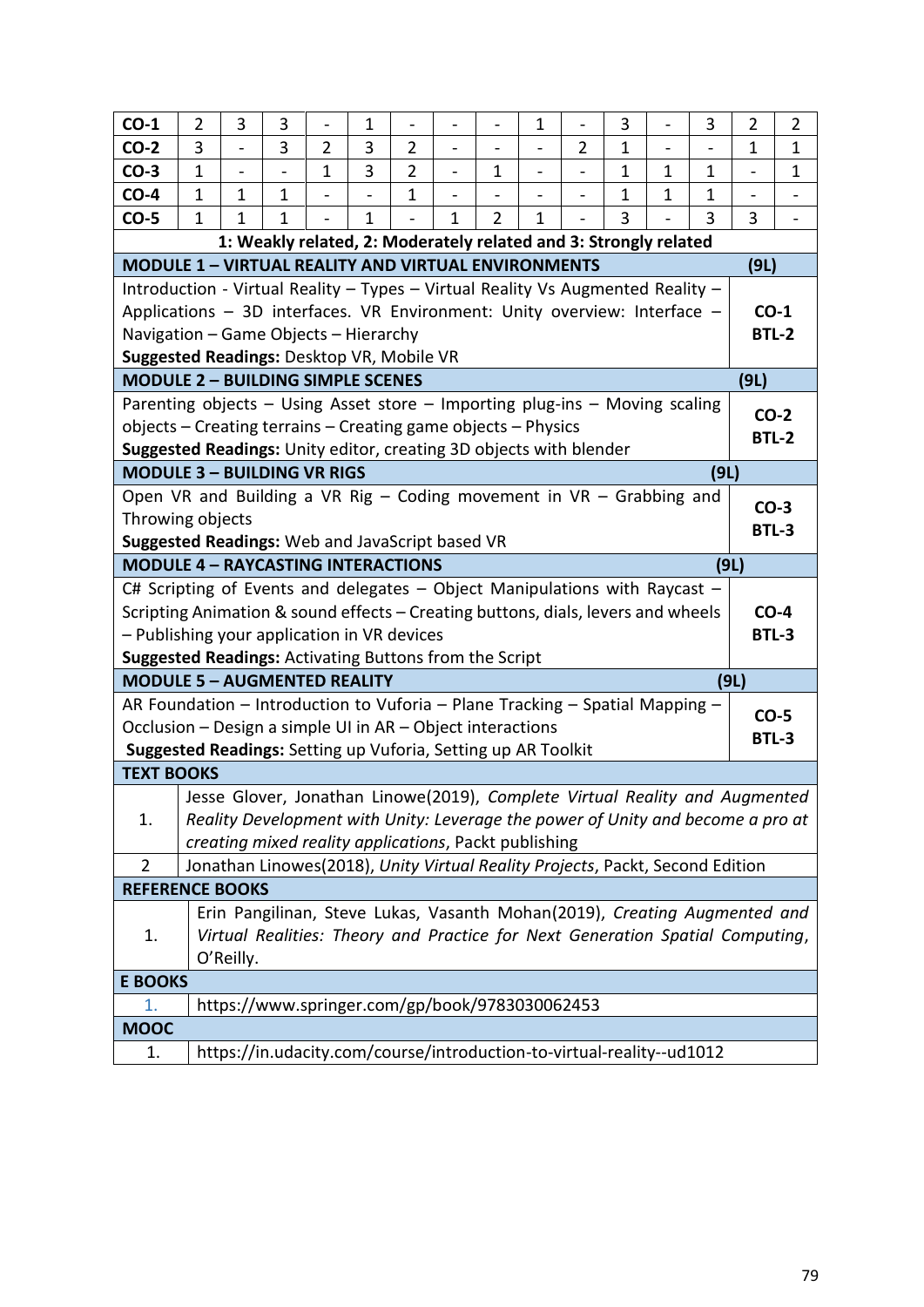| <b>COURSE TITLE</b>                                                       | DATA CLASSIFICATION METHODS AND EVALUATION<br><b>CREDITS</b><br>$\overline{\mathbf{3}}$ |                                                                                                                           |                                                                                                                                                                                                  |                     |                                  |              |                          |                 |                              |                                                     |              |                                                                              |                               |             |                          |
|---------------------------------------------------------------------------|-----------------------------------------------------------------------------------------|---------------------------------------------------------------------------------------------------------------------------|--------------------------------------------------------------------------------------------------------------------------------------------------------------------------------------------------|---------------------|----------------------------------|--------------|--------------------------|-----------------|------------------------------|-----------------------------------------------------|--------------|------------------------------------------------------------------------------|-------------------------------|-------------|--------------------------|
| <b>COURSE CODE</b>                                                        |                                                                                         | $3 - 0 - 0 - 0$<br>$L-T-P-S$<br><b>COURSE CATEGORY</b><br><b>CAB3727</b><br>DE<br>26 <sup>th</sup> ACM<br><b>LEARNING</b> |                                                                                                                                                                                                  |                     |                                  |              |                          |                 |                              |                                                     |              |                                                                              |                               |             |                          |
| <b>Version</b>                                                            |                                                                                         | 1.0                                                                                                                       |                                                                                                                                                                                                  |                     | <b>Approval Details</b>          |              |                          |                 |                              |                                                     |              |                                                                              |                               |             | <b>BTL-3</b>             |
|                                                                           |                                                                                         |                                                                                                                           |                                                                                                                                                                                                  |                     |                                  |              |                          | 23-03-2019      |                              |                                                     |              | <b>LEVEL</b>                                                                 |                               |             |                          |
| <b>ASSESSMENT SCHEME</b>                                                  |                                                                                         |                                                                                                                           |                                                                                                                                                                                                  |                     |                                  |              |                          |                 |                              |                                                     |              |                                                                              |                               |             |                          |
| <b>First</b>                                                              |                                                                                         |                                                                                                                           |                                                                                                                                                                                                  | <b>Second</b>       |                                  |              | Seminar/                 |                 |                              | <b>Surprise</b>                                     |              |                                                                              |                               |             |                          |
| <b>Periodical</b>                                                         |                                                                                         |                                                                                                                           |                                                                                                                                                                                                  | <b>Periodical</b>   |                                  |              | Assignments/             |                 |                              | Test / Quiz                                         |              | <b>Attendance</b>                                                            |                               |             | <b>ESE</b>               |
| <b>Assessment</b>                                                         |                                                                                         |                                                                                                                           | <b>Assessment</b>                                                                                                                                                                                |                     |                                  |              | Project                  |                 |                              |                                                     |              |                                                                              |                               |             |                          |
| 15%                                                                       |                                                                                         |                                                                                                                           |                                                                                                                                                                                                  | 15%                 |                                  |              | 10%                      |                 |                              | 5%                                                  |              | 5%                                                                           |                               |             | 50%                      |
|                                                                           |                                                                                         |                                                                                                                           |                                                                                                                                                                                                  |                     |                                  |              |                          |                 |                              |                                                     |              | Data classification is broadly defined as the process of organizing data by  |                               |             |                          |
|                                                                           |                                                                                         |                                                                                                                           |                                                                                                                                                                                                  |                     |                                  |              |                          |                 |                              |                                                     |              | relevant categories so that it may be used and protected more efficiently.   |                               |             |                          |
|                                                                           |                                                                                         |                                                                                                                           |                                                                                                                                                                                                  |                     |                                  |              |                          |                 |                              |                                                     |              | On a basic level, the classification process makes data easier to locate and |                               |             |                          |
| <b>Course</b>                                                             |                                                                                         |                                                                                                                           |                                                                                                                                                                                                  |                     |                                  |              |                          |                 |                              |                                                     |              | retrieve. Data classification is of particular importance when it comes to   |                               |             |                          |
| <b>Description</b>                                                        |                                                                                         |                                                                                                                           |                                                                                                                                                                                                  |                     |                                  |              |                          |                 |                              |                                                     |              | risk management, compliance, and data security. Data classification          |                               |             |                          |
|                                                                           |                                                                                         |                                                                                                                           | involves tagging data to make it easily searchable and trackable. It also<br>eliminates multiple duplications of data, which can reduce storage and                                              |                     |                                  |              |                          |                 |                              |                                                     |              |                                                                              |                               |             |                          |
|                                                                           |                                                                                         |                                                                                                                           |                                                                                                                                                                                                  |                     |                                  |              |                          |                 |                              |                                                     |              |                                                                              |                               |             |                          |
|                                                                           |                                                                                         |                                                                                                                           | backup costs while speeding up the search process.<br>1. To introduce students to the basic concepts and techniques of Data                                                                      |                     |                                  |              |                          |                 |                              |                                                     |              |                                                                              |                               |             |                          |
|                                                                           |                                                                                         |                                                                                                                           |                                                                                                                                                                                                  | Mining.             |                                  |              |                          |                 |                              |                                                     |              |                                                                              |                               |             |                          |
|                                                                           |                                                                                         |                                                                                                                           |                                                                                                                                                                                                  |                     |                                  |              |                          |                 |                              |                                                     |              | 2. To introduce a wide range of clustering, estimation, prediction, and      |                               |             |                          |
|                                                                           |                                                                                         |                                                                                                                           |                                                                                                                                                                                                  |                     | classification algorithms.       |              |                          |                 |                              |                                                     |              |                                                                              |                               |             |                          |
| Course                                                                    |                                                                                         |                                                                                                                           | 3.                                                                                                                                                                                               |                     |                                  |              |                          |                 |                              |                                                     |              | To introduce mathematical statistics foundations of the Data Mining          |                               |             |                          |
| <b>Objective</b>                                                          |                                                                                         |                                                                                                                           |                                                                                                                                                                                                  | Algorithms.         |                                  |              |                          |                 |                              |                                                     |              |                                                                              |                               |             |                          |
|                                                                           |                                                                                         |                                                                                                                           |                                                                                                                                                                                                  |                     |                                  |              |                          |                 |                              |                                                     |              | 4. To introduce basic principles, concepts and applications of data          |                               |             |                          |
|                                                                           |                                                                                         |                                                                                                                           |                                                                                                                                                                                                  | warehousing.        |                                  |              |                          |                 |                              |                                                     |              |                                                                              |                               |             |                          |
|                                                                           |                                                                                         |                                                                                                                           | 5.                                                                                                                                                                                               |                     |                                  |              |                          |                 |                              |                                                     |              | To learn performance evaluation of classification algorithms.                |                               |             |                          |
|                                                                           |                                                                                         |                                                                                                                           |                                                                                                                                                                                                  |                     |                                  |              |                          |                 |                              |                                                     |              | Upon completion of this course, the students should be able to               |                               |             |                          |
|                                                                           |                                                                                         | 1.                                                                                                                        |                                                                                                                                                                                                  |                     |                                  |              |                          |                 |                              | Illustrate the concepts of the Data Classification. |              |                                                                              |                               |             |                          |
| Course                                                                    |                                                                                         | 2.                                                                                                                        |                                                                                                                                                                                                  |                     |                                  |              |                          |                 |                              | Apply Probabilistic Models for Classification.      |              |                                                                              |                               |             |                          |
| <b>Outcome</b>                                                            |                                                                                         | 3.                                                                                                                        |                                                                                                                                                                                                  |                     | Apply Rule-Based Classification. |              |                          |                 |                              |                                                     |              |                                                                              |                               |             |                          |
|                                                                           |                                                                                         | 4.                                                                                                                        |                                                                                                                                                                                                  |                     |                                  |              |                          |                 |                              |                                                     |              | Implement Support Vector Machines and Neural Networks.                       |                               |             |                          |
|                                                                           |                                                                                         | 5.                                                                                                                        |                                                                                                                                                                                                  |                     |                                  |              |                          |                 |                              |                                                     |              | Visualize the output of Big Data Classification using various tools.         |                               |             |                          |
| Prerequisites: Basic Knowledge about Data Classification, Data mining     |                                                                                         |                                                                                                                           |                                                                                                                                                                                                  |                     |                                  |              |                          |                 |                              |                                                     |              |                                                                              |                               |             |                          |
| CO, PO AND PSO MAPPING                                                    |                                                                                         |                                                                                                                           |                                                                                                                                                                                                  |                     |                                  |              |                          |                 |                              |                                                     |              |                                                                              |                               |             |                          |
| CO                                                                        | PO                                                                                      | PO                                                                                                                        | PO                                                                                                                                                                                               | PO                  | PO                               | PO           | PO                       | PO              | PO                           | PO                                                  | PO           | PO                                                                           | PS                            | PS          | PS                       |
|                                                                           | 1<br>3                                                                                  | 2<br>$\overline{\phantom{0}}$                                                                                             | 3<br>3                                                                                                                                                                                           | 4<br>$\overline{2}$ | 5<br>3                           | 6<br>3       | 7                        | 8<br>3          | 9<br>$\overline{2}$          | 10<br>3                                             | 11<br>2      | 12                                                                           | 01<br>$\overline{2}$          | O2<br>3     | O3<br>$\overline{2}$     |
| $CO-1$<br>$CO-2$                                                          | 1                                                                                       |                                                                                                                           |                                                                                                                                                                                                  | 1                   | 3                                | $\mathbf{1}$ | $\overline{\phantom{0}}$ |                 | $\mathbf{1}$                 | 3                                                   | 2            | $\overline{\phantom{0}}$                                                     |                               | $\mathbf 1$ | 1                        |
| $CO-3$                                                                    | 1                                                                                       | $\qquad \qquad \blacksquare$<br>1                                                                                         | 1                                                                                                                                                                                                | -                   | $\qquad \qquad \blacksquare$     | 1            | -<br>$\mathbf 1$         | 1               | $\qquad \qquad \blacksquare$ | $\qquad \qquad -$                                   | $\mathbf{1}$ | -<br>$\overline{\phantom{0}}$                                                | -<br>$\overline{\phantom{0}}$ | 1           | $\overline{\phantom{0}}$ |
| $CO-4$                                                                    | 1                                                                                       | 1                                                                                                                         | 1<br>1<br>1<br>$\mathbf 1$<br>1<br>1<br>$\mathbf{1}$<br>1<br>$\mathbf 1$<br>1                                                                                                                    |                     |                                  |              |                          |                 |                              |                                                     |              |                                                                              |                               |             |                          |
| $CO-5$                                                                    | $\overline{2}$                                                                          |                                                                                                                           | $\overline{2}$<br>$\mathbf 1$<br>$\overline{2}$<br>$\overline{2}$<br>$\mathbf 1$<br>$\mathbf{1}$<br>$\mathbf{1}$<br>$\mathbf{1}$<br>3<br>$\overline{2}$<br>1<br>$\mathbf{1}$<br>$\mathbf 1$<br>1 |                     |                                  |              |                          |                 |                              |                                                     |              |                                                                              |                               |             |                          |
|                                                                           |                                                                                         |                                                                                                                           |                                                                                                                                                                                                  |                     |                                  |              |                          |                 |                              |                                                     |              | 1: Weakly related, 2: Moderately related and 3: Strongly related             |                               |             |                          |
| <b>MODULE 1: AN INTRODUCTION TO DATA CLASSIFICATION</b>                   |                                                                                         |                                                                                                                           |                                                                                                                                                                                                  |                     |                                  |              |                          |                 |                              |                                                     |              |                                                                              |                               | (9L)        |                          |
| Introduction: Common Techniques in Data Classification, Handing Different |                                                                                         |                                                                                                                           |                                                                                                                                                                                                  |                     |                                  |              |                          |                 |                              |                                                     |              |                                                                              |                               |             | $CO-1$                   |
| Data                                                                      | Types,                                                                                  |                                                                                                                           | Variations                                                                                                                                                                                       |                     | on Data                          |              |                          | Classification, |                              | Feature                                             |              | Selection                                                                    | for                           |             | <b>BTL-2</b>             |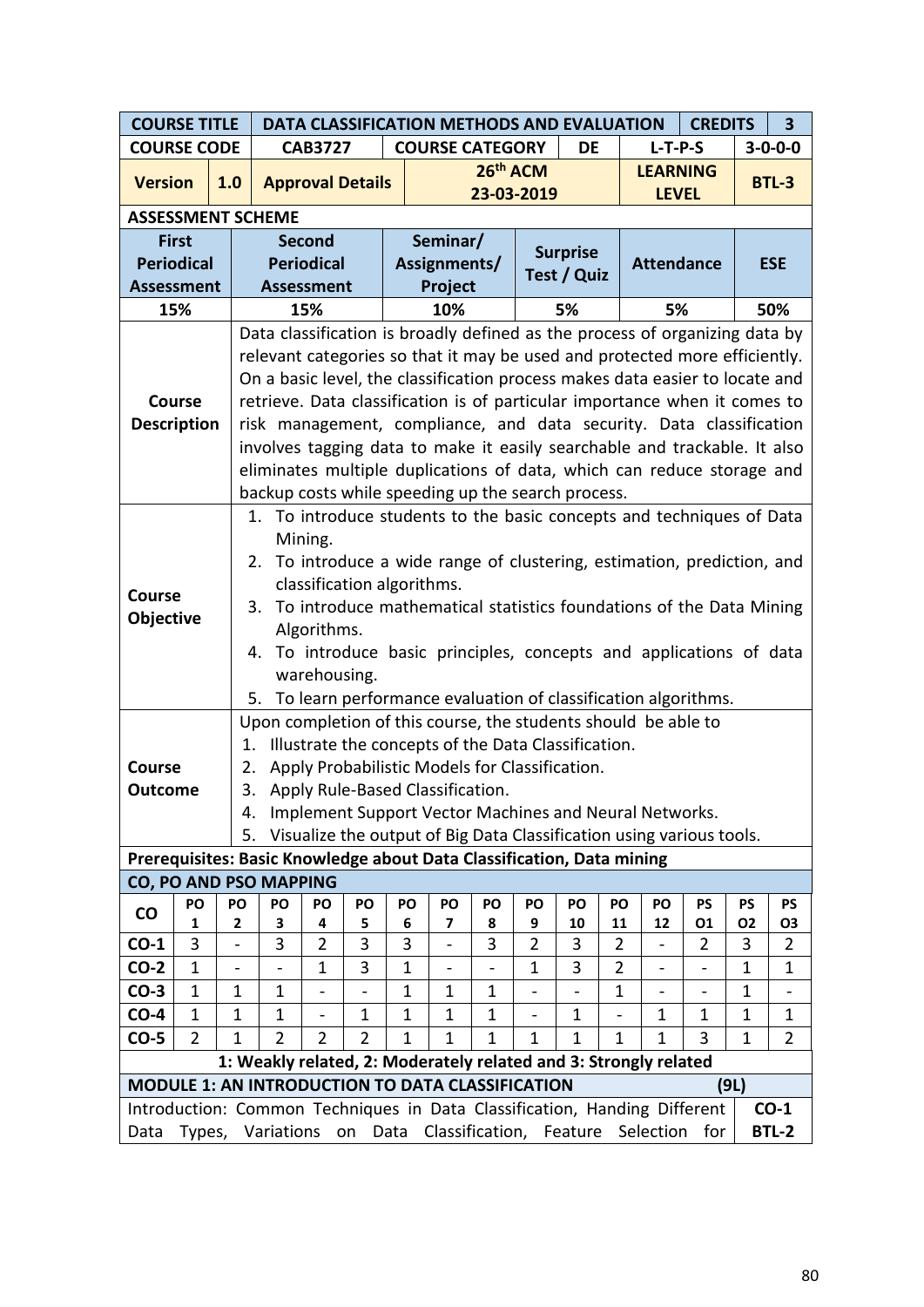|                        | Classification: A Review: Introduction, Algorithms for Flat Features, Filter         |              |
|------------------------|--------------------------------------------------------------------------------------|--------------|
|                        | Models, Algorithms for Structured Features, Algorithms for Streaming Feature         |              |
|                        | <b>Suggested Readings: Common Techniques in Data Classification</b>                  |              |
|                        | MODULE 2: PROBABILISTIC MODELS FOR CLASSIFICATION<br>(9L)                            |              |
|                        | Introduction, Naive Bayes Classification, Logistic Regression Classification,        |              |
|                        | Probabilistic Graphical Models for Classification, Decision Trees: Theory and        | $CO-2$       |
|                        | Algorithms: Introduction, Top-Down Decision Tree Induction, Case Studies with        | <b>BTL-2</b> |
|                        | C4.5 and CART, Scalable Decision Tree Construction, Incremental Decision Tree        |              |
|                        | Induction Suggested Readings: Logistic Regression Classification                     |              |
|                        | <b>MODULE 3: RULE-BASED CLASSIFICATION</b><br>(9L)                                   |              |
|                        | Introduction, Rule Induction, Classification Based on Association Rule Mining,       |              |
|                        | Applications Instance Based Learning: A Survey: Introduction, Instance-Based         |              |
|                        | Learning Framework, Lazy SVM Classification, Locally Weighted Regression,            | $CO-3$       |
|                        | Lazy Naive Bayes, Lazy Decision Trees, Rule-Based Classification, Radial Basis       | <b>BTL-3</b> |
|                        | Function Networks: Leveraging Neural Networks for Instance-Based Learning,           |              |
|                        | Lazy Methods for Diagnostic and Visual Classification                                |              |
|                        | Suggested Readings: Leveraging Neural Networks for Instance-Based Learning           |              |
|                        | <b>MODULE 4: SUPPORT VECTOR MACHINES AND NEURAL NETWORKS</b>                         | (9L)         |
|                        | Support Vector Machines, Neural Networks: A Review, Fundamental Concepts,            |              |
|                        | Single-Layer Neural Network, Kernel Neural Network, Multi-Layer Feed Forward         |              |
|                        | Network, Deep Neural Networks, Introduction, Generic Stream Classification           | $CO-4$       |
|                        | Algorithms, Rare Class Stream Classification, Discrete Attributes: The Massive       | <b>BTL-2</b> |
|                        | Domain Scenario, Other Data Domains                                                  |              |
|                        |                                                                                      |              |
|                        | <b>Suggested Readings: Kernel Neural Network</b>                                     |              |
|                        | <b>MODULE 5: BIG DATA CLASSIFICATION</b><br>(9L)                                     |              |
|                        | Introduction, Scale-Up on a Single Machine, Scale-Up by Parallelism, Text            |              |
|                        | Classification: Introduction, Feature Selection for Text Classification, Decision    |              |
|                        | Tree Classifiers, Rule-Based Classifiers, Probabilistic and Naive Bayes Classifiers, |              |
|                        | Linear Classifiers, Proximity-Based Classifiers, Classification of Linked and Web    | $CO-5$       |
|                        | Data, Meta-Algorithms for Text Classification, Leveraging Additional Training        | BTL-3        |
|                        | Data, Multimedia Classification, Time Series Data Classification, Discrete           |              |
|                        | Sequence Classification, Collective Classification of Network Data, Active           |              |
| Learning: A Survey     |                                                                                      |              |
|                        | Suggested Readings: Classification of Linked and Web Data                            |              |
| <b>TEXT BOOKS</b>      |                                                                                      |              |
| 1.                     | Charu C. Aggarwal (2015) "Data Classification: Algorithms and Applications",         |              |
|                        | <b>CRC Press</b>                                                                     |              |
| <b>REFERENCE BOOKS</b> |                                                                                      |              |
| 1.                     | Saman K. Halgamuge, Lipo Wang (Eds.)(2015) "Classification and Clustering            |              |
|                        | for Knowledge Discovery" Springer.                                                   |              |
| <b>E BOOKS</b>         |                                                                                      |              |
|                        | https://www.semanticscholar.org/paper/Data-Classification%3A-Algorithms-             |              |
| 1.                     | and-Applications-CoggeshallKlinkenberg/82076c 288b729fd87050e27a747                  |              |
|                        | 60ad5f6e164bf                                                                        |              |
| <b>MOOC</b><br>1.      | https://www.coursera.org/specializations/data-mining                                 |              |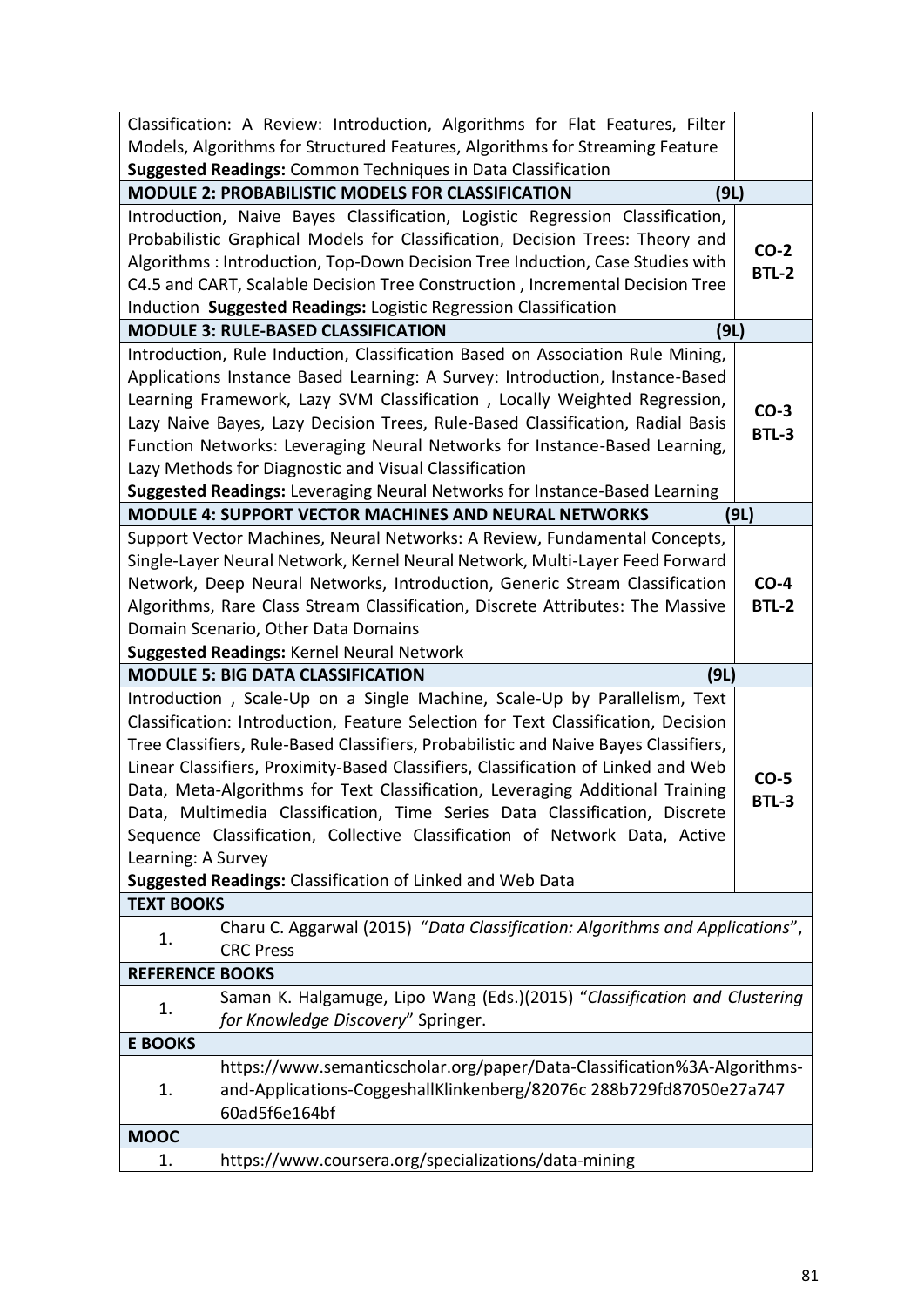| <b>COURSE TITLE</b> |                                                                         |                              |                                                                                                                                              |                                                                                                                                 |                                                                                                                 |                      |                          |                |                                                                     |             |                          | <b>CREDITS</b> |                          | $\overline{\mathbf{3}}$ |                             |  |
|---------------------|-------------------------------------------------------------------------|------------------------------|----------------------------------------------------------------------------------------------------------------------------------------------|---------------------------------------------------------------------------------------------------------------------------------|-----------------------------------------------------------------------------------------------------------------|----------------------|--------------------------|----------------|---------------------------------------------------------------------|-------------|--------------------------|----------------|--------------------------|-------------------------|-----------------------------|--|
| <b>COURSE CODE</b>  |                                                                         |                              | PRINCIPLES OF DEEP LEARNING<br><b>CAB3728</b><br><b>COURSE CATEGORY</b><br>DE<br>$L-T-P-S$<br>26 <sup>th</sup> ACM<br><b>LEARNING</b><br>1.0 |                                                                                                                                 |                                                                                                                 |                      |                          |                |                                                                     |             |                          |                | $3 - 0 - 0 - 0$          |                         |                             |  |
| <b>Version</b>      |                                                                         |                              | <b>Approval Details</b><br>23-03-2019<br><b>ASSESSMENT SCHEME</b>                                                                            |                                                                                                                                 |                                                                                                                 |                      |                          |                |                                                                     |             |                          |                |                          | <b>BTL-3</b>            |                             |  |
|                     |                                                                         |                              | <b>LEVEL</b><br>Seminar/<br><b>Second</b>                                                                                                    |                                                                                                                                 |                                                                                                                 |                      |                          |                |                                                                     |             |                          |                |                          |                         |                             |  |
|                     |                                                                         |                              |                                                                                                                                              | <b>Surprise</b><br><b>Periodical</b><br>Assignments/<br><b>Attendance</b><br><b>Test / Quiz</b><br>Project<br><b>Assessment</b> |                                                                                                                 |                      |                          |                |                                                                     |             |                          |                |                          |                         |                             |  |
|                     | <b>First</b>                                                            |                              |                                                                                                                                              |                                                                                                                                 |                                                                                                                 |                      |                          |                |                                                                     |             |                          |                |                          |                         |                             |  |
|                     | <b>Periodical</b>                                                       |                              |                                                                                                                                              |                                                                                                                                 |                                                                                                                 |                      |                          |                |                                                                     |             |                          |                |                          | <b>ESE</b>              |                             |  |
| <b>Assessment</b>   |                                                                         |                              |                                                                                                                                              |                                                                                                                                 |                                                                                                                 |                      |                          |                |                                                                     |             |                          |                |                          |                         |                             |  |
|                     | 15%                                                                     |                              | Deep learning is a class of machine learning algorithms that uses                                                                            | 15%                                                                                                                             |                                                                                                                 |                      | 10%                      |                | 5%                                                                  |             |                          | 5%             |                          | 50%                     |                             |  |
|                     |                                                                         |                              | multiple layers to progressively extract higher-level features from the                                                                      |                                                                                                                                 |                                                                                                                 |                      |                          |                |                                                                     |             |                          |                |                          |                         |                             |  |
|                     | <b>Course</b>                                                           |                              | raw input. For example, in image processing, lower layers may identify                                                                       |                                                                                                                                 |                                                                                                                 |                      |                          |                |                                                                     |             |                          |                |                          |                         |                             |  |
| <b>Description</b>  |                                                                         |                              |                                                                                                                                              |                                                                                                                                 |                                                                                                                 |                      |                          |                |                                                                     |             |                          |                |                          |                         |                             |  |
|                     |                                                                         |                              |                                                                                                                                              |                                                                                                                                 | edges, while higher layers may identify the concepts relevant to a<br>human such as digits or letters or faces. |                      |                          |                |                                                                     |             |                          |                |                          |                         |                             |  |
|                     |                                                                         |                              |                                                                                                                                              |                                                                                                                                 |                                                                                                                 |                      |                          |                | 1. To function effectively on a team whose members together provide |             |                          |                |                          |                         |                             |  |
|                     |                                                                         |                              | leadership, create a collaborative and inclusive environment,                                                                                |                                                                                                                                 |                                                                                                                 |                      |                          |                |                                                                     |             |                          |                |                          |                         |                             |  |
|                     | To identify, formulate, and solve complex engineering problems by<br>2. |                              |                                                                                                                                              |                                                                                                                                 |                                                                                                                 |                      |                          |                |                                                                     |             |                          |                |                          |                         |                             |  |
|                     |                                                                         |                              |                                                                                                                                              |                                                                                                                                 |                                                                                                                 | applying principles  |                          |                |                                                                     |             |                          |                |                          |                         |                             |  |
| <b>Course</b>       |                                                                         |                              | 3.                                                                                                                                           |                                                                                                                                 |                                                                                                                 |                      |                          |                | To apply engineering design to produce solutions that meet          |             |                          |                |                          |                         |                             |  |
| Objective           |                                                                         |                              |                                                                                                                                              | specified needs                                                                                                                 |                                                                                                                 |                      |                          |                |                                                                     |             |                          |                |                          |                         |                             |  |
|                     |                                                                         |                              | 4.                                                                                                                                           |                                                                                                                                 |                                                                                                                 |                      |                          |                | To develop and conduct appropriate experimentation, analyze and     |             |                          |                |                          |                         |                             |  |
|                     |                                                                         |                              |                                                                                                                                              | interpret data.                                                                                                                 |                                                                                                                 |                      |                          |                |                                                                     |             |                          |                |                          |                         |                             |  |
|                     |                                                                         |                              | 5. To acquire and apply new knowledge as needed, using appropriate                                                                           |                                                                                                                                 |                                                                                                                 |                      |                          |                |                                                                     |             |                          |                |                          |                         |                             |  |
|                     |                                                                         |                              |                                                                                                                                              |                                                                                                                                 |                                                                                                                 | learning strategies. |                          |                |                                                                     |             |                          |                |                          |                         |                             |  |
|                     |                                                                         |                              | Upon completion of this course, the students should be able to                                                                               |                                                                                                                                 |                                                                                                                 |                      |                          |                |                                                                     |             |                          |                |                          |                         |                             |  |
|                     |                                                                         |                              | 1.                                                                                                                                           |                                                                                                                                 |                                                                                                                 |                      |                          |                | Design a simple Neural Networks using Linear Perceptron.            |             |                          |                |                          |                         |                             |  |
| <b>Course</b>       |                                                                         |                              | 2.                                                                                                                                           |                                                                                                                                 |                                                                                                                 |                      |                          |                | Apply Convolutional Neural Networks using Tensor Flow.              |             |                          |                |                          |                         |                             |  |
| <b>Outcome</b>      |                                                                         |                              | 3.                                                                                                                                           |                                                                                                                                 |                                                                                                                 |                      |                          |                | Describe the Differentiable Neural Computers.                       |             |                          |                |                          |                         |                             |  |
|                     |                                                                         |                              | 4.                                                                                                                                           |                                                                                                                                 |                                                                                                                 |                      |                          |                | Apply Deep Reinforcement Learning.                                  |             |                          |                |                          |                         |                             |  |
|                     |                                                                         |                              | 5.                                                                                                                                           |                                                                                                                                 |                                                                                                                 |                      |                          |                | Demonstrate the simple deep learning algorithms for the given       |             |                          |                |                          |                         |                             |  |
|                     |                                                                         |                              |                                                                                                                                              | applications.                                                                                                                   |                                                                                                                 |                      |                          |                |                                                                     |             |                          |                |                          |                         |                             |  |
|                     |                                                                         |                              | <b>Prerequisites: Machine learning algorithms</b>                                                                                            |                                                                                                                                 |                                                                                                                 |                      |                          |                |                                                                     |             |                          |                |                          |                         |                             |  |
|                     |                                                                         |                              | CO, PO AND PSO MAPPING                                                                                                                       |                                                                                                                                 |                                                                                                                 |                      |                          |                |                                                                     |             |                          |                |                          |                         |                             |  |
| $\mathsf{co}$       | PO<br>1                                                                 | PO<br>2                      | PO<br>3                                                                                                                                      | PO<br>4                                                                                                                         | PO<br>5                                                                                                         | PO<br>6              | PO<br>7                  | PO<br>8        | PO<br>9                                                             | PO<br>10    | PO<br>11                 | PO<br>12       | PS<br>01                 | <b>PS</b><br><b>O2</b>  | <b>PS</b><br>O <sub>3</sub> |  |
| $CO-1$              | 3                                                                       | $\overline{\phantom{a}}$     | 3                                                                                                                                            | $\overline{2}$                                                                                                                  | 3                                                                                                               | $\overline{2}$       | $\overline{\phantom{a}}$ | $\overline{2}$ | 3                                                                   | 3           | $\overline{\phantom{0}}$ | 3              | $\overline{2}$           | 3                       | $\overline{2}$              |  |
| $CO-2$              | $\mathbf{1}$                                                            | $\qquad \qquad \blacksquare$ |                                                                                                                                              | $\mathbf{1}$                                                                                                                    | 3                                                                                                               | $\overline{2}$       |                          | -              | $\mathbf{1}$                                                        | $\mathbf 1$ |                          |                | $\mathbf{1}$             | 3                       | $\mathbf{1}$                |  |
| $CO-3$              | $\mathbf{1}$                                                            | $\mathbf{1}$                 | $\mathbf 1$                                                                                                                                  | $\overline{\phantom{0}}$                                                                                                        |                                                                                                                 | $\mathbf{1}$         | $\overline{\phantom{a}}$ | $\blacksquare$ | $\mathbf{1}$                                                        | 1           | 1                        | $\mathbf{1}$   | $\overline{\phantom{0}}$ | $\overline{a}$          | $\overline{2}$              |  |
| $CO-4$              | $\mathbf{1}$                                                            | 1                            | $\mathbf 1$                                                                                                                                  | -                                                                                                                               | $\mathbf{1}$                                                                                                    |                      | $\mathbf 1$              | $\mathbf 1$    | $\mathbf 1$                                                         | 1           | 1                        | $\mathbf 1$    | $\overline{\phantom{0}}$ | 1                       | $\mathbf 1$                 |  |
| $CO-5$              | $\overline{2}$                                                          | 1                            | $\overline{2}$                                                                                                                               | $\overline{2}$                                                                                                                  | $\overline{2}$                                                                                                  | $\mathbf 1$          | $\mathbf{1}$             | $\overline{2}$ | $\overline{2}$                                                      | 1           | $\overline{2}$           | $\mathbf{1}$   | 3                        | 1                       | $\mathbf{1}$                |  |
|                     |                                                                         |                              | 1: Weakly related, 2: Moderately related and 3: Strongly related                                                                             |                                                                                                                                 |                                                                                                                 |                      |                          |                |                                                                     |             |                          |                |                          |                         |                             |  |
|                     |                                                                         |                              | <b>MODULE 1: THE NEURAL NETWORK</b>                                                                                                          |                                                                                                                                 |                                                                                                                 |                      |                          |                |                                                                     |             |                          |                |                          | (9L)                    |                             |  |
|                     |                                                                         |                              | Mechanics of Machine Learning, The Neuron, Linear Perceptron, Linear                                                                         |                                                                                                                                 |                                                                                                                 |                      |                          |                |                                                                     |             |                          |                |                          |                         |                             |  |
|                     |                                                                         |                              | $CO-1$<br>Neurons and Their Limitations, Sigmoid, Feed-Forward Neural Networks, Fast-<br><b>BTL-2</b>                                        |                                                                                                                                 |                                                                                                                 |                      |                          |                |                                                                     |             |                          |                |                          |                         |                             |  |
|                     |                                                                         |                              | Food Problem, The Delta Rule.                                                                                                                |                                                                                                                                 |                                                                                                                 |                      |                          |                |                                                                     |             |                          |                |                          |                         |                             |  |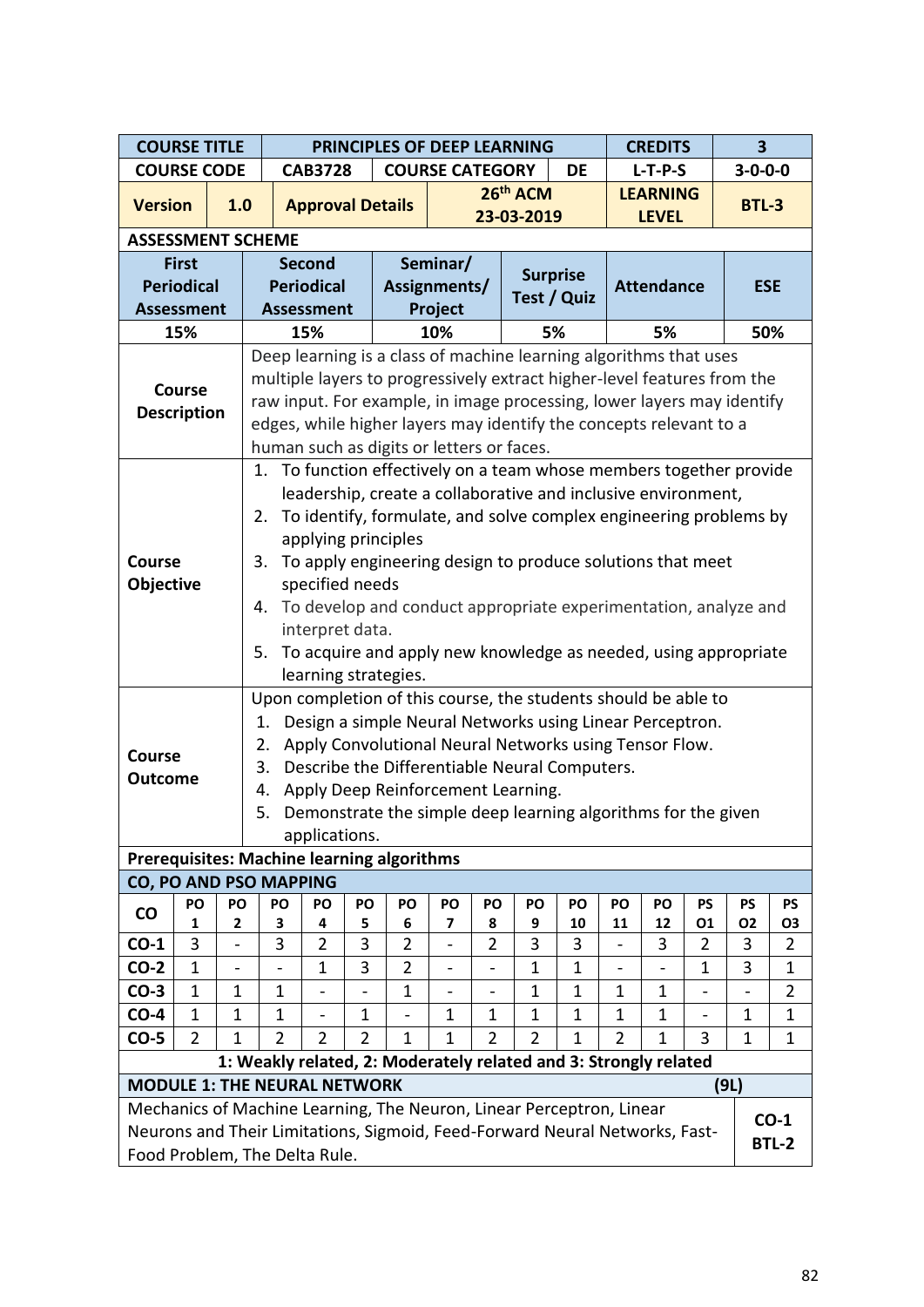| <b>Suggested Readings: Machine Learning Models</b>                                                                                                                                                                                                    |                                                                                                                                                        |      |  |  |  |  |  |  |  |
|-------------------------------------------------------------------------------------------------------------------------------------------------------------------------------------------------------------------------------------------------------|--------------------------------------------------------------------------------------------------------------------------------------------------------|------|--|--|--|--|--|--|--|
|                                                                                                                                                                                                                                                       | <b>MODULE 2: CONVOLUTIONAL NEURAL NETWORKS &amp; TENSORFLOW</b>                                                                                        | (9L) |  |  |  |  |  |  |  |
| Neurons in Human Vision, Convolutional Layer, Convolution Networks, Tensor<br>Flow, Creating and Manipulating Tensor Flow Variables, Tensor Flow<br>Operations, Implementing an Auto encoder in Tensor.<br><b>Suggested Readings: Computer vision</b> |                                                                                                                                                        |      |  |  |  |  |  |  |  |
|                                                                                                                                                                                                                                                       | <b>MODULE 3: MEMORY AUGMENTED NEURAL NETWORKS</b>                                                                                                      | (9L) |  |  |  |  |  |  |  |
| Neural Turing Machines, Attention-Based Memory Access, Differentiable Neural<br>Computers (DNC) -Memory Reuse - Temporal Linking - Controller Network.<br><b>Suggested Readings: Neural Networks</b>                                                  |                                                                                                                                                        |      |  |  |  |  |  |  |  |
|                                                                                                                                                                                                                                                       | <b>MODULE 4: DEEP REINFORCEMENT LEARNING</b>                                                                                                           | (9L) |  |  |  |  |  |  |  |
| Deep Reinforcement Learning - Markov Decision Processes, Policy Versus Value<br>Learning, Pole-Cart with Policy Gradients, Q-Learning<br><b>Suggested Readings: Deep Learning</b>                                                                     |                                                                                                                                                        |      |  |  |  |  |  |  |  |
|                                                                                                                                                                                                                                                       | <b>MODULE 5: APPLICATIONS</b><br>(9L)                                                                                                                  |      |  |  |  |  |  |  |  |
| Deep learning for Real time applications, Deep Learning Applications at the<br>$CO-5$<br>Enterprise Scale, Deep Learning Models for Healthcare Applications.<br>BTL-3<br>Suggested Readings: Applications of Deep learning in health care             |                                                                                                                                                        |      |  |  |  |  |  |  |  |
| <b>TEXT BOOKS</b>                                                                                                                                                                                                                                     |                                                                                                                                                        |      |  |  |  |  |  |  |  |
| 1.                                                                                                                                                                                                                                                    | Nikhil Buduma, Nicholas Locascio(2017), "Fundamentals of Deep Learning:<br>Designing Next-Generation Machine Intelligence Algorithms", O'Reilly Media. |      |  |  |  |  |  |  |  |
|                                                                                                                                                                                                                                                       | <b>REFERENCE BOOKS</b>                                                                                                                                 |      |  |  |  |  |  |  |  |
| 1.                                                                                                                                                                                                                                                    | lan Goodfellow, YoshuaBengio, Aaron Courville(2017), "Deep<br>Learning<br>(Adaptive Computation and Machine Learning series", MIT Press.               |      |  |  |  |  |  |  |  |
| <b>E BOOKS</b>                                                                                                                                                                                                                                        |                                                                                                                                                        |      |  |  |  |  |  |  |  |
| 1.                                                                                                                                                                                                                                                    | http://www.deeplearningbook.org/                                                                                                                       |      |  |  |  |  |  |  |  |
| <b>MOOC</b>                                                                                                                                                                                                                                           |                                                                                                                                                        |      |  |  |  |  |  |  |  |
| 1.                                                                                                                                                                                                                                                    | https://www.coursera.org/learn/neural-networks-deep-learning                                                                                           |      |  |  |  |  |  |  |  |
| 2.                                                                                                                                                                                                                                                    | https://in.udacity.com/course/deep-learning--ud730                                                                                                     |      |  |  |  |  |  |  |  |

| <b>COURSE TITLE</b>                                    |     | PRIVATE CLOUD DEPLOYMENT AND MANAGEMENT<br>3<br><b>CREDITS</b>                                                                                                                                                                                                                                                                                                                                                         |                                            |  |                                |                                 |                   |       |                 |  |  |  |
|--------------------------------------------------------|-----|------------------------------------------------------------------------------------------------------------------------------------------------------------------------------------------------------------------------------------------------------------------------------------------------------------------------------------------------------------------------------------------------------------------------|--------------------------------------------|--|--------------------------------|---------------------------------|-------------------|-------|-----------------|--|--|--|
| <b>COURSE CODE</b>                                     |     | <b>CAC3727</b>                                                                                                                                                                                                                                                                                                                                                                                                         |                                            |  | <b>COURSE CATEGORY</b>         |                                 | $L-T-P-S$         |       | $3 - 0 - 0 - 0$ |  |  |  |
| <b>Version</b>                                         | 1.0 | <b>Approval Details</b>                                                                                                                                                                                                                                                                                                                                                                                                | 26th ACM<br>23-03-2019                     |  |                                | <b>LEARNING</b><br><b>LEVEL</b> |                   | BTL-3 |                 |  |  |  |
| <b>ASSESSMENT SCHEME</b>                               |     |                                                                                                                                                                                                                                                                                                                                                                                                                        |                                            |  |                                |                                 |                   |       |                 |  |  |  |
| <b>First</b><br><b>Periodical</b><br><b>Assessment</b> |     | Second<br><b>Periodical</b><br><b>Assessment</b>                                                                                                                                                                                                                                                                                                                                                                       | Seminar/<br>Assignments/<br><b>Project</b> |  | <b>Surprise</b><br>Test / Quiz |                                 | <b>Attendance</b> |       | <b>ESE</b>      |  |  |  |
| 15%                                                    |     | 15%                                                                                                                                                                                                                                                                                                                                                                                                                    | 10%                                        |  |                                | 5%                              | 5%                |       | 50%             |  |  |  |
| Course<br><b>Description</b>                           |     | A private cloud refers to a cloud deployment model operated exclusively<br>for a single organization, whether it is physically located at the company's<br>on-site data center, or is managed and hosted by a third-party provider.<br>The private cloud is defined as computing services offered either over the<br>Internet or a private internal network and only to select users instead of<br>the general public. |                                            |  |                                |                                 |                   |       |                 |  |  |  |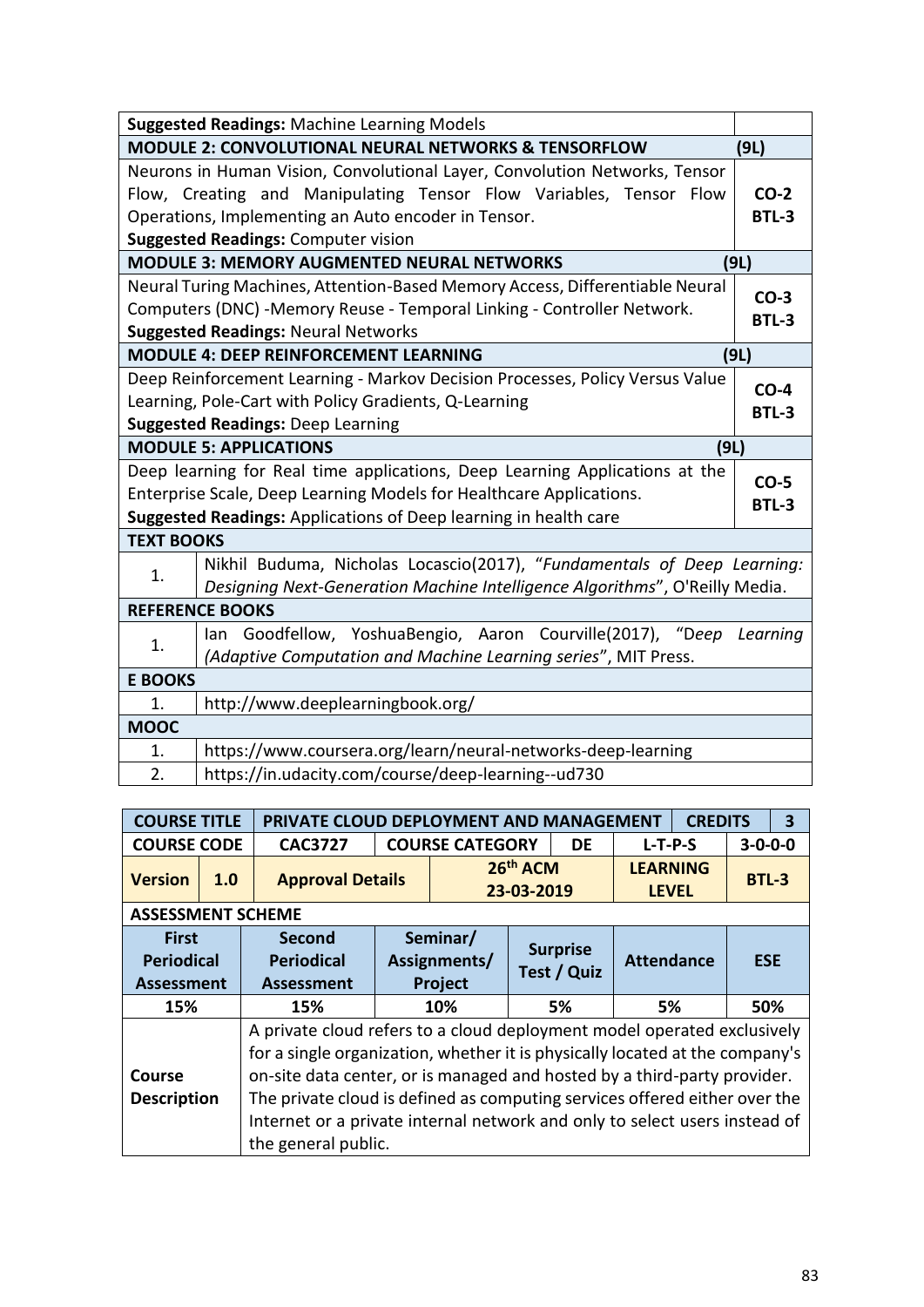|                                                                                                                                                          |              |                         |                                                                       |                          |              |                               |              |                |                                                                  |                |             |                |                          |                | 1. To define Cloud Computing and memorize the different Cloud service |
|----------------------------------------------------------------------------------------------------------------------------------------------------------|--------------|-------------------------|-----------------------------------------------------------------------|--------------------------|--------------|-------------------------------|--------------|----------------|------------------------------------------------------------------|----------------|-------------|----------------|--------------------------|----------------|-----------------------------------------------------------------------|
|                                                                                                                                                          |              |                         |                                                                       |                          |              | and deployment models         |              |                |                                                                  |                |             |                |                          |                |                                                                       |
| <b>Course</b>                                                                                                                                            |              | 2.                      | To                                                                    |                          |              |                               |              |                |                                                                  |                |             |                |                          |                | their                                                                 |
|                                                                                                                                                          |              |                         | describe importance of virtualization along with<br>technologies.     |                          |              |                               |              |                |                                                                  |                |             |                |                          |                |                                                                       |
| Objective                                                                                                                                                |              |                         | To examine different cloud computing services<br>3.                   |                          |              |                               |              |                |                                                                  |                |             |                |                          |                |                                                                       |
|                                                                                                                                                          |              |                         | To analyze the components of open stack & Google Cloud platform<br>4. |                          |              |                               |              |                |                                                                  |                |             |                |                          |                |                                                                       |
|                                                                                                                                                          |              | 5.                      |                                                                       |                          |              |                               |              |                | To understand Mobile Cloud Computing                             |                |             |                |                          |                |                                                                       |
|                                                                                                                                                          |              |                         |                                                                       |                          |              |                               |              |                | Upon completion of this course, the students should be able to   |                |             |                |                          |                |                                                                       |
|                                                                                                                                                          |              | 1.                      |                                                                       |                          |              |                               |              |                |                                                                  |                |             |                |                          |                | Describe various Cloud Deployment models and differentiate the        |
|                                                                                                                                                          |              |                         |                                                                       | various models.          |              |                               |              |                |                                                                  |                |             |                |                          |                |                                                                       |
|                                                                                                                                                          |              | 2.                      |                                                                       |                          |              |                               |              |                | Illustrate private cloud deployment key features                 |                |             |                |                          |                |                                                                       |
| <b>Course</b>                                                                                                                                            |              | 3.                      |                                                                       |                          |              |                               |              |                | Analyze the organization's requirement and suggest a suitable    |                |             |                |                          |                |                                                                       |
| <b>Outcome</b>                                                                                                                                           |              |                         |                                                                       |                          |              |                               |              |                | transformation policy into Private cloud                         |                |             |                |                          |                |                                                                       |
|                                                                                                                                                          |              | 4.                      |                                                                       |                          |              |                               |              |                |                                                                  |                |             |                |                          |                | Explain the Features of Amazon Virtual Private Cloud and IBM Smart    |
|                                                                                                                                                          |              |                         | Cloud                                                                 |                          |              |                               |              |                |                                                                  |                |             |                |                          |                |                                                                       |
|                                                                                                                                                          |              | 5.                      |                                                                       |                          |              |                               |              |                |                                                                  |                |             |                |                          |                | Summarize the key characteristics of VMware vCloud and deploy         |
|                                                                                                                                                          |              |                         |                                                                       |                          |              | Private cloud using OpenStack |              |                |                                                                  |                |             |                |                          |                |                                                                       |
| <b>Prerequisites: Network and Cloud Computing</b><br><b>CO, PO AND PSO MAPPING</b>                                                                       |              |                         |                                                                       |                          |              |                               |              |                |                                                                  |                |             |                |                          |                |                                                                       |
|                                                                                                                                                          | PO           | PO                      | PO                                                                    | PO                       | PO           | PO                            | PO           | PO             | PO                                                               | PO             | PO          | PO             | <b>PS</b>                | <b>PS</b>      | PS                                                                    |
| $\mathsf{co}\,$                                                                                                                                          | 1            | $\overline{2}$          | 3                                                                     | 4                        | 5            | 6                             | 7            | 8              | 9                                                                | 10             | 11          | 12             | 01                       | 02             | <b>O3</b>                                                             |
| $CO-1$                                                                                                                                                   | 3            |                         | 3                                                                     | 2                        | 3            | $\overline{2}$                |              | $\overline{2}$ | 3                                                                | 3              |             | 3              | 2                        | 3              | 2                                                                     |
| $CO-2$                                                                                                                                                   | $\mathbf 1$  |                         |                                                                       | $\mathbf{1}$             | 3            | $\overline{2}$                |              |                | 1                                                                | $\mathbf{1}$   |             |                | 1                        | 3              | 1                                                                     |
| $CO-3$                                                                                                                                                   | $\mathbf{1}$ | $\mathbf{1}$            | $\mathbf{1}$                                                          | $\overline{\phantom{0}}$ |              | $\mathbf{1}$                  |              | $\overline{a}$ | $\mathbf{1}$                                                     | $\mathbf{1}$   | $\mathbf 1$ | 1              | $\overline{a}$           |                | $\overline{2}$                                                        |
| $CO-4$                                                                                                                                                   | $\mathbf{1}$ | $\mathbf 1$             | 1                                                                     | $\overline{\phantom{0}}$ | 1            |                               | 1            | $\mathbf 1$    | 1                                                                | $\mathbf{1}$   | 1           | $\mathbf{1}$   | $\overline{\phantom{0}}$ | $\mathbf{1}$   | 3                                                                     |
| $CO-5$                                                                                                                                                   | 3            | $\overline{2}$          | 3                                                                     | $\overline{2}$           | $\mathbf{1}$ | $\mathbf{1}$                  | $\mathbf{1}$ | $\mathbf{1}$   | $\mathbf{1}$                                                     | $\overline{2}$ | $\mathbf 1$ | $\overline{2}$ | $\overline{2}$           | $\overline{2}$ | 1                                                                     |
|                                                                                                                                                          |              |                         |                                                                       |                          |              |                               |              |                | 1: Weakly related, 2: Moderately related and 3: Strongly related |                |             |                |                          |                |                                                                       |
| <b>MODULE 1 - CLOUD DEPLOYMENT MODELS</b>                                                                                                                |              |                         |                                                                       |                          |              |                               |              |                |                                                                  |                |             |                |                          | (9L)           |                                                                       |
| Cloud Deployment Models - Private Cloud, Public Cloud, Hybrid Cloud and                                                                                  |              |                         |                                                                       |                          |              |                               |              |                |                                                                  |                |             |                |                          |                |                                                                       |
| Community Cloud - Cloud Services and Deployment Models - Comparison of                                                                                   |              |                         |                                                                       |                          |              |                               |              |                |                                                                  |                |             |                |                          |                |                                                                       |
| Various Cloud Deployment models.                                                                                                                         |              |                         |                                                                       |                          |              |                               |              |                |                                                                  |                |             |                |                          |                | $CO-1$                                                                |
| Practical component: Create and run virtual machines using VMWare                                                                                        |              |                         |                                                                       |                          |              |                               |              |                |                                                                  |                |             |                |                          |                | <b>BTL-2</b>                                                          |
| Workstation/Virtual Box.<br><b>Suggested Readings: Cloud Deployment Models</b>                                                                           |              |                         |                                                                       |                          |              |                               |              |                |                                                                  |                |             |                |                          |                |                                                                       |
| <b>MODULE 2 - PRIVATE CLOUD</b>                                                                                                                          |              |                         |                                                                       |                          |              |                               |              |                |                                                                  |                |             |                |                          | (9L)           |                                                                       |
| Introduction of Private Cloud - Characteristics of Private Cloud -                                                                                       |              |                         |                                                                       |                          |              |                               |              |                |                                                                  |                |             |                |                          |                |                                                                       |
|                                                                                                                                                          |              |                         |                                                                       |                          |              |                               |              |                |                                                                  |                |             |                |                          |                |                                                                       |
| Virtualization vs Private Cloud - Types of Private cloud, On Premise and<br>Outsourced Private Cloud, Benefits and Issues. Limitations of Private Cloud. |              |                         |                                                                       |                          |              |                               |              |                | $CO-2$                                                           |                |             |                |                          |                |                                                                       |
| Practical component: Implement Infrastructure as a Service by using                                                                                      |              |                         |                                                                       |                          |              |                               |              |                | <b>BTL-2</b>                                                     |                |             |                |                          |                |                                                                       |
| OpenStack.                                                                                                                                               |              |                         |                                                                       |                          |              |                               |              |                |                                                                  |                |             |                |                          |                |                                                                       |
| <b>Suggested Readings: Virtualization vs Private Cloud</b>                                                                                               |              |                         |                                                                       |                          |              |                               |              |                |                                                                  |                |             |                |                          |                |                                                                       |
| <b>MODULE 3 - TRANSITION INTO PRIVATE CLOUD</b>                                                                                                          |              |                         |                                                                       |                          |              |                               |              |                |                                                                  |                |             |                |                          | (9L)           |                                                                       |
| Traditional                                                                                                                                              |              | $\overline{\mathsf{I}}$ |                                                                       | environment,             |              | Planning                      |              | and            | Strategy,                                                        |                |             | Consolidation, |                          |                |                                                                       |
| Virtualization, Standardization, Automation, Shared Resources, Private Cloud.                                                                            |              |                         |                                                                       |                          |              |                               |              |                |                                                                  |                |             |                |                          |                | $CO-3$                                                                |
| Features of Private Cloud: Automated Service Management, Self-service                                                                                    |              |                         |                                                                       |                          |              |                               |              |                |                                                                  |                |             |                |                          |                | BTL-3                                                                 |
| portal, Dashboard, Metering, usage and Accounting, Automated Provisioning                                                                                |              |                         |                                                                       |                          |              |                               |              |                |                                                                  |                |             |                |                          |                |                                                                       |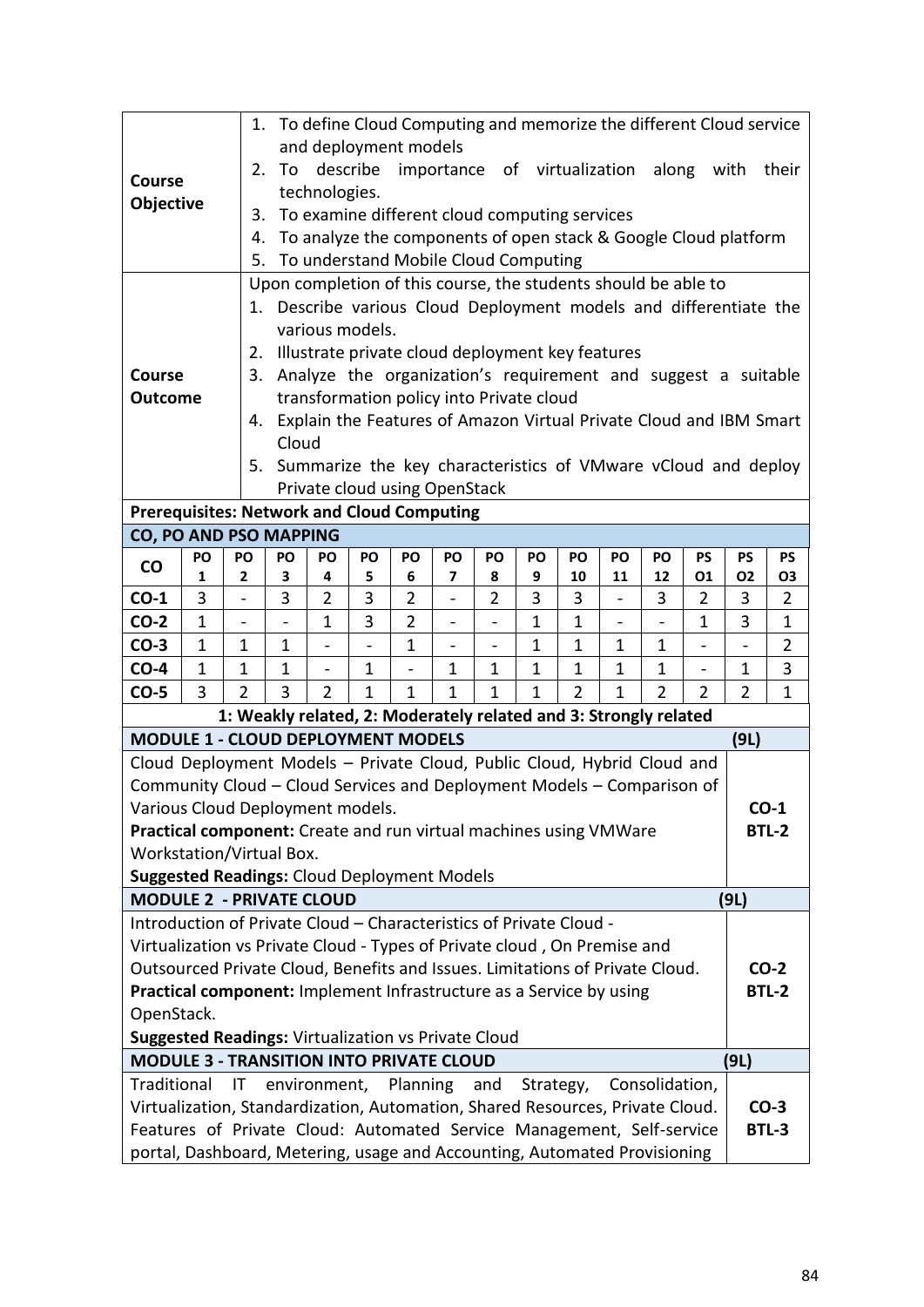| Practical component: Implement Software as a Service by using Own Cloud |                                                                                   |              |  |  |  |  |  |  |  |  |
|-------------------------------------------------------------------------|-----------------------------------------------------------------------------------|--------------|--|--|--|--|--|--|--|--|
| <b>Suggested Readings: Features of Private Cloud</b>                    |                                                                                   |              |  |  |  |  |  |  |  |  |
|                                                                         | <b>MODULE 4 - PRIVATE CLOUD CASE STUDIES - I</b><br>(9L)                          |              |  |  |  |  |  |  |  |  |
|                                                                         | Amazon Virtual Private Cloud-Introduction to VPC And AWS Networking, AWS          |              |  |  |  |  |  |  |  |  |
|                                                                         | Networking Architecture, Building Your Own Custom VPC. IBM SmartCloud             |              |  |  |  |  |  |  |  |  |
|                                                                         | Entry - IaaS, SaaS and PaaS. Key Capabilities, Solution architecture.             | $CO-4$       |  |  |  |  |  |  |  |  |
|                                                                         | Practical component: Getting Started: MathWorks Managed Clusters, Get             | BTL-2        |  |  |  |  |  |  |  |  |
|                                                                         | ready-to-use clusters with MATLAB Parallel Cloud.                                 |              |  |  |  |  |  |  |  |  |
|                                                                         | <b>Suggested Readings: SmartCloud Entry</b>                                       |              |  |  |  |  |  |  |  |  |
|                                                                         | <b>MODULE 5 - PRIVATE CLOUD CASE STUDIES - II</b>                                 | (9L)         |  |  |  |  |  |  |  |  |
|                                                                         | VMware vCloud Director- Components, Architecture Suite, VMware Cloud              |              |  |  |  |  |  |  |  |  |
|                                                                         | benefits. OpenStack - Core Software Projects, Features of OpenStack,              | $CO-5$       |  |  |  |  |  |  |  |  |
|                                                                         | Architectural Over view, Components.                                              | <b>BTL-2</b> |  |  |  |  |  |  |  |  |
|                                                                         | <b>Practical component:</b> Visualizing the Density of a Data Cloud with MATLAB.  |              |  |  |  |  |  |  |  |  |
|                                                                         | <b>Suggested Readings: VMware Cloud benefits</b>                                  |              |  |  |  |  |  |  |  |  |
| <b>TEXT BOOKS</b>                                                       |                                                                                   |              |  |  |  |  |  |  |  |  |
| 1.                                                                      | K. Chandra Sekaran(2015), <i>Essentials of Cloud Computing</i> , 1st Edition, CRC |              |  |  |  |  |  |  |  |  |
|                                                                         | Press, Taylor & Francis Group.                                                    |              |  |  |  |  |  |  |  |  |
|                                                                         | <b>REFERENCE BOOKS</b>                                                            |              |  |  |  |  |  |  |  |  |
| 1.                                                                      | Ray Rafaels(2018), Cloud Computing, 1st Edition. CreateSpace Independent          |              |  |  |  |  |  |  |  |  |
|                                                                         | <b>Publishing Platform</b>                                                        |              |  |  |  |  |  |  |  |  |
| E BOOKS                                                                 |                                                                                   |              |  |  |  |  |  |  |  |  |
| 1.                                                                      | https://www.manning.com/books/exploring-cloud-computing (Paid Version)            |              |  |  |  |  |  |  |  |  |
| <b>MOOC</b>                                                             |                                                                                   |              |  |  |  |  |  |  |  |  |
| 1.                                                                      | https://nptel.ac.in/courses/106105167                                             |              |  |  |  |  |  |  |  |  |
| 2.<br>https://www.coursera.org/specializations/cloud-computing          |                                                                                   |              |  |  |  |  |  |  |  |  |

| <b>COURSE TITLE</b>                                    |     |                                                                                                                                                                                                                                                                                                                                        | <b>BACK UP AND DISASTER RECOVERY</b> |                                     | <b>CREDITS</b>           | 3                              |    |                                 |                 |  |  |
|--------------------------------------------------------|-----|----------------------------------------------------------------------------------------------------------------------------------------------------------------------------------------------------------------------------------------------------------------------------------------------------------------------------------------|--------------------------------------|-------------------------------------|--------------------------|--------------------------------|----|---------------------------------|-----------------|--|--|
| <b>COURSE CODE</b>                                     |     | <b>CAC3728</b>                                                                                                                                                                                                                                                                                                                         | <b>COURSE CATEGORY</b>               |                                     |                          | <b>DE</b>                      |    | $L-T-P-S$                       | $3 - 0 - 0 - 0$ |  |  |
| <b>Version</b><br>1.0                                  |     | <b>Approval Details</b>                                                                                                                                                                                                                                                                                                                |                                      |                                     | $26th$ ACM<br>23-03-2019 |                                |    | <b>LEARNING</b><br><b>LEVEL</b> | <b>BTL-3</b>    |  |  |
| <b>ASSESSMENT SCHEME</b>                               |     |                                                                                                                                                                                                                                                                                                                                        |                                      |                                     |                          |                                |    |                                 |                 |  |  |
| <b>First</b><br><b>Periodical</b><br><b>Assessment</b> |     | Second<br><b>Periodical</b><br><b>Assessment</b>                                                                                                                                                                                                                                                                                       |                                      | Seminar/<br>Assignments/<br>Project |                          | <b>Surprise</b><br>Test / Quiz |    | <b>Attendance</b>               | <b>ESE</b>      |  |  |
| 15%                                                    | 15% |                                                                                                                                                                                                                                                                                                                                        | 10%                                  | 5%                                  |                          |                                | 5% | 50%                             |                 |  |  |
| <b>Course</b><br><b>Description</b>                    |     | Failback is the disaster recovery process of switching back to the original<br>systems. Once the disaster has passed and your primary data center<br>is back up and running, you should be able to fail back seamlessly as well.                                                                                                       |                                      |                                     |                          |                                |    |                                 |                 |  |  |
| Course<br><b>Objective</b>                             |     | To identify, formulate, and solve complex engineering problems by<br>$1_{\cdot}$<br>applying principles<br>To apply engineering design to produce solutions that meet specified<br>2.<br>needs<br>3. To function effectively on a team whose members together provide<br>leadership, create a collaborative and inclusive environment, |                                      |                                     |                          |                                |    |                                 |                 |  |  |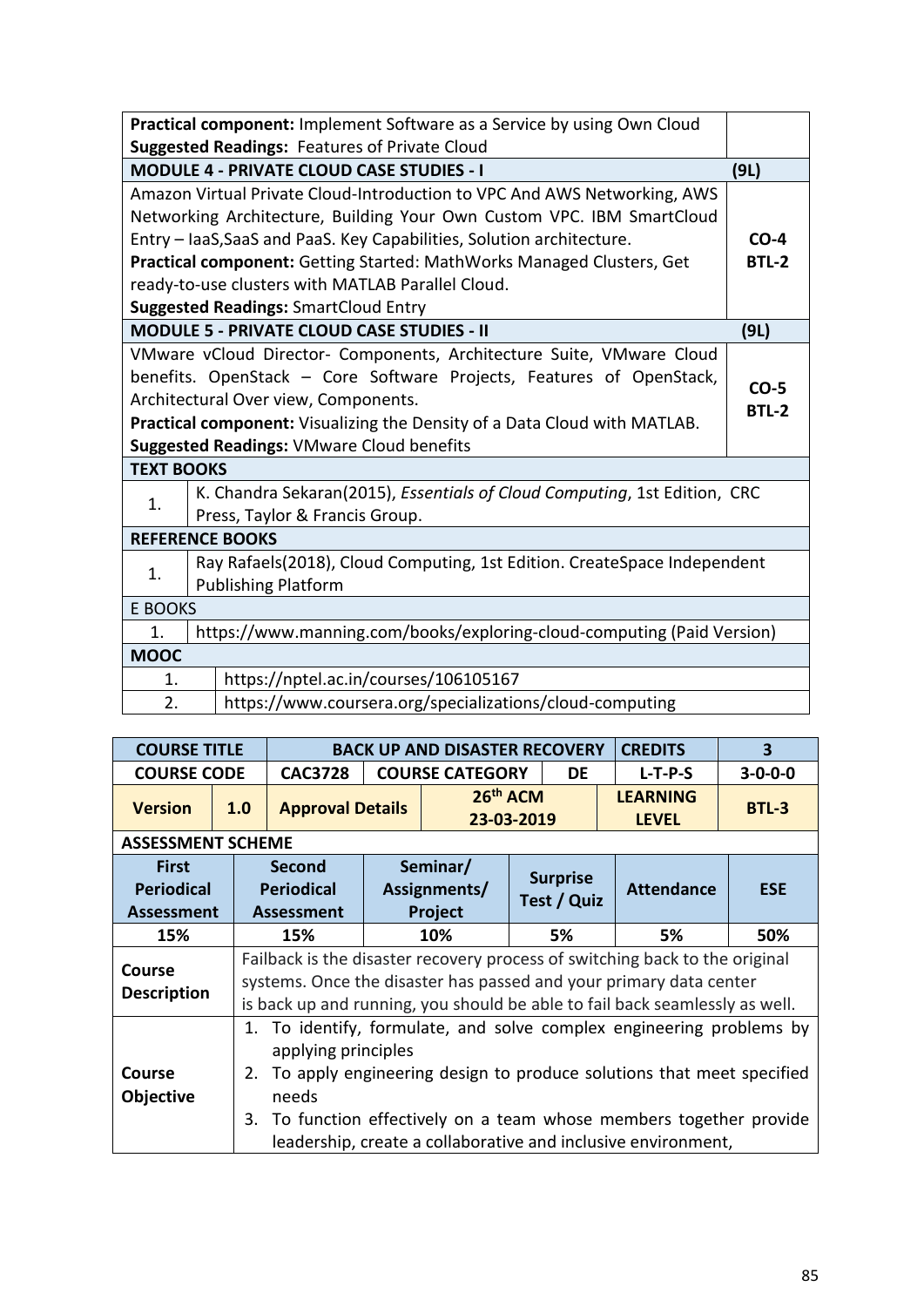|                                                                                         | 4. To develop and conduct appropriate experimentation, analyze and |                                                         |                                                                                                                  |                          |                |                |                              |                |                                                                  |                          |                |                |                          |                |                |
|-----------------------------------------------------------------------------------------|--------------------------------------------------------------------|---------------------------------------------------------|------------------------------------------------------------------------------------------------------------------|--------------------------|----------------|----------------|------------------------------|----------------|------------------------------------------------------------------|--------------------------|----------------|----------------|--------------------------|----------------|----------------|
|                                                                                         |                                                                    |                                                         | interpret data.<br>To acquire and apply new knowledge as needed, using appropriate                               |                          |                |                |                              |                |                                                                  |                          |                |                |                          |                |                |
|                                                                                         |                                                                    | 5.                                                      |                                                                                                                  |                          |                |                |                              |                |                                                                  |                          |                |                |                          |                |                |
|                                                                                         | learning strategies.                                               |                                                         |                                                                                                                  |                          |                |                |                              |                |                                                                  |                          |                |                |                          |                |                |
| Upon completion of this course, the students should be able to                          |                                                                    |                                                         |                                                                                                                  |                          |                |                |                              |                |                                                                  |                          |                |                |                          |                |                |
|                                                                                         | 1. Describe the basics of Storage                                  |                                                         |                                                                                                                  |                          |                |                |                              |                |                                                                  |                          |                |                |                          |                |                |
| <b>Course</b>                                                                           | Identify, analyze and address risks in Business continuity<br>2.   |                                                         |                                                                                                                  |                          |                |                |                              |                |                                                                  |                          |                |                |                          |                |                |
| <b>Outcome</b>                                                                          |                                                                    | Enable the Backup & Archive and fix restore mode.<br>3. |                                                                                                                  |                          |                |                |                              |                |                                                                  |                          |                |                |                          |                |                |
|                                                                                         |                                                                    |                                                         | Apply the technologies of Local and Remote Replication<br>4.<br>Illustrate Securing storage Infrastructure<br>5. |                          |                |                |                              |                |                                                                  |                          |                |                |                          |                |                |
| <b>Prerequisites: Security Concepts</b>                                                 |                                                                    |                                                         |                                                                                                                  |                          |                |                |                              |                |                                                                  |                          |                |                |                          |                |                |
| CO, PO AND PSO MAPPING                                                                  |                                                                    |                                                         |                                                                                                                  |                          |                |                |                              |                |                                                                  |                          |                |                |                          |                |                |
|                                                                                         | PO                                                                 | PO                                                      | PO                                                                                                               | PO                       | PO             | PO             | PO                           | PO             | PO                                                               | PO                       | PO             | PO             | <b>PSO</b>               | <b>PSO</b>     | <b>PSO</b>     |
| <b>CO</b>                                                                               | 1                                                                  | $\overline{2}$                                          | 3                                                                                                                | 4                        | 5              | 6              | 7                            | 8              | 9                                                                | 10                       | 11             | 12             | 1                        | $\mathbf{2}$   | 3              |
| $CO-1$                                                                                  | 3                                                                  | $\overline{a}$                                          | 3                                                                                                                | 2                        | 3              | $\overline{2}$ | $\overline{a}$               | 3              | $\overline{a}$                                                   | 3                        | 2              | 3              | $\overline{2}$           | 3              | $\overline{2}$ |
| $CO-2$                                                                                  | $\mathbf{1}$                                                       | $\blacksquare$                                          |                                                                                                                  | $\mathbf{1}$             | 3              | $\overline{2}$ | $\qquad \qquad \blacksquare$ | $\mathbf{1}$   | $\overline{\phantom{0}}$                                         | $\overline{\phantom{0}}$ | 1              | 3              | $\mathbf{1}$             | 3              | $\mathbf 1$    |
| $CO-3$                                                                                  | $\mathbf{1}$                                                       | $\mathbf{1}$                                            | $\mathbf{1}$                                                                                                     | $\overline{a}$           | $\overline{a}$ | $\mathbf{1}$   | $\overline{a}$               | $\mathbf{1}$   | $\mathbf{1}$                                                     | $\mathbf{1}$             | $\overline{a}$ |                | $\overline{a}$           | $\overline{a}$ | $\overline{2}$ |
| $CO-4$                                                                                  | $\mathbf{1}$                                                       | $\mathbf{1}$                                            | $\mathbf{1}$                                                                                                     | $\overline{\phantom{0}}$ | 1              |                | 1                            | $\mathbf{1}$   | 1                                                                | 1                        | -              | $\mathbf{1}$   | $\overline{\phantom{0}}$ | 1              | $\mathbf{1}$   |
| $CO-5$                                                                                  | $\overline{2}$                                                     | $\mathbf{1}$                                            | $\overline{2}$                                                                                                   | $\overline{2}$           | $\overline{2}$ | 1              | 1                            | $\overline{2}$ |                                                                  | $\overline{2}$           | $\mathbf{1}$   | $\overline{2}$ | $\overline{2}$           | $\overline{2}$ |                |
|                                                                                         |                                                                    |                                                         |                                                                                                                  |                          |                |                |                              |                | 1: Weakly related, 2: Moderately related and 3: Strongly related |                          |                |                |                          |                |                |
| <b>MODULE 1: BASICS OF STORAGE</b>                                                      |                                                                    |                                                         |                                                                                                                  |                          |                |                |                              |                |                                                                  |                          |                |                |                          | (9L)           |                |
| Data Center Infrastructure-Redundant Array of Inexpensive Disk: Implementation          |                                                                    |                                                         |                                                                                                                  |                          |                |                |                              |                |                                                                  |                          |                |                |                          |                |                |
| Methods-Techniques-Levels- Components of an Intelligent storage Systems-                |                                                                    |                                                         |                                                                                                                  |                          |                |                |                              |                |                                                                  |                          |                |                |                          |                | $CO-1$         |
| Components of Intelligent Storage Systems-Storage Provisioning                          |                                                                    |                                                         |                                                                                                                  |                          |                |                |                              |                |                                                                  |                          |                |                |                          |                | <b>BTL-3</b>   |
| Suggested Readings: Intelligent Storage Systems-Storage Provisioning                    |                                                                    |                                                         |                                                                                                                  |                          |                |                |                              |                |                                                                  |                          |                |                |                          |                |                |
| <b>MODULE 2: INTRODUCTION TO BUSINESS CONTINUITY</b>                                    |                                                                    |                                                         |                                                                                                                  |                          |                |                |                              |                |                                                                  |                          |                |                |                          | (9L)           |                |
| Information Availability- BC Terminology- BC Planning Life Cycle- Failure Analysis-     |                                                                    |                                                         |                                                                                                                  |                          |                |                |                              |                |                                                                  |                          |                |                |                          |                | $CO-2$         |
| Business Impact Analysis-BC Technology Solutions- Concept in Practice                   |                                                                    |                                                         |                                                                                                                  |                          |                |                |                              |                |                                                                  |                          |                |                |                          |                | <b>BTL-3</b>   |
| Suggested Readings: Business Impact Analysis-BC Technology Solutions                    |                                                                    |                                                         |                                                                                                                  |                          |                |                |                              |                |                                                                  |                          |                |                |                          |                |                |
| <b>MODULE 3: BACKUP AND ARCHIVE</b>                                                     |                                                                    |                                                         |                                                                                                                  |                          |                |                |                              |                |                                                                  |                          |                |                |                          | (9L)           |                |
| Backup purpose- Considerations- Granularity-Recovery considerations- Methods-           |                                                                    |                                                         |                                                                                                                  |                          |                |                |                              |                |                                                                  |                          |                |                |                          |                |                |
| Backup Architecture- Restore Operations-Backup in NAS environments- Backup              |                                                                    |                                                         |                                                                                                                  |                          |                |                |                              |                |                                                                  |                          |                |                |                          |                | $CO-3$         |
| Targets-Data Deduplication-Backup in virtualized environment-Data Archive               |                                                                    |                                                         |                                                                                                                  |                          |                |                |                              |                |                                                                  |                          |                |                |                          |                | BTL-3          |
| Suggested Readings: Deduplication-Backup in virtualized environment-Data<br>Archive     |                                                                    |                                                         |                                                                                                                  |                          |                |                |                              |                |                                                                  |                          |                |                |                          |                |                |
| <b>MODULE 4: LOCAL AND REMOTE REPLICATION</b>                                           |                                                                    |                                                         |                                                                                                                  |                          |                |                |                              |                |                                                                  |                          |                |                |                          |                |                |
| Replication Terminology-Replica Consistency-Local replication Technologies-             |                                                                    |                                                         |                                                                                                                  |                          |                |                |                              |                |                                                                  |                          |                |                |                          | (9L)           |                |
| Tracking changes to source ad Replica-Restore and Restart Considerations-               |                                                                    |                                                         |                                                                                                                  |                          |                |                |                              |                |                                                                  |                          |                |                |                          |                |                |
| Creating multiple replicas-Local replication in virtualized environment- Remote         |                                                                    |                                                         |                                                                                                                  |                          |                |                |                              |                |                                                                  |                          |                |                |                          |                | $CO-4$         |
| replication modes and technologies-Three site replication                               |                                                                    |                                                         |                                                                                                                  |                          |                |                |                              |                |                                                                  |                          |                |                |                          |                | BTL-3          |
|                                                                                         |                                                                    |                                                         |                                                                                                                  |                          |                |                |                              |                |                                                                  |                          |                |                |                          |                |                |
| Suggested Readings: Remote replication modes and technologies-Three site<br>replication |                                                                    |                                                         |                                                                                                                  |                          |                |                |                              |                |                                                                  |                          |                |                |                          |                |                |
| (9L)<br><b>MODULE 5: OCAL AND REMOTE REPLICATION</b>                                    |                                                                    |                                                         |                                                                                                                  |                          |                |                |                              |                |                                                                  |                          |                |                |                          |                |                |
| Risk Triad-Security implementations in FC SAN- NAS-Securing storage                     |                                                                    |                                                         |                                                                                                                  |                          |                |                |                              |                |                                                                  |                          |                |                |                          |                |                |
| infrastructure in virtualized and cloud environments                                    |                                                                    |                                                         |                                                                                                                  |                          |                |                |                              |                |                                                                  |                          |                |                |                          |                | $CO-5$         |
| Suggested Readings: FC SAN- NAS-Securing storage,                                       |                                                                    |                                                         |                                                                                                                  |                          |                |                |                              | <b>BTL-3</b>   |                                                                  |                          |                |                |                          |                |                |